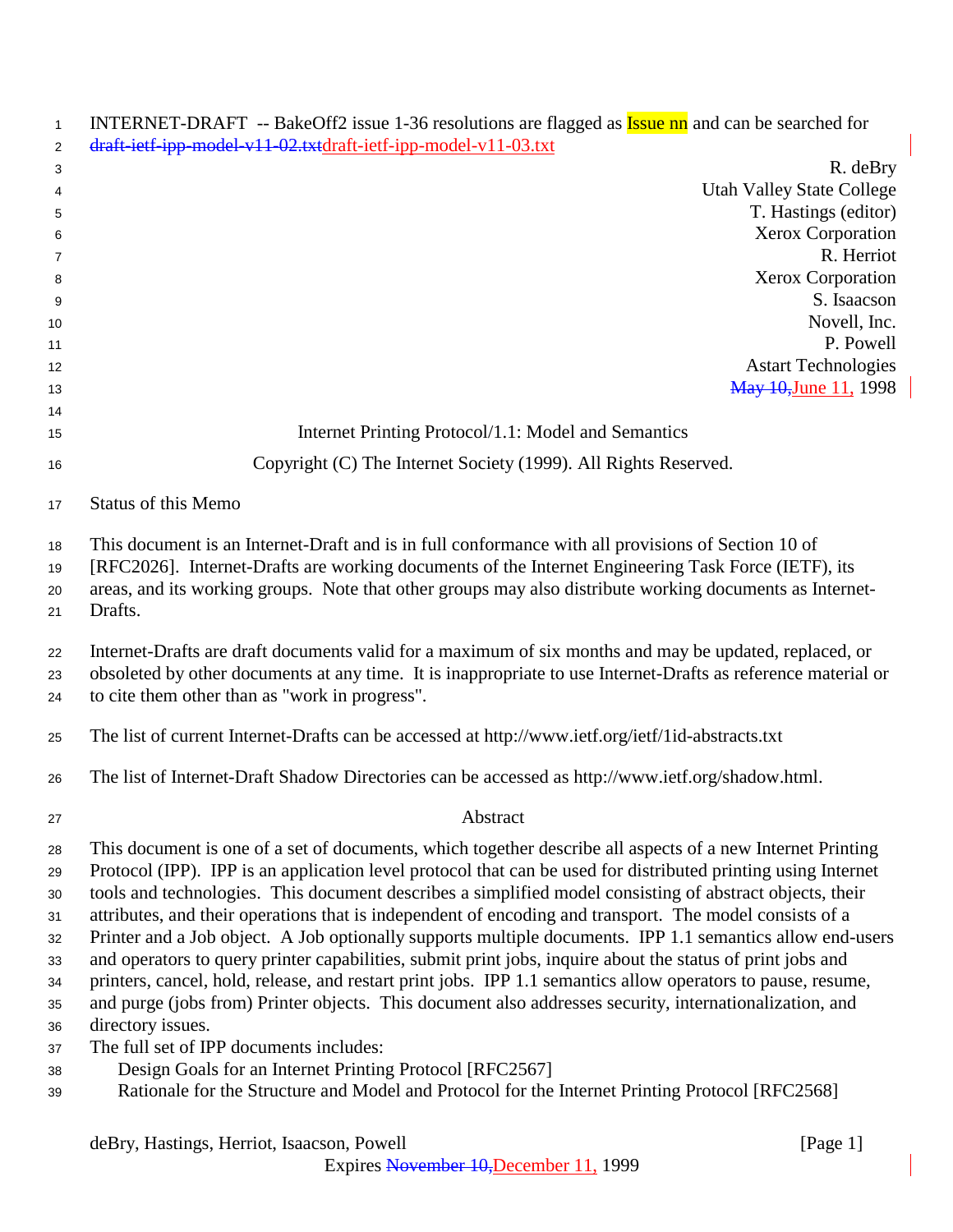- Internet Printing Protocol/1.1: Model and Semantics (this document)
- Internet Printing Protocol/1.1: Encoding and Transport [IPP-PRO]
- Internet Printing Protocol/1.1: Implementer's Guide [IPP-IIG]
- Mapping between LPD and IPP Protocols [RFC2569]
- 

The "Design Goals for an Internet Printing Protocol" document takes a broad look at distributed printing

functionality, and it enumerates real-life scenarios that help to clarify the features that need to be included

 in a printing protocol for the Internet. It identifies requirements for three types of users: end users, operators, and administrators. It calls out a subset of end user requirements that are satisfied in IPP/1.0.

49 Operator and administrator requirements are out of scope for version 1.0. A few OPTIONAL operator

operations have been added to IPP/1.1.

The "Rationale for the Structure and Model and Protocol for the Internet Printing Protocol" document

- describes IPP from a high level view, defines a roadmap for the various documents that form the suite of
- 53 IPP specification documents, and gives background and rationale for the IETF working group's major decisions.
- The "Internet Printing Protocol/1.1: Encoding and Transport" document is a formal mapping of the abstract operations and attributes defined in the model document onto HTTP/1.1. It defines the encoding rules for a new Internet MIME media type called "application/ipp". This document also defines the rules for transporting over HTTP a message body whose Content-Type is "application/ipp". This document defines a new scheme named 'ipp' for identifying IPP printers and jobs. Finally, this document defines
- 60 interoperability rules for supporting IPP/1.0 clients. **Issue 33**
- The "Internet Printing Protocol/1.1: Implementer's Guide" document gives insight and advice to
- implementers of IPP clients and IPP objects. It is intended to help them understand IPP/1.1 and some of the
- considerations that may assist them in the design of their client and/or IPP object implementations. For example, a typical order of processing requests is given, including error checking. Motivation for some of the specification decisions is also included.
- The "Mapping between LPD and IPP Protocols" document gives some advice to implementers of gateways between IPP and LPD (Line Printer Daemon) implementations.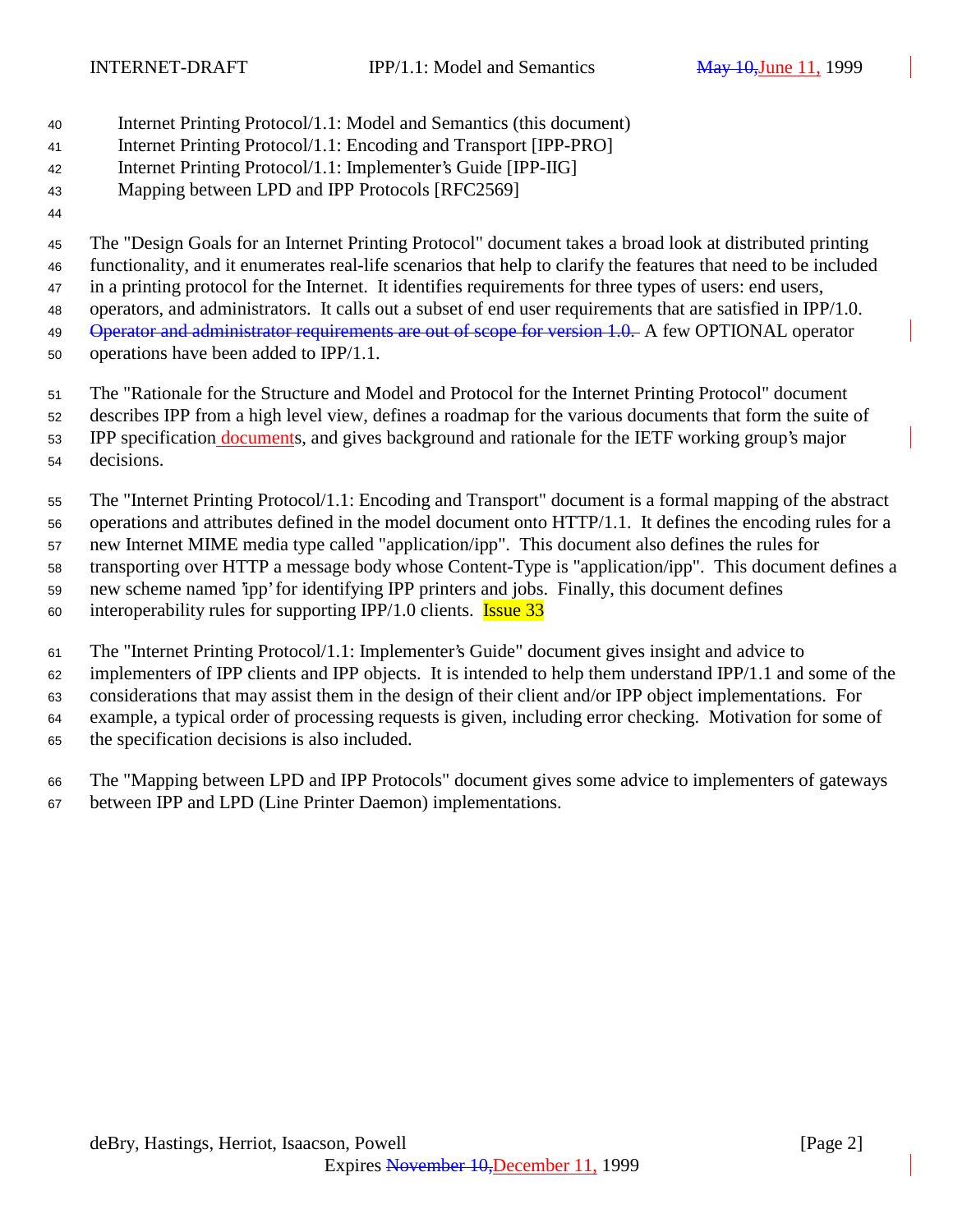# **Table of Contents**

| 69  |         |  |
|-----|---------|--|
| 70  | 1.1     |  |
|     |         |  |
| 71  | 2.      |  |
| 72  | 2.1     |  |
| 73  | 2.2     |  |
| 74  | 2.3     |  |
| 75  | 2.4     |  |
| 76  |         |  |
| 77  |         |  |
| 78  | 3.1.1   |  |
| 79  | 3.1.2   |  |
| 80  | 3.1.3   |  |
| 81  | 3.1.4   |  |
| 82  | 3.1.4.1 |  |
| 83  | 3.1.4.2 |  |
| 84  | 3.1.5   |  |
| 85  | 3.1.6   |  |
| 86  | 3.1.6.1 |  |
| 87  | 3.1.6.2 |  |
| 88  | 3.1.6.3 |  |
| 89  | 3.1.6.4 |  |
| 90  | 3.1.7   |  |
| 91  | 3.1.8   |  |
| 92  | 3.1.9   |  |
| 93  |         |  |
| 94  | 3.2.1   |  |
| 95  | 3.2.1.1 |  |
| 96  | 3.2.1.2 |  |
| 97  | 3.2.2   |  |
| 98  | 3.2.3   |  |
| 99  | 3.2.4   |  |
| 100 | 3.2.5   |  |
| 101 | 3.2.5.1 |  |
| 102 | 3.2.5.2 |  |
| 103 | 3.2.6   |  |
| 104 | 3.2.6.1 |  |
| 105 | 3.2.6.2 |  |
| 106 | 3.2.7   |  |
| 107 | 3.2.7.1 |  |
| 108 | 3.2.7.2 |  |
| 109 | 3.2.8   |  |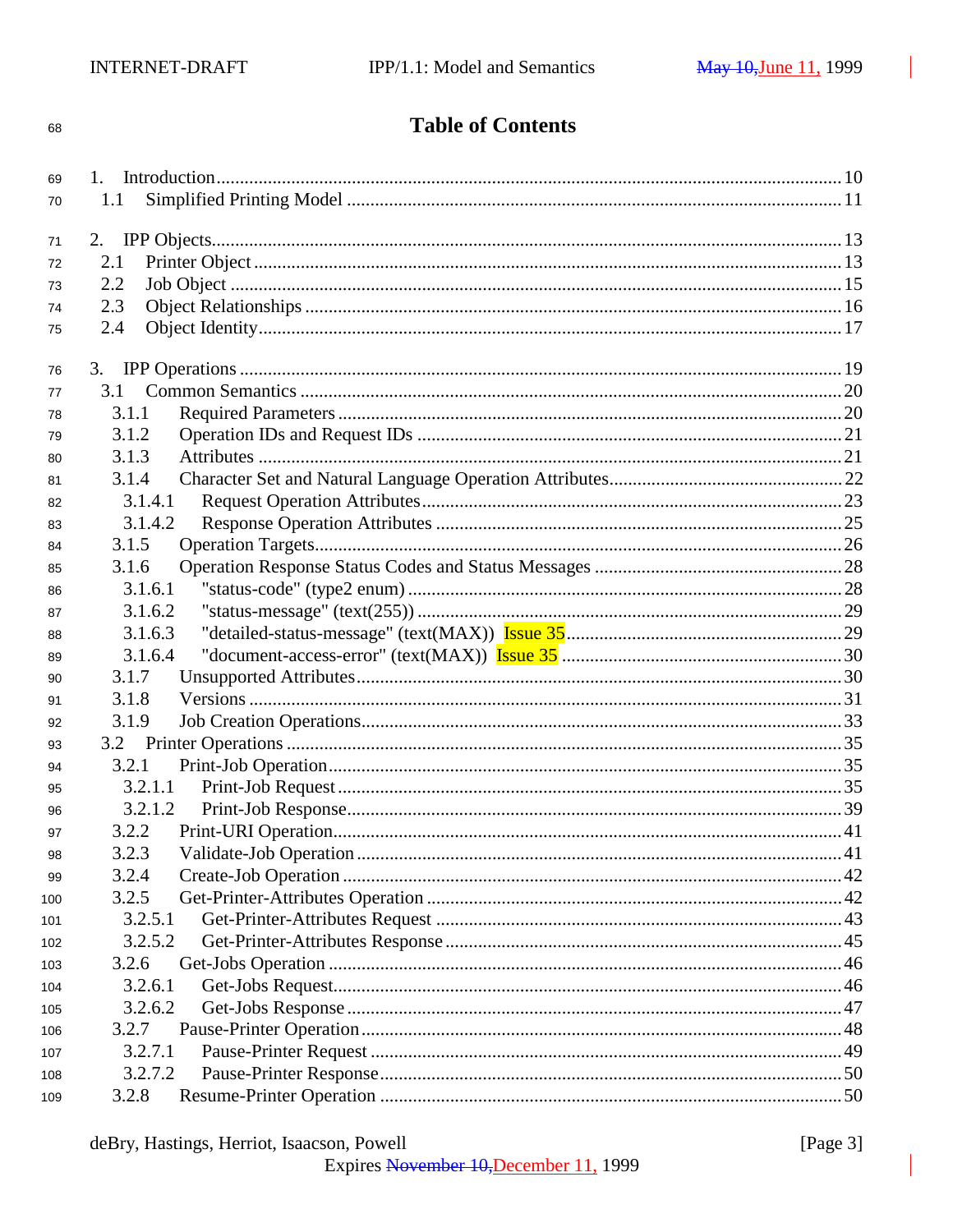| 110 | 3.2.9   |  |
|-----|---------|--|
| 111 | 3.3     |  |
| 112 | 3.3.1   |  |
| 113 | 3.3.1.1 |  |
| 114 | 3.3.1.2 |  |
| 115 | 3.3.2   |  |
| 116 | 3.3.3   |  |
| 117 | 3.3.3.1 |  |
| 118 | 3.3.3.2 |  |
| 119 | 3.3.4   |  |
| 120 | 3.3.4.1 |  |
| 121 | 3.3.4.2 |  |
| 122 | 3.3.5   |  |
| 123 | 3.3.5.1 |  |
| 124 | 3.3.5.2 |  |
| 125 | 3.3.6   |  |
| 126 | 3.3.7   |  |
| 127 | 3.3.7.1 |  |
| 128 | 3.3.7.2 |  |
|     |         |  |
| 129 | 4.      |  |
| 130 | 4.1     |  |
| 131 | 4.1.1   |  |
| 132 | 4.1.1.1 |  |
| 133 | 4.1.1.2 |  |
| 134 | 4.1.2   |  |
| 135 | 4.1.2.1 |  |
| 136 | 4.1.2.2 |  |
| 137 | 4.1.2.3 |  |
| 138 | 4.1.3   |  |
| 139 | 4.1.4   |  |
| 140 | 4.1.5   |  |
| 141 | 4.1.6   |  |
| 142 | 4.1.7   |  |
| 143 | 4.1.8   |  |
| 144 | 4.1.9   |  |
| 145 | 4.1.9.1 |  |
| 146 | 4.1.10  |  |
| 147 | 4.1.11  |  |
| 148 | 4.1.12  |  |
| 149 | 4.1.13  |  |
| 150 | 4.1.14  |  |
| 151 | 4.1.15  |  |
| 152 | 4.1.16  |  |
| 153 | 4.2     |  |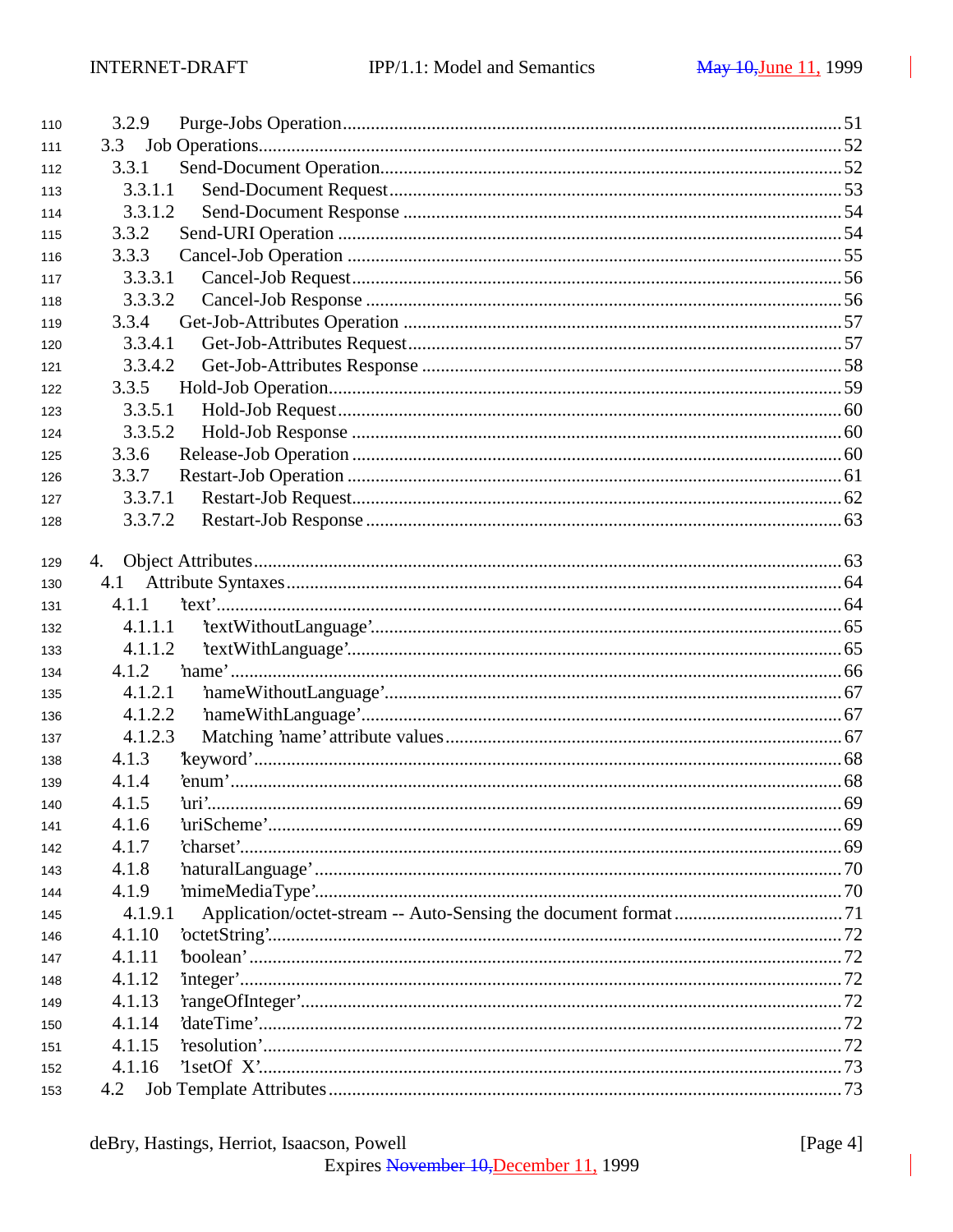| 4.2.2<br>155<br>4.2.3<br>156 |  |
|------------------------------|--|
|                              |  |
|                              |  |
| 4.2.4<br>157                 |  |
| 4.2.5<br>158                 |  |
| 4.2.6<br>159                 |  |
| 4.2.7<br>160                 |  |
| 4.2.8<br>161                 |  |
| 4.2.9<br>162                 |  |
| 4.2.10<br>163                |  |
| 4.2.11<br>164                |  |
| 4.2.12<br>165                |  |
| 4.2.13<br>166                |  |
| 167                          |  |
| 4.3.1<br>168                 |  |
| 4.3.2<br>169                 |  |
| 4.3.3<br>170                 |  |
| 4.3.4<br>171                 |  |
| 4.3.5<br>172                 |  |
| 4.3.6<br>173                 |  |
| 4.3.7<br>174                 |  |
| 4.3.7.1<br>175               |  |
| 4.3.7.2<br>176               |  |
| 4.3.8<br>177                 |  |
| 4.3.9<br>178                 |  |
| 4.3.10<br>179                |  |
| 4.3.11<br>180                |  |
| 4.3.12<br>181                |  |
| 4.3.13<br>182                |  |
| 4.3.14<br>183                |  |
| 184                          |  |
| 185                          |  |
| 4.3.14.3<br>186              |  |
| 4.3.14.4<br>187              |  |
| 4.3.14.5<br>188              |  |
| 4.3.14.6<br>189              |  |
| 4.3.14.7<br>190              |  |
| 4.3.15<br>191                |  |
| 4.3.16<br>192                |  |
| 4.3.17<br>193                |  |
| 194                          |  |
| 4.3.17.2<br>195              |  |
| 4.3.17.3<br>196              |  |
| 4.3.18<br>197                |  |
| 198                          |  |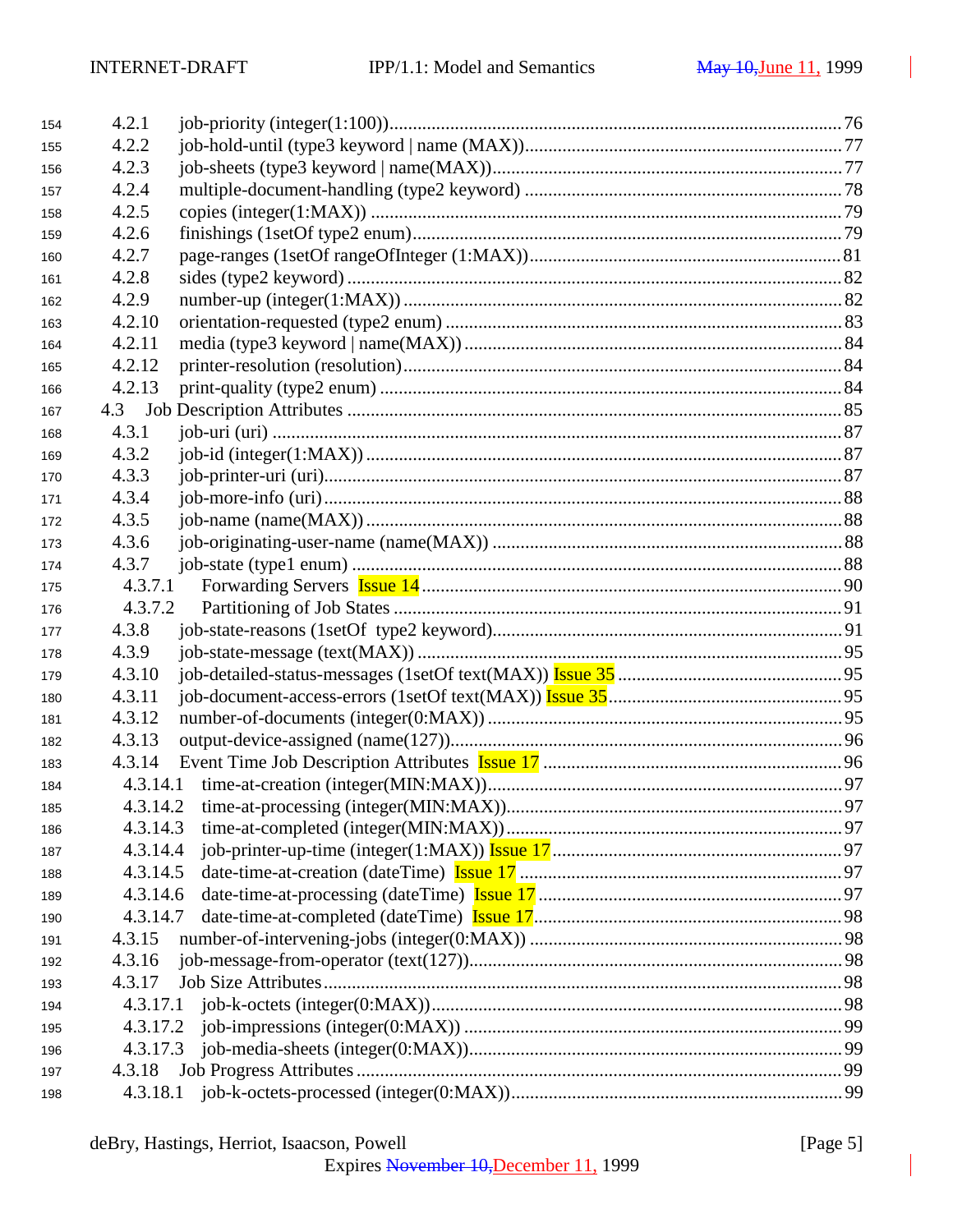| 199 |        |  |
|-----|--------|--|
| 200 |        |  |
| 201 | 4.3.19 |  |
| 202 | 4.3.20 |  |
| 203 |        |  |
| 204 | 4.4.1  |  |
| 205 | 4.4.2  |  |
| 206 | 4.4.3  |  |
| 207 | 4.4.4  |  |
| 208 | 4.4.5  |  |
| 209 | 4.4.6  |  |
| 210 | 4.4.7  |  |
| 211 | 4.4.8  |  |
| 212 | 4.4.9  |  |
| 213 | 4.4.10 |  |
| 214 | 4.4.11 |  |
| 215 | 4.4.12 |  |
| 216 | 4.4.13 |  |
| 217 | 4.4.14 |  |
| 218 | 4.4.15 |  |
| 219 | 4.4.16 |  |
| 220 | 4.4.17 |  |
| 221 | 4.4.18 |  |
| 222 | 4.4.19 |  |
| 223 | 4.4.20 |  |
| 224 | 4.4.21 |  |
| 225 | 4.4.22 |  |
| 226 | 4.4.23 |  |
| 227 | 4.4.24 |  |
| 228 | 4.4.25 |  |
| 229 | 4.4.26 |  |
| 230 | 4.4.27 |  |
| 231 | 4.4.28 |  |
| 232 | 4.4.29 |  |
| 233 | 4.4.30 |  |
| 234 | 4.4.31 |  |
| 235 | 4.4.32 |  |
| 236 | 4.4.33 |  |
| 237 | 4.4.34 |  |
| 238 | 4.4.35 |  |
| 239 | 4.4.36 |  |
| 240 | 4.4.37 |  |
| 241 | 5.     |  |
| 242 | 5.1    |  |
|     |        |  |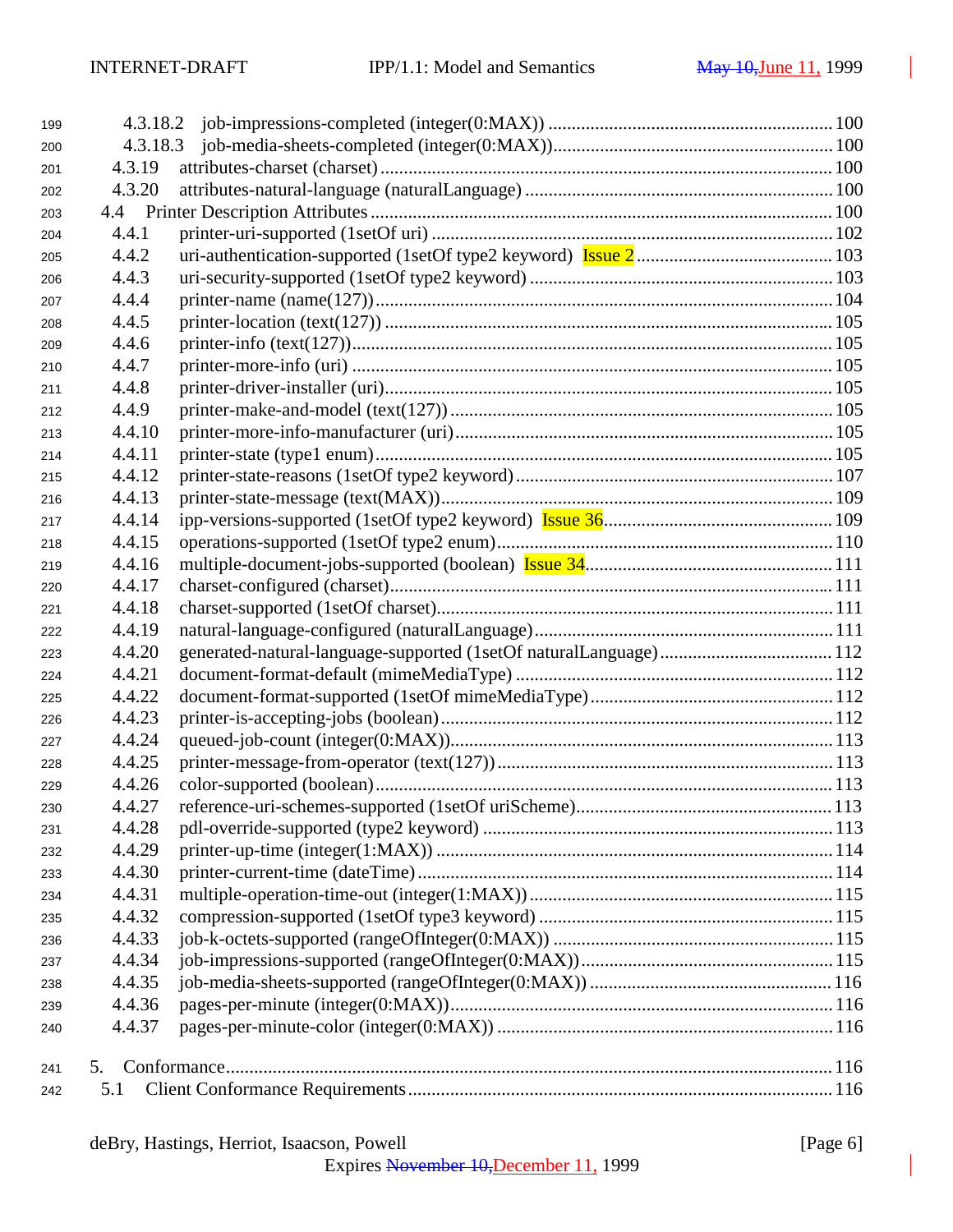| 243 | 5.2   |  |
|-----|-------|--|
| 244 | 5.2.1 |  |
| 245 | 5.2.2 |  |
| 246 | 5.2.3 |  |
| 247 | 5.2.4 |  |
| 248 | 5.2.5 |  |
| 249 | 5.2.6 |  |
| 250 | 5.2.7 |  |
| 251 | 5.3   |  |
| 252 |       |  |
| 253 | 6.1   |  |
| 254 | 6.2   |  |
| 255 | 6.3   |  |
| 256 | 6.4   |  |
| 257 | 6.5   |  |
| 258 | 6.6   |  |
| 259 | 6.7   |  |
| 260 | 6.8   |  |
| 261 | 7.    |  |
| 262 | 8.    |  |
| 263 | 8.1   |  |
| 264 | 8.1.1 |  |
| 265 | 8.1.2 |  |
| 266 | 8.1.3 |  |
| 267 | 8.2   |  |
| 268 | 8.3   |  |
| 269 | 8.4   |  |
| 270 | 8.5   |  |
| 271 | 8.6   |  |
| 272 | 9.    |  |
| 273 |       |  |
| 274 |       |  |
| 275 | 11.1  |  |
| 276 |       |  |
| 277 |       |  |
| 278 |       |  |
| 279 |       |  |
| 280 |       |  |
| 281 |       |  |
| 282 |       |  |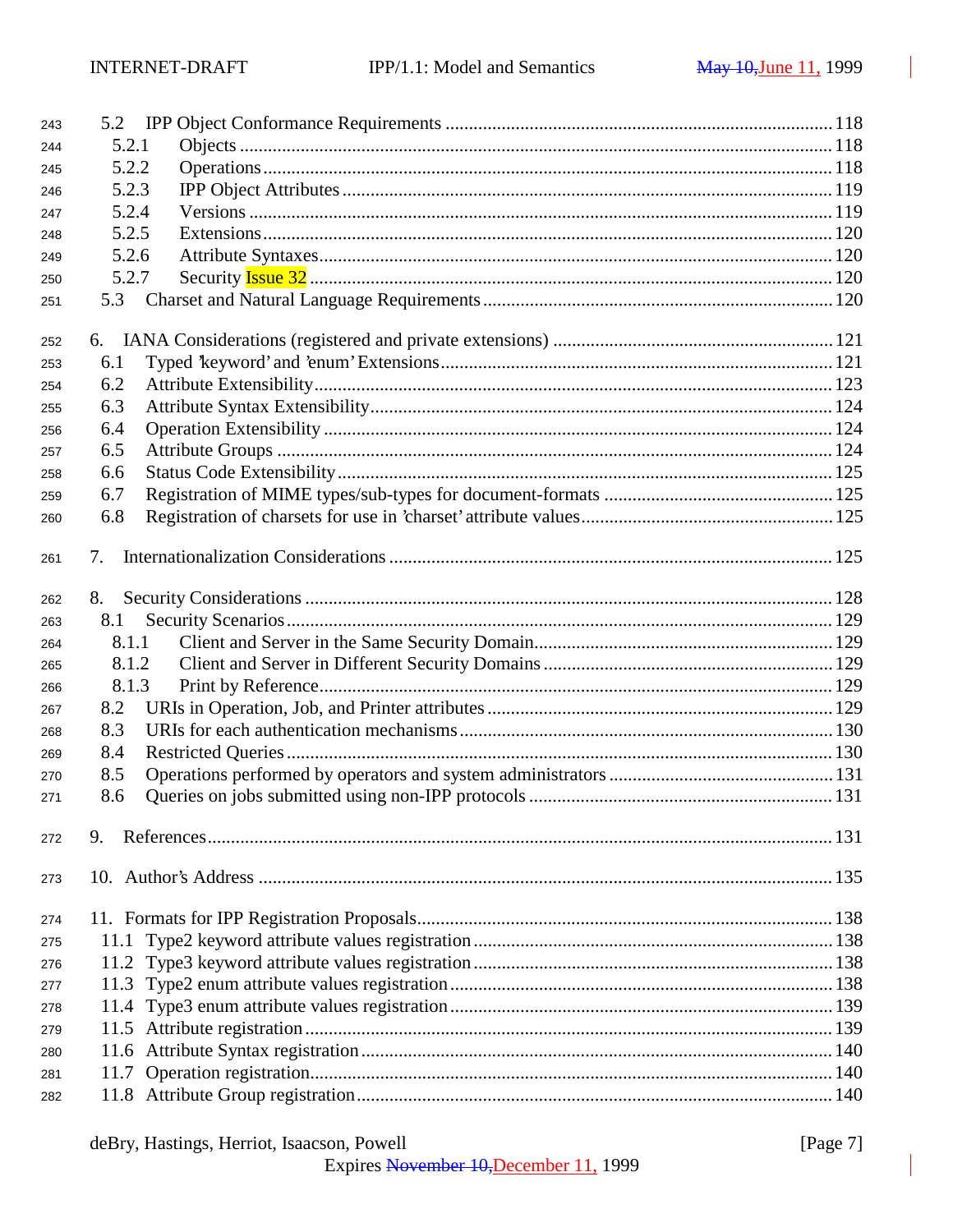| 284<br>285<br>12.1.1<br>286<br>287<br>12.2.1<br>288<br>12.2.2<br>289<br>290<br>12.2.2.2<br>291<br>12.2.2.3<br>292<br>12.2.2.4<br>293<br>12.2.3<br>294<br>12.2.4<br>295<br>12.2.5<br>296<br>297<br>298<br>13.1.1<br>299<br>13.1.2<br>300<br>13.1.2.1<br>301<br>13.1.2.2<br>302<br>13.1.2.3<br>303<br>13.1.3<br>304<br>13.1.4<br>305<br>13.1.4.1<br>306<br>13.1.4.2<br>307<br>13.1.4.3<br>308<br>13.1.4.4<br>309<br>13.1.4.5<br>310<br>13.1.4.6<br>311<br>13.1.4.7<br>312<br>13.1.4.8<br>313<br>13.1.4.9<br>314 |  |
|---------------------------------------------------------------------------------------------------------------------------------------------------------------------------------------------------------------------------------------------------------------------------------------------------------------------------------------------------------------------------------------------------------------------------------------------------------------------------------------------------------------|--|
|                                                                                                                                                                                                                                                                                                                                                                                                                                                                                                               |  |
|                                                                                                                                                                                                                                                                                                                                                                                                                                                                                                               |  |
|                                                                                                                                                                                                                                                                                                                                                                                                                                                                                                               |  |
|                                                                                                                                                                                                                                                                                                                                                                                                                                                                                                               |  |
|                                                                                                                                                                                                                                                                                                                                                                                                                                                                                                               |  |
|                                                                                                                                                                                                                                                                                                                                                                                                                                                                                                               |  |
|                                                                                                                                                                                                                                                                                                                                                                                                                                                                                                               |  |
|                                                                                                                                                                                                                                                                                                                                                                                                                                                                                                               |  |
|                                                                                                                                                                                                                                                                                                                                                                                                                                                                                                               |  |
|                                                                                                                                                                                                                                                                                                                                                                                                                                                                                                               |  |
|                                                                                                                                                                                                                                                                                                                                                                                                                                                                                                               |  |
|                                                                                                                                                                                                                                                                                                                                                                                                                                                                                                               |  |
|                                                                                                                                                                                                                                                                                                                                                                                                                                                                                                               |  |
|                                                                                                                                                                                                                                                                                                                                                                                                                                                                                                               |  |
|                                                                                                                                                                                                                                                                                                                                                                                                                                                                                                               |  |
|                                                                                                                                                                                                                                                                                                                                                                                                                                                                                                               |  |
|                                                                                                                                                                                                                                                                                                                                                                                                                                                                                                               |  |
|                                                                                                                                                                                                                                                                                                                                                                                                                                                                                                               |  |
|                                                                                                                                                                                                                                                                                                                                                                                                                                                                                                               |  |
|                                                                                                                                                                                                                                                                                                                                                                                                                                                                                                               |  |
|                                                                                                                                                                                                                                                                                                                                                                                                                                                                                                               |  |
|                                                                                                                                                                                                                                                                                                                                                                                                                                                                                                               |  |
|                                                                                                                                                                                                                                                                                                                                                                                                                                                                                                               |  |
|                                                                                                                                                                                                                                                                                                                                                                                                                                                                                                               |  |
|                                                                                                                                                                                                                                                                                                                                                                                                                                                                                                               |  |
|                                                                                                                                                                                                                                                                                                                                                                                                                                                                                                               |  |
|                                                                                                                                                                                                                                                                                                                                                                                                                                                                                                               |  |
|                                                                                                                                                                                                                                                                                                                                                                                                                                                                                                               |  |
|                                                                                                                                                                                                                                                                                                                                                                                                                                                                                                               |  |
|                                                                                                                                                                                                                                                                                                                                                                                                                                                                                                               |  |
|                                                                                                                                                                                                                                                                                                                                                                                                                                                                                                               |  |
| 315                                                                                                                                                                                                                                                                                                                                                                                                                                                                                                           |  |
| 316                                                                                                                                                                                                                                                                                                                                                                                                                                                                                                           |  |
| 317                                                                                                                                                                                                                                                                                                                                                                                                                                                                                                           |  |
| 318                                                                                                                                                                                                                                                                                                                                                                                                                                                                                                           |  |
| 319                                                                                                                                                                                                                                                                                                                                                                                                                                                                                                           |  |
| 320                                                                                                                                                                                                                                                                                                                                                                                                                                                                                                           |  |
| 321                                                                                                                                                                                                                                                                                                                                                                                                                                                                                                           |  |
| 322                                                                                                                                                                                                                                                                                                                                                                                                                                                                                                           |  |
| 323                                                                                                                                                                                                                                                                                                                                                                                                                                                                                                           |  |
| 324                                                                                                                                                                                                                                                                                                                                                                                                                                                                                                           |  |
| 13.1.5<br>325                                                                                                                                                                                                                                                                                                                                                                                                                                                                                                 |  |
| 13.1.5.1<br>326                                                                                                                                                                                                                                                                                                                                                                                                                                                                                               |  |

deBry, Hastings, Herriot, Isaacson, Powell [Page 8]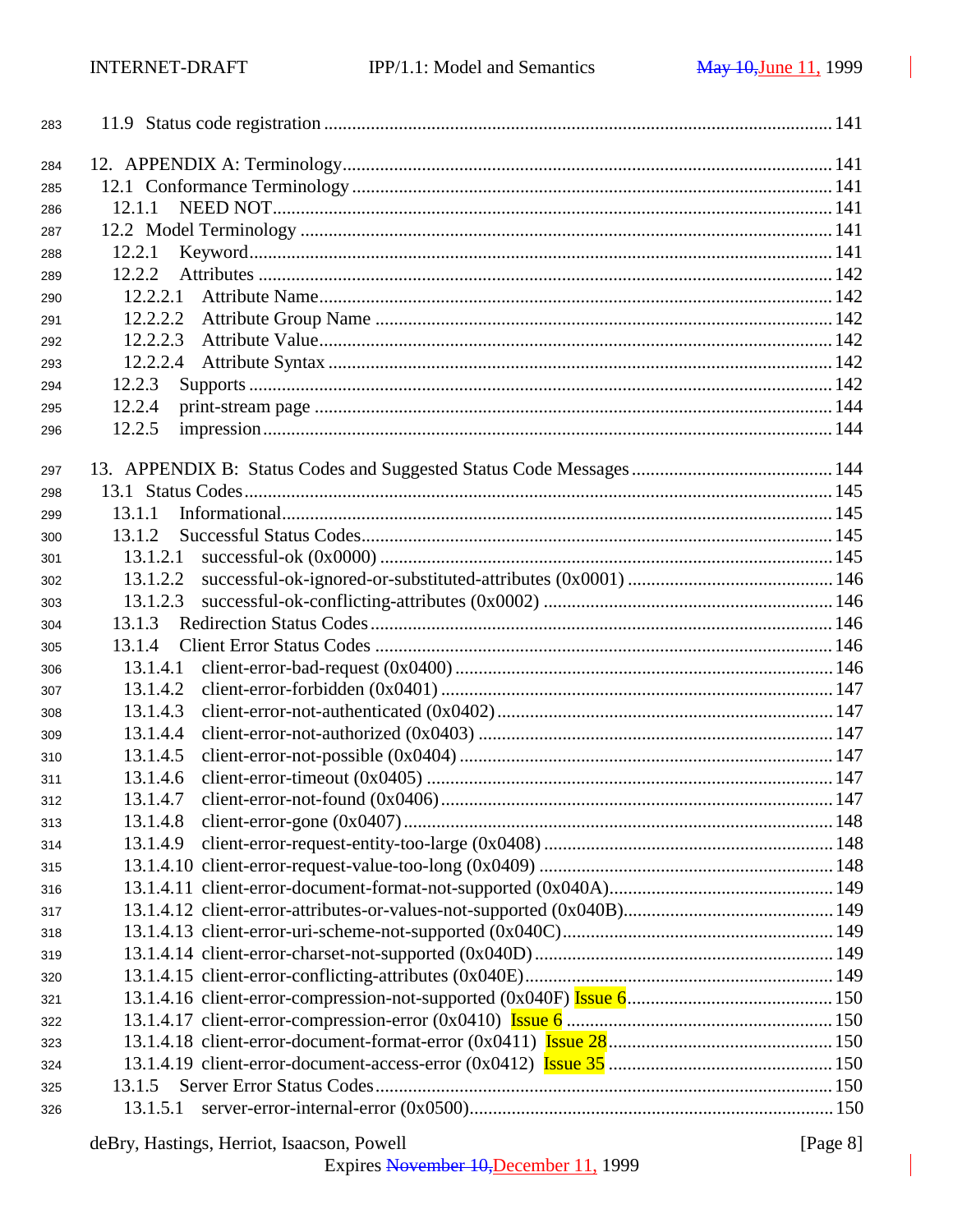| 327        | 13.1.5.2 |                                                                                                 |  |
|------------|----------|-------------------------------------------------------------------------------------------------|--|
| 328        | 13.1.5.3 |                                                                                                 |  |
| 329        | 13.1.5.4 |                                                                                                 |  |
| 330        | 13.1.5.5 |                                                                                                 |  |
| 331        | 13.1.5.6 |                                                                                                 |  |
| 332        | 13.1.5.7 |                                                                                                 |  |
| 333        | 13.1.5.8 |                                                                                                 |  |
| 334        | 13.1.5.9 |                                                                                                 |  |
| 335        |          |                                                                                                 |  |
| 336        |          |                                                                                                 |  |
| 337        |          |                                                                                                 |  |
| 338        |          |                                                                                                 |  |
| 339        |          |                                                                                                 |  |
| 340        |          |                                                                                                 |  |
| 341        |          |                                                                                                 |  |
| 342        |          |                                                                                                 |  |
| 343        |          | 17. APPENDIX F: Differences between the IPP/1.0 and IPP/1.1 "Model and Semantics" Documents 165 |  |
| 344<br>345 |          |                                                                                                 |  |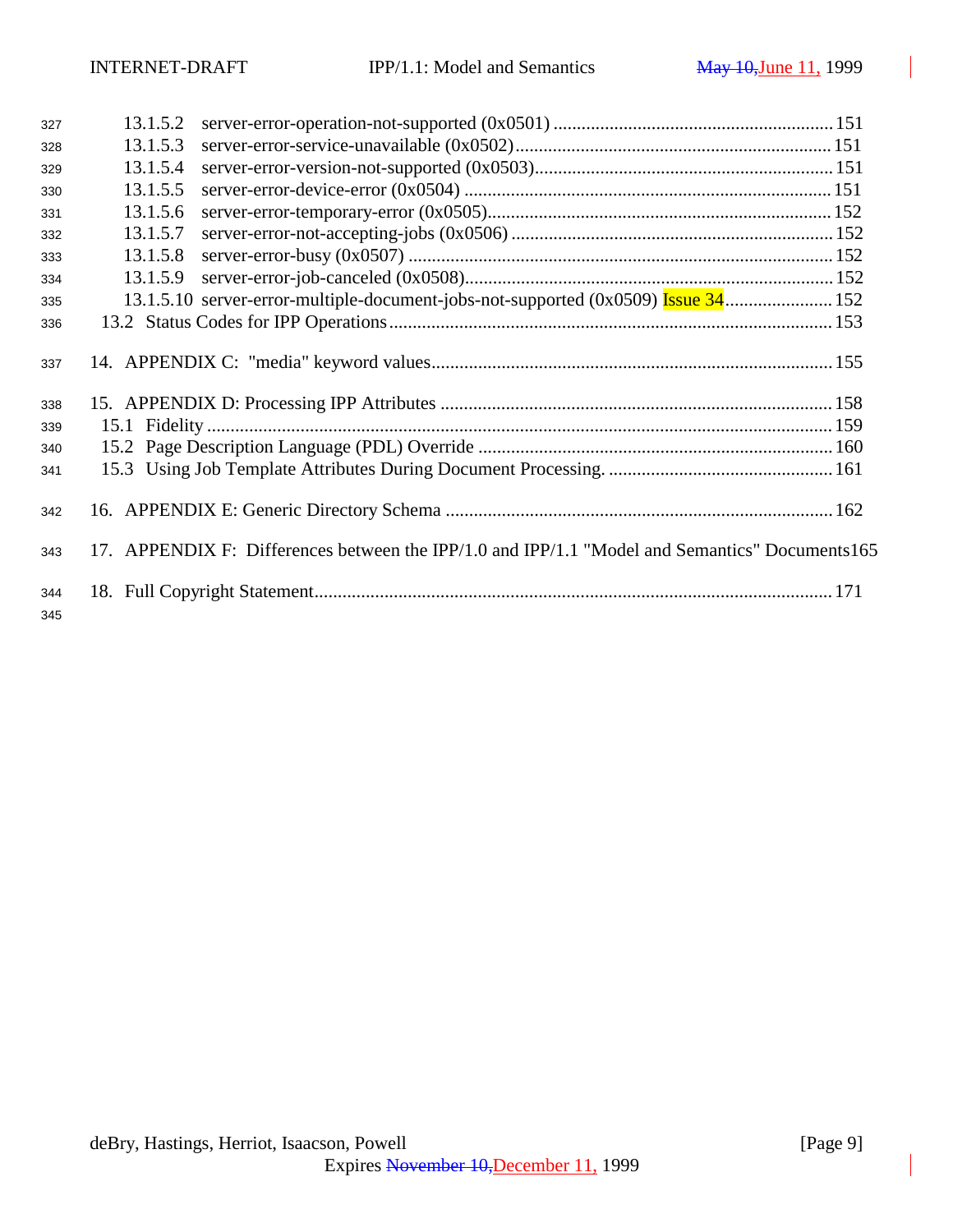1. Introduction

 The Internet Printing Protocol (IPP) is an application level protocol that can be used for distributed printing using Internet tools and technologies. IPP version 1.1 (IPP/1.1) focuses only on end user functionality. This document is just one of a suite of documents that fully define IPP. The full set of IPP documents includes:

- Design Goals for an Internet Printing Protocol [RFC2567]
- Rationale for the Structure and Model and Protocol for the Internet Printing Protocol [RFC2568]
- Internet Printing Protocol/1.1: Model and Semantics (this document)
- Internet Printing Protocol/1.1: Encoding and Transport [IPP-PRO]
- Internet Printing Protocol/1.1: Implementer's Guide [IPP-IIG]
- Mapping between LPD and IPP Protocols [RFC2569]
- 
- Anyone reading these documents for the first time is strongly encouraged to read the IPP documents in the above order.
- This document is laid out as follows:
- The rest of Section 1 is an introduction to the IPP simplified model for distributed printing.
- Section 2 introduces the object types covered in the model with their basic behaviors, attributes, and interactions.
- Section 3 defines the operations included in IPP/1.1. IPP operations are synchronous, therefore, for each operation, there is a both request and a response.
- Section 4 defines the attributes (and their syntaxes) that are used in the model.
- Sections 5 6 summarizes the implementation conformance requirements for objects that support the protocol and IANA considerations, respectively.
- Sections  $7 1211$  cover the Internationalization and Security considerations as well as 370 References, *Intellectual Property Notice*, Copyright Notice, Author contact information, and Formats for Registration Proposals.
- 372 Sections <del>13 15</del>12 14 are appendices that cover Terminology, Status Codes and Messages, and "media" keyword values.
- Note: This document uses terms such as "attributes", "keywords", and "support". These terms have special meaning and are defined in the model terminology section 12.2. Capitalized terms, such as MUST, MUST NOT, REQUIRED, SHOULD, SHOULD NOT, MAY, NEED NOT, and OPTIONAL, have special meaning relating to conformance. These terms are defined in section 12.1 on conformance terminology, most of which is taken from RFC 2119 [RFC2119].
- 380 Section  $\frac{1615}{16}$  is an appendix that helps to clarify the effects of interactions between related attributes and their values.
- Section  $\frac{1716}{12}$  is an appendix that enumerates the subset of Printer attributes that form a generic directory schema. These attributes are useful when registering a Printer so that a client can find the Printer not just by name, but by filtered searches as well.
- 385 Section  $\frac{1817}{3}$  is an appendix summarizing the additions and changes from the IPP/1.0 "Model and 386 Semantics" specification document [RFC2566] to make this IPP/1.1 document.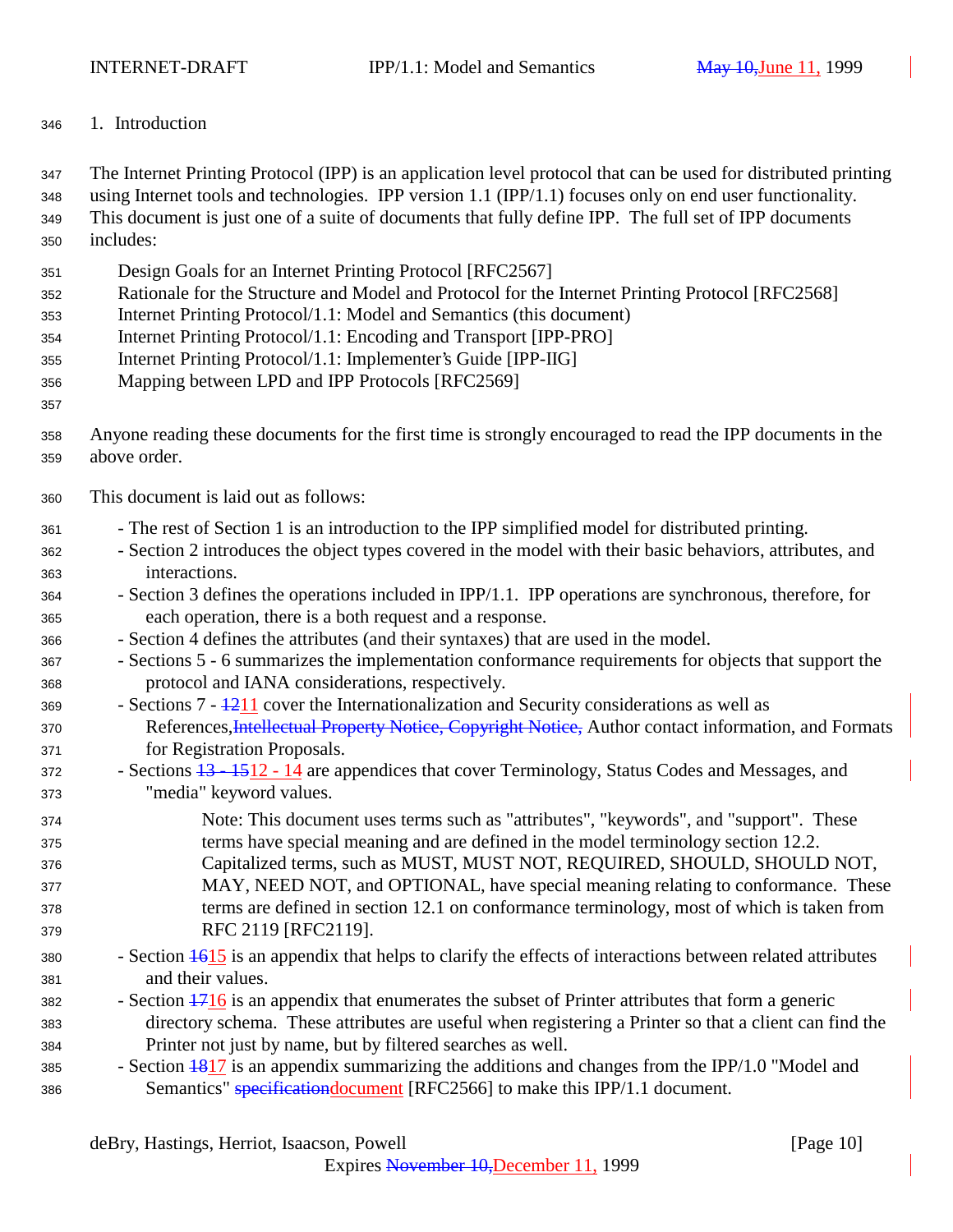### - Section 18 is the full copyright notice.

1.1 Simplified Printing Model

 In order to achieve its goal of realizing a workable printing protocol for the Internet, the Internet Printing Protocol (IPP) is based on a simplified printing model that abstracts the many components of real world printing solutions. The Internet is a distributed computing environment where requesters of print services (clients, applications, printer drivers, etc.) cooperate and interact with print service providers. This model and semantics document describes a simple, abstract model for IPP even though the underlying configurations may be complex "n-tier" client/server systems. An important simplifying step in the IPP model is to expose only the key objects and interfaces required for printing. The model described in this model document does not include features, interfaces, and relationships that are beyond the scope of the first version of IPP (IPP/1.1). IPP/1.1 incorporates many of the relevant ideas and lessons learned from other specification and development efforts [HTPP] [ISO10175] [LDPA] [P1387.4] [PSIS] [RFC1179] [SWP]. IPP is heavily influenced by the printing model introduced in the Document Printing Application (DPA) [ISO10175] standard. Although DPA specifies both end user and administrative features, IPP version 1.1 (IPP/1.1) focuses primarily on end user functionality with a few additional OPTIONAL operator operations.

The IPP/1.1 model encapsulates the important components of distributed printing into two object types:

- Printer (Section 2.1)
- Job (Section 2.2)
- 

Each object type has an associated set of operations (see section 3) and attributes (see section 4).

 It is important, however, to understand that in real system implementations (which lie underneath the abstracted IPP/1.1 model), there are other components of a print service which are not explicitly defined in the IPP/1.1 model. The following figure illustrates where IPP/1.1 fits with respect to these other components.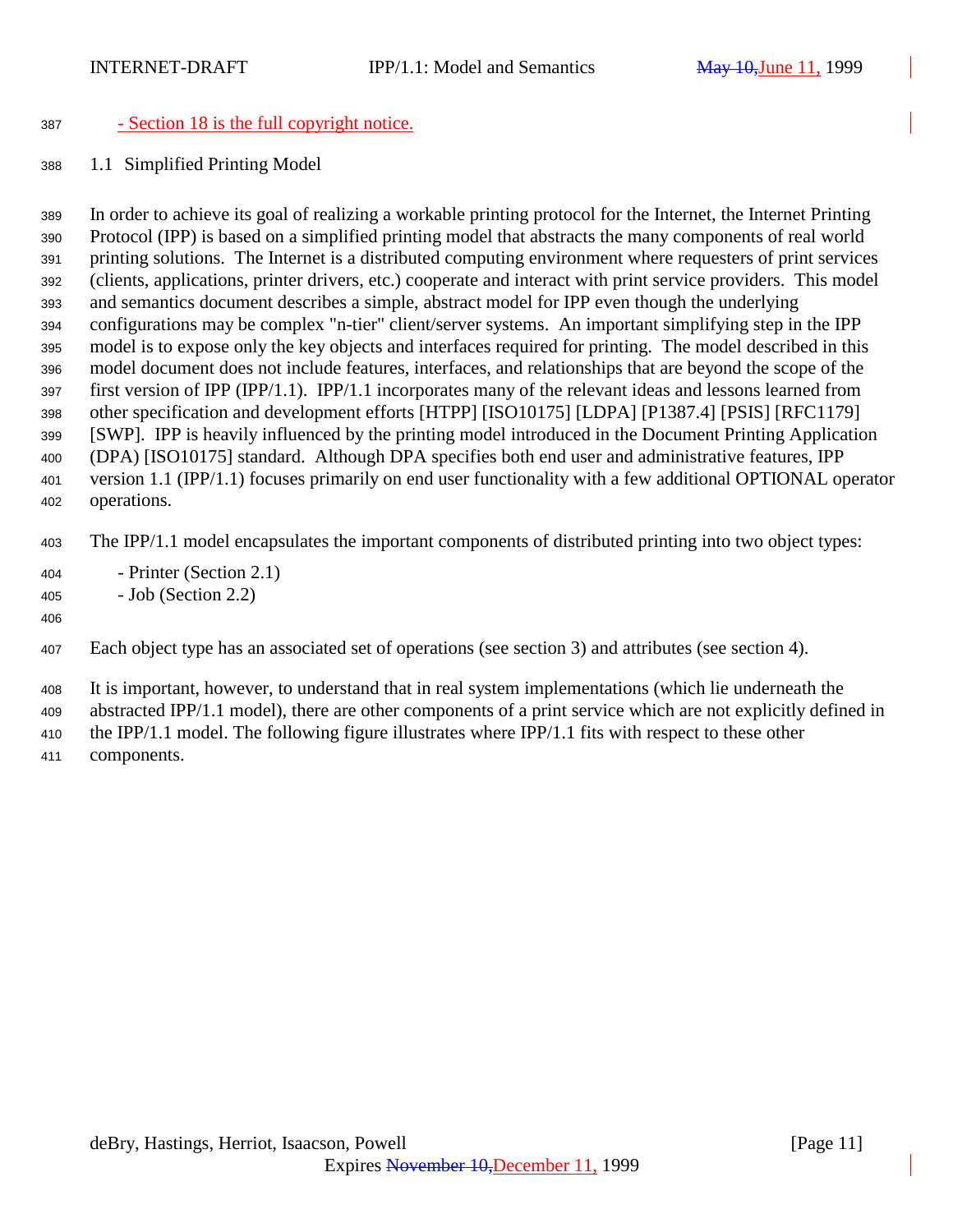

 An IPP Printer object encapsulates the functions normally associated with physical output devices along with the spooling, scheduling and multiple device management functions often associated with a print server. Printer objects are optionally registered as entries in a directory where end users find and select them based on some sort of filtered and context based searching mechanism (see section 16). The directory is used to store relatively static information about the Printer, allowing end users to search for and find Printers that match their search criteria, for example: name, context, printer capabilities, etc. The more dynamic information, such as state, currently loaded and ready media, number of jobs at the Printer, errors, warnings, and so forth, is directly associated with the Printer object itself rather than with the entry in the directory which only represents the Printer object.

 IPP clients implement the IPP protocol on the client side and give end users (or programs running on behalf of end users) the ability to query Printer objects and submit and manage print jobs. An IPP server is just that part of the Printer object that implements the server-side protocol. The rest of the Printer object implements (or gateways into) the application semantics of the print service itself. The Printer objects may be embedded in an output device or may be implemented on a host on the network that communicates with an output device.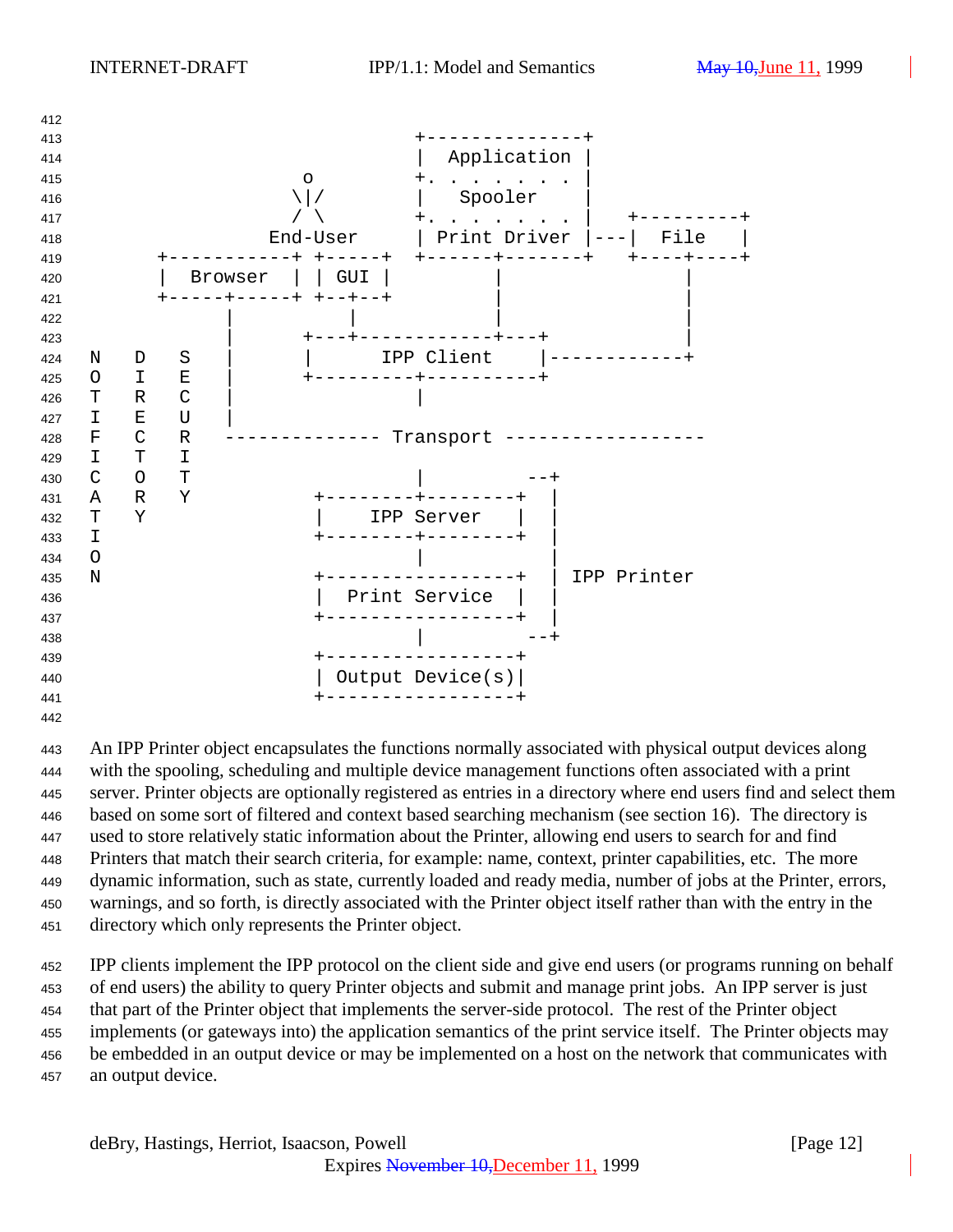When a job is submitted to the Printer object and the Printer object validates the attributes in the

 submission request, the Printer object creates a new Job object. The end user then interacts with this new Job object to query its status and monitor the progress of the job. An end user can also cancel their print jobs by using the Job object's Cancel-Job operation. An end-user can also hold, release, and restart their print jobs using the Job object's OPTIONAL Hold-Job, Release-Job, and Restart-Job operations, if implemented.

 A privileged operator or administrator of a Printer object can cancel, hold, release, and restart any user's job using the REQUIRED Cancel-Job and the OPTIONAL Hold-Job, Release-Job, and Restart-Job operations. In additional privileged operator or administrator of a Printer object can pause, resume, or purge (jobs from) a Printer object using the OPTIONAL Pause-Printer, Resume-Printer, and Purge-Jobs operations, if implemented.

469 The notification service is out of scope for this IPP/1.1 specification, document, but using such a

notification service, the end user is able to register for and receive Printer specific and Job specific events.

An end user can query the status of Printer objects and can follow the progress of Job objects by polling

- using the Get-Printer-Attributes, Get-Jobs, and Get-Job-Attributes operations.
- 2. IPP Objects

 The IPP/1.1 model introduces objects of type Printer and Job. Each type of object models relevant aspects of a real-world entity such as a real printer or real print job. Each object type is defined as a set of possible attributes that may be supported by instances of that object type. For each object (instance), the actual set of supported attributes and values describe a specific implementation. The object's attributes and values describe its state, capabilities, realizable features, job processing functions, and default behaviors and characteristics. For example, the Printer object type is defined as a set of attributes that each Printer object potentially supports. In the same manner, the Job object type is defined as a set of attributes that are potentially supported by each Job object.

- Each attribute included in the set of attributes defining an object type is labeled as:
- "REQUIRED": each object MUST support the attribute.
- 484 "RECOMMENDED": each object SHOULD support the attribute.
- "OPTIONAL": each object MAY support the attribute.
- 

487 There is no such similar labeling Some definitions of attribute values indicate that an object MUST or SHOULD support the value; otherwise, support of the value is OPTIONAL. However, if an

implementation supports an attribute, it MUST support at least one of the possible values for that attribute.

2.1 Printer Object

 The major component of the IPP/1.1 model is the Printer object. A Printer object implements the server-492 side of the IPP/1.1 protocol. Using the protocol, end users may query the attributes of the Printer object and submit print jobs to the Printer object. The actual implementation components behind the Printer

deBry, Hastings, Herriot, Isaacson, Powell **Example 20** (Page 13)

Expires November 10,December 11, 1999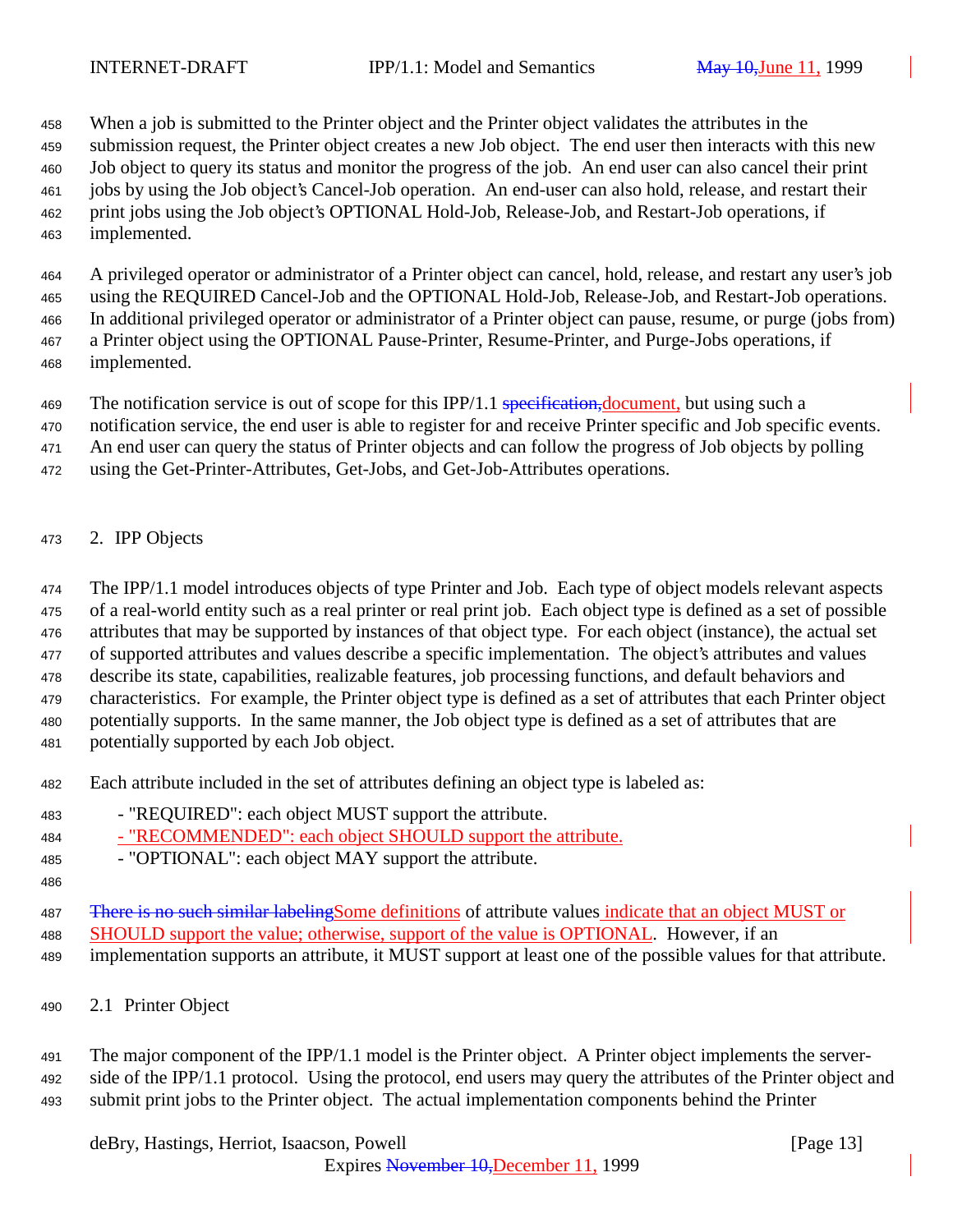abstraction may take on different forms and different configurations. However, the model abstraction allows the details of the configuration of real components to remain opaque to the end user. Section 3 describes each of the Printer operations in detail.

 The capabilities and state of a Printer object are described by its attributes. Printer attributes are divided into two groups:

- "job-template" attributes: These attributes describe supported job processing capabilities and defaults for the Printer object. (See section 4.2)
- "printer-description" attributes: These attributes describe the Printer object's identification, state, location, references to other sources of information about the Printer object, etc. (see section 4.4)
- 
- Since a Printer object is an abstraction of a generic document output device and print service provider, a
- Printer object could be used to represent any real or virtual device with semantics consistent with the Printer object, such as a fax device, an imager, or even a CD writer.
- Some examples of configurations supporting a Printer object include:
- 1) An output device with no spooling capabilities
- 2) An output device with a built-in spooler
- 3) A print server supporting IPP with one or more associated output devices
- 3a) The associated output devices may or may not be capable of spooling jobs
- 3b) The associated output devices may or may not support IPP
- 

 The following figures show some examples of how Printer objects can be realized on top of various distributed printing configurations. The embedded case below represents configurations 1 and 2. The hosted and fan-out figures below represent configurations 3a and 3b.

 In this document the term "client" refers to a software entity that sends IPP operation requests to an IPP Printer object and accepts IPP operation responses. A client MAY be:

- 1. contained within software controlled by an end user, e.g. activated by the "Print" menu item in an 520 application and/or
- 521 2. a component of athe print server that communicates (using IPP operations) with component that sends IPP requests to either an output device or another "downstream" print server.

 The term "IPP Printer" is a network entity that accepts IPP operation requests and returns IPP operation responses. As such, an IPP object MAY be:

- 525 1. (embedded) software that controls a devicean (embedded) device component that accepts IPP requests and controls the device or
- 527 2. <del>part</del>a component of a print server that accepts IPP operation requests and, in turn, sends operation 528 requests using (the IPP or other) protocol torquests (where the print server controls one or more 529 networked device(s)-devices using IPP or other protocols). Issue 4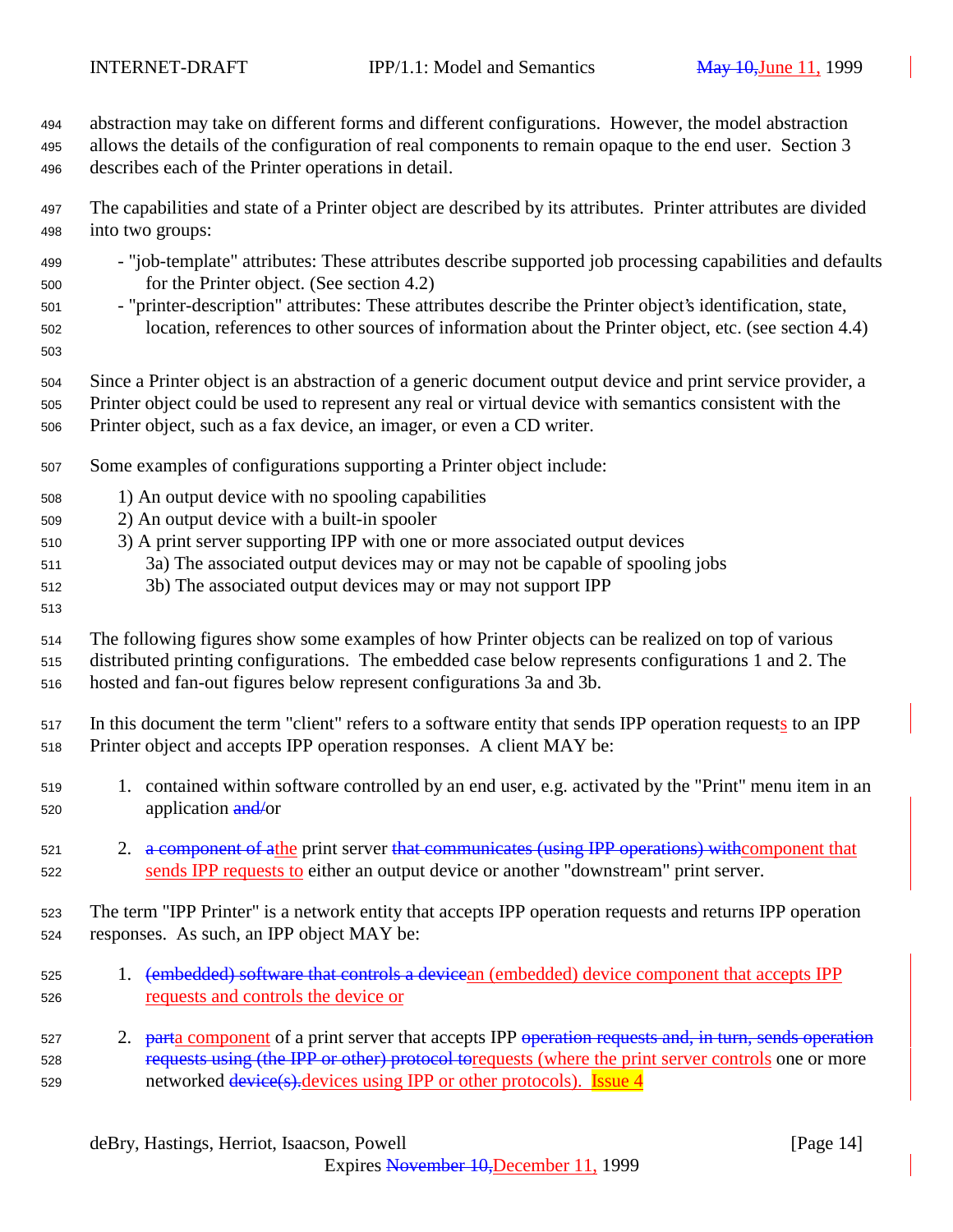Legend: ##### indicates a Printer object which is either embedded in an output device or is hosted in a server. The Printer object might or might not be capable of queuing/spooling. any indicates any network protocol or direct connect, including IPP embedded printer: output device +---------------+ O +--------+ | ########### | /|\ | client |------------IPP------------># Printer # | / \ +--------+ | # Object # | | ########### | +---------------+ hosted printer: +---------------+ O +--------+ ########### | | /|\ | client |--IPP--># Printer #-any->| output device | / \ +--------+ # Object # | | ########### +---------------+ +---------------+ fan out: +-->| output device | any/  $\vert$  O +--------+ ########### / +---------------+ /|\ | client |-IPP-># Printer #--\* / \ +--------+ # Object # \ +---------------+  $\# \# \# \# \# \# \# \# \# \# \# \ \text{any} \setminus$  +-->| output device |  $\qquad \qquad$  +---------------+ 

2.2 Job Object

 A Job object is used to model a print job. A Job object contains documents. The information required to create a Job object is sent in a create request from the end user via an IPP Client to the Printer object. The

deBry, Hastings, Herriot, Isaacson, Powell [Page 15]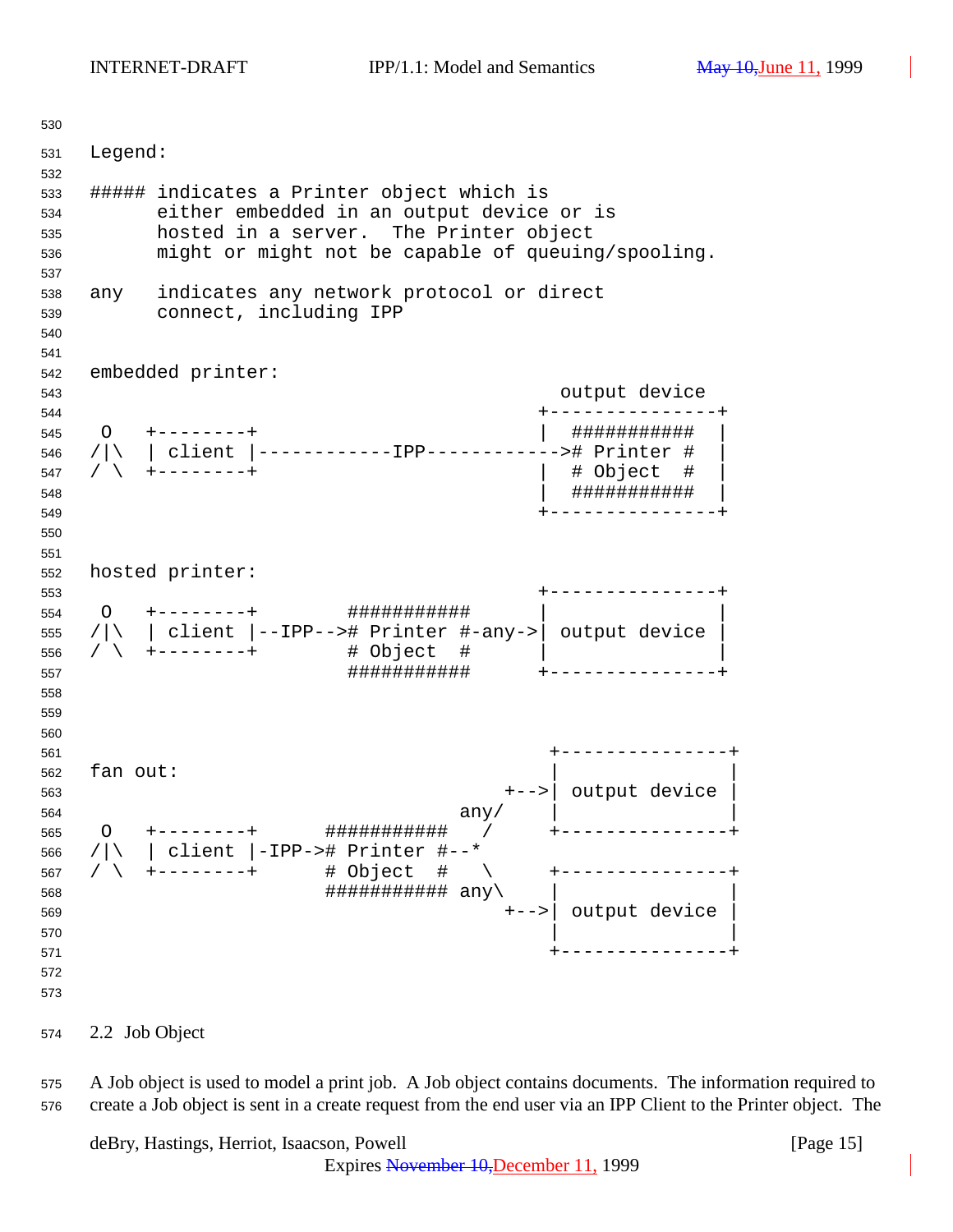Printer object validates the create request, and if the Printer object accepts the request, the Printer object creates the new Job object. Section 3 describes each of the Job operations in detail.

 The characteristics and state of a Job object are described by its attributes. Job attributes are grouped into two groups as follows:

- "job-template" attributes: These attributes can be supplied by the client or end user and include job processing instructions which are intended to override any Printer object defaults and/or instructions embedded within the document data. (See section 4.2)
- "job-description" attributes: These attributes describe the Job object's identification, state, size, etc. The client supplies some of these attributes, and the Printer object generates others. (See section 4.3)

 An implementation MUST support at least one document per Job object. An implementation MAY support multiple documents per Job object. A document is either:

- a stream of document data in a format supported by the Printer object (typically a Page Description Language - PDL), or
- a reference to such a stream of document data

 In IPP/1.1, a document is not modeled as an IPP object, therefore it has no object identifier or associated attributes. All job processing instructions are modeled as Job object attributes. These attributes are called Job Template attributes and they apply equally to all documents within a Job object.

#### 2.3 Object Relationships

 IPP objects have relationships that are maintained persistently along with the persistent storage of the object attributes.

 A Printer object can represent either one or more physical output devices or a logical device which "processes" jobs but never actually uses a physical output device to put marks on paper. Examples of logical devices include a Web page publisher or a gateway into an online document archive or repository. A Printer object contains zero or more Job objects.

 A Job object is contained by exactly one Printer object, however the identical document data associated with a Job object could be sent to either the same or a different Printer object. In this case, a second Job object would be created which would be almost identical to the first Job object, however it would have new (different) Job object identifiers (see section 2.4).

 A Job object is either empty (before any documents have been added) or contains one or more documents. If the contained document is a stream of document data, that stream can be contained in only one document. However, there can be identical copies of the stream in other documents in the same or different Job objects. If the contained document is just a reference to a stream of document data, other documents (in the same or different Job object(s)) may contain the same reference.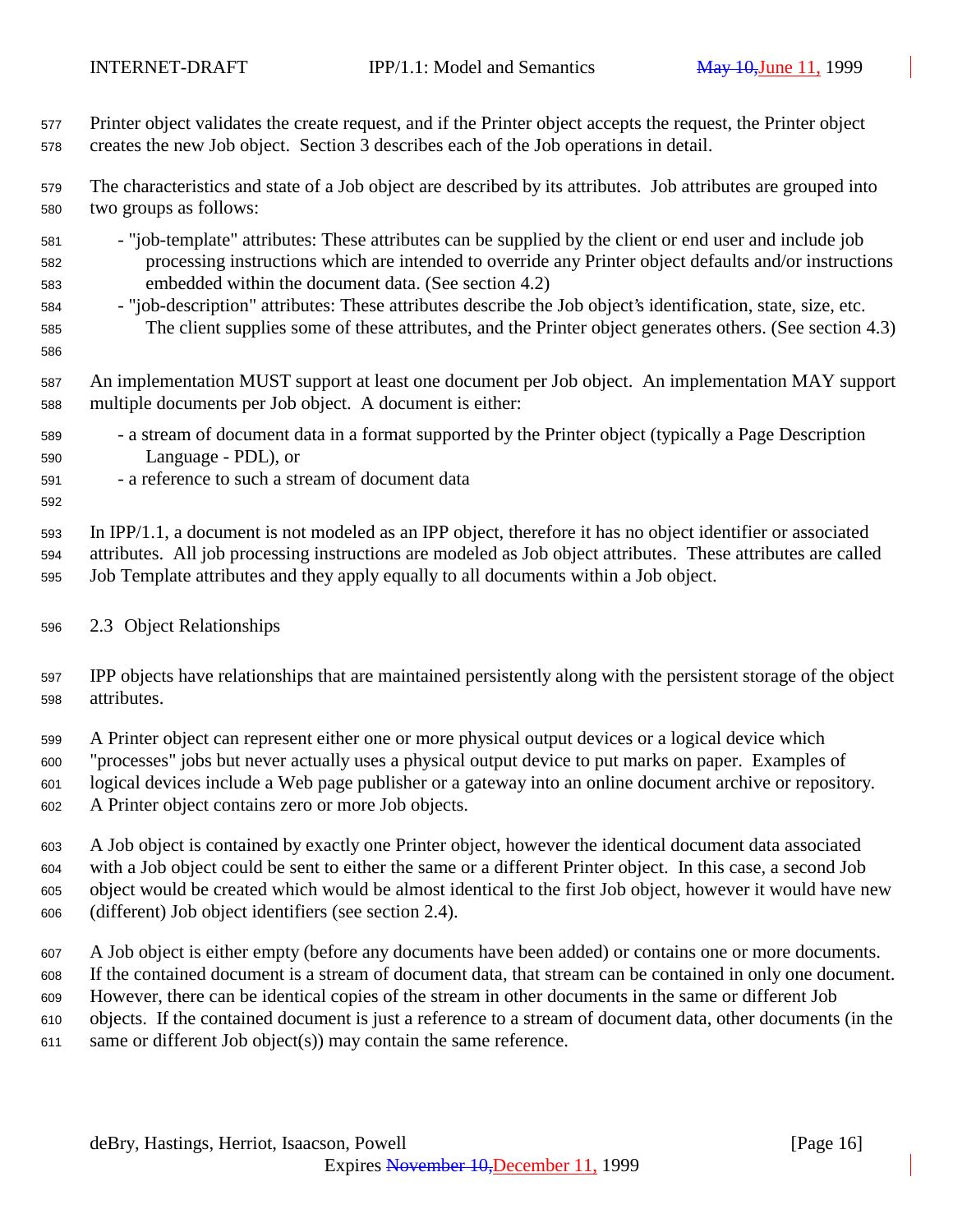## 2.4 Object Identity

 All Printer and Job objects are identified by a Uniform Resource Identifier (URI) [RFC2396] so that they can be persistently and unambiguously referenced. The notion of a URI is a useful concept, however, until the notion of URI is more stable (i.e., defined more completely and deployed more widely), it is expected that the URIs used for IPP objects will actually be URLs [RFC2396]. Since every URL is a specialized form of a URI, even though the more generic term URI is used throughout the rest of this document, its usage is intended to cover the more specific notion of URL as well.

 An administrator configures Printer objects to either support or not support authentication and/or message 620 privacy using TLS [TLS] Transport Layer Security (TLS) [RFC2246] (the mechanism for security configuration is outside the scope of this IPP/1.1 document). In some situations, both types of connections (both authenticated and unauthenticated) can be established using a single communication channel that has some sort of negotiation mechanism. In other situations, multiple communication channels are used, one for each type of security configuration. Section 8 provides a full description of all security considerations and configurations.

 If a Printer object supports more than one communication channel, some or all of those channels might support and/or require different security mechanisms. In such cases, an administrator could expose the simultaneous support for these multiple communication channels as multiple URIs for a single Printer object where each URI represents one of the communication channels to the Printer object. To support this flexibility, the IPP Printer object type defines a multi-valued identification attribute called the "printer-uri- supported" attribute. It MUST contain at least one URI. It MAY contain more than one URI. That is, every Printer object will have at least one URI that identifies at least one communication channel to the Printer object, but it may have more than one URI where each URI identifies a different communication channel to the Printer object. The "printer-uri-supported" attribute has two companion attributes, the "uri- security-supported" attribute and the "uri-authentication-supported". Both have the same cardinality as "printer-uri-supported". The purpose of the "uri-security-supported" attribute is to indicate the security mechanisms (if any) used for each URI listed in "printer-uri-supported". The purpose of the "uri- authentication-supported" attribute is to indicate the authentication mechanisms (if any) used for each URI listed in "printer-uri-supported". These three attributes are fully described in sections 4.4.1, 4.4.2, and  $4.4.3$ . **Issue 2** 

 When a job is submitted to the Printer object via a create request, the client supplies only a single Printer object URI. The client supplied Printer object URI MUST be one of the values in the "printer-uri-supported" Printer attribute.

644 Note: IPP/1.1 does not specify how the client obtains the client supplied URI, but it is RECOMMENDED that a Printer object be registered as an entry in a directory service. End-users and programs can then interrogate the directory searching for Printers. Section 16 defines a generic schema for Printer object entries in the directory service and describes how the entry acts as a bridge to the actual IPP Printer object. The entry in the directory that represents the IPP Printer object includes the possibly many URIs for that Printer object as values in one its attributes.

 When a client submits a create request to the Printer object, the Printer object validates the request and creates a new Job object. The Printer object assigns the new Job object a URI which is stored in the "job-

deBry, Hastings, Herriot, Isaacson, Powell [Page 17]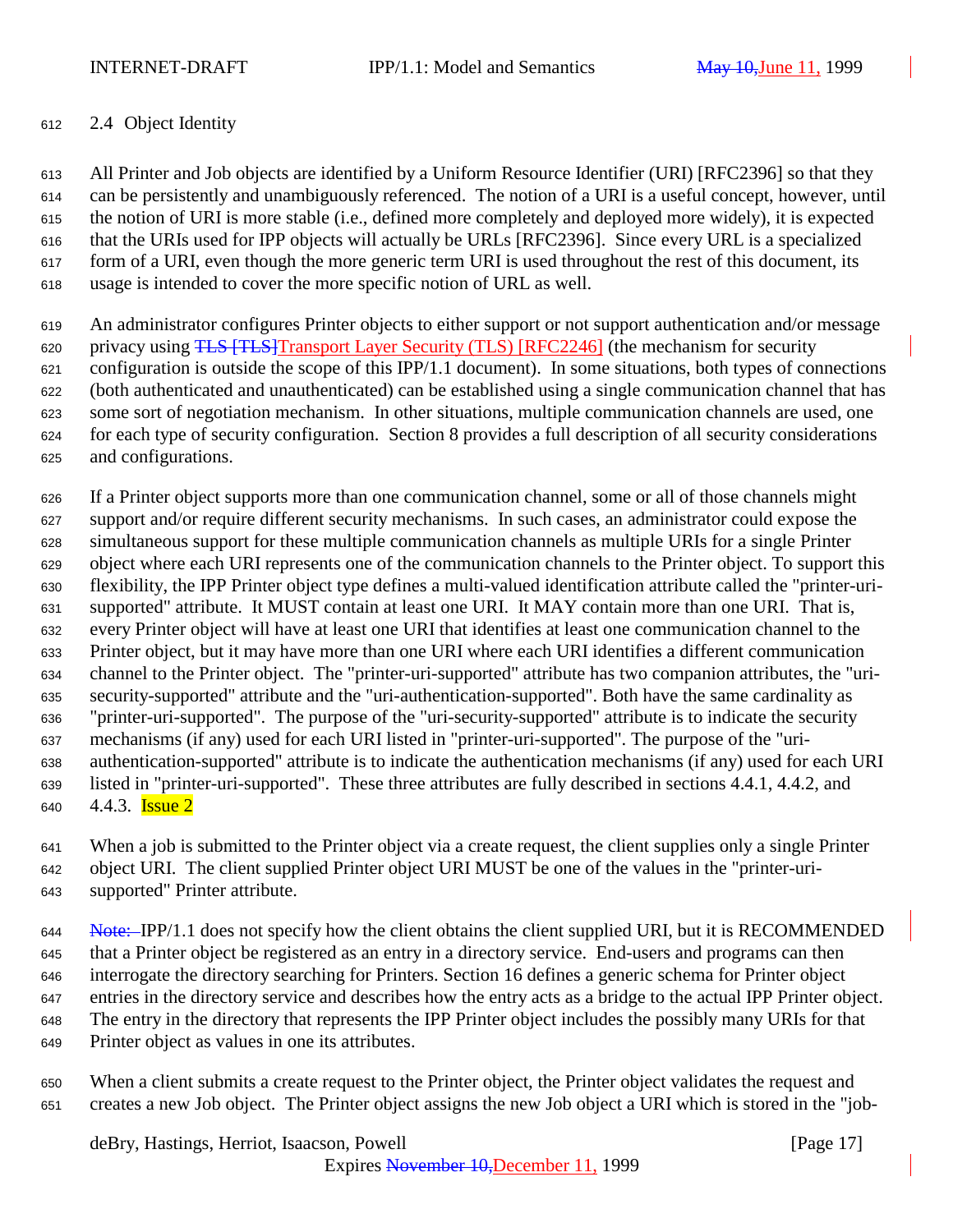uri" Job attribute. This URI is then used by clients as the target for subsequent Job operations. The Printer object generates a Job URI based on its configured security policy and the URI used by the client in the create request.

 For example, consider a Printer object that supports both a communication channel secured by the use of SSL3 (using HTTP over SSL3 with an "https" schemed URI) and another open communication channel that is not secured with SSL3 (using a simple "http" schemed URI). If a client were to submit a job using the secure URI, the Printer object would assign the new Job object a secure URI as well. If a client were to submit a job using the open-channel URI, the Printer would assign the new Job object an open-channel URI.

- In addition, the Printer object also populates the Job object's "job-printer-uri" attribute. This is a reference back to the Printer object that created the Job object. If a client only has access to a Job object's "job-uri" identifier, the client can query the Job's "job-printer-uri" attribute in order to determine which Printer object created the Job object. If the Printer object supports more than one URI, the Printer object picks the one URI supplied by the client when creating the job to build the value for and to populate the Job's "job-printer-uri" attribute.
- Allowing Job objects to have URIs allows for flexibility and scalability. For example, in some implementations, the Printer object might create Jobs that are processed in the same local environment as the Printer object itself. In this case, the Job URI might just be a composition of the Printer's URI and some unique component for the Job object, such as the unique 32-bit positive integer mentioned later in this paragraph. In other implementations, the Printer object might be a central clearing-house for validating all Job object creation requests, but the Job object itself might be created in some environment that is remote from the Printer object. In this case, the Job object's URI may have no physical-location relationship at all to the Printer object's URI. Again, the fact that Job objects have URIs allows for flexibility and scalability, however, many existing printing systems have local models or interface constraints that force print jobs to be identified using only a 32-bit positive integer rather than an independent URI. This numeric Job ID is only unique within the context of the Printer object to which the create request was originally submitted. Therefore, in order to allow both types of client access to IPP Job objects (either by Job URI or by numeric Job ID), when the Printer object successfully processes a create request and creates a new Job object, the Printer object MUST generate both a Job URI and a Job ID. The Job ID (stored in the "job-id" attribute) only has meaning in the context of the Printer object to which the create request was originally submitted. This requirement to support both Job URIs and Job IDs allows all types of clients to access Printer objects and Job objects no matter the local constraints imposed on the client implementation.
- In addition to identifiers, Printer objects and Job objects have names ("printer-name" and "job-name"). An object name NEED NOT be unique across all instances of all objects. A Printer object's name is chosen and set by an administrator through some mechanism outside the scope of this IPP/1.1 document. A Job object's name is optionally chosen and supplied by the IPP client submitting the job. If the client does not supply a Job object name, the Printer object generates a name for the new Job object. In all cases, the name only has local meaning.
- To summarize:
- Each Printer object is identified with one or more URIs. The Printer's "printer-uri-supported" attribute contains the URI(s).

deBry, Hastings, Herriot, Isaacson, Powell **Example 20** (Page 18)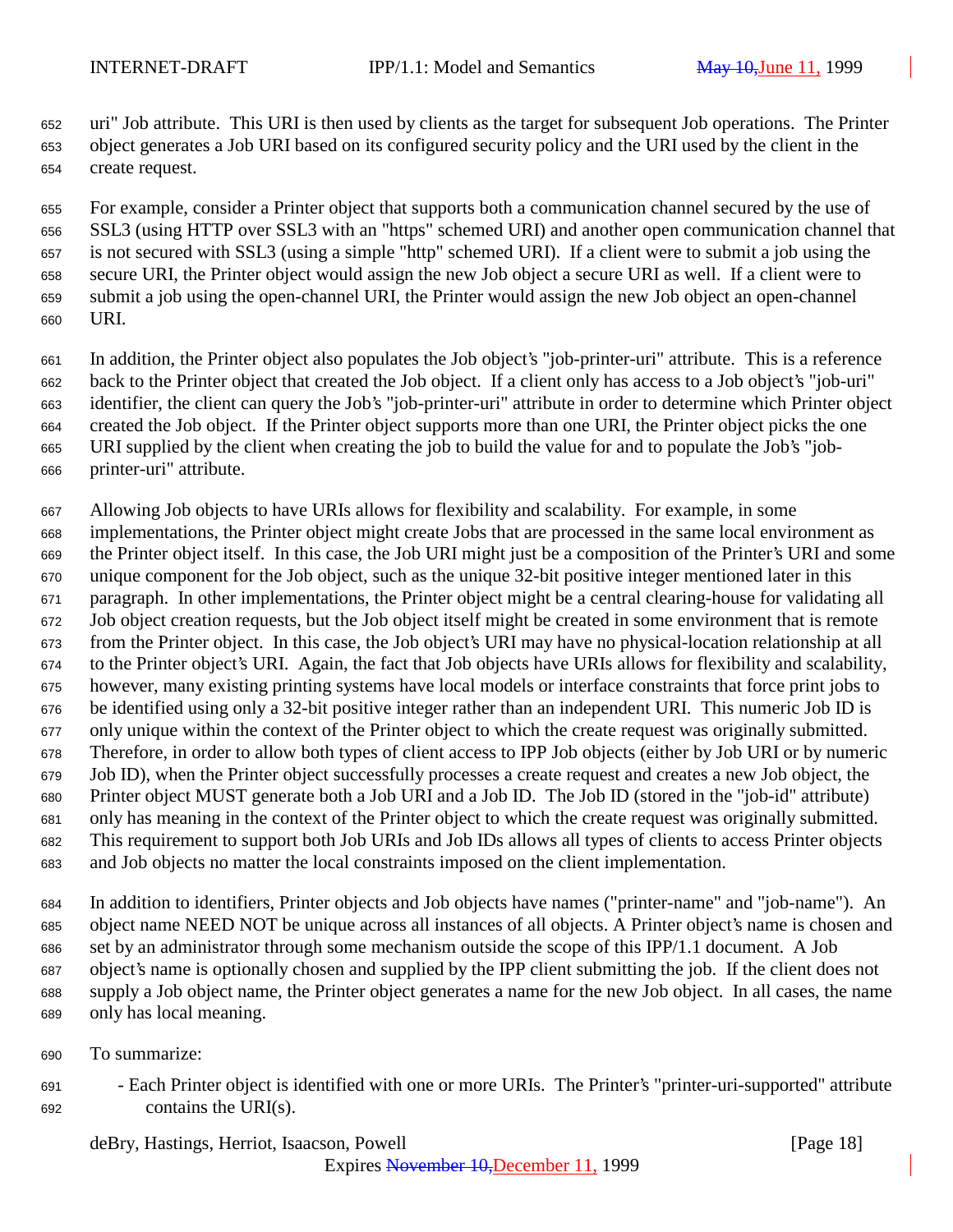- The Printer object's "uri-security-supported" attribute identifies the communication channel security protocols that may or may not have been configured for the various Printer object URIs (e.g., 'tls' or 'none').
- - The Printer object's "uri-authentication-supported" attribute identifies the authentication mechanisms that may or may not have been configured for the various Printer object URIs (e.g., 'digest' or 'none').
- Each Job object is identified with a Job URI. The Job's "job-uri" attribute contains the URI.
- Each Job object is also identified with Job ID which is a 32-bit, positive integer. The Job's "job-id" attribute contains the Job ID. The Job ID is only unique within the context of the Printer object which created the Job object.
- Each Job object has a "job-printer-uri" attribute which contains the URI of the Printer object that was used to create the Job object. This attribute is used to determine the Printer object that created a Job object when given only the URI for the Job object. This linkage is necessary to determine the languages, charsets, and operations which are supported on that Job (the basis for such support comes from the creating Printer object).
- Each Printer object has a name (which is not necessarily unique). The administrator chooses and sets this name through some mechanism outside the scope of this IPP/1.1 document. The Printer object's "printer-name" attribute contains the name.
- Each Job object has a name (which is not necessarily unique). The client optionally supplies this name in the create request. If the client does not supply this name, the Printer object generates a name for the Job object. The Job object's "job-name" attribute contains the name.

# 3. IPP Operations

 IPP objects support operations. An operation consists of a request and a response. When a client communicates with an IPP object, the client issues an operation request to the URI for that object. Operation requests and responses have parameters that identify the operation. Operations also have attributes that affect the run-time characteristics of the operation (the intended target, localization information, etc.). These operation-specific attributes are called operation attributes (as compared to object attributes such as Printer object attributes or Job object attributes). Each request carries along with it any operation attributes, object attributes, and/or document data required to perform the operation. Each request requires a response from the object. Each response indicates success or failure of the operation with a status code as a response parameter. The response contains any operation attributes, object attributes, and/or status messages generated during the execution of the operation request.

- This section describes the semantics of the IPP operations, both requests and responses, in terms of the parameters, attributes, and other data associated with each operation.
- The IPP/1.1 Printer operations are:
- Print-Job (section 3.2.1)
- Print-URI (section 3.2.2)
- Validate-Job (section 3.2.3)
- Create-Job (section 3.2.4)
- Get-Printer-Attributes (section 3.2.5)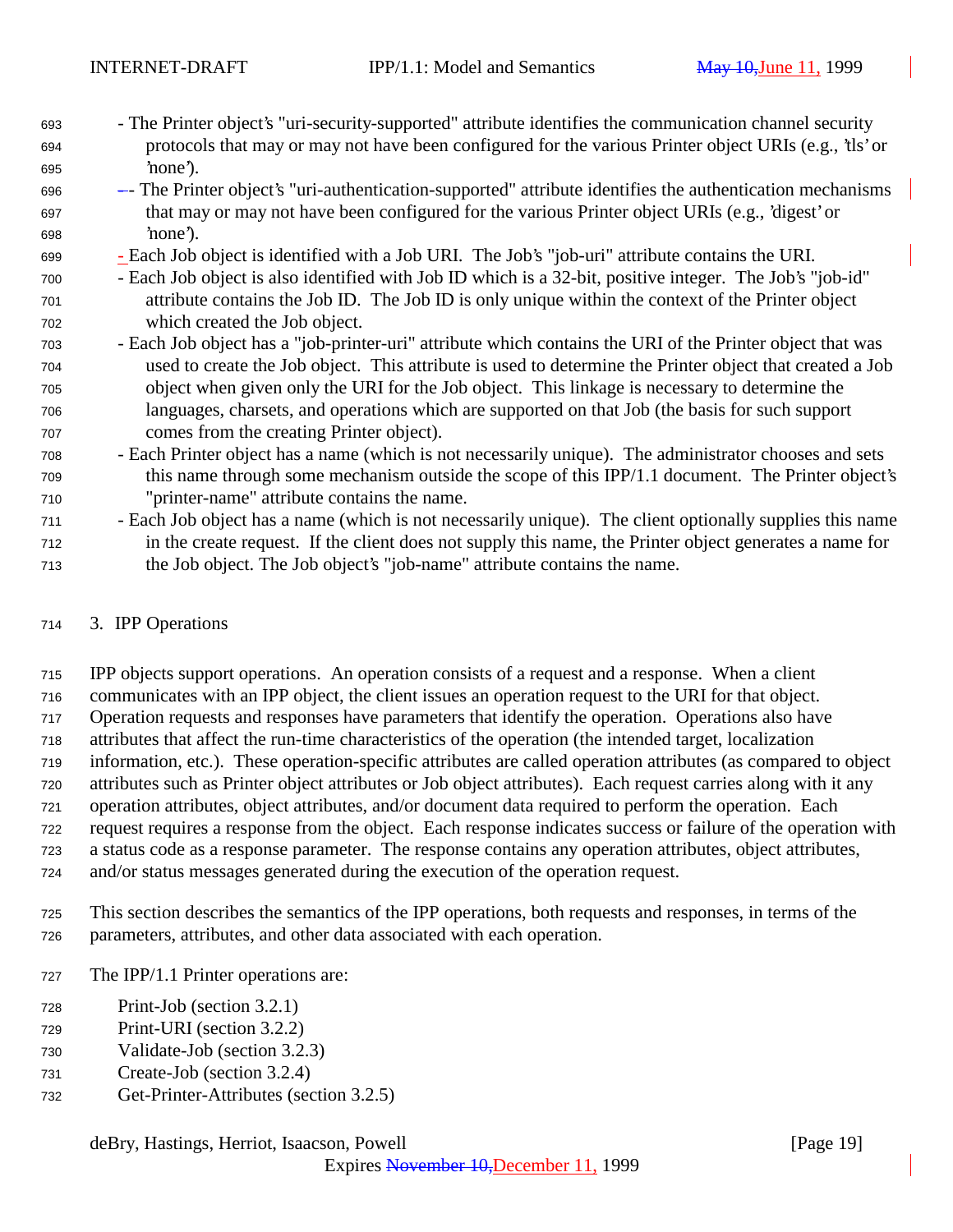| 733<br>734<br>735<br>736<br>737                      | Get-Jobs (section 3.2.6)<br>Pause-Printer (section 3.3.5)<br>Resume-Printer (section 3.3.6)<br>Purge-Jobs (section 3.3.7)                                                                                                                                                                |
|------------------------------------------------------|------------------------------------------------------------------------------------------------------------------------------------------------------------------------------------------------------------------------------------------------------------------------------------------|
| 738                                                  | The Job operations are:                                                                                                                                                                                                                                                                  |
| 739<br>740<br>741<br>742<br>743<br>744<br>745<br>746 | Send-Document (section 3.3.1)<br>Send-URI (section 3.3.2)<br>Cancel-Job (section 3.3.3)<br>Get-Job-Attributes (section 3.3.4)<br>Hold-Job (section 3.3.5)<br>Release-Job (section 3.3.6)<br>Restart-Job (section 3.3.7)                                                                  |
| 747<br>748                                           | The Send-Document and Send-URI Job operations are used to add a new document to an existing multi-<br>document Job object created using the Create-Job operation.                                                                                                                        |
| 749                                                  | 3.1 Common Semantics                                                                                                                                                                                                                                                                     |
| 750<br>751                                           | All IPP operations require some common parameters and operation attributes. These common elements<br>and their semantic characteristics are defined and described in more detail in the following sections.                                                                              |
| 752                                                  | 3.1.1 Required Parameters                                                                                                                                                                                                                                                                |
| 753                                                  | Every operation request contains the following REQUIRED parameters:                                                                                                                                                                                                                      |
| 754<br>755<br>756<br>757<br>758                      | - a "version-number",<br>- an "operation-id",<br>- a "request-id", and<br>- the attributes that are REQUIRED for that type of request.                                                                                                                                                   |
| 759                                                  | Every operation response contains the following REQUIRED parameters:                                                                                                                                                                                                                     |
| 760<br>761<br>762<br>763<br>764<br>765               | - a "version-number",<br>- a "status-code",<br>- the "request-id" that was supplied in the corresponding request, and<br>- the attributes that are REQUIRED for that type of response.<br>The "Encoding and Transport document [IPP-PRO] defines special rules for the encoding of these |
| 766<br>767                                           | parameters. All other operation elements are represented using the more generic encoding rules for<br>attributes and groups of attributes.                                                                                                                                               |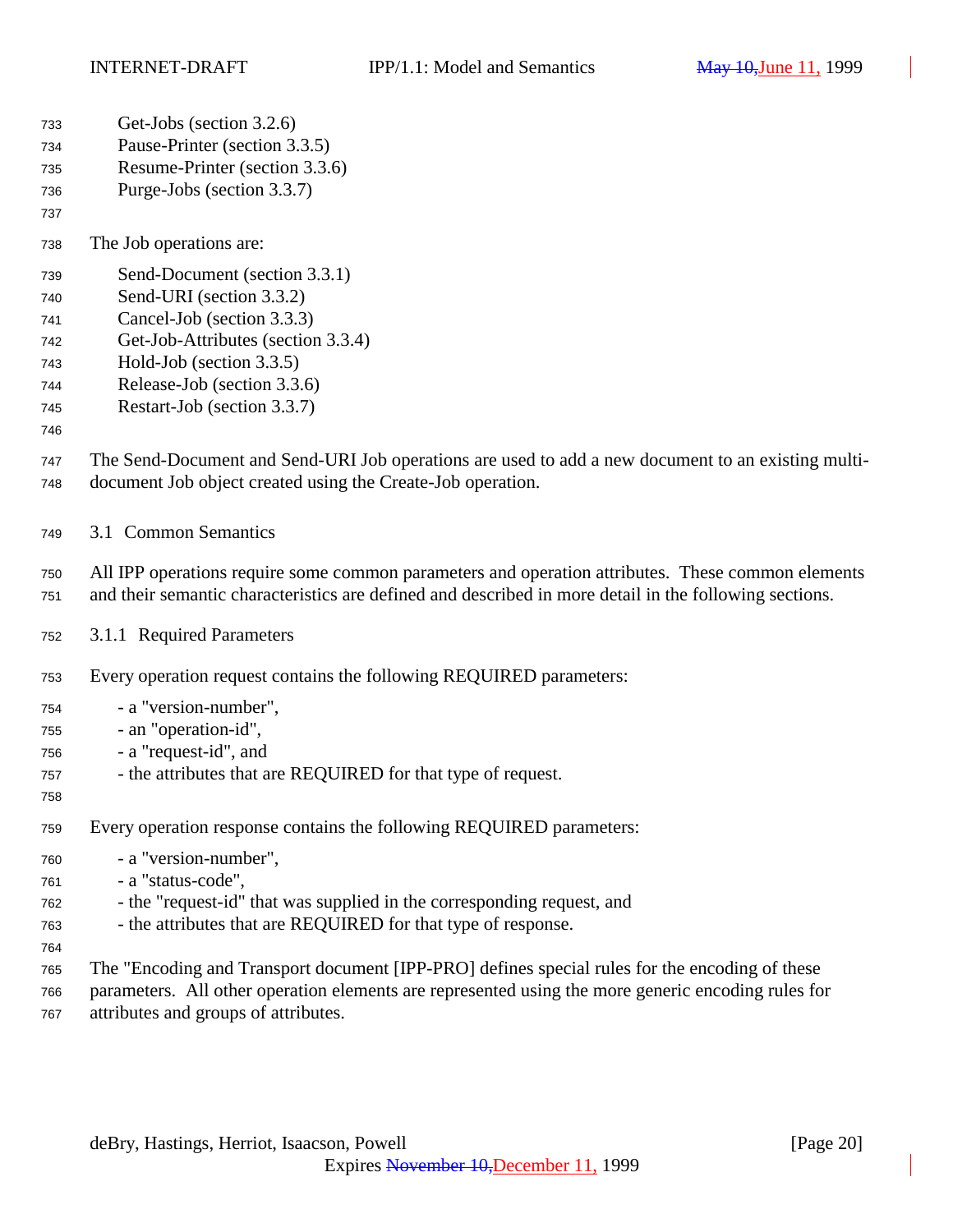### 3.1.2 Operation IDs and Request IDs

 Each IPP operation request includes an identifying "operation-id" value. Valid values are defined in the "operations-supported" Printer attribute section (see section 4.4.15). The client specifies which operation is being requested by supplying the correct "operation-id" value.

 In addition, every invocation of an operation is identified by a "request-id" value. For each request, the client chooses the "request-id" which MUST be an integer (possibly unique depending on client 774 requirements) in the range from 1 to  $2^{**}31 - 1$  (inclusive). This "request-id" allows clients to manage multiple outstanding requests. The receiving IPP object copies all 32-bits of the client-supplied "request-id" attribute into the response so that the client can match the response with the correct outstanding request, even if the "request-id" is out of range. If the request is terminated before the complete "request-id" is received, the IPP object rejects the request and returns a response with a "request-id" of 0.

 Note: In some cases, the transport protocol underneath IPP might be a connection oriented protocol that would make it impossible for a client to receive responses in any order other than the order in which the corresponding requests were sent. In such cases, the "request-id" attribute would not be essential for correct protocol operation. However, in other mappings, the operation responses can come back in any order. In these cases, the "request-id" would be essential.

3.1.3 Attributes

 Operation requests and responses are both composed of groups of attributes and/or document data. The attributes groups are:

- Operation Attributes: These attributes are passed in the operation and affect the IPP object's behavior while processing the operation request and may affect other attributes or groups of attributes. Some operation attributes describe the document data associated with the print job and are associated with new Job objects, however most operation attributes do not persist beyond the life of the operation. The description of each operation attribute includes conformance statements indicating which operation attributes are REQUIRED and which are OPTIONAL for an IPP object to support and which attributes a client MUST supply in a request and an IPP object MUST supply in a response.
- Job Template Attributes: These attributes affect the processing of a job. A client OPTIONALLY supplies Job Template Attributes in a create request, and the receiving object MUST be prepared to receive all supported attributes. The Job object can later be queried to find out what Job Template attributes were originally requested in the create request, and such attributes are returned in the response as Job Object Attributes. The Printer object can be queried about its Job Template attributes to find out what type of job processing capabilities are supported and/or what the default job processing behaviors are, though such attributes are returned in the response as Printer Object Attributes. The "ipp-attribute-fidelity" operation attribute affects processing of all client-supplied Job Template attributes (see sections 3.2.1.2 and 15 for a full description of "ipp-attribute-fidelity" and its relationship to other attributes).
- Job Object Attributes: These attributes are returned in response to a query operation directed at a Job object.
- Printer Object Attributes: These attributes are returned in response to a query operation directed at a Printer object.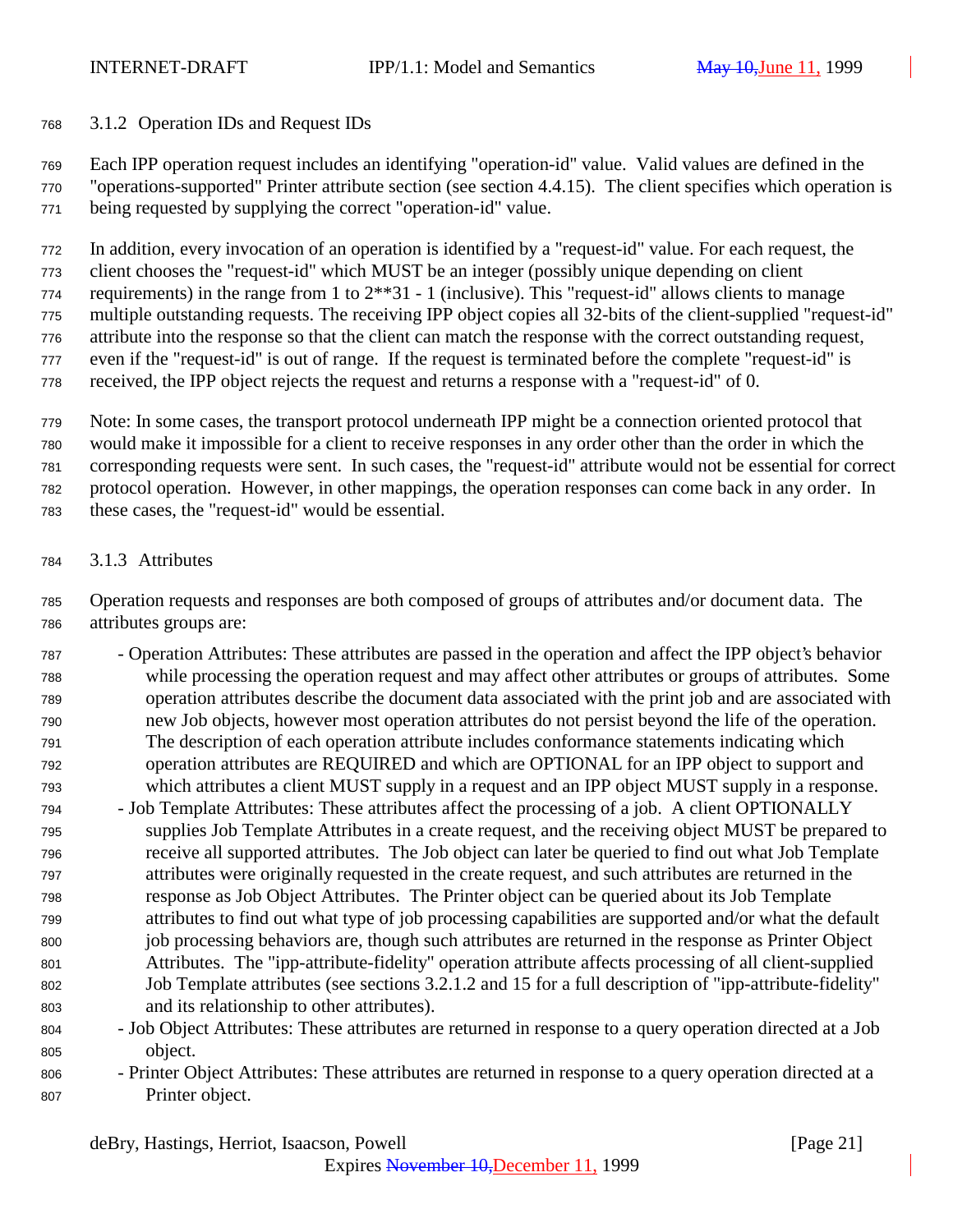- Unsupported Attributes: In a create request, the client supplies a set of Operation and Job Template attributes. If any of these attributes or their values is unsupported by the Printer object, the Printer object returns the set of unsupported attributes in the response. Sections 3.1.7, 3.2.1.2, and 15 give a full description of how Job Template attributes supplied by the client in a create request are processed by the Printer object and how unsupported attributes are returned to the client. Because of extensibility, any IPP object might receive a request that contains new or unknown attributes or values for which it has no support. In such cases, the IPP object processes what it can and returns the unsupported attributes in the response. The Unsupported Attribute group is defined for all 816 operation responses for returning unsupported attributes that the client supplied in the request. Issue

 Later in this section, each operation is formally defined by identifying the allowed and expected groups of attributes for each request and response. The model identifies a specific order for each group in each request or response, but the attributes within each group may be in any order, unless specified otherwise.

821 Each attribute specification definition includes the attribute's name followed by the name of its attribute syntax(es) in parenthesizes. In addition, each 'integer' attribute is followed by the allowed range in parentheses, (m:n), for values of that attribute. Each 'text' or 'name' attribute is followed by the maximum size in octets in parentheses, (size), for values of that attribute. For more details on attribute syntax notation, see the descriptions of these attributes syntaxes in section 4.1.

 Note: Document data included in the operation is not strictly an attribute, but it is treated as a special attribute group for ordering purposes. The only operations that support supplying the document data within an operation request are Print-Job and Send-Document. There are no operation responses that include document data.

830 Note: Some operations are REQUIRED for IPP objects to support; the others are OPTIONAL (see section 5.2.2). Therefore, before using an OPTIONAL operation, a client SHOULD first use the REQUIRED Get- Printer-Attributes operation to query the Printer's "operations-supported" attribute in order to determine which OPTIONAL Printer and Job operations are actually supported. The client SHOULD NOT use an OPTIONAL operation that is not supported. When an IPP object receives a request to perform an operation it does not support, it returns the 'server-error-operation-not-supported' status code (see section 13.1.5.2). An IPP object is non-conformant if it does not support a REQUIRED operation.

3.1.4 Character Set and Natural Language Operation Attributes

 Some Job and Printer attributes have values that are text strings and names intended for human understanding rather than machine understanding (see the 'text' and 'name' attribute syntax descriptions in section 4.1). The following sections describe two special Operation Attributes called "attributes-charset" and "attributes-natural-language". These attributes are always part of the Operation Attributes group. For most attribute groups, the order of the attributes within the group is not important. However, for these two attributes within the Operation Attributes group, the order is critical. The "attributes-charset" attribute MUST be the first attribute in the group and the "attributes-natural-language" attribute MUST be the second attribute in the group. In other words, these attributes MUST be supplied in every IPP request and response, they MUST come first in the group, and MUST come in the specified order. For job creation operations, the IPP Printer implementation saves these two attributes with the new Job object as Job

deBry, Hastings, Herriot, Isaacson, Powell [Page 22]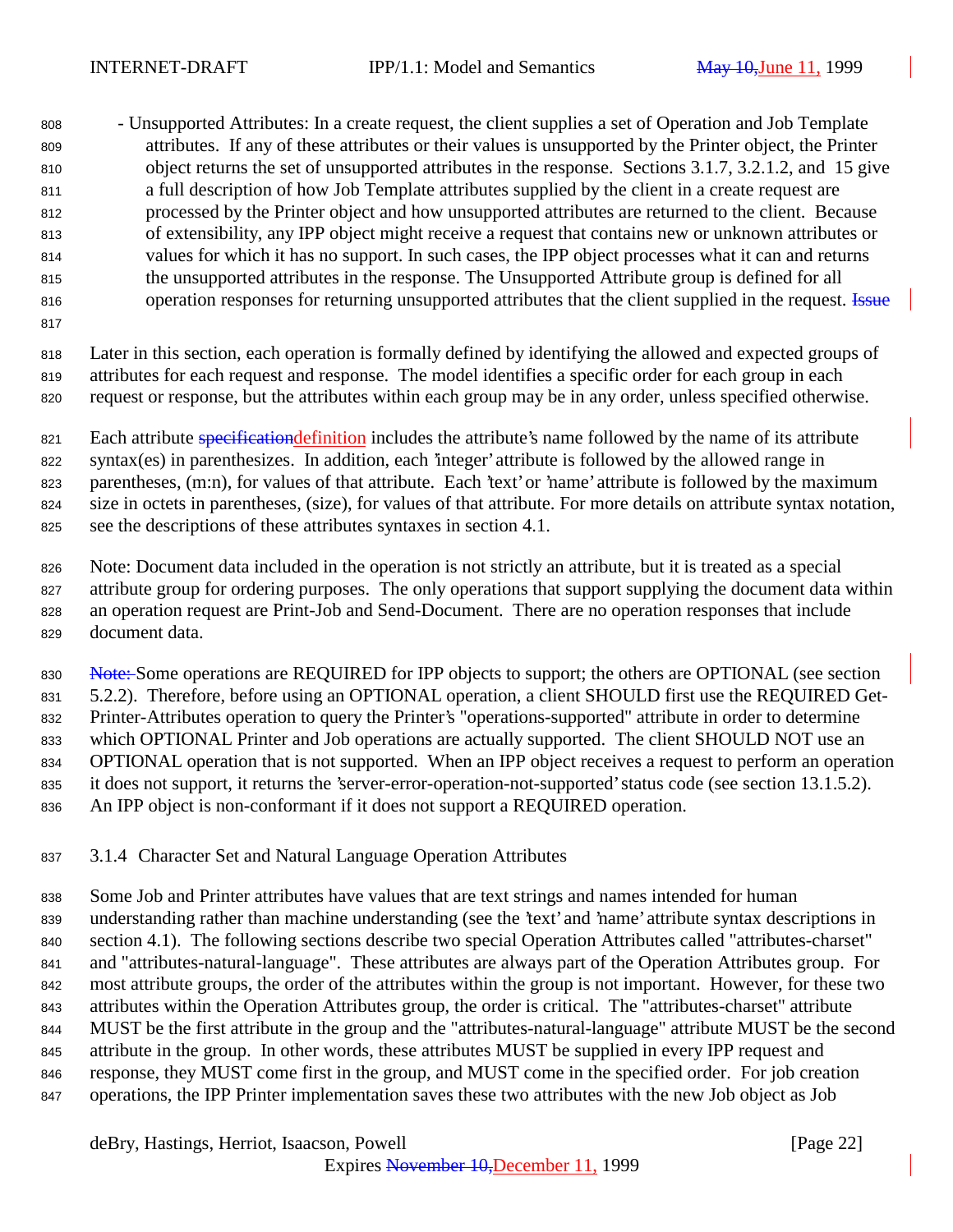Description attributes. For the sake of brevity in this document, these operation attribute descriptions are not repeated with every operation request and response, but have a reference back to this section instead.

3.1.4.1 Request Operation Attributes

 The client MUST supply and the Printer object MUST support the following REQUIRED operation attributes in every IPP/1.1 operation request:

"attributes-charset" (charset):

 This operation attribute identifies the charset (coded character set and encoding method) used by any 'text' and 'name' attributes that the client is supplying in this request. It also identifies the charset that the Printer object MUST use (if supported) for all 'text' and 'name' attributes and status messages that the Printer object returns in the response to this request. See Sections 4.1.1 and 4.1.2 858 for the *specification definition* of the 'text' and 'name' attribute syntaxes.

 All clients and IPP objects MUST support the 'utf-8' charset [RFC2279] and MAY support additional charsets provided that they are registered with IANA [IANA-CS]. If the Printer object does not support the client supplied charset value, the Printer object MUST reject the request, set the "attributes-charset" to 'utf-8' in the response, and return the 'client-error-charset-not-supported' status code and any 'text' or 'name' attributes using the 'utf-8' charset. The Printer NEED NOT return any attributes in the Unsupported Attributes Group (See sections 3.1.7 and 3.2.1.2). The Printer object MUST indicate the charset(s) supported as the values of the "charset-supported" Printer attribute (see Section 4.4.18), so that the client can query to determine which charset(s) are supported.

 Note to client implementers: Since IPP objects are only required to support the 'utf-8' charset, in order to maximize interoperability with multiple IPP object implementations, a client may want to supply 'utf-8' in the "attributes-charset" operation attribute, even though the client is only passing and able to present a simpler charset, such as US-ASCII or ISO-8859-1. Then the client will have to filter out (or charset convert) those characters that are returned in the response that it cannot present to its user. On the other hand, if both the client and the IPP objects also support a charset in common besides utf-8, the client may want to use that charset in order to avoid charset conversion or data loss.

- See the 'charset' attribute syntax description in Section 4.1.7 for the syntax and semantic interpretation of the values of this attribute and for example values.
- "attributes-natural-language" (naturalLanguage):
- This operation attribute identifies the natural language used by any 'text' and 'name' attributes that the client is supplying in this request. This attribute also identifies the natural language that the Printer object SHOULD use for all 'text' and 'name' attributes and status messages that the Printer object returns in the response to this request.
- There are no REQUIRED natural languages required for the Printer object to support. However, the Printer object's "generated-natural-language-supported" attribute identifies the natural languages supported by the Printer object and any contained Job objects for all text strings generated by the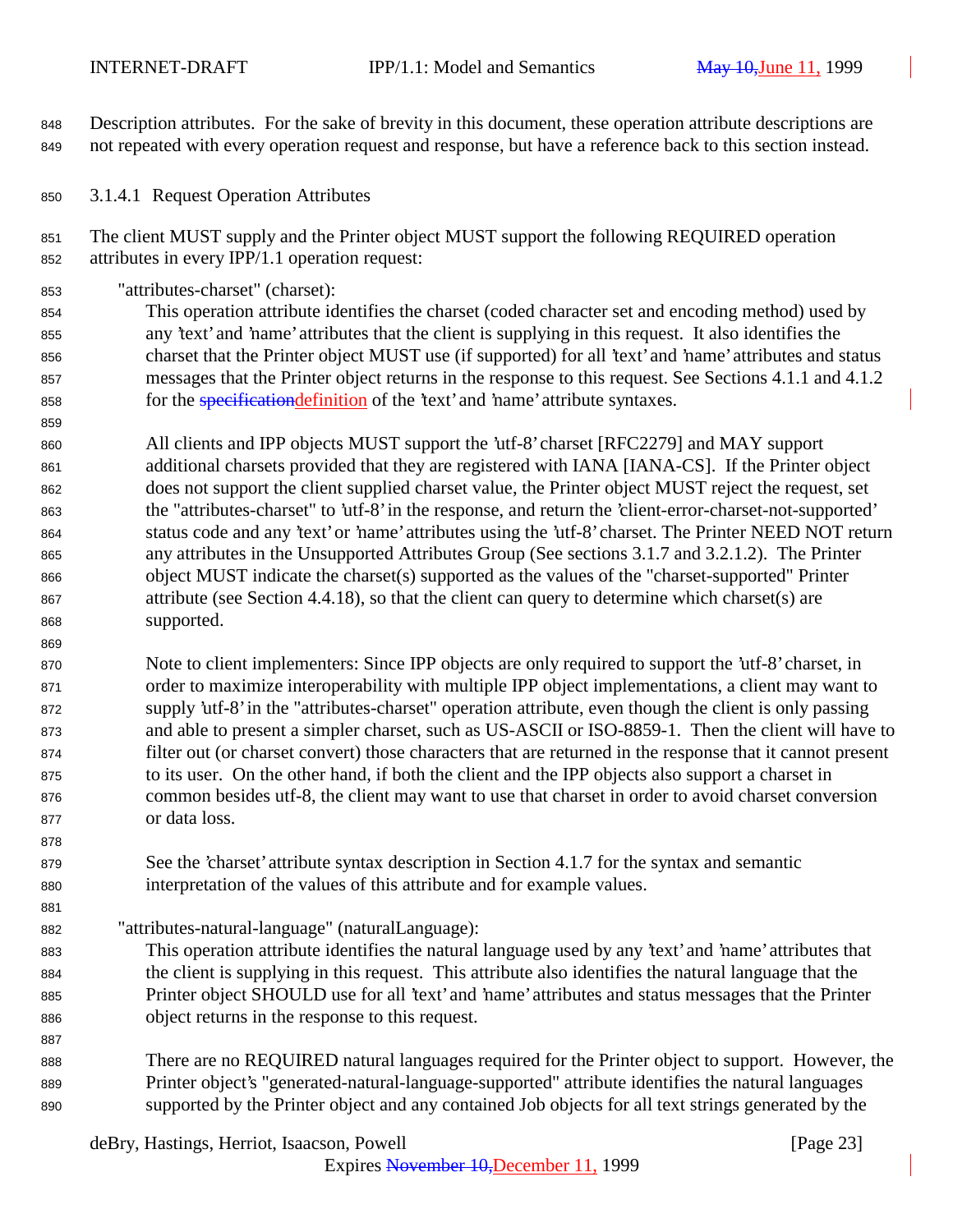IPP object. A client MAY query this attribute to determine which natural language(s) are supported for generated messages.

 For any of the attributes for which the Printer object generates text, i.e., for the "job-state-message", "printer-state-message", and status messages (see Section 3.1.6), the Printer object MUST be able to generate these text strings in any of its supported natural languages. If the client requests a natural language that is not supported, the Printer object MUST return these generated messages in the Printer's configured natural language as specified by the Printer's "natural-language-configured" attribute" (see Section 4.4.19).

- For other 'text' and 'name' attributes supplied by the client, authentication system, operator, system administrator, or manufacturer (i.e., for "job-originating-user-name", "printer-name" (name), "printer-location" (text), "printer-info" (text), and "printer-make-and-model" (text)), the Printer object is only required to support the configured natural language of the Printer identified by the Printer object's "natural-language-configured" attribute, though support of additional natural languages for these attributes is permitted.
- For any 'text' or 'name' attribute in the request that is in a different natural language than the value supplied in the "attributes-natural-language" operation attribute, the client MUST use the Natural Language Override mechanism (see sections 4.1.1.2 and 4.1.2.2) for each such attribute value supplied. The client MAY use the Natural Language Override mechanism redundantly, i.e., use it even when the value is in the same natural language as the value supplied in the "attributes-natural-language" operation attribute of the request.
- The IPP object MUST accept any natural language and any Natural Language Override, whether the IPP object supports that natural language or not (and independent of the value of the "ipp-attribute- fidelity" Operation attribute). That is the IPP object accepts all client supplied values no matter what the values are in the Printer object's "generated-natural-language-supported" attribute. That attribute, "generated-natural-language-supported", only applies to generated messages, not client supplied messages. The IPP object MUST remember that natural language for all client-supplied attributes, and when returning those attributes in response to a query, the IPP object MUST indicate that natural language.

 Each value whose attribute syntax type is 'text' or 'name' (see sections 4.1.1 and 4.1.2) has an Associated Natural-Language. This document does not specify how this association is stored in a Printer or Job object. When such a value is encoded in a request or response, the natural language is either implicit or explicit:

- 929 − In the implicit case, the value contains only the text/name value, and the language is specified by the "attributes-natural-language" operation attribute in the request or response (see sections 4.1.1.1 textWithoutLanguage and 4.1.2.1 nameWithoutLanguage).
- − In the explicit case (also known as the Natural-Language Override case), the value contains both the language and the text/name value (see sections 4.1.1.2 textWithLanguage and 4.1.2.2 nameWithLanguage).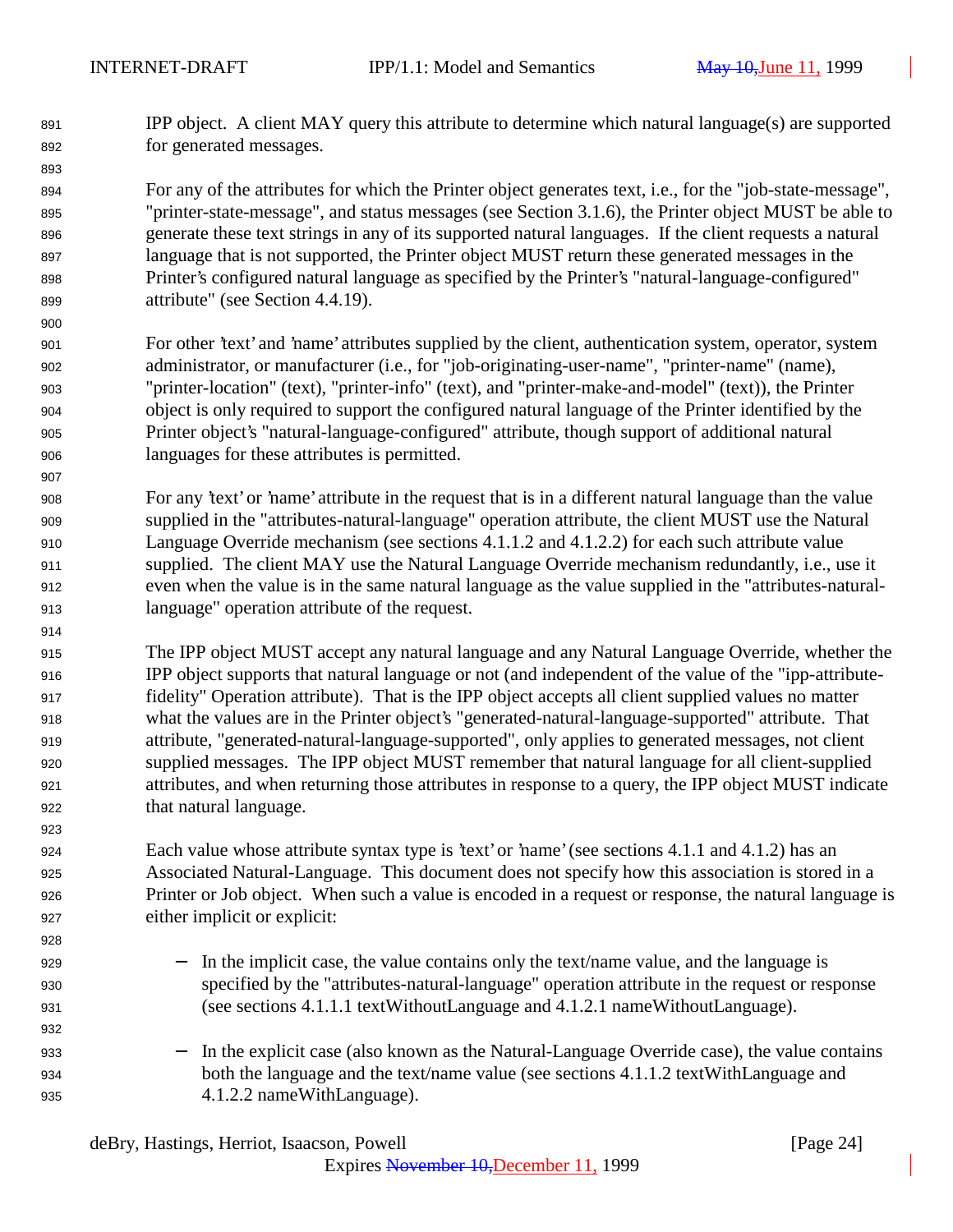For example, the "job-name" attribute MAY be supplied by the client in a create request. The text value for this attribute will be in the natural language identified by the "attribute-natural-language" attribute, or if different, as identified by the Natural Language Override mechanism. If supplied, the IPP object will use the value of the "job-name" attribute to populate the Job object's "job-name" attribute. Whenever any client queries the Job object's "job-name" attribute, the IPP object returns the attribute as stored and uses the Natural Language Override mechanism to specify the natural language, if it is different from that reported in the "attributes-natural-language" operation attribute of the response. The IPP object MAY use the Natural Language Override mechanism redundantly, i.e., use it even when the value is in the same natural language as the value supplied in the "attributes-natural-language" operation attribute of the response.

- An IPP object MUST NOT reject a request based on a supplied natural language in an "attributes-natural-language" Operation attribute or in any attribute that uses the Natural Language Override.
- See the 'naturalLanguage' attribute syntax description in section 4.1.8 for the syntax and semantic interpretation of the values of this attribute and for example values.

 Clients SHOULD NOT supply 'text' or 'name' attributes that use an illegal combination of natural language and charset. For example, suppose a Printer object supports charsets 'utf-8', 'iso-8859-1', and 'iso-8859-7'. Suppose also, that it supports natural languages 'en' (English), 'fr' (French), and 'el' (Greek). Although the Printer object supports the charset 'iso-8859-1' and natural language 'el', it probably does not support the combination of Greek text strings using the 'iso-8859-1' charset. The Printer object handles this apparent incompatibility differently depending on the context in which it occurs:

- In a create request: If the client supplies a text or name attribute (for example, the "job-name" operation attribute) that uses an apparently incompatible combination, it is a client choice that does not affect the Printer object or its correct operation. Therefore, the Printer object simply accepts the client supplied value, stores it with the Job object, and responds back with the same combination whenever the client (or any client) queries for that attribute.
- -In a query-type operation, like Get-Printer-Attributes: If the client requests an apparently incompatible combination, the Printer object responds (as described in section 3.1.4.2) using the Printer's configured natural language rather than the natural language requested by the client.
- 

 In either case, the Printer object does not reject the request because of the apparent incompatibility. The potential incompatible combination of charset and natural language can occur either at the global operation level or at the Natural Language Override attribute-by-attribute level. In addition, since the response always includes explicit charset and natural language information, there is never any question or ambiguity in how the client interprets the response.

- 3.1.4.2 Response Operation Attributes
- The Printer object MUST supply and the client MUST support the following REQUIRED operation attributes in every IPP/1.1 operation response: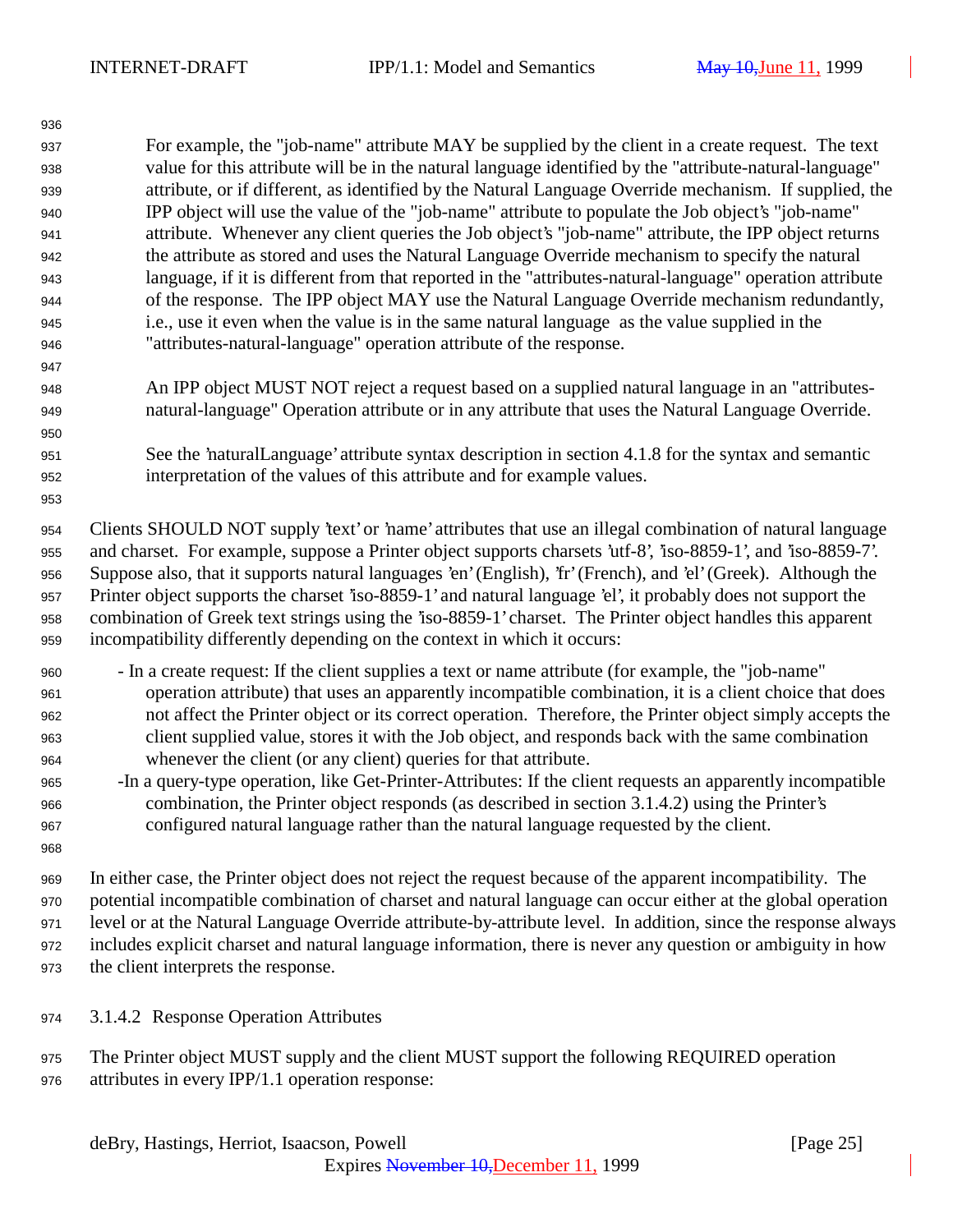"attributes-charset" (charset):

 This operation attribute identifies the charset used by any 'text' and 'name' attributes that the Printer object is returning in this response. The value in this response MUST be the same value as the "attributes-charset" operation attribute supplied by the client in the request. If this is not possible (i.e., the charset requested is not supported), the request would have been rejected. See "attributes-charset" described in Section 3.1.4.1 above.

 If the Printer object supports more than just the 'utf-8' charset, the Printer object MUST be able to code convert between each of the charsets supported on a highest fidelity possible basis in order to return the 'text' and 'name' attributes in the charset requested by the client. However, some information loss MAY occur during the charset conversion depending on the charsets involved. For example, the Printer object may convert from a UTF-8 'a' to a US-ASCII 'a' (with no loss of information), from an ISO Latin 1 CAPITAL LETTER A WITH ACUTE ACCENT to US-ASCII 'A' (losing the accent), or from a UTF-8 Japanese Kanji character to some ISO Latin 1 error character indication such as '?', decimal code equivalent, or to the absence of a character, depending on implementation.

**Note:** Whether an implementation that supports more than one charset stores the data in the charset supplied by the client or code converts to one of the other supported charsets, depends on implementation. The strategy should try to minimize loss of information during code conversion. On each response, such an implementation converts from its internal charset to that requested.

"attributes-natural-language" (naturalLanguage):

 This operation attribute identifies the natural language used by any 'text' and 'name' attributes that the IPP object is returning in this response. Unlike the "attributes-charset" operation attribute, the IPP object NEED NOT return the same value as that supplied by the client in the request. The IPP object MAY return the natural language of the Job object or the Printer's configured natural language as identified by the Printer object's "natural-language-configured" attribute, rather than the natural language supplied by the client. For any 'text' or 'name' attribute or status message in the response that is in a different natural language than the value returned in the "attributes-natural- language" operation attribute, the IPP object MUST use the Natural Language Override mechanism (see sections 4.1.1.2 and 4.1.2.2) on each attribute value returned. The IPP object MAY use the Natural Language Override mechanism redundantly, i.e., use it even when the value is in the same natural language as the value supplied in the "attributes-natural-language" operation attribute of the response.

3.1.5 Operation Targets

 All IPP operations are directed at IPP objects. For Printer operations, the operation is always directed at a Printer object using one of its URIs (i.e., one of the values in the Printer object's "printer-uri-supported" attribute). Even if the Printer object supports more than one URI, the client supplies only one URI as the target of the operation. The client identifies the target object by supplying the correct URI in the "printer-uri (uri)" operation attribute.

For Job operations, the operation is directed at either: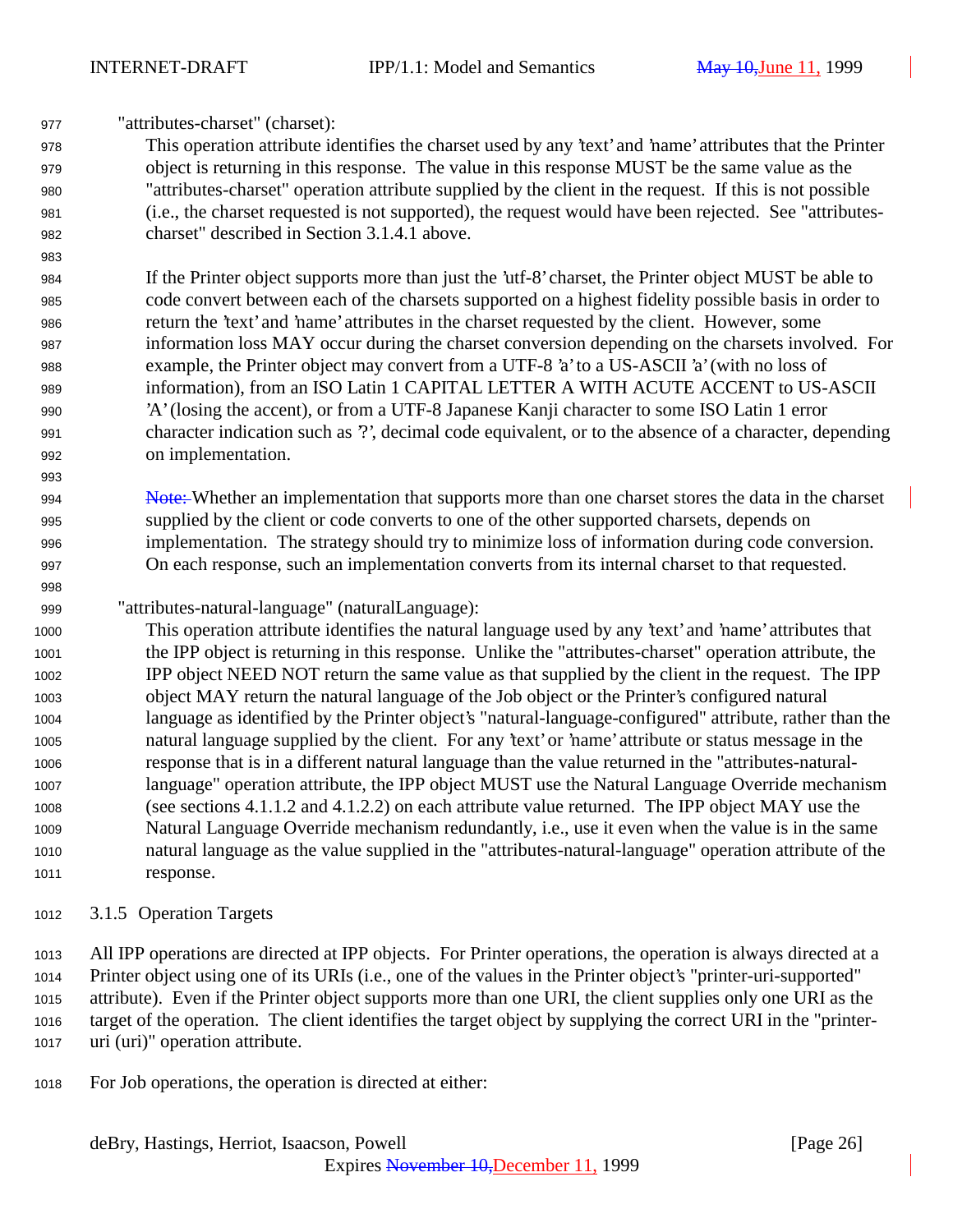- The Job object itself using the Job object's URI. In this case, the client identifies the target object by supplying the correct URI in the "job-uri (uri)" operation attribute.
- The Printer object that created the Job object using both the Printer objects URI and the Job object's Job ID. Since the Printer object that created the Job object generated the Job ID, it MUST be able to correctly associate the client supplied Job ID with the correct Job object. The client supplies the Printer object's URI in the "printer-uri (uri)" operation attribute and the Job object's Job ID in the "job-id (integer(1:MAX))" operation attribute.
- 

 If the operation is directed at the Job object directly using the Job object's URI, the client MUST NOT include the redundant "job-id" operation attribute.

 The operation target attributes are REQUIRED operation attributes that MUST be included in every operation request. Like the charset and natural language attributes (see section 3.1.4), the operation target attributes are specially ordered operation attributes. In all cases, the operation target attributes immediately follow the "attributes-charset" and "attributes-natural-language" attributes within the operation attribute group, however the specific ordering rules are:

- In the case where there is only one operation target attribute (i.e., either only the "printer-uri" attribute or only the "job-uri" attribute), that attribute MUST be the third attribute in the operation attributes group.
- In the case where Job operations use two operation target attributes (i.e., the "printer-uri" and "job-id" attributes), the "printer-uri" attribute MUST be the third attribute and the "job-id" attribute MUST be the fourth attribute.
- In all cases, the target URIs contained within the body of IPP operation requests and responses must be in absolute format rather than relative format (a relative URL identifies a resource with the scope of the HTTP server, but does not include scheme, host or port).
- The following rules apply to the use of port numbers in URIs that identify IPP objects:
- 1. If the URI scheme allows the port number to be explicitly included in the URI string, and a port number is specified within the URI, then that port number MUST be used by the client to contact the IPP object.
- 2. If the URI scheme allows the port number to be explicitly included in the URI string, and a port number is not specified within the URI, then default port number implied by that URI scheme MUST be used by the client to contact the IPP object.
- 3. If the URI scheme does not allow an explicit port number to be specified within the URI, then the default port number implied by that URI MUST be used by the client to contact the IPP object.
- 

 Note: The IPP "Encoding and Transport document [IPP-PRO] shows a mapping of IPP onto HTTP/1.1 and defines a new default port number for using IPP over HTTP/1.1.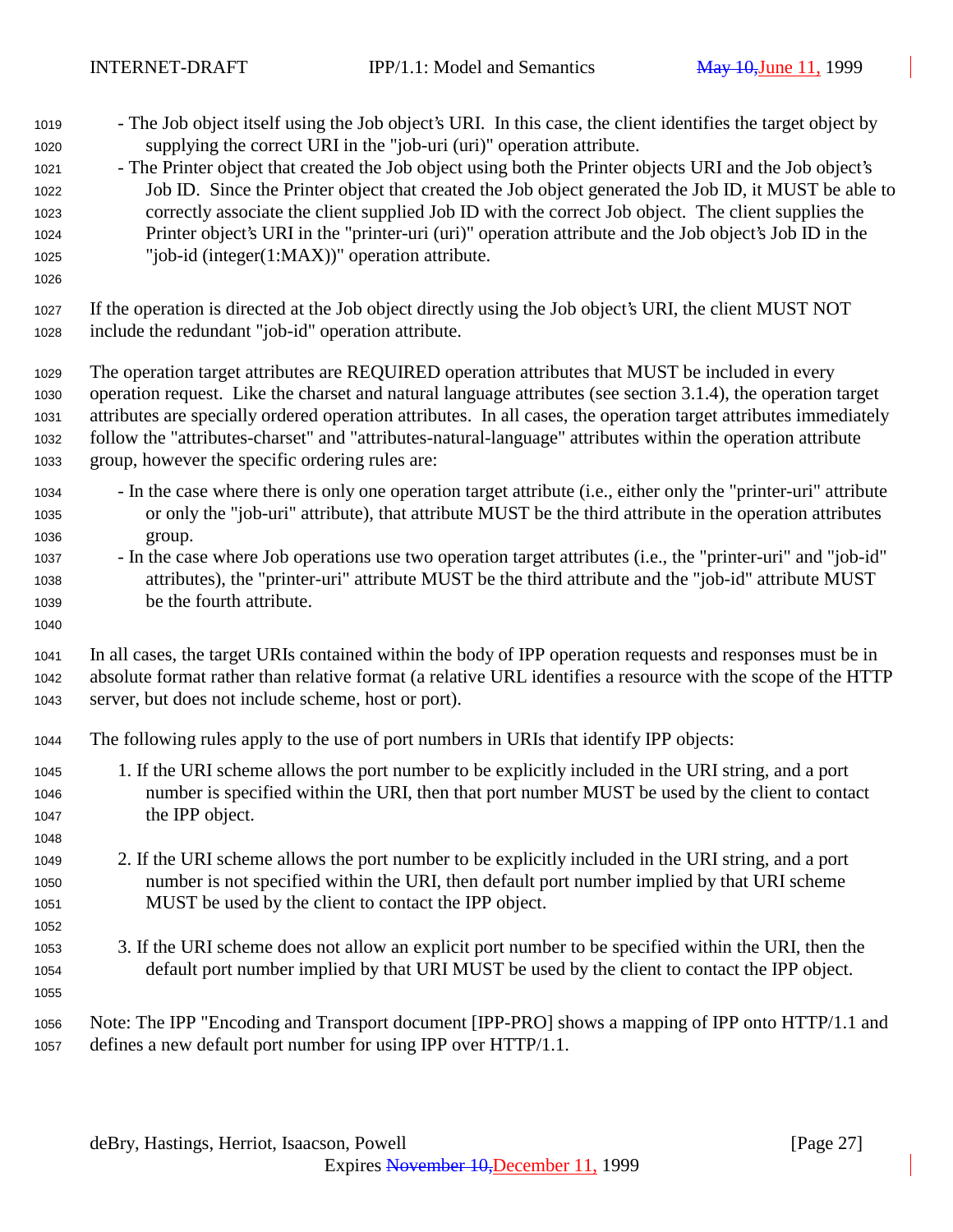- <sup>1058</sup> 3.1.6 Operation Response Status Codes and Status Messages
- <sup>1059</sup> Every operation response includes a REQUIRED "status-code" parameter and an OPTIONAL "status-
- <sup>1060</sup> message" operation attribute, and an OPTIONAL "detailed-status-message" operation attribute. The Print-
- <sup>1061</sup> URI and Send-URI response MAY include an OPTIONAL "document-access-error" operation attribute.
- 1062 3.1.6.1 "status-code" (type2 enum)
- 1063 The REQUIRED "status-code" parameter provides information on the processing of a request. A "status-1064 message" attribute provides a short textual description of the status of the operation.
- 1065 The status code is intended for use byautomata, and the status message is intended for the human end user.
- 1066 The "status-message" is especially useful for a later version of a Printer object to return as supplemental
- 1067 information for the human user to accompany a status code that an earlier version of a client might not
- 1068 understand. If a response does include a "status-message" attribute, an IPP client NEED NOT examine or
- 1069 display the message, however it SHOULD do so in some automata. A client implementation specific
- 1070 manuter meaning metal-of IPP SHOULD convert status code values into any localized message that has semantic meaning <sup>1071</sup> to the end user.
- <sup>1072</sup> The "status-code" value is a numeric value that has semantic meaning. The "status-code" syntax is similar <sup>1073</sup> to a "type2 enum" (see section 4.1 on "Attribute Syntaxes") except that values can range only from 0x0000 <sup>1074</sup> to 0x7FFF. Section 13 describes the status codes, assigns the numeric values, and suggests a corresponding 1075 status message for each statuseode. The "status-message" attribute's syntax is "text(255)". A client 1076 implementation of IPP SHOULD convert status code values into any localized message that has semantic 1077 meaning to the end user.
- 1078 If the Printer object supports the "status-message" operation attribute, the Printer object MUST be able to 1079 generate this message in any of the natural languages identified by the Printer object's "generated-natural-1080 language-supported" attribute (see the "attributes-natural-language" operation attribute specified in section 1081 3.1.4.1). As described in section 3.1.4.1 for any returned 'text' attribute, if there is a choice for generating 1082 this message, the Printer object uses the code for use by the client when the user's natural language indicated 1083 by the value of the "attributes-natural-language" in the client request if supported, otherwise the Printer 1084 object uses the value in the Printer object's own "natural-is English.
- 1085 language-configured" attribute. If the Printer object supports the "status-message" operation attribute, it 1086 SHOULD use the REQUIRED 'utf-8' charset to return a status message for the following error status codes 1087 (see section 13): 'client-error-bad-request', 'client-error-charset-not-supported', 'server-error-internal-error', 1088 
Server-error-operation-not-supported', and 'server-error-version-not-supported'. In this case, it MUST set 1089 the value of the "attributes-charset" operation attribute to 'utf-8' in the error response.
- <sup>1090</sup> If the Printer performs an operation with no errors and it encounters no problems, it MUST return the status <sup>1091</sup> code 'successful-ok' in the response. See section 13.
- <sup>1092</sup> If the client supplies unsupported values for the following parameters or Operation attributes, the Printer <sup>1093</sup> object MUST reject the operation, NEED NOT return the unsupported attribute value in the Unsupported <sup>1094</sup> Attributes group, and MUST return the indicated status code: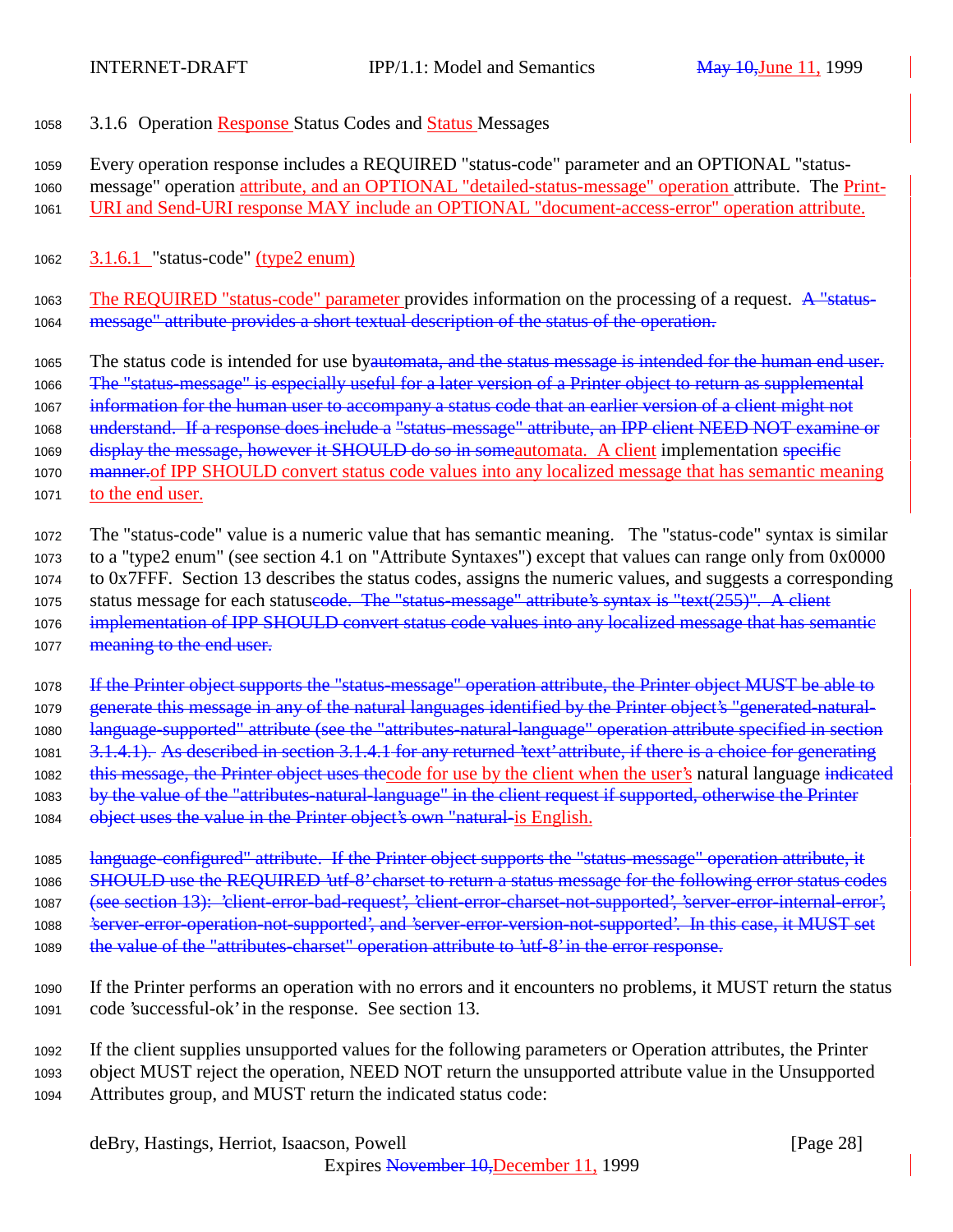| Parameter/Attribute | Status code                                                   |
|---------------------|---------------------------------------------------------------|
| version-number      | server-error-version-not-supported                            |
| operation-id        | server-error-operation-not-supported                          |
| attributes-charset  | client-error-charset-not-supported                            |
| compression         | client-error-compression-not-supported                        |
| document-format     | client-error-document-format-not-supported                    |
| document-uri        | client-error-uri-scheme-not-supported, client-error-document- |
|                     | access-error                                                  |

 If the client supplies unsupported values for other attributes, or unsupported attributes, the Printer returns 1098 the status code defined inthe next section 3.1.7 on Unsupported Attributes. **Issue 18** 

3.1.6.2 "status-message" (text(255))

The OPTIONAL "status-message" operation attribute provides a short textual description of the status of

the operation. The "status-message" attribute's syntax is "text(255)", so the maximum length is 255 octets

(see section 4.1.1). The status message is intended for the human end user. If a response does include a

"status-message" attribute, an IPP client NEED NOT examine or display the messages, however it

1104 SHOULD do so in some implementation specific manner. The "status-message" is especially useful for a

 later version of a Printer object to return as supplemental information for the human user to accompany a status code that an earlier version of a client might not understand.

 If the Printer object supports the "status-message" operation attribute, the Printer object MUST be able to generate this message in any of the natural languages identified by the Printer object's "generated-natural-language-supported" attribute (see the "attributes-natural-language" operation attribute specified in section

- 1110 3.1.4.1. Section 13 suggests the text for the status message returned by the Printer for use with the English natural language.
- As described in section 3.1.4.1 for any returned 'text' attribute, if there is a choice for generating this
- message, the Printer object uses the natural language indicated by the value of the "attributes-natural-
- language" in the client request if supported, otherwise the Printer object uses the value in the Printer
- object's own "natural-language-configured" attribute.
- If the Printer object supports the "status-message" operation attribute, it SHOULD use the REQUIRED 'utf-

8' charset to return a status message for the following error status codes (see section 13): 'client-error-bad-

request', 'client-error-charset-not-supported', 'server-error-internal-error', 'server-error-operation-not-

supported', and 'server-error-version-not-supported'. In this case, it MUST set the value of the "attributes-

- charset" operation attribute to 'utf-8' in the error response.
- 1121 3.1.6.3 "detailed-status-message" (text(MAX)) Issue 35

The OPTIONAL "detailed-status-message" operation attribute provides additional more detailed technical

and implementation-specific information about the operation. The "detailed-status-message" attribute's

syntax is "text(MAX)", so the maximum length is 1023 octets (see section 4.1.1). If the Printer objects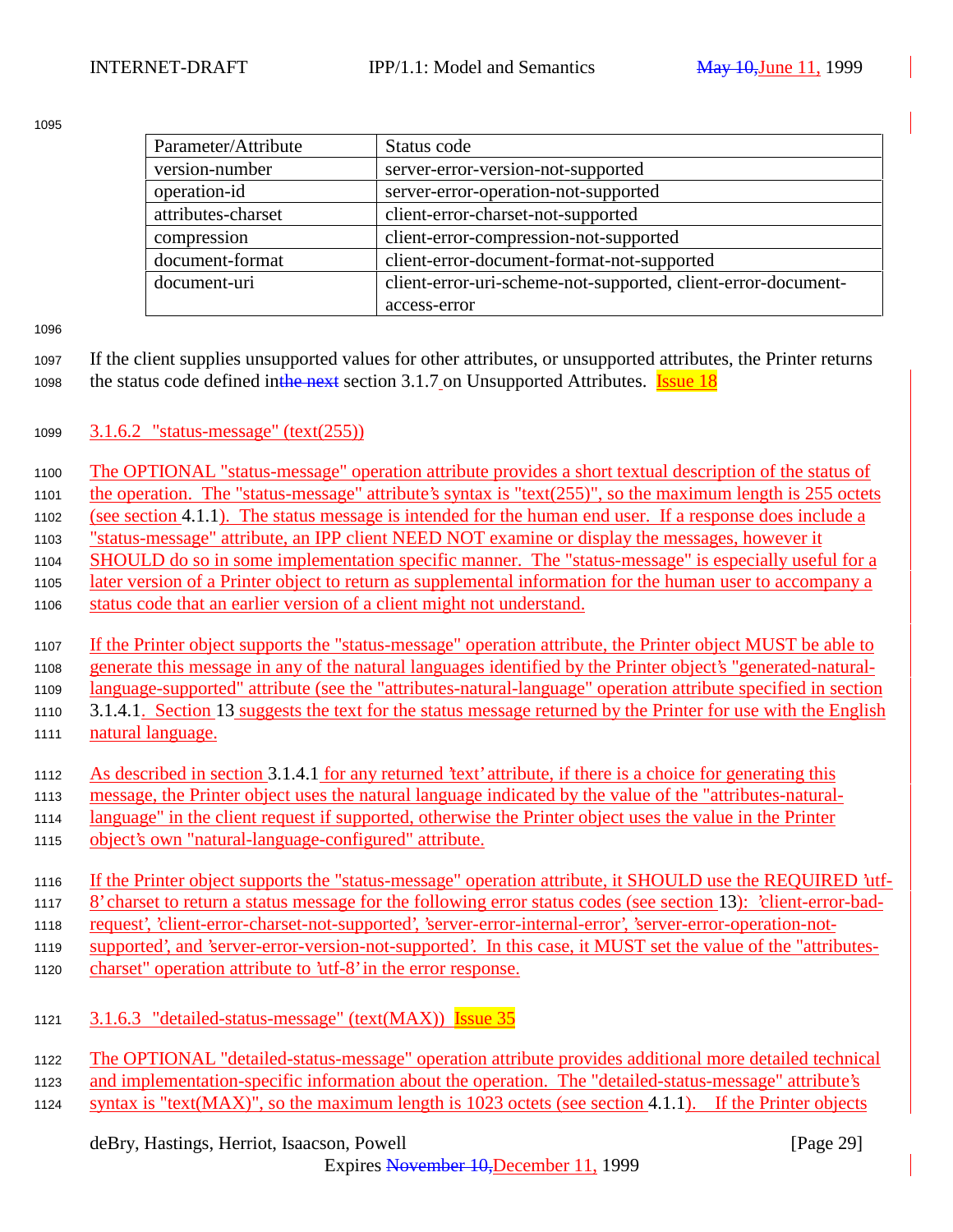| 1125         | supports the "detailed-status-message" operation attribute, neither the Printer nor the client localizes the                                                                             |  |  |
|--------------|------------------------------------------------------------------------------------------------------------------------------------------------------------------------------------------|--|--|
| 1126         | message, since it is intended for use by the system administrator or other experienced technical persons.                                                                                |  |  |
| 1127         | Clients MUST NOT attempt to parse the value of this attribute. See the "document-access-error" operation                                                                                 |  |  |
| 1128         | attribute (section 3.1.6.4) for additional errors that a program can process.                                                                                                            |  |  |
| 1129         | 3.1.6.4 "document-access-error" (text(MAX)) Issue 35                                                                                                                                     |  |  |
| 1130         | This OPTIONAL operation attribute provides additional information about any document access errors                                                                                       |  |  |
| 1131         | encountered by the Printer before it returned a response to the Print-URI (section 3.2.2) or Send-URI                                                                                    |  |  |
| 1132         | (section 3.3.1) operation. For errors in the protocol identified by the URI scheme in the "document-uri"                                                                                 |  |  |
| 1133         | operation attribute, such as 'http:' or 'ftp:', the error code is returned in parentheses, followed by the URI.                                                                          |  |  |
| 1134         | For example:                                                                                                                                                                             |  |  |
| 1135<br>1136 | (404) http://ftp.pwg.org/pub/pwg/ipp/new_MOD/ipp-model-v11-990510.pdf                                                                                                                    |  |  |
| 1137         | Most Internet protocols use decimal error codes (unlike IPP), so the ASCII error code representation is in                                                                               |  |  |
| 1138         | decimal.                                                                                                                                                                                 |  |  |
| 1139         | 3.1.7 Unsupported Attributes                                                                                                                                                             |  |  |
| 1140         | The Unsupported Attributes group contains attributes that are not supported by the operation. This group is                                                                              |  |  |
| 1141         | primarily for the job creation operations, but all operations can return this group.                                                                                                     |  |  |
| 1142         |                                                                                                                                                                                          |  |  |
| 1143         | A Printer object MUST include an Unsupported Attributes group in a response if the status code is one of                                                                                 |  |  |
| 1144         | the following: 'successful-ok-ignored-or-substituted-attributes', 'successful-ok-conflicting-attributes', 'client-                                                                       |  |  |
| 1145         | error-attributes-or-values-not-supported' or 'client-error-conflicting-attributes'.                                                                                                      |  |  |
| 1146         |                                                                                                                                                                                          |  |  |
| 1147<br>1148 | If the status code is one of the four specified in the preceding paragraph, the Unsupported Attributes group<br>MUST contain all of those attributes and only those attributes that are: |  |  |
|              |                                                                                                                                                                                          |  |  |
| 1149         | a. an Operation or Job Template attribute supplied in the request, and                                                                                                                   |  |  |
| 1150         | b. unsupported by the printer. See below for details on the three categories "unsupported" attributes.                                                                                   |  |  |
| 1151         | <b>Issue 18, Issue 23, and Issue 27</b>                                                                                                                                                  |  |  |
|              |                                                                                                                                                                                          |  |  |
| 1152         |                                                                                                                                                                                          |  |  |
| 1153         | If the Printer object is not returning any Unsupported Attributes in the response, the Printer object                                                                                    |  |  |
| 1154         | SHOULD omit Group 2 rather than sending an empty group. However, a client MUST be able to accept an                                                                                      |  |  |
| 1155         | empty group.                                                                                                                                                                             |  |  |
| 1156         |                                                                                                                                                                                          |  |  |
| 1157         | Unsupported attributes fall into three categories:                                                                                                                                       |  |  |
| 1158         |                                                                                                                                                                                          |  |  |
| 1159         | 1. 1. The Printer object does not support the supplied attribute (no matter what the attribute syntax or                                                                                 |  |  |
| 1160         | value).                                                                                                                                                                                  |  |  |
|              | [Page 30]<br>deBry, Hastings, Herriot, Isaacson, Powell                                                                                                                                  |  |  |

Expires November 10,December 11, 1999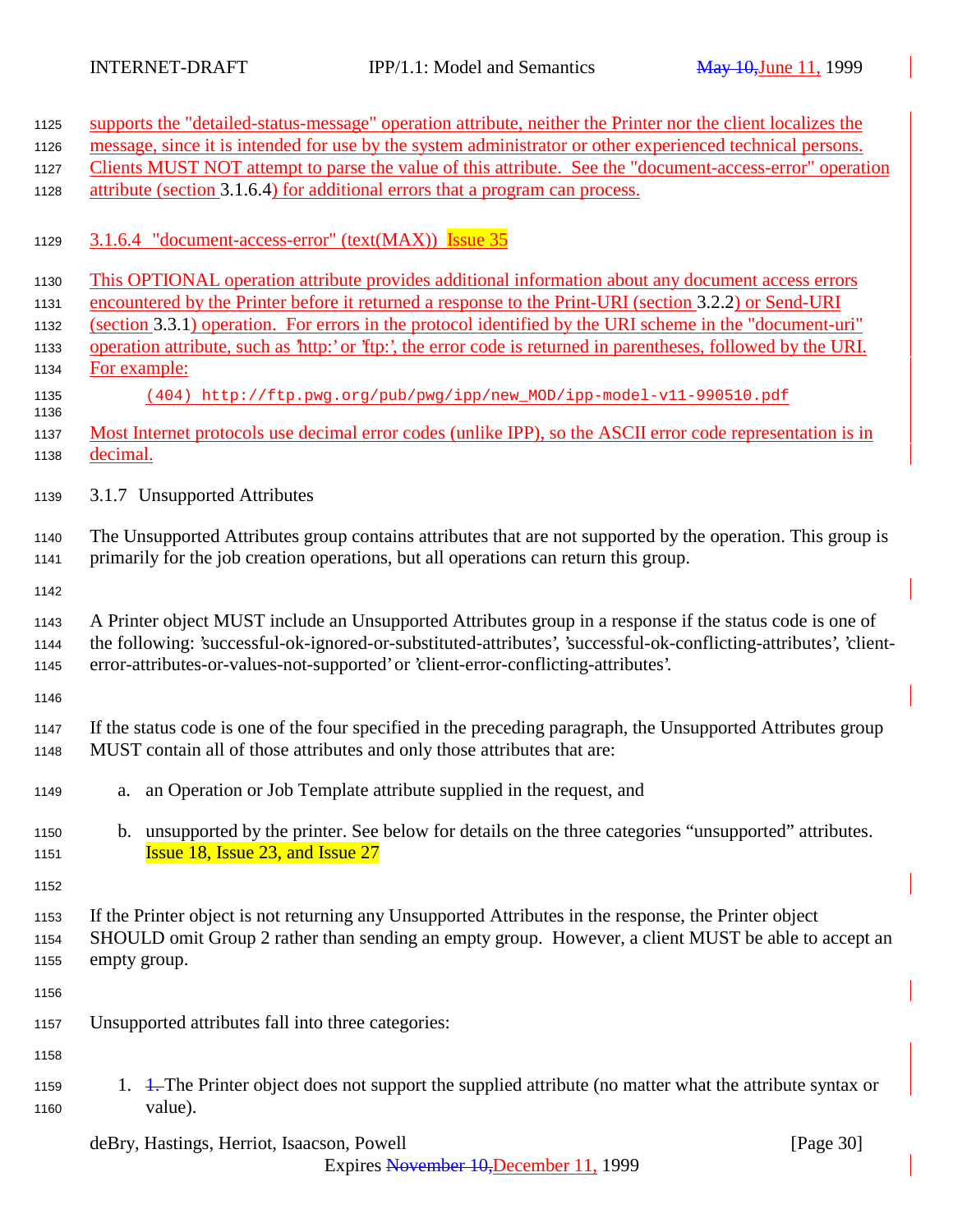- 2. 2. The Printer object does support the attribute, but does not support some or all of the particular attribute syntaxes or values supplied by the client (i.e., the Printer object does not have those attribute syntaxes or values in its corresponding "xxx-supported" attribute).
- 3. 3. The Printer object does support the attributes and values supplied, but the particular values are in conflict with one another, because they violate a constraint, such as not being able to staple transparencies.
- 

 In the case of an unsupported attribute name, the Printer object returns the client-supplied attribute with a substituted value of 'unsupported'. This value's syntax type is "out-of-band" and its encoding is defined by 1170 special rules for "out-of-band" values in the "Encoding and Transport" specificationdocument [IPP-PRO]. 1171 Its value indicates no support for the attribute itself (see the beginning of section 4.1). Issue 12

 In the case of a supported attribute with one or more unsupported attribute syntaxes or values, the Printer object simply returns the client-supplied attribute with the unsupported attribute syntaxes or values as supplied by the client. This indicates support for the attribute, but no support for that particular attribute syntax or value. If the client supplies a multi-valued attribute with more than one value and the Printer object supports the attribute but only supports a subset of the client-supplied attribute syntaxes or values, the Printer object MUST return only those attribute syntaxes or values that are unsupported.

 In the case of two (or more) supported attribute values that are in conflict with one another (although each is supported independently, the values conflict when requested together within the same job), the Printer object MUST return all the values that it ignores or substitutes to resolve the conflict, but not any of the values that it is still using. The choice for exactly how to resolve the conflict is implementation dependent. See sections 3.2.1.2 and 15. See The Implementer's Guide [IPP-IIG] for an example.

3.1.8 Versions

 Each operation request and response carries with it a "version-number" parameter. Each value of the 1187 "version-number" is in the form "X.Y" where X is the major version number and Y is the minor version number. By including a version number in the client request, it allows the client to identify which version 1189 of IPP it is interested in using. using, i.e., the version whose conformance requirements the client may be depending upon the Printer to meet.

- 1191 If the IPP object does not support that version,major version number supplied by the client, i.e., the major version field of the "version-number" parameter does not match any of the values of the Printer's "ipp-
- 1193 versions-supported" (see section 4.4.14), the object respondsMUST respond with a status code of 'server-
- 1194 error-version-not-supported' along with the closest version number that is supported (see section 13.1.5.4).
- ). If the major version number is supported, but the minor version number is not, the IPP object SHOULD accept and attempt to perform the request (or reject the request if the operation is not supported), else it
- rejects the request and returns the 'server-error-version-not-supported' status code. In all cases, the IPP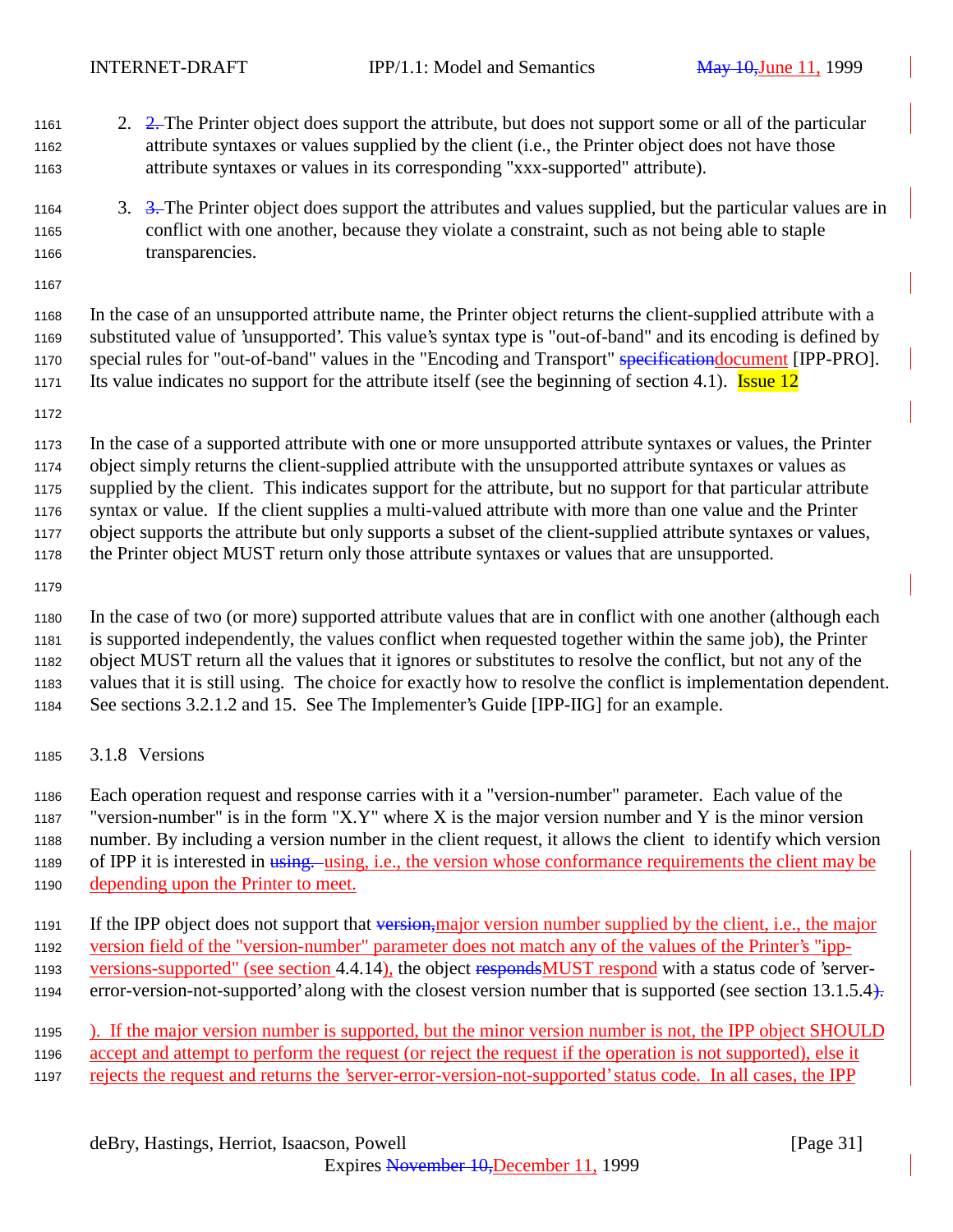- object MUST return the "version-number" that it supports that is closest to the version number supplied by the client in the request.
- There is no version negotiation per se. However, if after receiving a 'server-error-version-not-supported'
- 1201 status code from an IPP object, there is nothing that prevents a client from tryinga client SHOULD try again
- 1202 with a different version number. A client MAY also determine the versions supported either from a
- directory that conforms to Appendix E (see section 16) or by querying the Printer object's "ipp-versions-
- 1204 supported" attribute (see section 4.4.14) to determine which versions are supported. **Issue 36**
- 1205 In order to conform to IPP/1.1, an IPP object implementations An IPP object implementation MUST support version '1.1', i.e., meet the conformance requirements for IPP/1.1 as specified in this document and [IPP-1207 PRO]. An IPP object implementation SHOULD support version '1.0', i.e., meet the conformance 1208 requirements for IPP/1.0 [RFC2566 and RFC2565]. **Issue 3336**
- There is only one notion of "version number" that covers both IPP Model and IPP Protocol changes. Thus
- the version number MUST change when introducing a new version of the Model and Semantics document **[IPP-MOD]**(this document) or a new version of the "Encoding and Transport" document [IPP-PRO].
- Changes to the major version number of the Model and Semantics document indicate structural or syntactic
- changes that make it impossible for older version of IPP clients and Printer objects to correctly parse and
- correctly process the new or changed attributes, operations and responses. If the major version number
- changes, the minor version numbers is set to zero. As an example, adding the REQUIRED "ipp-attribute-1216 fidelity" attribute to version '1.1' (if it had not been part of version  $\overline{(1,1,1)}$ , '1.0'), would have required a change
- to the major version number, since an IPP/1.0 Printer would not have processed a request with the correct semantics that contained the "ipp-attribute-fidelity" attribute that it did not know about. Items that might affect the changing of the major version number include any changes to the Model and Semantics document **[IPP-MOD]**(this document) or the "Encoding and Transport" document [IPP-PRO] itself, such as:
- reordering of ordered attributes or attribute sets
- changes to the syntax of existing attributes
- adding REQUIRED (for an IPP object to support) operation attribute groups
- adding values to existing REQUIRED operation attributes
- adding REQUIRED operations
- 

 Changes to the minor version number indicate the addition of new features, attributes and attribute values that may not be understood by all IPP objects, but which can be ignored if not understood. Items that might affect the changing of the minor version number include any changes to the model objects and attributes but not the encoding and transport rules [IPP-PRO] (except adding attribute syntaxes). Examples of such changes are:

- grouping all extensions not included in a previous version into a new version
- adding new attribute values
- adding new object attributes
- adding OPTIONAL (for an IPP object to support) operation attributes (i.e., those attributes that an IPP object can ignore without confusing clients)
- adding OPTIONAL (for an IPP object to support) operation attribute groups (i.e., those attributes that an IPP object can ignore without confusing clients)

# deBry, Hastings, Herriot, Isaacson, Powell [Page 32]

Expires November 10,December 11, 1999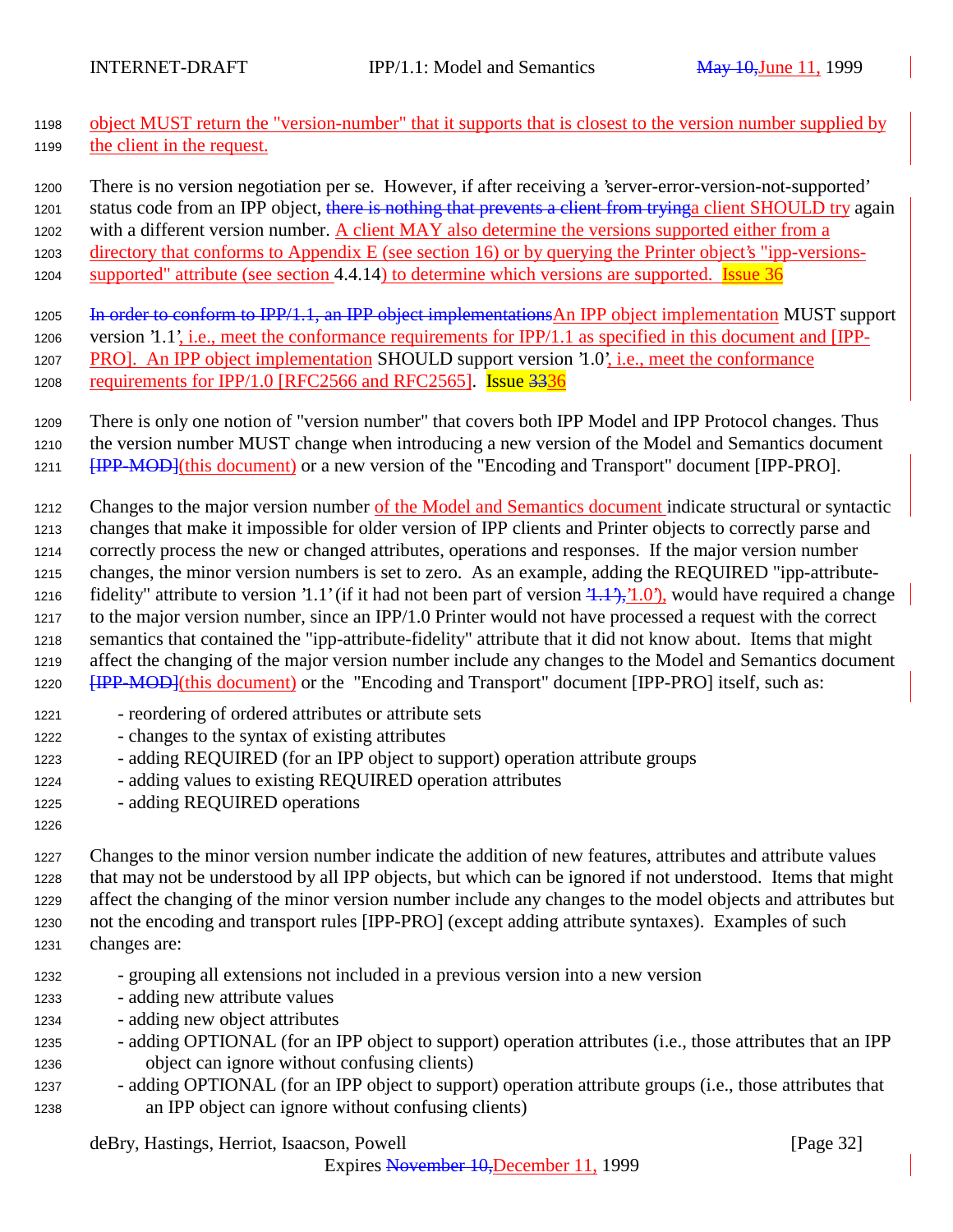- adding new attribute syntaxes
- adding OPTIONAL operations
- changing Job Description attributes or Printer Description attributes from OPTIONAL to REQUIRED or vice versa.
- 1243 adding OPTIONAL attribute syntaxes to an existing attribute. **Issue 33**

 The encoding of the "version-number" MUST NOT change over any version number (either major or minor). This rule guarantees that all future versions will be backwards compatible with all previous versions (at least for checking the "version-number"). In addition, any protocol elements (attributes, error codes, tags, etc.) that are not carried forward from one version to the next are deprecated so that they can never be reused with new semantics.

- Implementations that support a certain version NEED NOT support ALL previous versions. As each new 1250 version is defined (through the release of a new specification), that majorIPP specification document), that version will specify which previous versions MUST and which versions SHOULD be supported in 1252 compliant implementations. **Issue 3336**
- 3.1.9 Job Creation Operations
- In order to "submit a print job" and create a new Job object, a client issues a create request. A create request is any one of following three operation requests:
- The Print-Job Request: A client that wants to submit a print job with only a single document uses the Print-Job operation. The operation allows for the client to "push" the document data to the Printer object by including the document data in the request itself.
- The Print-URI Request: A client that wants to submit a print job with only a single document (where the Printer object "pulls" the document data instead of the client "pushing" the data to the Printer object) uses the Print-URI operation. In this case, the client includes in the request only a URI reference to the document data (not the document data itself).
- The Create-Job Request: A client that wants to submit a print job with multiple documents uses the Create-Job operation. This operation is followed by an arbitrary number of Send-Document and/or Send-URI operations (each creating another document for the newly create Job object). The Send- Document operation includes the document data in the request (the client "pushes" the document data to the printer), and the Send-URI operation includes only a URI reference to the document data in the request (the Printer "pulls" the document data from the referenced location). The last Send- Document or Send-URI request for a given Job object includes a "last-document" operation attribute set to 'true' indicating that this is the last request.
- 

- 1274 Throughout this model specification, document, the term "create request" is used to refer to any of these three operation requests.
- A Create-Job operation followed by only one Send-Document operation is semantically equivalent to a Print-Job operation, however, for performance reasons, the client SHOULD use the Print-Job operation for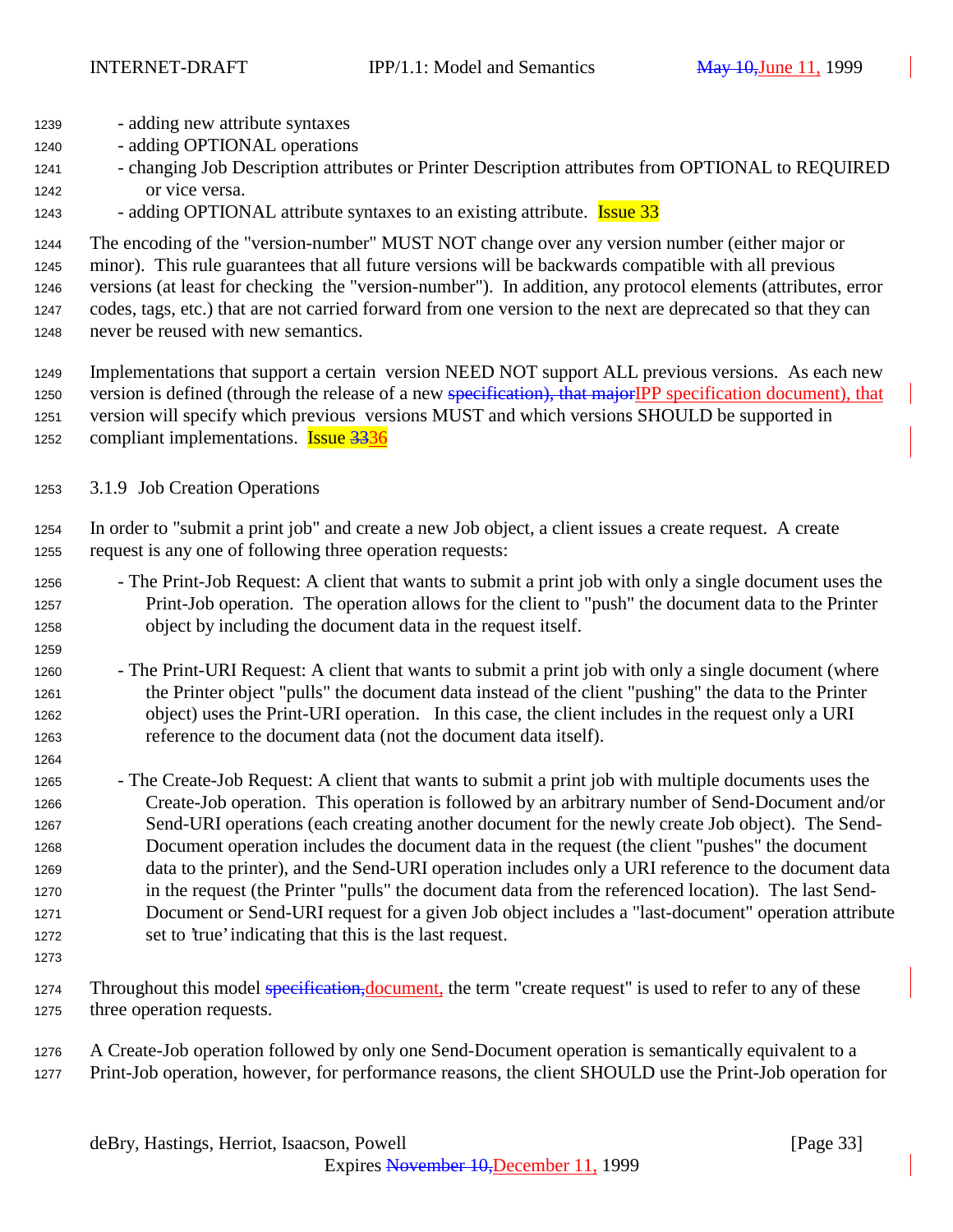all single document jobs. Also, Print-Job is a REQUIRED operation (all implementations MUST support it) whereas Create-Job is an OPTIONAL operation, hence some implementations might not support it.

 Job submission time is the point in time when a client issues a create request. The initial state of every Job 1281 object is the 'pending', 'pending-held', or 'processing' state (see section 4.3.7). **Issue 13** When the Printer object begins processing the print job, the Job object's state moves to 'processing'. This is known as job processing time. There are validation checks that must be done at job submission time and others that must be performed at job processing time.

- At job submission time and at the time a Validate-Job operation is received, the Printer MUST do the following:
- 1. Process the client supplied attributes and either accept or reject the request
- 2. Validate the syntax of and support for the scheme of any client supplied URI
- 

 At job submission time the Printer object MUST validate whether or not the supplied attributes, attribute syntaxes, and values are supported by matching them with the Printer object's corresponding "xxx- supported" attributes. See section 3.1.7 for details. [IPP-IIG] presents suggested steps for an IPP object to either accept or reject any request and additional steps for processing create requests.

- At job submission time the Printer object NEED NOT perform the validation checks reserved for job processing time such as:
- 1. Validating the document data
- 2. Validating the actual contents of any client supplied URI (resolve the reference and follow the link to the document data)
- 

 At job submission time, these additional job processing time validation checks are essentially useless, since they require actually parsing and interpreting the document data, are not guaranteed to be 100% accurate, and MUST be done, yet again, at job processing time. Also, in the case of a URI, checking for availability at job submission time does not guarantee availability at job processing time. In addition, at job processing time, the Printer object might discover any of the following conditions that were not detectable at job submission time:

- runtime errors in the document data,
- nested document data that is in an unsupported format,
- the URI reference is no longer valid (i.e., the server hosting the document might be down), or
- any other job processing error
- 

 At job submission time, a Printer object, especially a non-spooling Printer, MAY accept jobs that it does not have enough space for. In such a situation, a Printer object MAY stop reading data from a client for an indefinite period of time. A client MUST be prepared for a write operation to block for an indefinite period 1314 of time (See (see section 5.1 on client conformance).

 When a Printer object has too little space for starting a new job, it MAY reject a new create request. In this case, a Printer object MUST return a response (in reply to the rejected request) with a status-code of 'server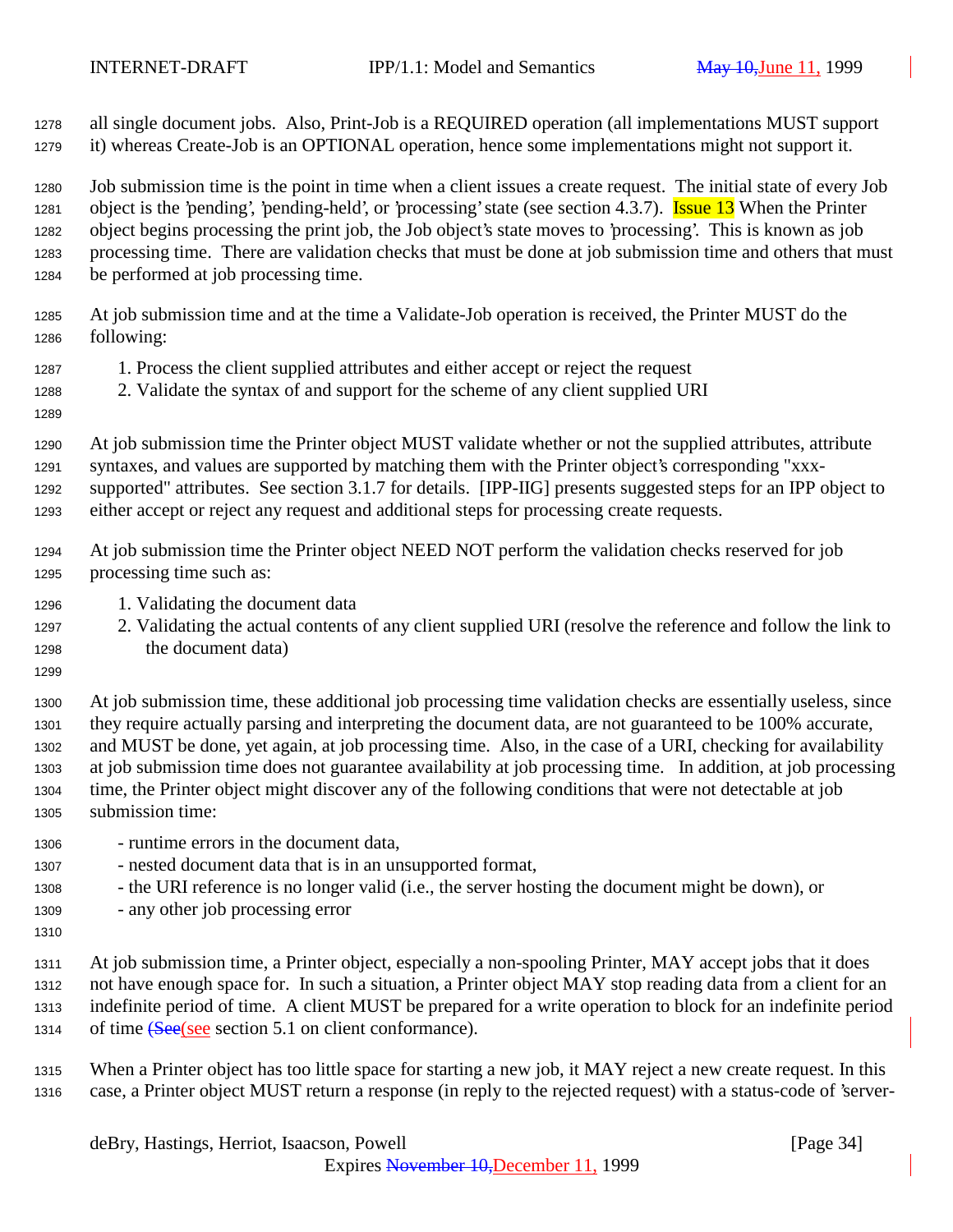1317 error-busy' (See (see section 14.1.5.8) and it MAY close the connection before receiving all bytes of the

 operation. A Printer SHOULD indicate that it is temporarily unable to accept jobs by setting the 'spool-space-full' value in its "printer-state-reasons" attribute and removing the value when it can accept another

job (see section 4.4.12).

 When receiving a 'server-error-busy' status-code in an operation response, a client MUST be prepared for the Printer object to close the connection before the client has sent all of the data (especially for the Print- Job operation). A client MUST be prepared to keep submitting a create request until the IPP Printer object 1324 accepts the create request. **Issue 20** 

 At job processing time, since the Printer object has already responded with a successful status code in the response to the create request, if the Printer object detects an error, the Printer object is unable to inform the end user of the error with an operation status code. In this case, the Printer, depending on the error, can set the job object's "job-state", "job-state-reasons", or "job-state-message" attributes to the appropriate value(s) so that later queries can report the correct job status.

Note: Asynchronous notification of events is outside the scope of this IPP/1.1 document.

3.2 Printer Operations

 All Printer operations are directed at Printer objects. A client MUST always supply the "printer-uri" operation attribute in order to identify the correct target of the operation.

3.2.1 Print-Job Operation

 This REQUIRED operation allows a client to submit a print job with only one document and supply the document data (rather than just a reference to the data). See Section 15 for the suggested steps for processing create operations and their Operation and Job Template attributes.

3.2.1.1 Print-Job Request

The following groups of attributes are supplied as part of the Print-Job Request:

Group 1: Operation Attributes

Natural Language and Character Set:

- The "attributes-charset" and "attributes-natural-language" attributes as described in section 3.1.4.1. The Printer object MUST copy these values to the corresponding Job Description attributes described in sections 4.3.19 and 4.3.20.
- 

 Target: The "printer-uri" (uri) operation attribute which is the target for this operation as described in section 3.1.5.

Expires November 10,December 11, 1999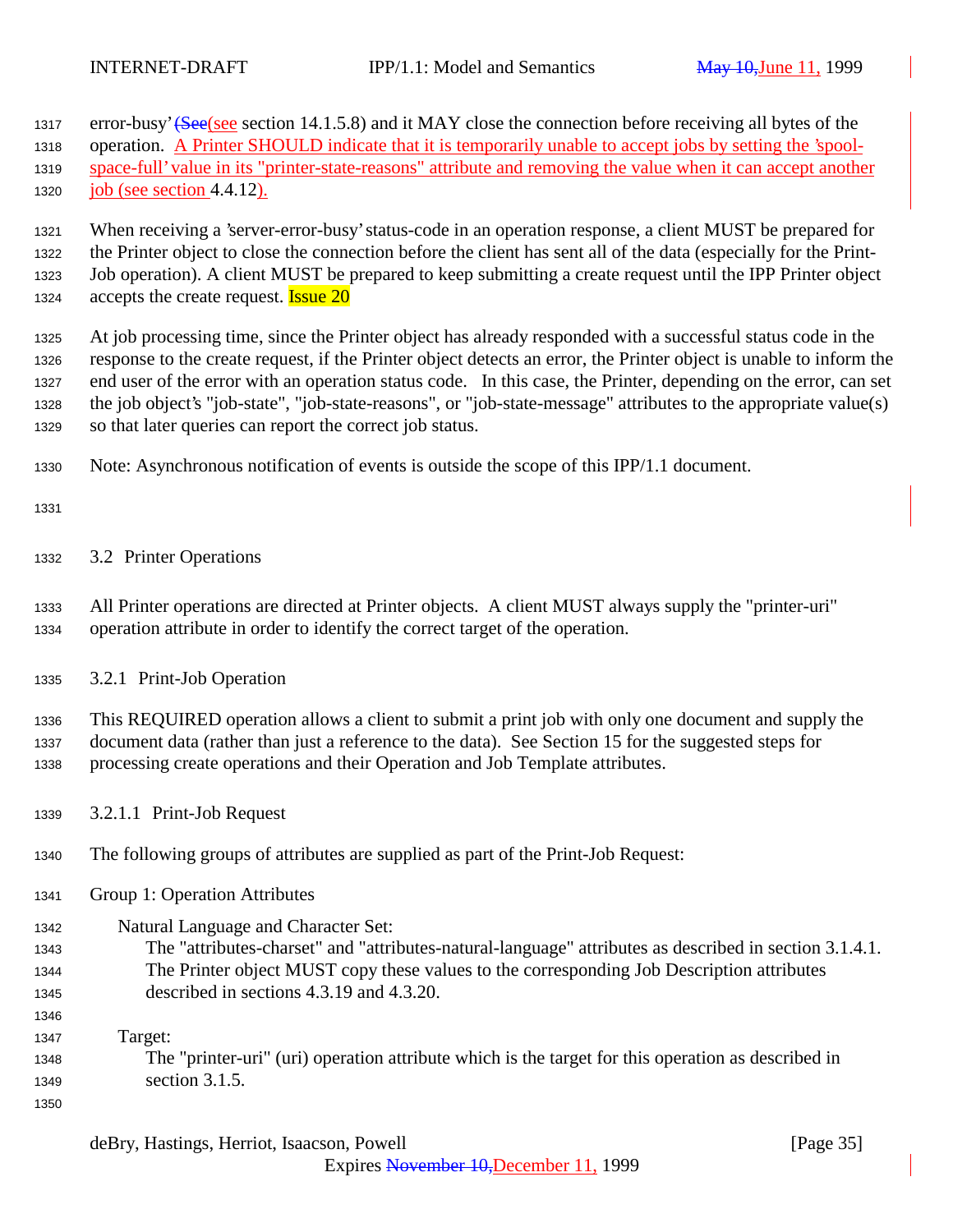Requesting User Name: The "requesting-user-name" (name(MAX)) attribute SHOULD be supplied by the client as described in section 8.3. "job-name" (name(MAX)): The client OPTIONALLY supplies this attribute. The Printer object MUST support this attribute. It contains the client supplied Job name. If this attribute is supplied by the client, its value is used for the "job-name" attribute of the newly created Job object. The client MAY automatically include any information that will help the end-user distinguish amongst his/her jobs, such as the name of the application program along with information from the document, such as the document name, document subject, or source file name. If this attribute is not supplied by the client, the Printer generates a name to use in the "job-name" attribute of the newly created Job object (see Section 4.3.5). "ipp-attribute-fidelity" (boolean): The client OPTIONALLY supplies this attribute. The Printer object MUST support this attribute. The value 'true' indicates that total fidelity to client supplied Job Template attributes and values is required, else the Printer object MUST reject the Print-Job request. The value 'false' indicates that a reasonable attempt to print the Job object is acceptable and the Printer object MUST accept the Print-job request. If not supplied, the Printer object assumes the value is 'false'. All Printer objects MUST support both types of job processing. See section 15 for a full description of "ipp-attribute- fidelity" and its relationship to other attributes, especially the Printer object's "pdl-override- supported" attribute. "document-name" (name(MAX)): The client OPTIONALLY supplies this attribute. The Printer object MUST support this attribute. It contains the client supplied document name. The document name MAY be different than the Job name. Typically, the client software automatically supplies the document name on behalf of the end user by using a file name or an application generated name. If this attribute is supplied, its value can be used in a manner defined by each implementation. Examples include: printed along with the Job (job start sheet, page adornments, etc.), used by accounting or resource tracking management tools, or even stored along with the document as a document level attribute. IPP/1.1 does not support the concept of document level attributes. "compression" (type3 keyword) The client OPTIONALLY supplies this attribute. The Printer object MUST support this attribute and the "compression-supported" attribute (see section 4.4.32). The client supplied "compression" operation attribute identifies the compression algorithm used on the document data. The following cases exist: a) If the client omits this attribute, the Printer object MUST assume that the data is not compressed (i.e. the Printer follows the rules below as if the client supplied the "compression" attribute with a value of 'none'). b) If the client supplies this attribute, but the value is not supported by the Printer object, i.e., the value is not one of the values of the Printer object's "compression-supported" attribute, the Printer object MUST reject the request, and return the 'client-error-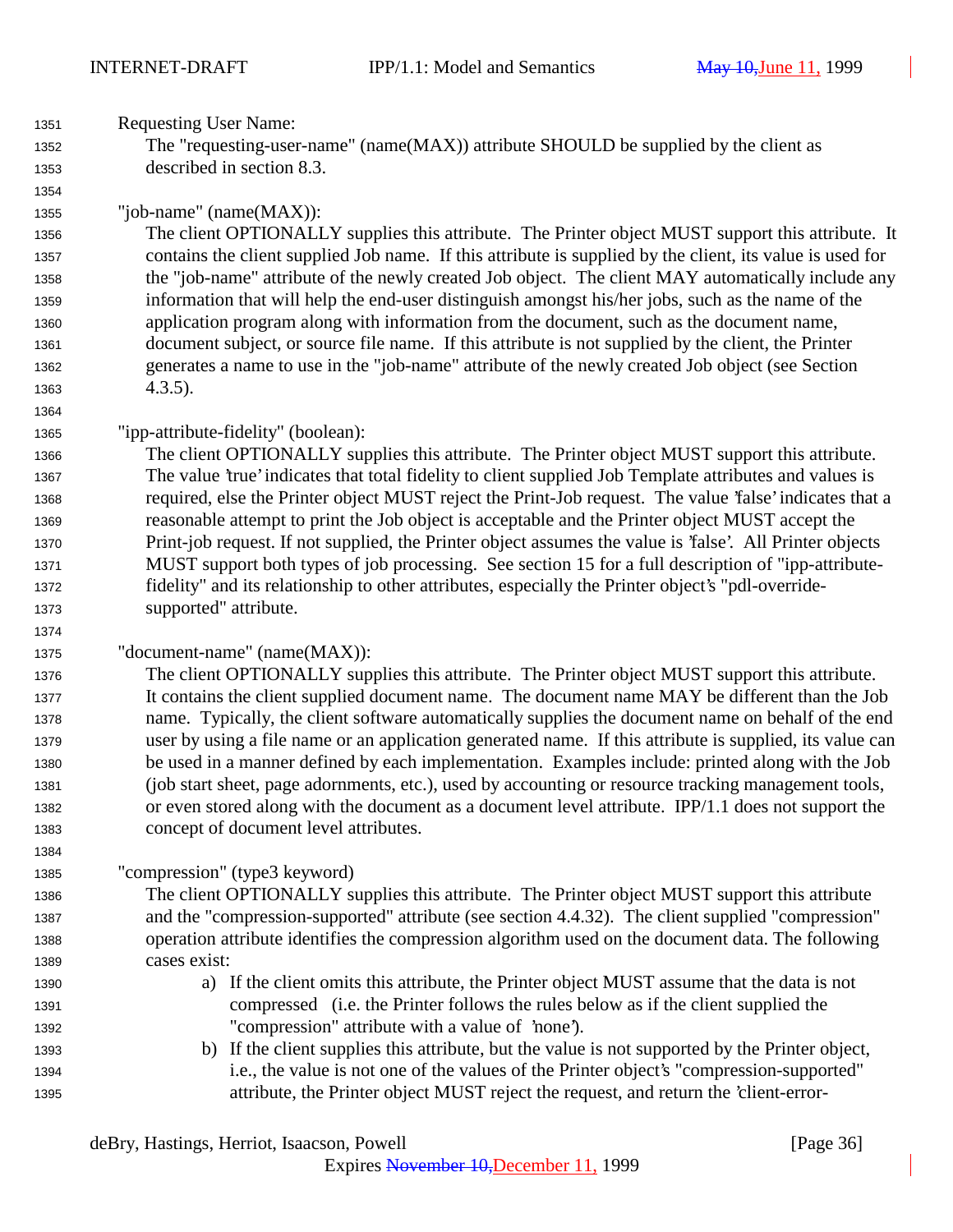| 1396 |                                                                                                     | compression-not-supported' status code. See section 3.1.7 for returning unsupported                  |  |
|------|-----------------------------------------------------------------------------------------------------|------------------------------------------------------------------------------------------------------|--|
| 1397 |                                                                                                     | attributes and values.                                                                               |  |
| 1398 | $\mathbf{c}$ )                                                                                      | If the client supplies the attribute and the Printer object supports the attribute value, the        |  |
| 1399 |                                                                                                     | Printer object uses the corresponding decompression algorithm on the document data.                  |  |
| 1400 | d)                                                                                                  | If the decompression algorithm fails before the Printer returns an operation response, the           |  |
| 1401 |                                                                                                     | Printer object MUST reject the request and return the 'client-error-compression-error'               |  |
| 1402 |                                                                                                     | status code.                                                                                         |  |
| 1403 | e)                                                                                                  | If the decompression algorithm fails after the Printer returns an operation response, the            |  |
| 1404 |                                                                                                     | Printer object MUST abort the job and add the 'compression-error' value to the job's                 |  |
| 1405 |                                                                                                     | "job-state-reasons" attribute.                                                                       |  |
| 1406 | f)                                                                                                  | If the decompression algorithm succeeds, the document data MUST then have the format                 |  |
| 1407 |                                                                                                     | specified by the job's "document-format" attribute, if supplied (see "document-format"               |  |
| 1408 |                                                                                                     | <u>operation</u> attribute $\left(\frac{q}{v}\right)$ . <u>definition below)</u> . <b>Issue 28</b>   |  |
| 1409 |                                                                                                     |                                                                                                      |  |
| 1410 |                                                                                                     | "document-format" (mimeMediaType) :                                                                  |  |
| 1411 |                                                                                                     | The client OPTIONALLY supplies this attribute. The Printer object MUST support this attribute.       |  |
| 1412 |                                                                                                     | The value of this attribute identifies the format of the supplied document data. The following cases |  |
| 1413 | exist:                                                                                              |                                                                                                      |  |
| 1414 |                                                                                                     | a) If the client does not supply this attribute, the Printer object assumes that the document        |  |
| 1415 |                                                                                                     | data is in the format defined by the Printer object's "document-format-default" attribute.           |  |
| 1416 |                                                                                                     | (i.e. the Printer follows the rules below as if the client supplied the "document-format"            |  |
| 1417 |                                                                                                     | attribute with a value equal to the printer's default value).                                        |  |
| 1418 | b)                                                                                                  | If the client supplies this attribute, but the value is not supported by the Printer object,         |  |
| 1419 |                                                                                                     | i.e., the value is not one of the values of the Printer object's "document-format-                   |  |
| 1420 |                                                                                                     | supported" attribute, the Printer object MUST reject the request and return the 'client-             |  |
| 1421 |                                                                                                     | error-document-format-not-supported' status code.                                                    |  |
| 1422 | C)                                                                                                  | If the client supplies this attribute and its value is 'application/octet-stream' (i.e. to be        |  |
| 1423 |                                                                                                     | auto-sensed, see Section 4.1.9.1), and the format is not one of the document-formats that            |  |
| 1424 |                                                                                                     | the Printer can auto-sense, and this check occurs before the Printer returns an operation            |  |
| 1425 |                                                                                                     | response, then the Printer MUST reject the request and return the 'client-error-                     |  |
| 1426 |                                                                                                     | document-format-not-supported' status code.                                                          |  |
| 1427 |                                                                                                     | d) If the client supplies this attribute, and the value is supported by the Printer object, the      |  |
| 1428 |                                                                                                     | document data, the Printer is capable of interpreting the document data.                             |  |
| 1429 | e)                                                                                                  | If interpreting of the document data fails before the Printer returns an operation response,         |  |
| 1430 |                                                                                                     | the Printer object MUST reject the request and return the 'client-error-document-format-             |  |
| 1431 |                                                                                                     | error' status code.                                                                                  |  |
| 1432 | f                                                                                                   | If interpreting of the document data fails after the Printer returns an operation response,          |  |
| 1433 |                                                                                                     | the Printer object MUST abort the job and add the 'document-format-error' value to the               |  |
| 1434 |                                                                                                     | job's "job-state-reasons" attribute. <b>Issue 11</b>                                                 |  |
| 1435 |                                                                                                     |                                                                                                      |  |
| 1436 |                                                                                                     | "document-natural-language" (naturalLanguage):                                                       |  |
| 1437 | The client OPTIONALLY supplies this attribute. The Printer object OPTIONALLY supports this          |                                                                                                      |  |
| 1438 | attribute. This attribute specifies the natural language of the document for those document-formats |                                                                                                      |  |
| 1439 |                                                                                                     | that require a specification of the natural language in order to image the document unambiguously.   |  |
| 1440 |                                                                                                     | There are no particular values required for the Printer object to support.                           |  |
|      |                                                                                                     |                                                                                                      |  |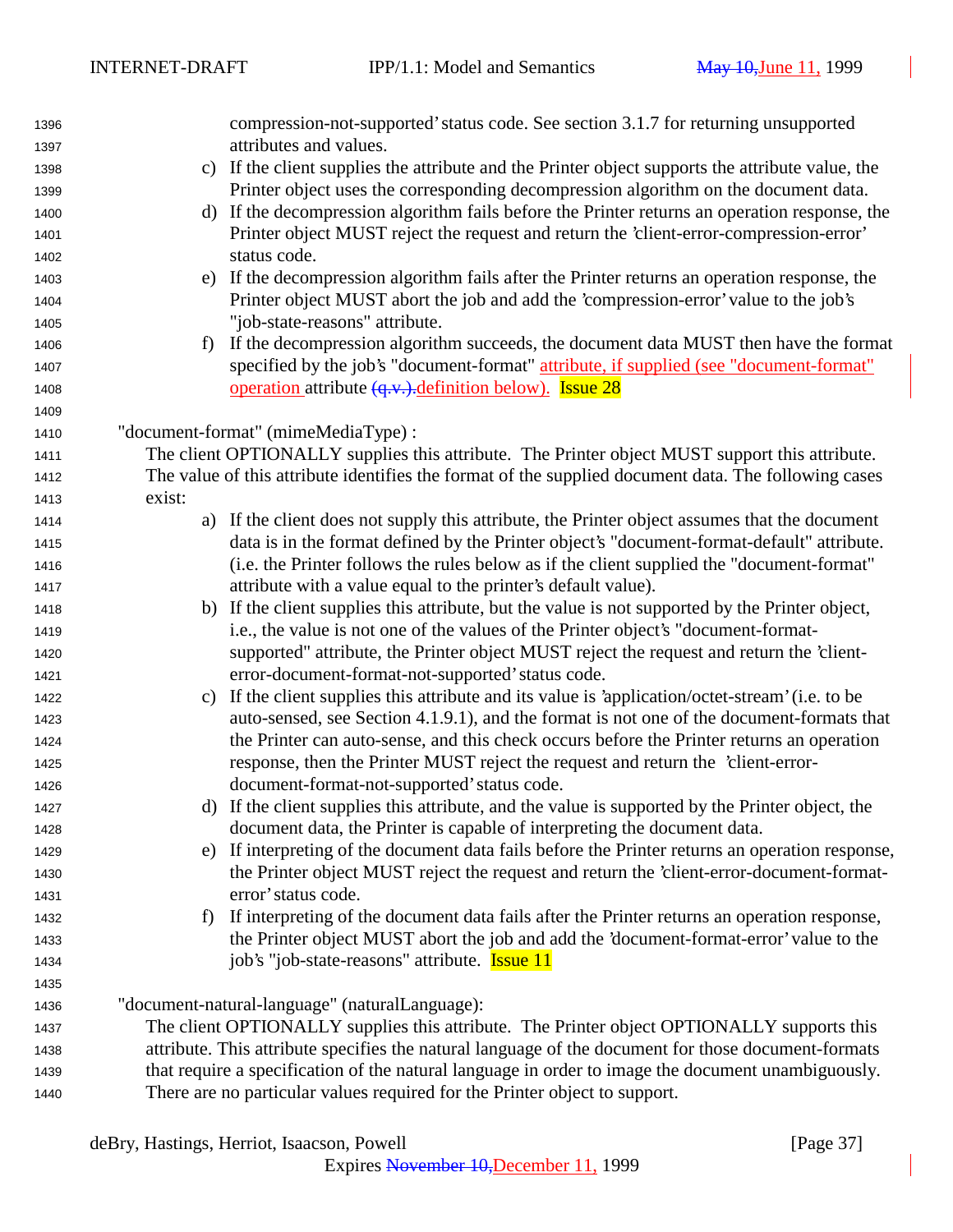| 1441 |                                                                                                            |
|------|------------------------------------------------------------------------------------------------------------|
| 1442 |                                                                                                            |
| 1443 | "job-k-octets" (integer $(0:MAX)$ )                                                                        |
| 1444 | The client OPTIONALLY supplies this attribute. The Printer object OPTIONALLY supports this                 |
| 1445 | attribute and the "job-k-octets-supported" attribute (see section 4.4.33). The client supplied "job-k-     |
| 1446 | octets" operation attribute identifies the total size of the document(s) in K octets being submitted       |
| 1447 | (see section 4.3.17.1 for the complete semantics). If the client supplies the attribute and the Printer    |
| 1448 | object supports the attribute, the value of the attribute is used to populate the Job object's "job-k-     |
| 1449 | octets" Job Description attribute.                                                                         |
| 1450 |                                                                                                            |
| 1451 | Note: For this attribute and the following two attributes ("job-impressions", and "job-media-              |
| 1452 | sheets"), if the client supplies the attribute, but the Printer object does not support the attribute, the |
| 1453 | Printer object ignores the client-supplied value. If the client supplies the attribute and the Printer     |
| 1454 | supports the attribute, and the value is within the range of the corresponding Printer object's "xxx-      |
| 1455 | supported" attribute, the Printer object MUST use the value to populate the Job object's "xxx"             |
| 1456 | attribute. If the client supplies the attribute and the Printer supports the attribute, but the value is   |
| 1457 | outside the range of the corresponding Printer object's "xxx-supported" supported" attribute, the          |
| 1458 | Printer object MUST copy the attribute and its value to the Unsupported Attributes response group,         |
| 1459 | reject the request, and return the 'client-error-attributes-or-values-not-supported' status code. If the   |
| 1460 | client does not supply the attribute, the Printer object MAY choose to populate the corresponding          |
| 1461 | Job object attribute depending on whether the Printer object supports the attribute and is able to         |
| 1462 | calculate or discern the correct value.                                                                    |
| 1463 |                                                                                                            |
| 1464 | "job-impressions" (integer $(0:MAX)$ )                                                                     |
| 1465 | The client OPTIONALLY supplies this attribute. The Printer object OPTIONALLY supports this                 |
| 1466 | attribute and the "job-impressions-supported" attribute (see section 4.4.34). The client supplied          |
| 1467 | "job-impressions" operation attribute identifies the total size in number of impressions of the            |
| 1468 | document(s) being submitted (see section 4.3.17.2 for the complete semantics).                             |
| 1469 |                                                                                                            |
| 1470 | See notelast paragraph under "job-k-octets".                                                               |
| 1471 |                                                                                                            |
| 1472 | "job-media-sheets" (integer(0:MAX))                                                                        |
| 1473 | The client OPTIONALLY supplies this attribute. The Printer object OPTIONALLY supports this                 |
| 1474 | attribute and the "job-media-sheets-supported" attribute (see section 4.4.35). The client supplied         |
| 1475 | "job-media-sheets" operation attribute identifies the total number of media sheets to be produced for      |
| 1476 | this job (see section 4.3.17.3 for the complete semantics).                                                |
| 1477 |                                                                                                            |
| 1478 | See notelast paragraph under "job-k-octets".                                                               |
| 1479 |                                                                                                            |
| 1480 | Group 2: Job Template Attributes                                                                           |
| 1481 | The client OPTIONALLY supplies a set of Job Template attributes as defined in section 4.2. If the          |
| 1482 | client is not supplying any Job Template attributes in the request, the client SHOULD omit Group 2         |
| 1483 | rather than sending an empty group. However, a Printer object MUST be able to accept an empty              |
| 1484 | group.                                                                                                     |
|      |                                                                                                            |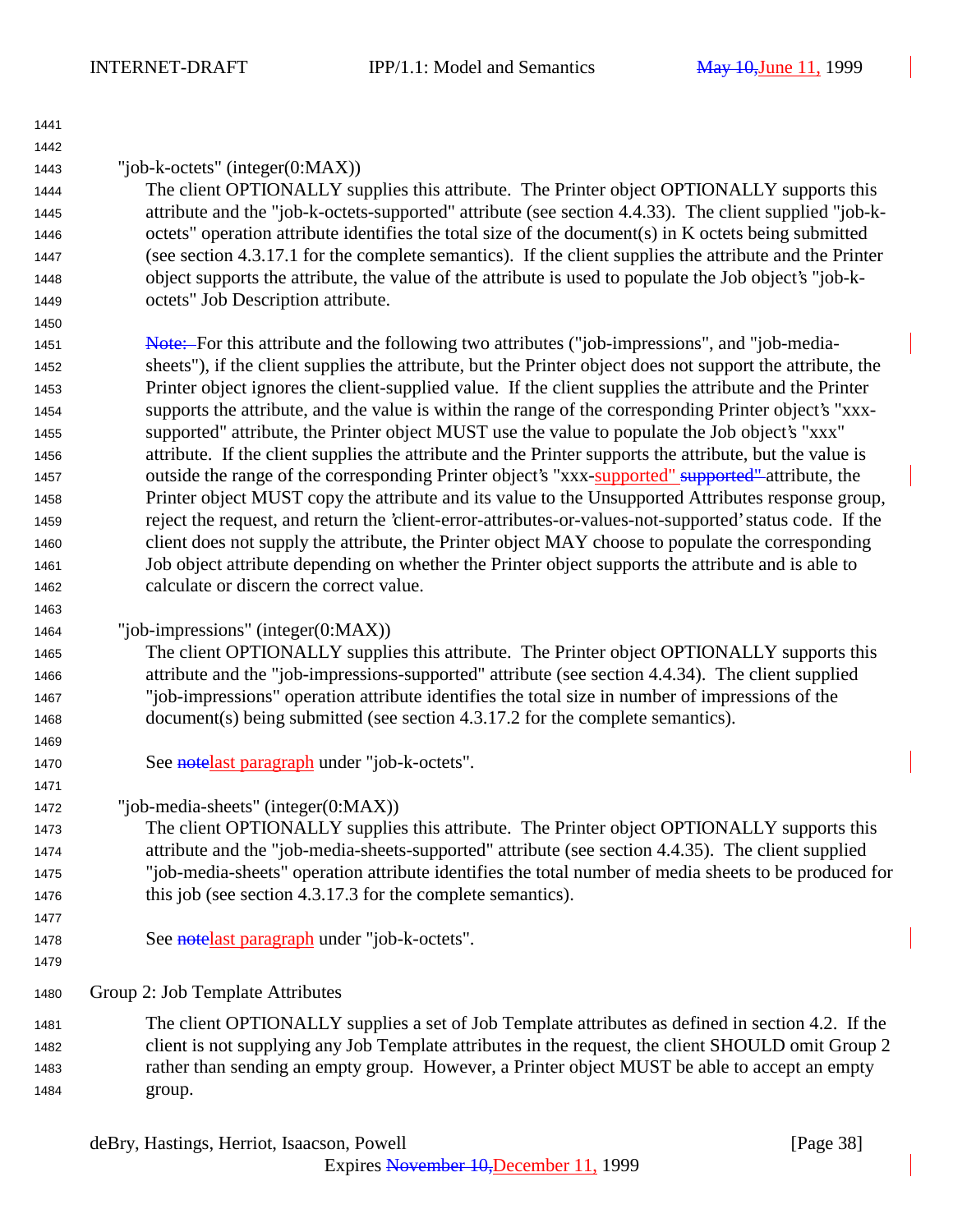| 1485                                                                 |                                                                                                                                                                                                                                                                                                                                                                                                                                                                                                                                                                                                                                                                                               |  |
|----------------------------------------------------------------------|-----------------------------------------------------------------------------------------------------------------------------------------------------------------------------------------------------------------------------------------------------------------------------------------------------------------------------------------------------------------------------------------------------------------------------------------------------------------------------------------------------------------------------------------------------------------------------------------------------------------------------------------------------------------------------------------------|--|
| 1486                                                                 | Group 3: Document Content                                                                                                                                                                                                                                                                                                                                                                                                                                                                                                                                                                                                                                                                     |  |
| 1487<br>1488                                                         | The client MUST supply the document data to be processed.                                                                                                                                                                                                                                                                                                                                                                                                                                                                                                                                                                                                                                     |  |
| 1489<br>1490<br>1491<br>1492                                         | Note: In addition to the MANDATORY parameters required for every operation request, the simplest Print-<br>Job Request consists of just the "attributes-charset" and "attributes-natural-language" operation attributes;<br>the "printer-uri" target operation attribute; the Document Content and nothing else. In this simple case, the<br>Printer object:                                                                                                                                                                                                                                                                                                                                  |  |
| 1493<br>1494<br>1495<br>1496<br>1497<br>1498<br>1499<br>1500         | - creates a new Job object (the Job object contains a single document),<br>- stores a generated Job name in the "job-name" attribute in the natural language and charset requested<br>(see Section 3.1.4.1) (if those are supported, otherwise using the Printer object's default natural<br>language and charset), and<br>- at job processing time, uses its corresponding default value attributes for the supported Job Template<br>attributes that were not supplied by the client as IPP attribute or embedded instructions in the<br>document data.                                                                                                                                     |  |
| 1501                                                                 | 3.2.1.2 Print-Job Response                                                                                                                                                                                                                                                                                                                                                                                                                                                                                                                                                                                                                                                                    |  |
| 1502<br>1503                                                         | The Printer object MUST return to the client the following sets of attributes as part of the Print-Job<br>Response:                                                                                                                                                                                                                                                                                                                                                                                                                                                                                                                                                                           |  |
| 1504                                                                 | Group 1: Operation Attributes                                                                                                                                                                                                                                                                                                                                                                                                                                                                                                                                                                                                                                                                 |  |
| 1505<br>1506<br>1507<br>1508<br>1509<br>1510<br>1511<br>1512<br>1513 | <b>Status Message:</b><br>In addition to the REQUIRED status code returned in every response, the response OPTIONALLY<br>includes a "status-message" (text $(255)$ ) operation attribute as described in sections 13 and 3.1.6. If<br>the client supplies unsupported or conflicting Job Template attributes or values, the Printer object<br>MUST reject or accept the Print-Job request depending on the whether the client supplied a 'true' or<br>'false' value for the "ipp-attribute-fidelity" operation attribute. See the Implementer's Guide [IPP-<br>IIG] for a complete description of the suggested steps for processing a create request.<br>Natural Language and Character Set: |  |
| 1514<br>1515                                                         | The "attributes-charset" and "attributes-natural-language" attributes as described in section 3.1.4.2.                                                                                                                                                                                                                                                                                                                                                                                                                                                                                                                                                                                        |  |
| 1516                                                                 | Group 2: Unsupported Attributes                                                                                                                                                                                                                                                                                                                                                                                                                                                                                                                                                                                                                                                               |  |
| 1517<br>1518<br>1519                                                 | See section 3.1.7 for details on returning Unsupported Attributes.                                                                                                                                                                                                                                                                                                                                                                                                                                                                                                                                                                                                                            |  |
| 1520<br>1521<br>1522<br>1523                                         | -The value of the "ipp-attribute-fidelity" supplied by the client does not affect what attributes the<br>Printer object returns in this group. The value of "ipp-attribute-fidelity" only affects whether the<br>Print-Job operation is accepted or rejected. If the job is accepted, the client may query the job using<br>the Get-Job-Attributes operation requesting the unsupported attributes that were returned in the                                                                                                                                                                                                                                                                  |  |

deBry, Hastings, Herriot, Isaacson, Powell [Page 39]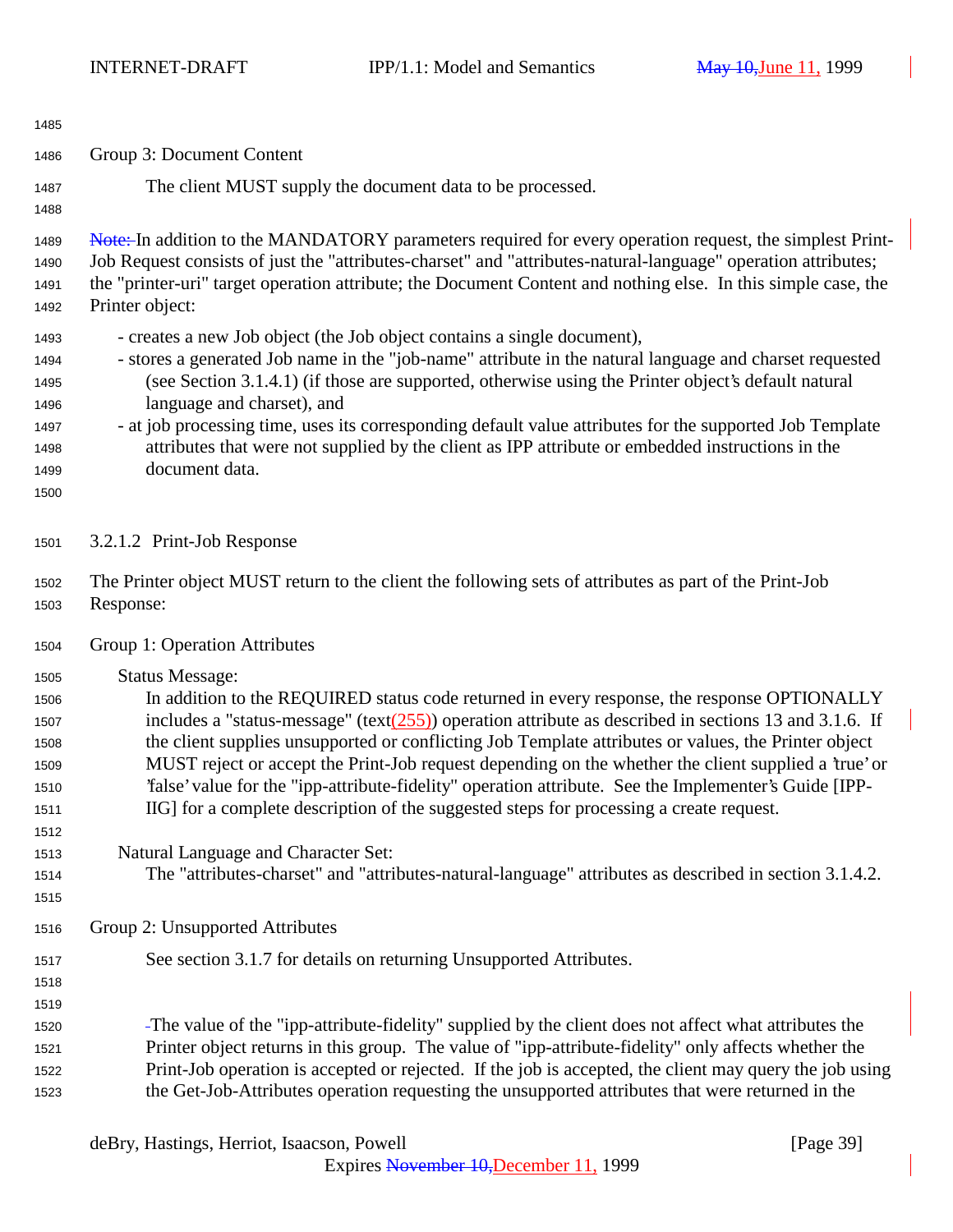- create response to see which attributes were ignored (not stored on the Job object) and which attributes were stored with other (substituted) values.
	-

Group 3: Job Object Attributes

"job-uri" (uri):

 The Printer object MUST return the Job object's URI by returning the contents of the REQUIRED "job-uri" Job object attribute. The client uses the Job object's URI when directing operations at the Job object. The Printer object always uses its configured security policy when creating the new URI. However, if the Printer object supports more than one URI, the Printer object also uses information about which URI was used in the Print-Job Request to generated the new URI so that the new URI references the correct access channel. In other words, if the Print-Job Request comes in over a secure channel, the Printer object MUST generate a Job URI that uses the secure channel as well.

"job-id" (integer(1:MAX)):

 The Printer object MUST return the Job object's Job ID by returning the REQUIRED "job-id" Job object attribute. The client uses this "job-id" attribute in conjunction with the "printer-uri" attribute used in the Print-Job Request when directing Job operations at the Printer object.

"job-state":

 The Printer object MUST return the Job object's REQUIRED "job-state" attribute. The value of this attribute (along with the value of the next attribute: "job-state-reasons") is taken from a "snapshot" of the new Job object at some meaningful point in time (implementation defined) between when the Printer object receives the Print-Job Request and when the Printer object returns the response.

"job-state-reasons":

 The Printer object MUST return the Job object's REQUIRED "job-state-reasons" attribute. . Issue 1551  $\frac{30}{ }$ 

"job-state-message":

 The Printer object OPTIONALLY returns the Job object's OPTIONAL "job-state-message" attribute. If the Printer object supports this attribute then it MUST be returned in the response. If this attribute is not returned in the response, the client can assume that the "job-state-message" attribute is not supported and will not be returned in a subsequent Job object query.

"number-of-intervening-jobs":

 The Printer object OPTIONALLY returns the Job object's OPTIONAL "number-of-intervening- jobs" attribute. If the Printer object supports this attribute then it MUST be returned in the response. If this attribute is not returned in the response, the client can assume that the "number-of- intervening-jobs" attribute is not supported and will not be returned in a subsequent Job object query.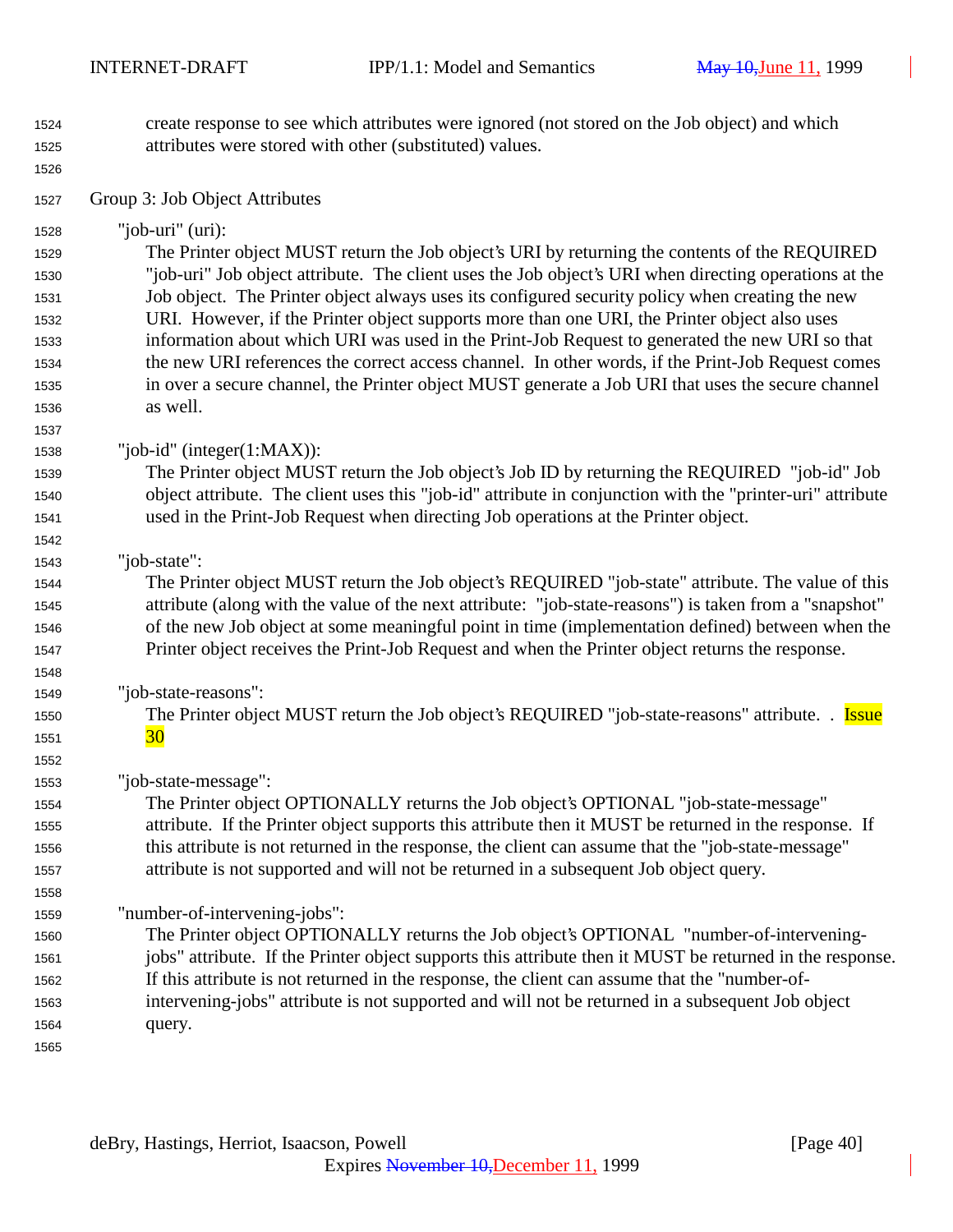Note: Since any printer state information which affects a job's state is reflected in the "job-state" and "job-state-reasons" attributes, it is sufficient to return only these attributes and no specific printer status attributes.

 Note: In addition to the MANDATORY parameters required for every operation response, the simplest response consists of the just the "attributes-charset" and "attributes-natural-language" operation attributes and the "job-uri", "job-id", and "job-state" Job Object Attributes. In this simplest case, the status code is 'successful-ok' and there is no "status-message" operation attribute.

3.2.2 Print-URI Operation

 This OPTIONAL operation is identical to the Print-Job operation (section 3.2.1) except that a client supplies a URI reference to the document data using the "document-uri" (uri) operation attribute (in Group 1) rather than including the document data itself. Before returning the response, the Printer MUST validate that the Printer supports the retrieval method (e.g., http, ftp, etc.) implied by the URI, and MUST check for valid URI syntax. If the client-supplied URI scheme is not supported, i.e. the value is not in the Printer object's "referenced-uri-scheme-supported" attribute, the Printer object MUST reject the request and return the 'client-error-uri-scheme-not-supported' status code.

 The IPP Printer MAY validate the accessibility of the document as part of the operation or subsequently. If the Printer determines an accessibility problem before returning an operation response, it rejects the request and returns the 'client-error-document-access-error' status code. The Printer MAY also return a specific document access error code using the "document-access-error" operation attribute (see section 3.1.6.4). Issue 35

1587 If the Printer determines this document accessibility problem after accepting the request and returning an operation response with one of the successful status codes, the Printer adds the 'document-access-error' value to the job's "job-state-reasons" attribute and MAY populate the job's "job-document-access-errors" Job Description attribute (see section 4.3.11). See The Implementer's Guide [IPP-IIG] for suggested additional checks. Issue 35

 If the Printer object supports this operation, it MUST support the "reference-uri-schemes-supported" Printer attribute (see section 4.4.27).

- It is up to the IPP object to interpret the URI and subsequently "pull" the document from the source referenced by the URI string.
- 3.2.3 Validate-Job Operation

 This REQUIRED operation is similar to the Print-Job operation (section 3.2.1) except that a client supplies no document data and the Printer allocates no resources (i.e., it does not create a new Job object). This operation is used only to verify capabilities of a printer object against whatever attributes are supplied by the client in the Validate-Job request. By using the Validate-Job operation a client can validate that an identical Print-Job operation (with the document data) would be accepted. The Validate-Job operation also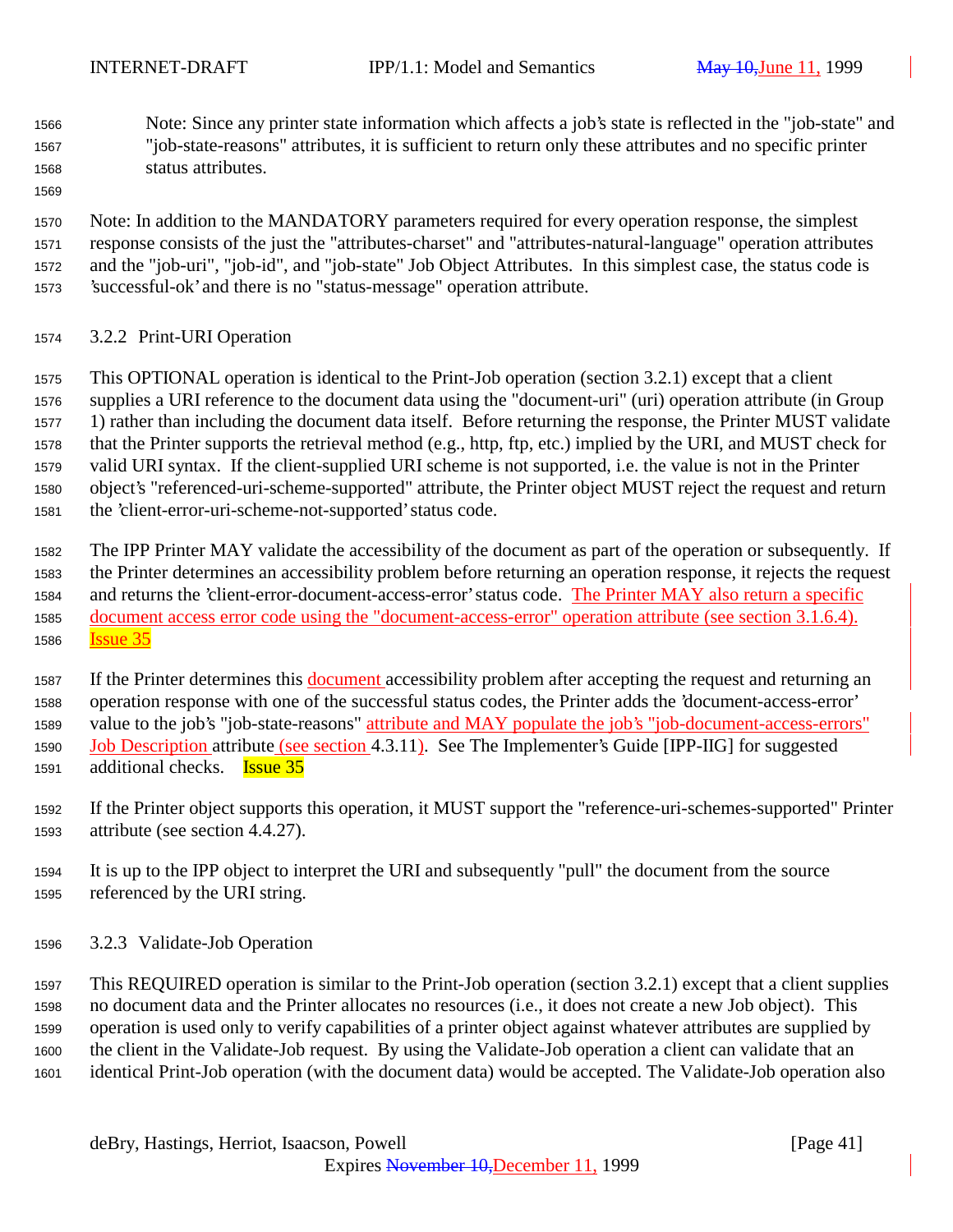performs the same security negotiation as the Print-Job operation (see section 8), so that a client can check that the client and Printer object security requirements can be met before performing a Print-Job operation.

1604 Note: The Validate-Job operation does not accept a "document-uri" attribute in order to allow a client to check that the same Print-URI operation will be accepted, since the client doesn't send the data with the Print-URI operation. The client SHOULD just issue the Print-URI request.

 The Printer object returns the same status codes, Operation Attributes (Group 1) and Unsupported Attributes (Group 2) as the Print-Job operation. However, no Job Object Attributes (Group 3) are returned, since no Job object is created.

3.2.4 Create-Job Operation

 This OPTIONAL operation is similar to the Print-Job operation (section 3.2.1) except that in the Create-Job request, a client does not supply document data or any reference to document data. Also, the client does not supply any of the "document-name", "document-format", "compression", or "document-natural-language" operation attributes. This operation is followed by one or more Send-Document or Send-URI operations. In each of those operation requests, the client OPTIONALLY supplies the "document-name", "document-format", and "document-natural-language" attributes for each document in the multi-document Job object.

 If a Printer object supports the Create-Job operation, it MUST also support the Send-Document operation and also MAY support the Send-URI operation.

 If the Printer object supports this operation, it MUST support the "multiple-operation-time-out" Printer attribute (see section 4.4.31).

 If the Printer object supports this operation, then it MUST support the "multiple-document-jobs-supported" 1622 Printer Description attribute (see section 4.4.16) and indicate whether or not it supports multiple-document 1623 jobs. **Issue 34** 

 If the Printer object supports this operation and supports multiple documents in a job, then it MUST support the "multiple-document-handling" Job Template job attribute with at least one value (see section 4.2.4) and the associated "multiple-document-handling-default" and "multiple-document-handling-supported" Job Template Printer attributes (see section 4.2). Issue 34

 After the Create-Job operation has completed, the value of the "job-state" attribute is similar to the "job- state" after a Print-Job, even though no document-data has arrived. A Printer MAY set the 'job-data- insufficient' value of the job's "job-state-reason" attribute to indicate that processing cannot begin until sufficient data has arrived and set the "job-state" to either 'pending' or 'pending-held'. A non-spooling printer that doesn't implement the 'pending' job state may even set the "job-state" to 'processing', even 1633 though there is not yet any data to process. See sections 4.3.7 and 4.3.8. **Issue 13** 

3.2.5 Get-Printer-Attributes Operation

 This REQUIRED operation allows a client to request the values of the attributes of a Printer object. In the request, the client supplies the set of Printer attribute names and/or attribute group names in which the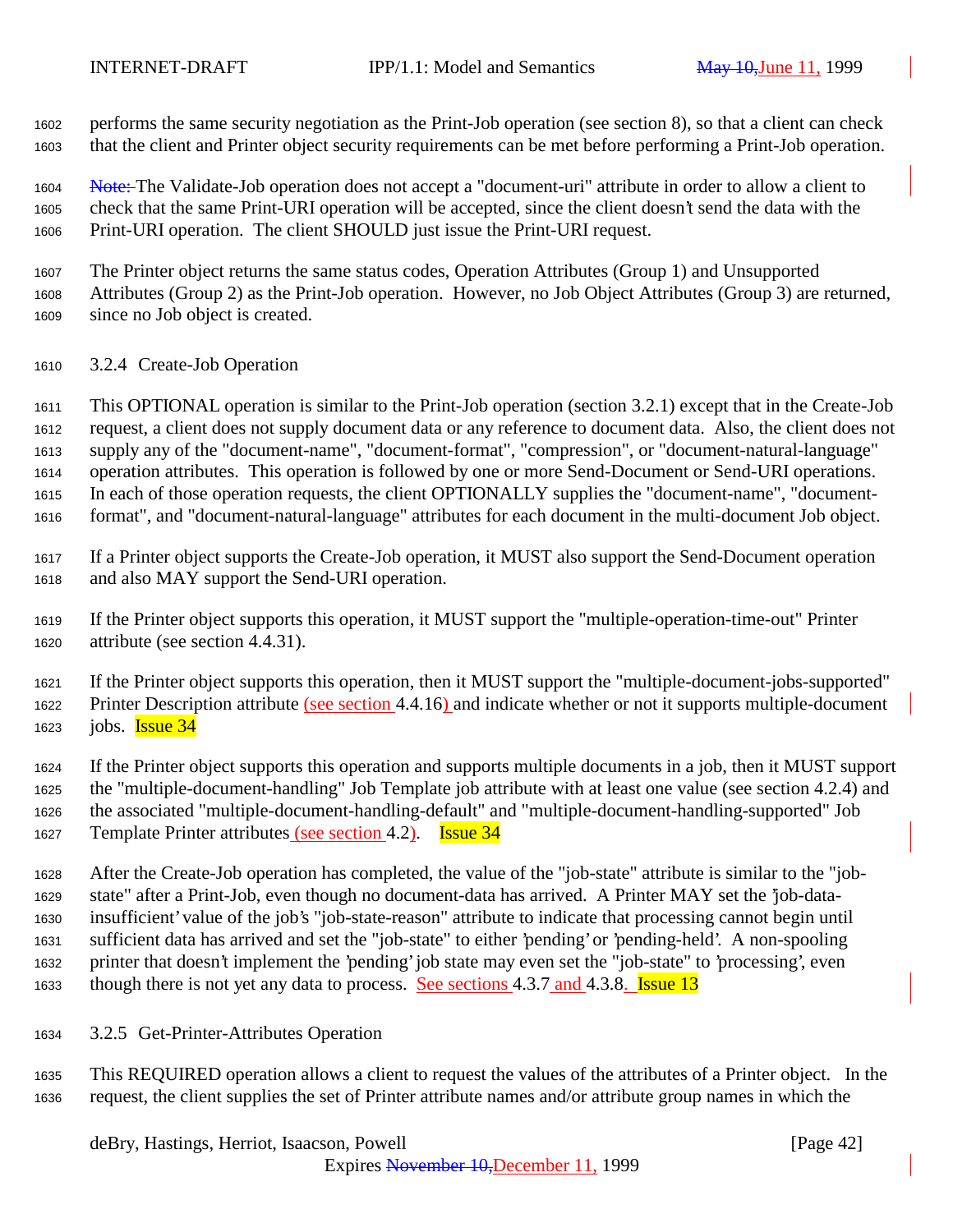| 1637<br>1638                                         | requester is interested. In the response, the Printer object returns a corresponding attribute set with the<br>appropriate attribute values filled in.                                                                                                                                                                                                                                                                                                                                                                                        |  |  |  |
|------------------------------------------------------|-----------------------------------------------------------------------------------------------------------------------------------------------------------------------------------------------------------------------------------------------------------------------------------------------------------------------------------------------------------------------------------------------------------------------------------------------------------------------------------------------------------------------------------------------|--|--|--|
| 1639                                                 | For Printer objects, the possible names of attribute groups are:                                                                                                                                                                                                                                                                                                                                                                                                                                                                              |  |  |  |
| 1640<br>1641<br>1642<br>1643<br>1644<br>1645<br>1646 | - job-template': the subset of the Job Template attributes that apply to a Printer object (the last two<br>columns of the table in Section 4.2) that the implementation supports for Printer objects.<br>- 'printer-description': the subset of the attributes specified in Section 4.4 that the implementation<br>supports for Printer objects.<br>- 'all': the special group 'all' that includes all attributes that the implementation supports for Printer<br>objects. <b>Issue 23</b>                                                    |  |  |  |
| 1647<br>1648<br>1649<br>1650<br>1651                 | Since a client MAY request specific attributes or named groups, there is a potential that there is some<br>overlap. For example, if a client requests, 'printer-name' and 'all', the client is actually requesting the<br>"printer-name" attribute twice: once by naming it explicitly, and once by inclusion in the 'all' group. In such<br>cases, the Printer object NEED NOT return each attribute only once in the response even if it is requested<br>multiple times. The client SHOULD NOT request the same attribute in multiple ways. |  |  |  |
| 1652<br>1653                                         | It is NOT REQUIRED that a Printer object support all attributes belonging to a group (since some attributes<br>are OPTIONAL). However, it is REQUIRED that each Printer object support all group names.                                                                                                                                                                                                                                                                                                                                       |  |  |  |
| 1654                                                 | 3.2.5.1 Get-Printer-Attributes Request                                                                                                                                                                                                                                                                                                                                                                                                                                                                                                        |  |  |  |
| 1655                                                 | The following sets of attributes are part of the Get-Printer-Attributes Request:                                                                                                                                                                                                                                                                                                                                                                                                                                                              |  |  |  |
| 1656                                                 | Group 1: Operation Attributes                                                                                                                                                                                                                                                                                                                                                                                                                                                                                                                 |  |  |  |
| 1657<br>1658<br>1659                                 | Natural Language and Character Set:<br>The "attributes-charset" and "attributes-natural-language" attributes as described in section 3.1.4.1.                                                                                                                                                                                                                                                                                                                                                                                                 |  |  |  |
| 1660<br>1661<br>1662                                 | Target:<br>The "printer-uri" (uri) operation attribute which is the target for this operation as described in<br>section 3.1.5.                                                                                                                                                                                                                                                                                                                                                                                                               |  |  |  |
| 1663<br>1664<br>1665<br>1666<br>1667                 | <b>Requesting User Name:</b><br>The "requesting-user-name" (name(MAX)) attribute SHOULD be supplied by the client as<br>described in section 8.3.                                                                                                                                                                                                                                                                                                                                                                                             |  |  |  |
| 1668<br>1669<br>1670<br>1671<br>1672                 | "requested-attributes" (1setOf keyword):<br>The client OPTIONALLY supplies a set of attribute names and/or attribute group names in whose<br>values the requester is interested. The Printer object MUST support this attribute. If the client<br>omits this attribute, the Printer MUST respond as if this attribute had been supplied with a value of<br>'all'.                                                                                                                                                                             |  |  |  |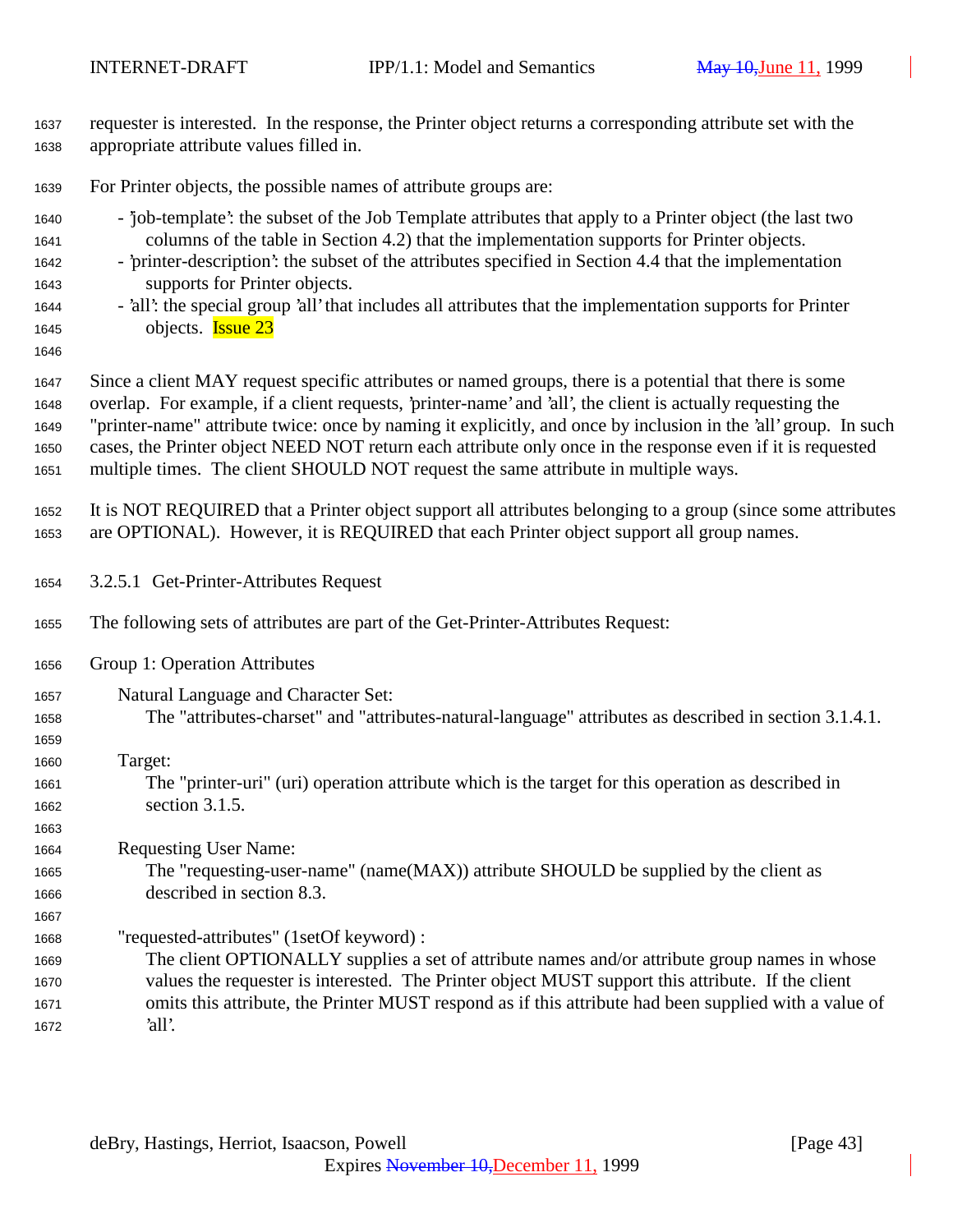| "document-format" (mimeMediaType) :<br>The client OPTIONALLY supplies this attribute. The Printer object MUST support this attribute.<br>This attribute is useful for a Printer object to determine the set of supported attribute values that<br>relate to the requested document format. The Printer object MUST return the attributes and values<br>that it uses to validate a job on a create or Validate-Job operation in which this document format is<br>supplied. The Printer object SHOULD return only (1) those attributes that are supported for the<br>specified format and (2) the attribute values that are supported for the specified document format.<br>By specifying the document format, the client can get the Printer object to eliminate the attributes<br>and values that are not supported for a specific document format. For example, a Printer object<br>might have multiple interpreters to support both 'application/postscript' (for PostScript) and<br>'text/plain' (for text) documents. However, for only one of those interpreters might the Printer<br>object be able to support "number-up" with values of '1', '2', and '4'. For the other interpreter it<br>might be able to only support "number-up" with a value of '1'. Thus a client can use the Get-Printer-<br>Attributes operation to obtain the attributes and values that will be used to accept/reject a create job<br>operation.<br>If the Printer object does not distinguish between different sets of supported values for each<br>different document format when validating jobs in the create and Validate-Job operations, it MUST<br>NOT distinguish between different document formats in the Get-Printer-Attributes operation. If the<br>Printer object does distinguish between different sets of supported values for each different<br>document format specified by the client, this specialization applies only to the following Printer<br>object attributes:<br>1695<br>1696<br>- Printer attributes that are Job Template attributes ("xxx-default" "xxx-supported", and "xxx-<br>ready" in the Table in Section 4.2),<br>- "pdl-override-supported",<br>- "compression-supported",<br>1700<br>- "job-k-octets-supported",<br>- "job-impressions-supported,<br>- "job-media-sheets-supported"<br>1703<br>- "printer-driver-installer",<br>1704<br>- "color-supported", and<br>- "reference-uri-schemes-supported"<br>1706<br>1707<br>The values of all other Printer object attributes (including "document-format-supported") remain<br>1708<br>invariant with respect to the client supplied document format (except for new Printer description<br>1709<br>attribute as registered according to section 6.2).<br>1710<br>1711<br>If the client omits this "document-format" operation attribute, the Printer object MUST respond as if<br>1712<br>the attribute had been supplied with the value of the Printer object's "document-format-default"<br>1713<br>attribute. It is recommended that the client always supply a value for "document-format", since the<br>1714<br>Printer object's "document-format-default" may be 'application/octet-stream', in which case the<br>1715 | 1673 |                                                                                               |
|----------------------------------------------------------------------------------------------------------------------------------------------------------------------------------------------------------------------------------------------------------------------------------------------------------------------------------------------------------------------------------------------------------------------------------------------------------------------------------------------------------------------------------------------------------------------------------------------------------------------------------------------------------------------------------------------------------------------------------------------------------------------------------------------------------------------------------------------------------------------------------------------------------------------------------------------------------------------------------------------------------------------------------------------------------------------------------------------------------------------------------------------------------------------------------------------------------------------------------------------------------------------------------------------------------------------------------------------------------------------------------------------------------------------------------------------------------------------------------------------------------------------------------------------------------------------------------------------------------------------------------------------------------------------------------------------------------------------------------------------------------------------------------------------------------------------------------------------------------------------------------------------------------------------------------------------------------------------------------------------------------------------------------------------------------------------------------------------------------------------------------------------------------------------------------------------------------------------------------------------------------------------------------------------------------------------------------------------------------------------------------------------------------------------------------------------------------------------------------------------------------------------------------------------------------------------------------------------------------------------------------------------------------------------------------------------------------------------------------------------------------------------------------------------------------------------------------------------------------------------------------------------------------------------------------------------------------------------------------------------------------------------------------------------------------------------------------------------------------------------------------------------------------------------------------------------------------|------|-----------------------------------------------------------------------------------------------|
|                                                                                                                                                                                                                                                                                                                                                                                                                                                                                                                                                                                                                                                                                                                                                                                                                                                                                                                                                                                                                                                                                                                                                                                                                                                                                                                                                                                                                                                                                                                                                                                                                                                                                                                                                                                                                                                                                                                                                                                                                                                                                                                                                                                                                                                                                                                                                                                                                                                                                                                                                                                                                                                                                                                                                                                                                                                                                                                                                                                                                                                                                                                                                                                                          | 1674 |                                                                                               |
|                                                                                                                                                                                                                                                                                                                                                                                                                                                                                                                                                                                                                                                                                                                                                                                                                                                                                                                                                                                                                                                                                                                                                                                                                                                                                                                                                                                                                                                                                                                                                                                                                                                                                                                                                                                                                                                                                                                                                                                                                                                                                                                                                                                                                                                                                                                                                                                                                                                                                                                                                                                                                                                                                                                                                                                                                                                                                                                                                                                                                                                                                                                                                                                                          | 1675 |                                                                                               |
|                                                                                                                                                                                                                                                                                                                                                                                                                                                                                                                                                                                                                                                                                                                                                                                                                                                                                                                                                                                                                                                                                                                                                                                                                                                                                                                                                                                                                                                                                                                                                                                                                                                                                                                                                                                                                                                                                                                                                                                                                                                                                                                                                                                                                                                                                                                                                                                                                                                                                                                                                                                                                                                                                                                                                                                                                                                                                                                                                                                                                                                                                                                                                                                                          | 1676 |                                                                                               |
|                                                                                                                                                                                                                                                                                                                                                                                                                                                                                                                                                                                                                                                                                                                                                                                                                                                                                                                                                                                                                                                                                                                                                                                                                                                                                                                                                                                                                                                                                                                                                                                                                                                                                                                                                                                                                                                                                                                                                                                                                                                                                                                                                                                                                                                                                                                                                                                                                                                                                                                                                                                                                                                                                                                                                                                                                                                                                                                                                                                                                                                                                                                                                                                                          | 1677 |                                                                                               |
|                                                                                                                                                                                                                                                                                                                                                                                                                                                                                                                                                                                                                                                                                                                                                                                                                                                                                                                                                                                                                                                                                                                                                                                                                                                                                                                                                                                                                                                                                                                                                                                                                                                                                                                                                                                                                                                                                                                                                                                                                                                                                                                                                                                                                                                                                                                                                                                                                                                                                                                                                                                                                                                                                                                                                                                                                                                                                                                                                                                                                                                                                                                                                                                                          | 1678 |                                                                                               |
|                                                                                                                                                                                                                                                                                                                                                                                                                                                                                                                                                                                                                                                                                                                                                                                                                                                                                                                                                                                                                                                                                                                                                                                                                                                                                                                                                                                                                                                                                                                                                                                                                                                                                                                                                                                                                                                                                                                                                                                                                                                                                                                                                                                                                                                                                                                                                                                                                                                                                                                                                                                                                                                                                                                                                                                                                                                                                                                                                                                                                                                                                                                                                                                                          | 1679 |                                                                                               |
|                                                                                                                                                                                                                                                                                                                                                                                                                                                                                                                                                                                                                                                                                                                                                                                                                                                                                                                                                                                                                                                                                                                                                                                                                                                                                                                                                                                                                                                                                                                                                                                                                                                                                                                                                                                                                                                                                                                                                                                                                                                                                                                                                                                                                                                                                                                                                                                                                                                                                                                                                                                                                                                                                                                                                                                                                                                                                                                                                                                                                                                                                                                                                                                                          | 1680 |                                                                                               |
|                                                                                                                                                                                                                                                                                                                                                                                                                                                                                                                                                                                                                                                                                                                                                                                                                                                                                                                                                                                                                                                                                                                                                                                                                                                                                                                                                                                                                                                                                                                                                                                                                                                                                                                                                                                                                                                                                                                                                                                                                                                                                                                                                                                                                                                                                                                                                                                                                                                                                                                                                                                                                                                                                                                                                                                                                                                                                                                                                                                                                                                                                                                                                                                                          | 1681 |                                                                                               |
|                                                                                                                                                                                                                                                                                                                                                                                                                                                                                                                                                                                                                                                                                                                                                                                                                                                                                                                                                                                                                                                                                                                                                                                                                                                                                                                                                                                                                                                                                                                                                                                                                                                                                                                                                                                                                                                                                                                                                                                                                                                                                                                                                                                                                                                                                                                                                                                                                                                                                                                                                                                                                                                                                                                                                                                                                                                                                                                                                                                                                                                                                                                                                                                                          | 1682 |                                                                                               |
|                                                                                                                                                                                                                                                                                                                                                                                                                                                                                                                                                                                                                                                                                                                                                                                                                                                                                                                                                                                                                                                                                                                                                                                                                                                                                                                                                                                                                                                                                                                                                                                                                                                                                                                                                                                                                                                                                                                                                                                                                                                                                                                                                                                                                                                                                                                                                                                                                                                                                                                                                                                                                                                                                                                                                                                                                                                                                                                                                                                                                                                                                                                                                                                                          | 1683 |                                                                                               |
|                                                                                                                                                                                                                                                                                                                                                                                                                                                                                                                                                                                                                                                                                                                                                                                                                                                                                                                                                                                                                                                                                                                                                                                                                                                                                                                                                                                                                                                                                                                                                                                                                                                                                                                                                                                                                                                                                                                                                                                                                                                                                                                                                                                                                                                                                                                                                                                                                                                                                                                                                                                                                                                                                                                                                                                                                                                                                                                                                                                                                                                                                                                                                                                                          | 1684 |                                                                                               |
|                                                                                                                                                                                                                                                                                                                                                                                                                                                                                                                                                                                                                                                                                                                                                                                                                                                                                                                                                                                                                                                                                                                                                                                                                                                                                                                                                                                                                                                                                                                                                                                                                                                                                                                                                                                                                                                                                                                                                                                                                                                                                                                                                                                                                                                                                                                                                                                                                                                                                                                                                                                                                                                                                                                                                                                                                                                                                                                                                                                                                                                                                                                                                                                                          | 1685 |                                                                                               |
|                                                                                                                                                                                                                                                                                                                                                                                                                                                                                                                                                                                                                                                                                                                                                                                                                                                                                                                                                                                                                                                                                                                                                                                                                                                                                                                                                                                                                                                                                                                                                                                                                                                                                                                                                                                                                                                                                                                                                                                                                                                                                                                                                                                                                                                                                                                                                                                                                                                                                                                                                                                                                                                                                                                                                                                                                                                                                                                                                                                                                                                                                                                                                                                                          | 1686 |                                                                                               |
|                                                                                                                                                                                                                                                                                                                                                                                                                                                                                                                                                                                                                                                                                                                                                                                                                                                                                                                                                                                                                                                                                                                                                                                                                                                                                                                                                                                                                                                                                                                                                                                                                                                                                                                                                                                                                                                                                                                                                                                                                                                                                                                                                                                                                                                                                                                                                                                                                                                                                                                                                                                                                                                                                                                                                                                                                                                                                                                                                                                                                                                                                                                                                                                                          | 1687 |                                                                                               |
|                                                                                                                                                                                                                                                                                                                                                                                                                                                                                                                                                                                                                                                                                                                                                                                                                                                                                                                                                                                                                                                                                                                                                                                                                                                                                                                                                                                                                                                                                                                                                                                                                                                                                                                                                                                                                                                                                                                                                                                                                                                                                                                                                                                                                                                                                                                                                                                                                                                                                                                                                                                                                                                                                                                                                                                                                                                                                                                                                                                                                                                                                                                                                                                                          | 1688 |                                                                                               |
|                                                                                                                                                                                                                                                                                                                                                                                                                                                                                                                                                                                                                                                                                                                                                                                                                                                                                                                                                                                                                                                                                                                                                                                                                                                                                                                                                                                                                                                                                                                                                                                                                                                                                                                                                                                                                                                                                                                                                                                                                                                                                                                                                                                                                                                                                                                                                                                                                                                                                                                                                                                                                                                                                                                                                                                                                                                                                                                                                                                                                                                                                                                                                                                                          | 1689 |                                                                                               |
|                                                                                                                                                                                                                                                                                                                                                                                                                                                                                                                                                                                                                                                                                                                                                                                                                                                                                                                                                                                                                                                                                                                                                                                                                                                                                                                                                                                                                                                                                                                                                                                                                                                                                                                                                                                                                                                                                                                                                                                                                                                                                                                                                                                                                                                                                                                                                                                                                                                                                                                                                                                                                                                                                                                                                                                                                                                                                                                                                                                                                                                                                                                                                                                                          | 1690 |                                                                                               |
|                                                                                                                                                                                                                                                                                                                                                                                                                                                                                                                                                                                                                                                                                                                                                                                                                                                                                                                                                                                                                                                                                                                                                                                                                                                                                                                                                                                                                                                                                                                                                                                                                                                                                                                                                                                                                                                                                                                                                                                                                                                                                                                                                                                                                                                                                                                                                                                                                                                                                                                                                                                                                                                                                                                                                                                                                                                                                                                                                                                                                                                                                                                                                                                                          | 1691 |                                                                                               |
|                                                                                                                                                                                                                                                                                                                                                                                                                                                                                                                                                                                                                                                                                                                                                                                                                                                                                                                                                                                                                                                                                                                                                                                                                                                                                                                                                                                                                                                                                                                                                                                                                                                                                                                                                                                                                                                                                                                                                                                                                                                                                                                                                                                                                                                                                                                                                                                                                                                                                                                                                                                                                                                                                                                                                                                                                                                                                                                                                                                                                                                                                                                                                                                                          | 1692 |                                                                                               |
|                                                                                                                                                                                                                                                                                                                                                                                                                                                                                                                                                                                                                                                                                                                                                                                                                                                                                                                                                                                                                                                                                                                                                                                                                                                                                                                                                                                                                                                                                                                                                                                                                                                                                                                                                                                                                                                                                                                                                                                                                                                                                                                                                                                                                                                                                                                                                                                                                                                                                                                                                                                                                                                                                                                                                                                                                                                                                                                                                                                                                                                                                                                                                                                                          | 1693 |                                                                                               |
|                                                                                                                                                                                                                                                                                                                                                                                                                                                                                                                                                                                                                                                                                                                                                                                                                                                                                                                                                                                                                                                                                                                                                                                                                                                                                                                                                                                                                                                                                                                                                                                                                                                                                                                                                                                                                                                                                                                                                                                                                                                                                                                                                                                                                                                                                                                                                                                                                                                                                                                                                                                                                                                                                                                                                                                                                                                                                                                                                                                                                                                                                                                                                                                                          | 1694 |                                                                                               |
|                                                                                                                                                                                                                                                                                                                                                                                                                                                                                                                                                                                                                                                                                                                                                                                                                                                                                                                                                                                                                                                                                                                                                                                                                                                                                                                                                                                                                                                                                                                                                                                                                                                                                                                                                                                                                                                                                                                                                                                                                                                                                                                                                                                                                                                                                                                                                                                                                                                                                                                                                                                                                                                                                                                                                                                                                                                                                                                                                                                                                                                                                                                                                                                                          |      |                                                                                               |
|                                                                                                                                                                                                                                                                                                                                                                                                                                                                                                                                                                                                                                                                                                                                                                                                                                                                                                                                                                                                                                                                                                                                                                                                                                                                                                                                                                                                                                                                                                                                                                                                                                                                                                                                                                                                                                                                                                                                                                                                                                                                                                                                                                                                                                                                                                                                                                                                                                                                                                                                                                                                                                                                                                                                                                                                                                                                                                                                                                                                                                                                                                                                                                                                          |      |                                                                                               |
|                                                                                                                                                                                                                                                                                                                                                                                                                                                                                                                                                                                                                                                                                                                                                                                                                                                                                                                                                                                                                                                                                                                                                                                                                                                                                                                                                                                                                                                                                                                                                                                                                                                                                                                                                                                                                                                                                                                                                                                                                                                                                                                                                                                                                                                                                                                                                                                                                                                                                                                                                                                                                                                                                                                                                                                                                                                                                                                                                                                                                                                                                                                                                                                                          | 1697 |                                                                                               |
|                                                                                                                                                                                                                                                                                                                                                                                                                                                                                                                                                                                                                                                                                                                                                                                                                                                                                                                                                                                                                                                                                                                                                                                                                                                                                                                                                                                                                                                                                                                                                                                                                                                                                                                                                                                                                                                                                                                                                                                                                                                                                                                                                                                                                                                                                                                                                                                                                                                                                                                                                                                                                                                                                                                                                                                                                                                                                                                                                                                                                                                                                                                                                                                                          | 1698 |                                                                                               |
|                                                                                                                                                                                                                                                                                                                                                                                                                                                                                                                                                                                                                                                                                                                                                                                                                                                                                                                                                                                                                                                                                                                                                                                                                                                                                                                                                                                                                                                                                                                                                                                                                                                                                                                                                                                                                                                                                                                                                                                                                                                                                                                                                                                                                                                                                                                                                                                                                                                                                                                                                                                                                                                                                                                                                                                                                                                                                                                                                                                                                                                                                                                                                                                                          | 1699 |                                                                                               |
|                                                                                                                                                                                                                                                                                                                                                                                                                                                                                                                                                                                                                                                                                                                                                                                                                                                                                                                                                                                                                                                                                                                                                                                                                                                                                                                                                                                                                                                                                                                                                                                                                                                                                                                                                                                                                                                                                                                                                                                                                                                                                                                                                                                                                                                                                                                                                                                                                                                                                                                                                                                                                                                                                                                                                                                                                                                                                                                                                                                                                                                                                                                                                                                                          |      |                                                                                               |
|                                                                                                                                                                                                                                                                                                                                                                                                                                                                                                                                                                                                                                                                                                                                                                                                                                                                                                                                                                                                                                                                                                                                                                                                                                                                                                                                                                                                                                                                                                                                                                                                                                                                                                                                                                                                                                                                                                                                                                                                                                                                                                                                                                                                                                                                                                                                                                                                                                                                                                                                                                                                                                                                                                                                                                                                                                                                                                                                                                                                                                                                                                                                                                                                          | 1701 |                                                                                               |
|                                                                                                                                                                                                                                                                                                                                                                                                                                                                                                                                                                                                                                                                                                                                                                                                                                                                                                                                                                                                                                                                                                                                                                                                                                                                                                                                                                                                                                                                                                                                                                                                                                                                                                                                                                                                                                                                                                                                                                                                                                                                                                                                                                                                                                                                                                                                                                                                                                                                                                                                                                                                                                                                                                                                                                                                                                                                                                                                                                                                                                                                                                                                                                                                          | 1702 |                                                                                               |
|                                                                                                                                                                                                                                                                                                                                                                                                                                                                                                                                                                                                                                                                                                                                                                                                                                                                                                                                                                                                                                                                                                                                                                                                                                                                                                                                                                                                                                                                                                                                                                                                                                                                                                                                                                                                                                                                                                                                                                                                                                                                                                                                                                                                                                                                                                                                                                                                                                                                                                                                                                                                                                                                                                                                                                                                                                                                                                                                                                                                                                                                                                                                                                                                          |      |                                                                                               |
|                                                                                                                                                                                                                                                                                                                                                                                                                                                                                                                                                                                                                                                                                                                                                                                                                                                                                                                                                                                                                                                                                                                                                                                                                                                                                                                                                                                                                                                                                                                                                                                                                                                                                                                                                                                                                                                                                                                                                                                                                                                                                                                                                                                                                                                                                                                                                                                                                                                                                                                                                                                                                                                                                                                                                                                                                                                                                                                                                                                                                                                                                                                                                                                                          |      |                                                                                               |
|                                                                                                                                                                                                                                                                                                                                                                                                                                                                                                                                                                                                                                                                                                                                                                                                                                                                                                                                                                                                                                                                                                                                                                                                                                                                                                                                                                                                                                                                                                                                                                                                                                                                                                                                                                                                                                                                                                                                                                                                                                                                                                                                                                                                                                                                                                                                                                                                                                                                                                                                                                                                                                                                                                                                                                                                                                                                                                                                                                                                                                                                                                                                                                                                          | 1705 |                                                                                               |
|                                                                                                                                                                                                                                                                                                                                                                                                                                                                                                                                                                                                                                                                                                                                                                                                                                                                                                                                                                                                                                                                                                                                                                                                                                                                                                                                                                                                                                                                                                                                                                                                                                                                                                                                                                                                                                                                                                                                                                                                                                                                                                                                                                                                                                                                                                                                                                                                                                                                                                                                                                                                                                                                                                                                                                                                                                                                                                                                                                                                                                                                                                                                                                                                          |      |                                                                                               |
|                                                                                                                                                                                                                                                                                                                                                                                                                                                                                                                                                                                                                                                                                                                                                                                                                                                                                                                                                                                                                                                                                                                                                                                                                                                                                                                                                                                                                                                                                                                                                                                                                                                                                                                                                                                                                                                                                                                                                                                                                                                                                                                                                                                                                                                                                                                                                                                                                                                                                                                                                                                                                                                                                                                                                                                                                                                                                                                                                                                                                                                                                                                                                                                                          |      |                                                                                               |
|                                                                                                                                                                                                                                                                                                                                                                                                                                                                                                                                                                                                                                                                                                                                                                                                                                                                                                                                                                                                                                                                                                                                                                                                                                                                                                                                                                                                                                                                                                                                                                                                                                                                                                                                                                                                                                                                                                                                                                                                                                                                                                                                                                                                                                                                                                                                                                                                                                                                                                                                                                                                                                                                                                                                                                                                                                                                                                                                                                                                                                                                                                                                                                                                          |      |                                                                                               |
|                                                                                                                                                                                                                                                                                                                                                                                                                                                                                                                                                                                                                                                                                                                                                                                                                                                                                                                                                                                                                                                                                                                                                                                                                                                                                                                                                                                                                                                                                                                                                                                                                                                                                                                                                                                                                                                                                                                                                                                                                                                                                                                                                                                                                                                                                                                                                                                                                                                                                                                                                                                                                                                                                                                                                                                                                                                                                                                                                                                                                                                                                                                                                                                                          |      |                                                                                               |
|                                                                                                                                                                                                                                                                                                                                                                                                                                                                                                                                                                                                                                                                                                                                                                                                                                                                                                                                                                                                                                                                                                                                                                                                                                                                                                                                                                                                                                                                                                                                                                                                                                                                                                                                                                                                                                                                                                                                                                                                                                                                                                                                                                                                                                                                                                                                                                                                                                                                                                                                                                                                                                                                                                                                                                                                                                                                                                                                                                                                                                                                                                                                                                                                          |      |                                                                                               |
|                                                                                                                                                                                                                                                                                                                                                                                                                                                                                                                                                                                                                                                                                                                                                                                                                                                                                                                                                                                                                                                                                                                                                                                                                                                                                                                                                                                                                                                                                                                                                                                                                                                                                                                                                                                                                                                                                                                                                                                                                                                                                                                                                                                                                                                                                                                                                                                                                                                                                                                                                                                                                                                                                                                                                                                                                                                                                                                                                                                                                                                                                                                                                                                                          |      |                                                                                               |
|                                                                                                                                                                                                                                                                                                                                                                                                                                                                                                                                                                                                                                                                                                                                                                                                                                                                                                                                                                                                                                                                                                                                                                                                                                                                                                                                                                                                                                                                                                                                                                                                                                                                                                                                                                                                                                                                                                                                                                                                                                                                                                                                                                                                                                                                                                                                                                                                                                                                                                                                                                                                                                                                                                                                                                                                                                                                                                                                                                                                                                                                                                                                                                                                          |      |                                                                                               |
|                                                                                                                                                                                                                                                                                                                                                                                                                                                                                                                                                                                                                                                                                                                                                                                                                                                                                                                                                                                                                                                                                                                                                                                                                                                                                                                                                                                                                                                                                                                                                                                                                                                                                                                                                                                                                                                                                                                                                                                                                                                                                                                                                                                                                                                                                                                                                                                                                                                                                                                                                                                                                                                                                                                                                                                                                                                                                                                                                                                                                                                                                                                                                                                                          |      |                                                                                               |
|                                                                                                                                                                                                                                                                                                                                                                                                                                                                                                                                                                                                                                                                                                                                                                                                                                                                                                                                                                                                                                                                                                                                                                                                                                                                                                                                                                                                                                                                                                                                                                                                                                                                                                                                                                                                                                                                                                                                                                                                                                                                                                                                                                                                                                                                                                                                                                                                                                                                                                                                                                                                                                                                                                                                                                                                                                                                                                                                                                                                                                                                                                                                                                                                          |      |                                                                                               |
|                                                                                                                                                                                                                                                                                                                                                                                                                                                                                                                                                                                                                                                                                                                                                                                                                                                                                                                                                                                                                                                                                                                                                                                                                                                                                                                                                                                                                                                                                                                                                                                                                                                                                                                                                                                                                                                                                                                                                                                                                                                                                                                                                                                                                                                                                                                                                                                                                                                                                                                                                                                                                                                                                                                                                                                                                                                                                                                                                                                                                                                                                                                                                                                                          |      |                                                                                               |
|                                                                                                                                                                                                                                                                                                                                                                                                                                                                                                                                                                                                                                                                                                                                                                                                                                                                                                                                                                                                                                                                                                                                                                                                                                                                                                                                                                                                                                                                                                                                                                                                                                                                                                                                                                                                                                                                                                                                                                                                                                                                                                                                                                                                                                                                                                                                                                                                                                                                                                                                                                                                                                                                                                                                                                                                                                                                                                                                                                                                                                                                                                                                                                                                          | 1716 | returned attributes and values are for the union of the document formats that the Printer can |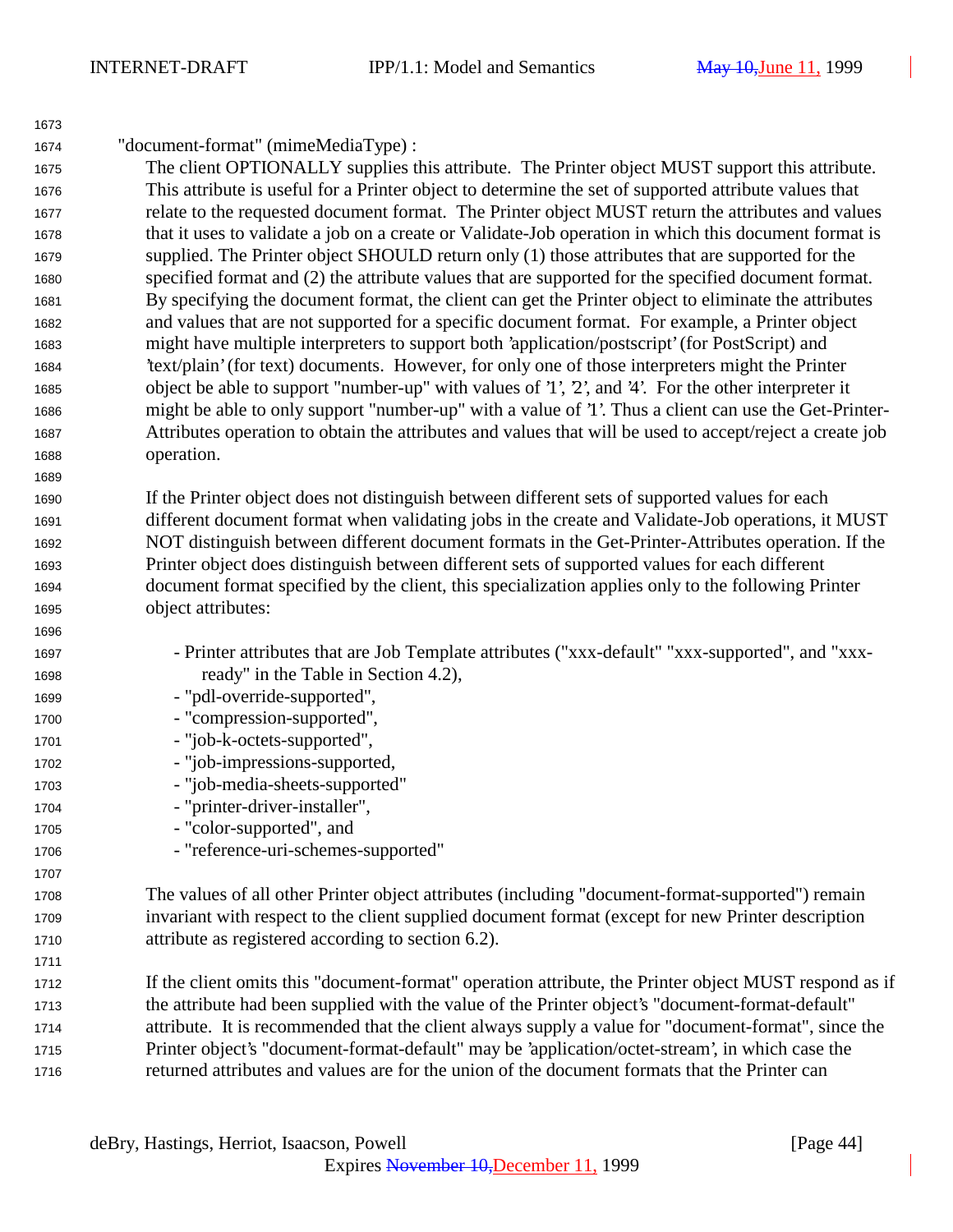| 1717         | automatically sense. For more details, see the description of the 'mimeMediaType' attribute syntax<br>in section 4.1.9.                                        |  |  |  |
|--------------|----------------------------------------------------------------------------------------------------------------------------------------------------------------|--|--|--|
| 1718<br>1719 |                                                                                                                                                                |  |  |  |
| 1720         | If the client supplies a value for the "document-format" Operation attribute that is not supported by                                                          |  |  |  |
| 1721         | the Printer, i.e., is not among the values of the Printer object's "document-format-supported"                                                                 |  |  |  |
| 1722         | attribute, the Printer object MUST reject the operation and return the 'client-error-document-format-                                                          |  |  |  |
| 1723         | not-supported' status code.                                                                                                                                    |  |  |  |
| 1724         |                                                                                                                                                                |  |  |  |
| 1725         | 3.2.5.2 Get-Printer-Attributes Response                                                                                                                        |  |  |  |
| 1726         | The Printer object returns the following sets of attributes as part of the Get-Printer-Attributes Response:                                                    |  |  |  |
| 1727         | Group 1: Operation Attributes                                                                                                                                  |  |  |  |
| 1728         | <b>Status Message:</b>                                                                                                                                         |  |  |  |
| 1729         | In addition to the REQUIRED status code returned in every response, the response OPTIONALLY                                                                    |  |  |  |
| 1730         | includes a "status-message" (text $(255)$ ) operation attribute as described in sections 13 and 3.1.6.                                                         |  |  |  |
| 1731         |                                                                                                                                                                |  |  |  |
| 1732         | Natural Language and Character Set:                                                                                                                            |  |  |  |
| 1733         | The "attributes-charset" and "attributes-natural-language" attributes as described in section 3.1.4.2.                                                         |  |  |  |
| 1734         |                                                                                                                                                                |  |  |  |
| 1735         | Group 2: Unsupported Attributes                                                                                                                                |  |  |  |
| 1736<br>1737 | See section 3.1.7 for details on returning Unsupported Attributes.                                                                                             |  |  |  |
| 1738         | The response NEED NOT contain the "requested-attributes" operation attribute with any supplied                                                                 |  |  |  |
| 1739         | values (attribute keywords) that were requested by the client but are not supported by the IPP object.                                                         |  |  |  |
| 1740         | If the Printer object does include unsupported attributes referenced in "requested-attributes" and                                                             |  |  |  |
| 1741         | such attributes include group names, such as 'all', the unsupported attributes MUST NOT include                                                                |  |  |  |
| 1742         | attributes described in the standard but not supported by the implementation. <b>Issue 23</b>                                                                  |  |  |  |
| 1743         |                                                                                                                                                                |  |  |  |
| 1744         | Group 3: Printer Object Attributes                                                                                                                             |  |  |  |
| 1745         | This is the set of requested attributes and their current values. The Printer object ignores (does not                                                         |  |  |  |
| 1746         | respond with) any requested attribute which is not supported. The Printer object MAY respond with                                                              |  |  |  |
| 1747         | a subset of the supported attributes and values, depending on the security policy in force. However,                                                           |  |  |  |
| 1748         | the Printer object MUST respond with the 'unknown' value for any supported attribute (including all                                                            |  |  |  |
| 1749         | REQUIRED attributes) for which the Printer object does not know the value. Also the Printer                                                                    |  |  |  |
| 1750         | object MUST respond with the 'no-value' for any supported attribute (including all REQUIRED                                                                    |  |  |  |
| 1751<br>1752 | attributes) for which the system administrator has not configured a value. See the description of the<br>"out-of-band" values in the beginning of Section 4.1. |  |  |  |
| 1753         |                                                                                                                                                                |  |  |  |
|              |                                                                                                                                                                |  |  |  |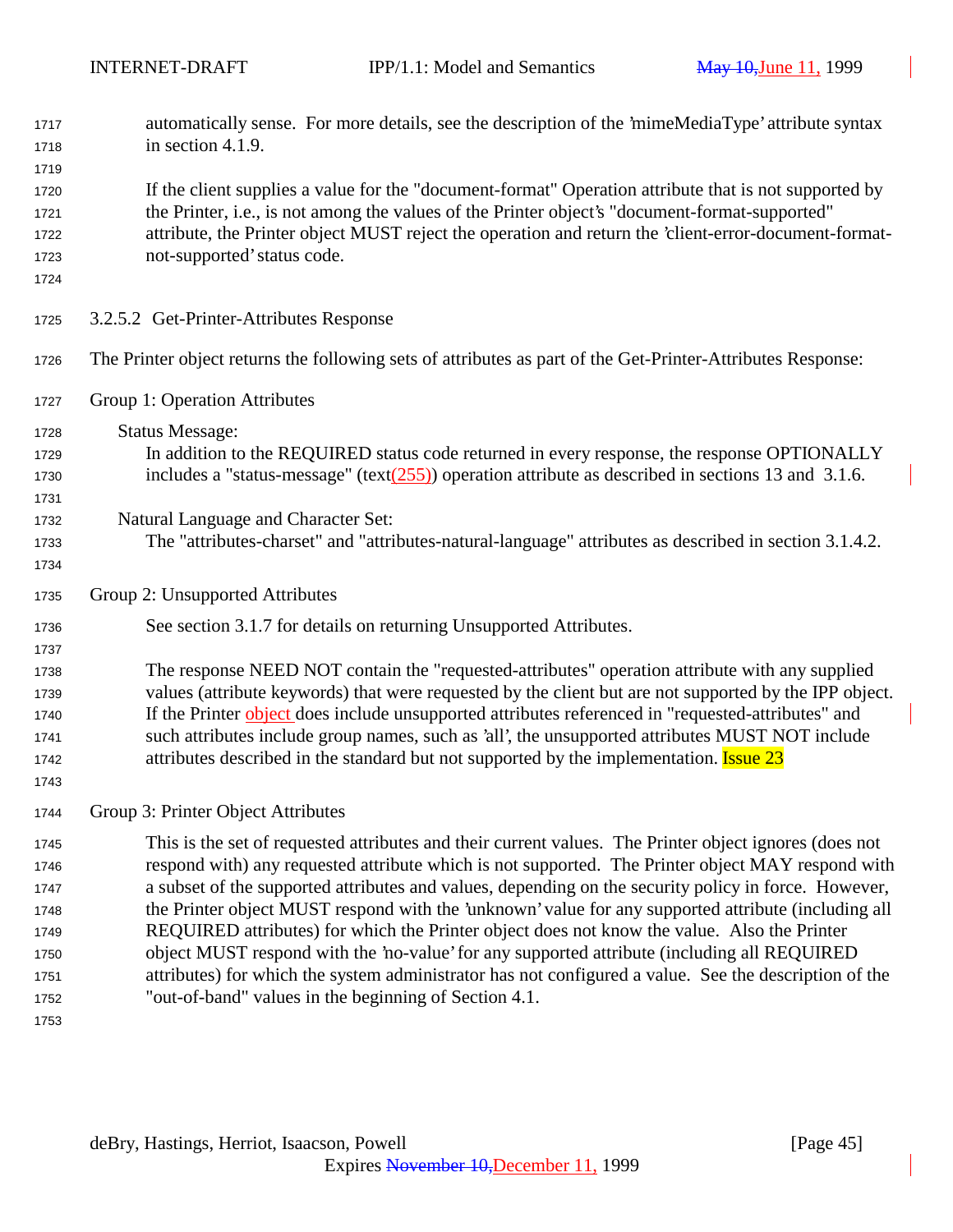3.2.6 Get-Jobs Operation

 This REQUIRED operation allows a client to retrieve the list of Job objects belonging to the target Printer object. The client may also supply a list of Job attribute names and/or attribute group names. A group of Job object attributes will be returned for each Job object that is returned.

 This operation is similar to the Get-Job-Attributes operation, except that this Get-Jobs operation returns attributes from possibly more than one object (see the description of Job attribute group names in section 3.3.4).

3.2.6.1 Get-Jobs Request

- The client submits the Get-Jobs request to a Printer object.
- The following groups of attributes are part of the Get-Jobs Request:
- Group 1: Operation Attributes
- Natural Language and Character Set:
- The "attributes-charset" and "attributes-natural-language" attributes as described in section 3.1.4.1.

 Target:

 The "printer-uri" (uri) operation attribute which is the target for this operation as described in section 3.1.5.

Requesting User Name:

 The "requesting-user-name" (name(MAX)) attribute SHOULD be supplied by the client as described in section 8.3.

"limit" (integer(1:MAX)):

 The client OPTIONALLY supplies this attribute. The Printer object MUST support this attribute. It is an integer value that determines the maximum number of jobs that a client will receive from the Printer even if "which-jobs" or "my-jobs" constrain which jobs are returned. The limit is a "stateless limit" in that if the value supplied by the client is 'N', then only the first 'N' jobs are returned in the Get-Jobs Response. There is no mechanism to allow for the next 'M' jobs after the first 'N' jobs. If 1782 the client does not supply this attribute, the Printer object responds with all applicable jobs. **Issue 8** 

"requested-attributes" (1setOf keyword):

 The client OPTIONALLY supplies this attribute. The Printer object MUST support this attribute. It is a set of Job attribute names and/or attribute groups names in whose values the requester is interested. This set of attributes is returned for each Job object that is returned. The allowed attribute group names are the same as those defined in the Get-Job-Attributes operation in section 3.3.4. If the client does not supply this attribute, the Printer MUST respond as if the client had supplied this attribute with two values: 'job-uri' and 'job-id'.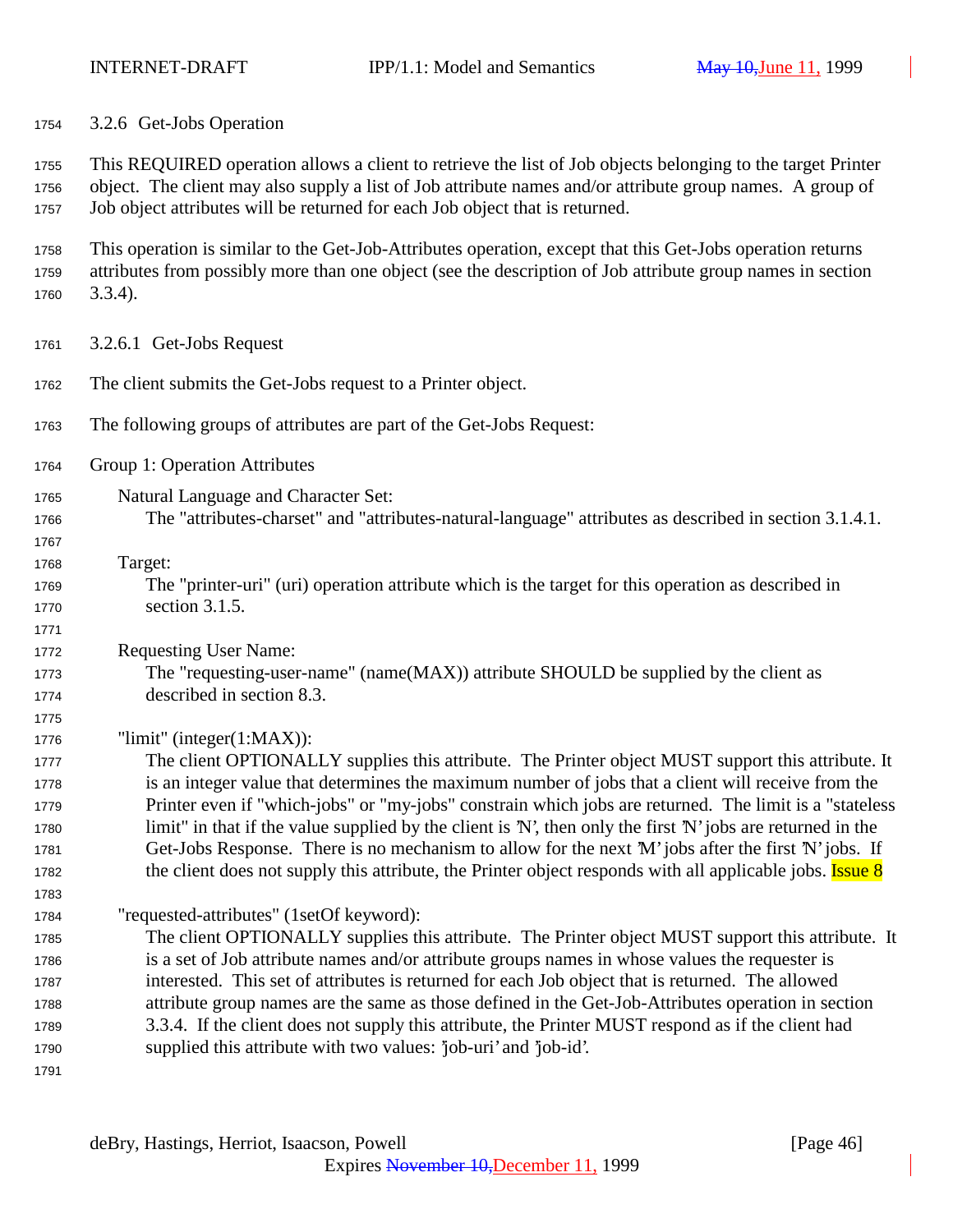| 1792 | "which-jobs" (keyword):                                                                                          |
|------|------------------------------------------------------------------------------------------------------------------|
| 1793 | The client OPTIONALLY supplies this attribute. The Printer object MUST support this attribute. It                |
| 1794 | indicates which Job objects MUST be returned by the Printer object. The values for this attribute                |
| 1795 | are:                                                                                                             |
| 1796 |                                                                                                                  |
| 1797 | 'completed': This includes any Job object whose state is 'completed', 'canceled', or 'aborted'.                  |
| 1798 | 'not-completed': This includes any Job object whose state is 'pending', 'processing', 'processing-               |
| 1799 | stopped', or 'pending-held'.                                                                                     |
| 1800 |                                                                                                                  |
| 1801 | A Printer object MUST support both values. However, if the implementation does not keep jobs in                  |
| 1802 | the 'completed', 'canceled', and 'aborted' states, then it returns no jobs when the 'completed' value is         |
| 1803 | supplied.                                                                                                        |
| 1804 |                                                                                                                  |
| 1805 | If a client supplies some other value, the Printer object MUST copy the attribute and the                        |
| 1806 | unsupported value to the Unsupported Attributes response group, reject the request, and return the               |
| 1807 | 'client-error-attributes-or-values-not-supported' status code.                                                   |
| 1808 |                                                                                                                  |
| 1809 | If the client does not supply this attribute, the Printer object MUST respond as if the client had               |
| 1810 | supplied the attribute with a value of 'not-completed'.                                                          |
| 1811 |                                                                                                                  |
| 1812 | "my-jobs" (boolean):                                                                                             |
| 1813 | The client OPTIONALLY supplies this attribute. The Printer object MUST support this attribute. It                |
| 1814 | indicates whether jobs from all users or just the jobs submitted by the requesting user of this request          |
| 1815 | MUST be returned by the Printer object. If the client does not supply this attribute, the Printer                |
| 1816 | object MUST respond as if the client had supplied the attribute with a value of 'false', i.e., jobs from         |
| 1817 | all users. The means for authenticating the requesting user and matching the jobs is described in                |
| 1818 | section 8.                                                                                                       |
| 1819 | 3.2.6.2 Get-Jobs Response                                                                                        |
| 1820 | The Printer object returns all of the Job objects up to the number specified by the "limit" attribute that       |
| 1821 | match the criteria as defined by the attribute values supplied by the client in the request. It is possible that |
| 1822 | no Job objects are returned since there may literally be no Job objects at the Printer, or there may be no Job   |

 no Job objects are returned since there may literally be no Job objects at the Printer, or there may be no Job objects that match the criteria supplied by the client. If the client requests any Job attributes at all, there is a set of Job Object Attributes returned for each Job object.

 It is not an error for the Printer to return 0 jobs. If the response returns 0 jobs because there are no jobs matching the criteria, and the request would have returned 1 or more jobs with a status code of 'successful- ok' if there had been jobs matching the criteria, then the status code for 0 jobs MUST be 'successful-ok'. **Issue 24** 

Group 1: Operation Attributes

Status Message:

 In addition to the REQUIRED status code returned in every response, the response OPTIONALLY 1832 includes a "status-message" (text()) operation attribute as described in sections 13 and 3.1.6.

deBry, Hastings, Herriot, Isaacson, Powell [Page 47]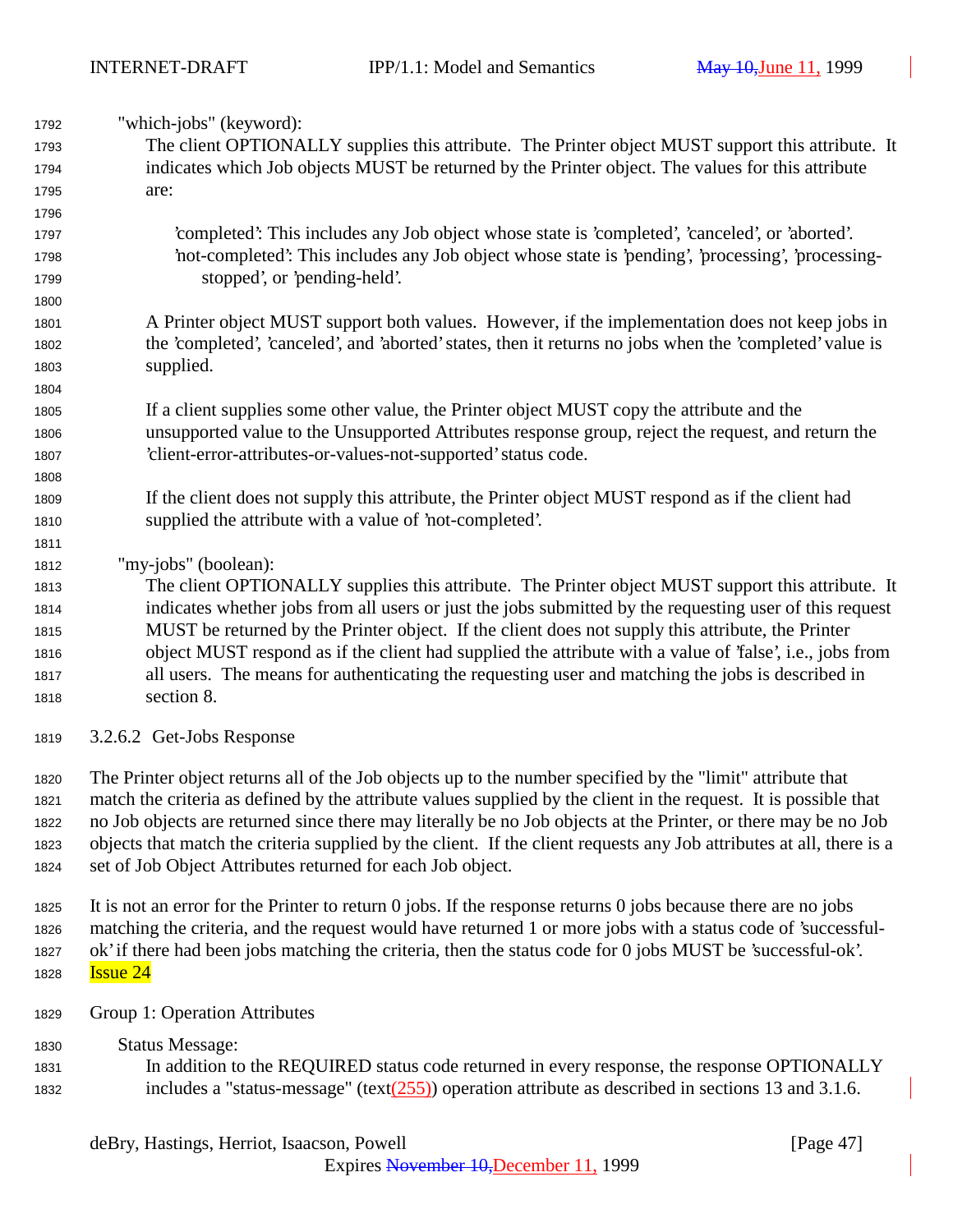| 1833<br>1834<br>1835<br>1836                                 | Natural Language and Character Set:<br>The "attributes-charset" and "attributes-natural-language" attributes as described in section 3.1.4.2.                                                                                                                                                                                                                                                                                                                                                                                                                                                                                                                                                                                      |
|--------------------------------------------------------------|------------------------------------------------------------------------------------------------------------------------------------------------------------------------------------------------------------------------------------------------------------------------------------------------------------------------------------------------------------------------------------------------------------------------------------------------------------------------------------------------------------------------------------------------------------------------------------------------------------------------------------------------------------------------------------------------------------------------------------|
| 1837                                                         | Group 2: Unsupported Attributes                                                                                                                                                                                                                                                                                                                                                                                                                                                                                                                                                                                                                                                                                                    |
| 1838<br>1839<br>1840<br>1841<br>1842<br>1843<br>1844<br>1845 | See section 3.1.7 for details on returning Unsupported Attributes.<br>The response NEED NOT contain the "requested-attributes" operation attribute with any supplied<br>values (attribute keywords) that were requested by the client but are not supported by the IPP object.<br>If the Printer object does include unsupported attributes referenced in "requested-attributes" and<br>such attributes include group names, such as 'all', the unsupported attributes MUST NOT include<br>attributes described in the standard but not supported by the implementation. <b>Issue 23</b>                                                                                                                                           |
| 1846                                                         | Groups 3 to N: Job Object Attributes                                                                                                                                                                                                                                                                                                                                                                                                                                                                                                                                                                                                                                                                                               |
| 1847<br>1848<br>1849<br>1850<br>1851<br>1852<br>1853<br>1854 | The Printer object responds with one set of Job Object Attributes for each returned Job object. The<br>Printer object ignores (does not respond with) any requested attribute or value which is not<br>supported or which is restricted by the security policy in force, including whether the requesting<br>user is the user that submitted the job (job originating user) or not (see section 8). However, the<br>Printer object MUST respond with the 'unknown' value for any supported attribute (including all<br>REQUIRED attributes) for which the Printer object does not know the value, unless it would violate<br>the security policy. See the description of the "out-of-band" values in the beginning of Section 4.1. |
| 1855                                                         | Jobs are returned in the following order:                                                                                                                                                                                                                                                                                                                                                                                                                                                                                                                                                                                                                                                                                          |
| 1856<br>1857<br>1858<br>1859<br>1860<br>1861<br>1862         | - If the client requests all 'completed' Jobs (Jobs in the 'completed', 'aborted', or 'canceled' states),<br>then the Jobs are returned newest to oldest (with respect to actual completion time)<br>- If the client requests all 'not-completed' Jobs (Jobs in the 'pending', 'processing', 'pending-held',<br>and 'processing-stopped' states), then Jobs are returned in relative chronological order of<br>expected time to complete (based on whatever scheduling algorithm is configured for the<br>Printer object).                                                                                                                                                                                                         |
| 1863                                                         | 3.2.7 Pause-Printer Operation                                                                                                                                                                                                                                                                                                                                                                                                                                                                                                                                                                                                                                                                                                      |

 This OPTIONAL operation allows a client to stop the Printer object from scheduling jobs on all its devices. Depending on implementation, the Pause-Printer operation MAY also stop the Printer from processing the current job or jobs. Any job that is currently being printed is either stopped as soon as the implementation permits or is completed, depending on implementation. The Printer object MUST still accept create operations to create new jobs, but MUST prevent any jobs from entering the 'processing' state.

 If the Pause-Printer operation is supported, then the Resume-Printer operation MUST be supported, and vice-versa.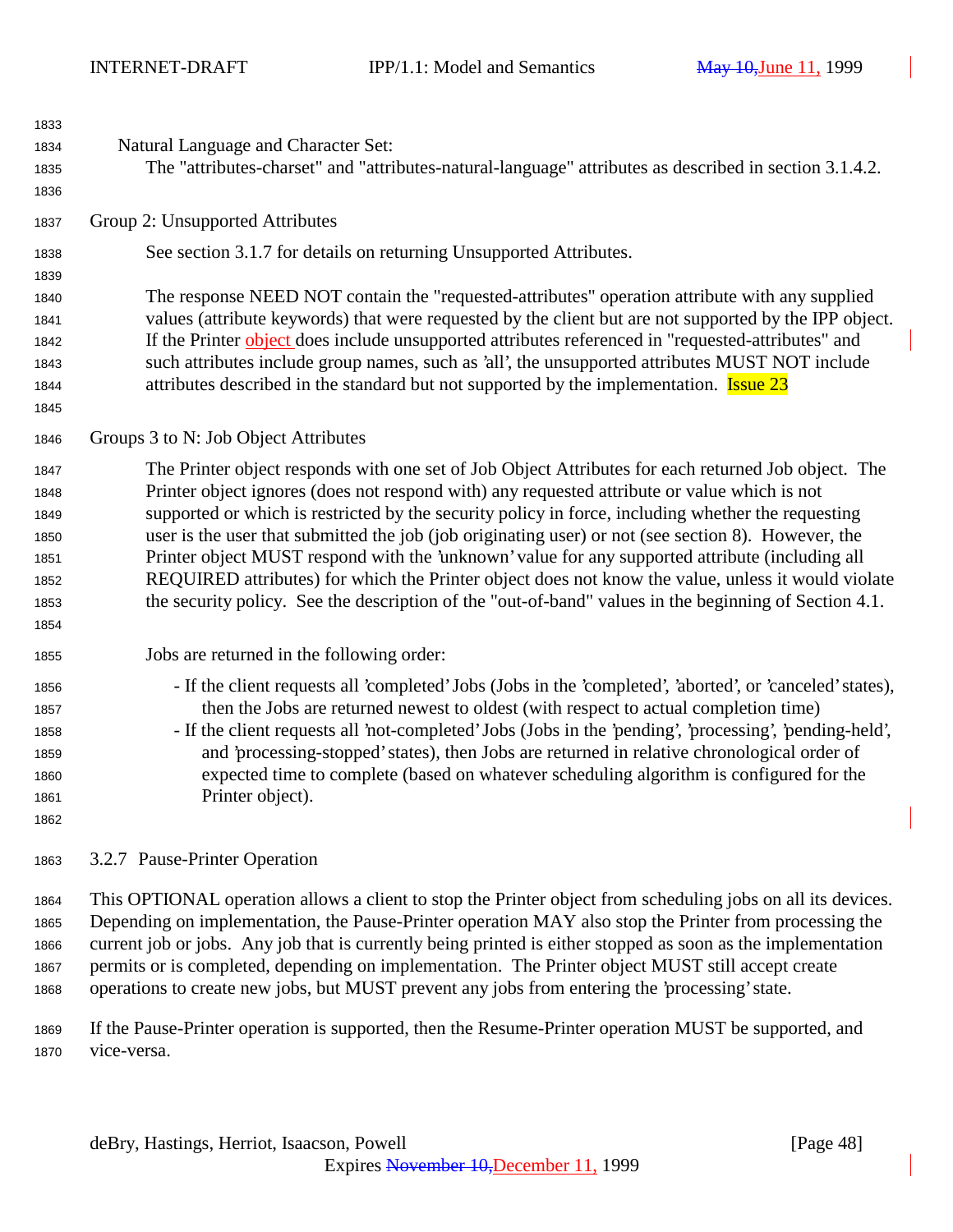The IPP Printer stops the current job(s) on its device(s) that were in the 'processing' or 'processing-stopped' 1872 states as soon as the implementation permits. If the implementation  $\frac{I_{\text{ssue}}}{I_{\text{ssue}}}$  30 will take appreciable time to stop, the IPP Printer adds the 'moving-to-paused' value to the Printer object's "printer-state-reasons" attribute (see section 4.4.12). When the device(s) have all stopped, the IPP Printer transitions the Printer object to the 'stopped' state, removes the 'moving-to-paused' value, if present, and adds the 'paused' value to the Printer object's "printer-state-reasons" attribute.

 When the current job(s) complete that were in the 'processing' state, the IPP Printer transitions them to the 'completed' state. When the current job(s) stop in mid processing that were in the 'processing' state, the IPP 1879 Printer transitions them to the 'processing-stopped' state and **Issue 30** adds the 'printer-stopped' value to the job's "job-state-reasons" attribute.

1881 Note: for For any jobs that are 'pending' or 'pending-held', the 'printer-stopped' value of the jobs' "job-state- reasons" attribute also applies. However, the IPP Printer NEED NOT update those jobs' "job-state-reasons" attributes and only need return the 'printer-stopped' value when those jobs are queried (so-called "lazy evaluation").

 Whether the Pause-Printer operation affects jobs that were submitted to the device from other sources than the IPP Printer object in the same way that the Pause-Printer operation affects jobs that were submitted to the IPP Printer object using IPP, depends on implementation, i.e., on whether the IPP protocol is being used as a universal management protocol or just to manage IPP jobs, respectively.

<sup>1889</sup> The IPP Printer MUST accept the request in any state and transition the Printer to the indicated new <sup>1890</sup> "printer-state" before returning as follows:

| Current<br>"printer-state" | <b>New</b><br>"printer-state" | "printer-<br>state-<br>reasons" | IPP Printer's response status code and action:                                                                                                                                                                           |
|----------------------------|-------------------------------|---------------------------------|--------------------------------------------------------------------------------------------------------------------------------------------------------------------------------------------------------------------------|
| 'idle'                     | 'stopped'                     | paused'                         | 'successful-ok'                                                                                                                                                                                                          |
| processing'                | processing'                   | moving-to-<br>paused'           | OPTION 1: 'successful-ok';<br>Later, when all output has stopped, the "printer-<br>state" becomes 'stopped', and the 'paused' value<br>replaces the 'moving-to-paused' value in the<br>"printer-state-reasons" attribute |
| processing'                | 'stopped'                     | paused'                         | OPTION 2: 'successful-ok';<br>all device output stopped immediately                                                                                                                                                      |
| 'stopped'                  | 'stopped'                     | 'paused'                        | 'successful-ok'                                                                                                                                                                                                          |

 *Access Rights:* The authenticated user (see section 8.3) performing this operation must be an operator or administrator of the Printer object (see Sections 1 and 8.5). Otherwise, the IPP Printer MUST reject the operation and return: 'client-error-forbidden', 'client-error-not-authenticated', or 'client-error-not-authorized' as appropriate.

- <sup>1895</sup> 3.2.7.1 Pause-Printer Request
- <sup>1896</sup> The following groups of attributes are part of the Pause-Printer Request: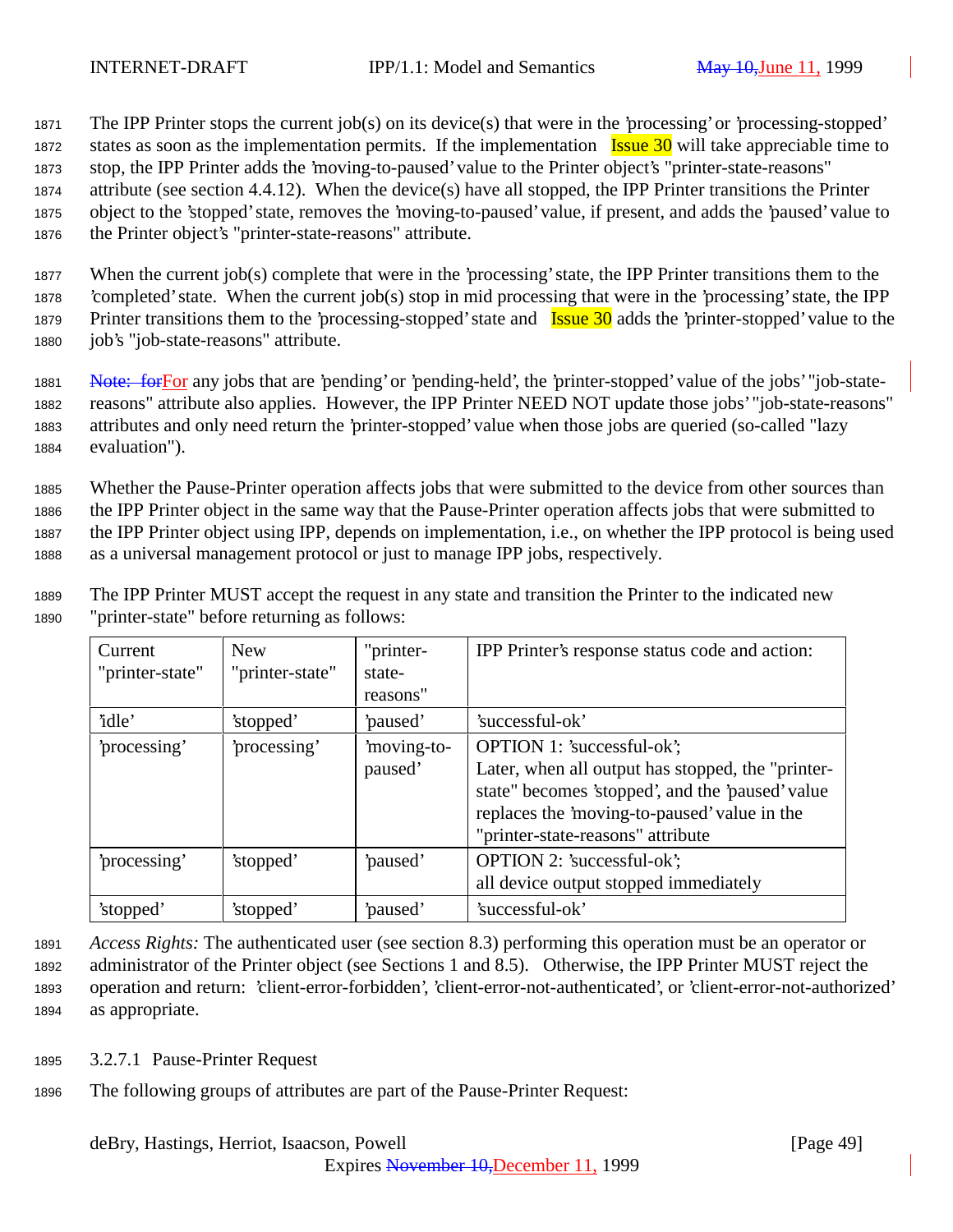| 1897                                 | Group 1: Operation Attributes                                                                                                                                                                                                                                                                                                                                                                                                                                                                                                                              |
|--------------------------------------|------------------------------------------------------------------------------------------------------------------------------------------------------------------------------------------------------------------------------------------------------------------------------------------------------------------------------------------------------------------------------------------------------------------------------------------------------------------------------------------------------------------------------------------------------------|
| 1898<br>1899<br>1900                 | Natural Language and Character Set:<br>The "attributes-charset" and "attributes-natural-language" attributes as described in section 3.1.4.1.                                                                                                                                                                                                                                                                                                                                                                                                              |
| 1901<br>1902<br>1903<br>1904         | Target:<br>The "printer-uri" (uri) operation attribute which is the target for this operation as described in<br>section $3.1.5$ .                                                                                                                                                                                                                                                                                                                                                                                                                         |
| 1905<br>1906<br>1907                 | <b>Requesting User Name:</b><br>The "requesting-user-name" (name(MAX)) attribute SHOULD be supplied by the client as<br>described in section 8.3.                                                                                                                                                                                                                                                                                                                                                                                                          |
| 1908                                 | 3.2.7.2 Pause-Printer Response                                                                                                                                                                                                                                                                                                                                                                                                                                                                                                                             |
| 1909                                 | The following groups of attributes are part of the Pause-Printer Response:                                                                                                                                                                                                                                                                                                                                                                                                                                                                                 |
| 1910                                 | Group 1: Operation Attributes                                                                                                                                                                                                                                                                                                                                                                                                                                                                                                                              |
| 1911<br>1912<br>1913<br>1914         | <b>Status Message:</b><br>In addition to the REQUIRED status code returned in every response, the response OPTIONALLY<br>includes a "status-message" (text $(255)$ ) operation attribute as described in sections 13 and 3.1.6.                                                                                                                                                                                                                                                                                                                            |
| 1915<br>1916<br>1917                 | Natural Language and Character Set:<br>The "attributes-charset" and "attributes-natural-language" attributes as described in section 3.1.4.2.                                                                                                                                                                                                                                                                                                                                                                                                              |
| 1918                                 | Group 2: Unsupported Attributes                                                                                                                                                                                                                                                                                                                                                                                                                                                                                                                            |
| 1919<br>1920                         | See section 3.1.7 for details on returning Unsupported Attributes.                                                                                                                                                                                                                                                                                                                                                                                                                                                                                         |
| 1921                                 | 3.2.8 Resume-Printer Operation                                                                                                                                                                                                                                                                                                                                                                                                                                                                                                                             |
| 1922<br>1923<br>1924<br>1925<br>1926 | This operation allows a client to resume the Printer object scheduling jobs on all its devices. The Printer<br>object <b>Issue 30</b> MUST remove the 'paused' and 'moving-to-paused' values from the Printer object's<br>"printer-state-reasons" attribute, if present. If there are no other reasons to keep a device paused (such as<br>media-jam), the IPP Printer transitions itself to the 'processing' or 'idle' states, depending on whether there<br>are jobs to be processed or not, respectively, and the device( $s$ ) resume processing jobs. |
| 1927<br>1928                         | If the Pause-Printer operation is supported, then the Resume-Printer operation MUST be supported, and<br>vice-versa.                                                                                                                                                                                                                                                                                                                                                                                                                                       |
| 1929<br>1930                         | The IPP Printer removes the 'printer-stopped' value from any job's "job-state-reasons" attributes contained<br>in that Printer.                                                                                                                                                                                                                                                                                                                                                                                                                            |
| 1931<br>1932                         | The IPP Printer MUST accept the request in any state, transition the Printer object to the indicated new state<br>as follows:                                                                                                                                                                                                                                                                                                                                                                                                                              |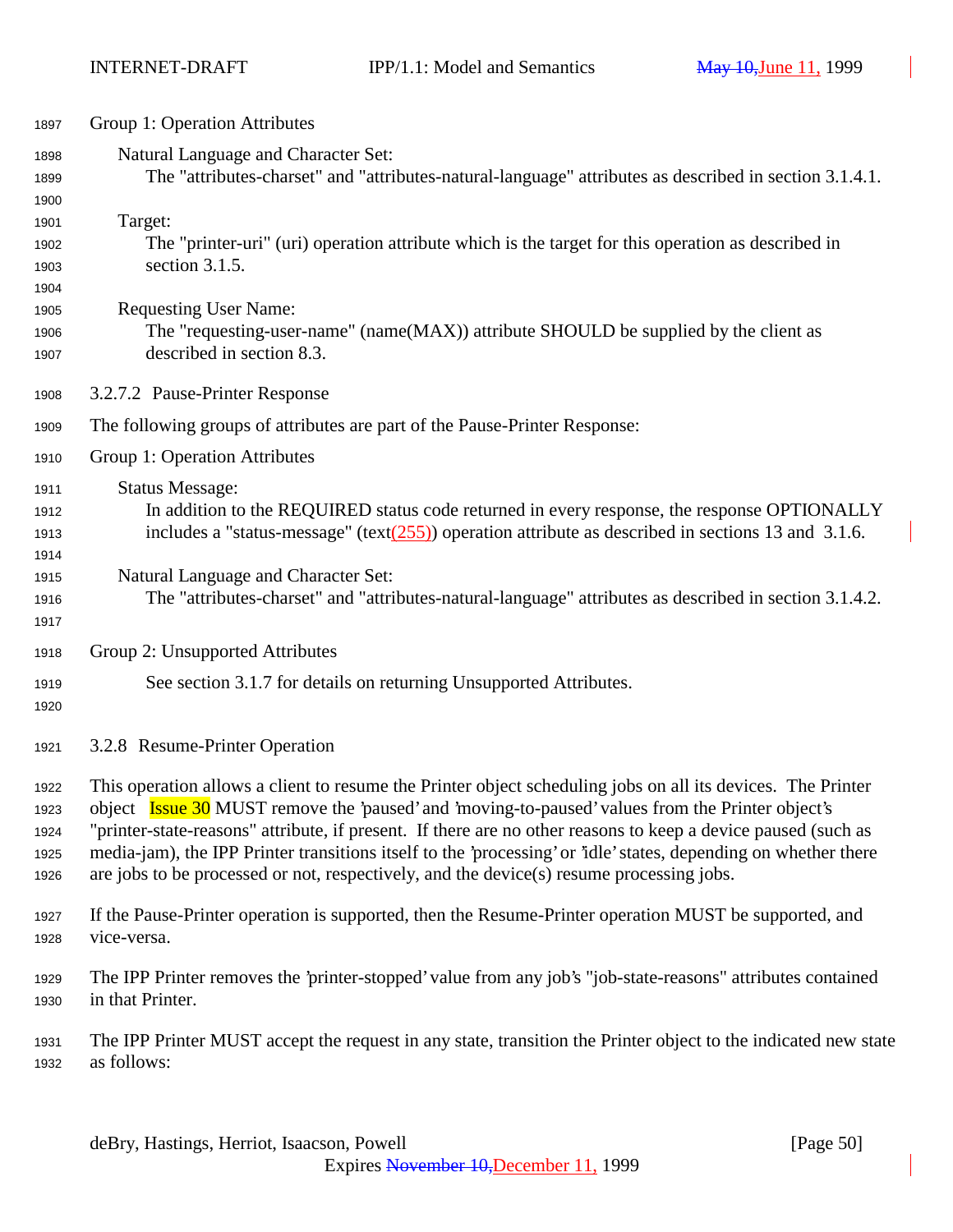| New "printer-state"<br>Current |              | <b>IPP</b> Printer's response status code and action: |
|--------------------------------|--------------|-------------------------------------------------------|
| "printer-state"                |              |                                                       |
| 'idle'                         | 'idle'       | 'successful-ok'                                       |
| 'processing'                   | 'processing' | 'successful-ok'                                       |
| 'stopped'                      | 'processing' | 'successful-ok';                                      |
|                                |              | when there are jobs to be processed                   |
| 'stopped'                      | 'idle'       | 'successful-ok';                                      |
|                                |              | when there are no jobs to be processed.               |

 *Access Rights:* The authenticated user (see section 8.3) performing this operation must be an operator or administrator of the Printer object (see Sections 1 and 8.5). Otherwise, the IPP Printer MUST reject the operation and return: 'client-error-forbidden', 'client-error-not-authenticated', or 'client-error-not-authorized' as appropriate.

 The Resume-Printer Request and Resume-Printer Response have the same attribute groups and attributes as the Pause-Printer operation (see sections 3.2.7.1 and 3.2.7.2).

3.2.9 Purge-Jobs Operation

 This OPTIONAL operation allows a client to remove all jobs from an IPP Printer object, regardless of their job states, including jobs in the Printer object's Job History (see Section 4.3.7.2). After a Purge-Jobs operation has been performed, a Printer object MUST return no jobs in subsequent Get-Job-Attributes and Get-Jobs responses (until new jobs are submitted).

 Whether the Purge-Jobs (and Get-Jobs) operation affects jobs that were submitted to the device from other sources than the IPP Printer object in the same way that the Purge-Jobs operation affects jobs that were submitted to the IPP Printer object using IPP, depends on implementation, i.e., on whether the IPP protocol is being used as a universal management protocol or just to manage IPP jobs, respectively.

 Note: if an operator wants to cancel all jobs without clearing out the Job History, the operator uses the Cancel-Job operation on each job instead of using the Purge-Job operation.

 The Printer object MUST accept this operation in any state and transition the Printer object to the 'idle' state.

 *Access Rights:* The authenticated user (see section 8.3) performing this operation must be an operator or administrator of the Printer object (see Sections 1 and 8.5). Otherwise, the IPP object MUST reject the operation and return: client-error-forbidden, client-error-not-authenticated, and client-error-not-authorized as appropriate.

 The Purge-Jobs Request and Purge-Jobs Response have the same attribute groups and attributes as the Pause-Printer operation (see sections 3.2.7.1 and 3.2.7.2).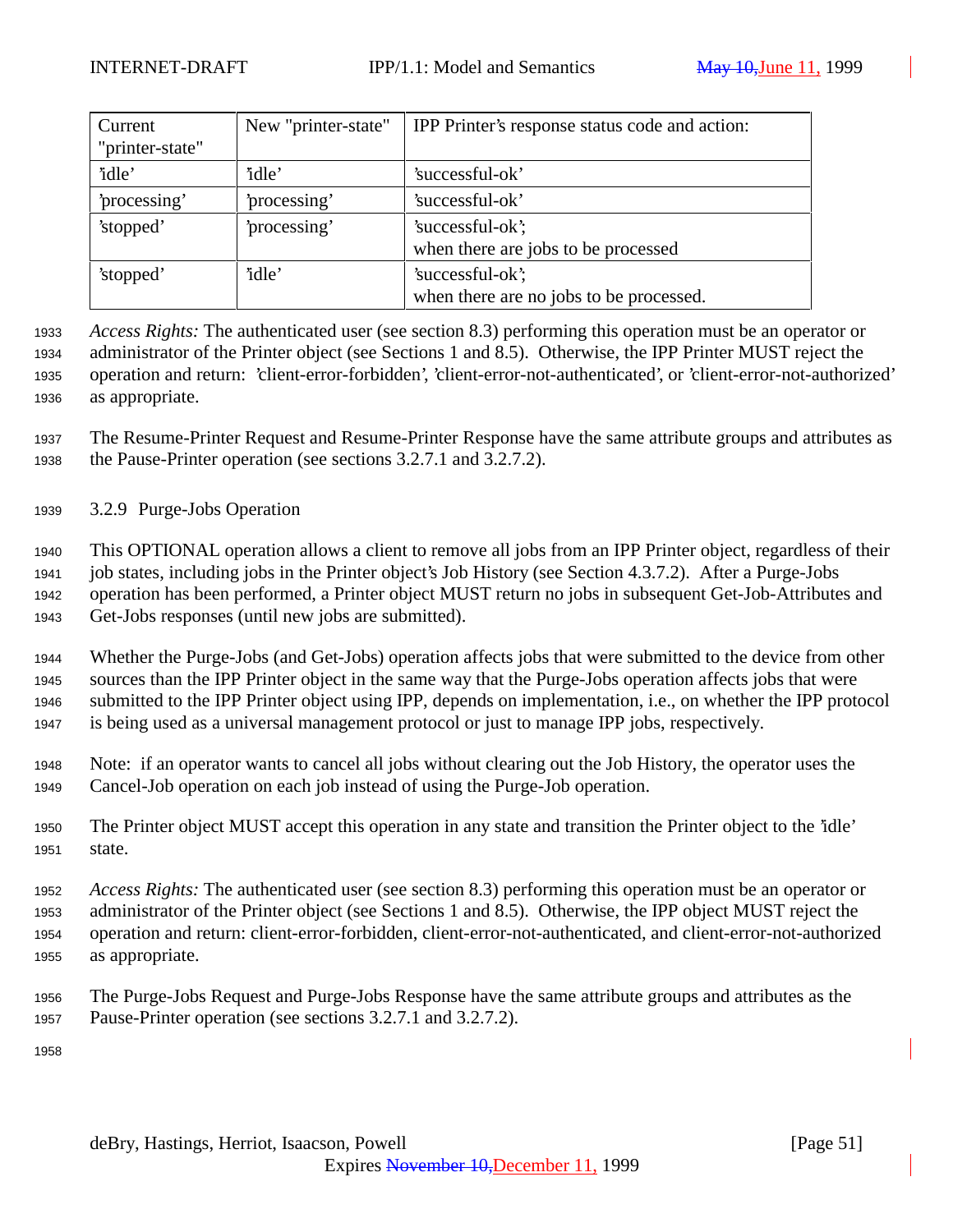3.3 Job Operations

 All Job operations are directed at Job objects. A client MUST always supply some means of identifying the Job object in order to identify the correct target of the operation. That job identification MAY either be a single Job URI or a combination of a Printer URI with a Job ID. The IPP object implementation MUST support both forms of identification for every job.

3.3.1 Send-Document Operation

 This OPTIONAL operation allows a client to create a multi-document Job object that is initially "empty" (contains no documents). In the Create-Job response, the Printer object returns the Job object's URI (the "job-uri" attribute) and the Job object's 32-bit identifier (the "job-id" attribute). For each new document that the client desires to add, the client uses a Send-Document operation. Each Send-Document Request contains the entire stream of document data for one document.

 If the Printer supports this operation but does not support multiple documents per job, the Printer MUST reject subsequent Send-Document operations supplied with data and return the 'server-error-multiple- document-jobs-not-supported'. However, the Printer MUST accept the first document with a 'true' or 'false' value for the "last-document" operation attribute (see below), so that clients MAY always submit one document jobs with a 'false' value for "last-document" in the first Send-Document and a 'true' for "last-1975 document" in the second Send-Document (with no data). **Issue 34** 

 Since the Create-Job and the send operations (Send-Document or Send-URI operations) that follow could occur over an arbitrarily long period of time for a particular job, a client MUST send another send operation within an IPP Printer defined minimum time interval after the receipt of the previous request for the job. If a Printer object supports multiple document jobs, the Printer object MUST support the "multiple-operation- time-out" attribute (see section 4.4.31). This attribute indicates the minimum number of seconds the Printer object will wait for the next send operation before taking some recovery action.

 An IPP object MUST recover from an errant client that does not supply a send operation, sometime after the minimum time interval specified by the Printer object's "multiple-operation-time-out" attribute. Such recovery MAY include any of the following or other recovery actions:

- 1. Assume that the Job is an invalid job, start the process of changing the job state to 'aborted', add the 1986 'aborted-by-system' value to the job's "job-state-reasons" attribute (see section 4.3.8), Issue 30 and clean up all resources associated with the Job. In this case, if another send operation is finally received, the Printer responds with an "client-error-not-possible" or "client-error-not-found" depending on whether or not the Job object is still around when the send operation finally arrives.
- 2. Assume that the last send operation received was in fact the last document (as if the "last-document" flag had been set to 'true'), close the Job object, and proceed to process it (i.e., move the Job's state to 'pending').
- 3. Assume that the last send operation received was in fact the last document, close the Job, but move it to the 'pending-held' and add the 'submission-interrupted' value to the job's "job-state-reasons" 1995 attribute (see section 4.3.8). **Issue 30** This action allows the user or an operator to determine whether to continue processing the Job by moving it back to the 'pending' state using the Release- Job operation (see section 3.3.6) or to cancel the job using the Cancel-Job operation (see section 3.3.3).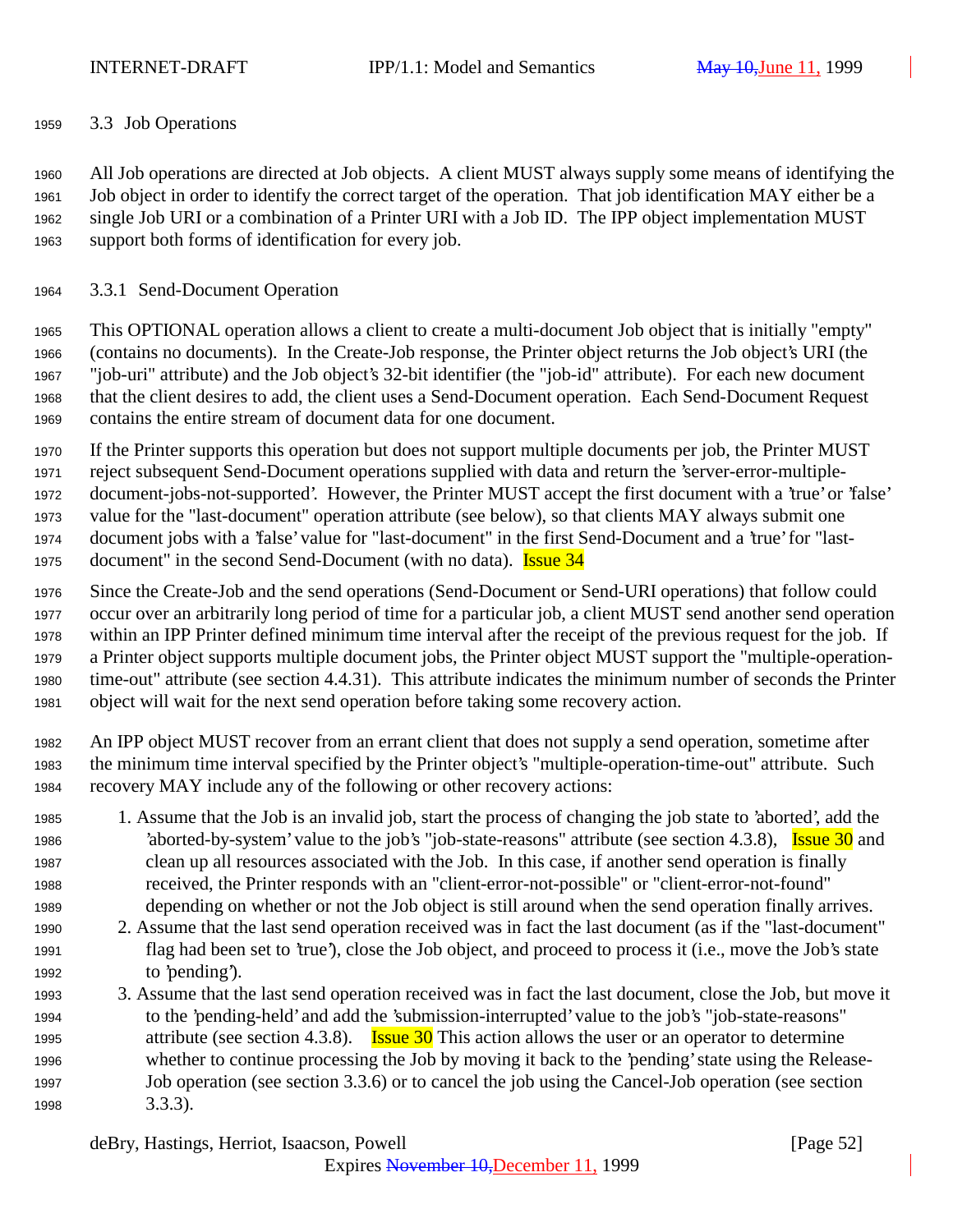| 1999                                                                 |                                                                                                                                                                                                                                                                                                                                                                                                                                                                                                                                                                                                                                                            |
|----------------------------------------------------------------------|------------------------------------------------------------------------------------------------------------------------------------------------------------------------------------------------------------------------------------------------------------------------------------------------------------------------------------------------------------------------------------------------------------------------------------------------------------------------------------------------------------------------------------------------------------------------------------------------------------------------------------------------------------|
| 2000<br>2001<br>2002<br>2003                                         | Each implementation is free to decide the "best" action to take depending on local policy, whether any<br>documents have been added, whether the implementation spools jobs or not, and/or any other piece of<br>information available to it. If the choice is to abort the Job object, it is possible that the Job object may<br>already have been processed to the point that some media sheet pages have been printed.                                                                                                                                                                                                                                  |
| 2004<br>2005<br>2006<br>2007                                         | Access Rights: The authenticated user (see section 8.3) performing this operation must either be the job<br>owner (as determined in the Create-Job operation) or an operator or administrator of the Printer object (see<br>Sections 1 and 8.5). Otherwise, the IPP object MUST reject the operation and return: 'client-error-<br>forbidden', 'client-error-not-authenticated', or 'client-error-not-authorized' as appropriate. <b>Issue 19</b>                                                                                                                                                                                                          |
| 2008                                                                 | 3.3.1.1 Send-Document Request                                                                                                                                                                                                                                                                                                                                                                                                                                                                                                                                                                                                                              |
| 2009                                                                 | The following attribute sets are part of the Send-Document Request:                                                                                                                                                                                                                                                                                                                                                                                                                                                                                                                                                                                        |
| 2010                                                                 | Group 1: Operation Attributes                                                                                                                                                                                                                                                                                                                                                                                                                                                                                                                                                                                                                              |
| 2011<br>2012<br>2013                                                 | Natural Language and Character Set:<br>The "attributes-charset" and "attributes-natural-language" attributes as described in section 3.1.4.1.                                                                                                                                                                                                                                                                                                                                                                                                                                                                                                              |
| 2014<br>2015<br>2016<br>2017                                         | Target:<br>Either (1) the "printer-uri" (uri) plus "job-id" (integer(1:MAX)) or (2) the "job-uri" (uri) operation<br>$attribute(s)$ which define the target for this operation as described in section 3.1.5.                                                                                                                                                                                                                                                                                                                                                                                                                                              |
| 2018<br>2019<br>2020                                                 | <b>Requesting User Name:</b><br>The "requesting-user-name" (name(MAX)) attribute SHOULD be supplied by the client as<br>described in section 8.3.                                                                                                                                                                                                                                                                                                                                                                                                                                                                                                          |
| 2021<br>2022<br>2023<br>2024<br>2025<br>2026<br>2027<br>2028<br>2029 | "document-name" (name(MAX)):<br>The client OPTIONALLY supplies this attribute. The Printer object MUST support this attribute. It<br>contains the client supplied document name. The document name MAY be different than the Job<br>name. It might be helpful, but NEED NOT be unique across multiple documents in the same Job.<br>Typically, the client software automatically supplies the document name on behalf of the end user<br>by using a file name or an application generated name. See the description of the "document-name"<br>operation attribute in the Print-Job Request (section 3.2.1.1) for more information about this<br>attribute. |
| 2030<br>2031<br>2032<br>2033                                         | "compression" (type3 keyword)<br>See the description of "compression" for the Print-Job operation in Section 3.2.1.1.                                                                                                                                                                                                                                                                                                                                                                                                                                                                                                                                      |
| 2034<br>2035<br>2036<br>2037                                         | "document-format" (mimeMediaType) :<br>See the description of "document-format" for the Print-Job operation in Section 3.2.1.1. <b>Issue 11</b>                                                                                                                                                                                                                                                                                                                                                                                                                                                                                                            |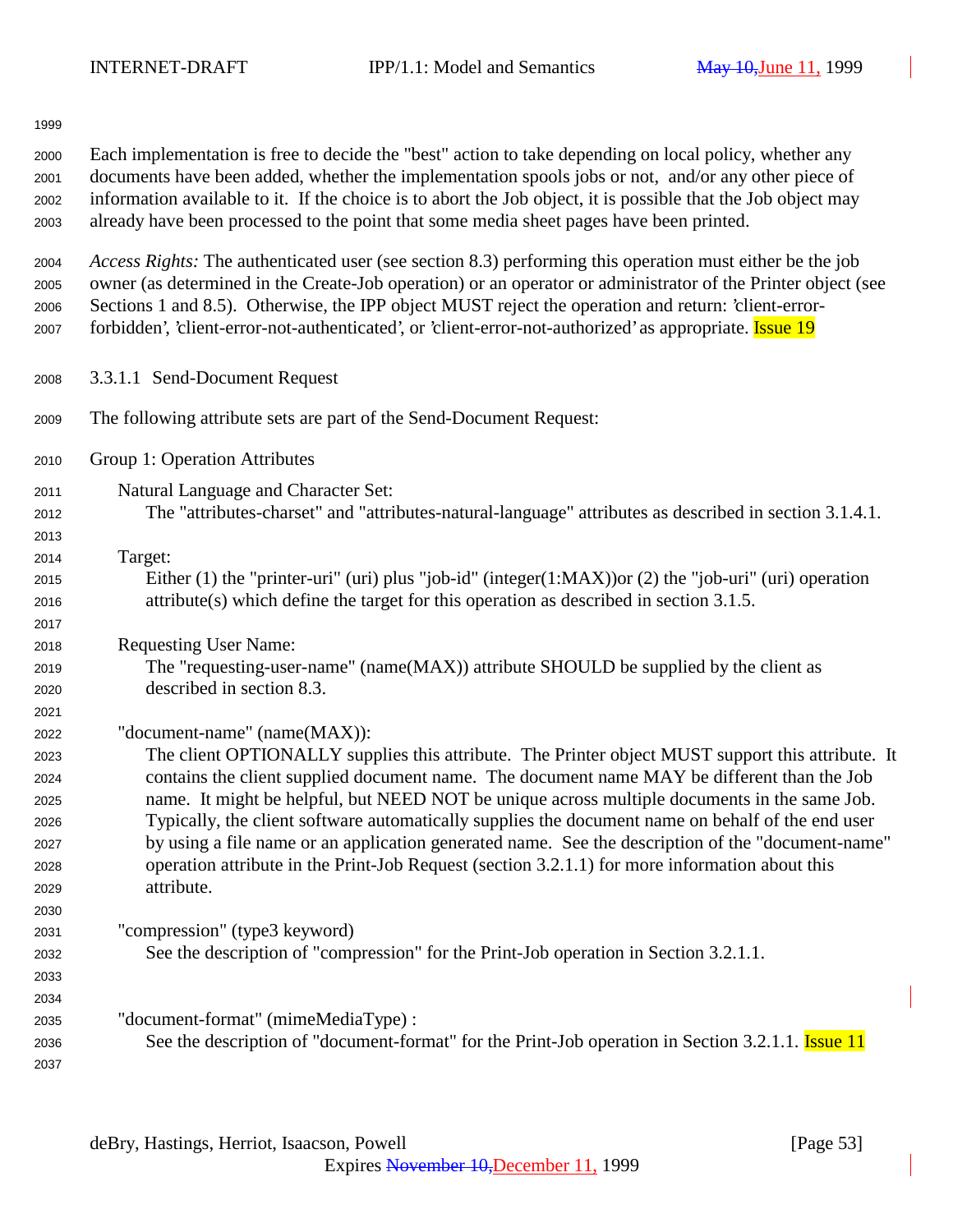| 2038         | "document-natural-language" (naturalLanguage):                                                                                                                                                    |
|--------------|---------------------------------------------------------------------------------------------------------------------------------------------------------------------------------------------------|
| 2039         | The client OPTIONALLY supplies this attribute. The Printer object OPTIONALLY supports this                                                                                                        |
| 2040         | attribute. This attribute specifies the natural language of the document for those document-formats                                                                                               |
| 2041         | that require a specification of the natural language in order to image the document unambiguously.                                                                                                |
| 2042         | There are no particular values required for the Printer object to support.                                                                                                                        |
| 2043         |                                                                                                                                                                                                   |
| 2044         |                                                                                                                                                                                                   |
| 2045         | "last-document" (boolean):                                                                                                                                                                        |
| 2046         | The client MUST supply this attribute. The Printer object MUST support this attribute. It is a<br>boolean flag that is set to 'true' if this is the last document for the Job, 'false' otherwise. |
| 2047         |                                                                                                                                                                                                   |
| 2048         |                                                                                                                                                                                                   |
| 2049         | Group 2: Document Content                                                                                                                                                                         |
| 2050         | The client MUST supply the document data if the "last-document" flag is set to 'false'. However,                                                                                                  |
| 2051         | since a client might not know that the previous document sent with a Send-Document (or Send-                                                                                                      |
| 2052         | URI) operation was the last document (i.e., the "last-document" attribute was set to 'false'), it is legal                                                                                        |
| 2053         | to send a Send-Document request with no document data where the "last-document" flag is set to                                                                                                    |
| 2054         | 'true'. Such a request MUST NOT increment the value of the Job object's "number-of-documents"                                                                                                     |
| 2055         | attribute, since no real document was added to the job.                                                                                                                                           |
| 2056         | 3.3.1.2 Send-Document Response                                                                                                                                                                    |
| 2057         | The following sets of attributes are part of the Send-Document Response:                                                                                                                          |
| 2058         | Group 1: Operation Attributes                                                                                                                                                                     |
| 2059         | <b>Status Message:</b>                                                                                                                                                                            |
| 2060         | In addition to the REQUIRED status code returned in every response, the response OPTIONALLY                                                                                                       |
| 2061         | includes a "status-message" (text $(255)$ ) operation attribute as described in sections 13 and 3.1.6.                                                                                            |
| 2062         |                                                                                                                                                                                                   |
| 2063         | Natural Language and Character Set:                                                                                                                                                               |
| 2064         | The "attributes-charset" and "attributes-natural-language" attributes as described in section 3.1.4.2.                                                                                            |
| 2065         |                                                                                                                                                                                                   |
| 2066         | Group 2: Unsupported Attributes                                                                                                                                                                   |
| 2067         | See section 3.1.7 for details on returning Unsupported Attributes.                                                                                                                                |
| 2068         | Group 3: Job Object Attributes                                                                                                                                                                    |
| 2069<br>2070 | This is the same set of attributes as described in the Print-Job response (see section 3.2.1.2).                                                                                                  |
| 2071         | 3.3.2 Send-URI Operation                                                                                                                                                                          |
| 2072         | This OPTIONAL operation is identical to the Send-Document operation (see section 3.3.1) except that a                                                                                             |
| 2073         | client MUST supply a URI reference ("document-uri" operation attribute) rather than the document data                                                                                             |
| 2074         | itself. If a Printer object supports this operation, clients can use both Send-URI or Send-Document                                                                                               |

operations to add new documents to an existing multi-document Job object. However, if a client needs to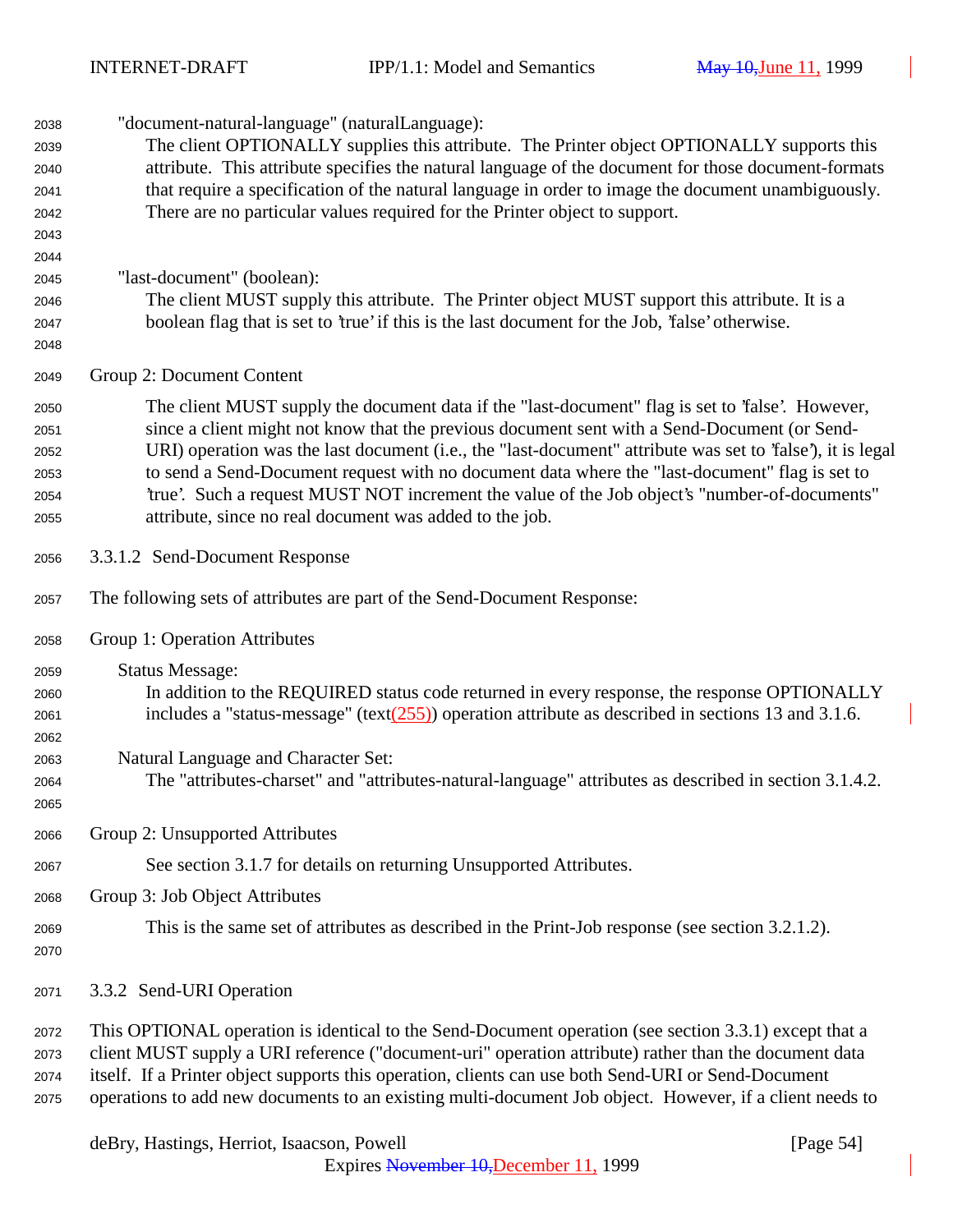<sup>2076</sup> indicate that the previous Send-URI or Send-Document was the last document, the client MUST use the

<sup>2077</sup> Send-Document operation with no document data and the "last-document" flag set to 'true' (rather than <sup>2078</sup> using a Send-URI operation with no "document-uri" operation attribute).

<sup>2079</sup> If a Printer object supports this operation, it MUST also support the Print-URI operation (see section 3.2.2).

<sup>2080</sup> The Printer object MUST validate the syntax and URI scheme of the supplied URI before returning a 2081 response, just as in the Print-URI operation. The IPP Printer MAY validate the accessibility of the <sup>2082</sup> document as part of the operation or subsequently (see section 3.2.2). Issue 35

<sup>2083</sup> 3.3.3 Cancel-Job Operation

<sup>2084</sup> This REQUIRED operation allows a client to cancel a Print Job from the time the job is created up to the <sup>2085</sup> time it is completed, canceled, or aborted. Since a Job might already be printing by the time a Cancel-Job is <sup>2086</sup> received, some media sheet pages might be printed before the job is actually terminated.

<sup>2087</sup> The IPP object MUST accept or reject the request based on the job's current state and transition the job to <sup>2088</sup> the indicated new state as follows:

| Current "job-state"             | New "job-state"           | IPP object's response status code and action: |
|---------------------------------|---------------------------|-----------------------------------------------|
| 'pending'                       | 'canceled'                | 'successful-ok'                               |
| 'pending-held'                  | canceled'                 | 'successful-ok'                               |
| 'processing'                    | 'canceled'                | 'successful-ok'                               |
| 'processing'                    | <i>processing</i>         | <del>'successful-ok' See Note 1</del>         |
| 'processing'                    | processing                | 'successful-ok' See Rule 1                    |
| 'processing'                    | <i>processing</i>         | 'client error not possible' See Note 2        |
| <u>'processing'</u>             | 'processing'              | <u>'client-error-not-possible' See Rule 2</u> |
| 'processing-stopped'            | 'canceled'                | 'successful-ok'                               |
| <del>'processing-stopped'</del> | <i>processing-stopped</i> | <del>'successful-ok' See Note 1</del>         |
| <u>processing-stopped</u>       | <u>processing-stopped</u> | 'successful-ok' See Rule 1                    |
| 'processing stopped'            | 'processing stopped'      | 'elient error not possible' See Note 2        |
| <u>processing-stopped</u>       | <u>processing-stopped</u> | 'client-error-not-possible' See Rule 2        |
| 'completed'                     | 'completed'               | 'client-error-not-possible'                   |
| 'canceled'                      | 'canceled'                | 'client-error-not-possible'                   |
| 'aborted'                       | 'aborted'                 | 'client-error-not-possible'                   |

 NoteRule 1: If the implementation requires some measurable time to cancel the job in the 'processing' or 'processing-stopped' job states, the IPP object MUST add the 'processing-to-stop-point' value to the job's "job-state-reasons" attribute and then transition the job to the 'canceled' state when the processing ceases (see section 4.3.8).

<sup>2093</sup> NoteRule 2: If the Job object already has the 'processing-to-stop-point' value in its "job-state-reasons" <sup>2094</sup> attribute, then the Printer object MUST reject a Cancel-Job operation.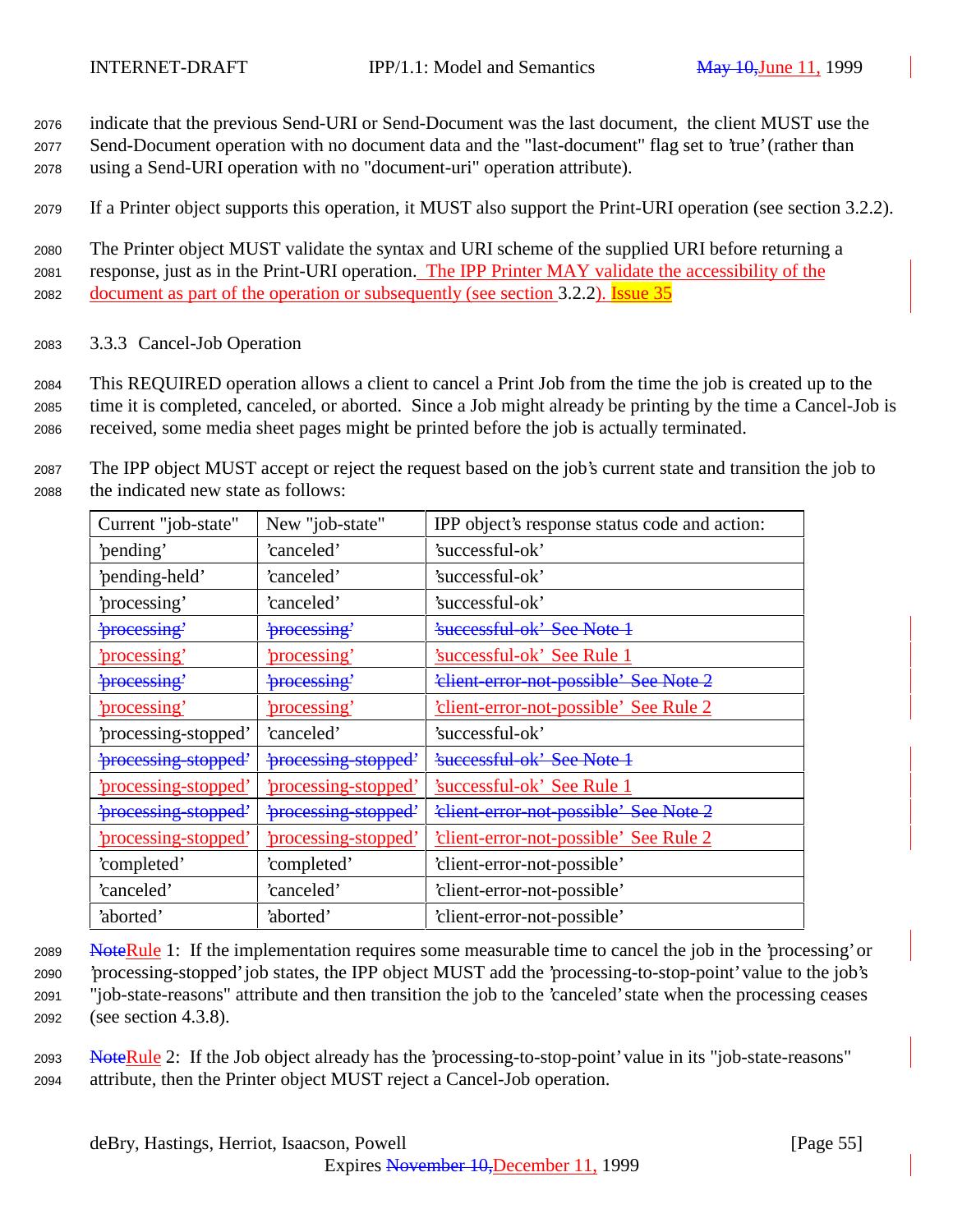| 2095<br>2096<br>2097<br>2098 | <i>Access Rights:</i> The authenticated user (see section 8.3) performing this operation must either be the job<br>owner or an operator or administrator of the Printer object (see Sections 1 and 8.5). Otherwise, the IPP<br>object MUST reject the operation and return: 'client-error-forbidden', 'client-error-not-authenticated', or<br>'client-error-not-authorized' as appropriate. |
|------------------------------|---------------------------------------------------------------------------------------------------------------------------------------------------------------------------------------------------------------------------------------------------------------------------------------------------------------------------------------------------------------------------------------------|
| 2099                         | 3.3.3.1 Cancel-Job Request                                                                                                                                                                                                                                                                                                                                                                  |
| 2100                         | The following groups of attributes are part of the Cancel-Job Request:                                                                                                                                                                                                                                                                                                                      |
| 2101                         | Group 1: Operation Attributes                                                                                                                                                                                                                                                                                                                                                               |
| 2102                         | Natural Language and Character Set:                                                                                                                                                                                                                                                                                                                                                         |
| 2103                         | The "attributes-charset" and "attributes-natural-language" attributes as described in section 3.1.4.1.                                                                                                                                                                                                                                                                                      |
| 2104                         |                                                                                                                                                                                                                                                                                                                                                                                             |
| 2105                         | Target:                                                                                                                                                                                                                                                                                                                                                                                     |
| 2106                         | Either (1) the "printer-uri" (uri) plus "job-id" (integer(1:MAX)) or (2) the "job-uri" (uri) operation                                                                                                                                                                                                                                                                                      |
| 2107                         | attribute(s) which define the target for this operation as described in section 3.1.5.                                                                                                                                                                                                                                                                                                      |
| 2108                         |                                                                                                                                                                                                                                                                                                                                                                                             |
| 2109                         | <b>Requesting User Name:</b>                                                                                                                                                                                                                                                                                                                                                                |
| 2110                         | The "requesting-user-name" (name(MAX)) attribute SHOULD be supplied by the client as                                                                                                                                                                                                                                                                                                        |
| 2111                         | described in section 8.3.                                                                                                                                                                                                                                                                                                                                                                   |
| 2112                         |                                                                                                                                                                                                                                                                                                                                                                                             |
| 2113                         | "message" $(text(127))$ :                                                                                                                                                                                                                                                                                                                                                                   |
| 2114                         | The client OPTIONALLY supplies this attribute. The Printer object OPTIONALLY supports this<br>attribute. It is a message to the operator. This "message" attribute is not the same as the "job-                                                                                                                                                                                             |
| 2115<br>2116                 | message-from-operator" attribute. That attribute is used to report a message from the operator to the                                                                                                                                                                                                                                                                                       |
| 2117                         | end user that queries that attribute. This "message" operation attribute is used to send a message                                                                                                                                                                                                                                                                                          |
| 2118                         | from the client to the operator along with the operation request. It is an implementation decision of                                                                                                                                                                                                                                                                                       |
| 2119                         | how or where to display this message to the operator (if at all).                                                                                                                                                                                                                                                                                                                           |
| 2120                         |                                                                                                                                                                                                                                                                                                                                                                                             |
| 2121                         | 3.3.3.2 Cancel-Job Response                                                                                                                                                                                                                                                                                                                                                                 |
| 2122                         | The following sets of attributes are part of the Cancel-Job Response:                                                                                                                                                                                                                                                                                                                       |
| 2123                         | Group 1: Operation Attributes                                                                                                                                                                                                                                                                                                                                                               |
| 2124                         | <b>Status Message:</b>                                                                                                                                                                                                                                                                                                                                                                      |
| 2125                         | In addition to the REQUIRED status code returned in every response, the response OPTIONALLY                                                                                                                                                                                                                                                                                                 |
| 2126                         | includes a "status-message" (text $(255)$ ) operation attribute as described in sections 13 and 3.1.6.                                                                                                                                                                                                                                                                                      |
| 2127                         |                                                                                                                                                                                                                                                                                                                                                                                             |
| 2128                         | Natural Language and Character Set:                                                                                                                                                                                                                                                                                                                                                         |
| 2129                         | The "attributes-charset" and "attributes-natural-language" attributes as described in section 3.1.4.2.                                                                                                                                                                                                                                                                                      |
| 2130                         |                                                                                                                                                                                                                                                                                                                                                                                             |
| 2131                         | Group 2: Unsupported Attributes                                                                                                                                                                                                                                                                                                                                                             |
| 2132                         | See section 3.1.7 for details on returning Unsupported Attributes.                                                                                                                                                                                                                                                                                                                          |
|                              |                                                                                                                                                                                                                                                                                                                                                                                             |

deBry, Hastings, Herriot, Isaacson, Powell [Page 56]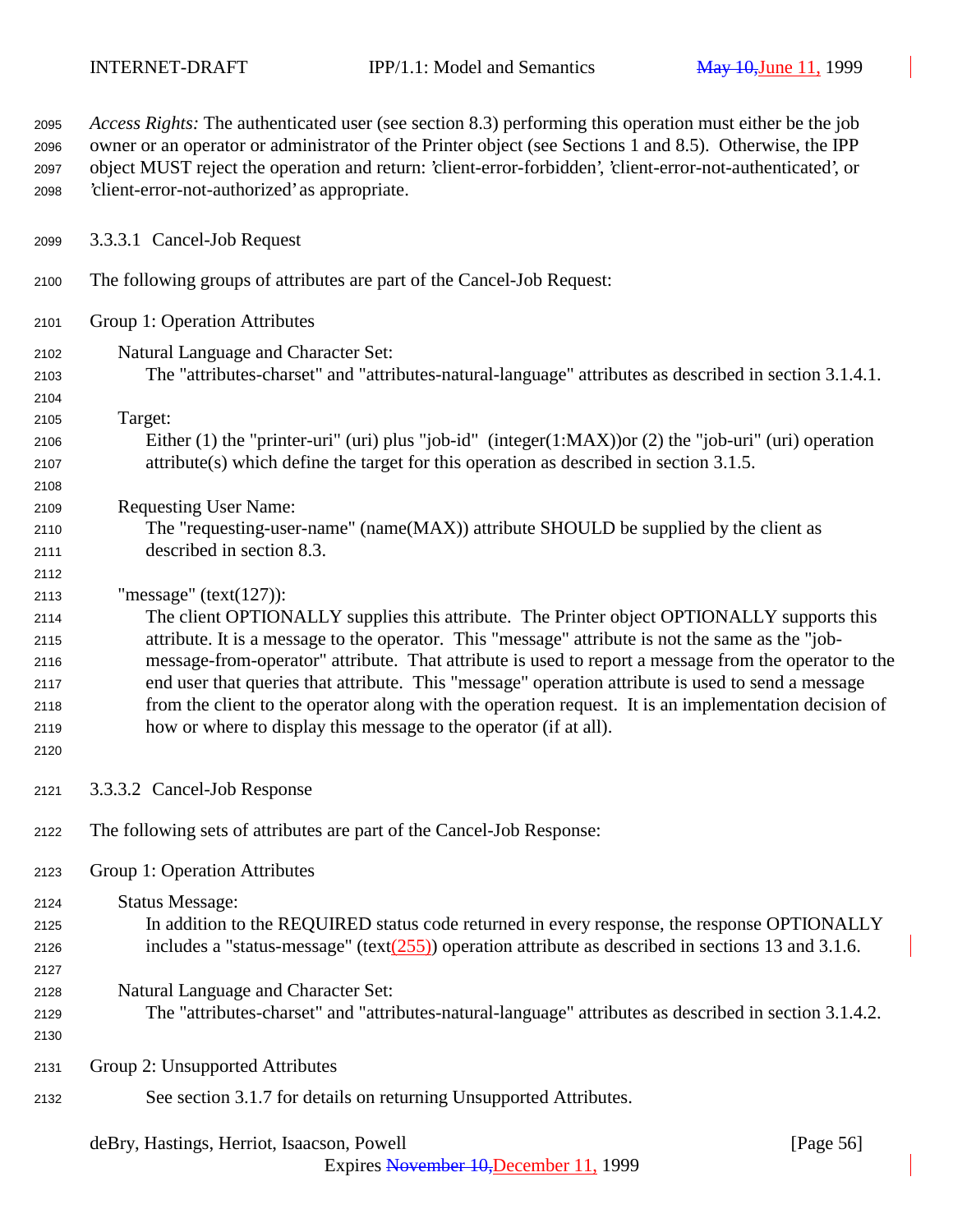Once a successful response has been sent, the implementation guarantees that the Job will eventually end up in the 'canceled' state. Between the time of the Cancel-Job operation is accepted and when the job enters the 'canceled' job-state (see section 4.3.7), the "job-state-reasons" attribute SHOULD contain the 'processing-to- stop-point' value which indicates to later queries that although the Job might still be 'processing', it will eventually end up in the 'canceled' state, not the 'completed' state.

3.3.4 Get-Job-Attributes Operation

 This REQUIRED operation allows a client to request the values of attributes of a Job object and it is almost identical to the Get-Printer-Attributes operation (see section 3.2.5). The only differences are that the operation is directed at a Job object rather than a Printer object, there is no "document-format" operation attribute used when querying a Job object, and the returned attribute group is a set of Job object attributes rather than a set of Printer object attributes.

For Jobs, the possible names of attribute groups are:

| 2146 | - job-template': the subset of the Job Template attributes that apply to a Job object (the first column of |
|------|------------------------------------------------------------------------------------------------------------|
| 2147 | the table in Section 4.2) that the implementation supports for Job objects.                                |

- 'job-description': the subset of the Job Description attributes specified in Section 4.3 that the implementation supports for Job objects.
- 'all': the special group 'all' that includes all attributes that the implementation supports for Job objects. **Issue 23**
- 

 Since a client MAY request specific attributes or named groups, there is a potential that there is some overlap. For example, if a client requests, 'job-name' and 'job-description', the client is actually requesting the "job-name" attribute once by naming it explicitly, and once by inclusion in the 'job-description' group. In such cases, the Printer object NEED NOT return the attribute only once in the response even if it is requested multiple times. The client SHOULD NOT request the same attribute in multiple ways.

- It is NOT REQUIRED that a Job object support all attributes belonging to a group (since some attributes are OPTIONAL). However it is REQUIRED that each Job object support all group names.
- 3.3.4.1 Get-Job-Attributes Request

 The following groups of attributes are part of the Get-Job-Attributes Request when the request is directed at a Job object:

- Group 1: Operation Attributes
- Natural Language and Character Set:
- The "attributes-charset" and "attributes-natural-language" attributes as described in section 3.1.4.1.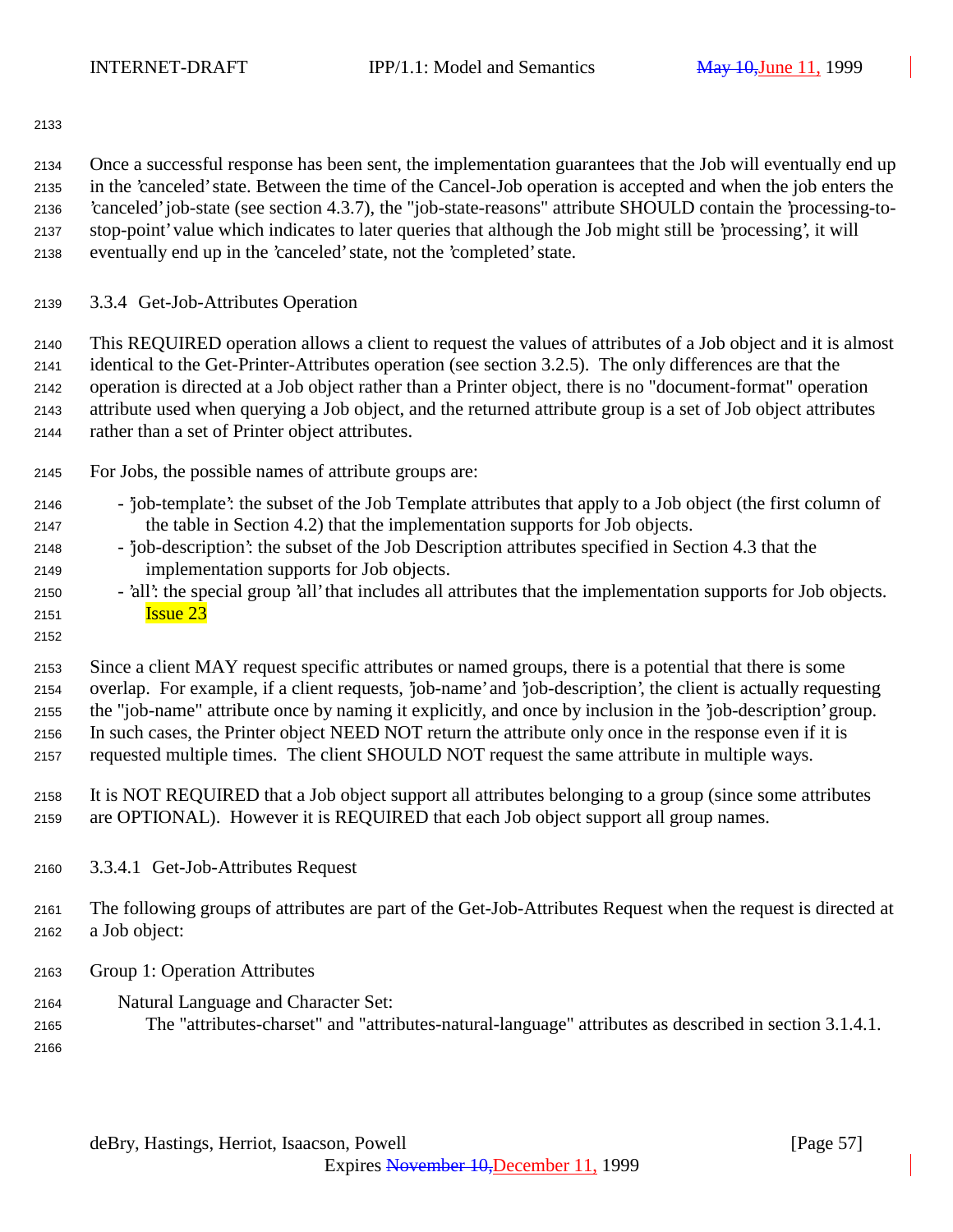| 2167         | Target:                                                                                                           |
|--------------|-------------------------------------------------------------------------------------------------------------------|
| 2168         | Either (1) the "printer-uri" (uri) plus "job-id" (integer(1:MAX)) or (2) the "job-uri" (uri) operation            |
| 2169         | $attribute(s)$ which define the target for this operation as described in section 3.1.5.                          |
| 2170         |                                                                                                                   |
| 2171         | <b>Requesting User Name:</b>                                                                                      |
| 2172         | The "requesting-user-name" (name(MAX)) attribute SHOULD be supplied by the client as<br>described in section 8.3. |
| 2173         |                                                                                                                   |
| 2174         | "requested-attributes" (1setOf keyword):                                                                          |
| 2175         | The client OPTIONALLY supplies this attribute. The IPP object MUST support this attribute. It is                  |
| 2176         | a set of attribute names and/or attribute group names in whose values the requester is interested. If             |
| 2177         | the client omits this attribute, the IPP object MUST respond as if this attribute had been supplied               |
| 2178<br>2179 | with a value of 'all'.                                                                                            |
| 2180         |                                                                                                                   |
|              |                                                                                                                   |
| 2181         | 3.3.4.2 Get-Job-Attributes Response                                                                               |
| 2182         | The Printer object returns the following sets of attributes as part of the Get-Job-Attributes Response:           |
| 2183         | Group 1: Operation Attributes                                                                                     |
| 2184         | <b>Status Message:</b>                                                                                            |
| 2185         | In addition to the REQUIRED status code returned in every response, the response OPTIONALLY                       |
| 2186         | includes a "status-message" (text $(255)$ ) operation attribute as described in sections 13 and 3.1.6.            |
| 2187         |                                                                                                                   |
| 2188         | Natural Language and Character Set:                                                                               |
| 2189         | The "attributes-charset" and "attributes-natural-language" attributes as described in section 3.1.4.2.            |
| 2190         | The "attributes-natural-language" MAY be the natural language of the Job object, rather than the                  |
| 2191         | one requested.                                                                                                    |
| 2192         |                                                                                                                   |
| 2193         | Group 2: Unsupported Attributes                                                                                   |
| 2194         | See section 3.1.7 for details on returning Unsupported Attributes.                                                |
| 2195         |                                                                                                                   |
| 2196         | The response NEED NOT contain the "requested-attributes" operation attribute with any supplied                    |
| 2197         | values (attribute keywords) that were requested by the client but are not supported by the IPP object.            |
| 2198         | If the Printer object does include unsupported attributes referenced in "requested-attributes" and                |
| 2199         | such attributes include group names, such as 'all', the unsupported attributes MUST NOT include                   |
| 2200         | attributes described in the standard but not supported by the implementation. <b>Issue 23</b>                     |
| 2201         |                                                                                                                   |
| 2202         | Group 3: Job Object Attributes                                                                                    |
| 2203         | This is the set of requested attributes and their current values. The IPP object ignores (does not                |
| 2204         | respond with) any requested attribute or value which is not supported or which is restricted by the               |
| 2205         | security policy in force, including whether the requesting user is the user that submitted the job (job           |
| 2206         | originating user) or not (see section 8). However, the IPP object MUST respond with the 'unknown'                 |
|              |                                                                                                                   |

deBry, Hastings, Herriot, Isaacson, Powell [Page 58]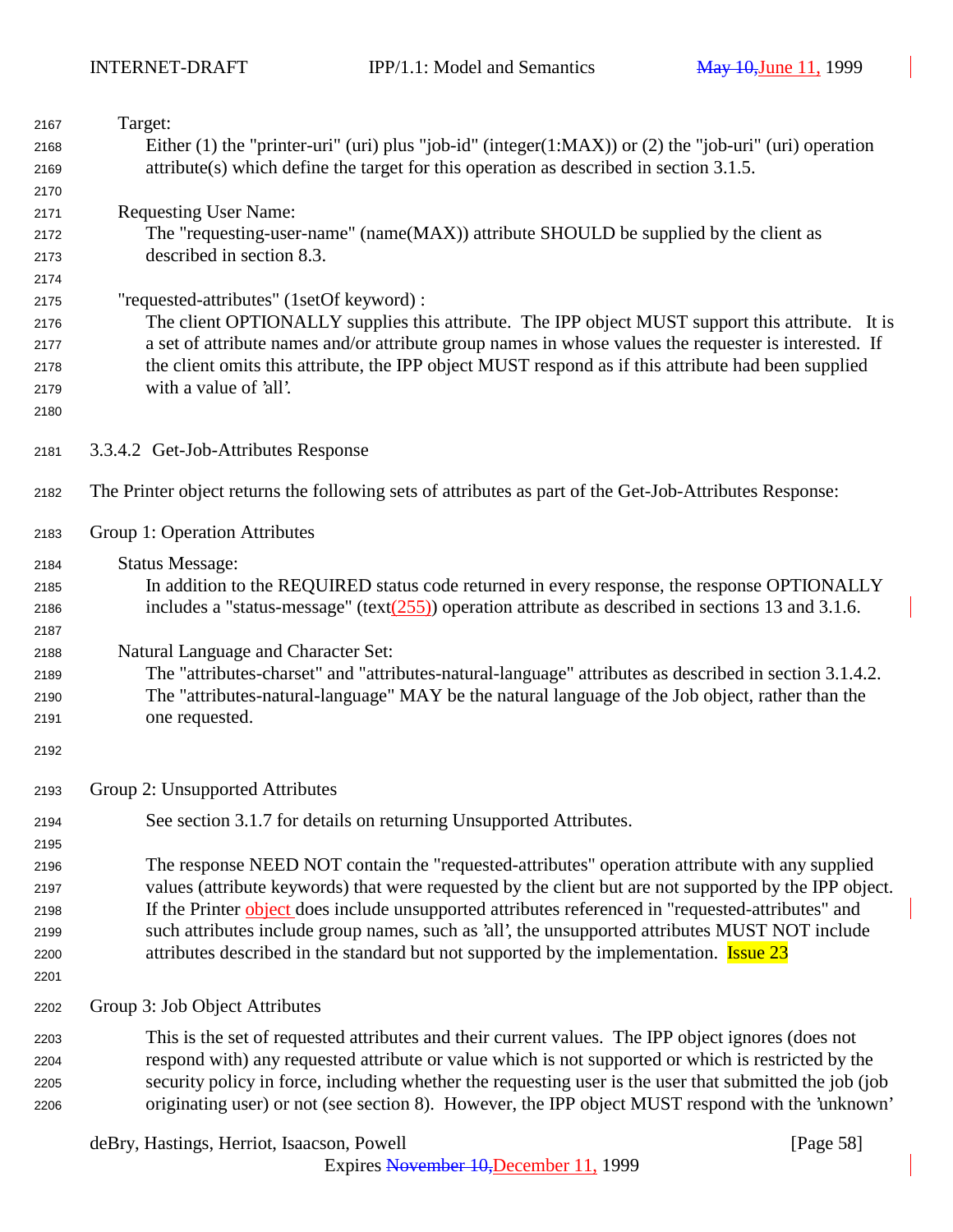<sup>2207</sup> value for any supported attribute (including all REQUIRED attributes) for which the IPP object does <sup>2208</sup> not know the value, unless it would violate the security policy. See the description of the "out-of-<sup>2209</sup> band" values in the beginning of Section 4.1.

## <sup>2210</sup> 3.3.5 Hold-Job Operation

 This OPTIONAL operation allows a client to hold a pending job in the queue so that it is not eligible for scheduling. If the Hold-Job operation is supported, then the Release-Job operation MUST be supported, and vice-versa. The OPTIONAL "job-hold-until" operation attribute allows a client to specify whether to hold the job indefinitely or until a specified time period, if supported.

<sup>2215</sup> The IPP object MUST accept or reject the request based on the job's current state and transition the job to <sup>2216</sup> the indicated new state as follows:

| Current "job-state"   | New "job-state"      | IPP object's response status code and action: |
|-----------------------|----------------------|-----------------------------------------------|
| 'pending'             | 'pending-held'       | <b>Executed See Note 1</b>                    |
| 'pending'             | 'pending-held'       | 'successful-ok' See Rule 1                    |
| 'pending'             | 'pending'            | <b>Executed See Note 2</b>                    |
| 'pending'             | 'pending'            | 'successful-ok' See Rule 2                    |
| 'pending held'        | 'pending held'       | 'successful-ok' See Note 1                    |
| <u>'pending-held'</u> | 'pending-held'       | 'successful-ok' See Rule 1                    |
| 'pending-held'        | 'pending'            | <b>Executed See Note 2</b>                    |
| 'pending-held'        | 'pending'            | 'successful-ok' See Rule 2                    |
| processing'           | processing'          | 'client-error-not-possible'                   |
| 'processing-stopped'  | 'processing-stopped' | 'client-error-not-possible'                   |
| 'completed'           | 'completed'          | 'client-error-not-possible'                   |
| 'canceled'            | 'canceled'           | 'client-error-not-possible'                   |
| 'aborted'             | 'aborted'            | 'client-error-not-possible'                   |

2217 NoteRule 1: If the implementation supports multiple reasons for a job to be in the 'pending-held' state, the

<sup>2218</sup> IPP object MUST add the 'job-hold-until-specified' value to the job's "job-state-reasons" attribute.

2219 NoteRule 2: If the IPP object supports the "job-hold-until" operation attribute, but the specified time period has already started (or is the 'no-hold' value) and there are no other reasons to hold the job, the IPP object MUST make the job be a candidate for processing immediately (see Section 4.2.2) by putting the job in the 'pending' state.

 Note: In order to keep the Hold-Job operation simple, such a request is rejected when the job is in the 'processing' or 'processing-stopped' states. If an operation is needed to hold jobs while in these states, it will be added as an additional operation, rather than overloading the Hold-Job operation. Then it is clear to clients by querying the Printer object's "operations-supported" (see Section 4.4.15) and the Job object's "job-state" (see Section 4.3.7) attributes which operations are possible.

<sup>2228</sup> *Access Rights:* The authenticated user (see section 8.3) performing this operation must either be the job <sup>2229</sup> owner or an operator or administrator of the Printer object (see Sections 1 and 8.5). Otherwise, the IPP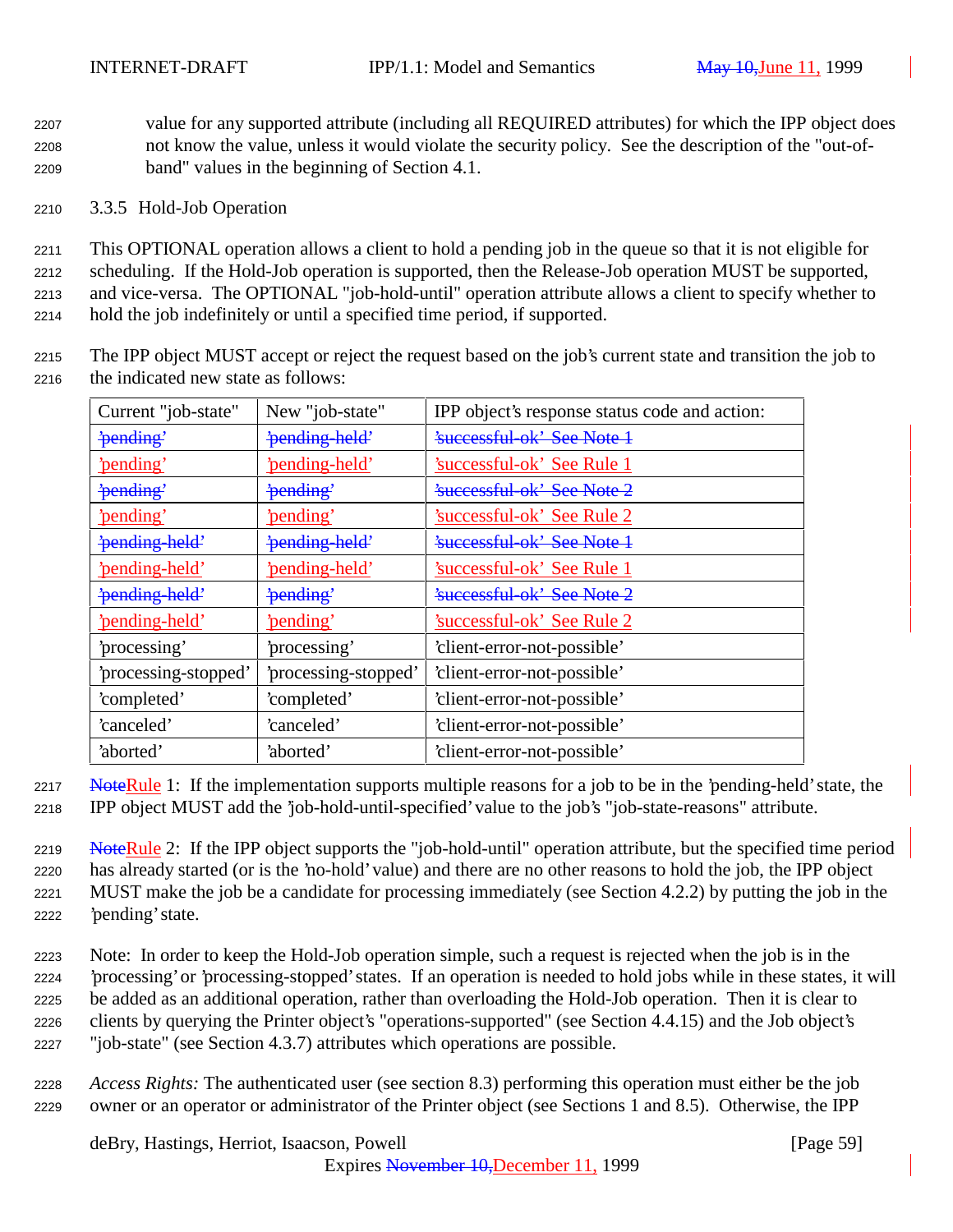object MUST reject the operation and return: 'client-error-forbidden', 'client-error-not-authenticated', or 'client-error-not-authorized' as appropriate.

3.3.5.1 Hold-Job Request

 The groups and operation attributes are the same as for a Cancel-Job request (see section 3.3.3.1), with the addition of the following Group 1 Operation attribute:

- "job-hold-until" (type3 keyword | name(MAX)):
- The client OPTIONALLY supplies this Operation attribute. The IPP object MUST support this operation attribute in a Hold-Job request, if it supports the "job-hold-until" Job template attribute in create operations. See section 4.2.2. The IPP object SHOULD support the "job-hold-until" Job Template attribute for use in job create operations with at least the 'indefinite' value, if it supports the Hold-Job operation. Otherwise, a client cannot create a job and hold it immediately (without picking some supported time period in the future).
- If supplied and supported as specified in the Printer's "job-hold-until-supported" attribute, the IPP object copies the supplied operation attribute to the Job object, replacing the job's previous "job- hold-until" attribute, if present, and makes the job a candidate for scheduling during the supplied named time period.
- If supplied, but either the "job-hold-until" Operation attribute itself or the value supplied is not supported, the IPP object accepts the request, returns the unsupported attribute or value in the Unsupported Attributes Group according to section 3.1.7, returns the 'successful-ok-ignored-or- substituted-attributes, and holds the job indefinitely until a client performs a subsequent Release-Job operation.
- If the client (1) supplies a value that specifies a time period that has already started or the 'no-hold' value (meaning don't hold the job) and (2) the IPP object supports the "job-hold-until" operation attribute and there are no other reasons to hold the job, the IPP object MUST accept the operation and make the job be a candidate for processing immediately (see Section 4.2.2).
- If the client does not supply a "job-hold-until" Operation attribute in the request, the IPP object MUST populate the job object with a "job-hold-until" attribute with the 'indefinite' value (if IPP object supports the "job-hold-until" attribute) and hold the job indefinitely, until a client performs a Release-Job operation.
- 3.3.5.2 Hold-Job Response
- The groups and attributes are the same as for a Cancel-Job response (see section 3.3.3.2).
- 3.3.6 Release-Job Operation

 This OPTIONAL operation allows a client to release a previously held job so that it is again eligible for scheduling. If the Hold-Job operation is supported, then the Release-Job operation MUST be supported, and vice-versa.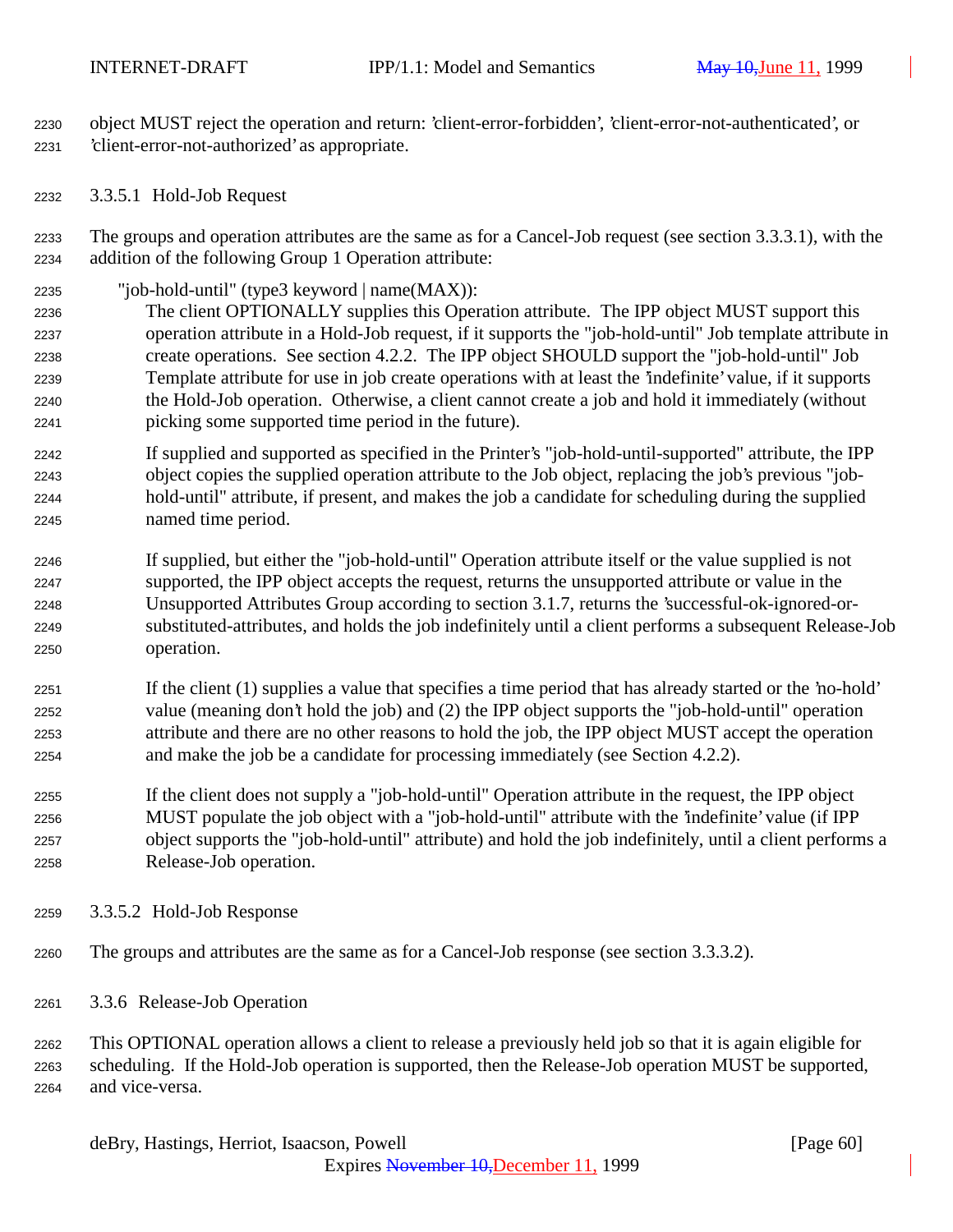This operation removes the "job-hold-until" job attribute, if present, from the job object that had been

supplied in the create or most recent Hold-Job or Restart-Job operation and remove its effect on the job.

**Issue 30** The IPP object MUST remove the 'job-hold-until-specified' value from the job's "job-state-

reasons" attribute, if present. See section 4.3.8.

 The IPP object MUST accept or reject the request based on the job's current state and transition the job to the indicated new state as follows:

| Current "job-state"  | New "job-state"      | IPP object's response status code and action: |
|----------------------|----------------------|-----------------------------------------------|
| 'pending'            | 'pending'            | 'successful-ok' No effect on the job.         |
| 'pending-held'       | 'pending-held'       | 'successful-ok' See Note 1                    |
| 'pending-held'       | 'pending-held'       | 'successful-ok' See Rule 1                    |
| 'pending-held'       | 'pending'            | 'successful-ok'                               |
| 'processing'         | processing'          | 'successful-ok' No effect on the job.         |
| 'processing-stopped' | 'processing-stopped' | 'successful-ok' No effect on the job.         |
| 'completed'          | 'completed'          | 'client-error-not-possible'                   |
| 'canceled'           | 'canceled'           | 'client-error-not-possible'                   |
| 'aborted'            | 'aborted'            | 'client-error-not-possible'                   |

2271 NoteRule 1: If there are other reasons to keep the job in the 'pending-held' state, such as 'resources-are-not- ready', the job remains in the 'pending-held' state. Thus the 'pending-held' state is not just for jobs that have the 'job-hold-until' applied to them, but are for any reason to keep the job from being a candidate for scheduling and processing, such as 'resources-are-not-ready'. See the "job-hold-until" attribute (section 4.2.2).

 *Access Rights:* The authenticated user (see section 8.3) performing this operation must either be the job owner or an operator or administrator of the Printer object (see Sections 1 and 8.5). Otherwise, the IPP object MUST reject the operation and return: 'client-error-forbidden', 'client-error-not-authenticated', or 'client-error-not-authorized' as appropriate.

 The Release-Job Request and Release-Job Response have the same attribute groups and attributes as the Cancel-Job operation (see section 3.3.3.1 and 3.3.3.2).

3.3.7 Restart-Job Operation

 This OPTIONAL operation allows a client to restart a job that is retained in the queue after processing has completed (see section 4.3.7.2).

 The job is moved to the 'pending' job state and restarts at the beginning on the same IPP Printer object with the same attribute values. The Job Description attributes that accumulate job progress, such as "job- impressions-completed", "job-media-sheets-completed", and "job-k-octets-processed", MUST be reset to 0 so that they give an accurate record of the job from its restart point. The job object MUST continue to use the same "job-uri" and "job-id" attribute values.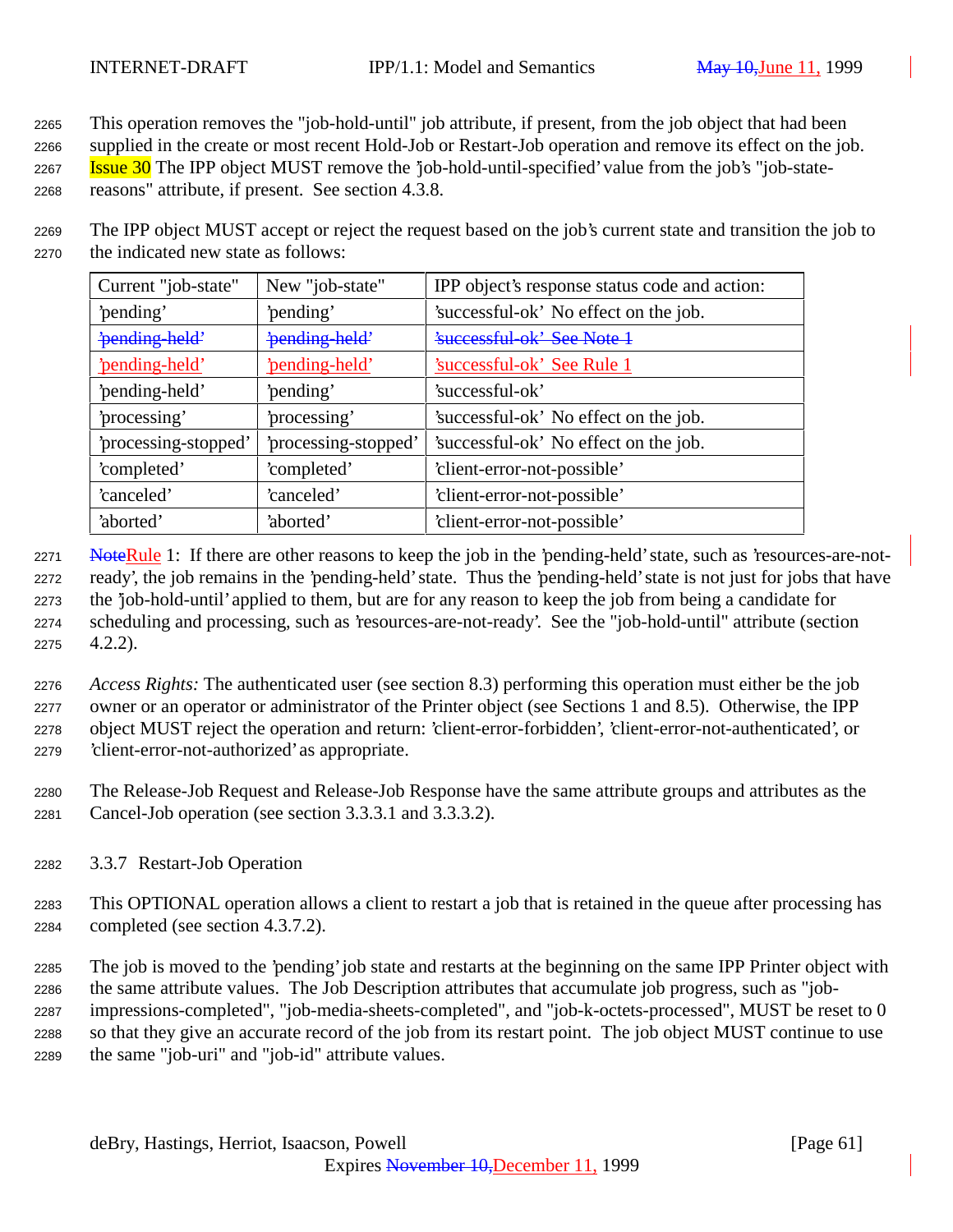<sup>2290</sup> Note: If in the future an operation is needed that does not reset the job progress attributes, then a new <sup>2291</sup> operation will be defined which makes a copy of the job, assigns a new "job-uri" and "job-id" to the copy <sup>2292</sup> and resets the job progress attributes in the new copy only.

<sup>2293</sup> The IPP object MUST accept or reject the request based on the job's current state, transition the job to the <sup>2294</sup> indicated new state as follows:

| Current "job-state"  | New "job-state"      | IPP object's response status code and action:       |
|----------------------|----------------------|-----------------------------------------------------|
| 'pending'            | 'pending'            | 'client-error-not-possible'.                        |
| 'pending-held'       | 'pending-held'       | 'client-error-not-possible'.                        |
| 'processing'         | processing'          | 'client-error-not-possible'.                        |
| 'processing-stopped' | 'processing-stopped' | 'client-error-not-possible'.                        |
| 'completed'          | 'pending'            | 'successful-ok' - job is started over.              |
| 'completed'          | 'completed'          | 'elient error not possible' see Note 1              |
| <u>'completed'</u>   | <u>'completed'</u>   | <u>'client-error-not-possible' - see Rule 1</u>     |
| 'canceled'           | 'pending'            | 'successful-ok' - job is started over.              |
| 'canceled'           | 'canceled'           | 'elient-error-not-possible' - see Note 1            |
| 'canceled'           | 'canceled'           | 'client-error-not-possible' - see Rule 1            |
| 'aborted'            | 'pending'            | 'successful-ok' - job is started over.              |
| 'aborted'            | 'aborted'            | <del>'client-error-not-possible' - see Note 1</del> |
| 'aborted'            | 'aborted'            | 'client-error-not-possible' - see Rule 1            |

2295

2296 NoteRule 1: If the Job Retention Period has expired for the job in this state, then the IPP object rejects the <sup>2297</sup> operation. See section 4.3.7.2.

 Note: In order to prevent a user from inadvertently restarting a job in the middle, the Restart-Job request is rejected when the job is in the 'processing' or 'processing-stopped' states. If in the future an operation is needed to hold or restart jobs while in these states, it will be added as an additional operation, rather than overloading the Restart-Job operation, so that it is clear that the user intended that the current job not be completed.

 *Access Rights:* The authenticated user (see section 8.3) performing this operation must either be the job owner or an operator or administrator of the Printer object (see Sections 1 and 8.5). Otherwise, the IPP object MUST reject the operation and return: 'client-error-forbidden', 'client-error-not-authenticated', or 'client-error-not-authorized' as appropriate.

<sup>2307</sup> 3.3.7.1 Restart-Job Request

<sup>2308</sup> The groups and attributes are the same as for a Cancel-Job request (see section 3.3.3.1), with the addition of <sup>2309</sup> the following Group 1 Operation attribute:

- <sup>2310</sup> "job-hold-until" (type3 keyword | name(MAX)):
- <sup>2311</sup> The client OPTIONALLY supplies this attribute. The IPP object MUST support this Operation <sup>2312</sup> attribute in a Restart-Job request, if it supports the "job-hold-until" Job Template attribute in create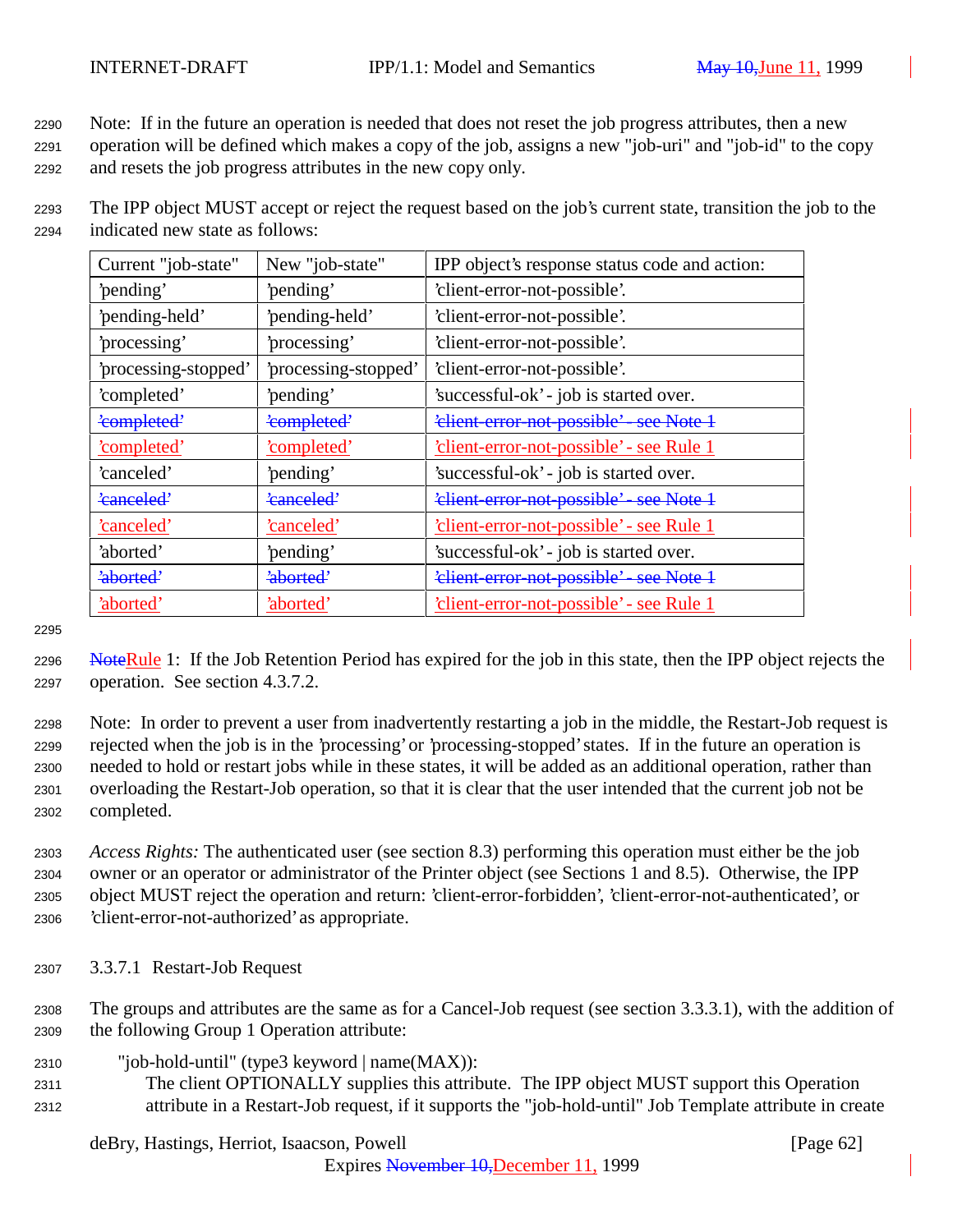- operations. See section 4.2.2. Otherwise, the IPP object NEED NOT support the "job-hold-until" Operation attribute in a Restart-Job request.
- If supplied and supported as specified in the Printer's "job-hold-until-supported" attribute, the IPP object copies the supplied Operation attribute to the Job object, replacing the job's previous "job- hold-until" attribute, if present, and makes the job a candidate for scheduling during the supplied named time period. See section 4.2.2.
- If supplied, but the value is not supported, the IPP object accepts the request, returns the unsupported attribute or value in the Unsupported Attributes Group according to section 3.1.7, returns the 'successful-ok-ignored-or-substituted-attributes' status code, and holds the job indefinitely until a client performs a subsequent Release-Job operation.
- If supplied, but the "job-hold-until" Operation attribute itself is not supported, the IPP object accepts the request, returns the unsupported attribute with the out-of-band 'unsupported' value in the Unsupported Attributes Group according to section 3.1.7, returns the 'successful-ok-ignored-or-substituted-attributes' status code, and restarts the job, i.e., ignores the "job-hold-until" attribute.
- If the client (1) supplies a value that specifies a time period that has already started or the 'no-hold' value (meaning don't hold the job) and (2) the IPP object supports the "job-hold-until" operation attribute and there are no other reasons to hold the job, the IPP object makes the job a candidate for processing immediately (see Section 4.2.2).
- If the client does not supply a "job-hold-until" operation attribute in the request, the IPP object removes the "job-hold-until" attribute, if present, from the job. If there are no other reasons to hold the job, the Restart-Job operation makes the job a candidate for processing immediately (see Section 4.2.2).
- 3.3.7.2 Restart-Job Response
- The groups and attributes are the same as for a Cancel-Job response (see section 3.3.3.2).
- Note: In the future an OPTIONAL Modify-Job or Set-Job-Attributes operation may be specified that allows the client to modify other attributes before releasing the restarted job.
- 4. Object Attributes

 This section describes the attributes with their corresponding attribute syntaxes and values that are part of the IPP model. The sections below show the objects and their associated attributes which are included within the scope of this protocol. Many of these attributes are derived from other relevant **specifications:**documents:

- Document Printing Application (DPA) [ISO10175]
- RFC 1759 Printer MIB [RFC1759]
-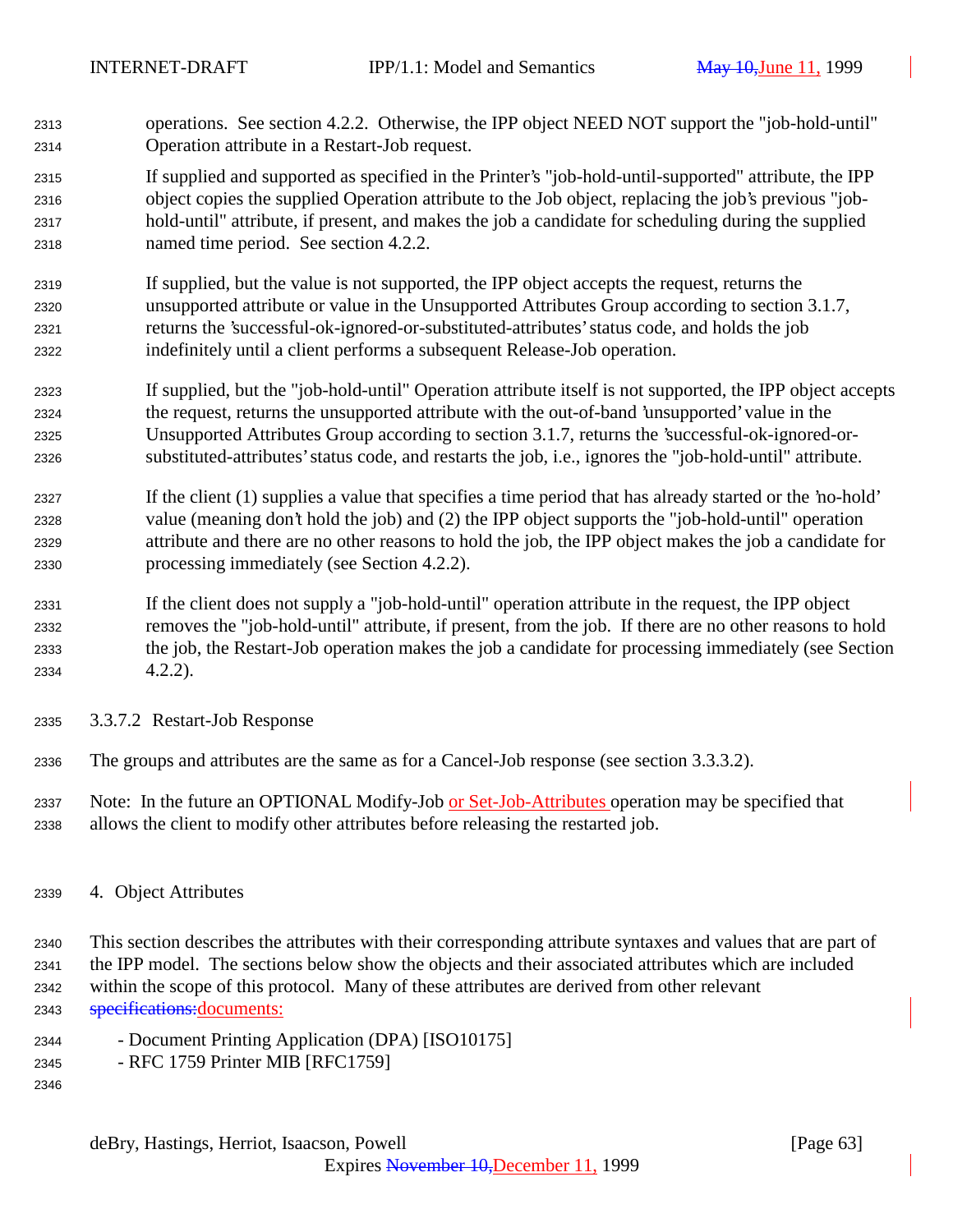Each attribute is uniquely identified in this document using a "keyword" (see section 12.2.1) which is the name of the attribute. The keyword is included in the section header describing that attribute.

 Note: Not only are keywords used to identify attributes, but one of the attribute syntaxes described below is "keyword" so that some attributes have keyword values. Therefore, these attributes are defined as having an attribute syntax that is a set of keywords.

4.1 Attribute Syntaxes

 This section defines the basic attribute syntax types that all clients and IPP objects MUST be able to accept in responses and accept in requests, respectively. Each attribute description in sections 3 and 4 includes the name of attribute syntax(es) in the heading (in parentheses). A conforming implementation of an attribute MUST include the semantics of the attribute syntax(es) so identified. Section 6.3 describes how the protocol can be extended with new attribute syntaxes.

 The attribute syntaxes are specified in the following sub-sections, where the sub-section heading is the keyword name of the attribute syntax inside the single quotes. In operation requests and responses each attribute value MUST be represented as one of the attribute syntaxes specified in the sub-section heading for the attribute. In addition, the value of an attribute in a response (but not in a request) MAY be one of the "out-of-band" values whose special encoding rules are defined in the "Encoding and Transport" 2363 specificationdocument [IPP-PRO]. Standard "out-of-band" values are: Issue 12 and Issue 15

- 'unknown': The attribute is supported by the IPP object, but the value is unknown to the IPP object for some reason.
- 'unsupported': The attribute is unsupported by the IPP object. This value MUST be returned only as the value of an attribute in the Unsupported Attributes Group.
- 'no-value': The attribute is supported by the Printer object, but the administrator has not yet configured a value.

 All attributes in a request MUST have one or more values as defined in Sections 4.2 to 4.4. Thus clients MUST NOT supply attributes with "out-of-band" values. All attributes in a response MUST have one or more values as defined in Sections 4.2 to 4.4 or a single "out-of-band" value.

 Most attributes are defined to have a single attribute syntax. However, a few attributes (e.g., "job-sheet", "media", "job-hold-until") are defined to have several attribute syntaxes, depending on the value. These multiple attribute syntaxes are separated by the "|" character in the sub-section heading to indicate the choice. Since each value MUST be tagged as to its attribute syntax in the protocol, a single-valued attribute instance may have any one of its attribute syntaxes and a multi-valued attribute instance may have a mixture of its defined attribute syntaxes.

4.1.1 'text'

 A text attribute is an attribute whose value is a sequence of zero or more characters encoded in a maximum of 1023 ('MAX') octets. MAX is the maximum length for each value of any text attribute. However, if an

deBry, Hastings, Herriot, Isaacson, Powell [Page 64]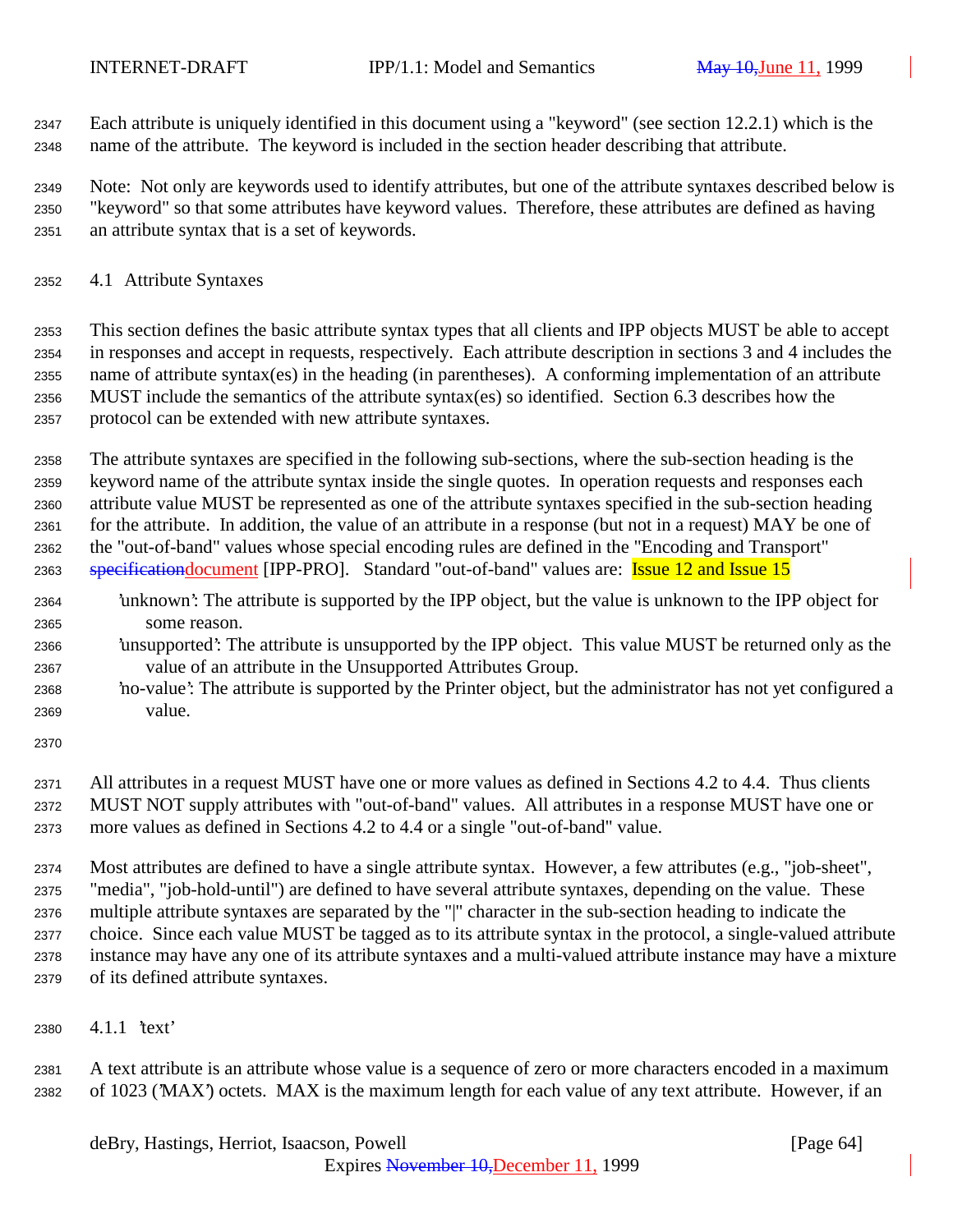attribute will always contain values whose maximum length is much less than MAX, the definition of that attribute will include a qualifier that defines the maximum length for values of that attribute. For example: the "printer-location" attribute is specified as "printer-location (text(127))". In this case, text values for "printer-location" MUST NOT exceed 127 octets; if supplied with a longer text string via some external interface (other than the protocol), implementations are free to truncate to this shorter length limitation.

2388 In this specification, document, all text attributes are defined using the 'text' syntax. However, 'text' is used only for brevity; the formal interpretation of 'text' is: 'textWithoutLanguage | textWithLanguage'. That is, 2390 for any attribute defined in this specification document using the 'text' attribute syntax, all IPP objects and clients MUST support both the 'textWithoutLanguage' and 'textWithLanguage' attribute syntaxes. However, in actual usage and protocol execution, objects and clients accept and return only one of the two syntax per attribute. The syntax 'text' never appears "on-the-wire".

 Both 'textWithoutLanguage' and 'textWithLanguage' are needed to support the real world needs of interoperability between sites and systems that use different natural languages as the basis for human communication. Generally, one natural language applies to all text attributes in a given request or response. The language is indicated by the "attributes-natural-language" operation attribute defined in section 3.1.4 or "attributes-natural-language" job attribute defined in section 4.3.20, and there is no need to identify the natural language for each text string on a value-by-value basis. In these cases, the attribute syntax 'textWithoutLanguage' is used for text attributes. In other cases, the client needs to supply or the Printer object needs to return a text value in a natural language that is different from the rest of the text values in the request or response. In these cases, the client or Printer object uses the attribute syntax 'textWithLanguage' for text attributes (this is the Natural Language Override mechanism described in section 3.1.4).

- The 'textWithoutLanguage' and 'textWithLanguage' attribute syntaxes are described in more detail in the following sections.
- 4.1.1.1 'textWithoutLanguage'

 The 'textWithoutLanguage' syntax indicates a value that is sequence of zero or more characters. Text strings are encoded using the rules of some charset. The Printer object MUST support the UTF-8 charset [RFC2279] and MAY support additional charsets to represent 'text' values, provided that the charsets are 2411 registered with IANA [IANA-CS]. See Section 4.1.7 for the **specification definition** of the 'charset' attribute syntax, including restricted semantics and examples of charsets.

4.1.1.2 'textWithLanguage'

 The 'textWithLanguage' attribute syntax is a compound attribute syntax consisting of two parts: a 'textWithoutLanguage' part plus an additional 'naturalLanguage' (see section 4.1.8) part that overrides the natural language in force. The 'naturalLanguage' part explicitly identifies the natural language that applies to the text part of that value and that value alone. For any give text attribute, the 'textWithoutLanguage' part is limited to the maximum length defined for that attribute, but the 'naturalLanguage' part is always limited to 63 octets. Using the 'textWithLanguage' attribute syntax rather than the normal 'textWithoutLanguage'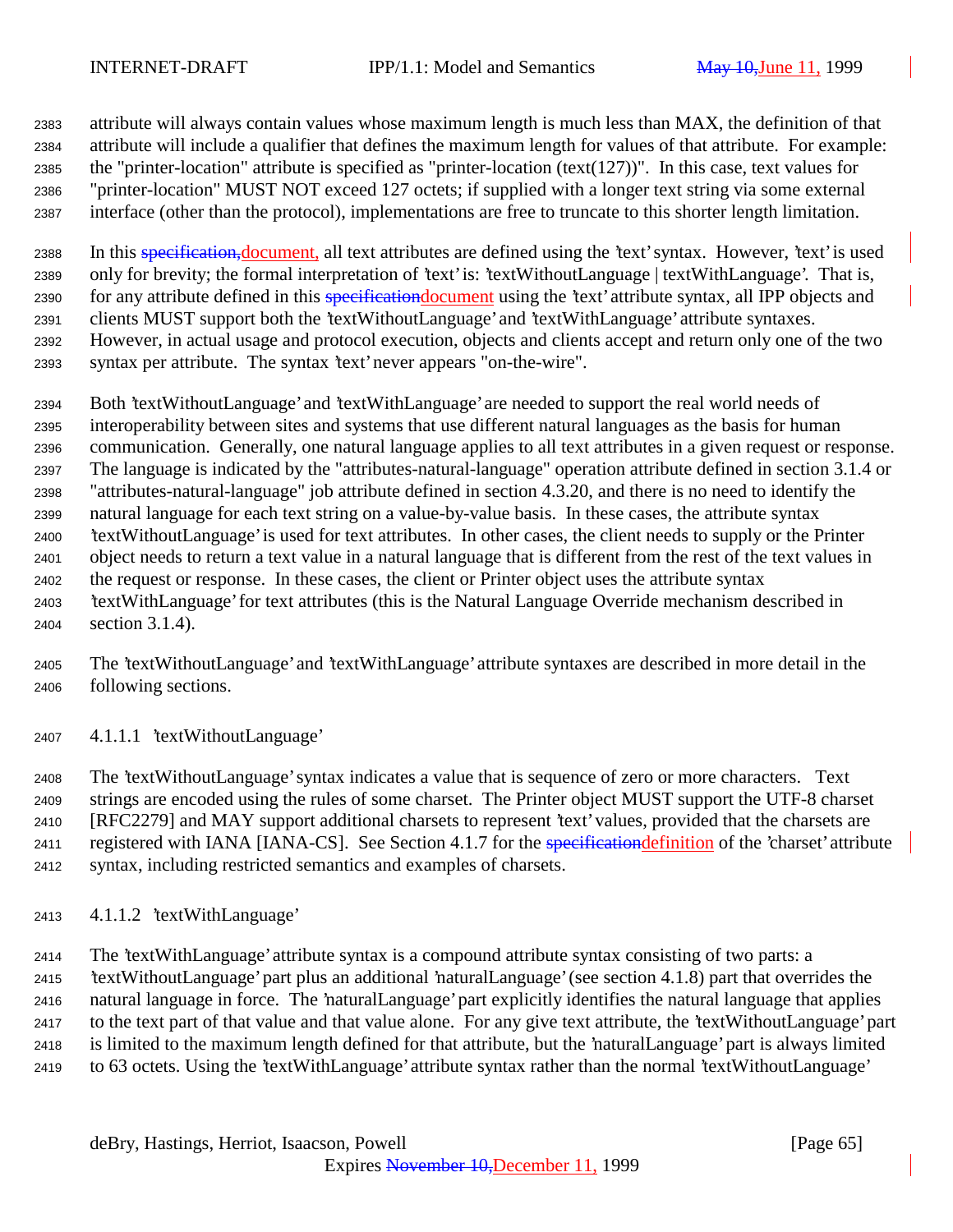syntax is the so-called Natural Language Override mechanism and MUST be supported by all IPP objects and clients.

 If the attribute is multi-valued (1setOf text), then the 'textWithLanguage' attribute syntax MUST be used to explicitly specify each attribute value whose natural language needs to be overridden. Other values in a multi-valued 'text' attribute in a request or a response revert to the natural language of the operation attribute.

 In a create request, the Printer object MUST accept and store with the Job object any natural language in the "attributes-natural-language" operation attribute, whether the Printer object supports that natural language or not. Furthermore, the Printer object MUST accept and store any 'textWithLanguage' attribute value, whether the Printer object supports that natural language or not. These requirements are independent of the value of the "ipp-attribute-fidelity" operation attribute that the client MAY supply.

- Example: If the client supplies the "attributes-natural-language" operation attribute with the value: 'en' indicating English, but the value of the "job-name" attribute is in French, the client MUST use the 'textWithLanguage' attribute syntax with the following two values:
- 'fr': Natural Language Override indicating French
- 'Rapport Mensuel': the job name in French
- 

 See the "Encoding and Transport" document [IPP-PRO] for a detailed example of the 'textWithLanguage' attribute syntax.

4.1.2 'name'

 This syntax type is used for user-friendly strings, such as a Printer name, that, for humans, are more meaningful than identifiers. Names are never translated from one natural language to another. The 'name' attribute syntax is essentially the same as 'text', including the REQUIRED support of UTF-8 except that the sequence of characters is limited so that its encoded form MUST NOT exceed 255 (MAX) octets.

- Also like 'text', 'name' is really an abbreviated notation for either 'nameWithoutLanguage' or 'nameWithLanguage'. That is, all IPP objects and clients MUST support both the 'nameWithoutLanguage' and 'nameWithLanguage' attribute syntaxes. However, in actual usage and protocol execution, objects and clients accept and return only one of the two syntax per attribute. The syntax 'name' never appears "on-the-wire".
- 2449 Note: Only the 'text' and 'name' attribute syntaxes permit the Natural Language Override mechanism.
- Some attributes are defined as 'type3 keyword | name'. These attributes support values that are either type3 keywords or names. This dual-syntax mechanism enables a site administrator to extend these attributes to legally include values that are locally defined by the site administrator. Such names are not registered with IANA.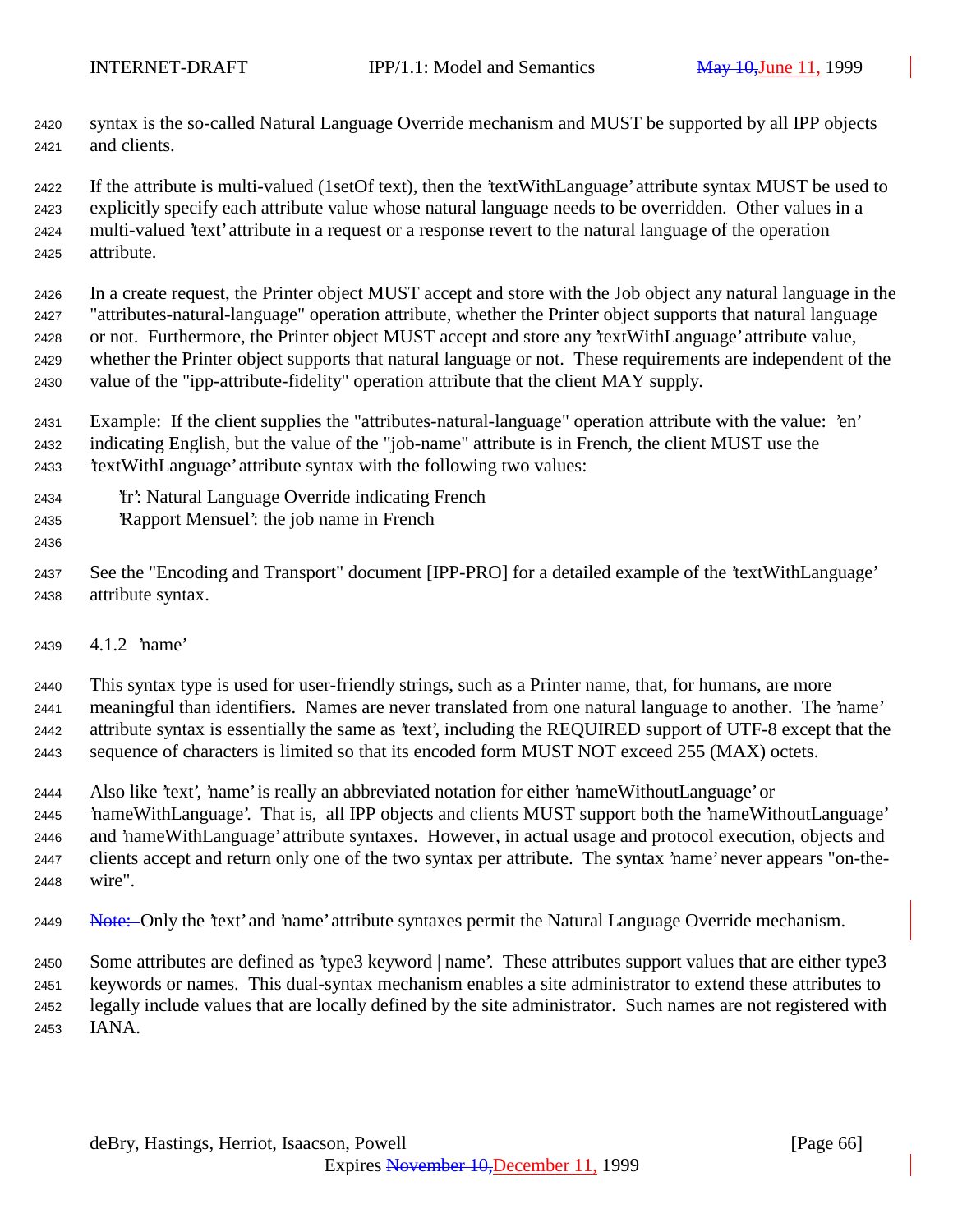4.1.2.1 'nameWithoutLanguage'

 The nameWithoutLanguage' syntax indicates a value that is sequence of zero or more characters so that its encoded form does not exceed MAX octets.

4.1.2.2 'nameWithLanguage'

 The 'nameWithLanguage' attribute syntax is a compound attribute syntax consisting of two parts: a 'nameWithoutLanguage' part plus an additional 'naturalLanguage' (see section 4.1.8) part that overrides the natural language in force. The 'naturalLanguage' part explicitly identifies the natural language that applies to that name value and that name value alone.

 The 'nameWithLanguage' attribute syntax behaves the same as the 'textWithLanguage' syntax. If a name is in a language that is different than the rest of the object or operation, then this 'nameWithLanguage' syntax is used rather than the generic 'nameWithoutLanguage' syntax.

 Example: If the client supplies the "attributes-natural-language" operation attribute with the value: 'en' indicating English, but the "printer-name" attribute is in German, the client MUST use the 'nameWithLanguage' attribute syntax as follows:

- 'de': Natural Language Override indicating German
- 'Farbdrucker': the Printer name in German
- 

4.1.2.3 Matching 'name' attribute values

 For purposes of matching two 'name' attribute values for equality, such as in job validation (where a client- supplied value for attribute "xxx" is checked to see if the value is among the values of the Printer object's corresponding "xxx-supported" attribute), the following match rules apply:

- 1. 'keyword' values never match 'name' values.
- 2. 'name' (nameWithoutLanguage and nameWithLanguage) values match if (1) the name parts match and (2) the Associated Natural-Language parts (see section 3.1.4.1) match. The matching rules are:
- a. the name parts match if the two names are identical character by character, except it is RECOMMENDED that case be ignored. For example: 'Ajax-letter-head-white' MUST match 'Ajax-letter-head-white' and SHOULD match 'ajax-letter-head-white' and 'AJAX-LETTER-HEAD-WHITE'.
- b. the Associated Natural-Language parts match if the shorter of the two meets the syntactic requirements of RFC 1766 [RFC1766] and matches byte for byte with the longer. For example, 'en' matches 'en', 'en-us' and 'en-gb', but matches neither 'fr' nor 'e'.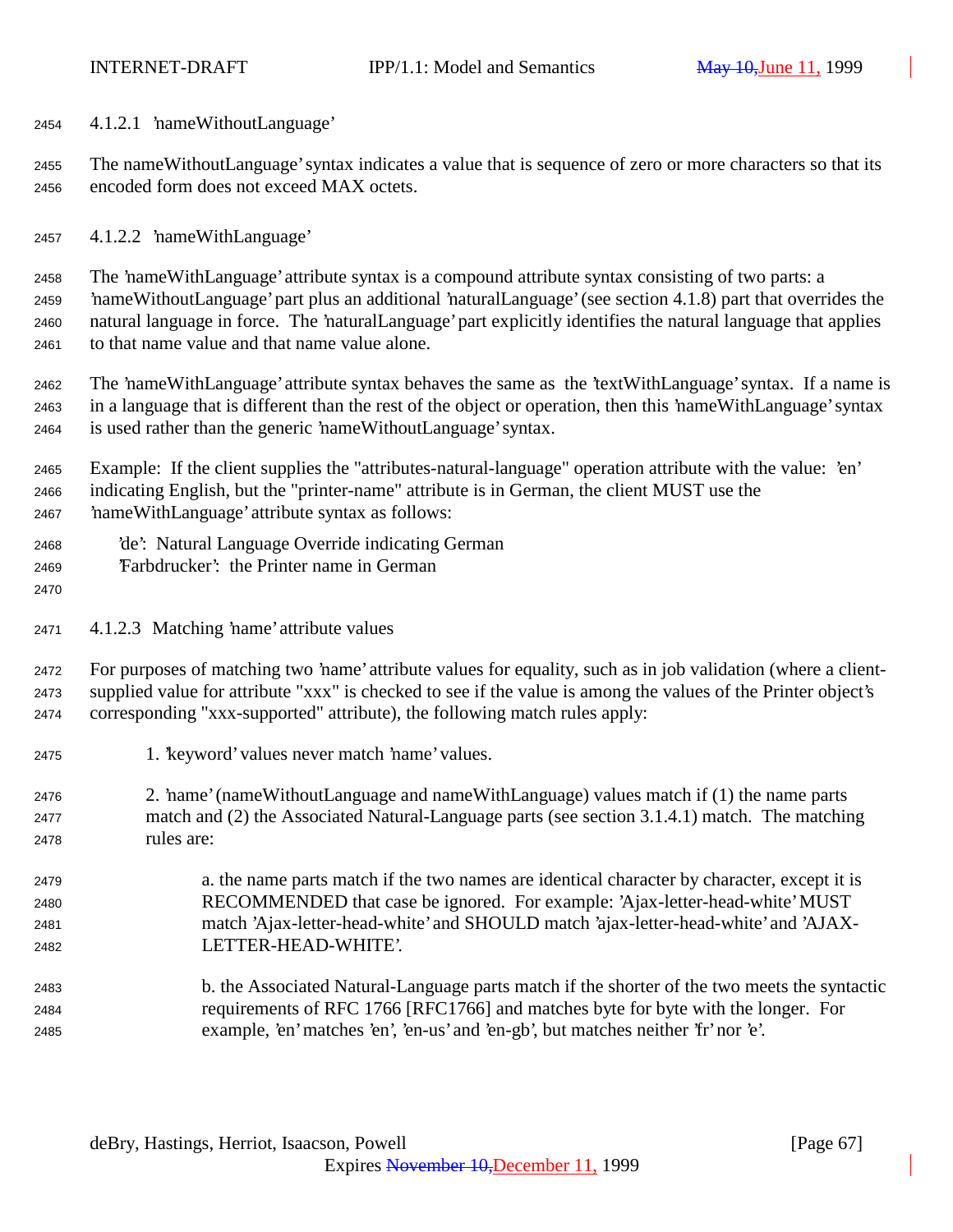4.1.3 'keyword'

 The 'keyword' attribute syntax is a sequence of characters, length: 1 to 255, containing only the US-ASCII [ASCII] encoded values for lowercase letters ("a" - "z"), digits ("0" - "9"), hyphen ("-"), dot ("."), and underscore ("\_"). The first character MUST be a lowercase letter. Furthermore, keywords MUST be in U.S. English.

 This syntax type is used for enumerating semantic identifiers of entities in the abstract protocol, i.e., entities identified in this document. Keywords are used as attribute names or values of attributes. Unlike 'text' and 'name' attribute values, 'keyword' values MUST NOT use the Natural Language Override mechanism, since they MUST always be US-ASCII and U.S. English.

 Keywords are for use in the protocol. A user interface will likely provide a mapping between protocol keywords and displayable user-friendly words and phrases which are localized to the natural language of the user. While the keywords specified in this document MAY be displayed to users whose natural language is U.S. English, they MAY be mapped to other U.S. English words for U.S. English users, since the user interface is outside the scope of this document.

 In the definition for each attribute of this syntax type, the full set of defined keyword values for that attribute are listed.

 When a keyword is used to represent an attribute (its name), it MUST be unique within the full scope of all IPP objects and attributes. When a keyword is used to represent a value of an attribute, it MUST be unique just within the scope of that attribute. That is, the same keyword MUST NOT be used for two different values within the same attribute to mean two different semantic ideas. However, the same keyword MAY be used across two or more attributes, representing different semantic ideas for each attribute. Section 6.1 describes how the protocol can be extended with new keyword values. Examples of attribute name keywords:

- "job-name"
- "attributes-charset"
- 

 Note: This document uses "type1", "type2", and "type3" prefixes to the "keyword" basic syntax to indicate different levels of review for extensions (see section 6.1).

4.1.4 'enum'

2515 The 'enum' attribute syntax is an enumerated integer value that is in the range from 1 to  $2^{**}31 - 1$  (MAX). Each value has an associated 'keyword' name. In the definition for each attribute of this syntax type, the full set of possible values for that attribute are listed. This syntax type is used for attributes for which there are enum values assigned by other standards, such as SNMP MIBs. A number of attribute enum values in this 2519 specification document are also used for corresponding attributes in other standards [RFC1759]. This syntax type is not used for attributes to which the administrator may assign values. Section 6.1 describes how the protocol can be extended with new enum values.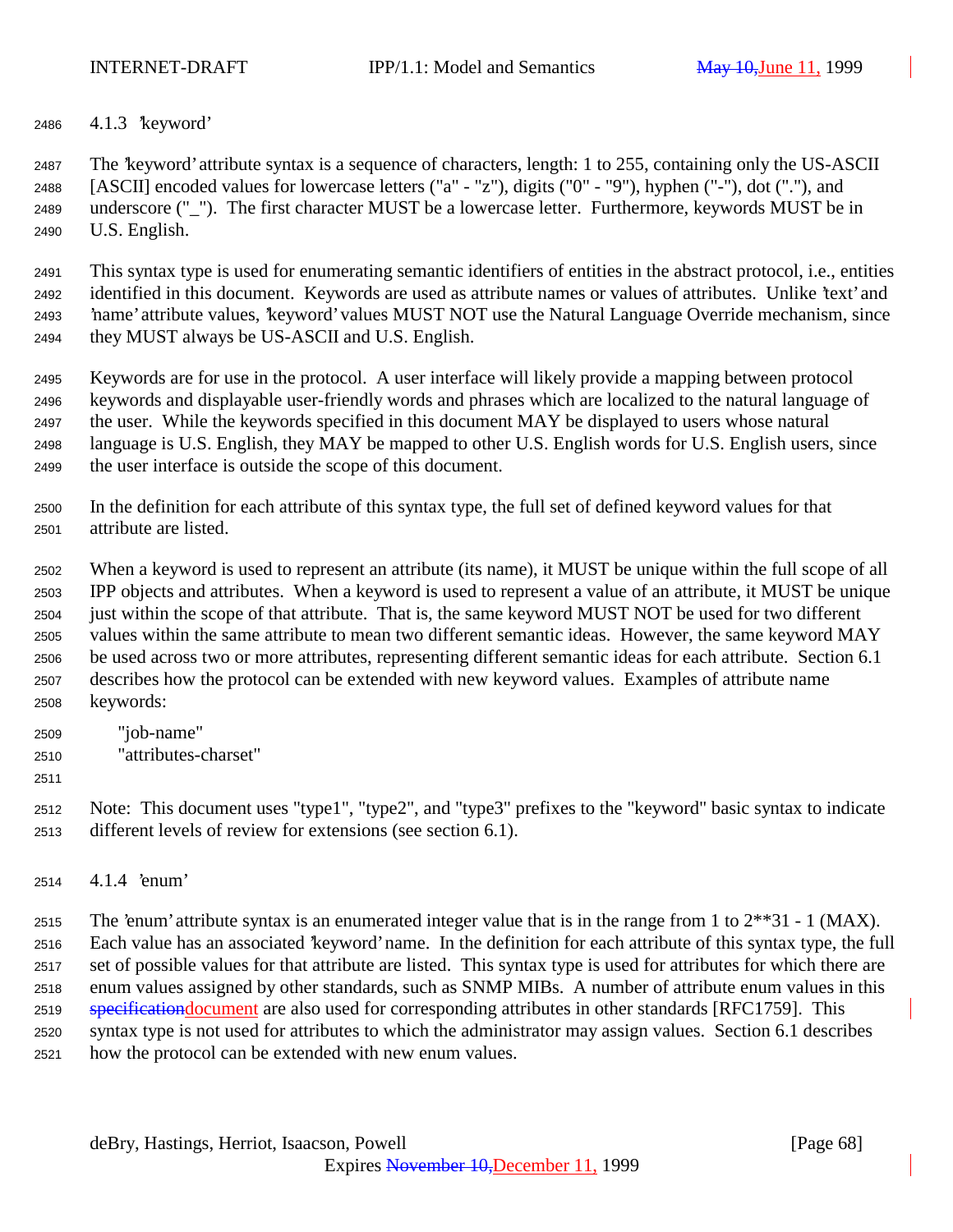Enum values are for use in the protocol. A user interface will provide a mapping between protocol enum values and displayable user-friendly words and phrases which are localized to the natural language of the user. While the enum symbols specified in this document MAY be displayed to users whose natural language is U.S. English, they MAY be mapped to other U.S. English words for U.S. English users, since the user interface is outside the scope of this document.

 Note: SNMP MIBs use '2' for 'unknown' which corresponds to the IPP "out-of-band" value 'unknown'. See the description of the "out-of-band" values at the beginning of Section 4.1. Therefore, attributes of type 'enum' start at '3'.

 Note: This document uses "type1", "type2", and "type3" prefixes to the "enum" basic syntax to indicate different levels of review for extensions (see section 6.1).

4.1.5 'uri'

 The 'uri' attribute syntax is any valid Uniform Resource Identifier or URI [RFC2396]. Most often, URIs are simply Uniform Resource Locators or URLs. The maximum length of URIs used as values of IPP attributes is 1023 octets. Although most other IPP attribute syntax types allow for only lower-cased values, this attribute syntax type conforms to the case-sensitive and case-insensitive rules specified in [RFC2396]. See also [IPP-IIG] for a discussion of case in URIs.

4.1.6 'uriScheme'

 The 'uriScheme' attribute syntax is a sequence of characters representing a URI scheme according to RFC 2396 [RFC2396]. Though RFC 2396 requires that the values be case-insensitive, IPP requires all lower

case values in IPP attributes to simplify comparing by IPP clients and Printer objects.

- Standard values for this syntax type are the following keywords:
- 'ipp': for IPP schemed URIs (e.g., "ipp:...")
- 'http': for HTTP schemed URIs (e.g., "http:...")
- 'https': for use with HTTPS schemed URIs (e.g., "https:...") (not on IETF standards track)
- 'ftp': for FTP schemed URIs (e.g., "ftp:...")
- 'mailto': for SMTP schemed URIs (e.g., "mailto:...")
- 'file': for file schemed URIs (e.g., "file:...")
- 

 A Printer object MAY support any URI 'scheme' that has been registered with IANA [IANA-MT]. The maximum length of URI 'scheme' values used to represent IPP attribute values is 63 octets.

4.1.7 'charset'

 The 'charset' attribute syntax is a standard identifier for a charset. A charset is a coded character set and encoding scheme. Charsets are used for labeling certain document contents and 'text' and 'name' attribute values. The syntax and semantics of this attribute syntax are specified in RFC 2046 [RFC2046] and contained in the IANA character-set Registry [IANA-CS] according to the IANA procedures [RFC2278]. Though RFC 2046 requires that the values be case-insensitive US-ASCII, IPP requires all lower case values

deBry, Hastings, Herriot, Isaacson, Powell **Example 20** (Page 69)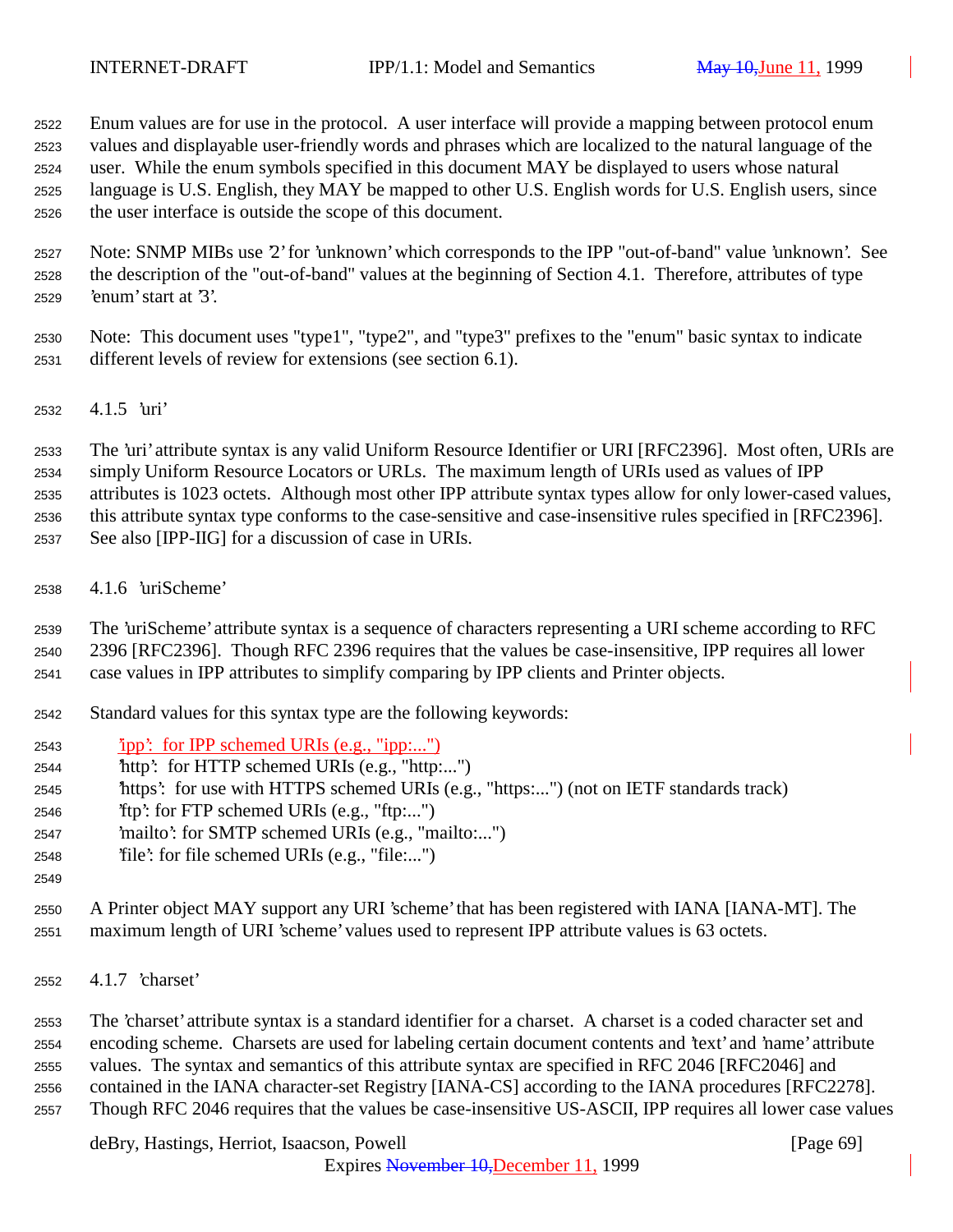in IPP attributes to simplify comparing by IPP clients and Printer objects. When a character-set in the

- IANA registry has more than one name (alias), the name labeled as "(preferred MIME name)", if present, MUST be used.
- The maximum length of 'charset' values used to represent IPP attribute values is 63 octets.
- Some examples are:
- 'utf-8': ISO 10646 Universal Multiple-Octet Coded Character Set (UCS) represented as the UTF-8 [RFC2279] transfer encoding scheme in which US-ASCII is a subset charset.
- 'us-ascii': 7-bit American Standard Code for Information Interchange (ASCII), ANSI X3.4-1986 [ASCII]. That standard defines US-ASCII, but RFC 2045 [RFC2045] eliminates most of the control characters from conformant usage in MIME and IPP.
- 'iso-8859-1': 8-bit One-Byte Coded Character Set, Latin Alphabet Nr 1 [ISO8859-1]. That standard defines a coded character set that is used by Latin languages in the Western Hemisphere and Western Europe. US-ASCII is a subset charset.
- 'iso-10646-ucs-2': ISO 10646 Universal Multiple-Octet Coded Character Set (UCS) represented as two octets (UCS-2), with the high order octet of each pair coming first (so-called Big Endian integer).
- Some attribute descriptions MAY place additional requirements on charset values that may be used, such as REQUIRED values that MUST be supported or additional restrictions, such as requiring that the charset have US-ASCII as a subset charset.

## 4.1.8 'naturalLanguage'

 The 'naturalLanguage' attribute syntax is a standard identifier for a natural language and optionally a country. The values for this syntax type are defined by RFC 1766 [RFC1766]. Though RFC 1766 requires that the values be case-insensitive US-ASCII, IPP requires all lower case to simplify comparing by IPP clients and Printer objects. Examples include:

- 'en': for English 'en-us': for US English 'fr': for French
- 'de': for German
- 

The maximum length of 'naturalLanguage' values used to represent IPP attribute values is 63 octets.

4.1.9 'mimeMediaType'

 The 'mimeMediaType' attribute syntax is the Internet Media Type (sometimes called MIME type) as defined by RFC 2046 [RFC2046] and registered according to the procedures of RFC 2048 [RFC2048] for identifying a document format. The value MAY include a charset parameter, depending on the specification of the Media Type in the IANA Registry [IANA-MT]. Although most other IPP syntax types allow for only lower-cased values, this syntax type allows for mixed-case values which are case-insensitive.

Examples are:

deBry, Hastings, Herriot, Isaacson, Powell [Page 70]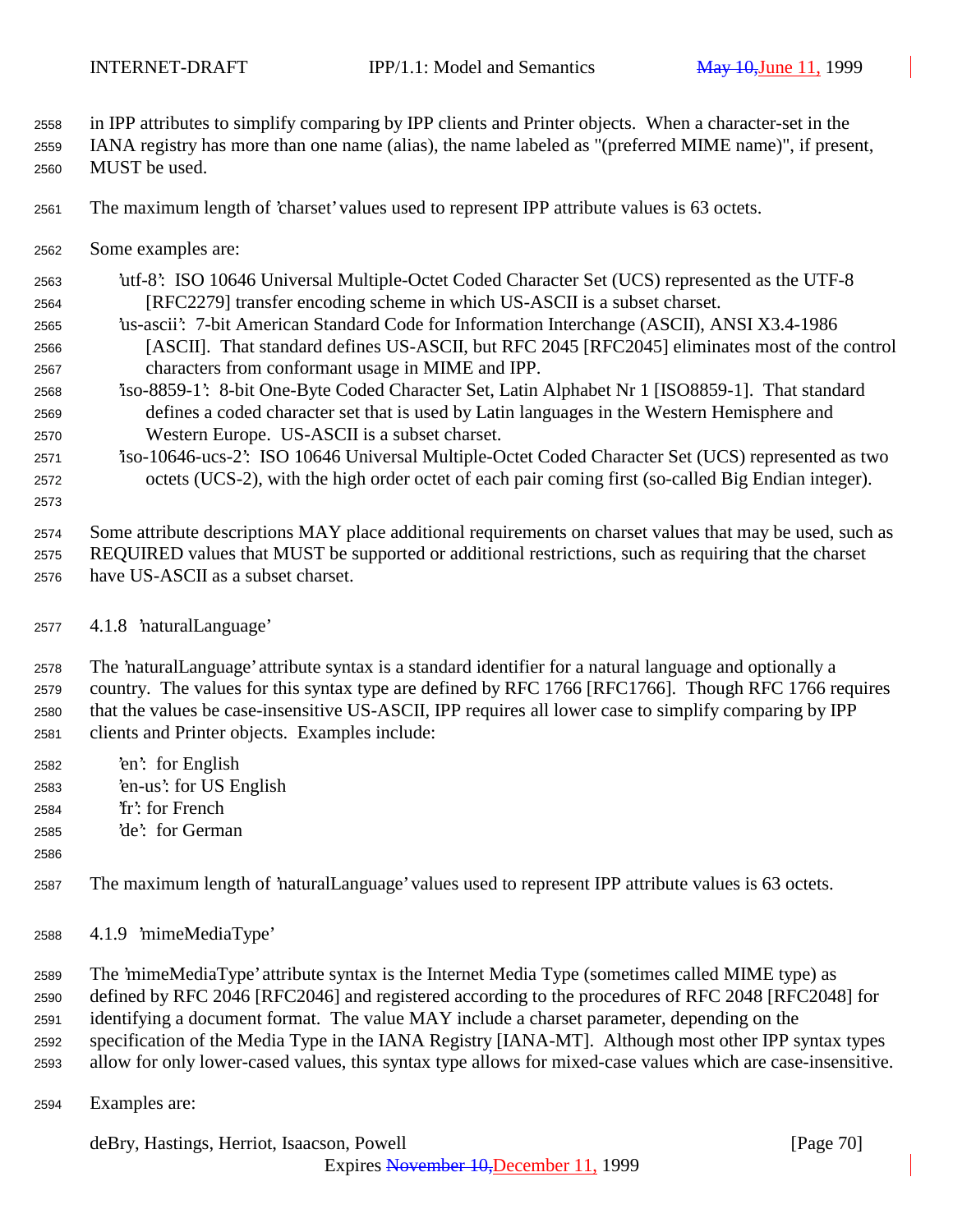| 2595 | text/html: An HTML document                                                                           |
|------|-------------------------------------------------------------------------------------------------------|
| 2596 | text/plain': A plain text document in US-ASCII (RFC 2046 indicates that in the absence of the charset |
| 2597 | parameter MUST mean US-ASCII rather than simply unspecified) [RFC2046].                               |
| 2598 | 'text/plain; charset=US-ASCII': A plain text document in US-ASCII [52, 56].                           |
| 2599 | text/plain; charset=ISO-8859-1: A plain text document in ISO 8859-1 (Latin 1) [ISO8859-1].            |
| 2600 | text/plain; charset=utf-8: A plain text document in ISO 10646 represented as UTF-8 [RFC2279]          |
| 2601 | 'application/postscript': A PostScript document [RFC2046]                                             |
| 2602 | 'application/vnd.hp-PCL': A PCL document [IANA-MT] (charset escape sequence embedded in the           |
| 2603 | document data)                                                                                        |
| 2604 | 'application/pdf': Portable Document Format - see IANA MIME Media Type registry                       |
| 2605 | 'application/octet-stream': Auto-sense - see belows ection 4.1.9.1                                    |
| 2606 |                                                                                                       |
| 2607 |                                                                                                       |

4.1.9.1 Application/octet-stream -- Auto-Sensing the document format

 One special type is 'application/octet-stream'. If the Printer object supports this value, the Printer object MUST be capable of auto-sensing the format of the document data, either as part of the create operation and/or at document processing time. During auto-sensing, a Printer may determine that the document-data has a format that the Printer doesn't recognize. If the Printer determines this problem before returning an operation response, it rejects the request and returns the 'client-error-document-format-not-supported' status code. If the Printer determines this problem after accepting the request and returning an operation response with one of the successful status codes, the Printer adds the 'unsupported-document-format' value to the 2616 job's "job-state-reasons" attribute. **Issue 9 and Issue 10** 

 If the Printer object's default value attribute "document-format-default" is set to 'application/octet-stream', the Printer object not only supports auto-sensing of the document format, but will depend on the result of applying its auto-sensing when the client does not supply the "document-format" attribute. If the client supplies a document format value, the Printer MUST rely on the supplied attribute, rather than trust its auto-sensing algorithm. To summarize:

- 1. If the client does not supply a document format value, the Printer MUST rely on its default value setting (which may be 'application/octet-stream' indicating an auto-sensing mechanism).
- 2. If the client supplies a value other than 'application/octet-stream', the client is supplying valid information about the format of the document data and the Printer object MUST trust the client supplied value more than the outcome of applying an automatic format detection mechanism. For example, the client may be requesting the printing of a PostScript file as a 'text/plain' document. The Printer object MUST print a text representation of the PostScript commands rather than interpret the stream of PostScript commands and print the result.
- 3. If the client supplies a value of 'application/octet-stream', the client is indicating that the Printer object MUST use its auto-sensing mechanism on the client supplied document data whether auto-sensing is the Printer object's default or not.

 Note: Since the auto-sensing algorithm is probabilistic, if the client requests both auto-sensing ("document- format" set to 'application/octet-stream') and true fidelity ("ipp-attribute-fidelity" set to 'true'), the Printer object might not be able to guarantee exactly what the end user intended (the auto-sensing algorithm might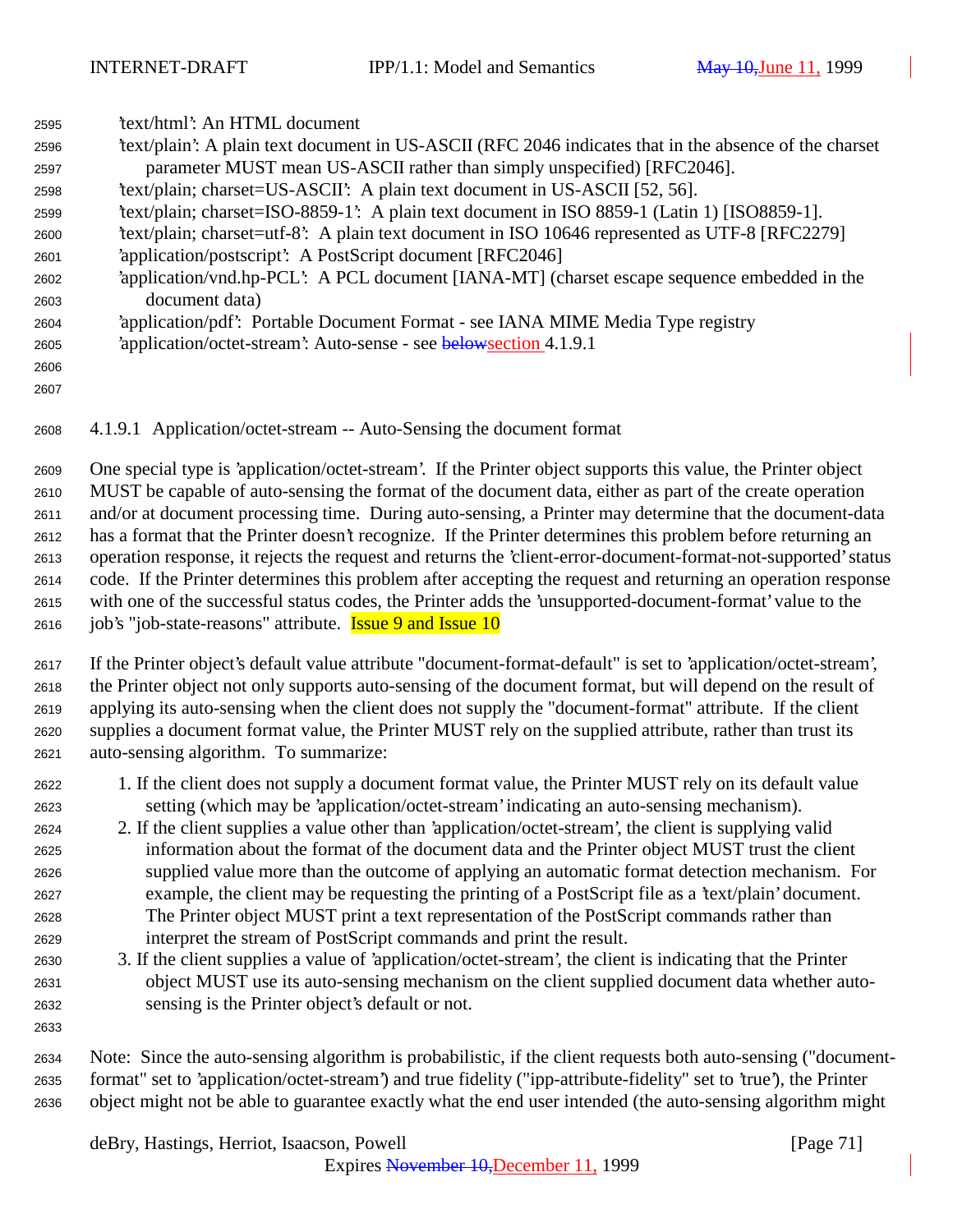mistake one document format for another ), but it is able to guarantee that its auto-sensing mechanism be used.

The maximum length of a 'mimeMediaType' value to represent IPP attribute values is 255 octets.

4.1.10 'octetString'

 The 'octetString' attribute syntax is a sequence of octets encoded in a maximum of 1023 octets which is indicated in sub-section headers using the notation: octetString(MAX). This syntax type is used for opaque data.

4.1.11 'boolean'

The 'boolean' attribute syntax has only two values: 'true' and 'false'.

4.1.12 'integer'

2647 The 'integer' attribute syntax is an integer value that is in the range from  $-2**31$  (MIN) to  $2**31 - 1$  (MAX). Each individual attribute may specify the range constraint explicitly in sub-section headers if the range is different from the full range of possible integer values. For example: job-priority (integer(1:100)) for the "job-priority" attribute. However, the enforcement of that additional constraint is up to the IPP objects, not the protocol.

4.1.13 'rangeOfInteger'

 The 'rangeOfInteger' attribute syntax is an ordered pair of integers that defines an inclusive range of integer values. The first integer specifies the lower bound and the second specifies the upper bound. If a range constraint is specified in the header description for an attribute in this document whose attribute syntax is 2656 'rangeOfInteger' (i.e., 'X:Y' indicating X as a minimum value and Y as a maximum value), then the constraint applies to both integers.

4.1.14 'dateTime'

 The 'dateTime' attribute syntax is a standard, fixed length, 11 octet representation of the "DateAndTime" syntax as defined in RFC 1903 [RFC1903]. RFC 19032579 [RFC2579]. RFC 2579 also identifies an 8 octet representation of a "DateAndTime" value, but IPP objects MUST use the 11 octet representation. A user interface will provide a mapping between protocol dateTime values and displayable user-friendly words or presentation values and phrases which are localized to the natural language and date format of the user, including time zone.

4.1.15 'resolution'

 The 'resolution' attribute syntax specifies a two-dimensional resolution in the indicated units. It consists of 3 values: a cross feed direction resolution (positive integer value), a feed direction resolution (positive integer value), and a units value. The semantics of these three components are taken from the Printer MIB

deBry, Hastings, Herriot, Isaacson, Powell [Page 72]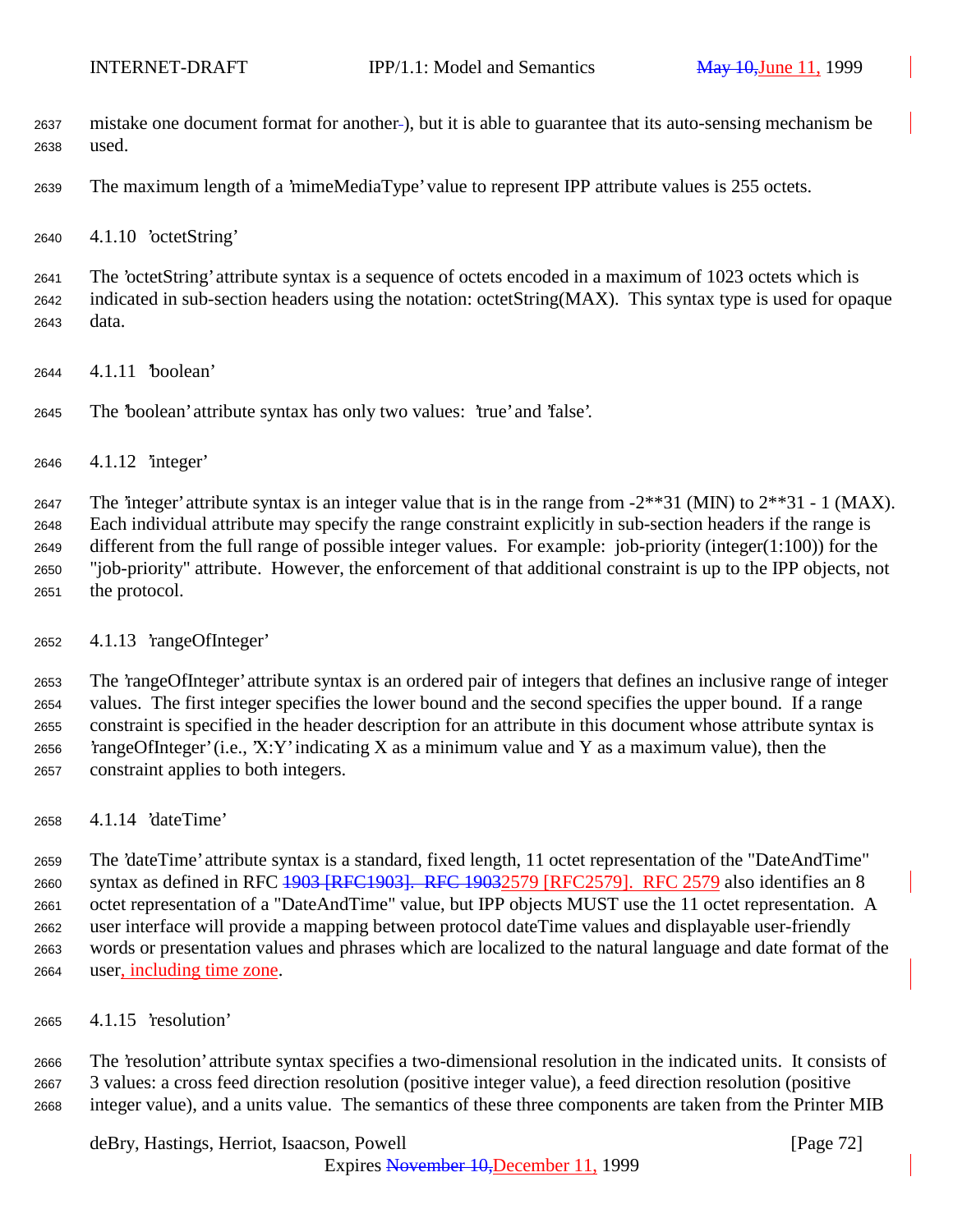[RFC1759] suggested values. That is, the cross feed direction component resolution component is the same as the prtMarkerAddressabilityXFeedDir object in the Printer MIB, the feed direction component resolution component is the same as the prtMarkerAddressabilityFeedDir in the Printer MIB, and the units component is the same as the prtMarkerAddressabilityUnit object in the Printer MIB (namely, '3' indicates dots per inch and '4' indicates dots per centimeter). All three values MUST be present even if the first two values are the same. Example: '300', '600', '3' indicates a 300 dpi cross-feed direction resolution, a 600 dpi feed direction resolution, since a '3' indicates dots per inch (dpi).

4.1.16 '1setOf X'

 The '1setOf X' attribute syntax is 1 or more values of attribute syntax type X. This syntax type is used for multi-valued attributes. The syntax type is called '1setOf' rather than just 'setOf' as a reminder that the set of values MUST NOT be empty (i.e., a set of size 0). Sets are normally unordered. However each attribute description of this type may specify that the values MUST be in a certain order for that attribute.

4.2 Job Template Attributes

 Job Template attributes describe job processing behavior. Support for Job Template attributes by a Printer object is OPTIONAL (see section 12.2.3 for a description of support for OPTIONAL attributes). Also, clients OPTIONALLY supply Job Template attributes in create requests.

Job Template attributes conform to the following rules. For each Job Template attribute called "xxx":

 1. If the Printer object supports "xxx" then it MUST support both a "xxx-default" attribute (unless there is a "No" in the table below) and a "xxx-supported" attribute. If the Printer object doesn't support "xxx", then it MUST support neither an "xxx-default" attribute nor an "xxx-supported" attribute, and it MUST treat an attribute "xxx" supplied by a client as unsupported. An attribute "xxx" may be supported for some document formats and not supported for other document formats. For example, it is expected that a Printer object would only support "orientation-requested" for some document formats (such as 'text/plain' or 'text/html') but not others (such as 'application/postscript').

- 2. "xxx" is OPTIONALLY supplied by the client in a create request. If "xxx" is supplied, the client is indicating a desired job processing behavior for this Job. When "xxx" is not supplied, the client is indicating that the Printer object apply its default job processing behavior at job processing time if the document content does not contain an embedded instruction indicating an xxx-related behavior.
- 2699 Note: Since an administrator MAY change the default value attribute after a Job object has been submitted but before it has been processed, the default value used by the Printer object at job processing time may be different that the default value in effect at job submission time.
- 3. The "xxx-supported" attribute is a Printer object attribute that describes which job processing behaviors are supported by that Printer object. A client can query the Printer object to find out what xxx-related behaviors are supported by inspecting the returned values of the "xxx-supported" attribute.
	- deBry, Hastings, Herriot, Isaacson, Powell [Page 73]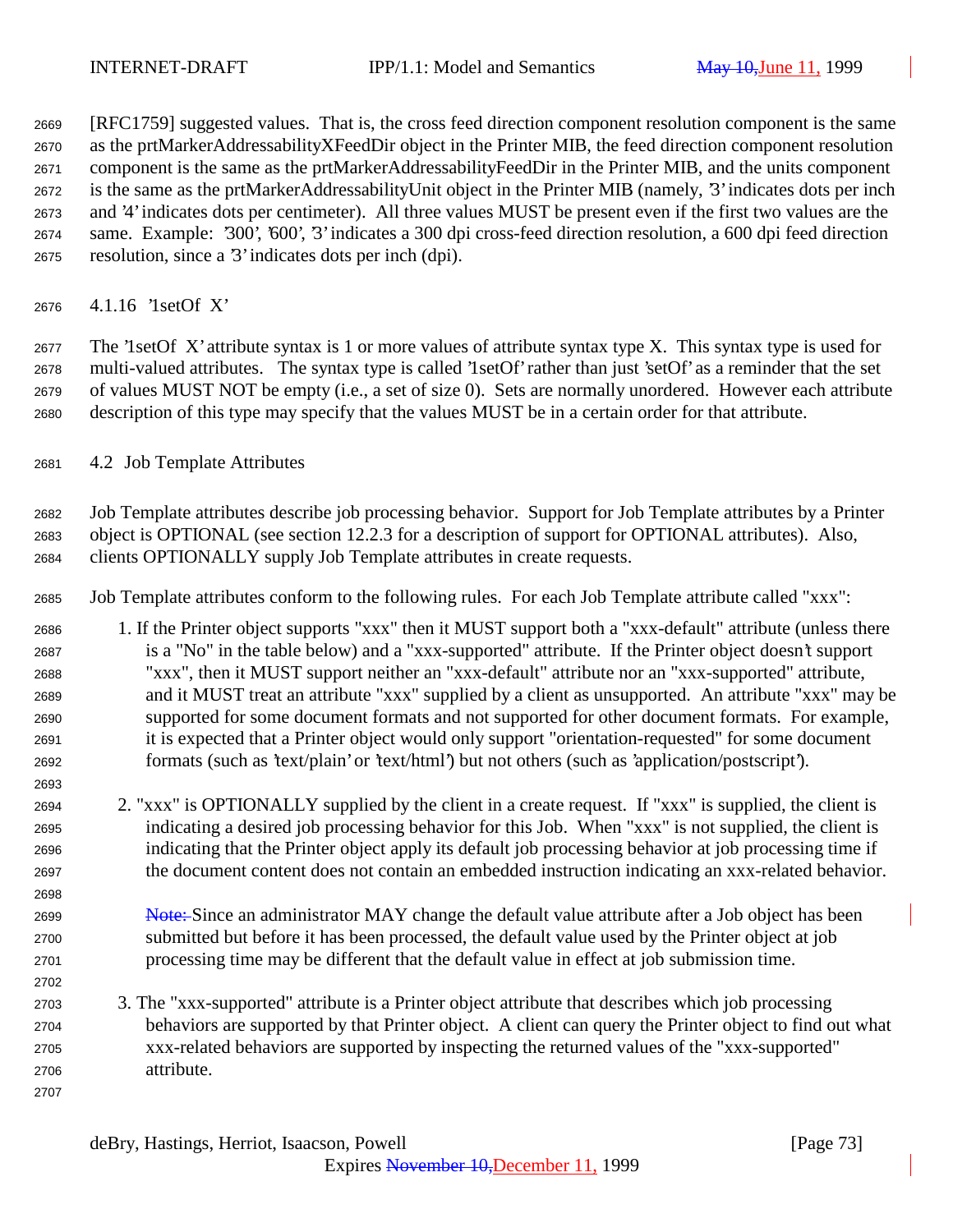- Note: The "xxx" in each "xxx-supported" attribute name is singular, even though an "xxx- supported" attribute usually has more than one value, such as "job-sheet-supported", unless the "xxx" Job Template attribute is plural, such as "finishings" or "sides". In such cases the "xxx-supported" attribute names are: "finishings-supported" and "sides-supported".
- 4. The "xxx-default" default value attribute describes what will be done at job processing time when no other job processing information is supplied by the client (either explicitly as an IPP attribute in the create request or implicitly as an embedded instruction within the document data).

 If an application wishes to present an end user with a list of supported values from which to choose, the application SHOULD query the Printer object for its supported value attributes. The application SHOULD also query the default value attributes. If the application then limits selectable values to only those value that are supported, the application can guarantee that the values supplied by the client in the create request all fall within the set of supported values at the Printer. When querying the Printer, the client MAY enumerate each attribute by name in the Get-Printer-Attributes Request, or the client MAY just name the "job-template" group in order to get the complete set of supported attributes (both supported and default attributes).

 The "finishings" attribute is an example of a Job Template attribute. It can take on a set of values such as 'staple', 'punch', and/or 'cover'. A client can query the Printer object for the "finishings-supported" attribute and the "finishings-default" attribute. The supported attribute contains a set of supported values. The default value attribute contains the finishing value(s) that will be used for a new Job if the client does not supply a "finishings" attribute in the create request and the document data does not contain any corresponding finishing instructions. If the client does supply the "finishings" attribute in the create request, the IPP object validates the value or values to make sure that they are a subset of the supported values identified in the Printer object's "finishings-supported" attribute. See section 3.1.7.

 The table below summarizes the names and relationships for all Job Template attributes. The first column of the table (labeled "Job Attribute") shows the name and syntax for each Job Template attribute in the Job object. These are the attributes that can optionally be supplied by the client in a create request. The last two columns (labeled "Printer: Default Value Attribute" and "Printer: Supported Values Attribute") shows the name and syntax for each Job Template attribute in the Printer object (the default value attribute and the supported values attribute). A "No" in the table means the Printer MUST NOT support the attribute (that is, the attribute is simply not applicable). For brevity in the table, the 'text' and 'name' entries do not show the maximum length for each attribute.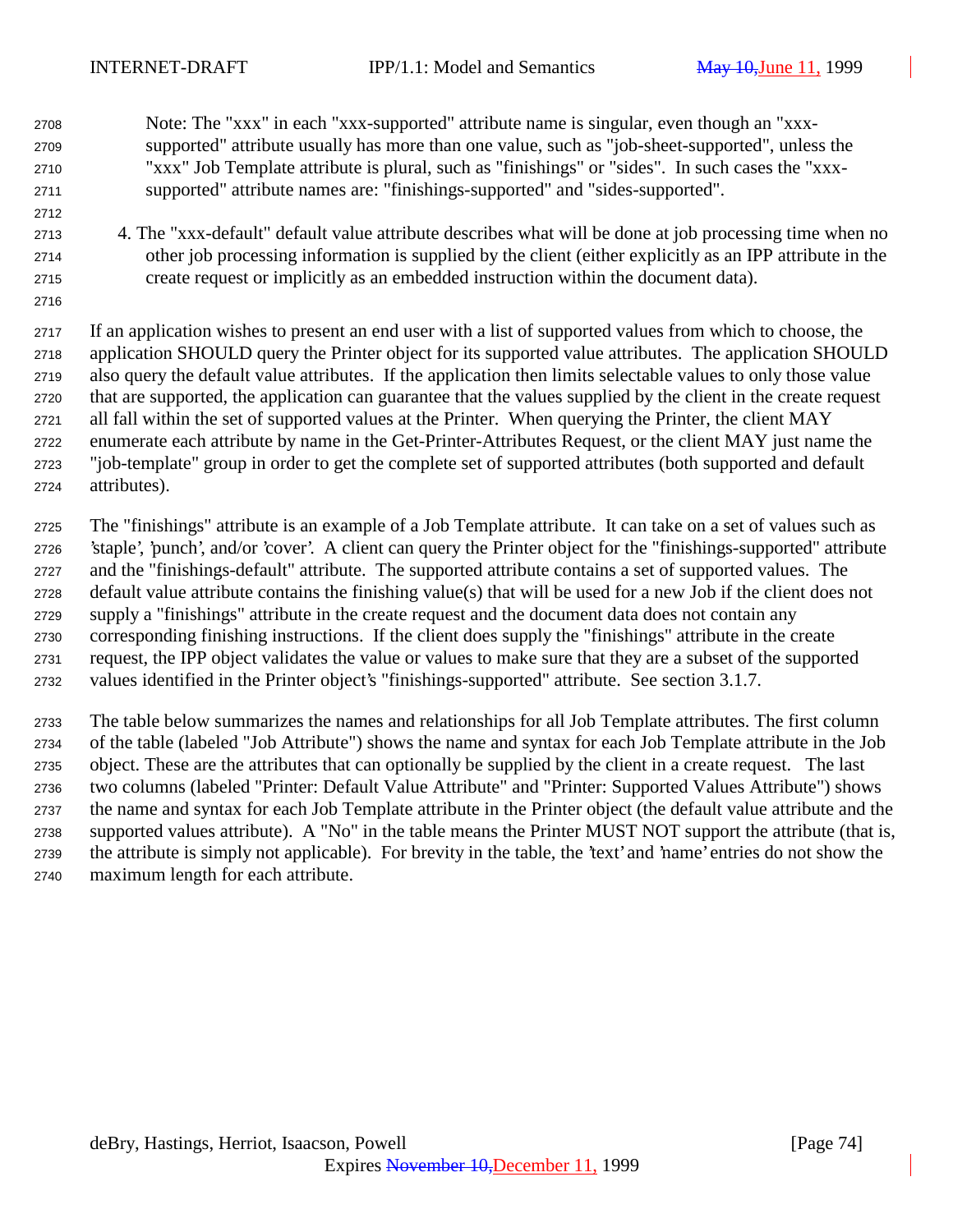| Job Attribute                                           | Printer: Default Value<br>Attribute                                      | Printer: Supported<br>Values Attribute                                             |
|---------------------------------------------------------|--------------------------------------------------------------------------|------------------------------------------------------------------------------------|
| job-priority<br>(integer 1:100)                         | job-priority-default<br>(integer 1:100)                                  | job-priority-supported<br>(integer 1:100)                                          |
| job-hold-until<br>(type3 keyword<br>name)               | job-hold-until-<br>default<br>(type3 keyword<br>name)                    | job-hold-until-<br>supported<br>(1setOf)<br>type3 keyword<br>name))                |
| job-sheets<br>(type3 keyword<br>name)                   | job-sheets-default<br>(type3 keyword<br>name)                            | job-sheets-supported<br>(1setOf)<br>type3 keyword   name))                         |
| multiple-document-<br>handling<br>(type2 keyword)       | multiple-document-<br>handling-default<br>(type2 keyword)                | multiple-document-<br>handling-supported<br>(1setOf type2 keyword)                 |
| copies<br>(integer (1:MAX))                             | copies-default<br>(integer (1:MAX))                                      | copies-supported<br>(rangeOfInteger<br>$(1:MAX)$ )                                 |
| finishings<br>[1setOf type2 enum) (1setOf type2 enum)   | finishings-default                                                       | finishings-supported<br>(1setOf type2 enum)                                        |
| page-ranges<br>(1setOf<br>rangeOfInteger<br>$(1:MAX)$ ) | No                                                                       | page-ranges-<br>supported (boolean)                                                |
| sides<br>(type2 keyword)                                | sides-default<br>(type2 keyword)                                         | sides-supported<br>(1setOf type2 keyword)                                          |
| number-up<br>(integer (1:MAX))                          | number-up-default<br>(integer (1:MAX))                                   | number-up-supported<br>(1setOf integer<br>(1:MAX)<br>rangeOfInteger<br>$(1:MAX)$ ) |
| orientation-<br>requested<br>(type2 enum)               | orientation-requested- orientation-requested-<br>default<br>(type2 enum) | supported<br>(1setOf type2 enum)                                                   |
| media<br>(type3 keyword<br>name)                        | media-default<br>(type3 keyword<br>name)                                 | media-supported<br>(1setOf)<br>type3 keyword<br>name))<br>media-ready              |

deBry, Hastings, Herriot, Isaacson, Powell [Page 75]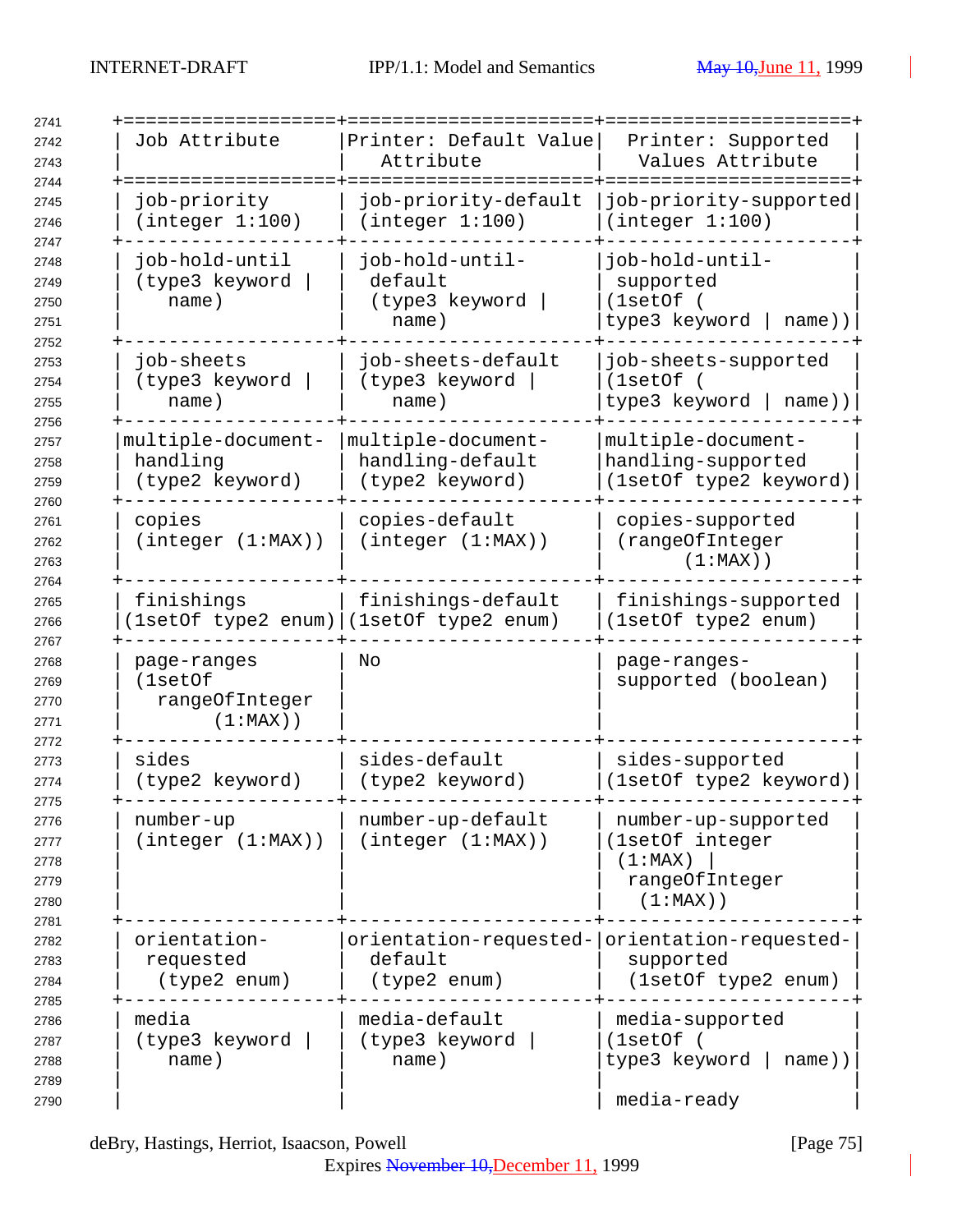| 2791<br>2792 |               |                                        | (lsetOf<br> type3 keyword   name)) |
|--------------|---------------|----------------------------------------|------------------------------------|
| 2793<br>2794 |               | printer-resolution printer-resolution- | printer-resolution-                |
| 2795         | (resolution)  | default                                | supported                          |
| 2796         |               | (resolution)                           | (1setOf resolution)                |
| 2797         |               |                                        |                                    |
| 2798         | print-quality | $print-quality-default$                | print-quality-                     |
| 2799         | (type2 enum)  | (type2 enum)                           | supported                          |
| 2800         |               |                                        | (1setOf type2 enum)                |
| 2801         |               |                                        |                                    |

 

4.2.1 job-priority (integer(1:100))

 This attribute specifies a priority for scheduling the Job. A higher value specifies a higher priority. The value 1 indicates the lowest possible priority. The value 100 indicates the highest possible priority. Among those jobs that are ready to print, a Printer MUST print all jobs with a priority value of n before printing those with a priority value of n-1 for all n.

 If the Printer object supports this attribute, it MUST always support the full range from 1 to 100. No administrative restrictions are permitted. This way an end-user can always make full use of the entire range with any Printer object. If privileged jobs are implemented outside IPP/1.1, they MUST have priorities higher than 100, rather than restricting the range available to end-users.

 If the client does not supply this attribute and this attribute is supported by the Printer object, the Printer object MUST use the value of the Printer object's "job-priority-default" at job submission time (unlike most Job Template attributes that are used if necessary at job processing time).

 The syntax for the "job-priority-supported" is also integer(1:100). This single integer value indicates the number of priority levels supported. The Printer object MUST take the value supplied by the client and map it to the closest integer in a sequence of n integers values that are evenly distributed over the range from 1 to 100 using the formula:

- 2820 roundToNearestInt( $(100x+50)/n$ )
- where n is the value of "job-priority-supported" and x ranges from 0 through n-1.

2822 For example, if n=1 the sequence of values is 50; if n=2, the sequence of values is: 25 and 75; if n = 3, the 2823 sequence of values is: 17, 50 and 83; if  $n = 10$ , the sequence of values is: 5, 15, 25, 35, 45, 55, 65, 75, 85, 2824 and 95; if  $n = 100$ , the sequence of values is: 1, 2, 3, ... 100.

 If the value of the Printer object's "job-priority-supported" is 10 and the client supplies values in the range 1 to 10, the Printer object maps them to 5, in the range 11 to 20, the Printer object maps them to 15, etc.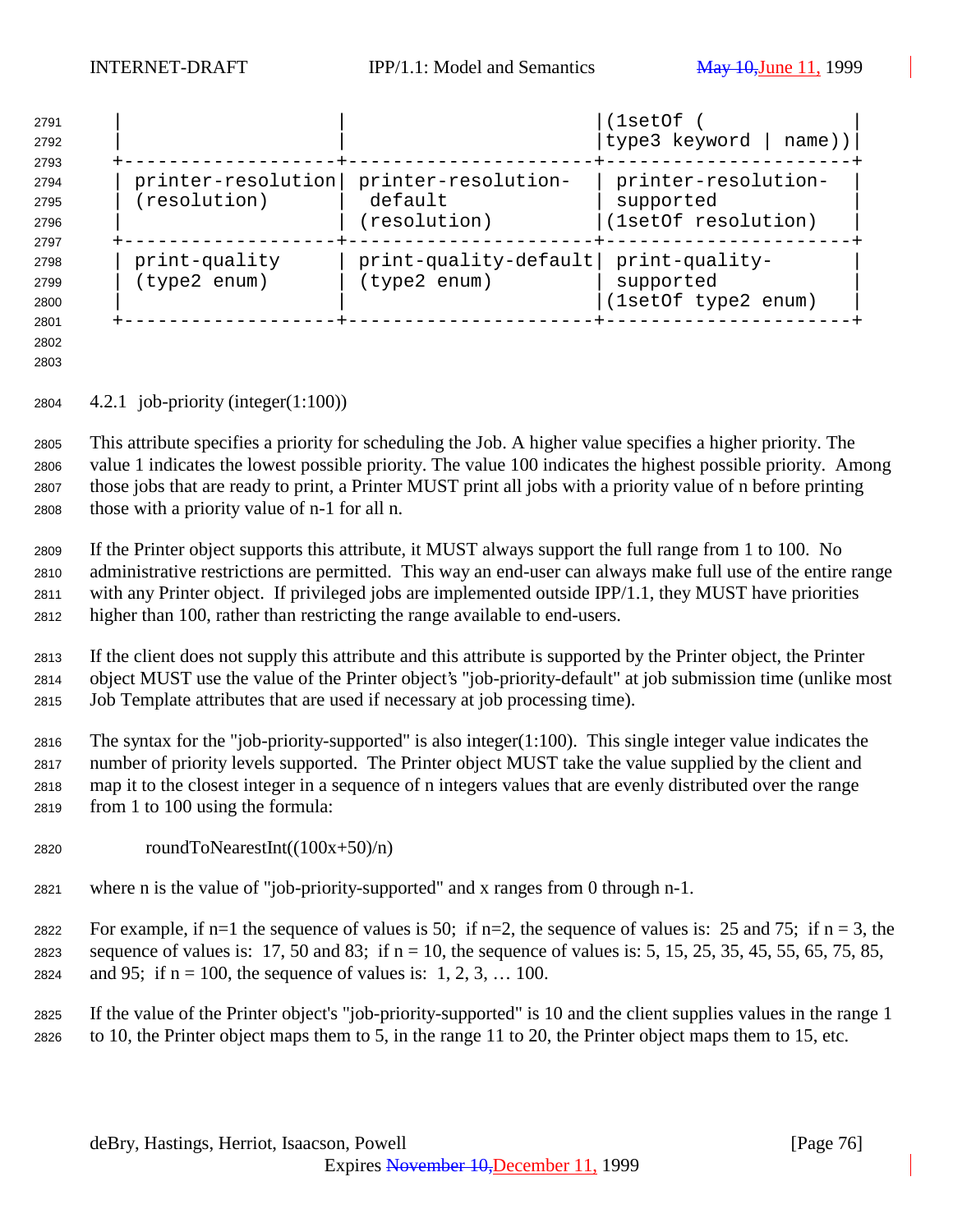4.2.2 job-hold-until (type3 keyword | name (MAX))

This attribute specifies the named time period during which the Job MUST become a candidate for printing.

Standard keyword values for named time periods are:

 'no-hold': immediately, if there are not other reasons to hold the job 'indefinite': - the job is held indefinitely, until a client performs a Release-Job (section 3.3.6) 'day-time': during the day 'evening': evening 'night': night 'weekend': weekend 'second-shift': second-shift (after close of business) 'third-shift': third-shift (after midnight) 

 An administrator MUST associate allowable print times with a named time period (by means outside the scope of this IPP/1.1 document). An administrator is encouraged to pick names that suggest the type of time period. An administrator MAY define additional values using the 'name' or 'keyword' attribute syntax, depending on implementation.

2843 If the value of this attribute specifies a time period that is in the future, the Printer **MUSTSHOULD** add the 'job-hold-until-specified' value to the job's "job-state-reasons" attribute, MUST move the job to the 'pending-held' state, and MUST NOT schedule the job for printing until the specified time-period arrives.

 When the specified time period arrives, the Printer MUST remove the 'job-hold-until-specified' value from 2847 the job's "job-state-reason" attribute and, if attribute, if present. If there are no other job state reasons that keep the job in the 'pending-held' state, the Printer MUST consider the job as a candidate for processing by 2849 moving the job to the 'pending' state. **Issue 30** 

 If this job attribute value is the named value 'no-hold', or the specified time period has already started, the job MUST be a candidate for processing immediately.

 If the client does not supply this attribute and this attribute is supported by the Printer object, the Printer object MUST use the value of the Printer object's "job-hold-until-default" at job submission time (unlike most Job Template attributes that are used if necessary at job processing time).

- 4.2.3 job-sheets (type3 keyword | name(MAX))
- This attribute determines which job start/end sheet(s), if any, MUST be printed with a job.
- Standard keyword values are:
- 'none': no job sheet is printed
- 'standard': one or more site specific standard job sheets are printed, e.g. a single start sheet or both start and end sheet is printed
- 

deBry, Hastings, Herriot, Isaacson, Powell [Page 77]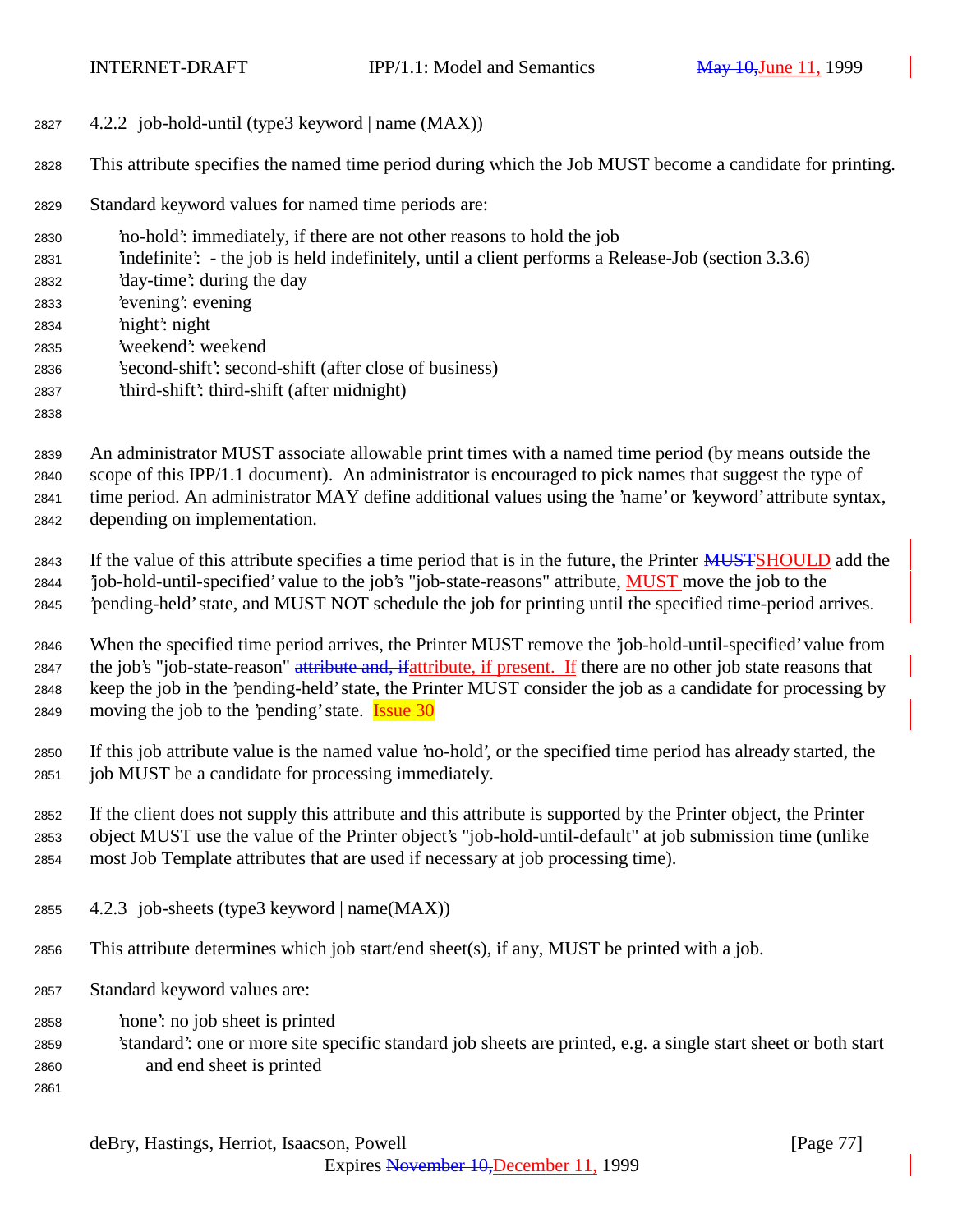An administrator MAY define additional values using the 'name' or 'keyword' attribute syntax, depending on implementation.

2864 Note: The effect of this attribute on jobs with multiple documents MAY be affected by the "multiple-document-handling" job attribute (section 4.2.4), depending on the job sheet semantics.

4.2.4 multiple-document-handling (type2 keyword)

 This attribute is relevant only if a job consists of two or more documents. This attribute MUST be 2868 supported if the Printer supports multiple documents per job (see sections 3.2.4 and 3.3.1). Issue 34 The attribute controls finishing operations and the placement of one or more print-stream pages into impressions and onto media sheets. When the value of the "copies" attribute exceeds 1, it also controls the order in which the copies that result from processing the documents are produced. For the purposes of this explanations, if "a" represents an instance of document data, then the result of processing the data in document "a" is a sequence of media sheets represented by "a(\*)".

Standard keyword values are:

 'single-document': If a Job object has multiple documents, say, the document data is called a and b, then the result of processing all the document data (a and then b) MUST be treated as a single sequence of media sheets for finishing operations; that is, finishing would be performed on the concatenation 2878 of the sequences  $a(*),b(*)$ . The Printer object MUST NOT force the data in each document instance to be formatted onto a new print-stream page, nor to start a new impression on a new media sheet. If more than one copy is made, the ordering of the sets of media sheets resulting from processing the 2881 document data MUST be  $a(*)$ ,  $b(*)$ ,  $a(*)$ ,  $b(*)$ , ..., and the Printer object MUST force each copy  $(a(*)$ ,  $b(*)$ ) to start on a new media sheet.

- 'separate-documents-uncollated-copies': If a Job object has multiple documents, say, the document data is called a and b, then the result of processing the data in each document instance MUST be treated 2885 as a single sequence of media sheets for finishing operations; that is, the sets  $a(*)$  and  $b(*)$  would each be finished separately. The Printer object MUST force each copy of the result of processing the data in a single document to start on a new media sheet. If more than one copy is made, the ordering 2888 of the sets of media sheets resulting from processing the document data MUST be  $a(*)$ ,  $a(*)$ , ..., 2889  $b(*)$ ,  $b(*)$  ....
- 'separate-documents-collated-copies': If a Job object has multiple documents, say, the document data is called a and b, then the result of processing the data in each document instance MUST be treated as a single sequence of media sheets for finishing operations; that is, the sets a(\*) and b(\*) would each be finished separately. The Printer object MUST force each copy of the result of processing the data in a single document to start on a new media sheet. If more than one copy is made, the ordering of 2895 the sets of media sheets resulting from processing the document data MUST be  $a(*)$ ,  $b(*)$ ,  $a(*)$ ,  $b(*)$ ,  $b(*)$ , ... .
- 'single-document-new-sheet': Same as 'single-document', except that the Printer object MUST ensure that the first impression of each document instance in the job is placed on a new media sheet. This value allows multiple documents to be stapled together with a single staple where each document starts on a new sheet.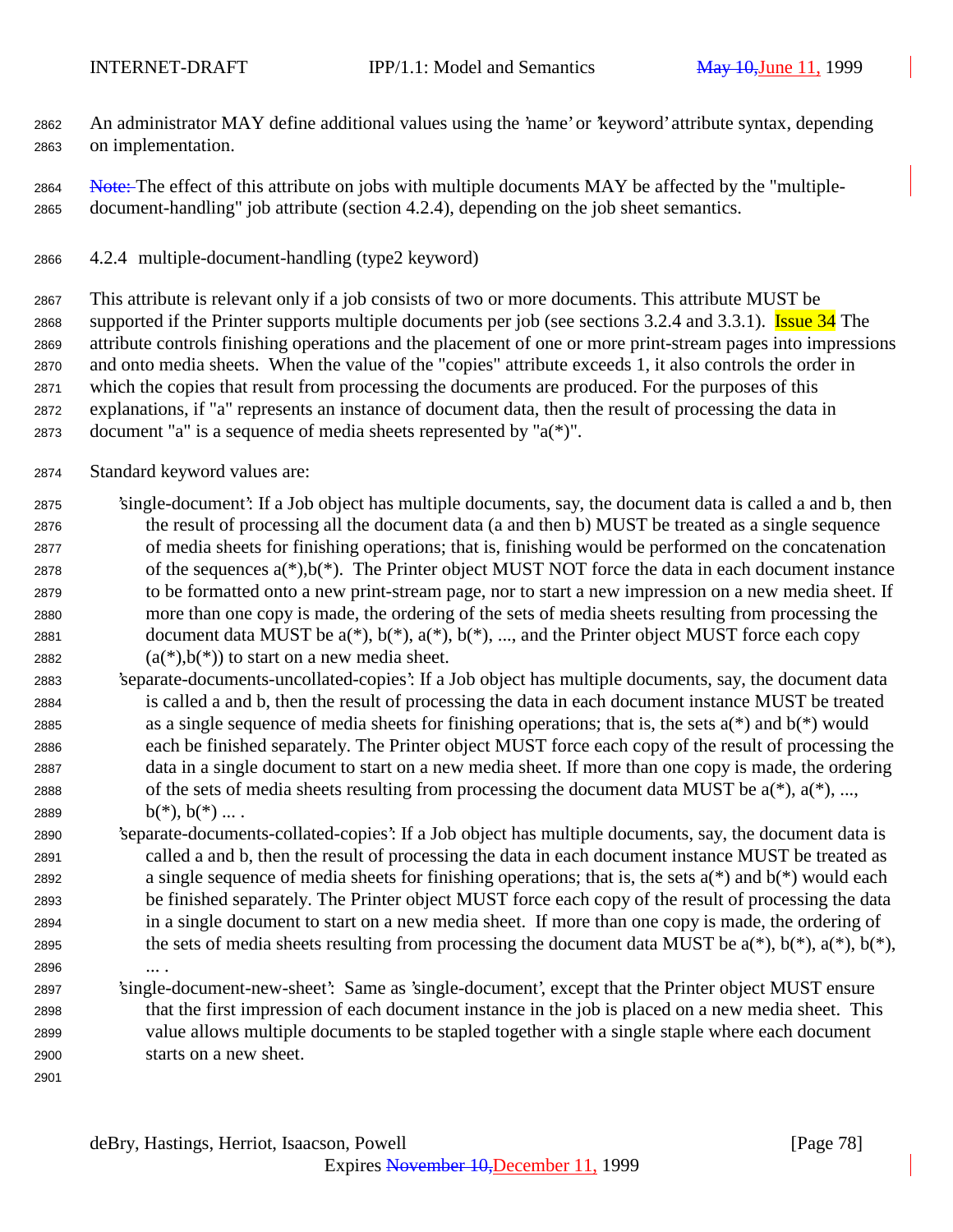The 'single-document' value is the same as 'separate-documents-collated-copies' with respect to ordering of print-stream pages, but not media sheet generation, since 'single-document' will put the first page of the next document on the back side of a sheet if an odd number of pages have been produced so far for the job, while 'separate-documents-collated-copies' always forces the next document or document copy on to a new sheet. In addition, if the "finishings" attribute specifies 'staple', then with 'single-document', documents a and b are stapled together as a single document with no regard to new sheets, with 'single-document-new- sheet', documents a and b are stapled together as a single document, but document b starts on a new sheet, but with 'separate-documents-uncollated-copies' and 'separate-documents-collated-copies', documents a and b are stapled separately.

 Note: None of these values provide means to produce uncollated sheets within a document, i.e., where multiple copies of sheet n are produced before sheet n+1 of the same document.

 The relationship of this attribute and the other attributes that control document processing is described in section 15.3.

- 4.2.5 copies (integer(1:MAX))
- This attribute specifies the number of copies to be printed.

 On many devices the supported number of collated copies will be limited by the number of physical output bins on the device, and may be different from the number of uncollated copies which can be supported.

 Note: The effect of this attribute on jobs with multiple documents is controlled by the "multiple-document- handling" job attribute (section 4.2.4) and the relationship of this attribute and the other attributes that control document processing is described in section 15.3.

4.2.6 finishings (1setOf type2 enum)

 This attribute identifies the finishing operations that the Printer uses for each copy of each printed document in the Job. For Jobs with multiple documents, the "multiple-document-handling" attribute determines what constitutes a "copy" for purposes of finishing.

Standard enum values are:

| 2927 | Value          | <b>Symbolic Name and Description</b>                                                      |
|------|----------------|-------------------------------------------------------------------------------------------|
| 2928 |                |                                                                                           |
| 2929 | $\mathcal{B}'$ | 'none': Perform no finishing                                                              |
| 2930 | 4'             | staple. Bind the document(s) with one or more staples. The exact number and placement of  |
| 2931 |                | the staples is site-defined.                                                              |
| 2932 | הי?            | 'punch': This value indicates that holes are required in the finished document. The exact |
| 2933 |                | number and placement of the holes is site-defined. The punch specification MAY be         |
| 2934 |                | satisfied (in a site- and implementation-specific manner) either by drilling/punching,    |
| 2935 |                | or by substituting pre-drilled media.                                                     |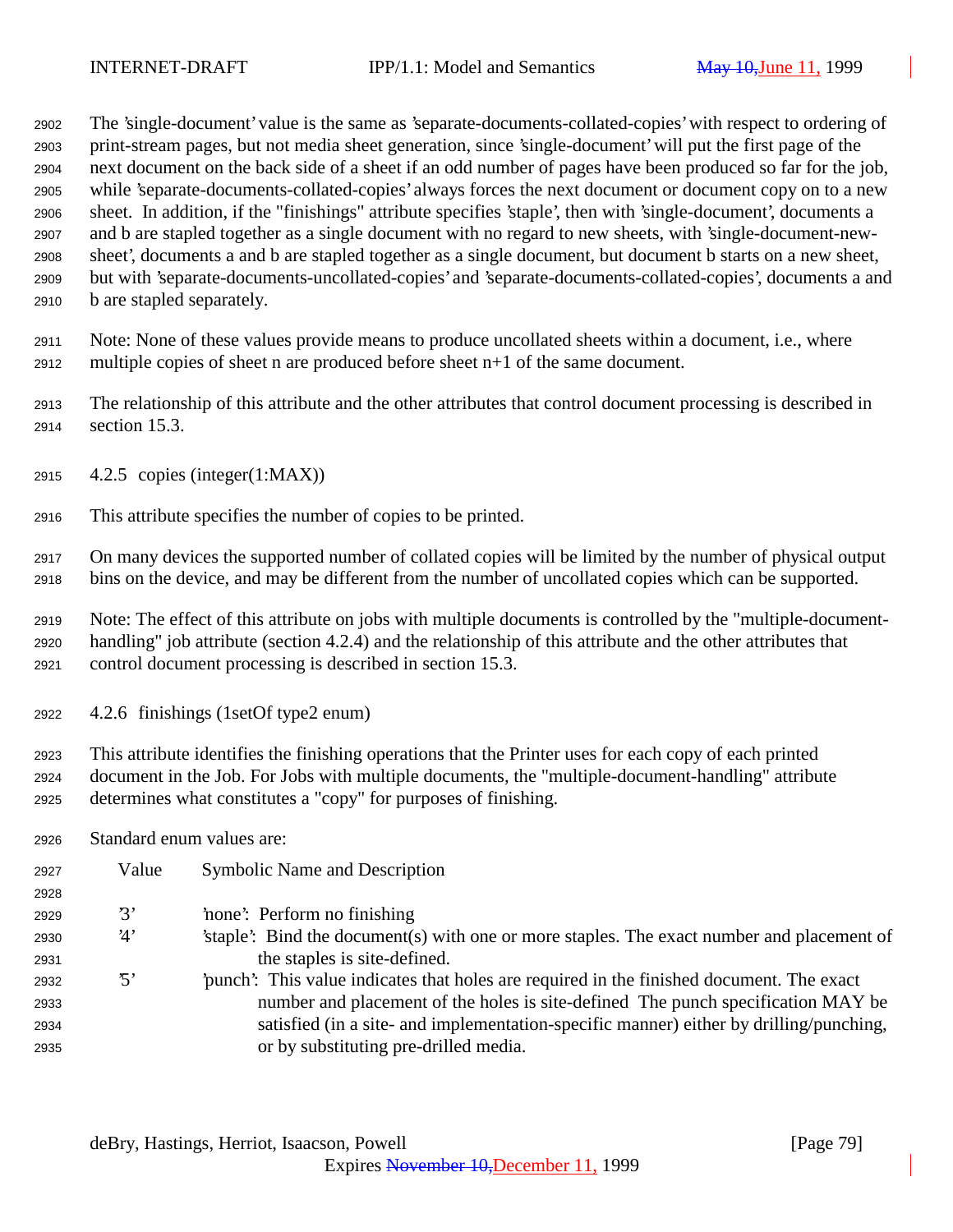| 2936<br>2937<br>2938<br>2939 | 6'<br>7'                 | 'cover': This value is specified when it is desired to select a non-printed (or pre-printed)<br>cover for the document. This does not supplant the specification of a printed cover<br>(on cover stock medium) by the document itself.<br>"bind": This value indicates that a binding is to be applied to the document; the type and |
|------------------------------|--------------------------|--------------------------------------------------------------------------------------------------------------------------------------------------------------------------------------------------------------------------------------------------------------------------------------------------------------------------------------|
| 2940<br>2941                 |                          | placement of the binding is site-defined.                                                                                                                                                                                                                                                                                            |
| 2942<br>2943                 | $\mathcal{S}$            | 's addle-stitch': Bind the document(s) with one or more staples (wire stitches) along the<br>middle fold. The exact number and placement of the staples and the middle fold is                                                                                                                                                       |
| 2944<br>2945<br>2946         | $\boldsymbol{\vartheta}$ | implementation and/or site-defined.<br>'edge-stitch': Bind the document(s) with one or more staples (wire stitches) along one edge.<br>The exact number and placement of the staples is implementation and/or site-<br>defined.                                                                                                      |
| 2947<br>2948                 | $'10'$ -'19'             | reserved for future generic finishing enum values.                                                                                                                                                                                                                                                                                   |
| 2949<br>2950                 | document (see below):    | The following values are more specific; they indicate a corner or an edge as if the document were a portrait                                                                                                                                                                                                                         |
| 2951<br>2952<br>2953         | 20'<br>21'               | 'staple-top-left': Bind the document(s) with one or more staples in the top left corner.<br>'staple-bottom-left': Bind the document(s) with one or more staples in the bottom left<br>corner.                                                                                                                                        |
| 2954                         | 22'                      | 'staple-top-right': Bind the document(s) with one or more staples in the top right corner.                                                                                                                                                                                                                                           |
| 2955<br>2956                 | 23'                      | 'staple-bottom-right': Bind the document(s) with one or more staples in the bottom right<br>corner.                                                                                                                                                                                                                                  |
| 2957<br>2958<br>2959         | 24'                      | 'edge-stitch-left': Bind the document(s) with one or more staples (wire stitches) along the<br>left edge. The exact number and placement of the staples is implementation and/or<br>site-defined.                                                                                                                                    |
| 2960<br>2961<br>2962         | 25'                      | 'edge-stitch-top': Bind the document(s) with one or more staples (wire stitches) along the<br>top edge. The exact number and placement of the staples is implementation and/or<br>site-defined.                                                                                                                                      |
| 2963<br>2964<br>2965         | 26'                      | 'edge-stitch-right': Bind the document(s) with one or more staples (wire stitches) along the<br>right edge. The exact number and placement of the staples is implementation and/or<br>site-defined.                                                                                                                                  |
| 2966<br>2967<br>2968         | 27'                      | 'edge-stitch-bottom': Bind the document(s) with one or more staples (wire stitches) along<br>the bottom edge. The exact number and placement of the staples is implementation<br>and/or site-defined.                                                                                                                                |
| 2969<br>2970                 | 28'                      | 'staple-dual-left': Bind the document(s) with two staples (wire stitches) along the left edge<br>assuming a portrait document (see above).                                                                                                                                                                                           |
| 2971<br>2972                 | 29'                      | 'staple-dual-top': Bind the document(s) with two staples (wire stitches) along the top edge<br>assuming a portrait document (see above).                                                                                                                                                                                             |
| 2973<br>2974                 | 30'                      | 'staple-dual-right': Bind the document(s) with two staples (wire stitches) along the right<br>edge assuming a portrait document (see above).                                                                                                                                                                                         |
| 2975<br>2976                 | 31'                      | 'staple-dual-bottom': Bind the document(s) with two staples (wire stitches) along the bottom<br>edge assuming a portrait document (see above).                                                                                                                                                                                       |
| 2977                         |                          | The 'staple-xxx' values are specified with respect to the document as if the document were a portrait                                                                                                                                                                                                                                |

 document. If the document is actually a landscape or a reverse-landscape document, the client supplies the appropriate transformed value. For example, to position a staple in the upper left hand corner of a

deBry, Hastings, Herriot, Isaacson, Powell [Page 80]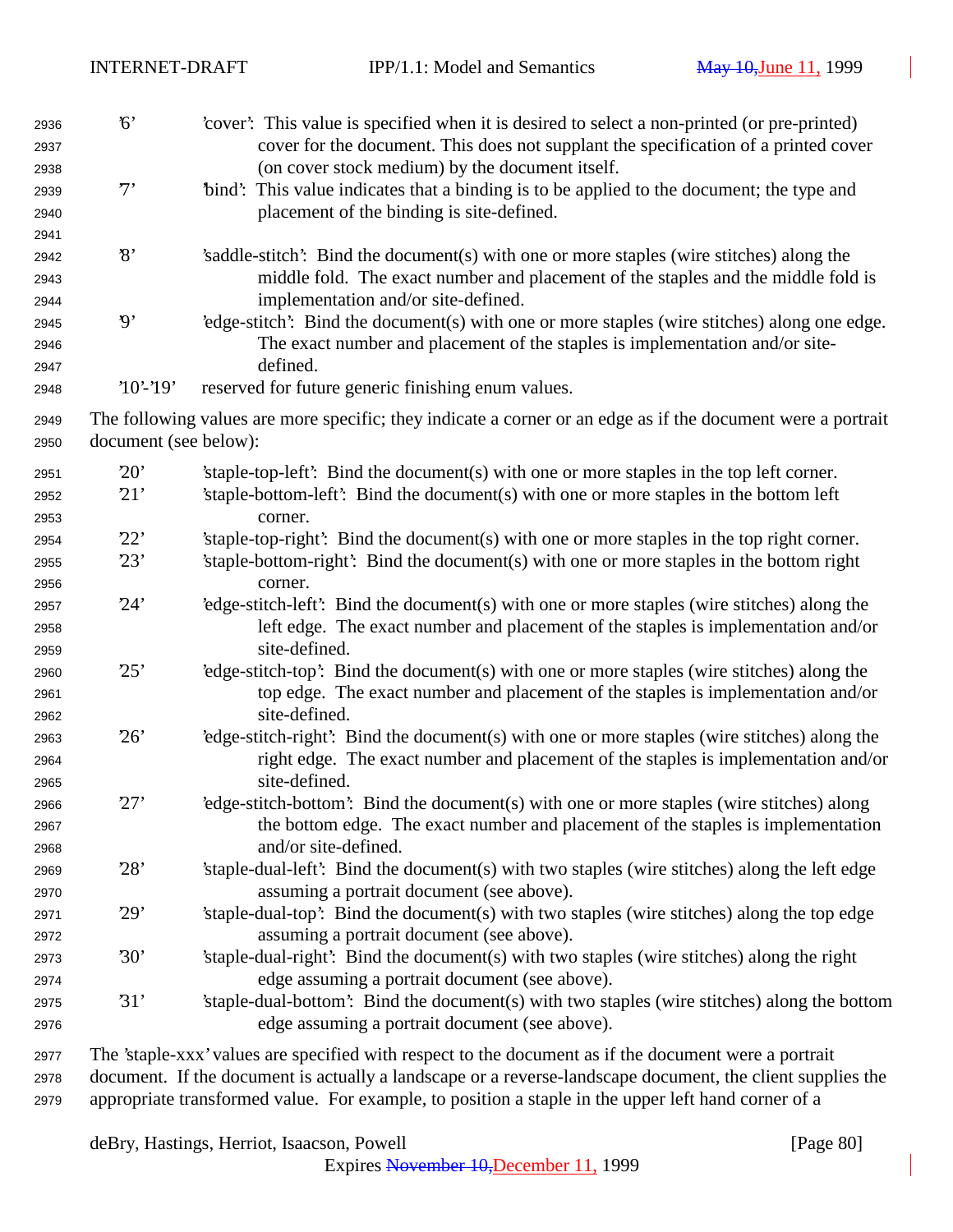landscape document when held for reading, the client supplies the 'staple-bottom-left' value (since landscape is defined as a +90 degree rotation from portrait, i.e., anti-clockwise). On the other hand, to position a staple in the upper left hand corner of a reverse-landscape document when held for reading, the client supplies the 'staple-top-right' value (since reverse-landscape is defined as a -90 degree rotation from portrait, i.e., clockwise).

 The angle (vertical, horizontal, angled) of each staple with respect to the document depends on the implementation which may in turn depend on the value of the attribute.

 Note: The effect of this attribute on jobs with multiple documents is controlled by the "multiple-document- handling" job attribute (section 4.2.4) and the relationship of this attribute and the other attributes that control document processing is described in section 15.3.

 If the client supplies a value of 'none' along with any other combination of values, it is the same as if only that other combination of values had been supplied (that is the 'none' value has no effect).

4.2.7 page-ranges (1setOf rangeOfInteger (1:MAX))

 This attribute identifies the range(s) of print-stream pages that the Printer object uses for each copy of each document which are to be printed. Nothing is printed for any pages identified that do not exist in the document(s). Ranges MUST be in ascending order, for example: 1-3, 5-7, 15-19 and MUST NOT overlap, so that a non-spooling Printer object can process the job in a single pass. If the ranges are not ascending or are overlapping, the IPP object MUST reject the request and return the 'client-error-bad-request' status code. The attribute is associated with print-stream pages not application-numbered pages (for example, the page numbers found in the headers and or footers for certain word processing applications).

 For Jobs with multiple documents, the "multiple-document-handling" attribute determines what constitutes a "copy" for purposes of the specified page range(s). When "multiple-document-handling" is 'single- document', the Printer object MUST apply each supplied page range once to the concatenation of the print- stream pages. For example, if there are 8 documents of 10 pages each, the page-range '41:60' prints the pages in the 5th and 6th documents as a single document and none of the pages of the other documents are printed. When "multiple-document-handling" is 'separate-documents-uncollated-copies' or 'separate- documents-collated-copies', the Printer object MUST apply each supplied page range repeatedly to each document copy. For the same job, the page-range '1:3, 10:10' would print the first 3 pages and the 10th page of each of the 8 documents in the Job, as 8 separate documents.

 In most cases, the exact pages to be printed will be generated by a device driver and this attribute would not be required. However, when printing an archived document which has already been formatted, the end user may elect to print just a subset of the pages contained in the document. In this case, if page-range = n.m is specified, the first page to be printed will be page n. All subsequent pages of the document will be printed through and including page m.

 "page-ranges-supported" is a boolean value indicating whether or not the printer is capable of supporting the printing of page ranges. This capability may differ from one PDL to another. There is no "page-ranges- default" attribute. If the "page-ranges" attribute is not supplied by the client, all pages of the document will be printed.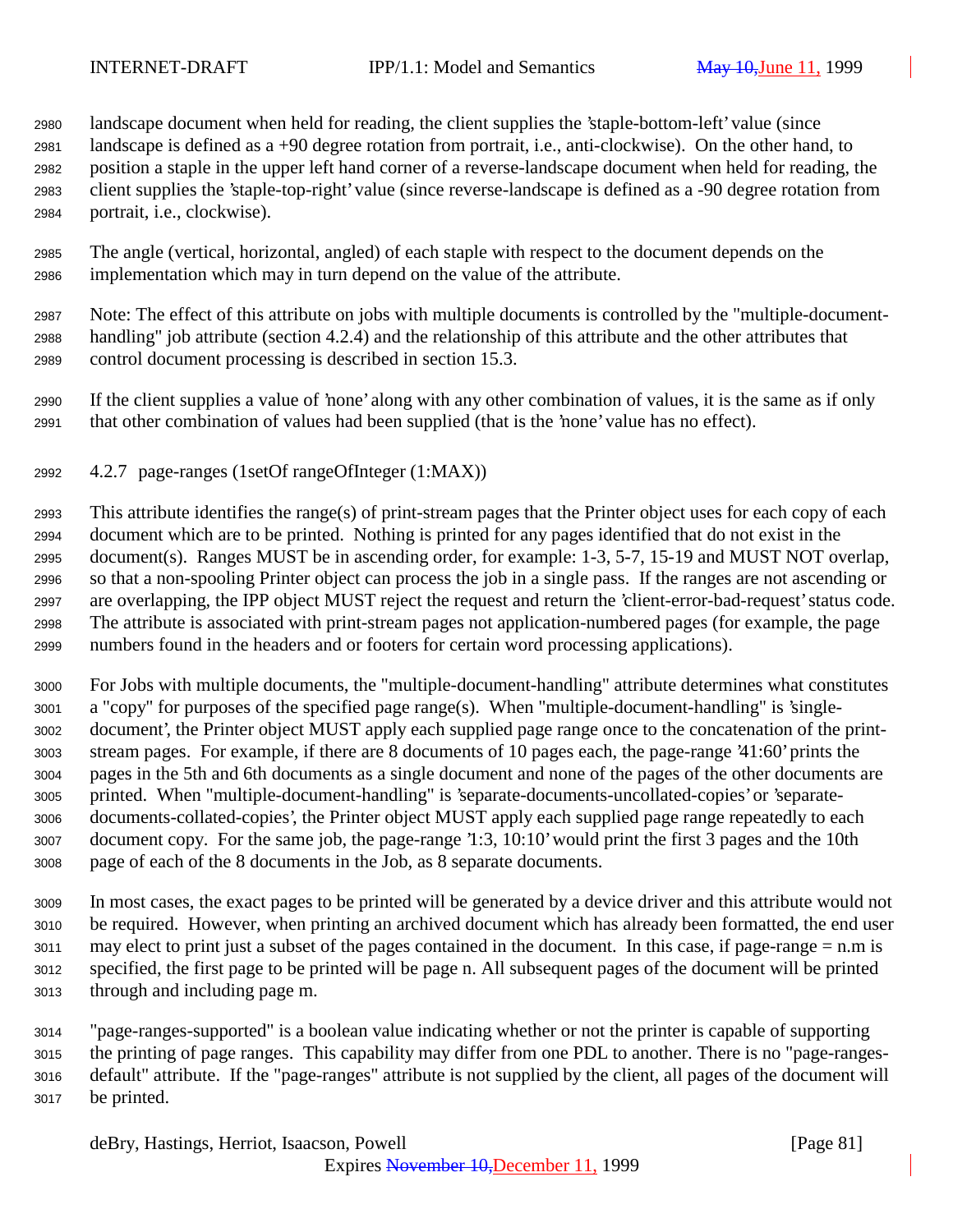Note: The effect of this attribute on jobs with multiple documents is controlled by the "multiple-document- handling" job attribute (section 4.2.4) and the relationship of this attribute and the other attributes that control document processing is described in section 15.3.

4.2.8 sides (type2 keyword)

 This attribute specifies how print-stream pages are to be imposed upon the sides of an instance of a selected medium, i.e., an impression.

- The standard keyword values are:
- 'one-sided': imposes each consecutive print-stream page upon the same side of consecutive media sheets.
- 'two-sided-long-edge': imposes each consecutive pair of print-stream pages upon front and back sides of consecutive media sheets, such that the orientation of each pair of print-stream pages on the medium would be correct for the reader as if for binding on the long edge. This imposition is sometimes called 'duplex' or 'head-to-head'.
- 'two-sided-short-edge': imposes each consecutive pair of print-stream pages upon front and back sides of consecutive media sheets, such that the orientation of each pair of print-stream pages on the medium would be correct for the reader as if for binding on the short edge. This imposition is sometimes called 'tumble' or 'head-to-toe'.
- 

 'two-sided-long-edge', 'two-sided-short-edge', 'tumble', and 'duplex' all work the same for portrait or landscape. However 'head-to-toe' is 'tumble' in portrait but 'duplex' in landscape. 'head-to-head' also switches between 'duplex' and 'tumble' when using portrait and landscape modes.

 Note: The effect of this attribute on jobs with multiple documents is controlled by the "multiple-document- handling" job attribute (section 4.2.4) and the relationship of this attribute and the other attributes that control document processing is described in section 15.3.

- 4.2.9 number-up (integer(1:MAX))
- This attribute specifies the number of print-stream pages to impose upon a single side of an instance of a selected medium. For example, if the value is:

| 3045 | Value       | Description                                                                                    |
|------|-------------|------------------------------------------------------------------------------------------------|
| 3046 |             |                                                                                                |
| 3047 | $\cdot_1$   | the Printer MUST place one print-stream page on a single side of an instance of the selected   |
| 3048 |             | medium (MAY add some sort of translation, scaling, or rotation).                               |
| 3049 | $2^{\circ}$ | the Printer MUST place two print-stream pages on a single side of an instance of the selected  |
| 3050 |             | medium (MAY add some sort of translation, scaling, or rotation).                               |
| 3051 | 4'          | the Printer MUST place four print-stream pages on a single side of an instance of the          |
| 3052 |             | selected medium (MAY add some sort of translation, scaling, or rotation).                      |
| 3053 |             |                                                                                                |
| 3054 |             | This attribute primarily controls the translation, scaling and rotation of print-stream pages. |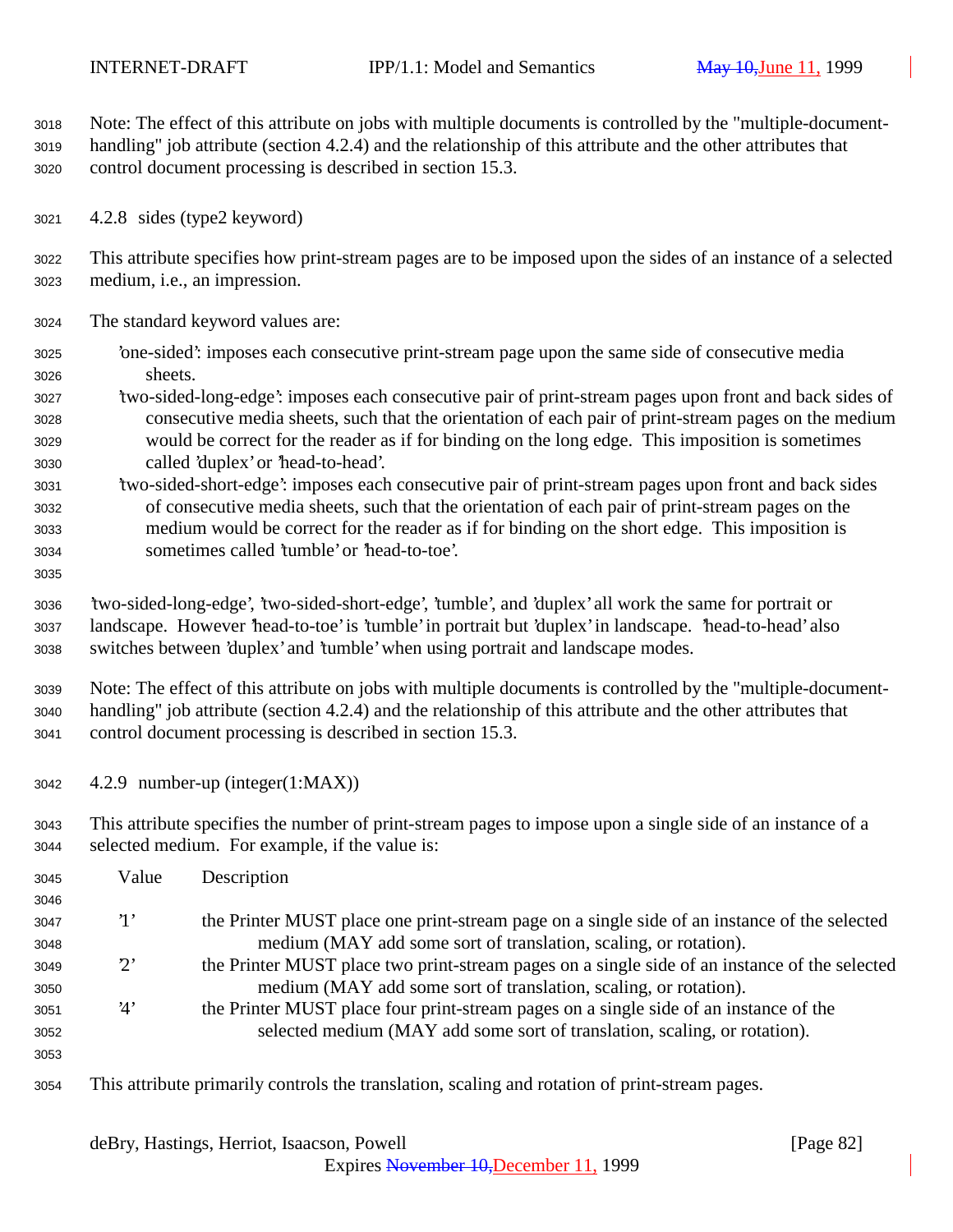Note: The effect of this attribute on jobs with multiple documents is controlled by the "multiple-document- handling" job attribute (section 4.2.4) and the relationship of this attribute and the other attributes that control document processing is described in section 15.3.

4.2.10 orientation-requested (type2 enum)

 This attribute indicates the desired orientation for printed print-stream pages; it does not describe the orientation of the client-supplied print-stream pages.

 For some document formats (such as 'application/postscript'), the desired orientation of the print-stream pages is specified within the document data. This information is generated by a device driver prior to the submission of the print job. Other document formats (such as 'text/plain') do not include the notion of desired orientation within the document data. In the latter case it is possible for the Printer object to bind the desired orientation to the document data after it has been submitted. It is expected that a Printer object would only support "orientations-requested" for some document formats (e.g., 'text/plain' or 'text/html') but not others (e.g., 'application/postscript'). This is no different than any other Job Template attribute since section 4.2, item 1, points out that a Printer object may support or not support any Job Template attribute based on the document format supplied by the client. However, a special mention is made here since it is very likely that a Printer object will support "orientation-requested" for only a subset of the supported document formats.

Standard enum values are:

| 3073 | Value      | <b>Symbolic Name and Description</b>                                                         |
|------|------------|----------------------------------------------------------------------------------------------|
| 3074 |            |                                                                                              |
| 3075 | 3'         | portrait? The content will be imaged across the short edge of the medium.                    |
| 3076 | 4'         | landscape': The content will be imaged across the long edge of the medium. Landscape is      |
| 3077 |            | defined to be a rotation of the print-stream page to be imaged by $+90$ degrees with         |
| 3078 |            | respect to the medium (i.e. anti-clockwise) from the portrait orientation. Note: The         |
| 3079 |            | +90 direction was chosen because simple finishing on the long edge is the same edge          |
| 3080 |            | whether portrait or landscape                                                                |
| 3081 | $\cdot$ 5' | reverse-landscape': The content will be imaged across the long edge of the medium.           |
| 3082 |            | Reverse-landscape is defined to be a rotation of the print-stream page to be imaged          |
| 3083 |            | by -90 degrees with respect to the medium (i.e. clockwise) from the portrait                 |
| 3084 |            | orientation. Note: The 'reverse-landscape' value was added because some                      |
| 3085 |            | applications rotate landscape -90 degrees from portrait, rather than +90 degrees.            |
| 3086 | $\kappa$   | 'reverse-portrait': The content will be imaged across the short edge of the medium. Reverse- |
| 3087 |            | portrait is defined to be a rotation of the print-stream page to be imaged by 180            |
| 3088 |            | degrees with respect to the medium from the portrait orientation. Note: The 'reverse-        |
| 3089 |            | portrait' value was added for use with the "finishings" attribute in cases where the         |
| 3090 |            | opposite edge is desired for finishing a portrait document on simple finishing devices       |
| 3091 |            | that have only one finishing position. Thus a 'text'/plain' portrait document can be         |
| 3092 |            | stapled "on the right" by a simple finishing device as is common use with some               |
| 3093 |            | middle eastern languages such as Hebrew.                                                     |
| 3094 |            |                                                                                              |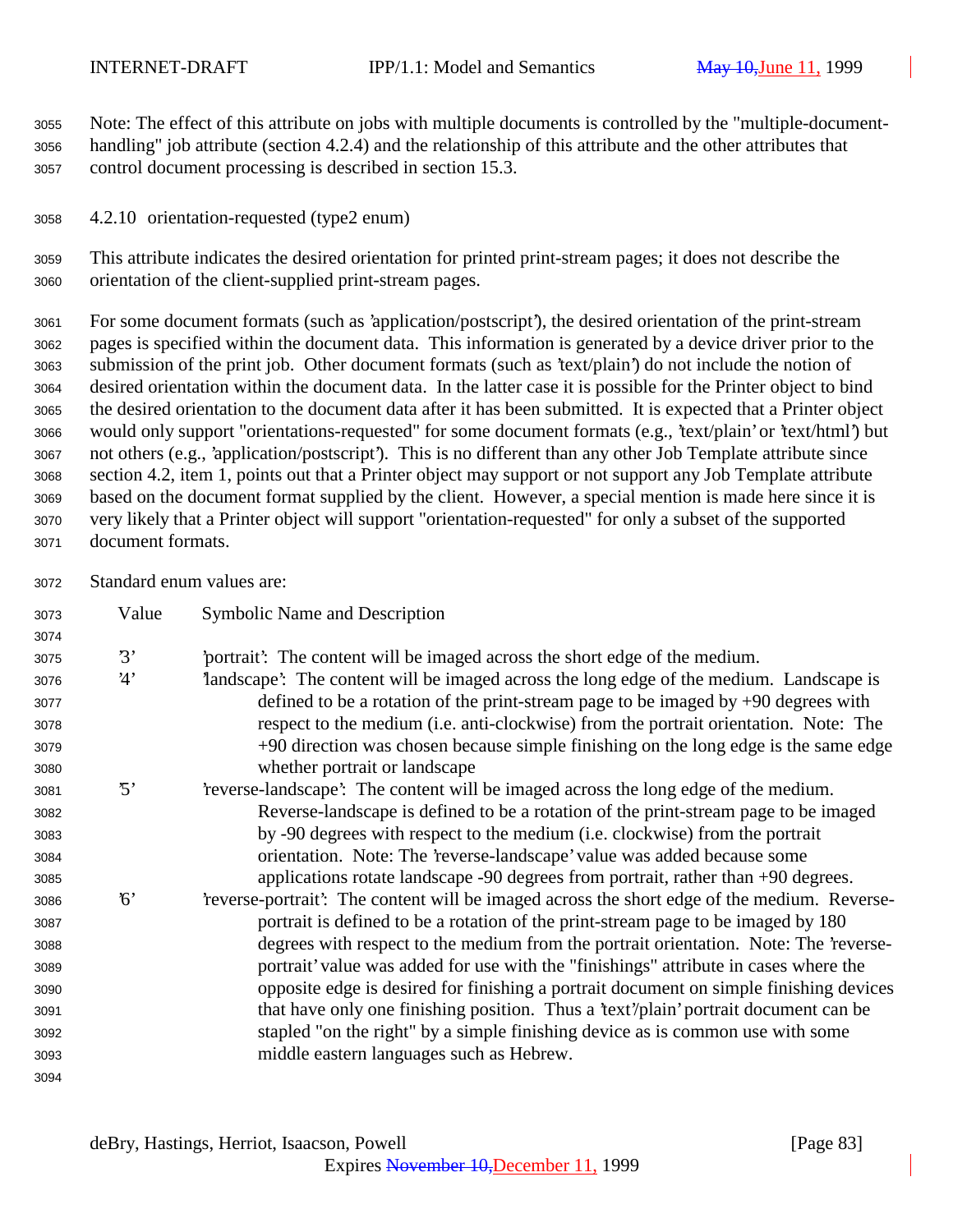Note: The effect of this attribute on jobs with multiple documents is controlled by the "multiple-document- handling" job attribute (section 4.2.4) and the relationship of this attribute and the other attributes that control document processing is described in section 15.3.

4.2.11 media (type3 keyword | name(MAX))

This attribute identifies the medium that the Printer uses for all impressions of the Job.

 The values for "media" include medium-names, medium-sizes, input-trays and electronic forms so that one attribute specifies the media. If a Printer object supports a medium name as a value of this attribute, such a medium name implicitly selects an input-tray that contains the specified medium. If a Printer object supports a medium size as a value of this attribute, such a medium size implicitly selects a medium name that in turn implicitly selects an input-tray that contains the medium with the specified size. If a Printer object supports an input-tray as the value of this attribute, such an input-tray implicitly selects the medium that is in that input-tray at the time the job prints. This case includes manual-feed input-trays. If a Printer object supports an electronic form as the value of this attribute, such an electronic form implicitly selects a medium-name that in turn implicitly selects an input-tray that contains the medium specified by the electronic form. The electronic form also implicitly selects an image that the Printer MUST merge with the document data as its prints each page.

 Standard keyword values are (taken from ISO DPA and the Printer MIB) and are listed in section 14. An administrator MAY define additional values using the 'name' or 'keyword' attribute syntax, depending on implementation.

 There is also an additional Printer attribute named "media-ready" which differs from "media-supported" in that legal values only include the subset of "media-supported" values that are physically loaded and ready for printing with no operator intervention required. If an IPP object supports "media-supported", it NEED NOT support "media-ready".

 The relationship of this attribute and the other attributes that control document processing is described in section 15.3.

- 4.2.12 printer-resolution (resolution)
- This attribute identifies the resolution that Printer uses for the Job.
- 4.2.13 print-quality (type2 enum)
- This attribute specifies the print quality that the Printer uses for the Job.
- The standard enum values are:

- Value Symbolic Name and Description
- '3' 'draft': lowest quality available on the printer
- '4' 'normal': normal or intermediate quality on the printer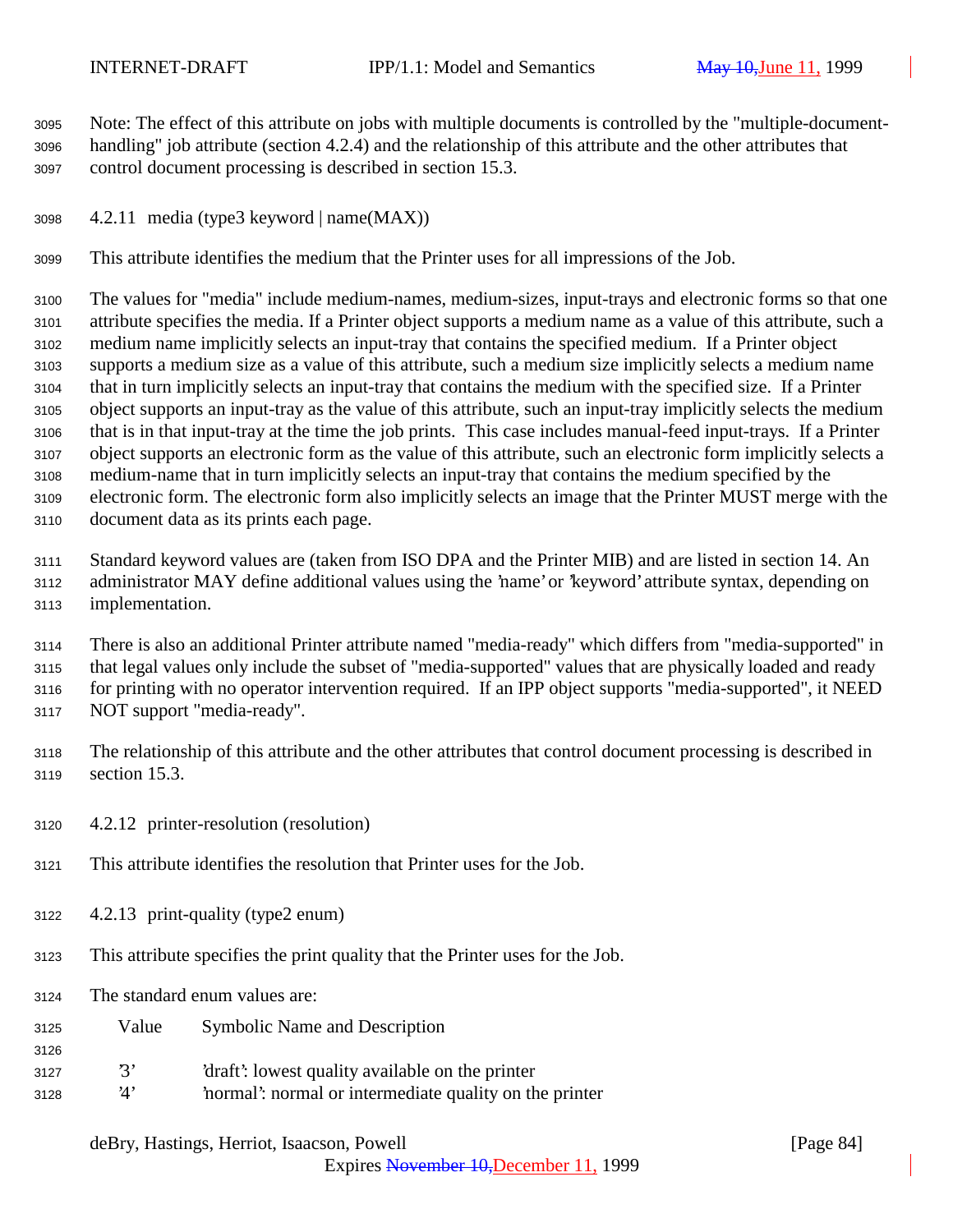'5' 'high': highest quality available on the printer

4.3 Job Description Attributes

 The attributes in this section form the attribute group called "job-description". The following table summarizes these attributes. The third column indicates whether the attribute is a REQUIRED attribute that MUST be supported by Printer objects. If it is not indicated as REQUIRED, then it is OPTIONAL. The maximum size in octets for 'text' and 'name' attributes is indicated in parenthesizes.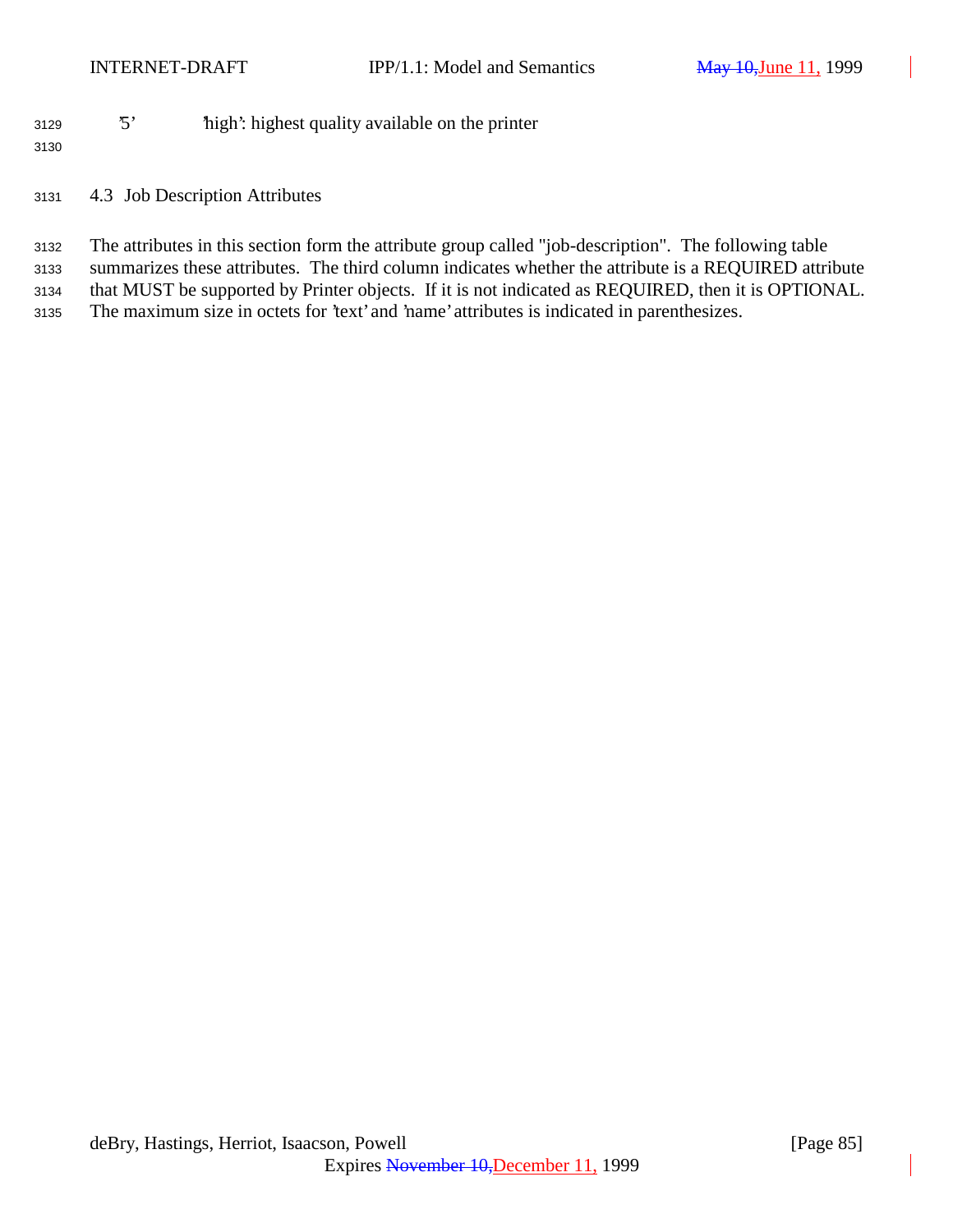| Attribute                  | Syntax                       | REQUIRED?                |
|----------------------------|------------------------------|--------------------------|
| job-uri                    | uri                          | REQUIRED                 |
| job-id                     | integer(1:MAX)               | REQUIRED                 |
| job-printer-uri            | uri                          | REQUIRED                 |
| job-more-info              | uri                          |                          |
| job-name                   | name (MAX)                   | REQUIRED                 |
| job-originating-user-name  | name (MAX)                   | REQUIRED                 |
| job-state                  | type1 enum                   | REQUIRED                 |
| job-state-reasons          | 1setOf type2 keyword         | REQUIRED                 |
| job-state-message          | text (MAX)                   |                          |
| number-of-documents        | integer (0:MAX)              |                          |
| output-device-assigned     | name (127)                   |                          |
| time-at-creation           | $integer (+0+MAX)$ (MIN:MAX) | REQUIRED                 |
| time-at-processing         | integer $(0:MAX)$            | $-(MIN:MAX)$<br>REQUIRED |
| time-at-completed          | $integer (+0+MAX)$ (MIN:MAX) | REQUIRED                 |
| job-printer-up-time        | integer (1:MAX)              | REQUIRED                 |
| date-time-at-creation      | dateTime                     | OPTIONAL                 |
| date-time-at-processing    | dateTime                     | OPTIONAL                 |
| date-time-at-completed     | dateTime                     | <b>OPTIONAL</b>          |
| number-of-intervening-jobs | integer (0:MAX)              |                          |
| job-message-from-operator  | text (127)                   |                          |
| job-k-octets               | integer (0:MAX)              |                          |
| job-impressions            | integer (0:MAX)              |                          |
|                            |                              |                          |

deBry, Hastings, Herriot, Isaacson, Powell [Page 86]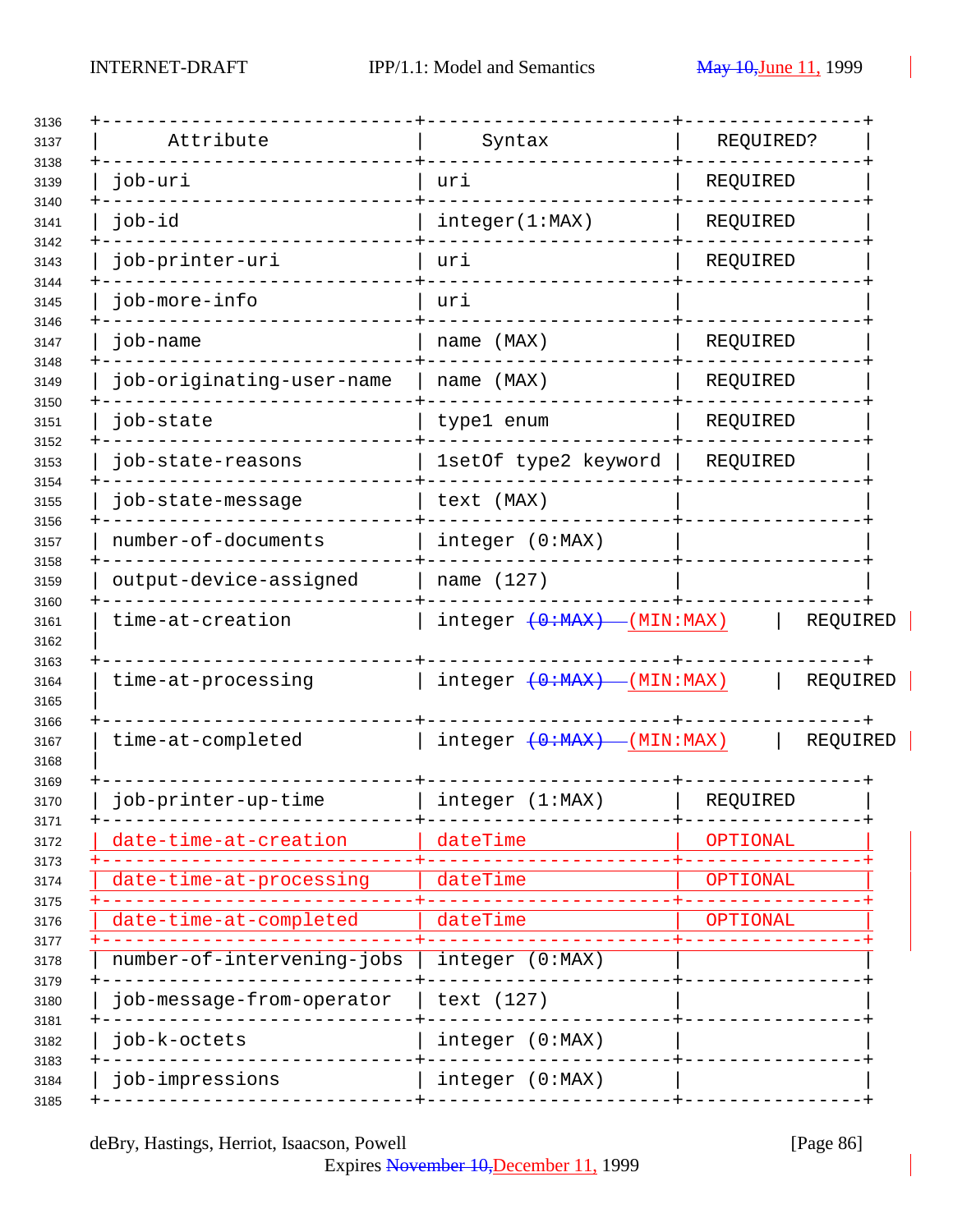| 3186<br>3187<br>3188<br>3189 | job-media-sheets                              | integer (0:MAX)<br>--------+----------------------+------ |                              |
|------------------------------|-----------------------------------------------|-----------------------------------------------------------|------------------------------|
|                              | job-k-octets-processed                        | integer (0:MAX)                                           |                              |
| 3190<br>3191                 | job-impressions-completed                     | integer (0:MAX)                                           |                              |
| 3192<br>3193                 | job-media-sheets-completed   integer (0:MAX)  |                                                           |                              |
| 3194                         | attributes-charset                            | charset                                                   | REQUIRED<br>------+--------- |
| 3195<br>3196                 | attributes-natural-language   naturalLanguage |                                                           | REQUIRED                     |
| 3197                         |                                               |                                                           |                              |

 

## 4.3.1 job-uri (uri)

 This REQUIRED attribute contains the URI for the job. The Printer object, on receipt of a new job, generates a URI which identifies the new Job. The Printer object returns the value of the "job-uri" attribute as part of the response to a create request. The precise format of a Job URI is implementation dependent. If the Printer object supports more than one URI and there is some relationship between the newly formed Job URI and the Printer object's URI, the Printer object uses the Printer URI supplied by the client in the create request. For example, if the create request comes in over a secure channel, the new Job URI MUST use the same secure channel. This can be guaranteed because the Printer object is responsible for generating the Job URI and the Printer object is aware of its security configuration and policy as well as the Printer URI used in the create request.

 For a description of this attribute and its relationship to "job-id" and "job-printer-uri" attribute, see the discussion in section 2.4 on "Object Identity".

4.3.2 job-id (integer(1:MAX))

 This REQUIRED attribute contains the ID of the job. The Printer, on receipt of a new job, generates an ID which identifies the new Job on that Printer. The Printer returns the value of the "job-id" attribute as part of the response to a create request. The 0 value is not included to allow for compatibility with SNMP index values which also cannot be 0.

- For a description of this attribute and its relationship to "job-uri" and "job-printer-uri" attribute, see the discussion in section 2.4 on "Object Identity".
- 4.3.3 job-printer-uri (uri)

 This REQUIRED attribute identifies the Printer object that created this Job object. When a Printer object creates a Job object, it populates this attribute with the Printer object URI that was used in the create request. This attribute permits a client to identify the Printer object that created this Job object when only the Job object's URI is available to the client. The client queries the creating Printer object to determine which languages, charsets, operations, are supported for this Job.

deBry, Hastings, Herriot, Isaacson, Powell [Page 87]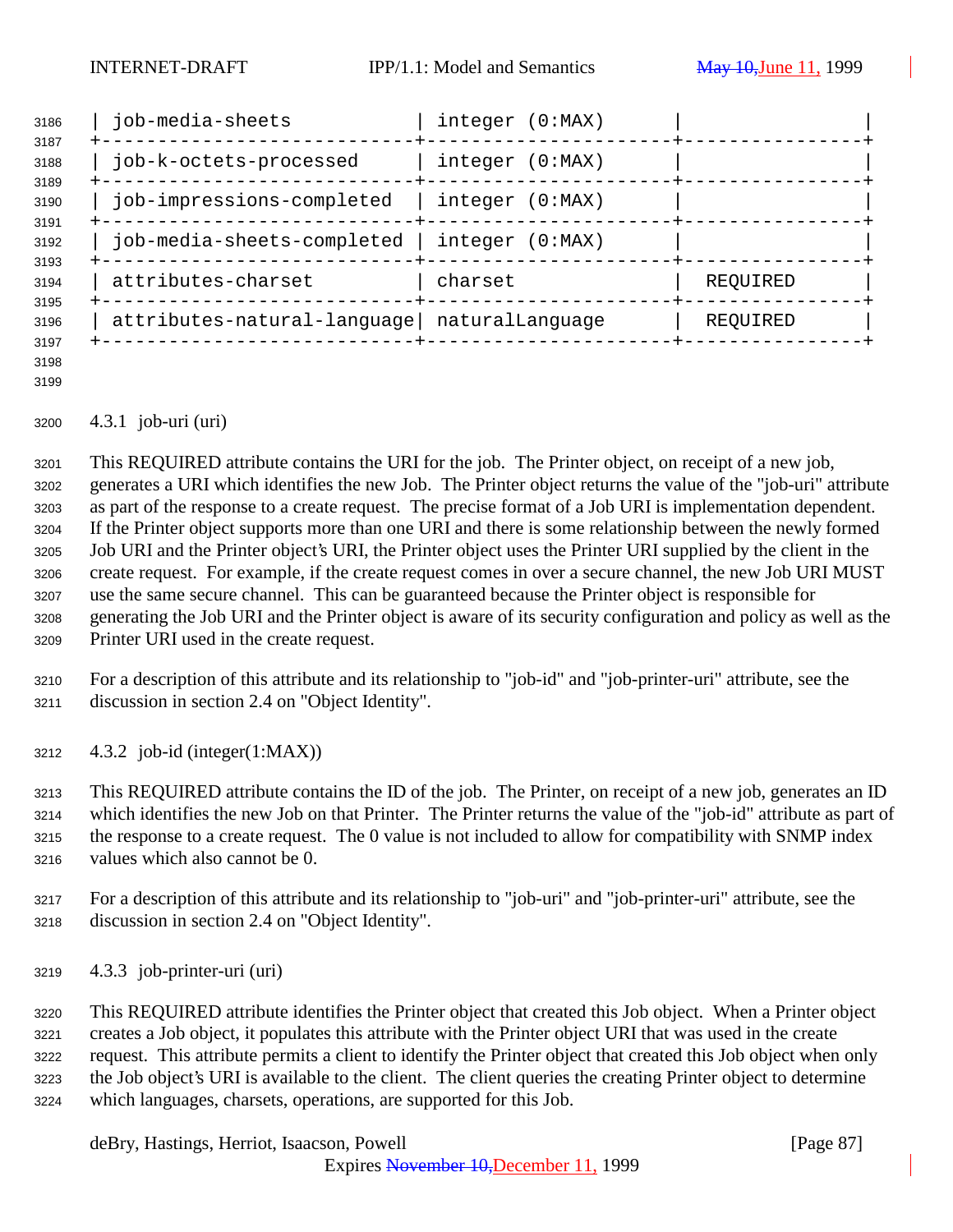For a description of this attribute and its relationship to "job-uri" and "job-id" attribute, see the discussion in section 2.4 on "Object Identity".

4.3.4 job-more-info (uri)

 Similar to "printer-more-info", this attribute contains the URI referencing some resource with more information about this Job object, perhaps an HTML page containing information about the Job.

4.3.5 job-name (name(MAX))

 This REQUIRED attribute is the name of the job. It is a name that is more user friendly than the "job-uri" attribute value. It does not need to be unique between Jobs. The Job's "job-name" attribute is set to the value supplied by the client in the "job-name" operation attribute in the create request (see Section 3.2.1.1). If, however, the "job-name" operation attribute is not supplied by the client in the create request, the Printer object, on creation of the Job, MUST generate a name. The printer SHOULD generate the value of the Job's "job-name" attribute from the first of the following sources that produces a value: 1) the "document- name" operation attribute of the first (or only) document, 2) the "document-URI" attribute of the first (or only) document, or 3) any other piece of Job specific and/or Document Content information.

4.3.6 job-originating-user-name (name(MAX))

 This REQUIRED attribute contains the name of the end user that submitted the print job. The Printer object sets this attribute to the most authenticated printable name that it can obtain from the authentication service over which the IPP operation was received. Only if such is not available, does the Printer object use the value supplied by the client in the "requesting-user-name" operation attribute of the create operation (see Section 8).

 Note: The Printer object needs to keep an internal originating user id of some form, typically as a credential of a principal, with the Job object. Since such an internal attribute is implementation-dependent and not of interest to clients, it is not specified as a Job Description attribute. This originating user id is used for authorization checks (if any) on all subsequent operation.

4.3.7 job-state (type1 enum)

 This REQUIRED attribute identifies the current state of the job. Even though the IPP protocol defines seven values for job states (plus the out-of-band 'unknown' value - see Section 4.1), implementations only need to support those states which are appropriate for the particular implementation. In other words, a Printer supports only those job states implemented by the output device and available to the Printer object implementation.

Standard enum values are:

- Values Symbolic Name and Description
- '3' 'pending': The job is a candidate to start processing, but is not yet processing.
- 

deBry, Hastings, Herriot, Isaacson, Powell [Page 88]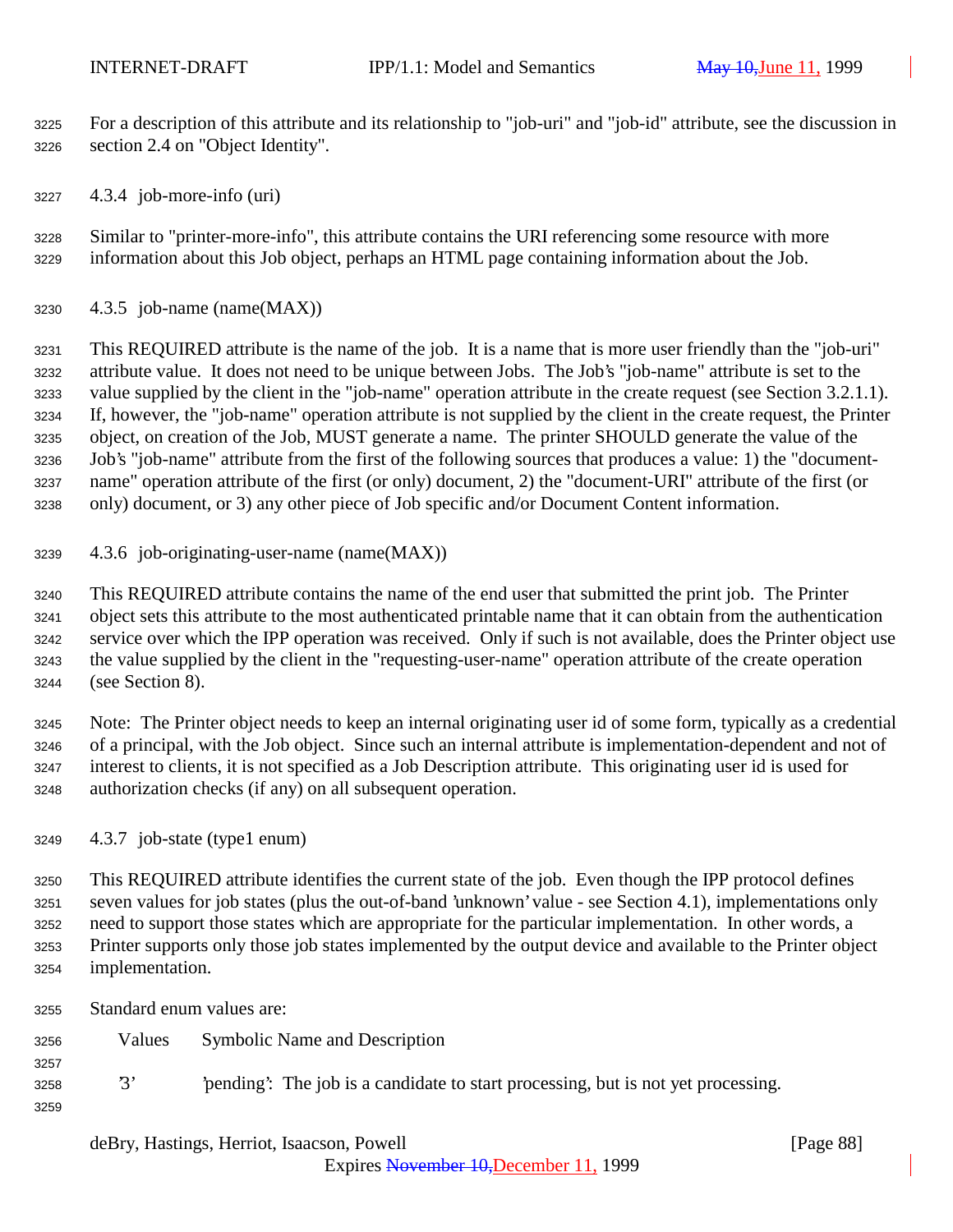| 3260 | <sup>'4</sup> | 'pending-held': The job is not a candidate for processing for any number of reasons but will |
|------|---------------|----------------------------------------------------------------------------------------------|
| 3261 |               | return to the 'pending' state as soon as the reasons are no longer present. The job's        |
| 3262 |               | "job-state-reason" attribute MUST indicate why the job is no longer a candidate for          |
| 3263 |               | processing.                                                                                  |
| 3264 |               |                                                                                              |

## '5' 'processing': One or more of:

 1. the job is using, or is attempting to use, one or more purely software processes that are analyzing, creating, or interpreting a PDL, etc.,

 2. the job is using, or is attempting to use, one or more hardware devices that are interpreting a PDL, making marks on a medium, and/or performing finishing, such as stapling, etc.,

3272 3272 3. the Printer object has made the job ready for printing, but the output device is not yet printing it, either because the job hasn't reached the output device or because the job is queued in the output device or some other spooler, awaiting the output device to print it.

 When the job is in the 'processing' state, the entire job state includes the detailed status represented in the Printer object's "printer-state", "printer-state-reasons", and "printer-state-message" attributes.

- Implementations MAY, though they NEED NOT, include additional values in the job's "job-state-reasons" attribute to indicate the progress of the job, such as adding the 'job-printing' value to indicate when the output device is actually making marks on paper and/or the 'processing-to-stop-point' value to indicate that the IPP object is in the process of canceling or aborting the job. Most implementations won't bother with this nuance.
- '6' 'processing-stopped': The job has stopped while processing for any number of reasons and will return to the 'processing' state as soon as the reasons are no longer present.
- The job's "job-state-reason" attribute MAY indicate why the job has stopped processing. For example, if the output device is stopped, the 'printer-stopped' value MAY be included in the job's "job-state-reasons" attribute.
- Note: When an output device is stopped, the device usually indicates its condition in human readable form locally at the device. A client can obtain more complete device status remotely by querying the Printer object's "printer-state", "printer-state-reasons" and "printer-state-message" attributes.
- '7' 'canceled': The job has been canceled by a Cancel-Job operation and the Printer object has completed canceling the job and all job status attributes have reached their final values for the job. While the Printer object is canceling the job, the job remains in its current state, but the job's "job-state-reasons" attribute SHOULD contain the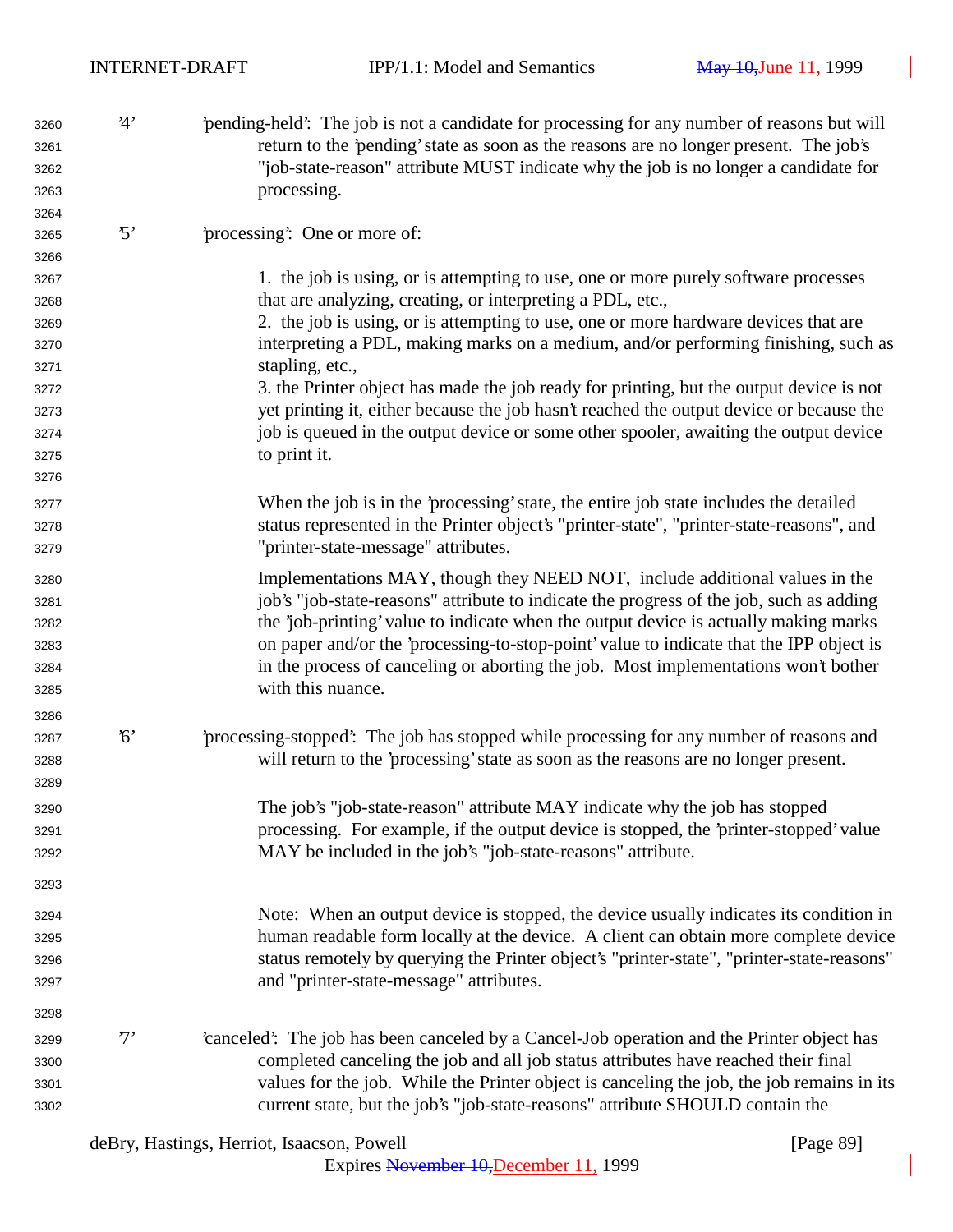| 3303 |                | processing-to-stop-point' value and one of the 'canceled-by-user', 'canceled-by-                                                                                                                        |
|------|----------------|---------------------------------------------------------------------------------------------------------------------------------------------------------------------------------------------------------|
| 3304 |                | operator', or 'canceled-at-device' value. When the job moves to the 'canceled' state,                                                                                                                   |
| 3305 |                | the 'processing-to-stop-point' value, if present, MUST be removed, but the 'canceled-                                                                                                                   |
| 3306 |                | by-xxx', if present, MUST remain.                                                                                                                                                                       |
| 3307 |                |                                                                                                                                                                                                         |
| 3308 | $\mathcal{S}$  | aborted: The job has been aborted by the system, usually while the job was in the                                                                                                                       |
| 3309 |                | processing' or 'processing-stopped' state and the Printer has completed aborting the                                                                                                                    |
| 3310 |                | job and all job status attributes have reached their final values for the job. While the                                                                                                                |
| 3311 |                | Printer object is aborting the job, the job remains in its current state, but the job's                                                                                                                 |
| 3312 |                | "job-state-reasons" attribute SHOULD contain the 'processing-to-stop-point' and                                                                                                                         |
| 3313 |                | 'aborted-by-system' values. When the job moves to the 'aborted' state, the                                                                                                                              |
| 3314 |                | 'processing-to-stop-point' value, if present, MUST be removed, but the 'aborted-by-                                                                                                                     |
| 3315 |                | system' value, if present, MUST remain.                                                                                                                                                                 |
| 3316 |                |                                                                                                                                                                                                         |
| 3317 | $\mathfrak{g}$ | completed. The job has completed successfully or with warnings or errors after processing                                                                                                               |
| 3318 |                | and all of the job media sheets have been successfully stacked in the appropriate                                                                                                                       |
| 3319 |                | output bin(s) and all job status attributes have reached their final values for the job.                                                                                                                |
| 3320 |                | The job's "job-state-reasons" attribute SHOULD contain one of: 'completed-                                                                                                                              |
| 3321 |                | successfully', 'completed-with-warnings', or 'completed-with-errors' values.                                                                                                                            |
| 3322 |                |                                                                                                                                                                                                         |
| 3323 |                | The final value for this attribute MUST be one of: 'completed', 'canceled', or 'aborted' before the Printer                                                                                             |
| 3324 |                | removes the job altogether. The length of time that jobs remain in the 'canceled', 'aborted', and 'completed'                                                                                           |
| 3325 |                | states depends on implementation. See section 4.3.7.2.                                                                                                                                                  |
| 3326 |                | The following figure shows the normal job state transitions.                                                                                                                                            |
| 3327 |                | +----> canceled                                                                                                                                                                                         |
| 3328 |                |                                                                                                                                                                                                         |
| 3329 |                | +----> pending --------> processing ---------+------> completed                                                                                                                                         |
| 3330 |                |                                                                                                                                                                                                         |
| 3331 | ーーー>+          | \<br>+----> aborted                                                                                                                                                                                     |
| 3332 |                | $\overline{\mathbf{v}}$<br>$\overline{V}$                                                                                                                                                               |
| 3333 |                | +----> pending-held processing-stopped ---+                                                                                                                                                             |
| 3334 |                |                                                                                                                                                                                                         |
|      |                | $\mathbf{M} = \mathbf{H} + \mathbf{H}$ and the contract of the contract of $\mathbf{M} = \mathbf{H} + \mathbf{H}$ and $\mathbf{H} = \mathbf{H} + \mathbf{H}$ and $\mathbf{H} = \mathbf{H} + \mathbf{H}$ |

 Normally a job progresses from left to right. Other state transitions are unlikely, but are not forbidden. Not shown are the transitions to the 'canceled' state from the 'pending', 'pending-held', and 'processing-stopped' states.

 Jobs reach one of the three terminal states: 'completed', 'canceled', or 'aborted', after the jobs have completed all activity, including stacking output media, after the jobs have completed all activity, and all job status attributes have reached their final values for the job.

4.3.7.1 Forwarding Servers Issue 14

3342 Note: As with all other IPP attributes, if the implementation cannot determine the correct value for this attribute, it SHOULD respond with the out-of-band value 'unknown' (see section 4.1) rather than try to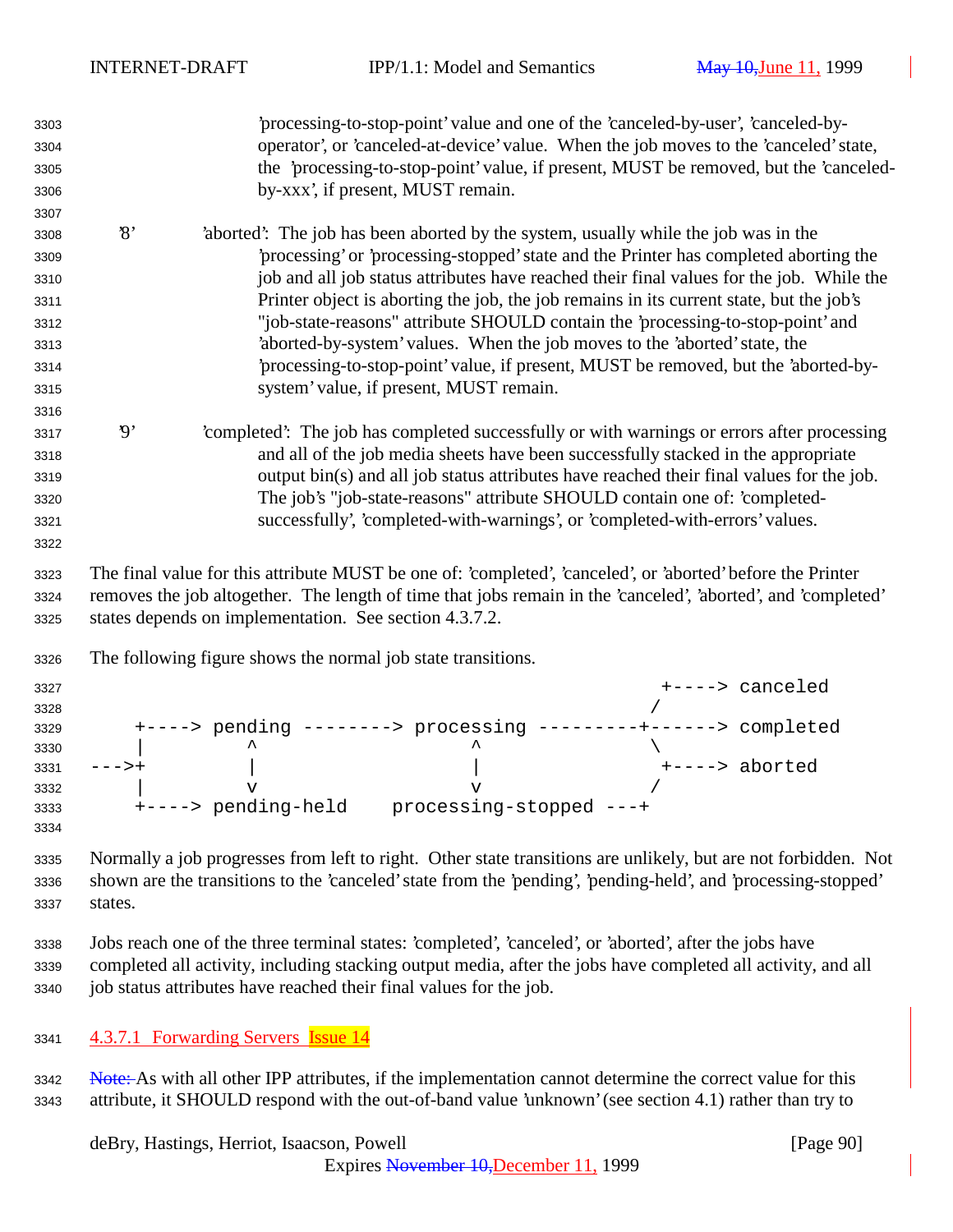guess at some possibly incorrect value and give the end user the wrong impression about the state of the Job object. For example, if the implementation is just a gateway into some printing system from which it can normally get status, but temporarily is unable, then the implementation should return the 'unknown' value. However, if the implementation is a gateway to a printing system that never provides detailed status about the print job, the implementation MAY set the IPP Job object's state to 'completed', provided that it also 3349 sets the 'queued-in-device' value in the job's "job-state-reasons" attribute (see section 4.3.8). Issue 14

4.3.7.2 Partitioning of Job States

 This section partitions the 7 job states into phases: Job Not Completed, Job Retention, Job History, and Job Removal. This section also explains the 'job-restartable' value of the "job-state-reasons" Job Description attribute for use with the Restart-Job operation.

 Job Not Completed: When a job is in the 'pending', 'pending-held', 'processing', or 'processing-stopped' states, the job is not completed.

 Job Retention: When a job enters one of the three terminal job states: 'completed', 'canceled', or 'aborted', the IPP Printer object MAY "retain" the job in a restartable condition for an implementation-defined time period. This time period MAY be zero seconds and MAY depend on the terminal job state. This phase is called Job Retention. While in the Job Retention phase, the job's document data is retained and a client 3360 may restart the job using the Restart-Job operation. If the IPP object supports Issue 30 the Restart-Job operation, then it SHOULD indicate that the job is restartable by adding the 'job-restartable' value to the job's "job-state-reasons" attribute (see Section 4.3.8) during the Job Retention phase.

- Job History: After the Job Retention phase expires for a job, the Printer object deletes the document data for the job and the job becomes part of the Job History. The Printer object MAY also delete any number of the job attributes. Since the job is no longer restartable, the Printer object MUST remove the 'job-restartable' value from the job's "job-state-reasons" attribute, if present.
- Job Removal: After the job has remained in the Job History for an implementation-defined time, such as when the number of jobs exceeds a fixed number or after a fixed time period (which MAY be zero seconds), the IPP Printer removes the job from the system.

 Using the Get-Jobs operation and supplying the 'not-completed' value for the "which-jobs" operation attribute, a client is requesting jobs in the Job Not Completed phase. Using the Get-Jobs operation and supplying the 'completed' value for the "which-jobs" operation attribute, a client is requesting jobs in the Job Retention and Job History phases. Using the Get-Job-Attributes operation, a client is requesting a job in any phase except Job Removal. After Job Removal, the Get-Job-Attributes and Get-Jobs operations no longer are capable of returning any information about a job.

- 4.3.8 job-state-reasons (1setOf type2 keyword)
- This REQUIRED attribute provides additional information about the job's current state, i.e., information that augments the value of the job's "job-state" attribute.

3379 While implementation of this attribute is REQUIRED, implementation of these values is OPTIONAL. **Issue 30** These values MAY be used with any job state or states for which the reason makes sense. Some

## deBry, Hastings, Herriot, Isaacson, Powell [Page 91]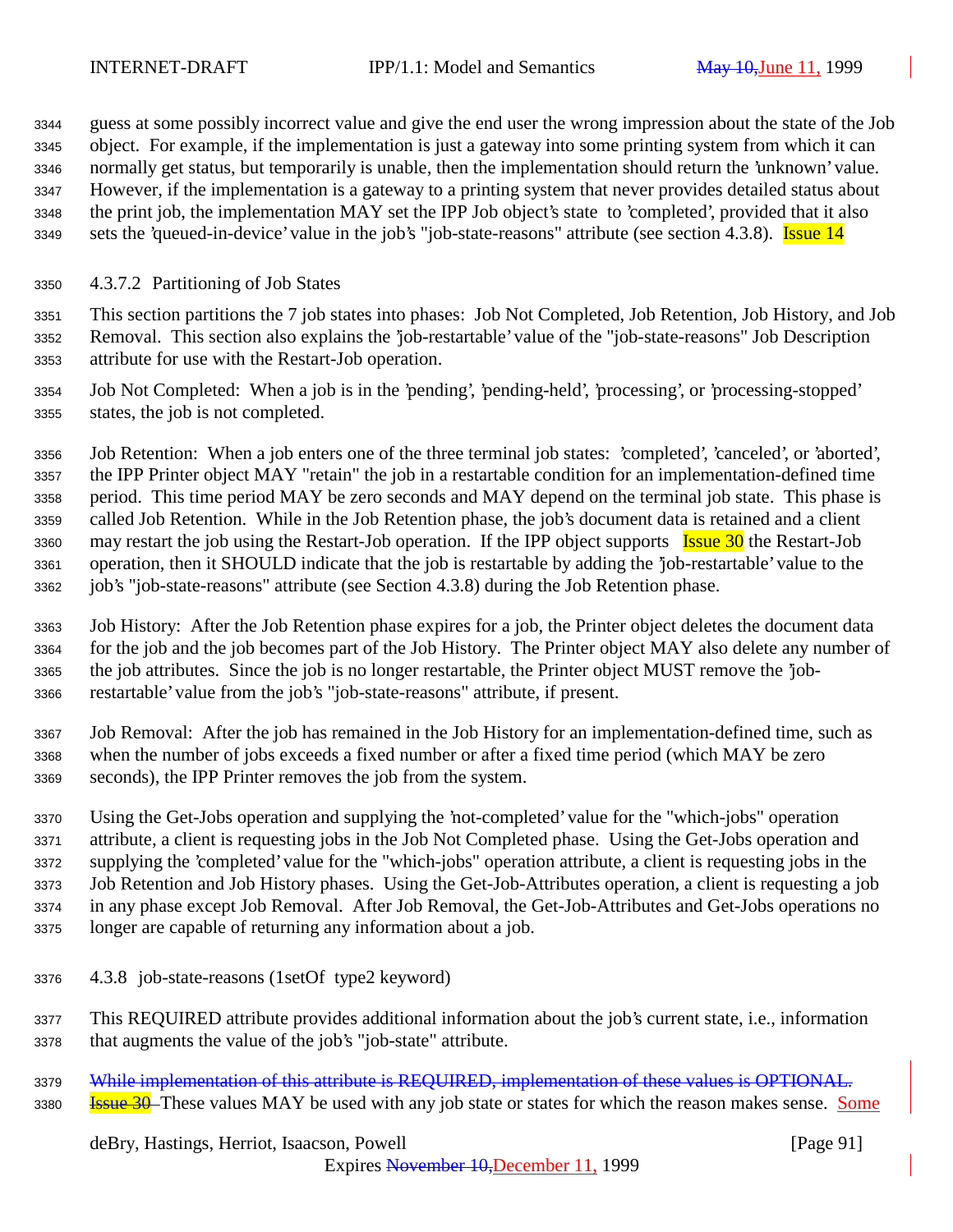3381 of these value definitions indicate conformance requirements; the rest are OPTIONAL. Issue 30 Furthermore, when implemented, the Printer MUST return these values when the reason applies and MUST NOT return them when the reason no longer applies whether the value of the Job's "job-state" attribute changed or not. When the Job does not have any reasons for being in its current state, the value of the Job's "job-state-reasons" attribute MUST be 'none'. Note: While values cannot be added to the 'job-state' attribute without impacting deployed clients that take actions upon receiving "job-state" values, it is the intent that additional "job-state-reasons" values can be defined and registered without impacting such deployed clients. In other words, the "job-state-reasons" attribute is intended to be extensible. The following standard keyword values are defined. For ease of understanding, the values are presented in the order in which the reasons are likely to occur (if implemented), starting with the 'job-incoming' value: 'none': There are no reasons for the job's current state. This state reason is semantically equivalent to "job-state-reasons" without any value and MUST be used when there is no other value, since the 3394 1setOf attribute syntax requires at least one value. **Issue 30**  'job-incoming': The Create-Job operation has been accepted by the Printer, but the Printer is expecting additional Send-Document and/or Send-URI operations and/or is accessing/accepting document data. 'job-data-insufficient': The Create-Job operation has been accepted by the Printer, but the Printer is expecting additional document data before it can move the job into the 'processing' state. If a Printer starts processing before it has received all data, the Printer removes the 'job-data-insufficient' reason, but the 'job-incoming' remains. If a Printer starts processing after it has received all data, the 3402 Printer removes the 'job-data-insufficient' reason and the 'job-incoming' at the same time. Issue 13 'document-access-error': After accepting a Print-URI or Send-URI request, the Printer could not access one or more documents passed by reference. This reason is intended to cover any file access problem, including file does not exist and access denied because of an access control problem. The Printer MAY also indicate the document access error using the "job-document-access-errors" Job 3407 Description attribute (see section 4.3.11). Whether the Printer aborts the job and moves the job to the 'aborted' job state or prints all documents that are accessible and moves the job to the 'completed' job state and adds the 'completed-with-errors' value in the job's "job-state-reasons" attribute depends on implementation and/or site policy. This value SHOULD be supported if the Print-URI or Send- URI operations are supported. Issue 30 and Issue 35 'submission-interrupted': The job was not completely submitted for some unforeseen reason, such as: (1) the Printer has crashed before the job was closed by the client, (2) the Printer or the document transfer method has crashed in some non-recoverable way before the document data was entirely transferred to the Printer, (3) the client crashed or failed to close the job before the time-out period. See section 4.4.31. 'job-outgoing': The Printer is transmitting the job to the output device. 'job-hold-until-specified': The value of the job's "job-hold-until" attribute was specified with a time period that is still in the future. The job MUST NOT be a candidate for processing until this reason 3420 is removed and there are no other reasons to hold the  $\frac{1}{10}$ . job. This value SHOULD be supported if the "job-hold-until" Job Template attribute is supported. **Issue 30**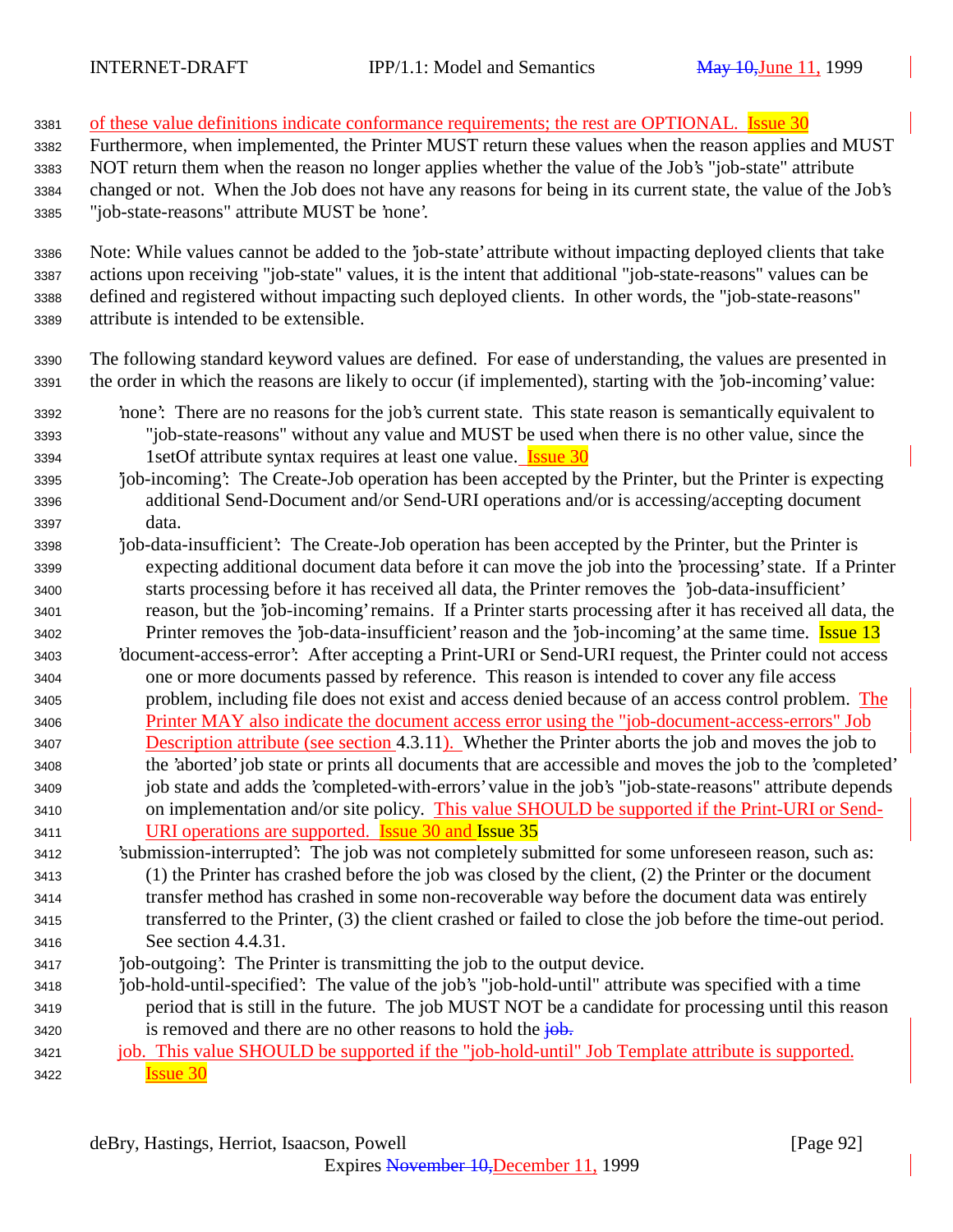| 3423 | 'resources-are-not-ready': At least one of the resources needed by the job, such as media, fonts, resource |
|------|------------------------------------------------------------------------------------------------------------|
| 3424 | objects, etc., is not ready on any of the physical printer's for which the job is a candidate. This        |
| 3425 | condition MAY be detected when the job is accepted, or subsequently while the job is pending or            |
| 3426 | processing, depending on implementation. The job may remain in its current state or be moved to            |
| 3427 | the 'pending-held' state, depending on implementation and/or job scheduling policy.                        |
| 3428 | 'printer-stopped-partly': The value of the Printer's "printer-state-reasons" attribute contains the value  |
| 3429 | 'stopped-partly'.                                                                                          |
| 3430 | 'printer-stopped': The value of the Printer's "printer-state" attribute is 'stopped'.                      |
| 3431 | job-interpreting: Job is in the 'processing' state, but more specifically, the Printer is interpreting the |
| 3432 | document data.                                                                                             |
| 3433 | job-queued: Job is in the 'processing' state, but more specifically, the Printer has queued the document   |
| 3434 | data.                                                                                                      |
| 3435 | job-transforming: Job is in the 'processing' state, but more specifically, the Printer is interpreting     |
| 3436 | document data and producing another electronic representation.                                             |
| 3437 | job-queued-for-marker': Job is in any of the 'pending-held', 'pending', or 'processing' states, but more   |
| 3438 | specifically, the Printer has completed enough processing of the document to be able to start              |
| 3439 | marking and the job is waiting for the marker. Systems that require human intervention to release          |
| 3440 | jobs using the Release-Job operation, put the job into the 'pending-held' job state. Systems that          |
| 3441 | automatically select a job to use the marker put the job into the 'pending' job state or keep the job in   |
| 3442 | the 'processing' job state while waiting for the marker, depending on implementation. All                  |
| 3443 | implementations put the job into (or back into) the 'processing' state when marking does begin.            |
| 3444 | <b>Issue 31</b>                                                                                            |
| 3445 | job-printing': The output device is marking media. This value is useful for Printers which spend a great   |
| 3446 | deal of time processing (1) when no marking is happening and then want to show that marking is             |
| 3447 | now happening or (2) when the job is in the process of being canceled or aborted while the job             |
| 3448 | remains in the 'processing' state, but the marking has not yet stopped so that impression or sheet         |
| 3449 | counts are still increasing for the job.                                                                   |
| 3450 | 'job-canceled-by-user': The job was canceled by the owner of the job using the Cancel-Job request, i.e.,   |
| 3451 | by a user whose authenticated identity is the same as the value of the originating user that created       |
| 3452 | the Job object, or by some other authorized end-user, such as a member of the job owner's security         |
| 3453 | group.                                                                                                     |
| 3454 | group. This value SHOULD be supported. <b>Issue 30</b>                                                     |
| 3455 | job-canceled-by-operator': The job was canceled by the operator using the Cancel-Job request, i.e., by a   |
| 3456 | user who has been authenticated as having operator privileges (whether local or remote). If the            |
| 3457 | security policy is to allow anyone to cancel anyone's job, then this value may be used when the job        |
| 3458 | is canceled by other than the owner of the job. For such a security policy, in effect, everyone is an      |
| 3459 | operator as far as canceling jobs with IPP is concerned. This value SHOULD be supported if the             |
| 3460 | implementation permits canceling by other than the owner of the job. <b>Issue 30</b>                       |
| 3461 | job-canceled-at-device': The job was canceled by an unidentified local user, i.e., a user at a console at  |
| 3462 | the device. This value SHOULD be supported if the implementation supports canceling jobs at the            |
| 3463 | console. <b>Issue 30</b>                                                                                   |
| 3464 | 'aborted-by-system': The job (1) is in the process of being aborted, (2) has been aborted by the system    |
| 3465 | and placed in the 'aborted' state, or (3) has been aborted by the system and placed in the 'pending-       |
| 3466 | held' state, so that a user or operator can manually try the job again. This value SHOULD be               |
| 3467 | supported. <b>Issue 30</b>                                                                                 |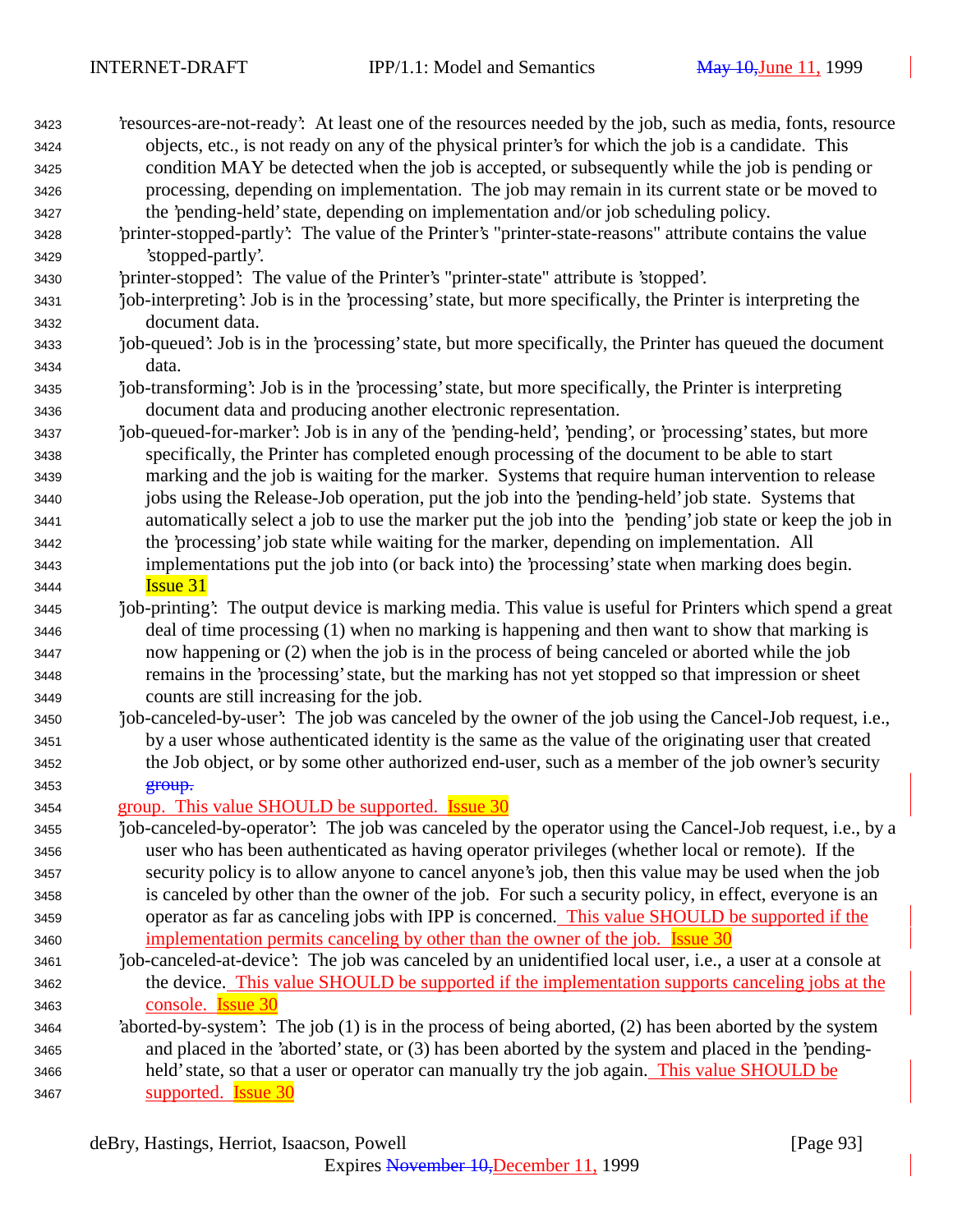| 3468<br>3469 | 'unsupported-compression': The job was aborted by the system because the Printer determined while<br>attempting to decompress the document-data's that the compression is actually not among those |
|--------------|----------------------------------------------------------------------------------------------------------------------------------------------------------------------------------------------------|
| 3470         | supported by the Printer. This value MUST be supported, since "compressions is a REQUIRED                                                                                                          |
| 3471         | operation attribute. Issue 6                                                                                                                                                                       |
| 3472         | 'compression-error': The job was aborted by the system because the Printer encountered an error in the                                                                                             |
| 3473         | document-data while decompressing it. If the Printer posts this reason, the document-data has                                                                                                      |
| 3474         | already passed any tests that would have led to the 'unsupported-compression' job-state-reason. Issue                                                                                              |
| 3475         |                                                                                                                                                                                                    |
| 3476         | 'unsupported-document-format': The job was aborted by the system because the document-data's                                                                                                       |
| 3477         | document-format is not among those supported by the Printer. If the client specifies the document-                                                                                                 |
| 3478         | format as 'application/octet-stream', the printer MAY abort the job and post this reason even though                                                                                               |
| 3479         | the format is a member of the "document-format-supported" printer attribute, but not among the                                                                                                     |
| 3480         | auto-sensed document-formats. This value MUST be supported, since "document-format" is a                                                                                                           |
| 3481         | <b>REQUIRED</b> operation attribute. <b>Issue 3</b>                                                                                                                                                |
| 3482         | 'document-format-error': The job was aborted by the system because the Printer encountered an error in                                                                                             |
| 3483         | the document-data while processing it. If the Printer posts this reason, the document-data has                                                                                                     |
| 3484         | already passed any tests that would have led to the 'unsupported-document-format' job-state-reason.                                                                                                |
| 3485         | <b>Issue 3</b>                                                                                                                                                                                     |
| 3486         | processing-to-stop-point. The requester has issued a Cancel-Job operation or the Printer object has                                                                                                |
|              | aborted the job, but is still performing some actions on the job until a specified stop point occurs or                                                                                            |
| 3487<br>3488 | job termination/cleanup is completed.                                                                                                                                                              |
|              |                                                                                                                                                                                                    |
| 3489         |                                                                                                                                                                                                    |
| 3490         | This reason is recommended to be used in conjunction withIf the implementation requires some                                                                                                       |
| 3491         | measurable time to cancel the job in the 'processing' job stateor 'processing-stopped' job states, the                                                                                             |
| 3492         | <b>IPP</b> object MUST use this value <b>Issue 30</b> to indicate that the Printer object is still performing some                                                                                 |
| 3493         | actions on the job while the job remains in the 'processing' or 'processing-stopped' state. After all                                                                                              |
| 3494         | the job's job description attributes have stopped incrementing, the Printer object moves the job from                                                                                              |
| 3495         | the 'processing' state to the 'canceled' or 'aborted' job states.                                                                                                                                  |
| 3496         |                                                                                                                                                                                                    |
| 3497         | 'service-off-line': The Printer is off-line and accepting no jobs. All 'pending' jobs are put into the                                                                                             |
| 3498         | pending-held' state. This situation could be true if the service's or document transform's input is                                                                                                |
| 3499         | impaired or broken.                                                                                                                                                                                |
| 3500         | job-completed-successfully: The job completed successfully. This value SHOULD be supported.                                                                                                        |
| 3501         | <b>Issue 30</b>                                                                                                                                                                                    |
| 3502         | job-completed-with-warnings: The job completed with warnings. This value SHOULD be supported                                                                                                       |
| 3503         | if the implementation detects warnings. <b>Issue 30</b>                                                                                                                                            |
| 3504         | job-completed-with-errors': The job completed with errors (and possibly warnings too). This value                                                                                                  |
| 3505         | SHOULD be supported if the implementation detects errors. <b>Issue 30</b>                                                                                                                          |
| 3506         | job-restartable' - This job is retained (see section 4.3.7.2) and is currently able to be restarted using the                                                                                      |
| 3507         | Restart-Job operation (see section 3.3.7). If 'job-restartable' is a value of the job's 'job-state-reasons'                                                                                        |
| 3508         | attribute, then the IPP object MUST accept a Restart-Job operation for that job.                                                                                                                   |
| 3509         | job. This value SHOULD be supported if the Restart-Job operation is supported. Issue 30                                                                                                            |
| 3510         | 'queued-in-device': The job has been forwarded to a device or print system that is unable to send back                                                                                             |
| 3511         | status. The Printer sets the job's "job-state " attribute to 'completed' and adds the 'queued-in-device'                                                                                           |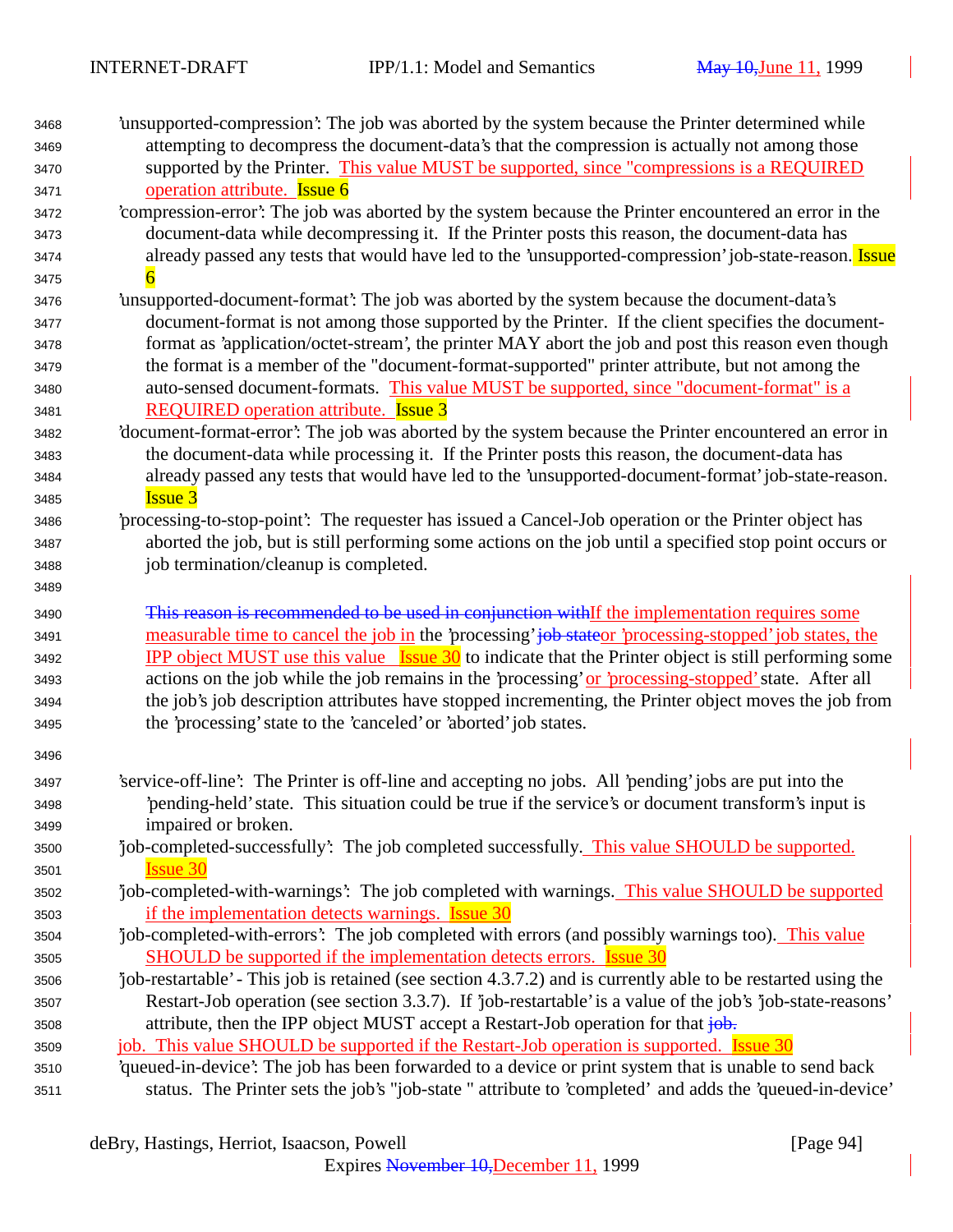- value to the job's "job-state-reasons" attribute to indicate that the Printer has no additional 3513 information about the job and never will have any better information. Seenote in section 4.3.7.1. **Issue 14**
- 4.3.9 job-state-message (text(MAX))

 This attribute specifies information about the "job-state" and "job-state-reasons" attributes in human readable text. If the Printer object supports this attribute, the Printer object MUST be able to generate this message in any of the natural languages identified by the Printer's "generated-natural-language-supported" attribute (see the "attributes-natural-language" operation attribute specified in Section 3.1.4.1).

- 3520 Note: the The value SHOULD NOT contain additional information not contained in the values of the "job- state" and "job-states-reasons" attributes, such as interpreter error information. Otherwise, application programs might attempt to parse the (localized text). For such additional information such as interpreter errors for application program consumption or specific document access errors, new attributes with keyword values, needs to be developed and registered.
- 3525 4.3.10 job-detailed-status-messages (1setOf text(MAX)) Issue 35

 This attribute specifies additional detailed and technical information about the job. Neither the Printer nor the client localizes the message(s), since they are intended for use by the system administrator or other experienced technical persons. Clients MUST NOT attempt to parse the value of this attribute. See "job-document-access-errors" (section 4.3.11) for additional errors that a program can process.

- 4.3.11 job-document-access-errors (1setOf text(MAX)) Issue 35
- This attribute provides additional information about each document access error for this job encountered by the Printer after it returned a response to the Print-URI or Send-URI operation and subsequently attempted to access document(s) supplied in the Print-URI or Send-URI operation. For errors in the protocol that is 3534 identified by the URI scheme in the "document-uri" operation attribute, such as 'http:' or 'ftp:', the error code is returned in parentheses, followed by the URI. For example:
- (404) http://ftp.pwg.org/pub/pwg/ipp/new\_MOD/ipp-model-v11-990510.pdf
- Most Internet protocols use decimal error codes (unlike IPP), so the ASCII error code representation is in decimal.
- 4.3.12 number-of-documents (integer(0:MAX))

 This attribute indicates the number of documents in the job, i.e., the number of Send-Document, Send-URI, Print-Job, or Print-URI operations that the Printer has accepted for this job, regardless of whether the document data has reached the Printer object or not.

 Implementations supporting the OPTIONAL Create-Job/Send-Document/Send-URI operations SHOULD support this attribute so that clients can query the number of documents in each job.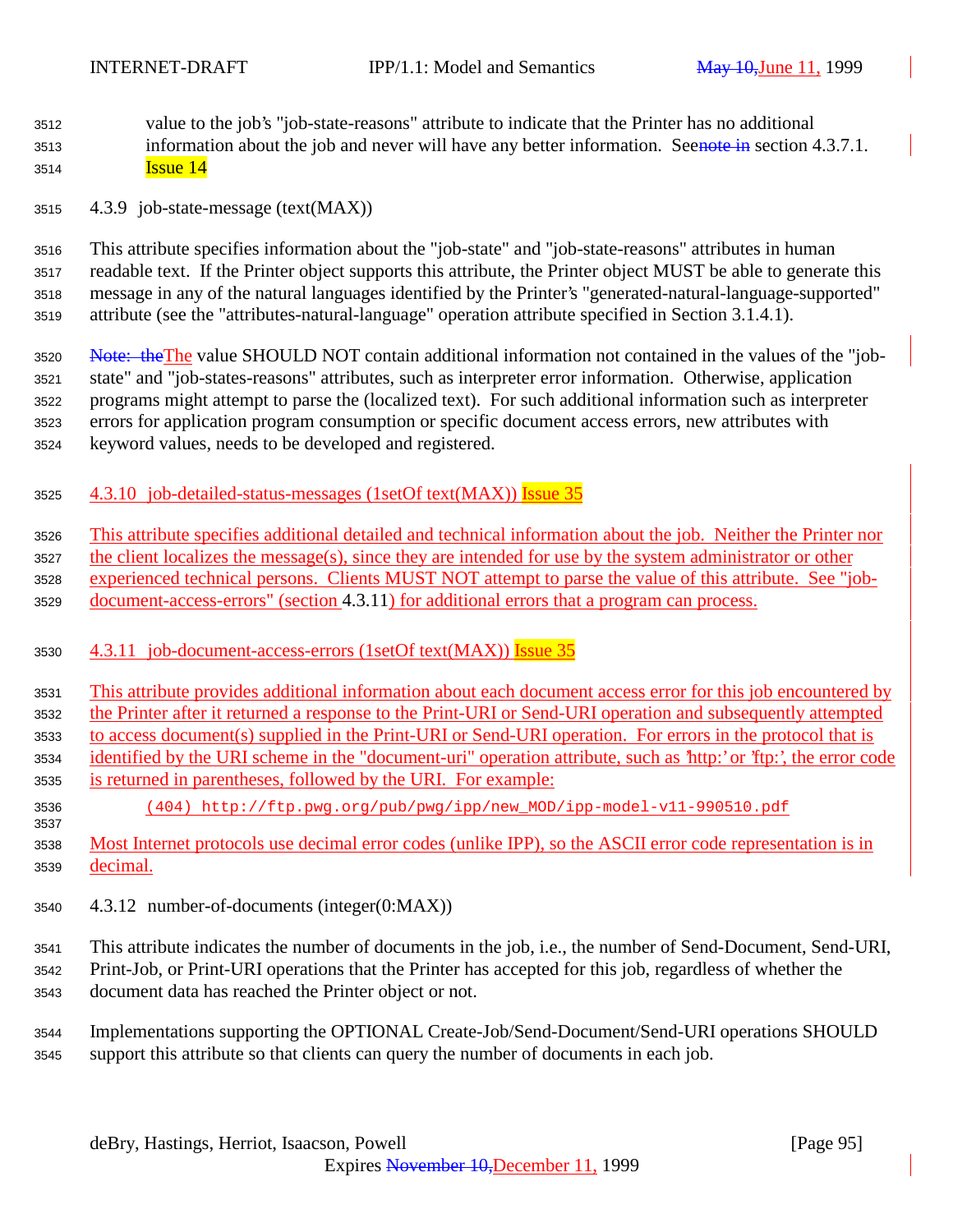<sup>3546</sup> 4.3.13 output-device-assigned (name(127))

 This attribute identifies the output device to which the Printer object has assigned this job. If an output device implements an embedded Printer object, the Printer object NEED NOT set this attribute. If a print server implements a Printer object, the value MAY be empty (zero-length string) or not returned until the Printer object assigns an output device to the job. This attribute is particularly useful when a single Printer object support multiple devices (so called "fan-out").

3552 4.3.14 Event Time Job Description Attributes **Issue 17** 

<sup>3553</sup> This section defines the Job Description attributes that indicate the time at which certain events occur for a 3554 job. The attribute syntax MUST be either 'integer' or 'dateTime' for any response in which the "version-<sup>3555</sup> number" parameter is supplied as '1.1', but MUST be an 'integer' for any response in which the "version-3556 mumber<sup>"</sup>If the job event has not yet occurred, then the IPP object MUST return the 'no-value' out-of-band <sup>3557</sup> value (see the beginning of Section 4.1). The "time-at-xxx(integer)" attributes represent time as an 'integer' 3558 representing parameter is supplied as '1.0', for compatibility with IPP/1.0 [RFC2566]. See section 3.1.8.the <sup>3559</sup> number of seconds since the device was powered up (informally called "time ticks"). The "date-time-at-<sup>3560</sup> xxx(dateTime)" attributes represent time as 'dateTime' representing date and time (including an offset from <sup>3561</sup> UTC).

- 3562 In order to populate these Event Time Job Description Attributes, attributes, the Printer object copies 3563 either: the value(s) of the following Printer Description attributes at the time the event occurs:
- <sup>3564</sup> 1. the value in the Printer's "printer-up-time" attribute for the "time-at-xxx(integer)" attributes
- 3565 1.2. itsthe value in the Printer's "printer-current-time" attribute for the '<del>dateTime' value at the time the</del> 3566 event occurred if the printer supports the attribute "printer-current-time" and its value is not the out-3567 of-band 'no-value' value, "date-time-at-xxx(dateTime)" attributes.
- <sup>3568</sup> 2.the value in its "printer-up-time" attribute for the 'integer' value at the time the event occurred <sup>3569</sup> otherwise

3570 Note: because the time MAY become known to the Printer some time after power-up, a client could 3571 receive jobs that contain some Event Time Job Description Attributes that use the 'integer' time tick

3572 representation while the later events use the 'dateTime' date/time representation.

3573 If the Printer implementation keeps jobs persistently across power cycles, then an implementation MUST 3574 reset its "printer-up-time" attribute to 1 on each power-up. In addition, an implementation that uses the 3575 <sup>2</sup>integer' form MUST change all of its Event Time Job Description attributes for those persistent jobs 3576 either: If the Printer resets its "printer-up-time" attribute to 1 on power-up (see section 4.4.29) and has <sup>3577</sup> persistent jobs, then it MUST change all of jobs' "time-at-xxx(integer)" (time tick) job attributes whose <sup>3578</sup> events have occurred either to:

- $3579$  1. to 0 to indicate that the event happened before the most recent power up OR
- 3580 2. to the negative of the number of seconds before the most recent power-up that the event took place, <sup>3581</sup> though the negative number NEED NOT reflect the exact number of seconds.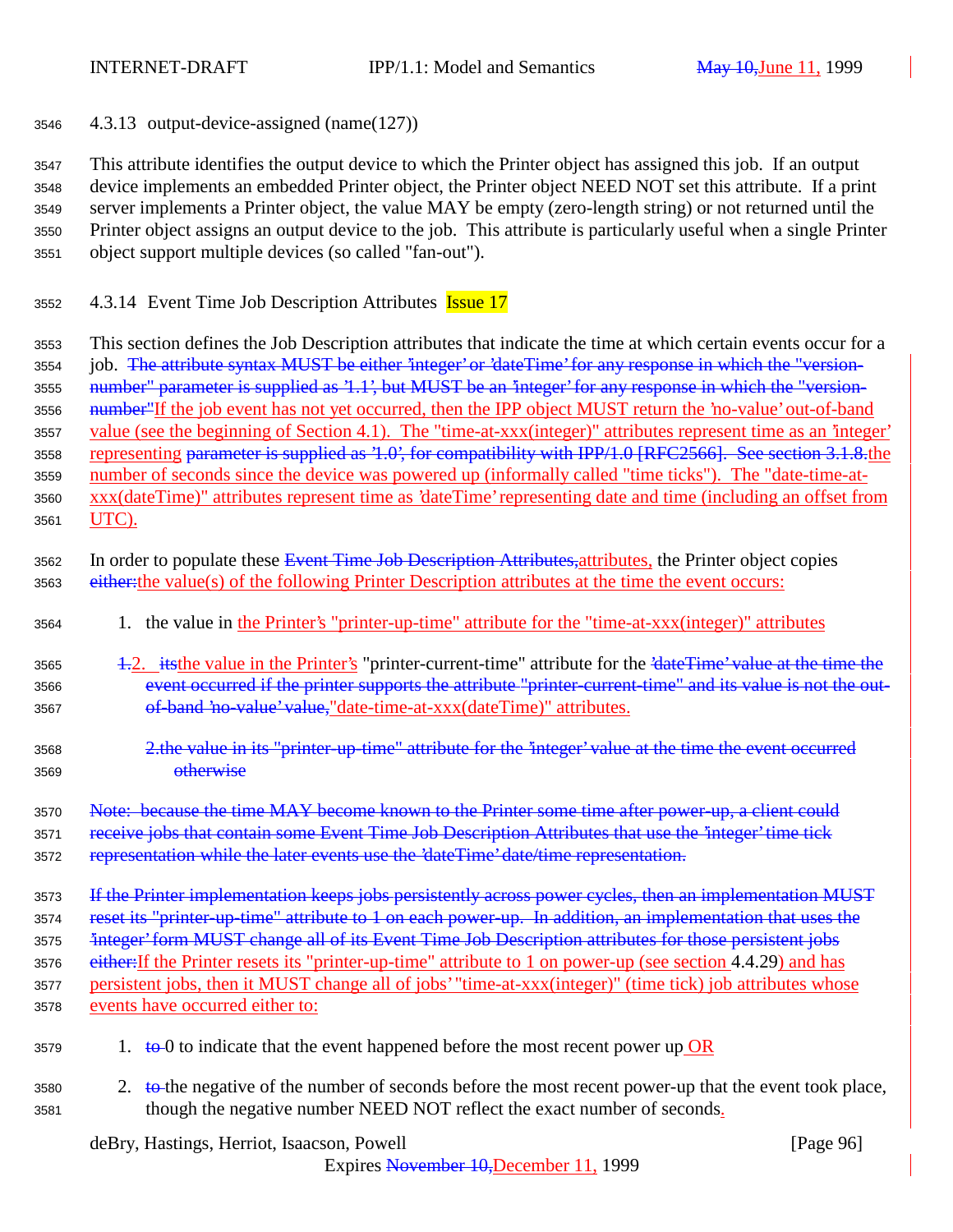| 3582<br>3583         | If a client queries a "time-at-xxx(integer)" time tick Job attribute and finds the value to be 0 or negative, the<br>client MUST assume that the event occurred in some life other than the Printer's current life.             |
|----------------------|---------------------------------------------------------------------------------------------------------------------------------------------------------------------------------------------------------------------------------|
| 3584<br>3585<br>3586 | An implementation that uses the 'dateTime' formNote: A Printer does not change the values of any of its<br>Event Time Job Description Attributes for persistent jobs"date-time-at-xxx(dateTime)" job attributes on<br>power-up. |
| 3587                 | 4.3.12.14.3.14.1 time-at-creation (integer(MIN:MAX) + date Time)                                                                                                                                                                |
| 3588                 | This REQUIRED attribute indicates the time at which the Job object was created.                                                                                                                                                 |
| 3589                 | 4.3.12.24.3.14.2 time-at-processing (integer(MIN:MAX)+dateTime)                                                                                                                                                                 |
| 3590<br>3591         | This REQUIRED attribute indicates the time at which the Job object began processing first began<br>processing after the create operation or the most recent Restart-Job operation. The out-of-band 'no-value'                   |
| 3592                 | value is returned if the job has not yet been in the 'processing' state (see the beginning of Section $4.1$ ) $4.1$ ).                                                                                                          |

<sup>3593</sup> Issue 17

3594 4.3.12.34.3.14.3 time-at-completed (integer(MIN:MAX) + dateTime)

<sup>3595</sup> This REQUIRED attribute indicates the time at which the Job object completed (or was cancelled or <sup>3596</sup> aborted). The out-of-band 'no-value' value is returned if the job has not yet completed, been canceled, or <sup>3597</sup> aborted (see the beginning of Section 4.1).

3598  $4.3.14.4$  job-printer-up-time (integer(1:MAX)) Issue 17

<sup>3599</sup> This REQUIRED Job Description attribute indicates the amount of time (in seconds) that the Printer <sup>3600</sup> implementation has been up and running. This attribute is an alias for the "printer-up-time" Printer <sup>3601</sup> Description attribute (see Section 4.4.29).

3602 Note: A client MAY request this attribute in a Get-Job-Attributes or Get-Jobs request and use the value returned in combination with other requested Event Time Job Description Attributes in order to display 3604 time attributes to a <del>user when the IPP Printer returns them using the 'integer' attribute syntax.</del>user. The difference between this attribute and the 'integer' value of a "time-at-xxx" attribute is the number of seconds ago that the "time-at-xxx" event occurred. A client can compute the wall-clock time at which the "time-at-xxx" event occurred by subtracting this difference from the client's wall-clock time.

- <sup>3608</sup> 4.3.14.5 date-time-at-creation (dateTime) Issue 17
- <sup>3609</sup> This attribute indicates the date and time at which the Job object was created.
- <sup>3610</sup> 4.3.14.6 date-time-at-processing (dateTime) Issue 17
- <sup>3611</sup> This attribute indicates the date and time at which the Job object first began processing after the create <sup>3612</sup> operation or the most recent Restart-Job operation.

deBry, Hastings, Herriot, Isaacson, Powell [Page 97]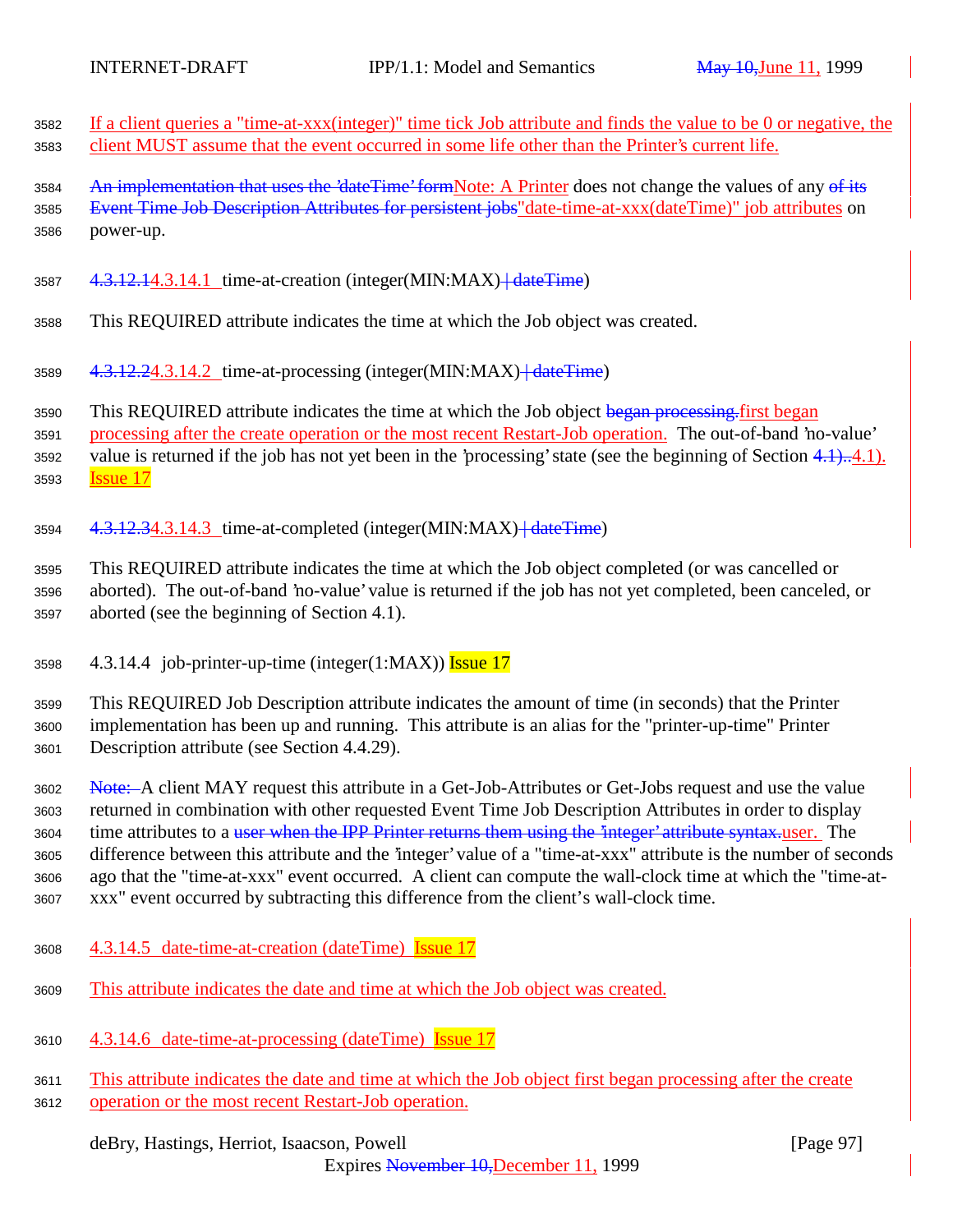4.3.14.7 date-time-at-completed (dateTime) Issue 17

This attribute indicates the date and time at which the Job object completed (or was cancelled or aborted).

4.3.15 number-of-intervening-jobs (integer(0:MAX))

 This attribute indicates the number of jobs that are "ahead" of this job in the relative chronological order of expected time to complete (i.e., the current scheduled order). For efficiency, it is only necessary to calculate this value when an operation is performed that requests this attribute.

- 4.3.16 job-message-from-operator (text(127))
- This attribute provides a message from an operator, system administrator or "intelligent" process to indicate to the end user the reasons for modification or other management action taken on a job.
- 4.3.17 Job Size Attributes

 This sub-section defines job attributes that describe the size of the job. These attributes are not intended to be counters; they are intended to be useful routing and scheduling information if known. For these attributes, the Printer object may try to compute the value if it is not supplied in the create request. Even if the client does supply a value for these three attributes in the create request, the Printer object MAY choose to change the value if the Printer object is able to compute a value which is more accurate than the client supplied value. The Printer object may be able to determine the correct value for these attributes either right at job submission time or at any later point in time.

4.3.17.1 job-k-octets (integer(0:MAX))

 This attribute specifies the total size of the document(s) in K octets, i.e., in units of 1024 octets requested to be processed in the job. The value MUST be rounded up, so that a job between 1 and 1024 octets MUST be indicated as being 1, 1025 to 2048 MUST be 2, etc.

 This value MUST NOT include the multiplicative factors contributed by the number of copies specified by the "copies" attribute, independent of whether the device can process multiple copies without making multiple passes over the job or document data and independent of whether the output is collated or not. Thus the value is independent of the implementation and indicates the size of the document(s) measured in K octets independent of the number of copies.

 This value MUST also not include the multiplicative factor due to a copies instruction embedded in the document data. If the document data actually includes replications of the document data, this value will include such replication. In other words, this value is always the size of the source document data, rather than a measure of the hardcopy output to be produced.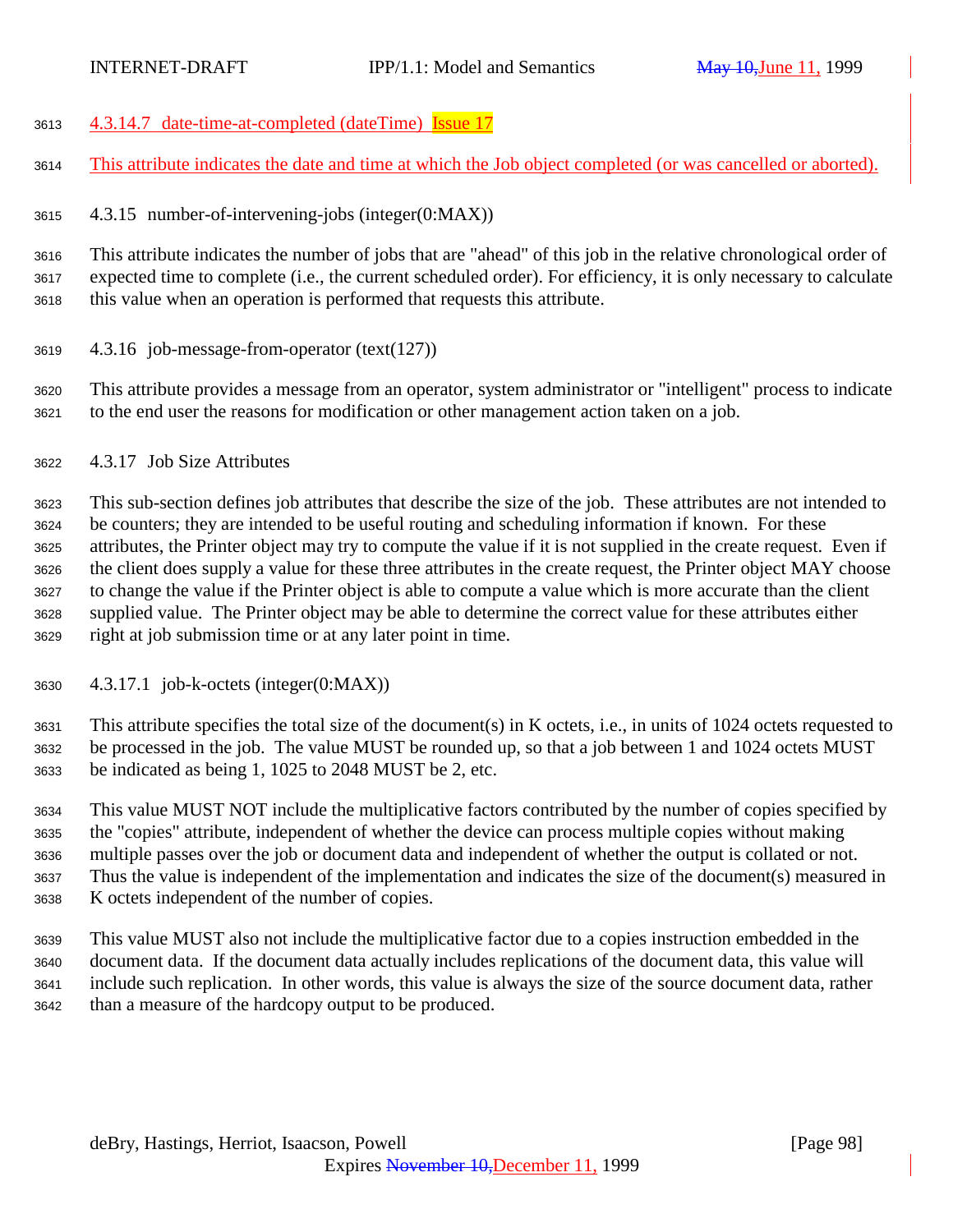4.3.17.2 job-impressions (integer(0:MAX))

 This attribute specifies the total size in number of impressions of the document(s) being submitted (see the definition of impression in section 12.2.5).

 As with "job-k-octets", this value MUST NOT include the multiplicative factors contributed by the number of copies specified by the "copies" attribute, independent of whether the device can process multiple copies without making multiple passes over the job or document data and independent of whether the output is collated or not. Thus the value is independent of the implementation and reflects the size of the document(s) measured in impressions independent of the number of copies.

 As with "job-k-octets", this value MUST also not include the multiplicative factor due to a copies instruction embedded in the document data. If the document data actually includes replications of the document data, this value will include such replication. In other words, this value is always the number of impressions in the source document data, rather than a measure of the number of impressions to be produced by the job.

4.3.17.3 job-media-sheets (integer(0:MAX))

This attribute specifies the total number of media sheets to be produced for this job.

 Unlike the "job-k-octets" and the "job-impressions" attributes, this value MUST include the multiplicative factors contributed by the number of copies specified by the "copies" attribute and a 'number of copies' instruction embedded in the document data, if any. This difference allows the system administrator to control the lower and upper bounds of both (1) the size of the document(s) with "job-k-octets-supported" and "job-impressions-supported" and (2) the size of the job with "job-media-sheets-supported".

4.3.18 Job Progress Attributes

 This sub-section defines job attributes that describe the progress of the job. These attributes are intended to be counters. That is, the value for a job that has not started processing MUST be 0. When the job's "job- state" is 'processing' or 'processing-stopped', this value is intended to contain the amount of the job that has been processed to the time at which the attributes are requested. When the job enters the 'completed', 'canceled', or 'aborted' states, these values are the final values for the job.

4.3.18.1 job-k-octets-processed (integer(0:MAX))

 This attribute specifies the total number of octets processed in K octets, i.e., in units of 1024 octets so far. The value MUST be rounded up, so that a job between 1 and 1024 octets inclusive MUST be indicated as being 1, 1025 to 2048 inclusive MUST be 2, etc.

 For implementations where multiple copies are produced by the interpreter with only a single pass over the data, the final value MUST be equal to the value of the "job-k-octets" attribute. For implementations where multiple copies are produced by the interpreter by processing the data for each copy, the final value MUST be a multiple of the value of the "job-k-octets" attribute.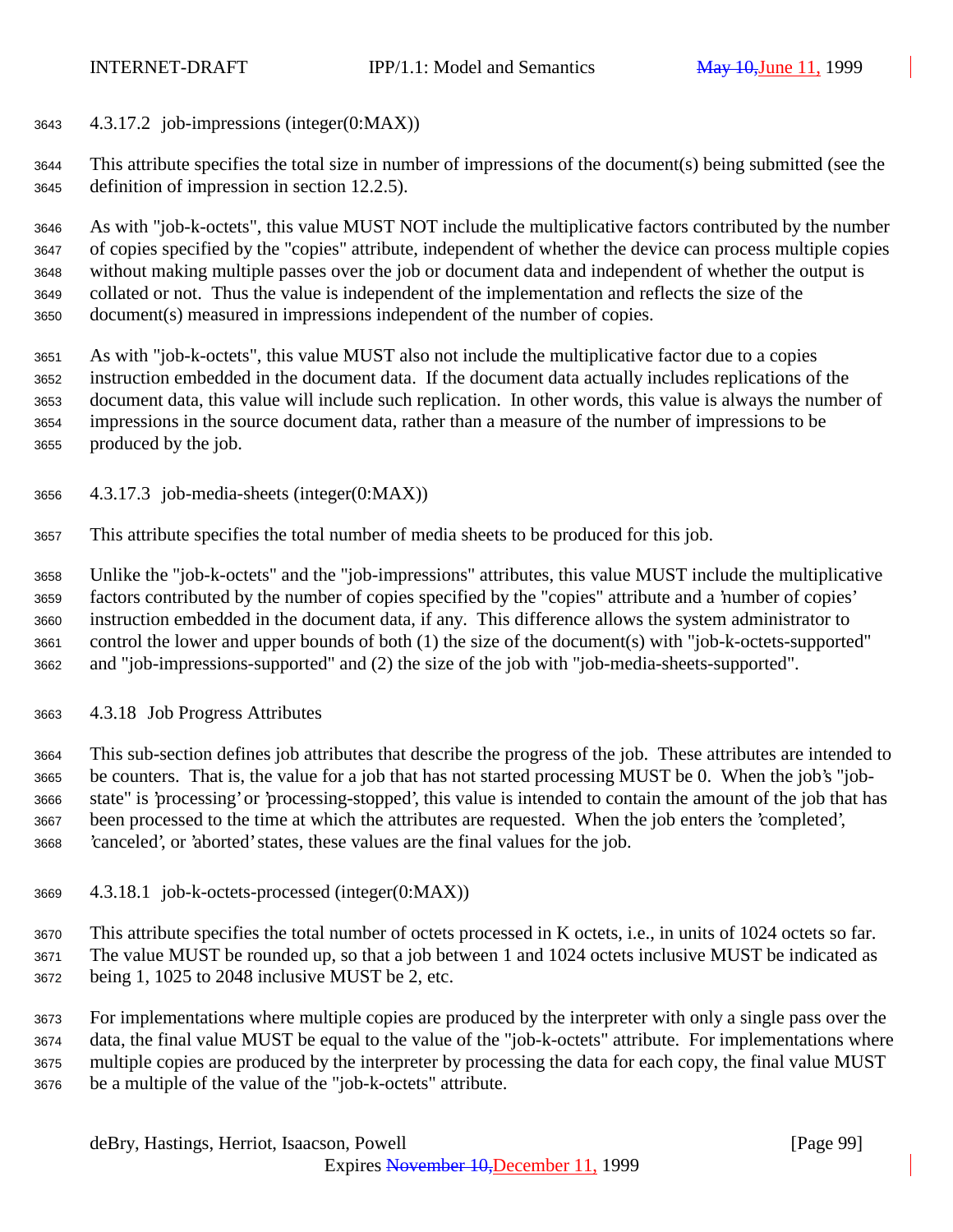- 4.3.18.2 job-impressions-completed (integer(0:MAX))
- This job attribute specifies the number of impressions completed for the job so far. For printing devices, the impressions completed includes interpreting, marking, and stacking the output.
- 4.3.18.3 job-media-sheets-completed (integer(0:MAX))

 This job attribute specifies the media-sheets completed marking and stacking for the entire job so far whether those sheets have been processed on one side or on both.

4.3.19 attributes-charset (charset)

 This REQUIRED attribute is populated using the value in the client supplied "attributes-charset" attribute in the create request. It identifies the charset (coded character set and encoding method) used by any Job attributes with attribute syntax 'text' and 'name' that were supplied by the client in the create request. See Section 3.1.4 for a complete description of the "attributes-charset" operation attribute.

 This attribute does not indicate the charset in which the 'text' and 'name' values are stored internally in the Job object. The internal charset is implementation-defined. The IPP object MUST convert from whatever the internal charset is to that being requested in an operation as specified in Section 3.1.4.

4.3.20 attributes-natural-language (naturalLanguage)

 This REQUIRED attribute is populated using the value in the client supplied "attributes-natural-language" attribute in the create request. It identifies the natural language used for any Job attributes with attribute syntax 'text' and 'name' that were supplied by the client in the create request. See Section 3.1.4 for a complete description of the "attributes-natural-language" operation attribute. See Sections 4.1.1.2 and 4.1.2.2 for how a Natural Language Override may be supplied explicitly for each 'text' and 'name' attribute value that differs from the value identified by the "attributes-natural-language" attribute.

4.4 Printer Description Attributes

 These attributes form the attribute group called "printer-description". The following table summarizes these attributes, their syntax, and whether or not they are REQUIRED for a Printer object to support. If they are not indicated as REQUIRED, they are OPTIONAL. The maximum size in octets for 'text' and 'name' attributes is indicated in parenthesizes.

Note: How these attributes are set by an Administrator is outside the scope of this IPP/1.1 document.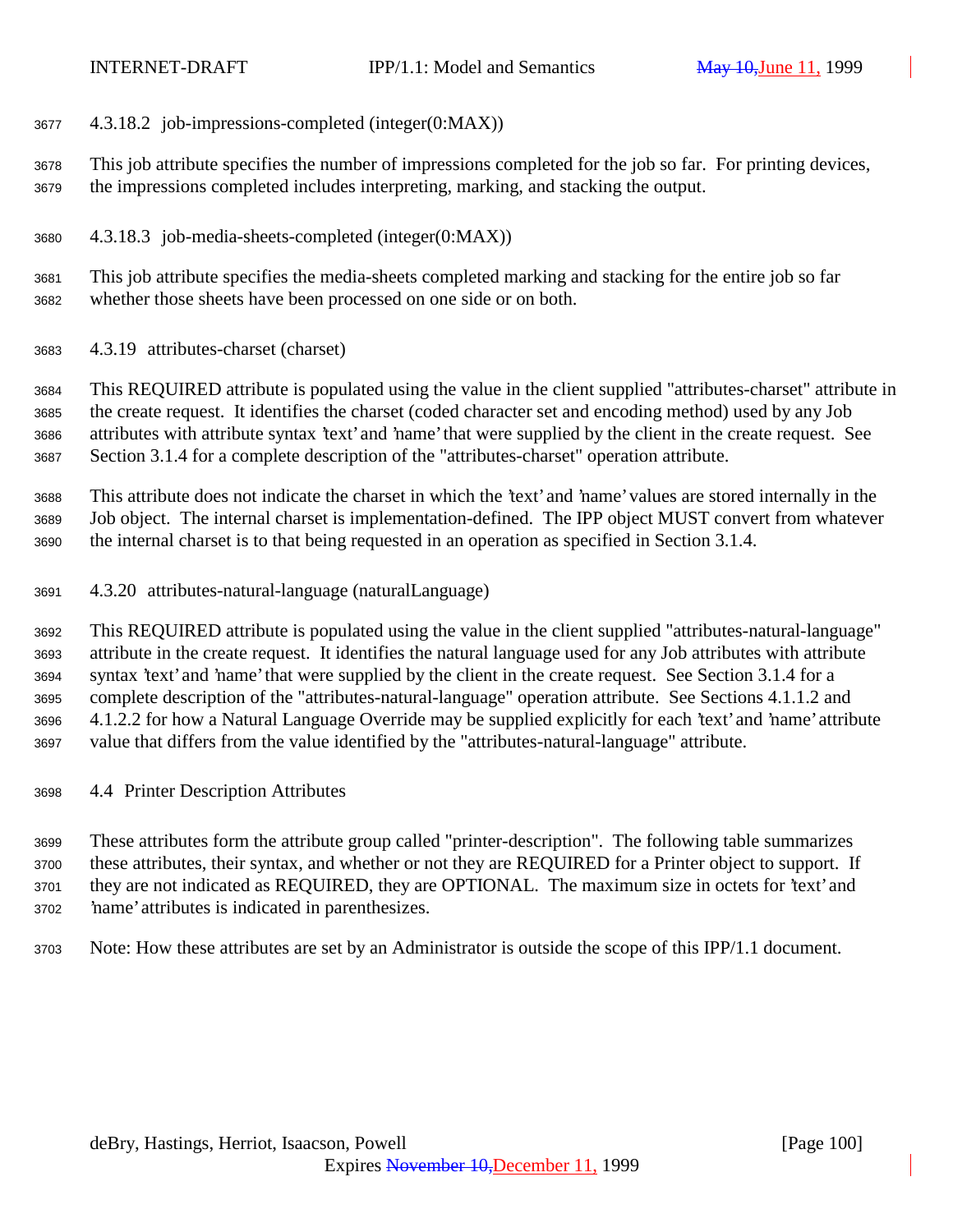| Attribute                                            | Syntax               | REQUIRED?    |
|------------------------------------------------------|----------------------|--------------|
|                                                      |                      |              |
| printer-uri-supported                                | 1setOf uri           | REQUIRED     |
|                                                      |                      |              |
| uri-security-supported                               | 1setOf type2 keyword | REQUIRED     |
| uri-authentication-supported uri-authentication-     |                      | 1setOf type2 |
| keyword<br>REQUIRED<br>supported                     |                      |              |
| printer-name                                         | name (127)           | REQUIRED     |
| printer-location                                     | text (127)           |              |
| printer-info                                         | text (127)           |              |
| printer-more-info                                    | uri                  |              |
| printer-driver-installer                             | uri                  |              |
| printer-make-and-model                               | text (127)           |              |
| printer-more-info-<br>manufacturer                   | uri                  |              |
| printer-state                                        | type1 enum           | REQUIRED     |
| printer-state-reasons                                | 1setOf type2 keyword | REQUIRED     |
| printer-state-message                                | text (MAX)           |              |
| ipp-versions-supported                               | 1setOf type2 keyword | REQUIRED     |
| operations-supported                                 | 1setOf type2 enum    | REQUIRED     |
| ipp-multiple-document-jobs-<br>supported             | boolean              |              |
| charset-configured                                   | charset              | REQUIRED     |
| charset-supported                                    | 1setOf charset       | REQUIRED     |
| natural-language-configured naturalLanguage          |                      | REQUIRED     |
| generated-natural-language-   1setOf naturalLanguage |                      | REQUIRED     |

deBry, Hastings, Herriot, Isaacson, Powell [Page 101]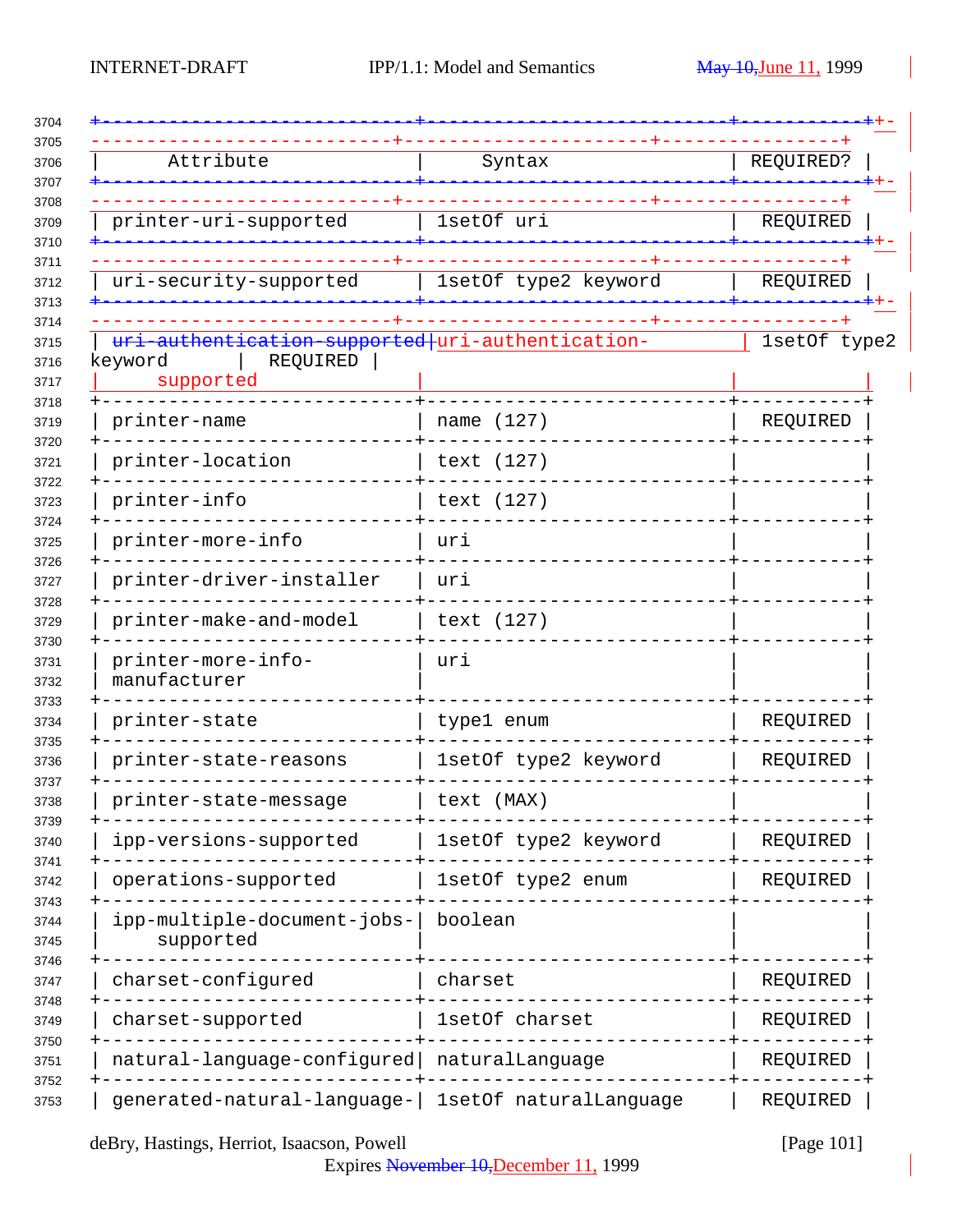| supported                           |                        |          |
|-------------------------------------|------------------------|----------|
| document-format-default             | mimeMediaType          | REQUIRED |
| document-format-supported           | 1setOf mimeMediaType   | REQUIRED |
| printer-is-accepting-jobs           | boolean                | REQUIRED |
| queued-job-count                    | integer (0:MAX)        | REQUIRED |
| printer-message-from-<br>operator   | text (127)             |          |
| color-supported                     | boolean                |          |
| reference-uri-schemes-<br>supported | 1setOf uriScheme       |          |
| pdl-override-supported              | type2 keyword          | REQUIRED |
| printer-up-time                     | integer (1:MAX)        | REQUIRED |
| printer-current-time                | dateTime               |          |
| multiple-operation-time-out         | integer (1:MAX)        |          |
| compression-supported               | 1setOf type3 keyword   | REQUIRED |
| job-k-octets-supported              | rangeOfInteger (0:MAX) |          |
| job-impressions-supported           | rangeOfInteger (0:MAX) |          |
| job-media-sheets-supported          | rangeOfInteger (0:MAX) |          |
| pages-per-minute                    | integer(0:MAX)         |          |
| pages-per-minute-color              | integer(0:MAX)         |          |
|                                     |                        |          |

4.4.1 printer-uri-supported (1setOf uri)

 This REQUIRED Printer attribute contains at least one URI for the Printer object. It OPTIONALLY contains more than one URI for the Printer object. An administrator determines a Printer object's URI(s) and configures this attribute to contain those URIs by some means outside the scope of this IPP/1.1 document. The precise format of this URI is implementation dependent and depends on the protocol. See the next two sections for a description of the "uri-security-supported" and "uri-authentication-supported" attributes, both of which are the REQUIRED companion attributes to this "printer-uri-supported" attribute. See section 2.4 on Printer object identity and section 8.2 on security and URIs for more information.

deBry, Hastings, Herriot, Isaacson, Powell [Page 102]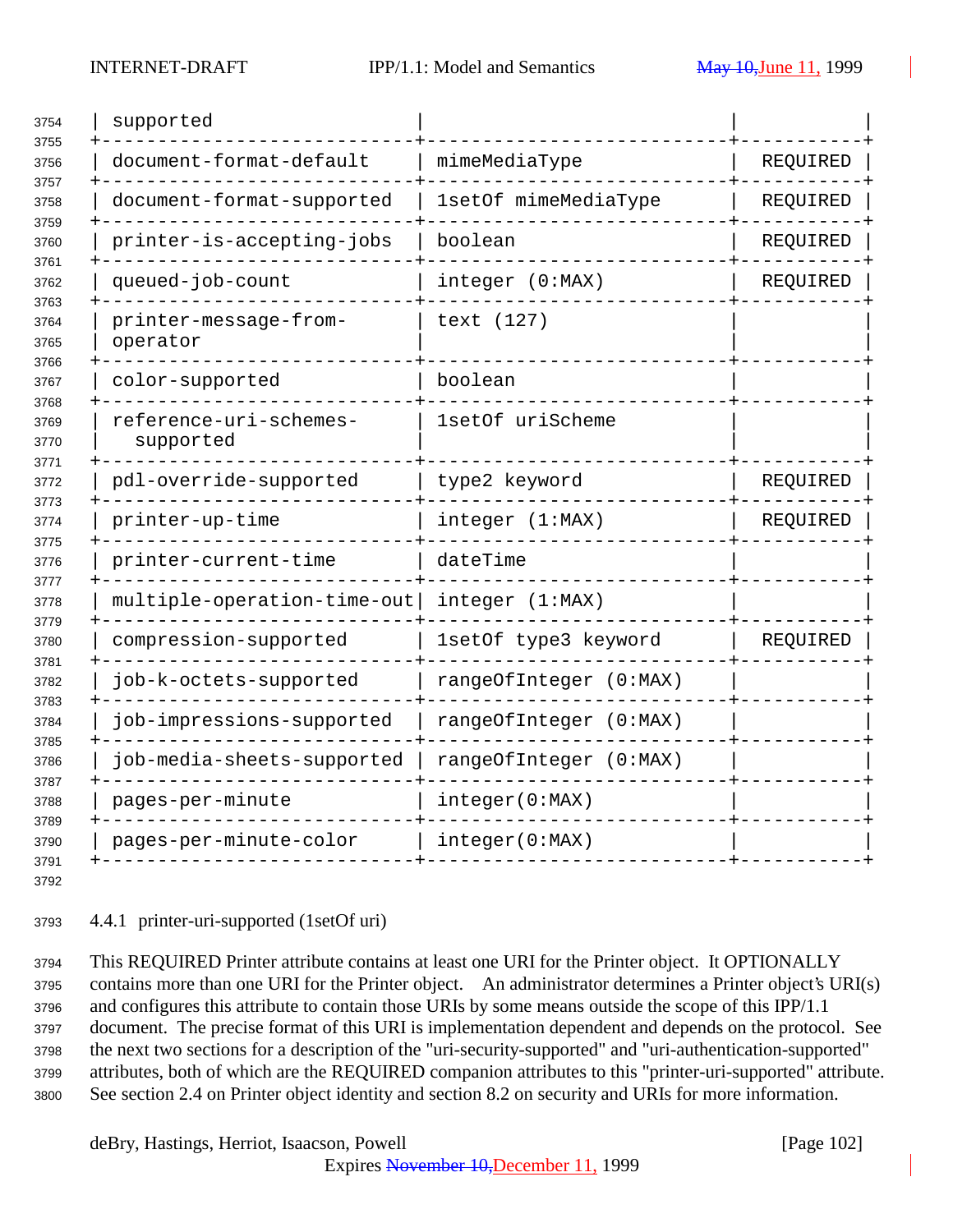4.4.2 uri-authentication-supported (1setOf type2 keyword) Issue 2

 This REQUIRED Printer attribute MUST have the same cardinality (contain the same number of values) as the "printer-uri-supported" attribute. This attribute identifies the Client Authentication mechanism associated with each URI listed in the "printer-uri-supported" attribute. The Printer object uses the specified mechanism to identify the authenticated user (see section 8.3) . The "i th" value in "uri-authentication- supported" corresponds to the "i th" value in "printer-uri-supported" and it describes the authentication mechanisms used by the Printer when accessed via that URI. See [IPP-PRO] for more details on Client Authentication.

- The following standard keyword values are defined:
- 'none': There is no authentication mechanism associated with the URI. The Printer object assumes that the authenticated user is "anonymous".
- 'requesting-user-name': When a client performs an operation whose target is the associated URI, the Printer object assumes that the authenticated user is specified by the "requesting-user-name" Operation attribute (see section 8.3). If the "requesting-user-name" attribute is absent in a request,
- the Printer object assumes that the authenticated user is "anonymous".
- 'basic': When a client performs an operation whose target is the associated URI, the Printer object challenges the client with HTTP basic authentication. The Printer object assumes that the authenticated user is the name received via the basic authentication mechanism.
- 'digest': When a client performs an operation whose target is the associated URI, the Printer object challenges the client with HTTP digest authentication. The Printer object assumes that the authenticated user is the name received via the digest authentication mechanism.
- 'certificate': When a client performs an operation whose target is the associated URI, the Printer object expects the client to provide a certificate. The Printer object assumes that the authenticated user is the textual name contained within the certificate.
- 4.4.3 uri-security-supported (1setOf type2 keyword)

 This REQUIRED Printer attribute MUST have the same cardinality (contain the same number of values) as the "printer-uri-supported" attribute. This attribute identifies the security mechanisms used for each URI listed in the "printer-uri-supported" attribute. The "i th" value in "uri-security-supported" corresponds to the "i th" value in "printer-uri-supported" and it describes the security mechanisms used for accessing the Printer object via that URI. See [IPP-PRO] for more details on security mechanisms.

- The following standard keyword values are defined:
- 'none': There are no secure communication channel protocols in use for the given URI.
- 'ssl3': SSL3 [SSL] is the secure communications channel protocol in use for the given URI.
- 'tls': TLS [RFC2246] is the secure communications channel protocol in use for the given URI.
- 
- 3836 This attribute is orthogonal to the specification definition of a Client Authentication mechanism.
- Specifically, 'none' does not exclude Client Authentication. See section 4.4.2. Issue 21

## Consider the following example. For a single Printer object, an administrator configures the "printer-uri-supported", "uri-authentication-supported" and "uri-security-supported" attributes as follows:

deBry, Hastings, Herriot, Isaacson, Powell [Page 103]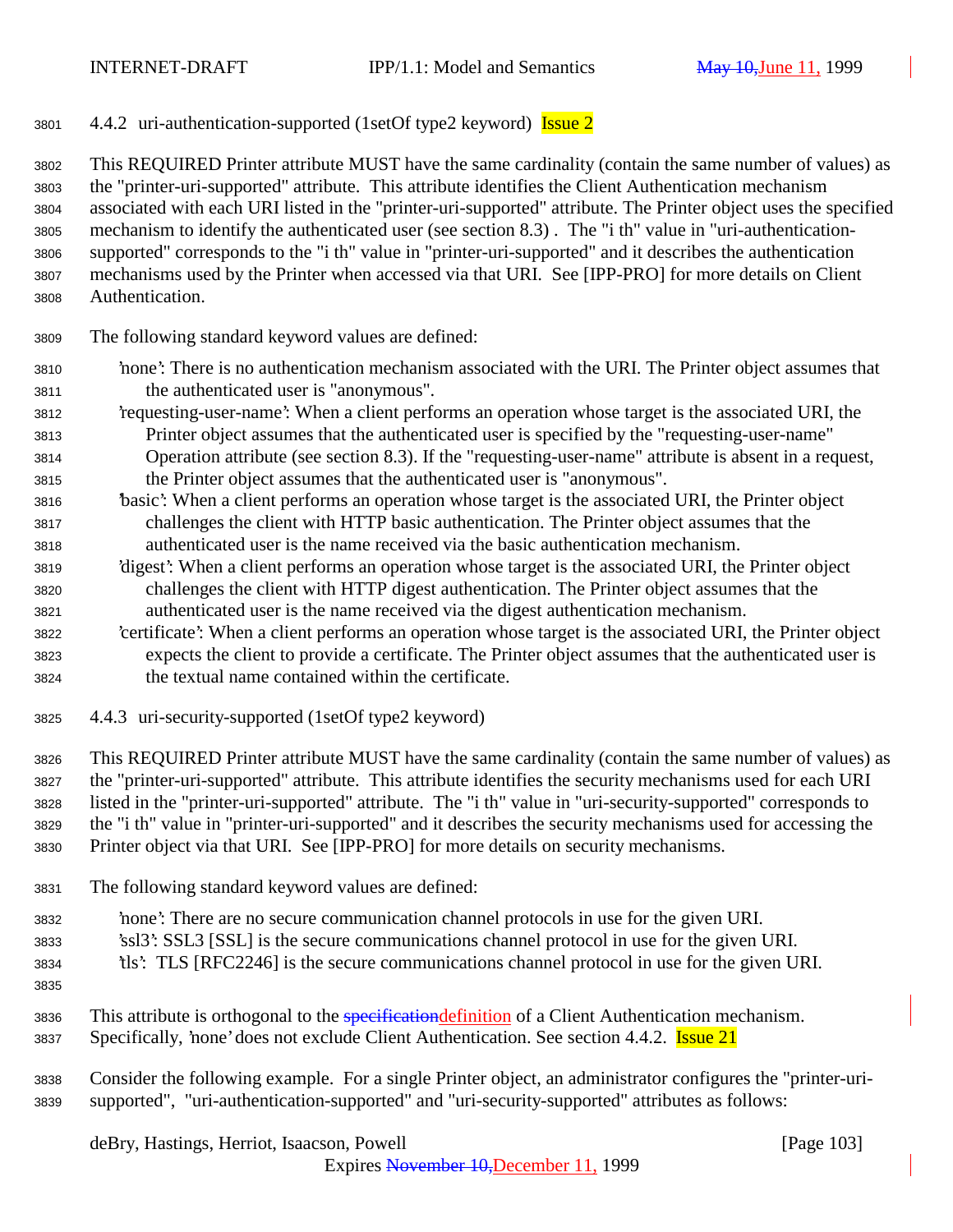| 3840<br>3841<br>3842<br>3843<br>3844                                                                                 | "printer-uri-supported": 'xxx://acme.com/open-use-printer', 'xxx://acme.com/restricted-use-printer',<br>'xxx://acme.com/private-printer'<br>"uri-authentication-supported": 'none', 'digest', 'basic'<br>"uri-security-supported": 'none', 'none', 'tls'                                                                                                                                                                                                                                                                                                                                                                                                                                                                                                                                                                                                                                                                                                                                                                                                                                                                                                                                                                                                                                                                                                                                                                                                                      |
|----------------------------------------------------------------------------------------------------------------------|-------------------------------------------------------------------------------------------------------------------------------------------------------------------------------------------------------------------------------------------------------------------------------------------------------------------------------------------------------------------------------------------------------------------------------------------------------------------------------------------------------------------------------------------------------------------------------------------------------------------------------------------------------------------------------------------------------------------------------------------------------------------------------------------------------------------------------------------------------------------------------------------------------------------------------------------------------------------------------------------------------------------------------------------------------------------------------------------------------------------------------------------------------------------------------------------------------------------------------------------------------------------------------------------------------------------------------------------------------------------------------------------------------------------------------------------------------------------------------|
| 3845<br>3846                                                                                                         | Note: 'xxx' is not a valid scheme. See the IPP/1.1 "Transport and Encoding" specificationdocument [IPP-<br>PRO] for the actual URI schemes to be used in object target attributes.                                                                                                                                                                                                                                                                                                                                                                                                                                                                                                                                                                                                                                                                                                                                                                                                                                                                                                                                                                                                                                                                                                                                                                                                                                                                                            |
| 3847                                                                                                                 | In this case, one Printer object has three URIs.                                                                                                                                                                                                                                                                                                                                                                                                                                                                                                                                                                                                                                                                                                                                                                                                                                                                                                                                                                                                                                                                                                                                                                                                                                                                                                                                                                                                                              |
| 3848<br>3849<br>3850<br>3851<br>3852<br>3853<br>3854<br>3855<br>3856<br>3857<br>3858<br>3859<br>3860<br>3861<br>3862 | - For the first URI, 'xxx://acme.com/open-use-printer', the value 'none' in "uri-security-supported"<br>indicates that there is no secure channel protocol configured to run under HTTP. The value of 'none'<br>in "uri-authentication-supported" indicates that all users are 'anonymous'. There will be no<br>challenge and the Printer will ignore "requesting-user-name".<br>- For the second URI, 'xxx://acme.com/restricted-use-printer', the value 'none' in "uri-security-<br>supported" indicates that there is no secure channel protocol configured to run under HTTP. The<br>value of 'digest' in "uri-authentication-supported" indicates that the Printer will issue a challenge and<br>that the Printer will use the name supplied by the digest mechanism to determine the authenticated<br>user (see section 8.3).<br>- For the third URI, 'xxx://acme.com/private-printer', the value 'tls' in "uri-security-supported" indicates<br>that TLS is being used to secure the channel. The client SHOULD be prepared to use TLS framing<br>to negotiate an acceptable ciphersuite to use while communicating with the Printer object. In this<br>case, the name implies the use of a secure communications channel, but the fact is made explicit by<br>the presence of the 'tls' value in "uri-security-supported". The client does not need to resort to<br>understanding which security it must use by following naming conventions or by parsing the URI to |
| 3863<br>3864<br>3865<br>3866<br>3867                                                                                 | determine which security mechanisms are implied. The value of 'basic' in "uri-authentication-<br>supported" indicates that the Printer will issue a challenge and that the Printer will use the name<br>supplied by the digest mechanism to determine the authenticated user (see section 8.3). Because<br>this challenge occurs in a tls session, the channel is secure.                                                                                                                                                                                                                                                                                                                                                                                                                                                                                                                                                                                                                                                                                                                                                                                                                                                                                                                                                                                                                                                                                                     |

 It is expected that many IPP Printer objects will be configured to support only one channel (either configured to use TLS access or not) and only one authentication mechanism. Such Printer objects only have one URI listed in the "printer-uri-supported" attribute. No matter the configuration of the Printer object (whether it has only one URI or more than one URI), a client MUST supply only one URI in the target "printer-uri" operation attribute.

4.4.4 printer-name (name(127))

 This REQUIRED Printer attribute contains the name of the Printer object. It is a name that is more end- user friendly than a URI. An administrator determines a printer's name and sets this attribute to that name. This name may be the last part of the printer's URI or it may be unrelated. In non-US-English locales, a name may contain characters that are not allowed in a URI.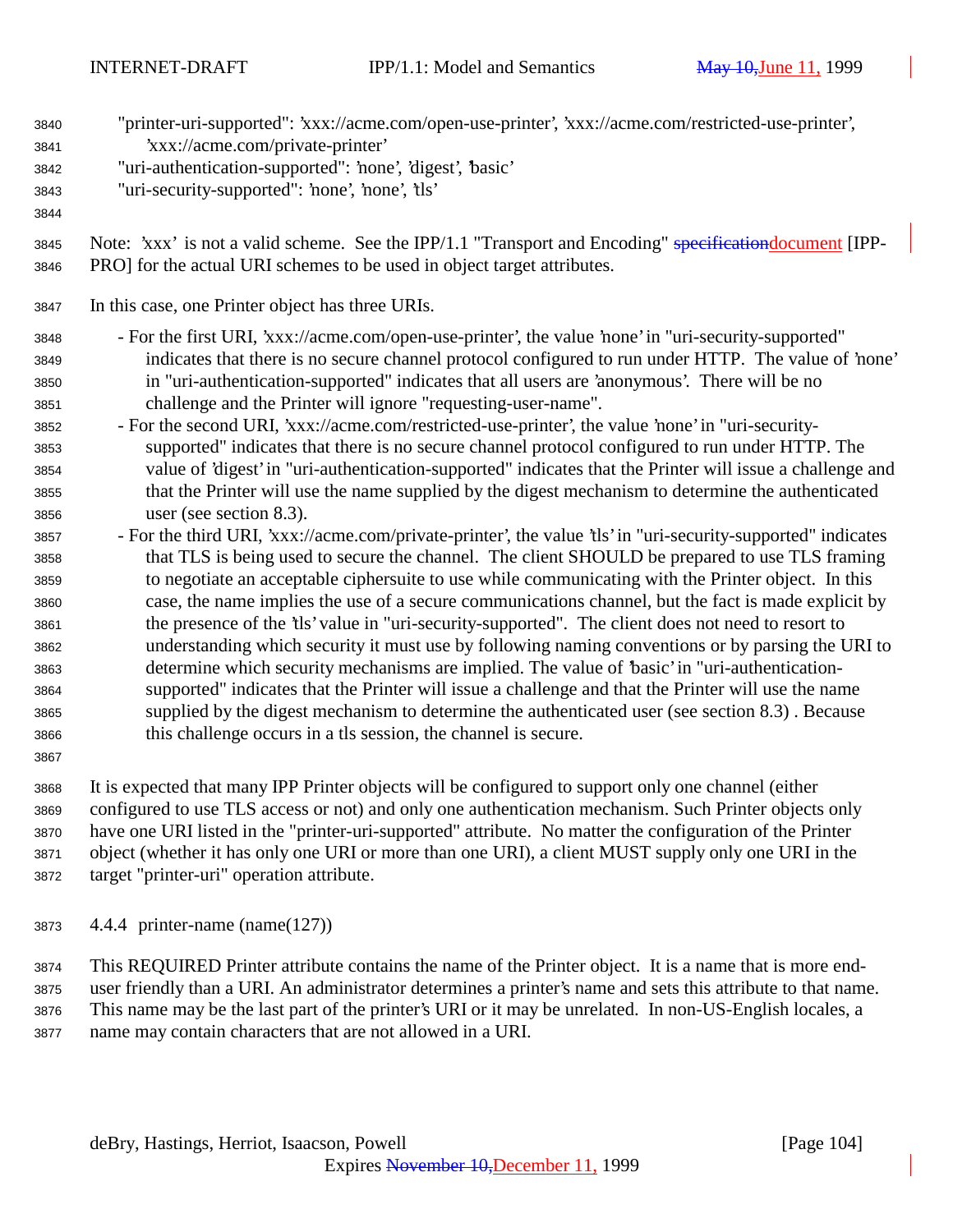4.4.5 printer-location (text(127))

 This Printer attribute identifies the location of the device. This could include things like: "in Room 123A, second floor of building XYZ".

4.4.6 printer-info (text(127))

 This Printer attribute identifies the descriptive information about this Printer object. This could include things like: "This printer can be used for printing color transparencies for HR presentations", or "Out of courtesy for others, please print only small (1-5 page) jobs at this printer", or even "This printer is going away on July 1, 1997, please find a new printer".

4.4.7 printer-more-info (uri)

 This Printer attribute contains a URI used to obtain more information about this specific Printer object. For example, this could be an HTTP type URI referencing an HTML page accessible to a Web Browser. The information obtained from this URI is intended for end user consumption. Features outside the scope of IPP can be accessed from this URI. The information is intended to be specific to this printer instance and site specific services (e.g. job pricing, services offered, end user assistance). The device manufacturer may initially populate this attribute.

4.4.8 printer-driver-installer (uri)

 This Printer attribute contains a URI to use to locate the driver installer for this Printer object. This attribute is intended for consumption by automata. The mechanics of print driver installation is outside the scope of this IPP/1.1 document. The device manufacturer may initially populate this attribute.

- 4.4.9 printer-make-and-model (text(127))
- This Printer attribute identifies the make and model of the device. The device manufacturer may initially populate this attribute.
- 4.4.10 printer-more-info-manufacturer (uri)

 This Printer attribute contains a URI used to obtain more information about this type of device. The information obtained from this URI is intended for end user consumption. Features outside the scope of IPP can be accessed from this URI (e.g., latest firmware, upgrades, print drivers, optional features available, details on color support). The information is intended to be germane to this printer without regard to site specific modifications or services. The device manufacturer may initially populate this attribute.

4.4.11 printer-state (type1 enum)

 This REQUIRED Printer attribute identifies the current state of the device. The "printer-state reasons" attribute augments the "printer-state" attribute to give more detailed information about the Printer in the given printer state.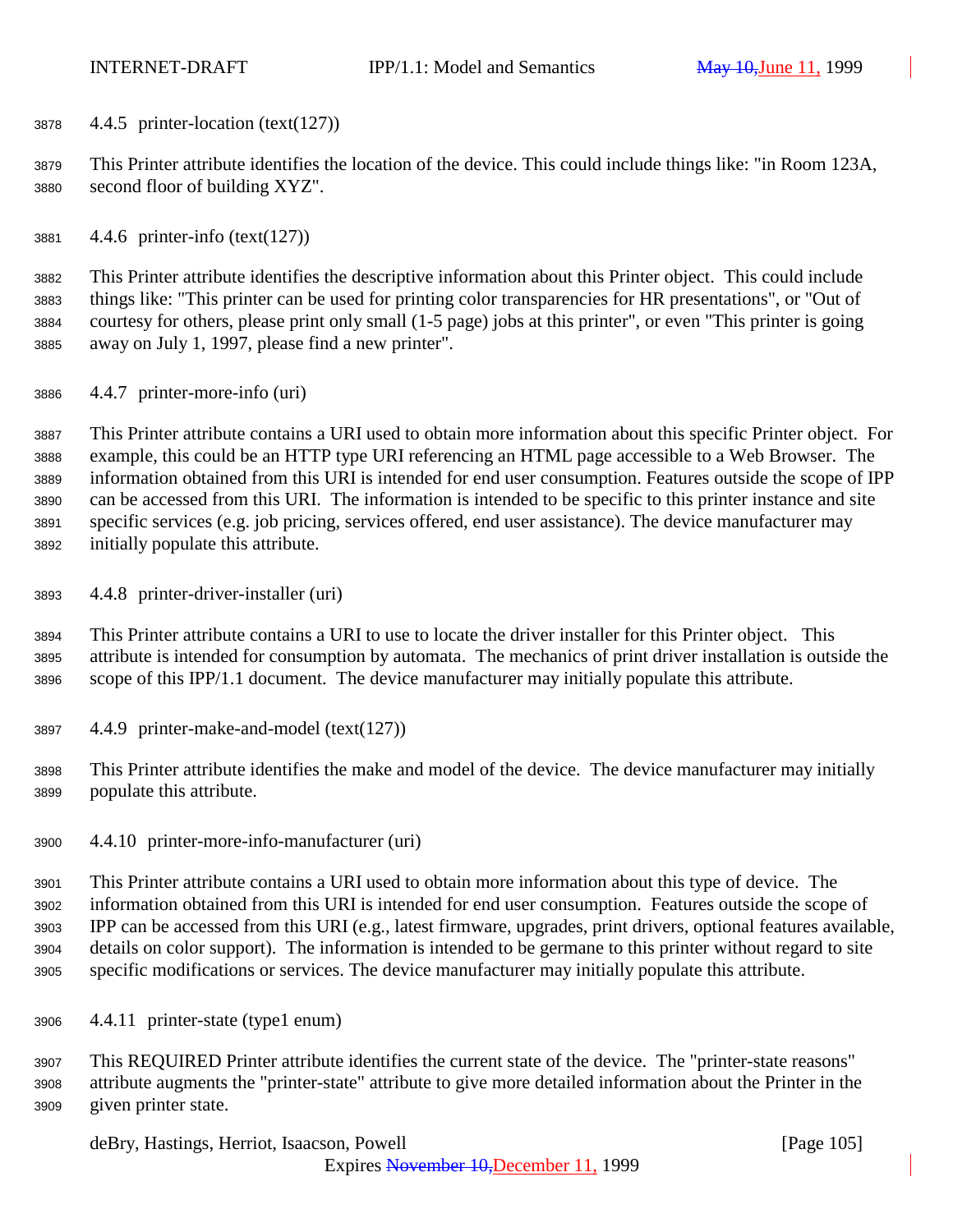A Printer object need only update this attribute before responding to an operation which requests the attribute; the Printer object NEED NOT update this attribute continually, since asynchronous event notification is not part of IPP/1.1. A Printer NEED NOT implement all values if they are not applicable to a given implementation.

- The following standard enum values are defined:
- Value Symbolic Name and Description 3917 '3' 'idle': If a Printer receives a job (whose required resources are ready) while in this state, such **a job MUST transit into the 'processing' state immediately. If the "printer-state**  reasons" attribute contains any reasons, they MUST be reasons that would not **brevent a job from transiting into the 'processing' state immediately, e.g., 'toner-low'. If a Printer can interpret one or more jobs while marking a job, then it is idle if it is bushed available to interpret jobs even while marking a job. Issue 31 If a Printer controls more than one output device, the above definition implies that a Printer is 'idle' if at least one output device is idle, i.e., the IPP Printer is available to immediately start processing a job if a client submitted it.**  3929 <sup>'4'</sup> *processing*': If a Printer receives a job (whose required resources are ready) while in this state, such a job MUST transit into the 'pending' state immediately. Such a job MUST transit into the 'processing' state only after jobs ahead of it complete. If the "printer-state-reasons" attribute contains any reasons, they MUST be reasons that do not prevent the current job from printing, e.g. 'toner-low'. If a Printer can interpret one or more jobs while marking a job and receives a job **The Construct Construct in the state of the State** of the *such a received job MAY* **transit into the 'processing' state along with the job that is being marked, if any.** Issue 31 **If a Printer controls more than one output device, the above definition implies that a** 3941 Printer is 'processing' if at least one output device is processing, and none is idle. 3943 '<sup>5</sup>' stopped': If a Printer receives a job (whose required resources are ready) while in this state, **Such a job MUST transit into the 'pending' state immediately. Such a job MUST**  transit into the 'processing' state only after some human fixes the problem that 3946 stopped the printer and after jobs ahead of it complete processing. Issue 30 The "printer-state-reasons" attribute MUST contain at least one reason, e.g. 'media-jam', which prevents it from either processing the current job or transitioning a 'pending' job to the 'processing' state. If a Printer can interpret one or more jobs while marking a job and receives a job (whose required resources are ready) while in this state, such a submitted job MAY transit into the 'processing' state in order to be interpreted even while the Printer is in the 'stopped'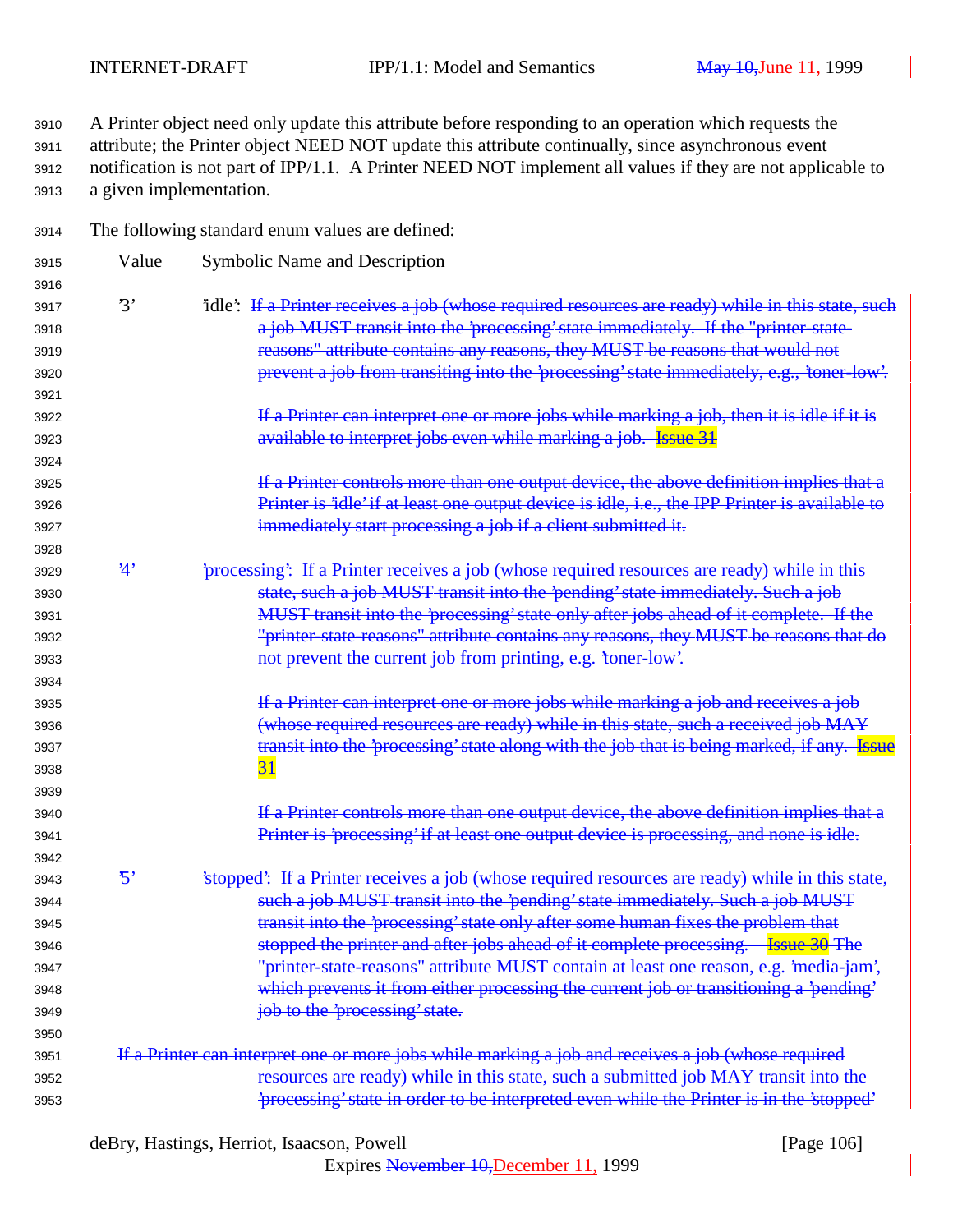| 3954 |     | However, before such a job can be completed, a human needs to fix the                   |
|------|-----|-----------------------------------------------------------------------------------------|
| 3955 |     | <del>problem. Issue 31</del>                                                            |
| 3956 |     |                                                                                         |
| 3957 |     | If a Printer controls more than one output device, the above definition implies that a  |
| 3958 |     | Printer is 'stopped' only if all output devices are stopped.                            |
| 3959 |     |                                                                                         |
| 3960 |     | Note: it is tempting to define 'stopped' as when a sufficient number of output devices  |
| 3961 |     | are stopped and leave it to an implementation to define the sufficient number. But      |
| 3962 |     | such a rule complicates the definition of 'stopped' and 'processing'. For example, with |
| 3963 |     | this alternate definition of 'stopped', a job can move from 'pending' to 'processing'   |
| 3964 |     | without human intervention, even though the Printer is stopped. Indicates that new      |
| 3965 |     | jobs can start processing without waiting. <b>Issue</b> 31                              |
| 3966 | '1' | processing: Indicates that jobs are processing; new jobs will wait before processing.   |
| 3967 |     |                                                                                         |
| 3968 |     | stopped: Indicates that no jobs can be processed and intervention is                    |
| 3969 |     | required.<br>lssue 3.                                                                   |
|      |     |                                                                                         |

 Values of "printer-state-reasons", such as 'spool-area-full' and 'stopped-partly', MAY be used to provide further information. Issue 31

4.4.12 printer-state-reasons (1setOf type2 keyword)

3973 This REQUIRED Printer attribute supplies additional detail about the device's state. Some of the these 3974 value definitions indicate conformance requirements; the rest are OPTIONAL. Issue 30

 Each keyword value MAY have a suffix to indicate its level of severity. The three levels are: report (least severe), warning, and error (most severe).

- '-report': This suffix indicates that the reason is a "report". An implementation may choose to omit some or all reports. Some reports specify finer granularity about the printer state; others serve as a precursor to a warning. A report MUST contain nothing that could affect the printed output.
- '-warning': This suffix indicates that the reason is a "warning". An implementation may choose to omit some or all warnings. Warnings serve as a precursor to an error. A warning MUST contain nothing that prevents a job from completing, though in some cases the output may be of lower quality.
- '-error': This suffix indicates that the reason is an "error". An implementation MUST include all errors. If this attribute contains one or more errors, printer MUST be in the stopped state.
- If the implementation does not add any one of the three suffixes, all parties MUST assume that the reason is an "error".

 If a Printer object controls more than one output device, each value of this attribute MAY apply to one or more of the output devices. An error on one output device that does not stop the Printer object as a whole MAY appear as a warning in the Printer's "printer-state-reasons attribute". If the "printer-state" for such a Printer has a value of 'stopped', then there MUST be an error reason among the values in the "printer-state-reasons" attribute.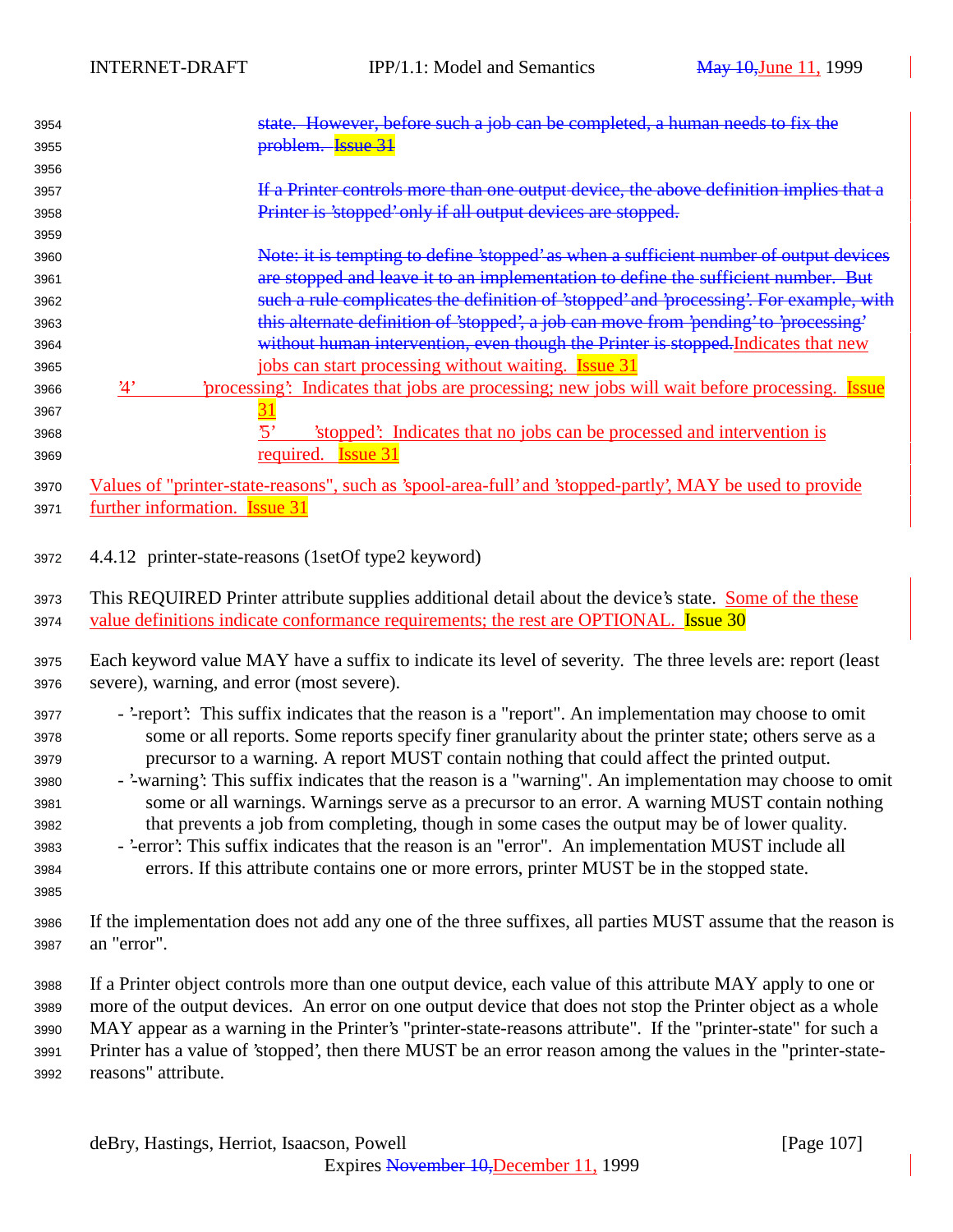- The following standard keyword values are defined:
- 'other': The device has detected an error other than one listed in this document.
- 'none': There are not reasons. This state reason is semantically equivalent to "printer-state-reasons" without any value and MUST be used, since the 1setOf attribute syntax requires at least one value.
- 'media-needed': A tray has run out of media.
- 'media-jam': The device has a media jam.
- 'moving-to-paused': Someone has paused the Printer object using the Pause-Printer operation (see section 3.2.7) or other means, but the device(s) are taking an appreciable time to stop. Later, when all output has stopped, the "printer-state" becomes 'stopped', and the 'paused' value replaces the 'moving-to-paused' value in the "printer-state-reasons" attribute. This value MUST be supported, if the Pause-Printer operation is supported and the implementation takes significant time to pause a device in certain circumstances. Issue 30
- 'paused': Someone has paused the Printer object using the Pause-Printer operation (see section 3.2.7) or other means and the Printer object's "printer-state" is 'stopped'. In this state, a Printer MUST NOT produce printed output, but it MUST perform other operations requested by a client. If a Printer had been printing a job when the Printer was paused, the Printer MUST resume printing that job when 4009 the Printer is no longer paused and leave no evidence in the printed output of such a pause. This 4010 value MUST be supported, if the Pause-Printer operation is supported. Issue 30
- 'shutdown': Someone has removed a Printer object from service, and the device may be powered down or physically removed. In this state, a Printer object MUST NOT produce printed output, and unless the Printer object is realized by a print server that is still active, the Printer object MUST perform no other operations requested by a client, including returning this value. If a Printer object had been printing a job when it was shutdown, the Printer NEED NOT resume printing that job when the Printer is no longer shutdown. If the Printer resumes printing such a job, it may leave evidence in the printed output of such a shutdown, e.g. the part printed before the shutdown may be printed a second time after the shutdown.
- 'connecting-to-device': The Printer object has scheduled a job on the output device and is in the process of connecting to a shared network output device (and might not be able to actually start printing the job for an arbitrarily long time depending on the usage of the output device by other servers on the network).
- 'timed-out': The server was able to connect to the output device (or is always connected), but was unable to get a response from the output device.
- 'stopping': The Printer object is in the process of stopping the device and will be stopped in a while. When the device is stopped, the Printer object will change the Printer object's state to 'stopped'. The 'stopping-warning' reason is never an error, even for a Printer with a single output device. When an output-device ceases accepting jobs, the Printer will have this reason while the output device completes printing.
- 'stopped-partly': When a Printer object controls more than one output device, this reason indicates that one or more output devices are stopped. If the reason is a report, fewer than half of the output devices are stopped. If the reason is a warning, fewer than all of the output devices are stopped.
- 'toner-low': The device is low on toner.
- 'toner-empty': The device is out of toner.
- 4035 'spool-area-full': The limit of persistent storage allocated for spooling has been reached.
- reached. The Printer is temporarily unable to accept more jobs. The Printer will remove this value when it is able to accept more jobs. This value SHOULD be used by a non-spooling Printer that

deBry, Hastings, Herriot, Isaacson, Powell [Page 108]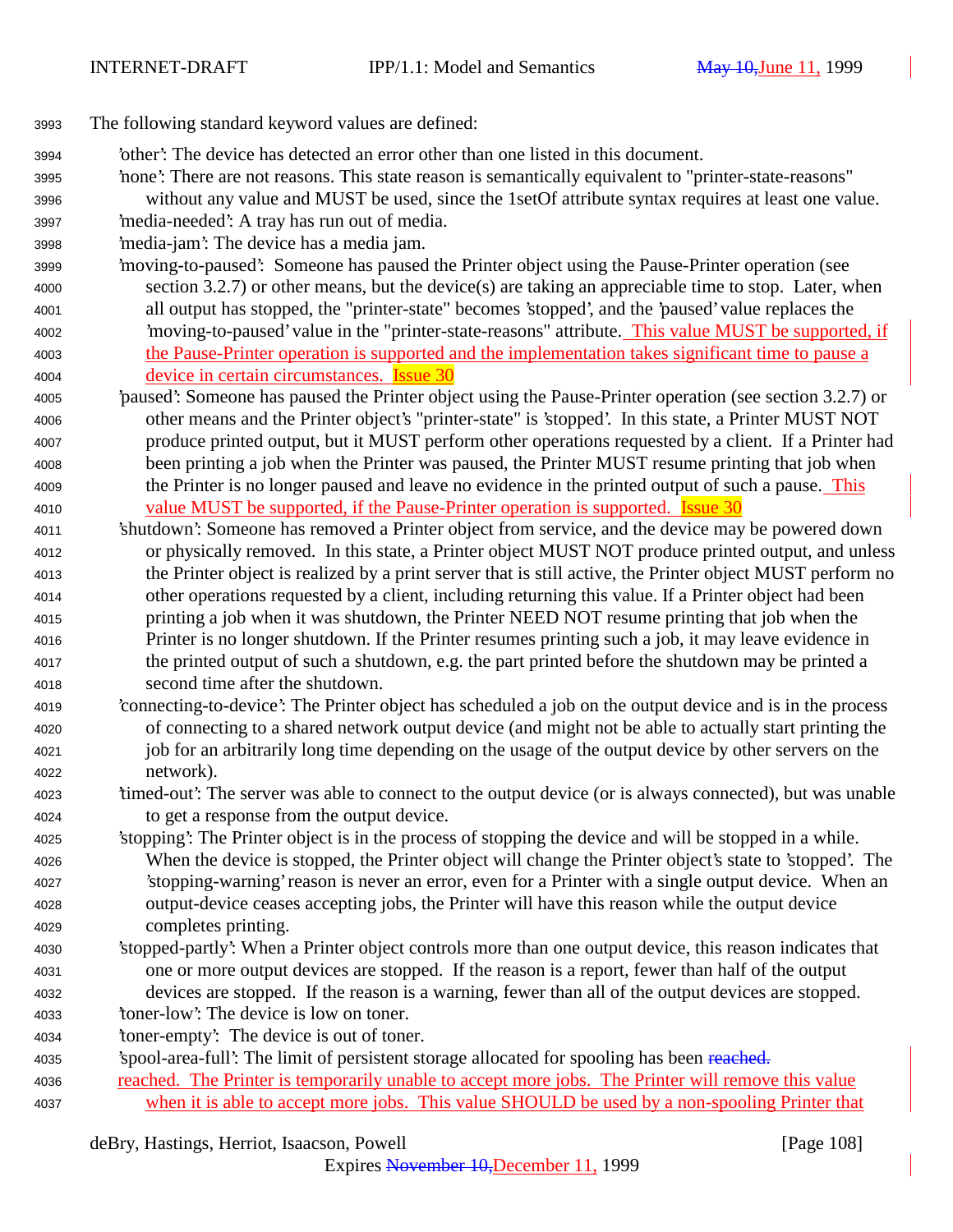| 4038 | only accepts one or a small number jobs at a time or a spooling Printer that has filled the spool |
|------|---------------------------------------------------------------------------------------------------|
| 4039 | space. <b>Issue 20 Issue 30 and Issue 31</b>                                                      |
| 4040 | cover-open: One or more covers on the device are open.                                            |
| 4041 | interlock-open': One or more interlock devices on the printer are unlocked.                       |
| 4042 | 'door-open': One or more doors on the device are open.                                            |
| 4043 | input-tray-missing: One or more input trays are not in the device.                                |
| 4044 | 'media-low': At least one input tray is low on media.                                             |
| 4045 | 'media-empty': At least one input tray is empty.                                                  |
| 4046 | 'output-tray-missing': One or more output trays are not in the device                             |
| 4047 | 'output-area-almost-full': One or more output area is almost full (e.g. tray, stacker, collator). |
| 4048 | 'output-area-full': One or more output area is full. (e.g. tray, stacker, collator)               |
| 4049 | marker-supply-low': The device is low on at least one marker supply. (e.g. toner, ink, ribbon)    |
| 4050 | marker-supply-empty: The device is out of at least one marker supply. (e.g. toner, ink, ribbon)   |
| 4051 | marker-waste-almost-full': The device marker supply waste receptacle is almost full.              |
| 4052 | 'marker-waste-full': The device marker supply waste receptacle is full.                           |
| 4053 | fuser-over-temp': The fuser temperature is above normal.                                          |
| 4054 | fuser-under-temp? The fuser temperature is below normal.                                          |
| 4055 | 'opc-near-eol': The optical photo conductor is near end of life.                                  |
| 4056 | 'opc-life-over': The optical photo conductor is no longer functioning.                            |
| 4057 | 'developer-low': The device is low on developer.                                                  |
| 4058 | developer-empty: The device is out of developer.                                                  |
| 4059 | interpreter-resource-unavailable: An interpreter resource is unavailable (i.e. font, form)        |
| 4060 |                                                                                                   |
|      |                                                                                                   |

4.4.13 printer-state-message (text(MAX))

 This Printer attribute specifies the additional information about the printer state and printer state reasons in human readable text. If the Printer object supports this attribute, the Printer object MUST be able to generate this message in any of the natural languages identified by the Printer's "generated-natural- language-supported" attribute (see the "attributes-natural-language" operation attribute specified in Section 3.1.4.1).

4067 4.4.14 ipp-versions-supported (1setOf type2 keyword) **Issue 36** 

4068 This REQUIRED attribute identifies the IPP protocol versions version(s) that this Printer supports,

4069 including major and minor versions, i.e., the values of the "version-number" parameter that it will accept in

- 4070 requests and return in responses. If an IPP Printer receives a request with the "version-number" parameter
- 4071 set to a (two-octet binary) value that version numbers for which this Printer implementation meets the conformance requirements. For version number validation, the Printer matches the (two-octet binary)
- 4073 "version-number" does not correspond to one of the values of this (US-ASCII) keyword, it MUST reject the
- 4074 request and return the 'server-error-version-not-supported' status code. See Section 3.1.8.parameter
- supplied by the client in each request (see sections 3.1.1 and 3.1.8) with the (US-ASCII) keyword values of this attribute.
- The following standard keyword values are defined: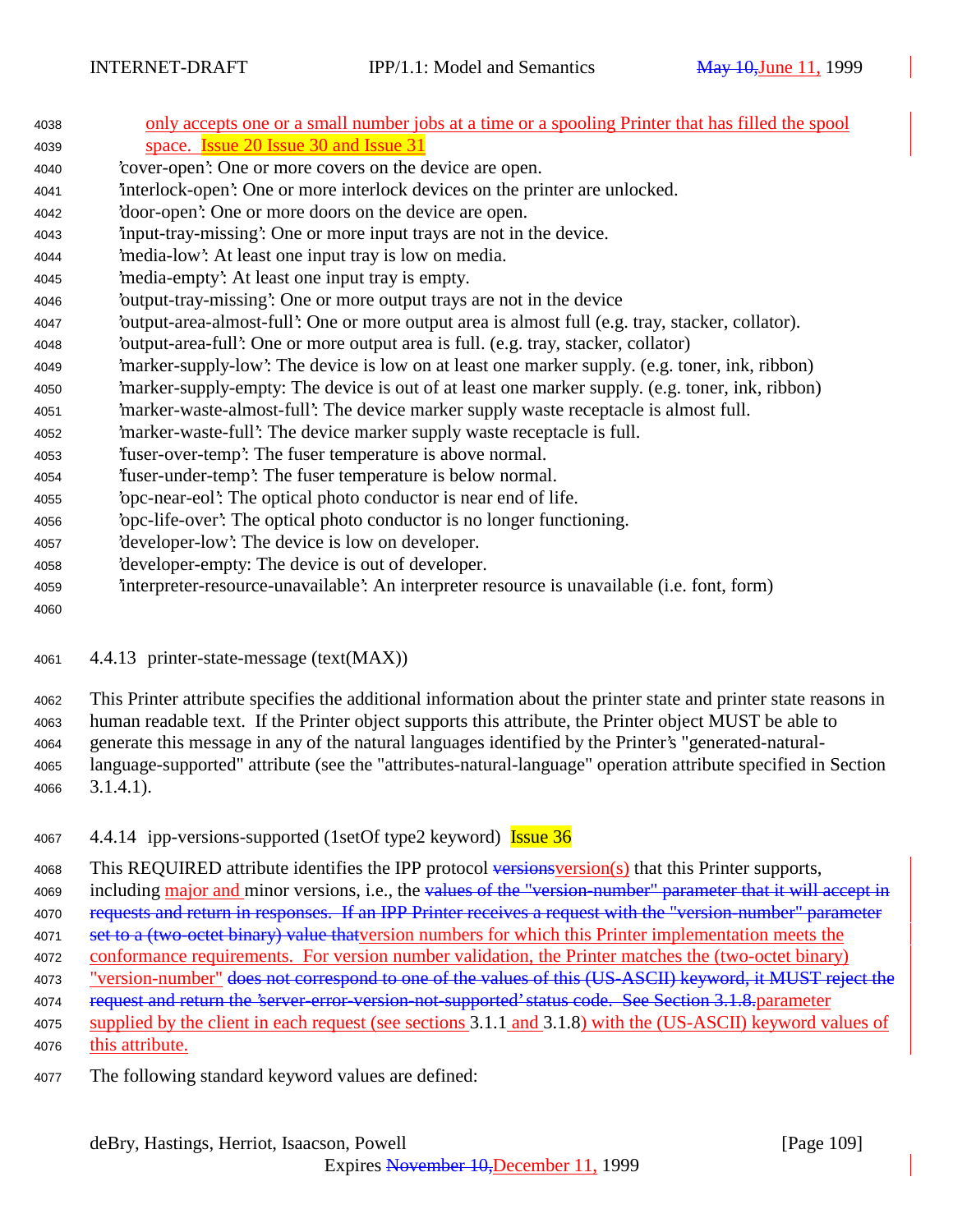| 4078 | 1.0: VersionMeets the conformance requirement of IPP version 1.0 as specified in RFC 2566             |
|------|-------------------------------------------------------------------------------------------------------|
| 4079 | [RFC2566] and RFC 2565 [RFC2565] including any extensions registered according to Section 66          |
| 4080 | and any extension defined in this version or any future version of the IPP "Model and Semantics"      |
| 4081 | document or the IPP "Encoding and this Transport" document following the rules, if any, when the      |
| 4082 | "version-number" parameter is $4.0$ ; if any. For an example of such a $4.0$ $1.0$ .                  |
| 4083 | rule, see section 4.3.12.                                                                             |
| 4084 | 1.1: VersionMeets the conformance requirement of IPP version 1.1 as specified in this document and    |
| 4085 | [IPP-PRO] including any extensions registered according to Section 6 or 6 and any extension defined   |
| 4086 | in any future version of this versions of the IPP "Model and Semantics" document or the IPP           |
| 4087 | Encoding and Transport document following the rules, rules if any, when the "version-number"          |
| 4088 | parameter is $1.1\frac{1}{1}$ if any.                                                                 |
|      |                                                                                                       |
| 4089 | 4.4.15 operations-supported (1setOf type2 enum)                                                       |
|      |                                                                                                       |
| 4090 | This REQUIRED Printer attribute specifies the set of supported operations for this Printer object and |

contained Job objects.

4092 Note: This attribute is encoded as any other enum attribute syntax according to [IPP-PRO] as 32-bits. However, all 32-bit enum values for this attribute MUST NOT exceed 0x00008FFF, since these same values are also passed in two octets in the "operation-id" parameter (see section 3.1.1) in each Protocol request with the two high order octets omitted in order to indicate the operation being performed [IPP-PRO].

The following standard enum and "operation-id" (see section 3.1.2) values are defined:

| 4098 | Value  | <b>Operation Name</b>           |
|------|--------|---------------------------------|
| 4099 |        |                                 |
| 4100 |        |                                 |
| 4101 | 0x0000 | reserved, not used              |
| 4102 | 0x0001 | reserved, not used              |
| 4103 | 0x0002 | Print-Job                       |
| 4104 | 0x0003 | Print-URI                       |
| 4105 | 0x0004 | Validate-Job                    |
| 4106 | 0x0005 | Create-Job                      |
| 4107 | 0x0006 | Send-Document                   |
| 4108 | 0x0007 | Send-URI                        |
| 4109 | 0x0008 | Cancel-Job                      |
| 4110 | 0x0009 | Get-Job-Attributes              |
| 4111 | 0x000A | Get-Jobs                        |
| 4112 | 0x000B | Get-Printer-Attributes          |
| 4113 | 0x000C | Hold-Job                        |
| 4114 | 0x000D | Release-Job                     |
| 4115 | 0x000E | Restart-Job                     |
| 4116 | 0x000F | reserved for a future operation |
| 4117 | 0x0010 | Pause-Printer                   |
| 4118 | 0x0011 | <b>Resume-Printer</b>           |
|      |        |                                 |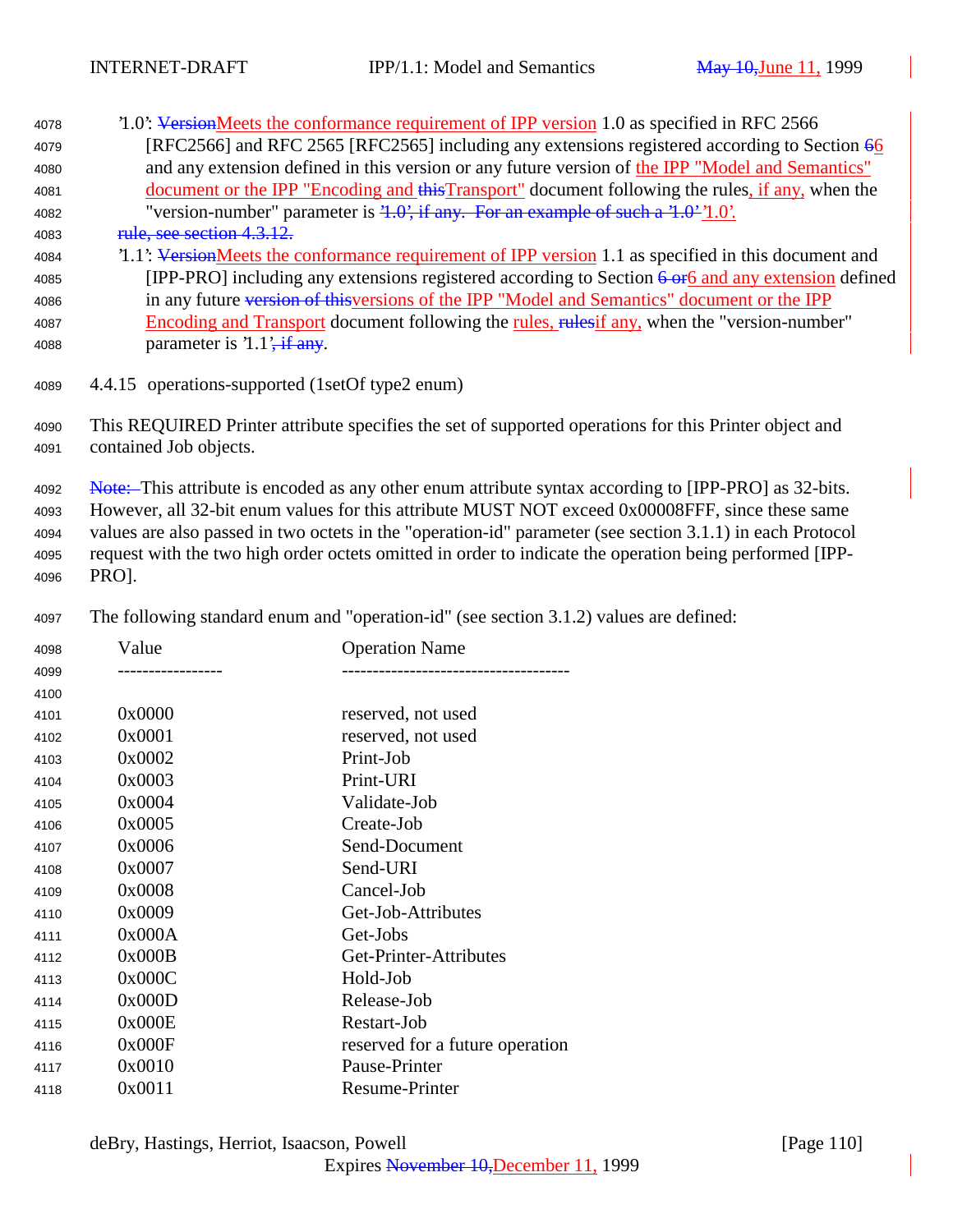| 4119 | 0x0012           | Purge-Jobs                      |
|------|------------------|---------------------------------|
| 4120 | 0x00013-0x3FFF   | reserved for future operations  |
| 4121 | $0x4000-0x8$ FFF | reserved for private extensions |

#### 

 The reserved block for private extensions allows for vendors to implement private extensions that are guaranteed to not conflict with future registered extensions. However, there is no guarantee that two or more private extensions will not conflict.

4126 4.4.16 multiple-document-jobs-supported (boolean) **Issue 34** 

This Printer attribute indicates whether or not the Printer supports more than one document per job, i.e.,

 more than one Send-Document or Send-Data operation with document data. If the Printer supports the Create-Job and Send-Document operations (see section 3.2.4 and 3.3.1), it MUST support this attribute.

4.4.17 charset-configured (charset)

 This REQUIRED Printer attribute identifies the charset that the Printer object has been configured to represent 'text' and 'name' Printer attributes that are set by the operator, system administrator, or manufacturer, i.e., for "printer-name" (name), "printer-location" (text), "printer-info" (text), and "printer- make-and-model" (text). Therefore, the value of the Printer object's "charset-configured" attribute MUST also be among the values of the Printer object's "charset-supported" attribute.

4.4.18 charset-supported (1setOf charset)

 This REQUIRED Printer attribute identifies the set of charsets that the Printer and contained Job objects support in attributes with attribute syntax 'text' and 'name'. At least the value 'utf-8' MUST be present, since IPP objects MUST support the UTF-8 [RFC2279] charset. If a Printer object supports a charset, it means that for all attributes of syntax 'text' and 'name' the IPP object MUST (1) accept the charset in requests and return the charset in responses as needed.

- If more charsets than UTF-8 are supported, the IPP object MUST perform charset conversion between the charsets as described in Section 3.1.4.2.
- 4.4.19 natural-language-configured (naturalLanguage)

 This REQUIRED Printer attribute identifies the natural language that the Printer object has been configured to represent 'text' and 'name' Printer attributes that are set by the operator, system administrator, or manufacturer, i.e., for "printer-name" (name), "printer-location" (text), "printer-info" (text), and "printer- make-and-model" (text). When returning these Printer attributes, the Printer object MAY return them in the configured natural language specified by this attribute, instead of the natural language requested by the client in the "attributes-natural-language" operation attribute. See Section 3.1.4.1 for the specification of the OPTIONAL multiple natural language support. Therefore, the value of the Printer object's "natural- language-configured" attribute MUST also be among the values of the Printer object's "generated-natural-language-supported" attribute.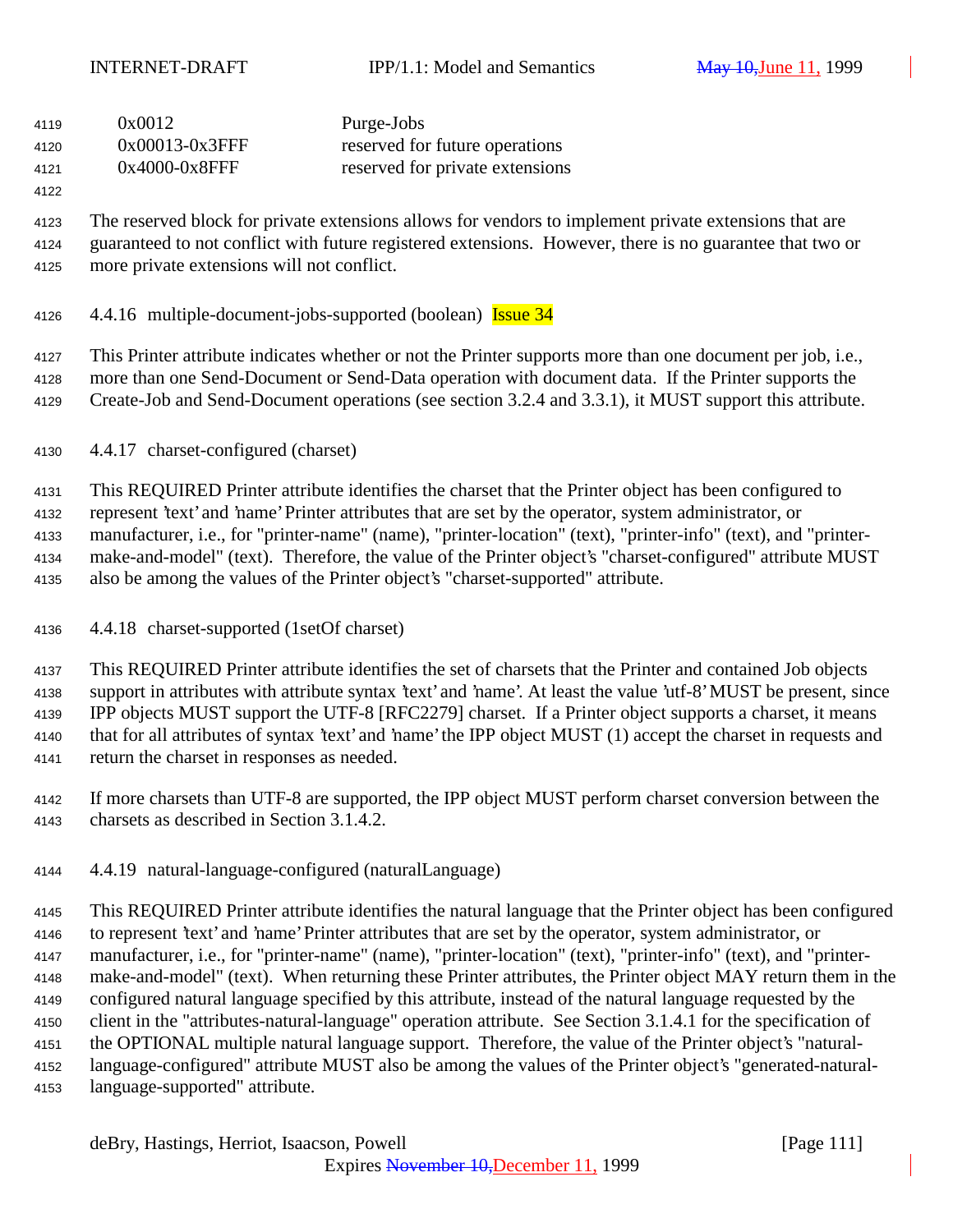4.4.20 generated-natural-language-supported (1setOf naturalLanguage)

 This REQUIRED Printer attribute identifies the natural language(s) that the Printer object and contained Job objects support in attributes with attribute syntax 'text' and 'name'. The natural language(s) supported depends on implementation and/or configuration. Unlike charsets, IPP objects MUST accept requests with any natural language or any Natural Language Override whether the natural language is supported or not.

 If a Printer object supports a natural language, it means that for any of the attributes for which the Printer or Job object generates messages, i.e., for the "job-state-message" and "printer-state-message" attributes and Operation Messages (see Section 3.1.5) in operation responses, the Printer and Job objects MUST be able to generate messages in any of the Printer's supported natural languages. See section 3.1.4 for the 4163 specification definition of 'text' and 'name' attributes in operation requests and responses.

 Note: A Printer object that supports multiple natural languages, often has separate catalogs of messages, one for each natural language supported.

4.4.21 document-format-default (mimeMediaType)

 This REQUIRED Printer attribute identifies the document format that the Printer object has been configured to assume if the client does not supply a "document-format" operation attribute in any of the operation requests that supply document data. The standard values for this attribute are Internet Media types (sometimes called MIME types). For further details see the description of the 'mimeMediaType' attribute syntax in Section 4.1.9.

4.4.22 document-format-supported (1setOf mimeMediaType)

 This REQUIRED Printer attribute identifies the set of document formats that the Printer object and contained Job objects can support. For further details see the description of the 'mimeMediaType' attribute syntax in Section 4.1.9.

4.4.23 printer-is-accepting-jobs (boolean)

 This REQUIRED Printer attribute indicates whether the printer is currently able to accept jobs, i.e., is accepting Print-Job, Print-URI, and Create-Job requests. If the value is 'true', the printer is accepting jobs. If the value is 'false', the Printer object is currently rejecting any jobs submitted to it. In this case, the Printer object returns the 'server-error-not-accepting-jobs' status code.

4181 Note: This value is independent of the "printer-state" and "printer-state-reasons" attributes because its value 4182 does not affect the current job; rather it affects future jobs. This attribute may causeattribute, when 'false', 4183 causes the Printer to reject jobs even when the "printer-state" is 'idle' or it may causeor, when 'true', causes the Printer object to accepts jobs even when the "printer-state" is 'stopped'.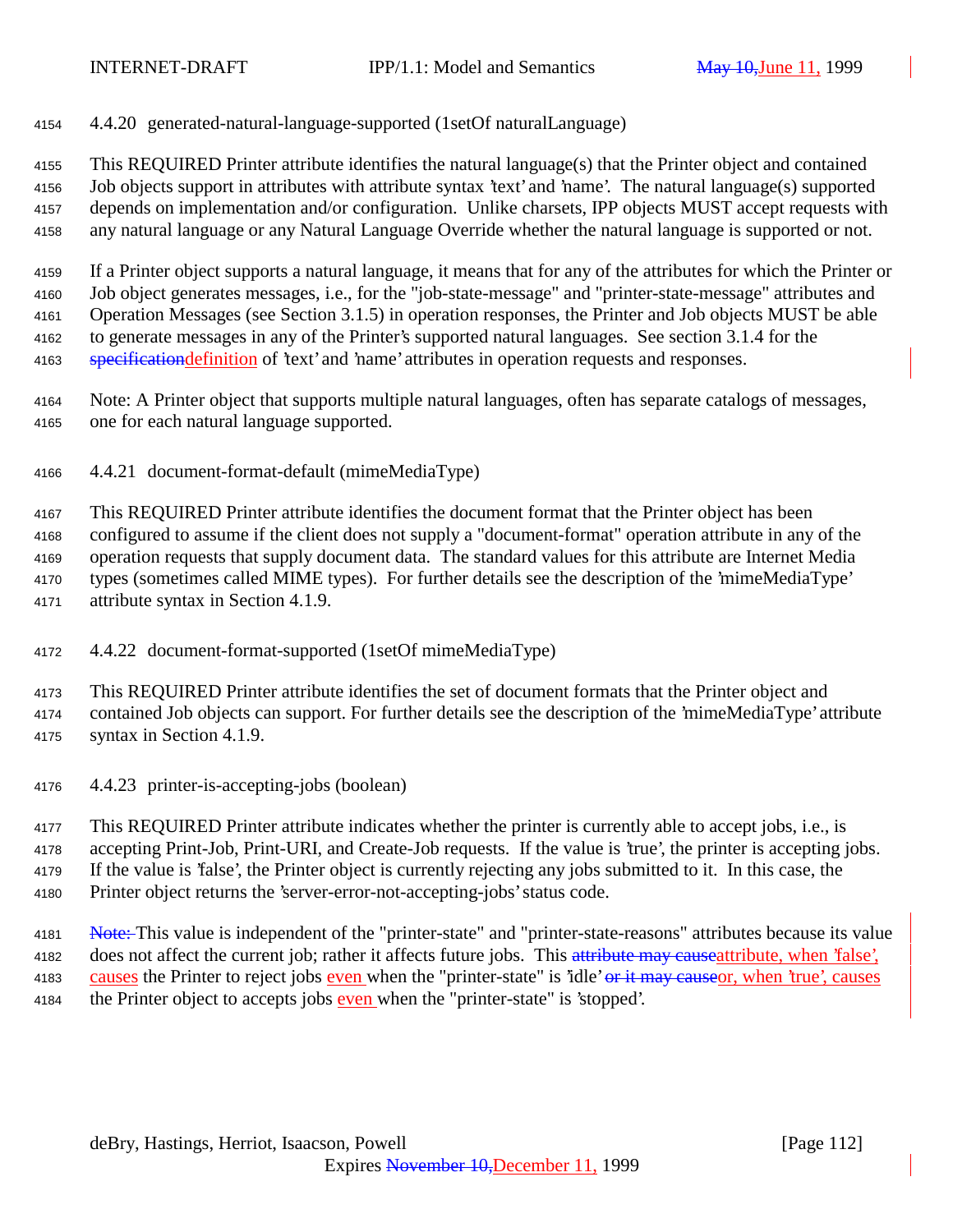4.4.24 queued-job-count (integer(0:MAX))

 This REQUIRED Printer attribute contains a count of the number of jobs that are either 'pending', *processing'*, 'pending-held', or 'processing-stopped' and is set by the Printer object. **Issue 29** 

4.4.25 printer-message-from-operator (text(127))

 This Printer attribute provides a message from an operator, system administrator or "intelligent" process to indicate to the end user information or status of the printer, such as why it is unavailable or when it is expected to be available.

4.4.26 color-supported (boolean)

 This Printer attribute identifies whether the device is capable of any type of color printing at all, including highlight color. All document instructions having to do with color are embedded within the document PDL (none are external IPP attributes in IPP/1.1).

 Note: end-users are able to determine the nature and details of the color support by querying the "printer-more-info-manufacturer" Printer attribute.

4.4.27 reference-uri-schemes-supported (1setOf uriScheme)

 This Printer attribute specifies which URI schemes are supported for use in the "document-uri" operation attribute of the Print-URI or Send-URI operation. If a Printer object supports these optional operations, it MUST support the "reference-uri-schemes-supported" Printer attribute with at least the following schemed URI value:

- 'ftp': The Printer object will use an FTP 'get' operation as defined in RFC 2228 [RFC2228] using FTP URLs as defined by [RFC2396] and[RFC2316].
- 

The Printer object MAY OPTIONALLY support other URI schemes (see section 4.1.6).

4.4.28 pdl-override-supported (type2 keyword)

 This REQUIRED Printer attribute expresses the ability for a particular Printer implementation to either attempt to override document data instructions with IPP attributes or not.

- This attribute takes on the following values:
- 4211 'attempted': This value indicates that the Printer object attempts to make the IPP attribute values take precedence over embedded instructions in the document data, however there is no guarantee.
- 'not-attempted': This value indicates that the Printer object makes no attempt to make the IPP attribute values take precedence over embedded instructions in the document data.

 Section 15 contains a full description of how this attribute interacts with and affects other IPP attributes, especially the "ipp-attribute-fidelity" attribute.

deBry, Hastings, Herriot, Isaacson, Powell [Page 113]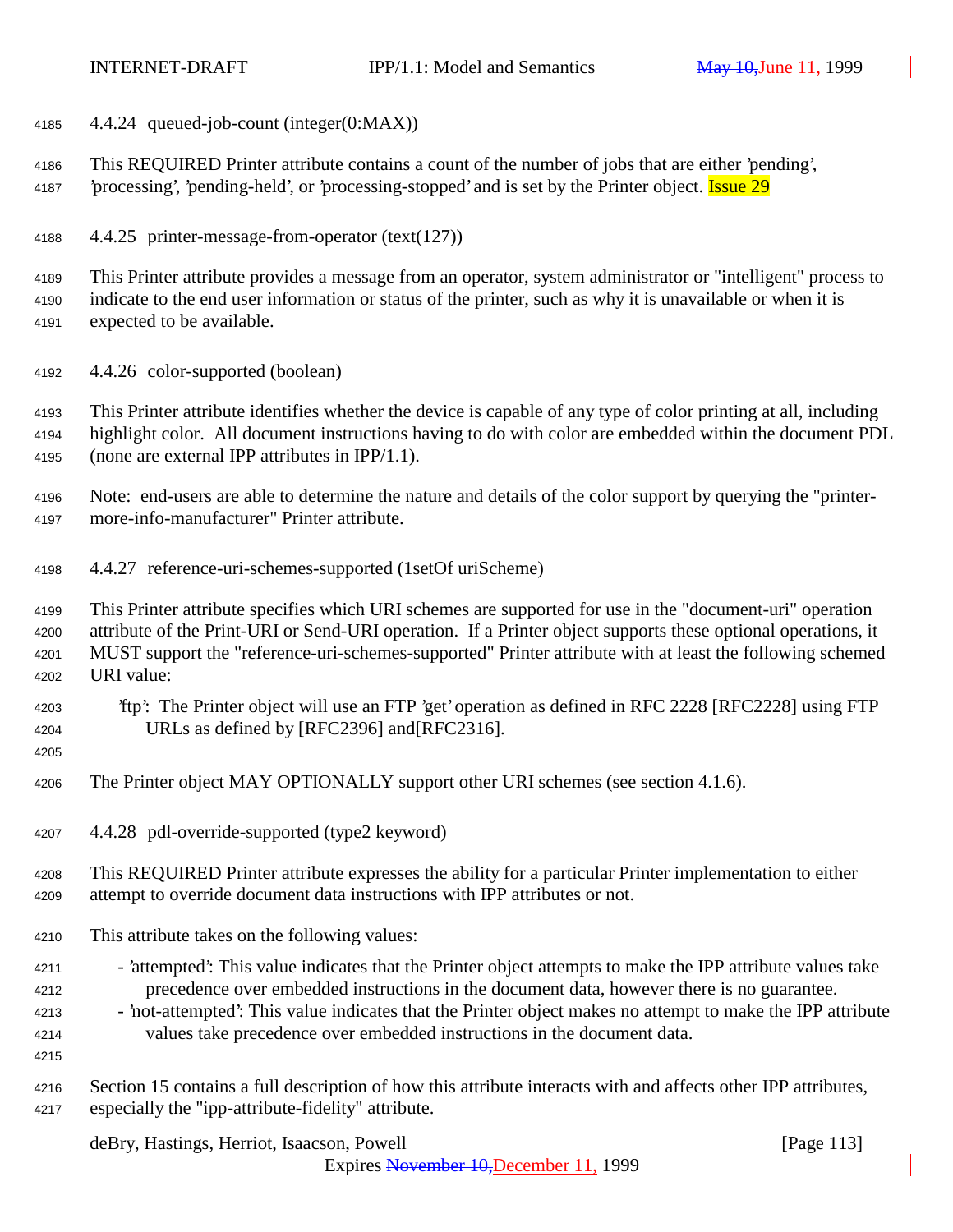<sup>4218</sup> 4.4.29 printer-up-time (integer(1:MAX))

<sup>4219</sup> This REQUIRED Printer attribute indicates the amount of time (in seconds) that this Printer instance has <sup>4220</sup> been up and running. The value is a monotonically increasing value starting from 1 when the Printer object 4221 is started-up (initialized, booted, etc.). This values the value of "printer-current-time" is used to populate 4222 the Event Time Job Description Job attributes Time Job Description attributes "time-at-creation", "time-at-<sup>4223</sup> processing", and "time-at-completed" (see section 4.3.14).

4224 "time-at-completed", depending onIf the Printer object goes down at some value 'n', and comes back up, the 4225 implementation (see Section 4.3.12). MAY:

<sup>4226</sup> 1. Know how long it has been down, and resume at some value greater than 'n', or <sup>4227</sup> 2. Restart from 1.

4228 If the Printer object software ceases running, and restarts without knowing the last value for "printer-up-

4229 time", the implementation MUST reset this value to 1. However, In other words, if the device or devices

- <sup>4230</sup> that the Printer object is representing are restarted or power cycled, the Printer object MAY continue <sup>4231</sup> counting this value or MAY reset this value to 1 depending on implementation. However, if the Printer <sup>4232</sup> object software ceases running, and restarts without knowing the last value for "printer-up-time", the
- 4233 implementation MUST reset this value to 1. If this value is reset and the implementation has persistent jobs
- 4234 and the Event Time Job Description Attributes are represented using the 'integer' form (instead of the
- 4235 'dateTime' form), they MUST be resetPrinter has persistent jobs, the Printer MUST reset the "time-at-
- 4236 xxx(integer) Event Time Job Description attributes according to Section 4.3.14. **Issue 17** An
- <sup>4237</sup> implementation MAY use both implementation alternatives, depending on warm versus cold start,

<sup>4238</sup> respectively.

## <sup>4239</sup> 4.4.30 printer-current-time (dateTime)

4240 This Printer attribute indicates the current wall-clockdate and time. This valueor the value of "printer-4241 uptime-time" is used to populate the Job attributes Event Time Job Description attributes: "time-at-4242 creation", "time-at-processing", and "time-at-completed"<del>, depending on implementation</del> (see Section  $4243 \quad 4.3.12$ ).  $4.3.14$ ).

 The date and time is obtained on a "best efforts basis" and does not have to be that precise in order to work in practice. A Printer implementation sets the value of this attribute by obtaining the date and time via some implementation-dependent means, such as getting the value from a network time server, initialization at time of manufacture, or setting by an administrator. See [IPP-IIG] for examples. If an implementation 4248 supports this attribute and the implementation knows that it has not yet been set to a correct value, then the implementation MUST return the value of this attribute using the out-of-band 'no-value' meaning not 4250 configured. See the beginning of section 4.1. **Issue 17** 

<sup>4251</sup> The time zone of this attribute NEED NOT be the time zone used by people located near the Printer object <sup>4252</sup> or device. The client MUST NOT expect that the time zone of any received 'dateTime' value to be in the 4253 time zone of the client or in the time zone of the people located near the printer. **Issue 17**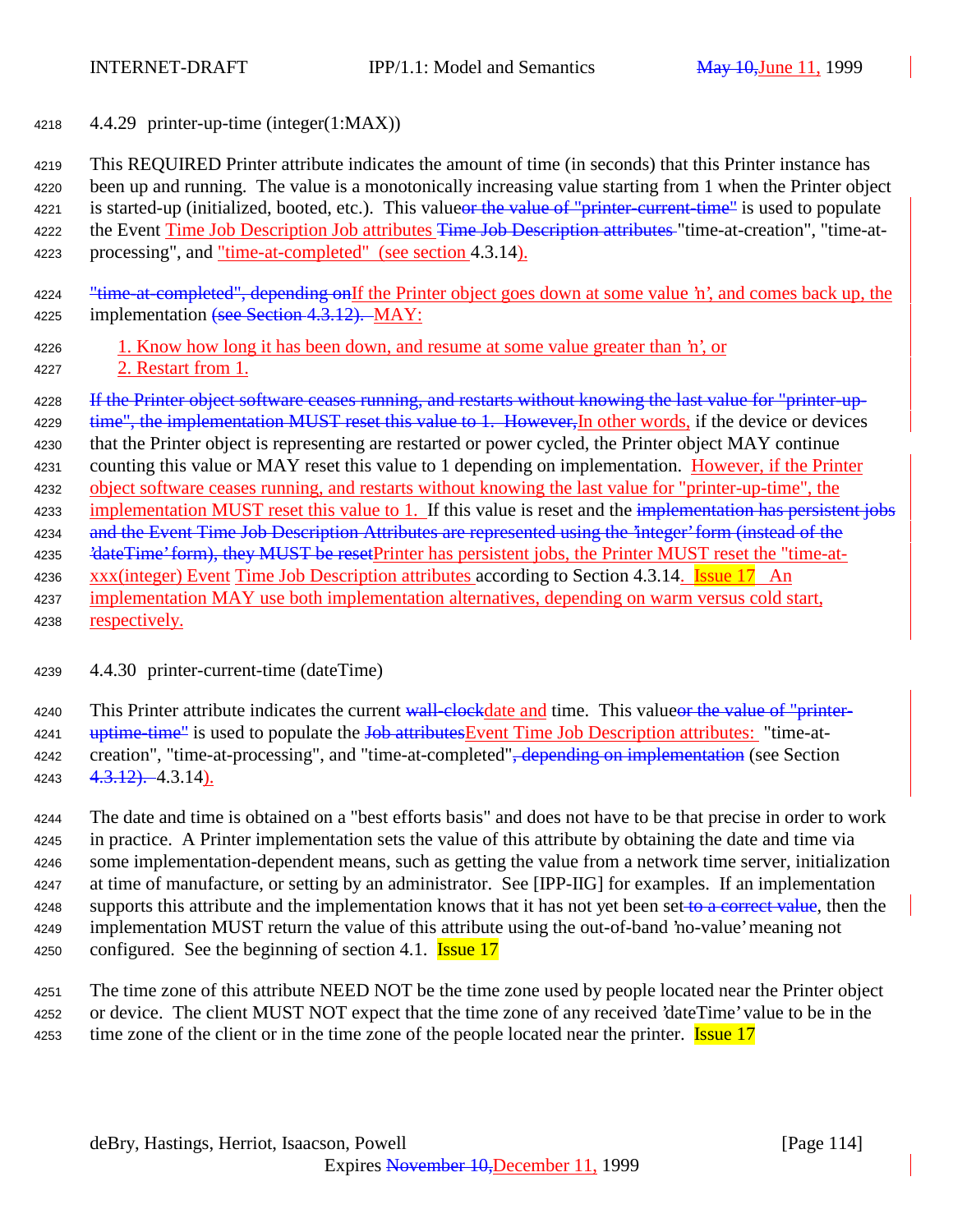The client SHOULD display any dateTime attributes to the user in client local time by converting the 'dateTime' value returned by the server to the time zone of the client, rather than using the time zone 4256 returned by the Printer in attributes that use the 'dateTime' attribute syntax. **Issue 17** 

4.4.31 multiple-operation-time-out (integer(1:MAX))

 This Printer attributes identifies the minimum time (in seconds) that the Printer object waits for additional Send-Document or Send-URI operations to follow a still-open multi-document Job object before taking any recovery actions, such as the ones indicated in section 3.3.1. If the Printer object supports the Create-Job and Send-Document operations (see section 3.2.4 and 3.3.1), it MUST support this attribute.

 It is RECOMMENDED that vendors supply a value for this attribute that is between 60 and 240 seconds. An implementation MAY allow a system administrator to set this attribute (by means outside this IPP/1.1 document). If so, the system administrator MAY be able to set values outside this range.

4.4.32 compression-supported (1setOf type3 keyword)

 This REQUIRED Printer attribute identifies the set of supported compression algorithms for document data. Compression only applies to the document data; compression does not apply to the encoding of the IPP operation itself. The supported values are used to validate the client supplied "compression" operation 4269 attributes in Print-Job, Send-Document, and Send-URI requests. **Issue 28** 

- Standard values are :
- 'none': no compression is used.
- 'deflate': ZIP public domain inflate/deflate) compression technology
- 'gzip' GNU zip compression technology described in RFC 1952 [RFC1952].
- 'compress': UNIX compression technology
- 
- 4.4.33 job-k-octets-supported (rangeOfInteger(0:MAX))

 This Printer attribute specifies the upper and lower bounds of total sizes of jobs in K octets, i.e., in units of 1024 octets. The supported values are used to validate the client supplied "job-k-octets" operation attributes in create requests. The corresponding job description attribute "job-k-octets" is defined in section 4.3.17.1.

4.4.34 job-impressions-supported (rangeOfInteger(0:MAX))

 This Printer attribute specifies the upper and lower bounds for the number of impressions per job. The supported values are used to validate the client supplied "job-impressions" operation attributes in create requests. The corresponding job description attribute "job-impressions" is defined in section 4.3.17.2.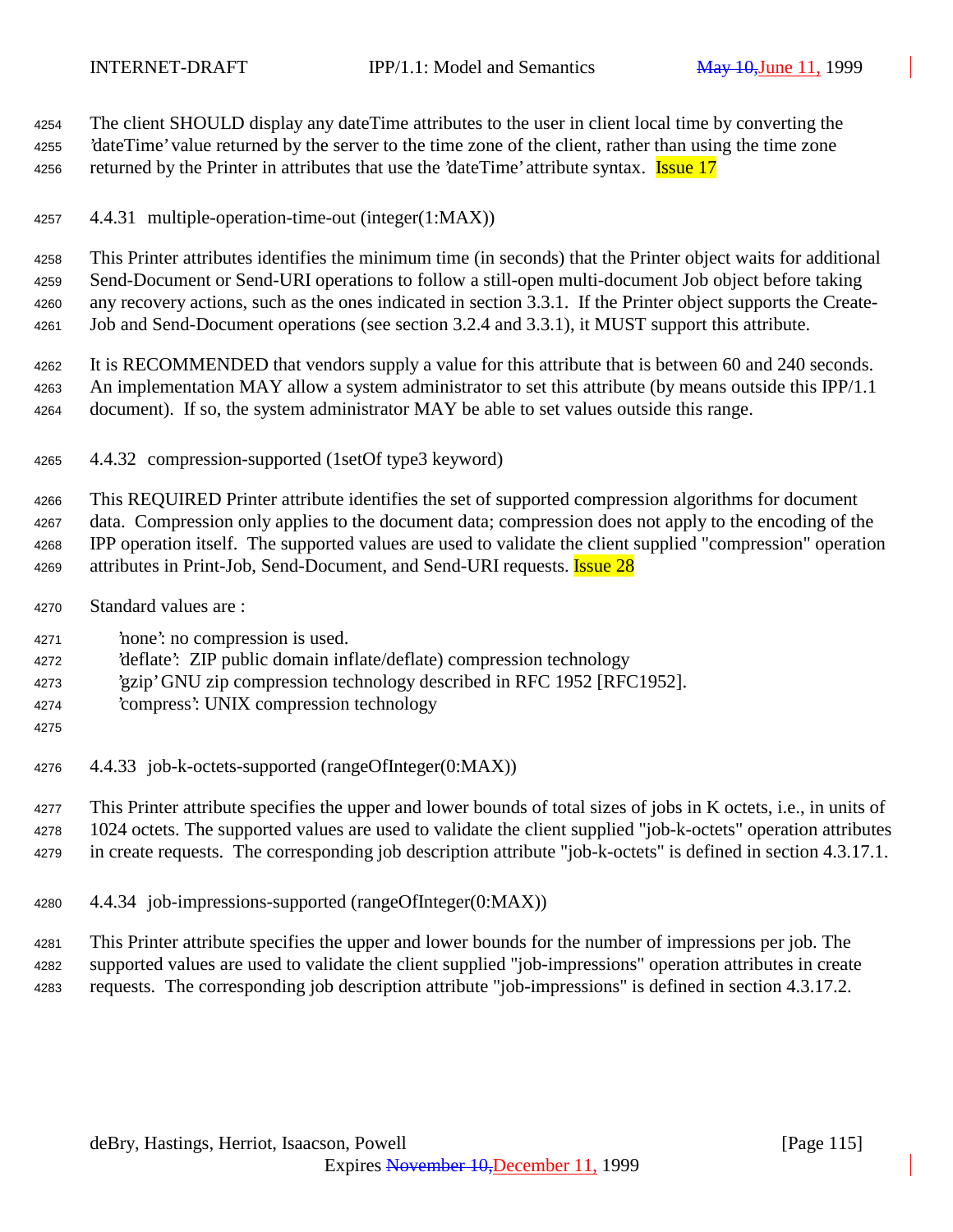4.4.35 job-media-sheets-supported (rangeOfInteger(0:MAX))

 This Printer attribute specifies the upper and lower bounds for the number of media sheets per job. The supported values are used to validate the client supplied "job-media-sheets" operation attributes in create requests. The corresponding Job attribute "job-media-sheets" is defined in section 4.3.17.3.

4.4.36 pages-per-minute (integer(0:MAX))

 This Printer attributes specifies the nominal number of pages per minute to the nearest whole number which may be generated by this printer (e.g., simplex, black-and-white). This attribute is informative, not a service guarantee. Generally, it is the value used in the marketing literature to describe the device.

- A value of 0 indicates a device that takes more than two minutes to process a page.
- 4.4.37 pages-per-minute-color (integer(0:MAX))

This Printer attributes specifies the nominal number of pages per minute to the nearest whole number which

may be generated by this printer when printing color (e.g., simplex, color). For purposes of this attribute,

"color" means the same as for the "color-supported" attribute, namely, the device is capable of any type of

color printing at all, including highlight color. This attribute is informative, not a service guarantee.

Generally, it is the value used in the marketing literature to describe the color capabilities of this device.

- A value of 0 indicates a device that takes more than two minutes to process a page.
- 4300 Note: If a color device has several color modes, it MAY use the pages-per-minute value for this attribute that corresponds to the mode that produces the highest number.
- Black and white only printers MUST NOT support this attribute. If this attribute is present, then the "color-supported" Printer description attribute MUST be present and have a 'true' value.

4304 Note: The values of these two attributes returned by the Get-Printer-Attributes operation MAY be affected

 by the "document-format" attribute supplied by the client in the Get-Printer-Attributes request. In other words, the implementation MAY have different speeds depending on the document format being processed.

See section 3.2.5.1 Get-Printer-Attributes.

5. Conformance

 This section describes conformance issues and requirements. This document introduces model entities such as objects, operations, attributes, attribute syntaxes, and attribute values. These conformance sections describe the conformance requirements which apply to these model entities.

- 5.1 Client Conformance Requirements
- This section describes the conformance requirements for a client (see section 2.1), whether it be:

## deBry, Hastings, Herriot, Isaacson, Powell [Page 116]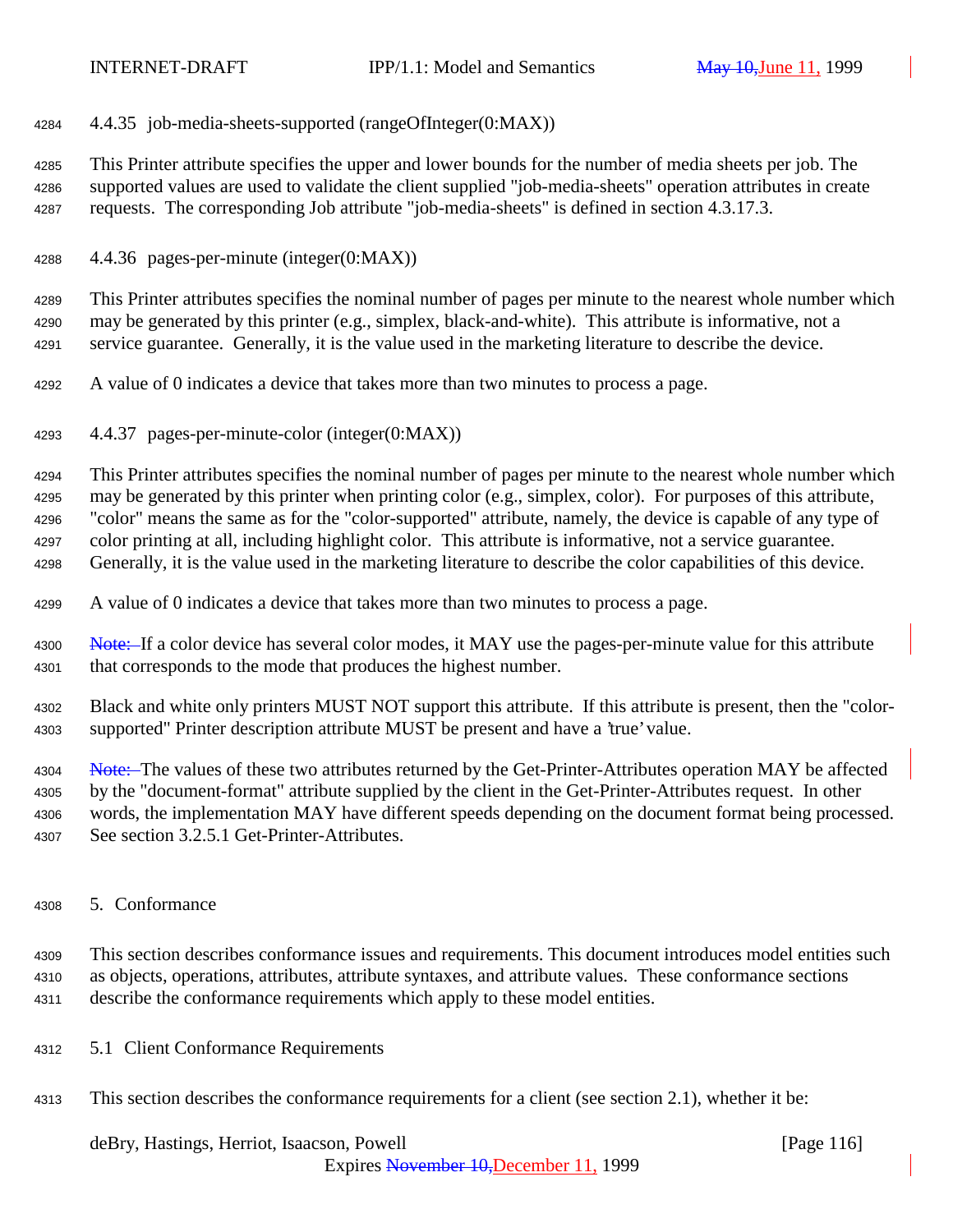- 1. contained within software controlled by an end user, e.g. activated by the "Print" menu item in an application that sends IPP requests or
- 4316 2. a component of a print server that communicates (using IPP operations) with the print server component that sends IPP requests to either an output device or another "downstream" print server. **Issue 4 and Issue 5**

 A conforming client MUST support all REQUIRED operations as defined in this document. For each attribute included in an operation request, a conforming client MUST supply a value whose type and value syntax conforms to the requirements of the Model document as specified in Sections 3 and 4. A conforming client MAY supply any registered extensions and/or private extensions in an operation request, as long as they meet the requirements in Section 6.

 Otherwise, there are no conformance requirements placed on the user interfaces provided by IPP clients or their applications. For example, one application might not allow an end user to submit multiple documents per job, while another does. One application might first query a Printer object in order to supply a graphical user interface (GUI) dialogue box with supported and default values whereas a different implementation might not.

 When sending a request, an IPP client NEED NOT supply any attributes that are indicated as OPTIONALLY supplied by the client.

 A client MUST be able to accept any of the attribute syntaxes defined in Section 4.1, including their full range, that may be returned to it in a response from a Printer object. In particular for each attribute that the client supports whose attribute syntax is 'text', the client MUST accept and process both the 'textWithoutLanguage' and 'textWithLanguage' forms. Similarly, for each attribute that the client supports whose attribute syntax is 'name', the client MUST accept and process both the 'nameWithoutLanguage' and 'nameWithLanguage' forms. For presentation purposes, truncation of long attribute values is not recommended. A recommended approach would be for the client implementation to allow the user to scroll through long attribute values.

4339 A response MAY contain attribute groups, attributes, and values attribute syntaxes, values, and status codes that the client does not expect. Therefore, a client implementation MUST gracefully handle such responses and not refuse to inter-operate with a conforming Printer that is returning registered or private extensions, 4342 including attribute groups, attributes, and attribute values syntaxes, attribute values, and status codes that conform to Section 6. Clients may choose to ignore any parameters, attributes, attribute syntaxes, or values 4344 that they do not understand. **Issue 25 and Issue 26** 

 While a client is sending data to a printer, it SHOULD do its best to prevent a channel from being closed by a lower layer when the channel is blocked (i.e. flow-controlled off) for whatever reason, e.g. 'out of paper' or 'job ahead hasn't freed up enough memory'. However, the layer that launched the print submission (e.g. an end user) MAY close the channel in order to cancel the job. When a client closes a channel, a Printer MAY print all or part of the received portion of the document. See the "Encoding and Transport" document 4350 [IPP-PRO] for more details. **Issue 4 and Issue 5**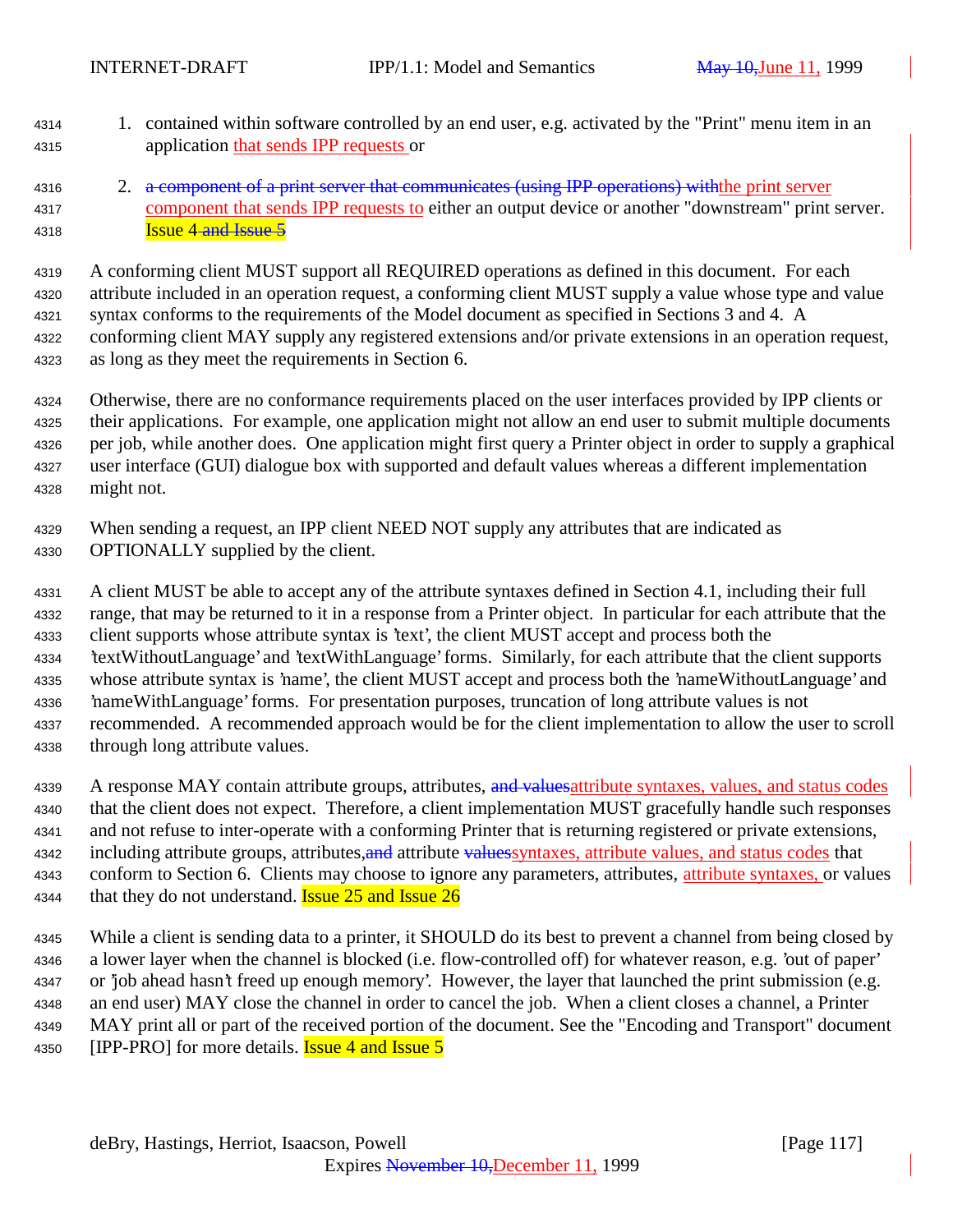4351 A client MUST<del>/SHOULD [which is to be determined in consultation with the Area Director]</del> support Client <sup>4352</sup> Authentication as defined in the IPP/1.1 Encoding and Transport document [IPP-PRO]. A client SHOULD <sup>4353</sup> support Operation Privacy and Server Authentication as defined in the IPP/1.1 Encoding and Transport 4354 document [IPP-PRO]. See also **[IPP-MOD**] section 8 of this document. **Issue 32** <sup>4355</sup> 5.2 IPP Object Conformance Requirements 4356 This section specifies the conformance requirements for conforming implementations with respect to 4357 objects, operations, and attributes whether they be (1) IPP objects that accept IPP requests and control one 4358 or more devices or are embedded in a single device or (2) servers that accept IPP requests and forward them 4359 to networked of IPP objects (see section 2). These requirements apply to an IPP object whether it is: <sup>4360</sup> (1) an (embedded) device component that accepts IPP requests and controls the device or 4361 devices (using IPP or other protocol). (2) a component of a print server that accepts IPP requests 4362 (where the print server control one or more networked devices using IPP or other protocols). Issue 4 <sup>4363</sup> 5.2.1 Objects <sup>4364</sup> Conforming implementations MUST implement all of the model objects as defined in this 4365 specification document in the indicated sections: <sup>4366</sup> Section 2.1 - Printer Object <sup>4367</sup> Section 2.2 - Job Object 4368 whether they are (embedded) software that controls a device or are part of a print server that accepts IPP 4369 operation requests and, in turn, sends operation requests using (the IPP or other) protocol to one or more 4370 networked device(s). See sections 2.1 and 2.2. <sup>4371</sup> 5.2.2 Operations

<sup>4372</sup> Conforming IPP object implementations MUST implement all of the REQUIRED model operations, 4373 including REQUIRED responses, as defined in this specification document in the indicated sections:

| 4374 | For a Printer object:                  |                 |
|------|----------------------------------------|-----------------|
| 4375 | Print-Job (section 3.2.1)              | <b>REQUIRED</b> |
| 4376 | Print-URI (section 3.2.2)              | <b>OPTIONAL</b> |
| 4377 | Validate-Job (section 3.2.3)           | <b>REQUIRED</b> |
| 4378 | Create-Job (section 3.2.4)             | <b>OPTIONAL</b> |
| 4379 | Get-Printer-Attributes (section 3.2.5) | <b>REQUIRED</b> |
| 4380 | Get-Jobs (section 3.2.6)               | <b>REQUIRED</b> |
| 4381 | Pause-Printer (section 3.2.7)          | <b>OPTIONAL</b> |
| 4382 | Resume-Printer (section 3.2.8)         | <b>OPTIONAL</b> |
| 4383 | Purge-Jobs (section 3.2.9)             | <b>OPTIONAL</b> |
| 4384 |                                        |                 |
| 4385 | For a Job object:                      |                 |
| 4386 | Send-Document (section 3.3.1)          | <b>OPTIONAL</b> |

deBry, Hastings, Herriot, Isaacson, Powell [Page 118]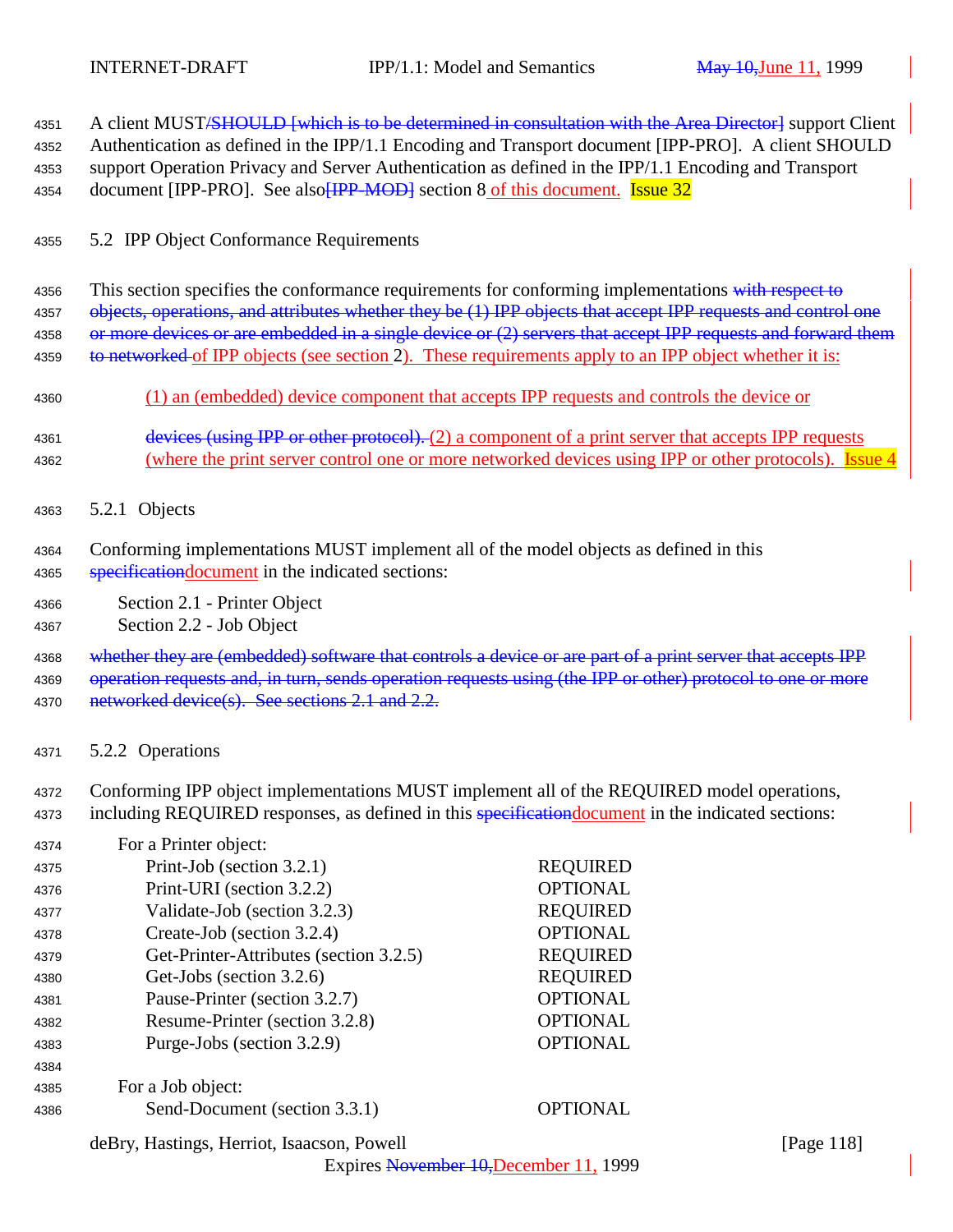| 4387 | Send-URI (section 3.3.2)           | <b>OPTIONAL</b> |
|------|------------------------------------|-----------------|
| 4388 | Cancel-Job (section 3.3.3)         | <b>REQUIRED</b> |
| 4389 | Get-Job-Attributes (section 3.3.4) | <b>REQUIRED</b> |
| 4390 | Hold-Job (section 3.3.5)           | <b>OPTIONAL</b> |
| 4391 | Release-Job (section 3.3.6)        | <b>OPTIONAL</b> |
| 4392 | Restart-Job (section 3.3.7)        | <b>OPTIONAL</b> |

 Conforming IPP objects MUST support all REQUIRED operation attributes and all values of such attributes if so indicated in the description. Conforming IPP objects MUST ignore all unsupported or unknown operation attributes or operation attribute groups received in a request, but MUST reject a request that contains a supported operation attribute that contains an unsupported value.

4398 Conforming IPP objects MAY return operation responses that contain attributes groups, attributes name 4399 and all and a aluest values in the values, and status codes that are extensions to this standard. 4400 The additional attribute groups MAY occur in any order. **Issue 26** 

The following section on object attributes specifies the support required for object attributes.

5.2.3 IPP Object Attributes

 Conforming IPP objects MUST support all of the REQUIRED object attributes, as defined in this 4404 specification document in the indicated sections.

 If an object supports an attribute, it MUST support only those values specified in this document or through the extension mechanism described in section 5.2.4. It MAY support any non-empty subset of these values. That is, it MUST support at least one of the specified values and at most all of them.

5.2.4 Versions

4409 Clients MUST support version 1.1 meet the conformance requirements for clients specified in this document 4410 and [IPP-PRO] and SHOULD also support version 1.0, i.e., SHOULD meet the conformance requirements for clients as specified in [RFC2566] and [RFC2565].

4412 1.0. IPP Printer and Job objects MUST meet the conformance requirements for IPP objects specified in this document and [IPP-PRO]. For interoperability with IPP/1.0 clients, IPP/1.1 objects SHOULD also meet 4414 the conformance requirements for IPP objects as specified in [RFC2566] and [RFC2565].

4415 Clients MUST send requests containing a "version-number" parameter with a '1.1' value and SHOULD try supplying alternate version numbers if they receive a 'server-error-version-not-supported' error return in a response.

- 4418 IPP objects MUST support version 1.1 and SHOULD also support version 1.0 accept requests containing a "version-number" parameter with a '1.1' value (or reject the request if the operation is not supported). IPP objects SHOULD accept any request with the major version '1' (or reject the request if the operation is not
- 4421 supported). See section 3.1.8. **ISSUE 36**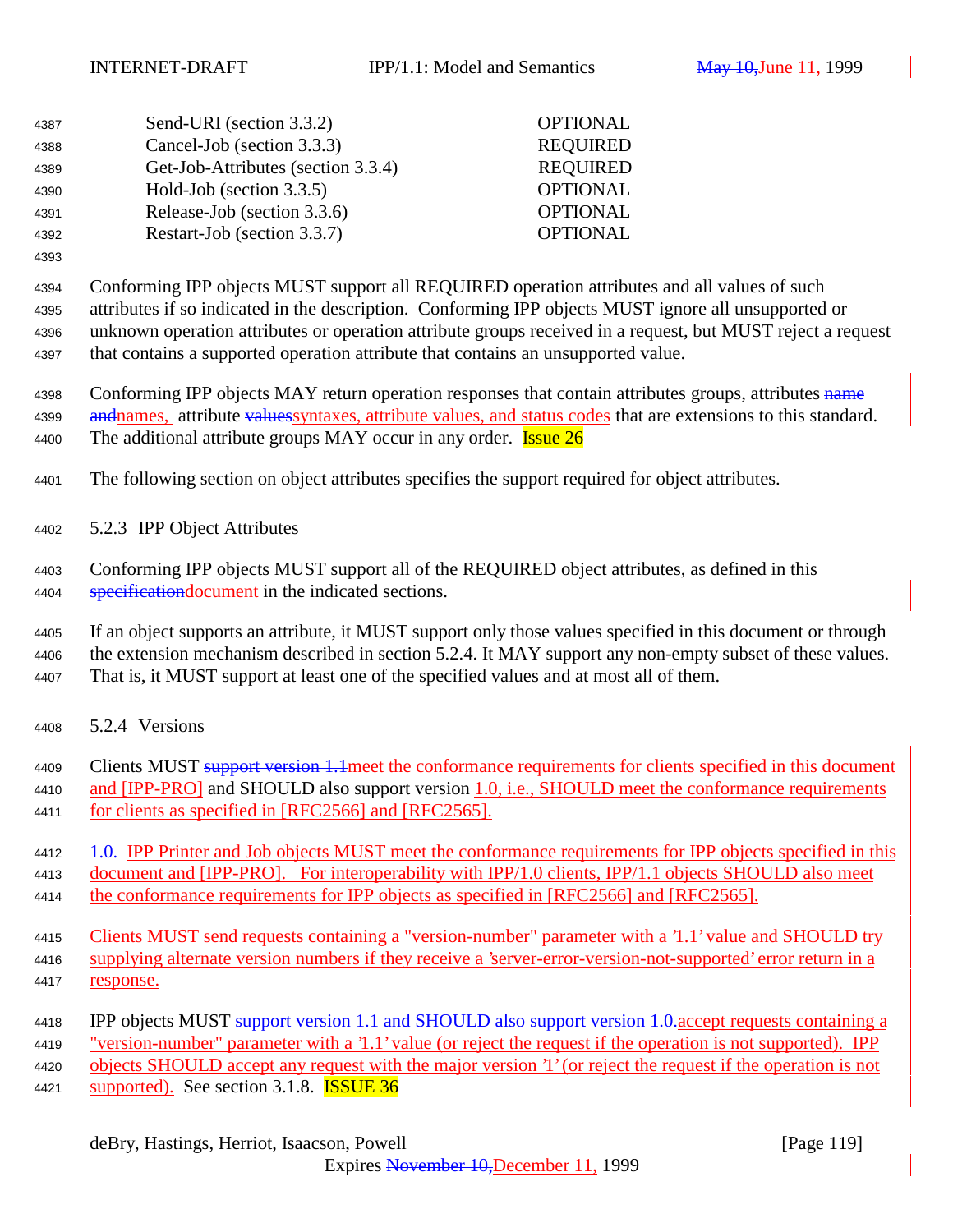5.2.5 Extensions

 A conforming IPP object MAY support registered extensions and private extensions, as long as they meet the requirements specified in Section 6.

 For each attribute included in an operation response, a conforming IPP object MUST return a value whose type and value syntax conforms to the requirement of the Model document as specified in Sections 3 and 4.

5.2.6 Attribute Syntaxes

 An IPP object MUST be able to accept any of the attribute syntaxes defined in Section 4.1, including their full range, in any operation in which a client may supply attributes or the system administrator may configure attributes (by means outside the scope of this IPP/1.1 document). In particular for each attribute that the IPP object supports whose attribute syntax is 'text', the IPP object MUST accept and process both the 'textWithoutLanguage' and 'textWithLanguage' forms. Similarly, for each attribute that the IPP object supports whose attribute syntax is 'name', the IPP object MUST accept and process both the 'nameWithoutLanguage' and 'nameWithLanguage' forms. Furthermore, an IPP object MUST return attributes to the client in operation responses that conform to the syntax specified in Section 4.1, including their full range if supplied previously by a client.

# 4437 5.2.7 Security **Issue 32**

4438 An IPP Printer implementation MUST/SHOULD [which is to be determined in consultation with the Area 4439 <del>Director]</del>SHOULD contain support for Client Authentication as defined in the IPP/1.1 Encoding and Transport document [IPP-PRO]. A Printer implementation MAY allow an administrator to configure the 4441 Printer so that all, some, or none of the users are authenticated. See also **[IPP-MOD]** section 8 of this document.

 An IPP Printer implementation SHOULD contain support for Operation Privacy and Server Authentication as defined in the IPP/1.1 Encoding and Transport document [IPP-PRO]. A Printer implementation MAY allow an administrator to configure the degree of support for Operation Privacy and Server Authentication. 4446 See also **[IPP-MOD]** section 8 of this document.

 Security MUST NOT be compromised when a client supplies a lower "version-number" parameter in a request. For example, if an IPP/1.1 conforming Printer object accepts version '1.0' requests and is configured to enforce Digest Authentication, it MUST do the same for a version '1.0' request.

5.3 Charset and Natural Language Requirements

All clients and IPP objects MUST support the 'utf-8' charset as defined in section 4.1.7.

IPP objects MUST be able to accept any client request which correctly uses the "attributes-natural-

language" operation attribute or the Natural Language Override mechanism on any individual attribute

whether or not the natural language is supported by the IPP object. If an IPP object supports a natural

language, then it MUST be able to translate (perhaps by table lookup) all generated 'text' or 'name' attribute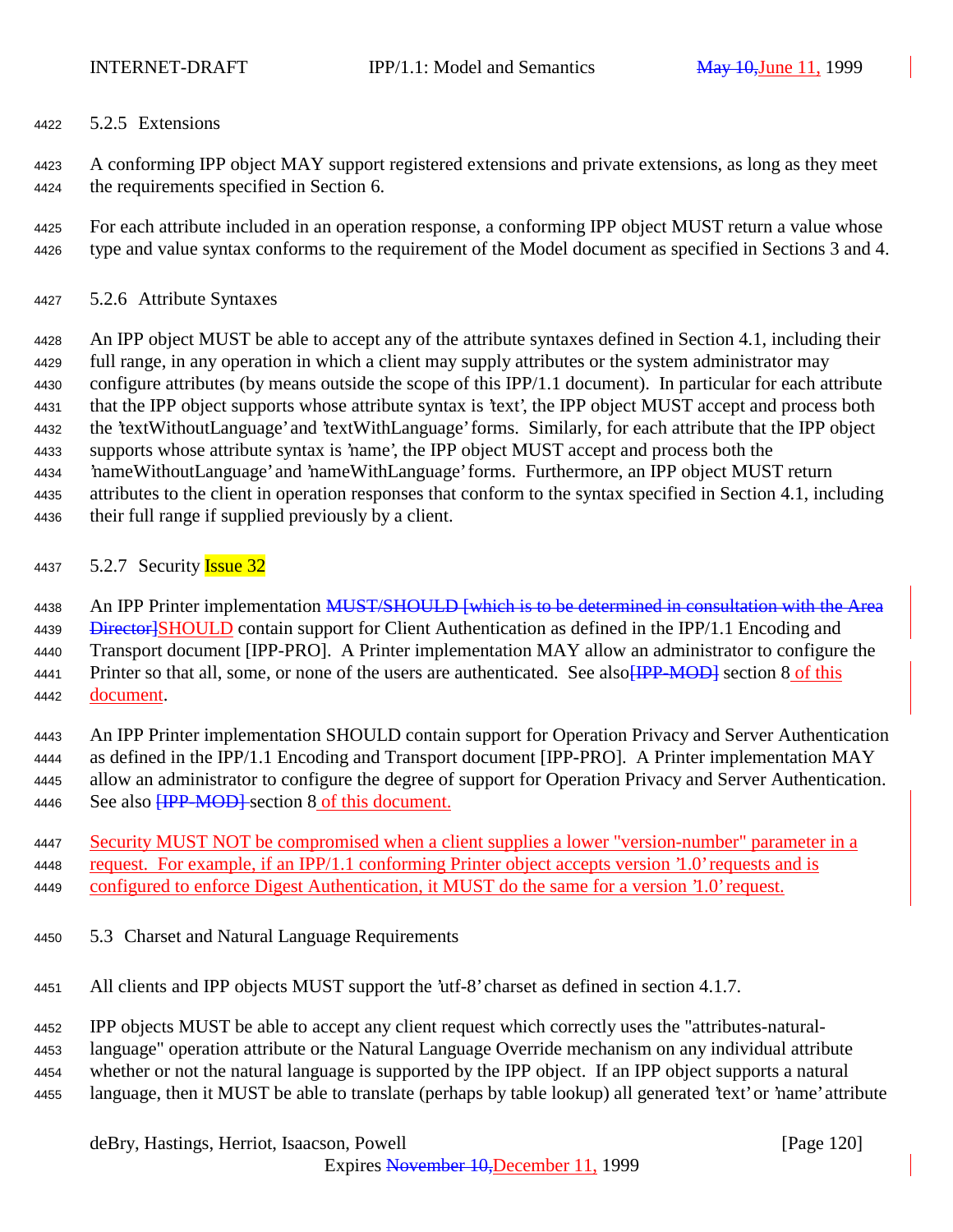values into one of the supported languages (see section 3.1.4). That is, the IPP object that supports a natural language NEED NOT be a general purpose translator of any arbitrary 'text' or 'name' value supplied by the client into that natural language. However, the object MUST be able to translate (automatically generate) any of its own attribute values and messages into that natural language.

6. IANA Considerations (registered and private extensions)

 This section describes how IPP can be extended to allow the following registered and private extensions to IPP:

- 1. keyword attribute values
- 2. enum attribute values
- 3. attributes
- 4. attribute syntaxes
- 5. operations
- 6. attribute groups
- 7. status codes
- 

 Extensions registered for use with IPP/1.1 are OPTIONAL for client and IPP object conformance to the 4472 IPP/1.1 Model specification.document.

 These extension procedures are aligned with the guidelines as set forth by the IESG [IANA-CON]. Section 11 describes how to propose new registrations for consideration. IANA will reject registration proposals that leave out required information or do not follow the appropriate format described in Section 11. IPP/1.1 may also be extended by an appropriate RFC that specifies any of the above extensions.

6.1 Typed 'keyword' and 'enum' Extensions

 IPP allows for 'keyword' and 'enum' extensions (see sections 4.1.2.3 and 4.1.4). This document uses prefixes to the 'keyword' and 'enum' basic attribute syntax type in order to communicate extra information to the reader through its name. This extra information is not represented in the protocol because it is unimportant to a client or Printer object. The list below describes the prefixes and their meaning.

- <sup>4482</sup> "type1": The This IPP specification document must be revised to add a new keyword or a new enum. No private keywords or enums are allowed.
- "type2": Implementers can, at any time, add new keyword or enum values by proposing the complete specification to IANA:
-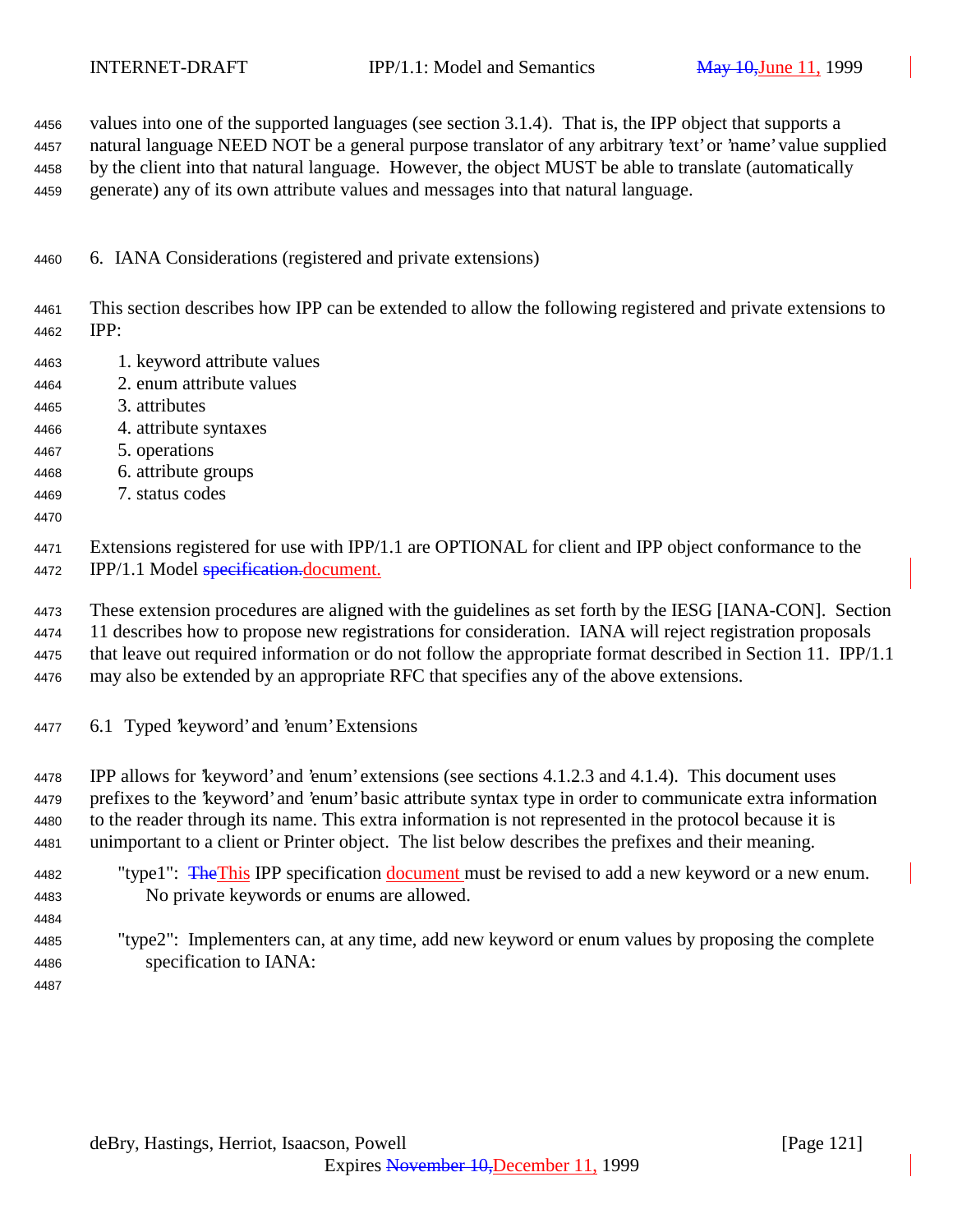| 4488 | iana@iana.org                                                                                                 |
|------|---------------------------------------------------------------------------------------------------------------|
| 4489 |                                                                                                               |
| 4490 | IANA will forward the registration proposal to the IPP Designated Expert who will review the                  |
| 4491 | proposal with a mailing list that the Designated Expert keeps for this purpose. Initially, that list will     |
| 4492 | be the mailing list used by the IPP WG:                                                                       |
| 4493 |                                                                                                               |
| 4494 | ipp@pwg.org                                                                                                   |
| 4495 |                                                                                                               |
| 4496 | even after the IPP WG is disbanded as permitted by [IANA-CON]. The IPP Designated Expert is                   |
| 4497 | appointed by the IESG Area Director responsible for IPP, according to [IANA-CON].                             |
| 4498 |                                                                                                               |
| 4499 | When a type2 keyword or enum is approved, the IPP Designated Expert becomes the point of                      |
| 4500 | contact for any future maintenance that might be required for that registration.                              |
| 4501 |                                                                                                               |
| 4502 | "type3": Implementers can, at any time, add new keyword and enum values by submitting the complete            |
| 4503 | specification to IANA as for type2 who will forward the proposal to the IPP Designated Expert.                |
| 4504 | While no additional technical review is required, the IPP Designated Expert may, at his/her                   |
| 4505 | discretion, forward the proposal to the same mailing list as for type2 registrations for advice and           |
| 4506 | comment.                                                                                                      |
| 4507 |                                                                                                               |
| 4508 | When a type3 keyword or enum is approved by the IPP Designated Expert, the original proposer                  |
| 4509 | becomes the point of contact for any future maintenance that might be required for that registration.         |
| 4510 |                                                                                                               |
| 4511 | For type2 and type3 keywords, the proposer includes the name of the keyword in the registration proposal      |
| 4512 | and the name is part of the technical review.                                                                 |
|      |                                                                                                               |
| 4513 | After type2 and type3 enums specifications are approved, the IPP Designated Expert in consultation with       |
| 4514 | IANA assigns the next available enum number for each enum value.                                              |
|      |                                                                                                               |
| 4515 | IANA will publish approved type2 and type3 keyword and enum attributes value registration specifications      |
| 4516 | in:                                                                                                           |
|      |                                                                                                               |
| 4517 | ftp.isi.edu/iana/assignments/ipp/attribute-values/xxx/yyy.txt                                                 |
|      | where xxx is the attribute name that specifies the initial values and yyy.txt is a descriptive file name that |
| 4518 |                                                                                                               |
| 4519 | contains one or more enums or keywords approved at the same time. For example, if several additional          |
| 4520 | enums for stapling are approved for use with the "finishings" attribute (and "finishings-default" and         |
| 4521 | "finishings-supported" attributes), IANA will publish the additional values in the file:                      |
| 4522 | ftp.isi.edu/iana/assignments/ipp/attribute-values/finishings/stapling.txt                                     |
| 4523 | Note: Some attributes are defined to be: 'type3 keywords'   'name' which allows for attribute values to be    |
| 4524 | extended by a site administrator with administrator defined names. Such names are not registered with         |
| 4525 | IANA.                                                                                                         |
|      |                                                                                                               |
|      |                                                                                                               |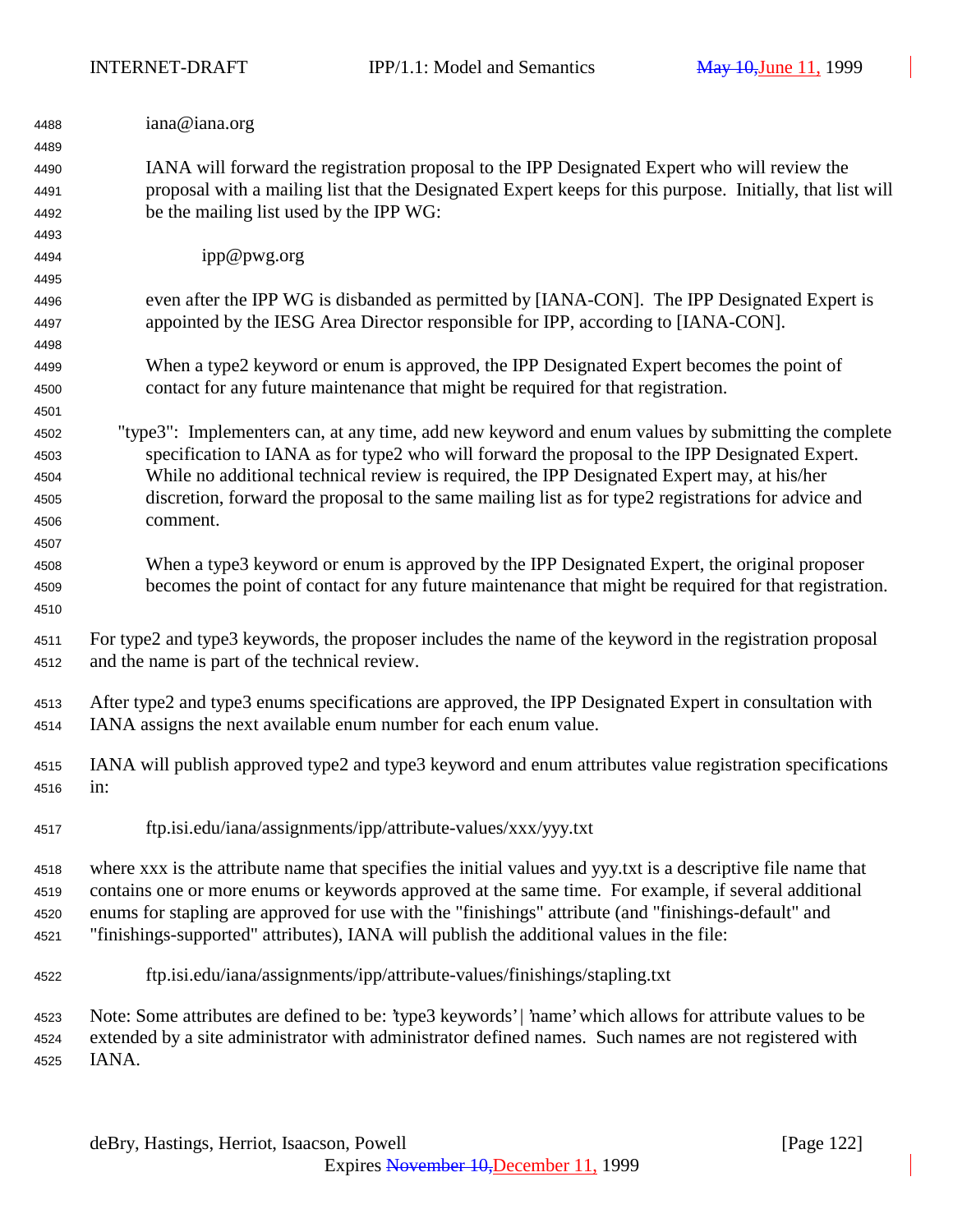By definition, each of the three types above assert some sort of registry or review process in order for 4527 extensions to be considered valid. Each higher numbered level (1, 2, 3) tends to be decreasingly less stringent than the previous level. Therefore, any typeN value MAY be registered using a process for some typeM where M is less than N, however such registration is NOT REQUIRED. For example, a type3 value MAY be registered in a type 1 manner (by being included in a future version of an IPP specification), however, it is NOT REQUIRED.

4532 This specification document defines keyword and enum values for all of the above types, including type 3 keywords.

 For private (unregistered) keyword extensions, implementers SHOULD use keywords with a suitable distinguishing prefix, such as "xxx-" where xxx is the (lowercase) fully qualified company name registered with IANA for use in domain names [RFC1035]. For example, if the company XYZ Corp. had obtained the domain name "XYZ.com", then a private keyword 'abc' would be: 'xyz.com-abc'.

 Note: RFC 1035 [RFC1035] indicates that while upper and lower case letters are allowed in domain names, no significance is attached to the case. That is, two names with the same spelling but different case are to be treated as if identical. Also, the labels in a domain name must follow the rules for ARPANET host names: They must start with a letter, end with a letter or digit, and have as interior characters only letters, digits, and hyphen. Labels must be 63 characters or less. Labels are separated by the "." character.

 For private (unregistered) enum extension, implementers MUST use values in the reserved integer range which is 2\*\*30 to 2\*\*31-1.

6.2 Attribute Extensibility

 Attribute names are type2 keywords. Therefore, new attributes may be registered and have the same status as attributes in this document by following the type2 extension rules. For private (unregistered) attribute extensions, implementers SHOULD use keywords with a suitable distinguishing prefix as described in Section 6.1.

IANA will publish approved attribute registration specifications as separate files:

- ftp.isi.edu/iana/assignments/ipp/attributes/xxx-yyy.txt
- where "xxx-yyy" is the new attribute name.

 If a new Printer object attribute is defined and its values can be affected by a specific document format, its specification needs to contain the following sentence:

 "The value of this attribute returned in a Get-Printer-Attributes response MAY depend on the "document-format" attribute supplied (see Section 3.2.5.1)."

 If the specification does not, then its value in the Get-Printer-Attributes response MUST NOT depend on the "document-format" supplied in the request. When a new Job Template attribute is registered, the value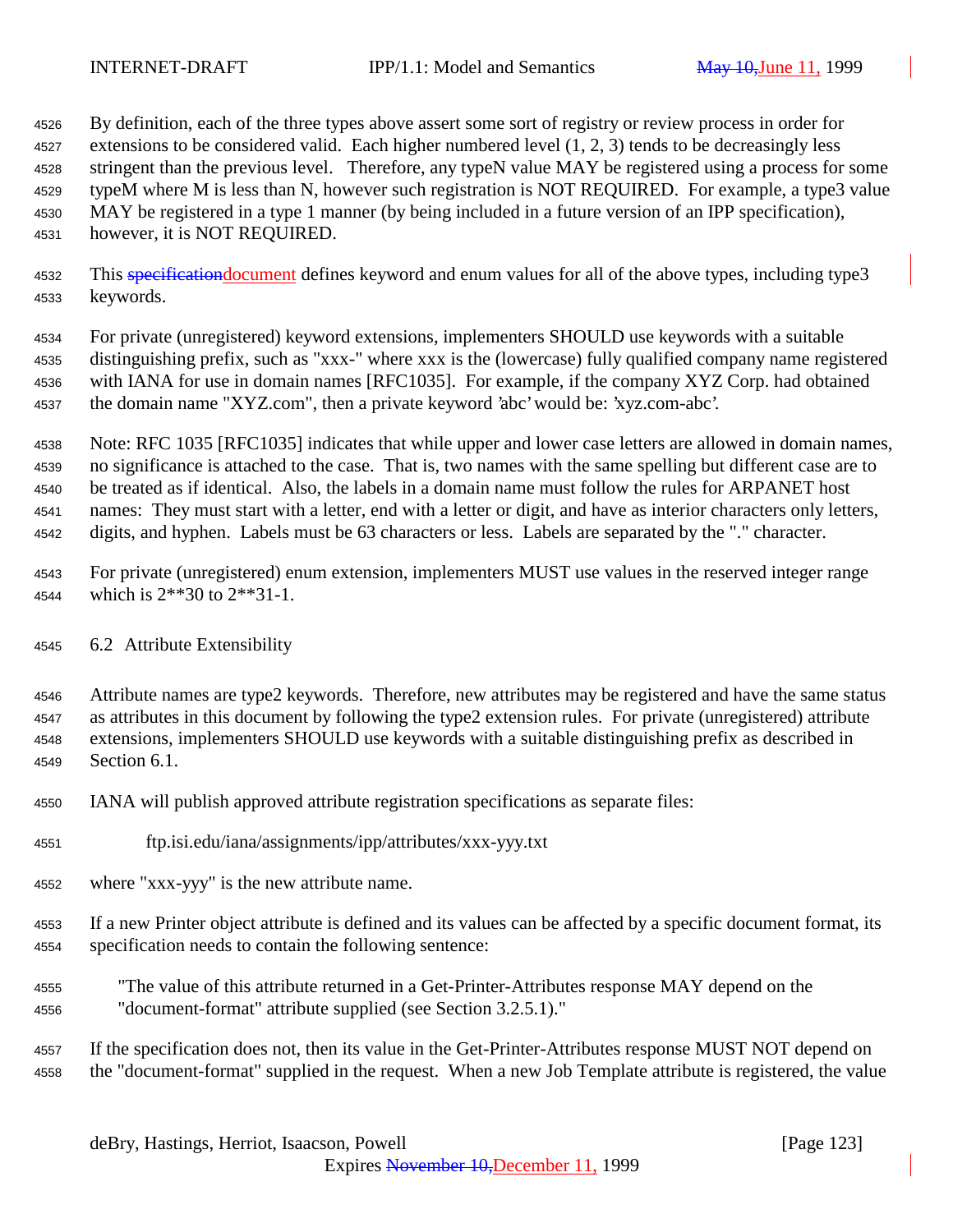of the Printer attributes MAY vary with "document-format" supplied in the request without the specification having to indicate so.

6.3 Attribute Syntax Extensibility

 Attribute syntaxes are like type2 enums. Therefore, new attribute syntaxes may be registered and have the same status as attribute syntaxes in this document by following the type2 extension rules described in Section 6.1. The value codes that identify each of the attribute syntaxes are assigned in the "Encoding and 4565 Transport" specificationdocument [IPP-PRO], including a designated range for private, experimental use.

 For attribute syntaxes, the IPP Designated Expert in consultation with IANA assigns the next attribute syntax code in the appropriate range as specified in [IPP-PRO]. IANA will publish approved attribute syntax registration specifications as separate files:

- ftp.isi.edu/iana/assignments/ipp/attribute-syntaxes/xxx-yyy.txt
- where 'xxx-yyy' is the new attribute syntax name.
- 6.4 Operation Extensibility

 Operations may also be registered following the type2 procedures described in Section 6.1, though major new operations will usually be done by a new standards track RFC that augments this document. For private (unregistered) operation extensions, implementers MUST use the range for the "operation-id" in requests specified in Section 4.4.15 "operations-supported" Printer attribute.

 For operations, the IPP Designated Expert in consultation with IANA assigns the next operation-id code as specified in Section 4.4.15. IANA will publish approved operation registration specifications as separate files:

- ftp.isi.edu/iana/assignments/ipp/operations/Xxx-Yyy.txt
- where "Xxx-Yyy" is the new operation name.
- 6.5 Attribute Groups

 Attribute groups passed in requests and responses may be registered following the type2 procedures described in Section 6.1. The tags that identify each of the attribute groups are assigned in [IPP-PRO].

 For attribute groups, the IPP Designated Expert in consultation with IANA assigns the next attribute group tag code in the appropriate range as specified in [IPP-PRO]. IANA will publish approved attribute group registration specifications as separate files:

- ftp.isi.edu/iana/assignments/ipp/attribute-group-tags/xxx-yyy-tag.txt
- where 'xxx-yyy-tag' is the new attribute group tag name.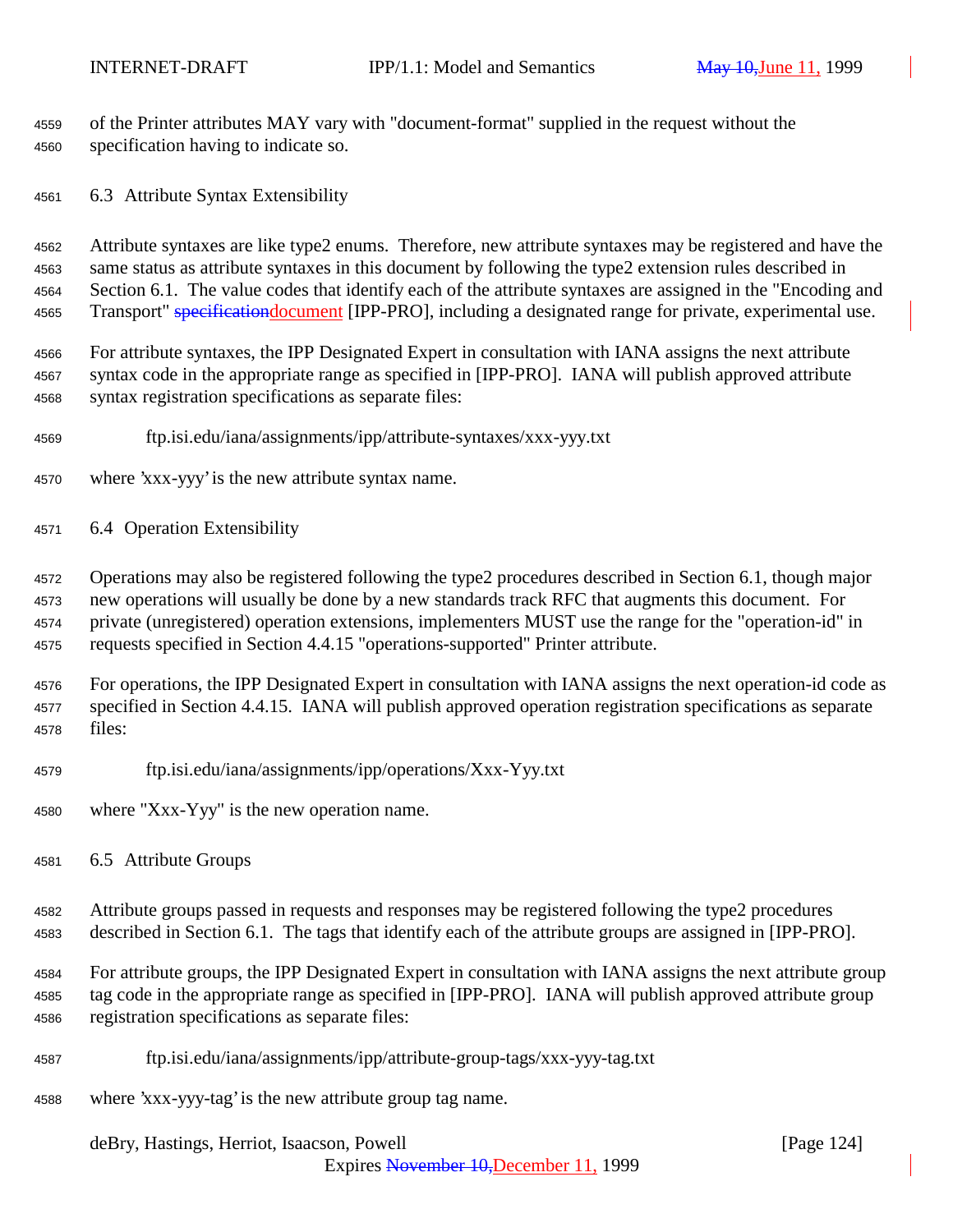6.6 Status Code Extensibility

 Operation status codes may also be registered following the type2 procedures described in Section 6.1. The values for status codes are allocated in ranges as specified in Section 14 for each status code class:

- "informational" Request received, continuing process "successful" - The action was successfully received, understood, and accepted "redirection" - Further action must be taken in order to complete the request "client-error" - The request contains bad syntax or cannot be fulfilled
- "server-error" The IPP object failed to fulfill an apparently valid request
- 

 For private (unregistered) operation status code extensions, implementers MUST use the top of each range as specified in Section 13.

 For operation status codes, the IPP Designated Expert in consultation with IANA assigns the next status code in the appropriate class range as specified in Section 13. IANA will publish approved status code registration specifications as separate files:

- ftp.isi.edu/iana/assignments/ipp/status-codes/xxx-yyy.txt
- where "xxx-yyy" is the new operation status code keyword.
- 6.7 Registration of MIME types/sub-types for document-formats

 The "document-format" attribute's syntax is 'mimeMediaType'. This means that valid values are Internet Media Types (see Section 4.1.9). RFC 2045 [RFC2045] defines the syntax for valid Internet media types. IANA is the registry for all Internet media types.

6.8 Registration of charsets for use in 'charset' attribute values

The "attributes-charset" attribute's syntax is 'charset'. This means that valid values are charsets names.

When a charset in the IANA registry has more than one name (alias), the name labeled as "(preferred

MIME name)", if present, MUST be used (see Section 4.1.7). IANA is the registry for charsets following

the procedures of [RFC2278].

- 7. Internationalization Considerations
- Some of the attributes have values that are text strings and names which are intended for human understanding rather than machine understanding (see the 'text' and 'name' attribute syntaxes in Sections 4.1.1 and 4.1.2).
- In each operation request, the client
- identifies the charset and natural language of the request which affects each supplied 'text' and 'name' attribute value, and

deBry, Hastings, Herriot, Isaacson, Powell [Page 125]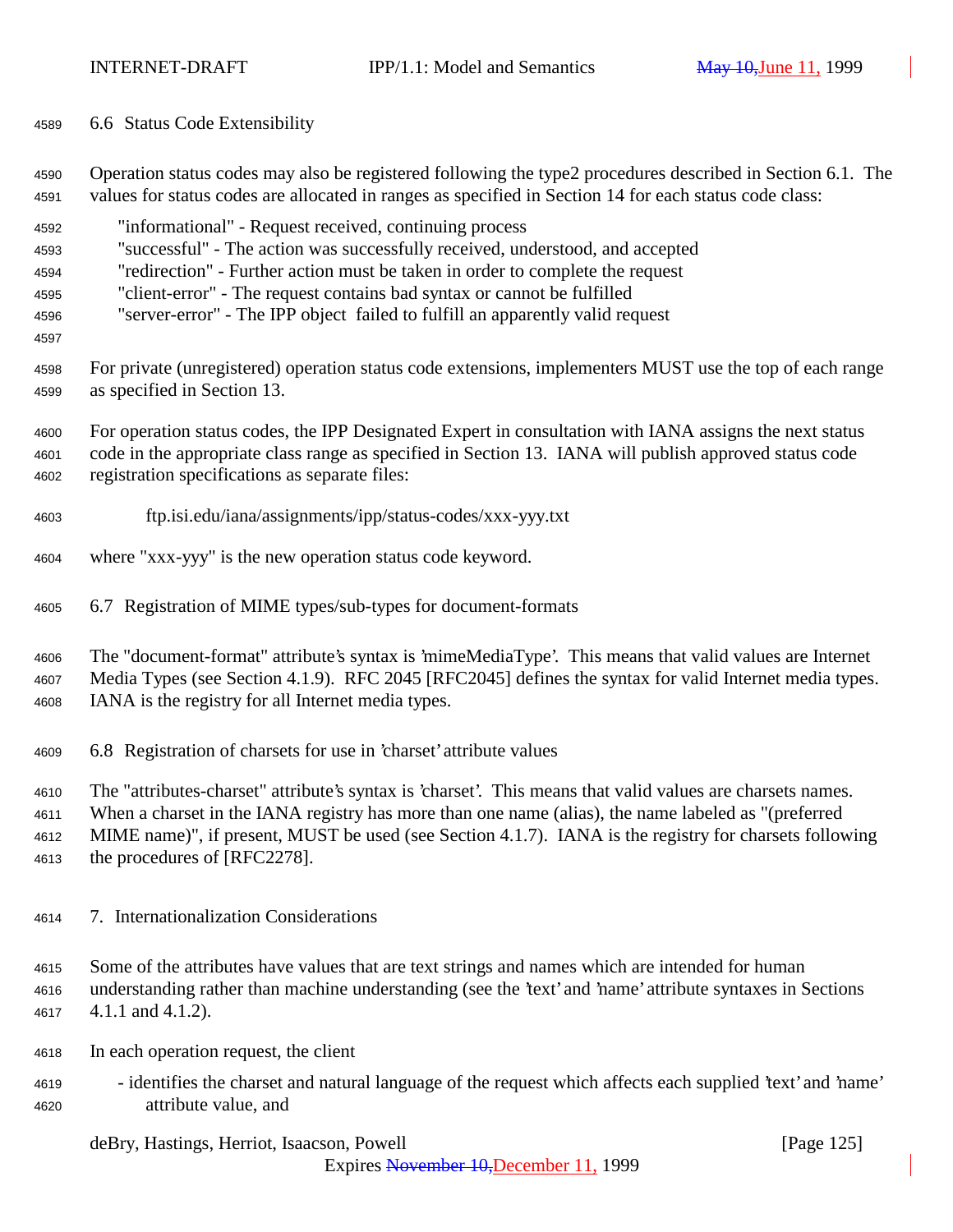- requests the charset and natural language for attributes returned by the IPP object in operation responses (as described in Section 3.1.4.1).
- 

 In addition, the client MAY separately and individually identify the Natural Language Override of a supplied 'text' or 'name' attribute using the 'textWithLanguage' and 'nameWithLanguage' technique described section 4.1.1.2 and 4.1.2.2 respectively.

 All IPP objects MUST support the UTF-8 [RFC2279] charset in all 'text' and 'name' attributes supported. If an IPP object supports more than the UTF-8 charset, the object MUST convert between them in order to return the requested charset to the client according to Section 3.1.4.2. If an IPP object supports more than one natural language, the object SHOULD return 'text' and 'name' values in the natural language requested where those values are generated by the Printer (see Section 3.1.4.1).

 For Printers that support multiple charsets and/or multiple natural languages in 'text' and 'name' attributes, different jobs may have been submitted in differing charsets and/or natural languages. All responses MUST be returned in the charset requested by the client. However, the Get-Jobs operation uses the 'textWithLanguage' and 'nameWithLanguage' mechanism to identify the differing natural languages with

each job attribute returned.

 The Printer object also has configured charset and natural language attributes. The client can query the Printer object to determine the list of charsets and natural languages supported by the Printer object and what the Printer object's configured values are. See the "charset-configured", "charset-supported", "natural- language-configured", and "generated-natural-language-supported" Printer description attributes for more details.

 The "charset-supported" attributed identifies the supported charsets. If a charset is supported, the IPP object MUST be capable of converting to and from that charset into any other supported charset. In many cases, an IPP object will support only one charset and it MUST be the UTF-8 charset.

 The "charset-configured" attribute identifies the one supported charset which is the native charset given the current configuration of the IPP object (administrator defined).

 The "generated-natural-language-supported" attribute identifies the set of supported natural languages for generated messages; it is not related to the set of natural languages that must be accepted for client supplied 'text' and 'name' attributes. For client supplied 'text' and 'name' attributes, an IPP object MUST accept ALL supplied natural languages. Just because a Printer object is currently configured to support 'en-us' natural language does not mean that the Printer object should reject a job if the client supplies a job name that is in 'fr-ca'.

- The "natural-language-configured" attribute identifies the one supported natural language for generated messages which is the native natural language given the current configuration of the IPP object (administrator defined).
- Attributes of type 'text' and 'name' are populated from different sources. These attributes can be categorized into following groups (depending on the source of the attribute):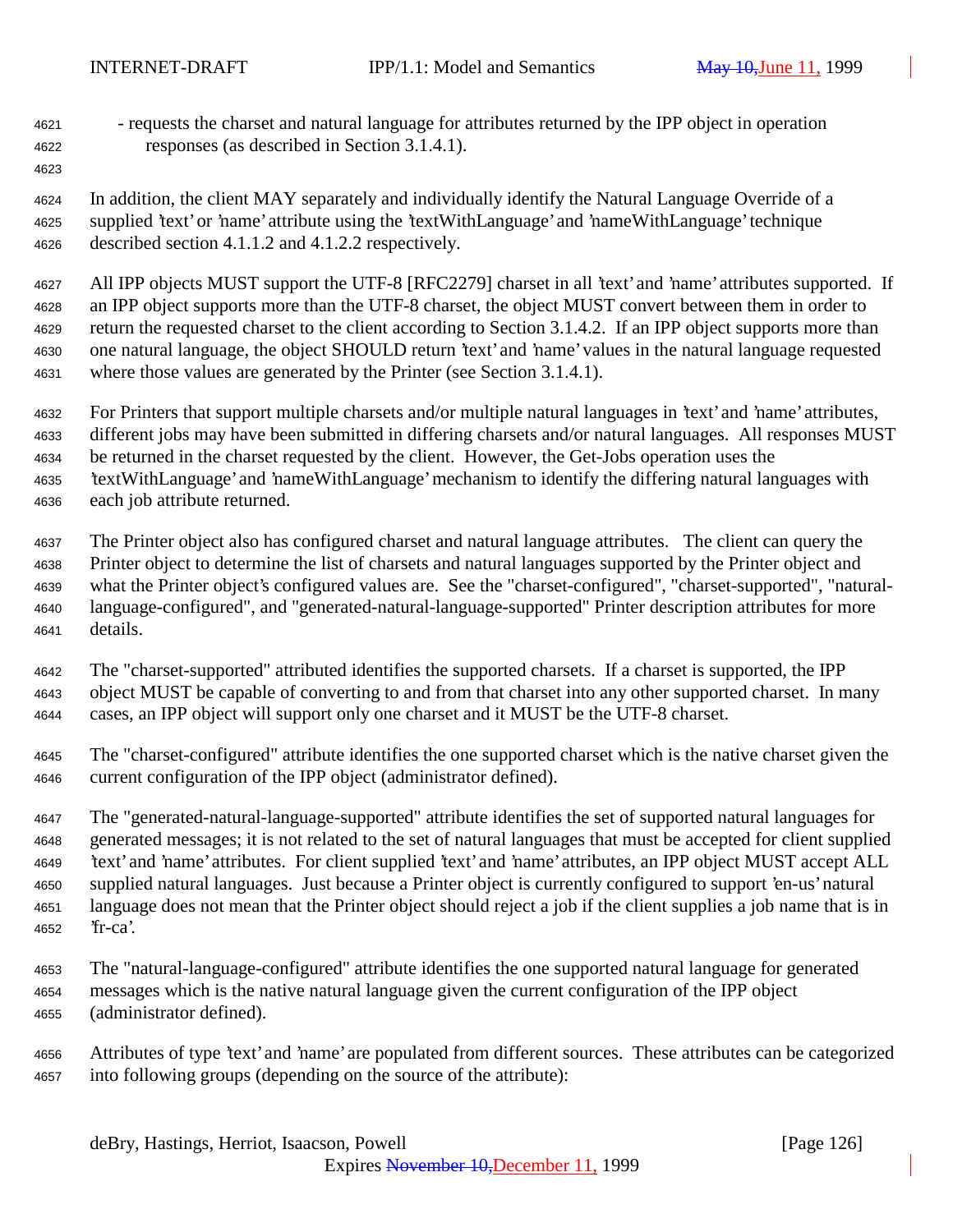- <sup>4658</sup> 1. Some attributes are supplied by the client (e.g., the client supplied "job-name", "document-name", <sup>4659</sup> and "requesting-user-name" operation attributes along with the corresponding Job object's "job-<sup>4660</sup> name" and "job-originating-user-name" attributes). The IPP object MUST accept these attributes in <sup>4661</sup> any natural language no matter what the set of supported languages for generated messages
- <sup>4662</sup> 2. Some attributes are supplied by the system administrator (e.g., the Printer object's "printer-name" and <sup>4663</sup> "printer-location" attributes). These too can be in any natural language. If the natural language for <sup>4664</sup> these attributes is different than what a client requests, then they must be reported using the Natural <sup>4665</sup> Language Override mechanism.
- <sup>4666</sup> 3. Some attributes are supplied by the device manufacturer (e.g., the Printer object's "printer-make-and-<sup>4667</sup> model" attribute). These too can be in any natural language. If the natural language for these <sup>4668</sup> attributes is different than what a client requests, then they must be reported using the Natural <sup>4669</sup> Language Override mechanism.
- <sup>4670</sup> 4. Some attributes are supplied by the operator (e.g., the Job object's "job-message-from-operator" <sup>4671</sup> attribute). These too can be in any natural language. If the natural language for these attributes is <sup>4672</sup> different than what a client requests, then they must be reported using the Natural Language <sup>4673</sup> Override mechanism.
- <sup>4674</sup> 5. Some attributes are generated by the IPP object (e.g., the Job object's "job-state-message" attribute, <sup>4675</sup> the Printer object's "printer-state-message" attribute, and the "status-message" operation attribute). <sup>4676</sup> These attributes can only be in one of the "generated-natural-language-supported" natural <sup>4677</sup> languages. If a client requests some natural language for these attributes other than one of the <sup>4678</sup> supported values, the IPP object SHOULD respond using the value of the "natural-language-<sup>4679</sup> configured" attribute (using the Natural Language Override mechanism if needed).
- 4680

<sup>4681</sup> The 'text' and 'name' attributes specified in this version of this document (additional ones will be registered <sup>4682</sup> according to the procedures in Section 6) are:

| Attributes                                | Source                                  |
|-------------------------------------------|-----------------------------------------|
|                                           |                                         |
| <b>Operation Attributes:</b>              |                                         |
| job-name (name)                           | client                                  |
| document-name (name)                      | client                                  |
| requesting-user-name (name)               | client                                  |
| status-message                            | Job or Printer object                   |
|                                           |                                         |
| <b>Job Template Attributes:</b>           |                                         |
| job-hold-until (keyword   name)           | client matches administrator-configured |
| job-hold-until-default (keyword   name)   | client matches administrator-configured |
| job-hold-until-supported (keyword   name) | client matches administrator-configured |
| job-sheets (keyword   name)               | client matches administrator-configured |
| job-sheets-default (keyword   name)       | client matches administrator-configured |
| job-sheets-supported (keyword   name)     | client matches administrator-configured |
| media (keyword   name)                    | client matches administrator-configured |
| media-default (keyword   name)            | client matches administrator-configured |
| media-supported (keyword   name)          | client matches administrator-configured |
| media-ready (keyword   name)              | client matches administrator-configured |

deBry, Hastings, Herriot, Isaacson, Powell [Page 127]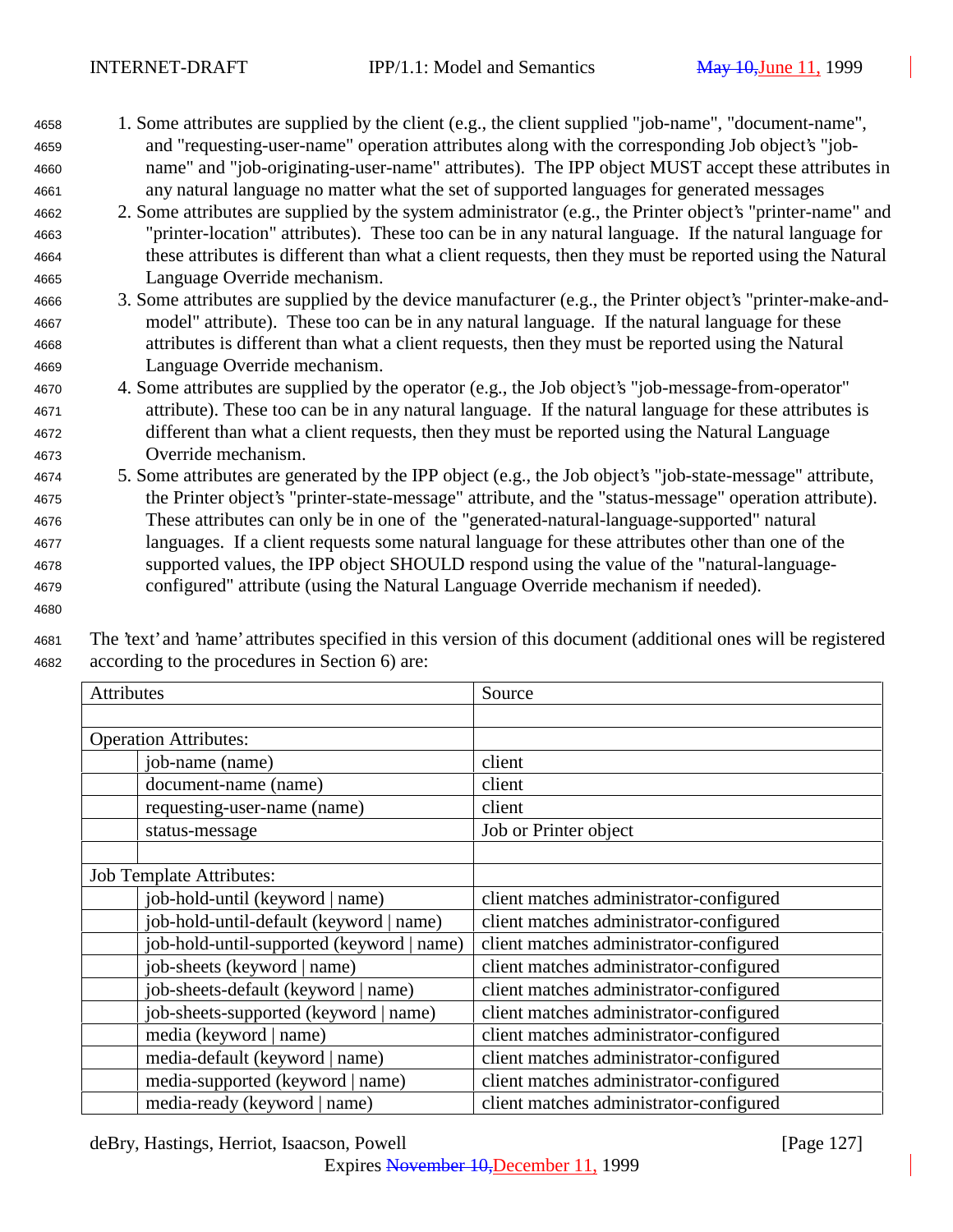| <b>Job Description Attributes:</b> |                                             |                               |
|------------------------------------|---------------------------------------------|-------------------------------|
|                                    | job-name (name)                             | client or Printer object      |
|                                    | job-originating-user-name (name)            | Printer object                |
|                                    | job-state-message (text)                    | Job or Printer object         |
|                                    | output-device-assigned (name(127))          | administrator                 |
|                                    | job-message-from-operator $(text(127))$     | operator                      |
|                                    |                                             |                               |
|                                    | <b>Printer Description Attributes:</b>      |                               |
|                                    | printer-name (name $(127)$ )                | administrator                 |
|                                    | printer-location (text(127))                | administrator                 |
|                                    | printer-info $(text(127))$                  | administrator                 |
|                                    | printer-make-and-model (text(127))          | administrator or manufacturer |
|                                    | printer-state-message (text)                | Printer object                |
|                                    | printer-message-from-operator $(text(127))$ | operator                      |

### <sup>4683</sup> 8. Security Considerations

 It is difficult to anticipate the security risks that might exist in any given IPP environment. For example, if IPP is used within a given corporation over a private network, the risks of exposing document data may be low enough that the corporation will choose not to use encryption on that data. However, if the connection between the client and the IPP object is over a public network, the client may wish to protect the content of the information during transmission through the network with encryption.

 Furthermore, the value of the information being printed may vary from one IPP environment to the next. Printing payroll checks, for example, would have a different value than printing public information from a file. There is also the possibly of denial-of-service attacks, but denial-of-service attacks against printing resources are not well understood and there is no published precedents regarding this scenario.

 Once the authenticated identity of the requester has been supplied to the IPP object, the object uses that identity to enforce any authorization policy that might be in place. For example, one site's policy might be that only the job owner is allowed to cancel a job. The details and mechanisms to set up a particular access control policy are not part of IPP/1.1, and must be established via some other type of administrative or access control framework. However, there are operation status codes that allow an IPP server to return information back to a client about any potential access control violations for an IPP object.

 During a create operation, the client's identity is recorded in the Job object in an implementation-defined attribute. This information can be used to verify a client's identity for subsequent operations on that Job object in order to enforce any access control policy that might be in effect. See section 8.3 below for more <sup>4702</sup> details.

<sup>4703</sup> Since the security levels or the specific threats that any given IPP system administrator may be concerned <sup>4704</sup> with cannot be anticipated, IPP MUST be capable of operating with different security mechanisms and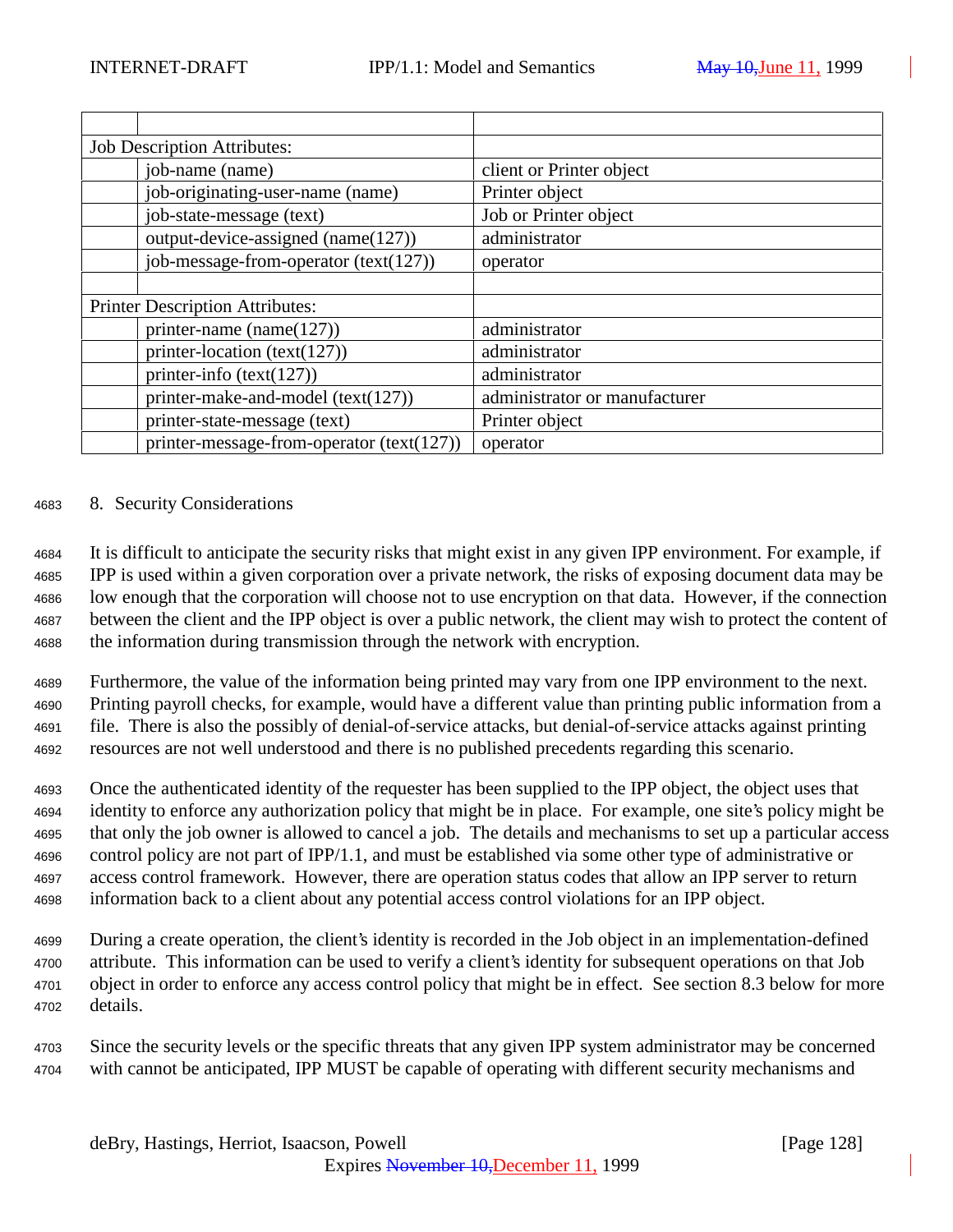security policies as required by the individual installation. Security policies might vary from very strong, to very weak, to none at all, and corresponding security mechanisms will be required.

8.1 Security Scenarios

 The following sections describe specific security attacks for IPP environments. Where examples are provided they should be considered illustrative of the environment and not an exhaustive set. Not all of these environments will necessarily be addressed in initial implementations of IPP.

8.1.1 Client and Server in the Same Security Domain

 This environment is typical of internal networks where traditional office workers print the output of personal productivity applications on shared work-group printers, or where batch applications print their output on large production printers. Although the identity of the user may be trusted in this environment, a user might want to protect the content of a document against such attacks as eavesdropping, replaying or tampering.

8.1.2 Client and Server in Different Security Domains

 Examples of this environment include printing a document created by the client on a publicly available printer, such as at a commercial print shop; or printing a document remotely on a business associate's printer. This latter operation is functionally equivalent to sending the document to the business associate as a facsimile. Printing sensitive information on a Printer in a different security domain requires strong security measures. In this environment authentication of the printer is required as well as protection against unauthorized use of print resources. Since the document crosses security domains, protection against eavesdropping and document tampering are also required. It will also be important in this environment to protect Printers against "spamming" and malicious document content.

8.1.3 Print by Reference

4727 When the document is not stored on the client, printing can be done by reference. That is, the print request can contain a reference, or pointer, to the document instead of the actual document itself (see sections 3.2.2 and 3.3.2). Standard methods currently do not exist for remote entities to "assume" the credentials of a client for forwarding requests to a 3rd party. It is anticipated that Print-By-Reference will be used to access "public" documents and that sophisticated methods for authenticating "proxies" is not specified in this document.

8.2 URIs in Operation, Job, and Printer attributes

 The "printer-uri-supported" attribute contains the Printer object's URI(s). Its companion attribute, "uri- security-supported", identifies the security mechanism used for each URI listed in the "printer-uri- supported" attribute. For each Printer operation request, a client MUST supply only one URI in the "printer-uri" operation attribute. In other words, even though the Printer supports more than one URI, the client only interacts with the Printer object using one if its URIs. This duality is not needed for Job objects,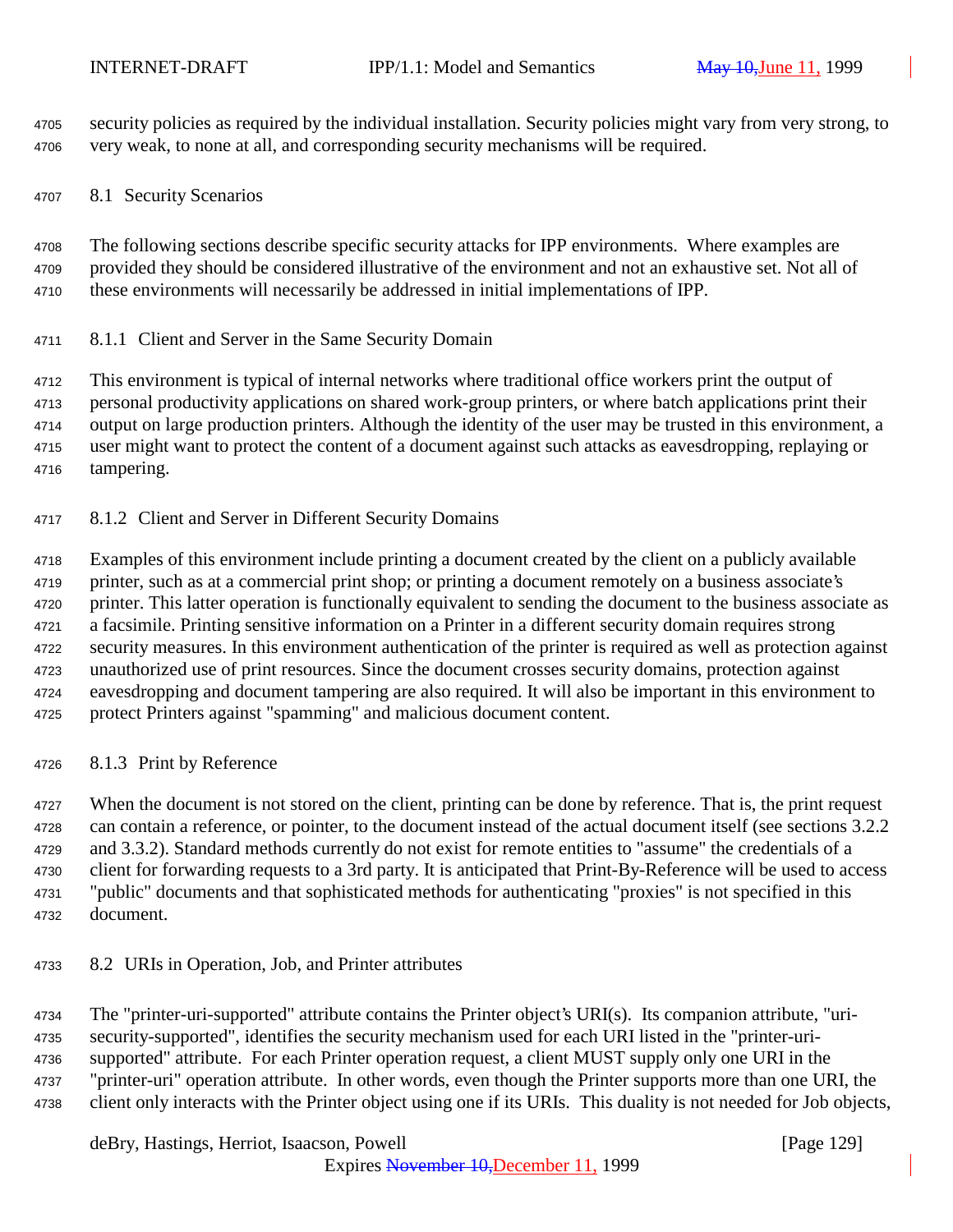since the Printer objects is the factory for Job objects, and the Printer object will generate the correct URI for new Job objects depending on the Printer object's security configuration.

8.3 URIs for each authentication mechanisms

 Each URI has an authentication mechanism associated with it. If the URI is the i'th element of "printer-uri- supported", then authentication mechanism is the "i th" element of "uri-authentication-supported". For a list of possible authentication mechanisms, see section 4.4.2.

 The Printer object uses an authentication mechanism to determine the name of the user performing an operation. This user is called the "authenticated user". The credibility of authentication depends on the 4747 mechanism that the Printer uses to obtain the user's name. When the authentication mechanism is 'none', all authenticated users are "anonymous".

 During job creation operations, the Printer initializes the value of the "job-originating-user-name" attribute (see section 4.3.6) to be the authenticated user. The authenticated user is this case is called the "job-owner".

 If an implementation can be configured to support more than one authentication mechanism, then it MUST implement rules for determining equality of authenticated user names which have been authenticated via different authentication mechanisms. One possible policy is that identical names that are authenticated via different mechanism are different. For example, a user can cancel his job only if he uses the same authentication mechanism for both Cancel-Job and Print-Job. Another policy is that identical names that are authenticated via different mechanism are the same if the authentication mechanism for the later operation is not less strong than the authentication mechanism for the earlier job creation operation. For example, a user can cancel his job only if he uses the same or stronger authentication mechanism for Cancel-Job and Print-Job. With this second policy a job submitted via 'requesting-user-name' authentication could be cancelled via 'digest' authentication. With the first policy, the job could not be cancelled in this way.

 A client is able to determine the authentication mechanism used to create a job. It is the i'th value of the 4763 Printer's "uri-authentication-supported" attribute (see section 4.4.2), where i is the index of the element of 4764 the Printer's "uri-printer-supported" attribute "printer-uri-supported" attribute (see section 4.4.1) equal to the 4765 job's "job-printer-uri" attribute.

- attribute (see section 4.3.3).
- 

 In many IPP operations, a client supplies a list of attributes to be returned in the response. For security reasons, an IPP object may be configured not to return all attributes (or all values) that a client requests. The job attributes returned MAY depend on whether the requesting user is the same as the user that

8.4 Restricted Queries

deBry, Hastings, Herriot, Isaacson, Powell **company** and the company of the company in the company of the company of the company of the company of the company of the company of the company of the company of the company of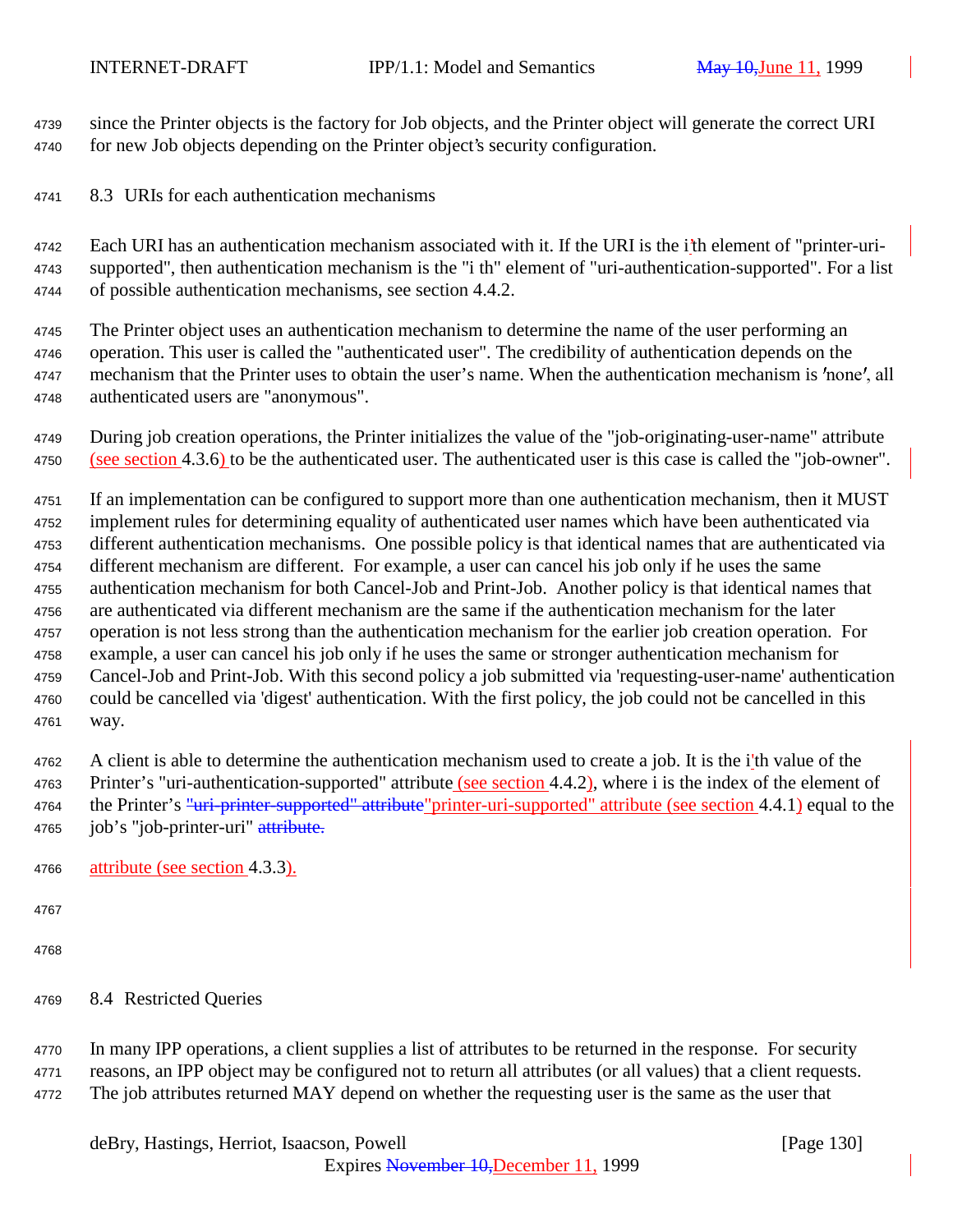submitted the job. The IPP object MAY even return none of the requested attributes. In such cases, the status returned is the same as if the object had returned all requested attributes. The client cannot tell by such a response whether the requested attribute was present or absent on the object.

8.5 Operations performed by operators and system administrators

 For the three printer operations Pause-Printer, Resume-Printer, and Purge-Jobs (see sections 0, 3.2.8 and 3.2.9), the requesting user is intended to be an operator or administrator of the Printer object (see section 1). For operations on jobs, the requesting user is intended to be the job owner or may be an operator or administrator of the Printer object. The means for authorizing an operator or administrator of the Printer object are not specified in this document.

8.6 Queries on jobs submitted using non-IPP protocols

 If the device that an IPP Printer is representing is able to accept jobs using other job submission protocols in addition to IPP, it is RECOMMENDED that such an implementation at least allow such "foreign" jobs to be queried using Get-Jobs returning "job-id" and "job-uri" as 'unknown'. Such an implementation NEED NOT support all of the same IPP job attributes as for IPP jobs. The IPP object returns the 'unknown' out-of- band value for any requested attribute of a foreign job that is supported for IPP jobs, but not for foreign jobs.

 It is further RECOMMENDED, that the IPP Printer generate "job-id" and "job-uri" values for such "foreign jobs", if possible, so that they may be targets of other IPP operations, such as Get-Job-Attributes and Cancel-Job. Such an implementation also needs to deal with the problem of authentication of such foreign jobs. One approach would be to treat all such foreign jobs as belonging to users other than the user of the IPP client. Another approach would be for the foreign job to belong to 'anonymous'. Only if the IPP client has been authenticated as an operator or administrator of the IPP Printer object, could the foreign jobs be queried by an IPP request. Alternatively, if the security policy is to allow users to query other users' jobs, then the foreign jobs would also be visible to an end-user IPP client using Get-Jobs and Get-Job-Attributes.

```
4797
```

| 4798 | 9. References |
|------|---------------|
|      |               |

# [ASCII]

 Coded Character Set - 7-bit American Standard Code for Information Interchange (ASCII), ANSI X3.4-1986. This standard is the specification of the US-ASCII charset.

[BCP-11]

 Bradner S., Hovey R., "The Organizations Involved in the IETF Standards Process", 1996/10/29 (RFC 2028)

# [HTPP]

- J. Barnett, K. Carter, R. DeBry, "Initial Draft Hypertext Printing Protocol HTPP/1.0", October 1996, ftp://ftp.pwg.org/pub/pwg/ipp/historic/htpp/overview.ps.gz
	- deBry, Hastings, Herriot, Isaacson, Powell [Page 131]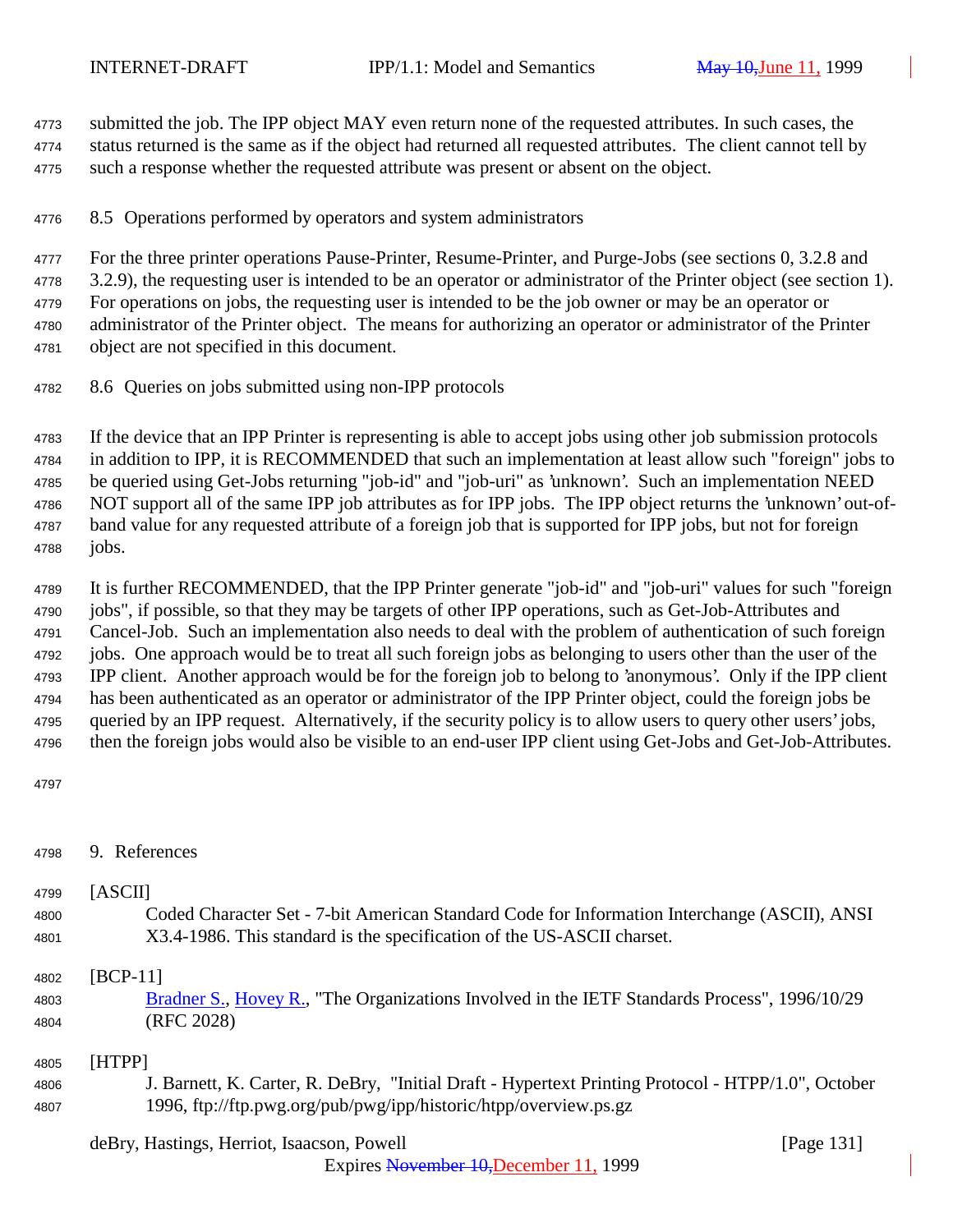| 4808 | [IANA-CON]                                                                                                                                   |
|------|----------------------------------------------------------------------------------------------------------------------------------------------|
| 4809 | Narte, T. and Alvestrand, H.T.: Guidelines for Writing an IANA Considerations Section in RFCs,                                               |
| 4810 | Work in Progress, draft-iesg-iana-considerations-04.txt, May 21, 1998.                                                                       |
| 4811 | $[IANA-CS]$                                                                                                                                  |
| 4812 | IANA Registry of Coded Character Sets: ftp://ftp.isi.edu/in-notes/iana/assignments/character-sets                                            |
| 4813 | [IANA-MT]                                                                                                                                    |
| 4814 | IANA Registry of Media Types: ftp://ftp.isi.edu/in-notes/iana/assignments/media-types/                                                       |
| 4815 | $[IPP-HG]$                                                                                                                                   |
| 4816 | Hastings, T., Manros, C., "Internet Printing Protocol/1.1: draft-ietf-ipp-implementers-guide-v11-<br>$??$ .txt, $??$ 1999, work in progress. |
| 4817 |                                                                                                                                              |
| 4818 | $[IPP-HG1.0]$                                                                                                                                |
| 4819 | Hastings, T., Manros, C., "Internet Printing Protocol/1.0: Implementer's Guide", draft-ietf-ipp-                                             |
| 4820 | implementers-guide-01.txt, February 1999, work in progress.                                                                                  |
| 4821 | <b>FRFC25691</b>                                                                                                                             |
| 4822 | Herriot, R., Hastings, T., Jacobs, N., Martin, J., "Mapping between LPD and IPP Protocols", draft-                                           |
| 4823 | ietf-ipp-lpd-ipp-map-05.txt, November 1998.                                                                                                  |
| 4824 | <b>FRFC25661</b>                                                                                                                             |
| 4825 | R. deBry, T. Hastings, R. Herriot, S. Isaacson, P. Powell, "Internet Printing Protocol/1.0: Model and                                        |
| 4826 | Semantics", RFC 2566, April 1999.                                                                                                            |
| 4827 | $[IPP-PRO]$                                                                                                                                  |
| 4828 | Herriot, R., Butler, S., Moore, P., Tuner, R., "Internet Printing Protocol/1.1: Encoding and                                                 |
| 4829 | Transport", draft-ietf-ipp-protocol-v11-01.txt, May, 1999.                                                                                   |
| 4830 | <b>FRFC25651</b>                                                                                                                             |
| 4831 | Herriot, R., Butler, S., Moore, P., Tuner, R., "Internet Printing Protocol/1.0: En                                                           |
| 4832 | Transport", RFC 2565, April 1999.                                                                                                            |
| 4833 | <b>FRFC25681</b>                                                                                                                             |
| 4834 | Zilles, S., "Rationale for the Structure and Model and Protocol for the Internet Printing Protocol",                                         |
| 4835 | draft-ietf-ipp-rat-04.txt, November, 1998.                                                                                                   |
| 4836 | <b>FRFC25671</b>                                                                                                                             |
| 4837 | Wright, D., "Design Goals for an Internet Printing Protocol", draft-ietf-ipp-req-03.txt, November,                                           |
| 4838 | <del>1998.</del>                                                                                                                             |
| 4839 | $[ISO10646-1]$                                                                                                                               |
| 4840 | ISO/IEC 10646-1:1993, "Information technology -- Universal Multiple-Octet Coded Character Set                                                |
| 4841 | (UCS) - Part 1: Architecture and Basic Multilingual Plane, JTC1/SC2."                                                                        |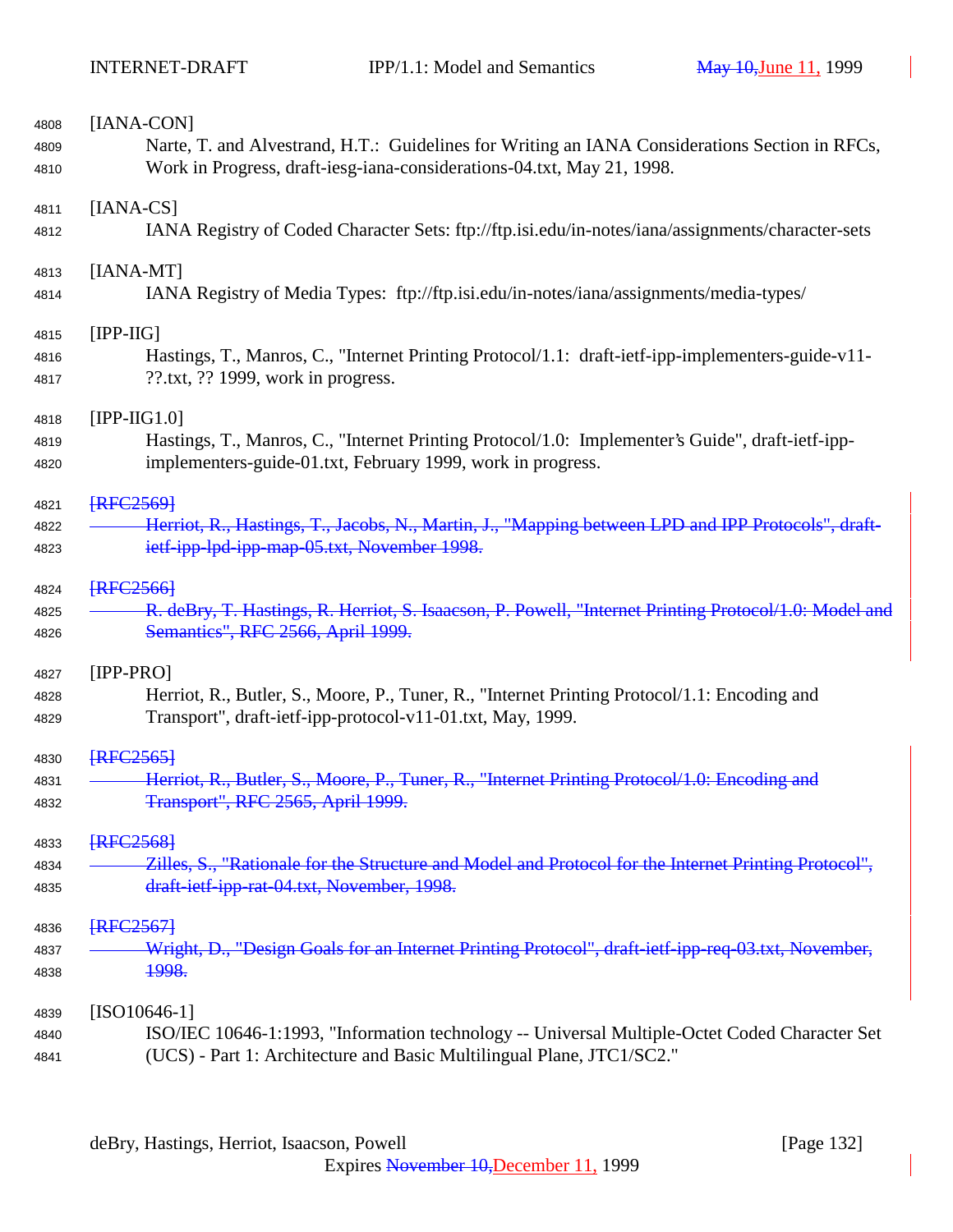| 4842 | $[ISO8859-1]$                                                                                             |
|------|-----------------------------------------------------------------------------------------------------------|
| 4843 | ISO/IEC 8859-1:1987, "Information technology -- 8-bit One-Byte Coded Character Set - Part 1:              |
| 4844 | Latin Alphabet Nr 1", 1987, JTC1/SC2.                                                                     |
| 4845 | $[ISO10175]$                                                                                              |
| 4846 | ISO/IEC 10175 Document Printing Application (DPA), June 1996.                                             |
| 4847 | [LDPA]                                                                                                    |
| 4848 | T. Hastings, S. Isaacson, M. MacKay, C. Manros, D. Taylor, P. Zehler, "LDPA - Lightweight                 |
| 4849 | Document Printing Application", October 1996,                                                             |
| 4850 | ftp://ftp.pwg.org/pub/pwg/ipp/historic/ldpa/ldpa8.pdf.gz                                                  |
| 4851 | [P1387.4]                                                                                                 |
| 4852 | Kirk, M. (editor), POSIX System Administration - Part 4: Printing Interfaces, POSIX 1387.4 D8,            |
| 4853 | 1994.                                                                                                     |
| 4854 | [PSIS] Herriot, R. (editor), X/Open A Printing System Interoperability Specification (PSIS), August 1995. |
| 4855 | [PWG]                                                                                                     |
| 4856 | Printer Working Group, http://www.pwg.org.                                                                |
| 4857 | [RFC1035]                                                                                                 |
| 4858 | P. Mockapetris, "DOMAIN NAMES - IMPLEMENTATION AND SPECIFICATION", RFC 1035,                              |
| 4859 | November 1987.                                                                                            |
| 4860 | [RFC1179]                                                                                                 |
| 4861 | McLaughlin, L. III, (editor), "Line Printer Daemon Protocol" RFC 1179, August 1990.                       |
| 4862 | [RFC1759]                                                                                                 |
| 4863 | Smith, R., Wright, F., Hastings, T., Zilles, S., and Gyllenskog, J., "Printer MIB", RFC 1759, March       |
| 4864 | 1995.                                                                                                     |
| 4865 | [RFC1766]                                                                                                 |
| 4866 | H. Alvestrand, "Tags for the Identification of Languages", RFC 1766, March 1995.                          |
| 4867 | <b>FRFC19031</b>                                                                                          |
| 4868 | J. Case, et.al., "Textual Conventions for Version 2 of the Simple Network Management Protocol             |
| 4869 | (SNMP v2)" RFC 1903, January 1996.                                                                        |
| 4870 | [RFC1952]                                                                                                 |
| 4871 | P. Deutsch, "GZIP file format specification version 4.3", RFC 1952, May 1996.                             |
| 4872 | $[RFC2026]$                                                                                               |
| 4873 | S. Bradner, "The Internet Standards Process -- Revision 3", RFC 2026, October 1996.                       |
|      |                                                                                                           |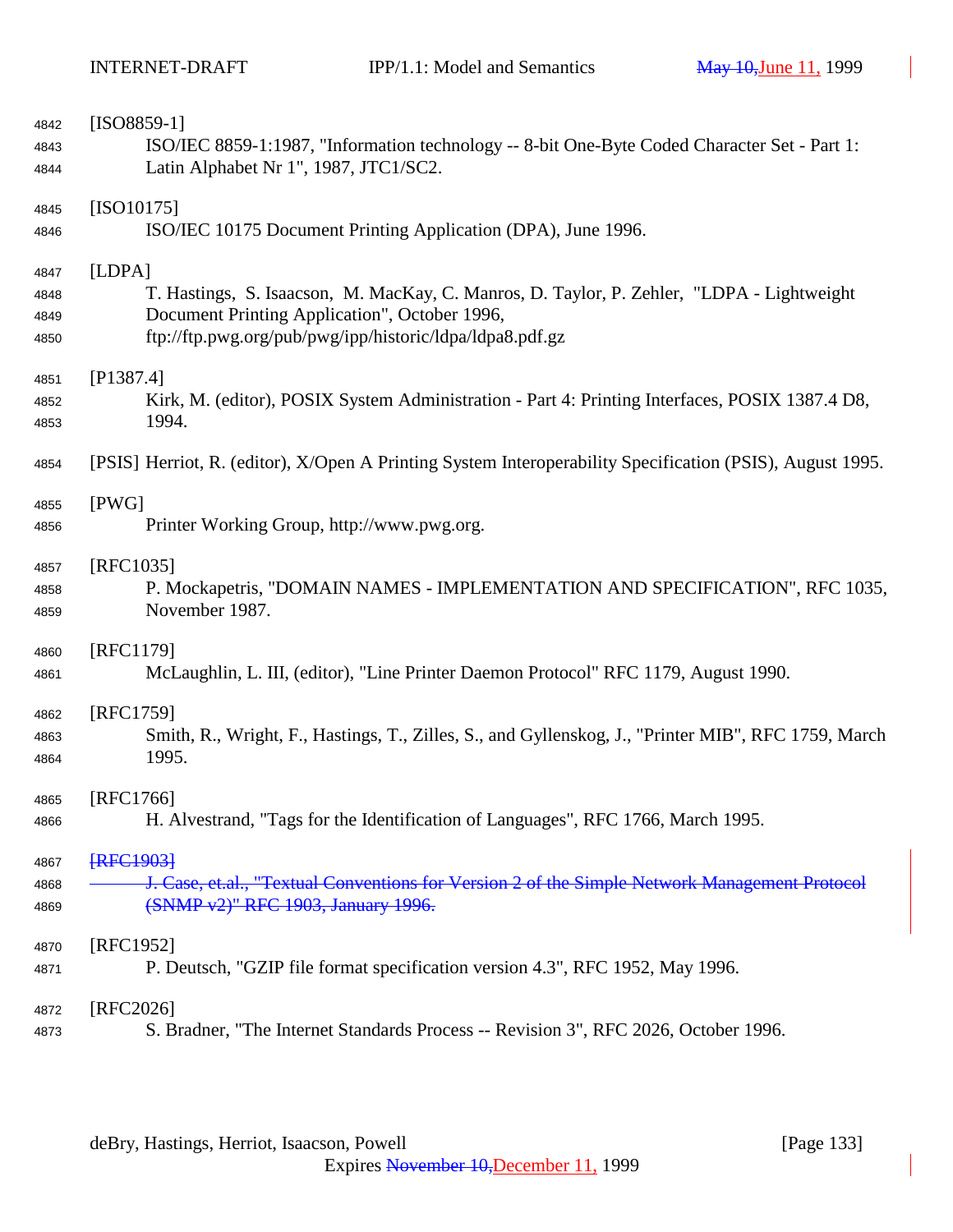| 4874 | [RFC2045]                                                                                           |
|------|-----------------------------------------------------------------------------------------------------|
| 4875 | N. Fried, N. Borenstein, ", Multipurpose Internet Mail Extensions (MIME) Part One: Format of        |
| 4876 | Internet Message Bodies " RFC 2045, November 1996.                                                  |
|      |                                                                                                     |
| 4877 | $[RFC2046]$                                                                                         |
| 4878 | Multipurpose Internet Mail Extensions (MIME) Part Two: Media Types. N. Freed & N. Borenstein.       |
| 4879 | November 1996. (Obsoletes RFC1521, RFC1522, RFC1590), RFC 2046.                                     |
| 4880 | [RFC2048]                                                                                           |
| 4881 | N. Freed, J. Klensin & J. Postel, "Multipurpose Internet Mail Extension (MIME) Part Four:           |
| 4882 | Registration Procedures". RFC 2048, November 1996.                                                  |
|      |                                                                                                     |
| 4883 | [RFC2068]                                                                                           |
| 4884 | R. Fielding, J. Gettys, J. Mogul, H. Frystyk, T. Berners-Lee, "Hypertext Transfer Protocol -        |
| 4885 | HTTP/1.1", RFC 2068, January 1997                                                                   |
|      |                                                                                                     |
| 4886 | [RFC2069]                                                                                           |
| 4887 | J. Franks, P. Hallam-Baker, J. Hostetler, P. Leach, A. Luotonen, E. Sink, L. Stewart, "An Extension |
| 4888 | to HTTP: Digest Access Authentication", RFC-2069, Jan 1997.                                         |
| 4889 | [RFC2119]                                                                                           |
| 4890 | S. Bradner, "Key words for use in RFCs to Indicate Requirement Levels", RFC 2119, March 1997        |
|      |                                                                                                     |
| 4891 | [RFC2228]                                                                                           |
| 4892 | M. Horowitz, S. Lunt, "FTP Security Extensions", RFC 2228, October 1997.                            |
|      | $[RFC2246]$                                                                                         |
| 4893 | T. Dierks, C. Allen, "The TLS Protocol Version 1.0", RFC 2246, January 1999.                        |
| 4894 |                                                                                                     |
| 4895 | [RFC2277]                                                                                           |
| 4896 | H. Alvestrand, "IETF Policy on Character Sets and Languages" RFC 2277, January 1998.                |
|      |                                                                                                     |
| 4897 | [RFC2278]                                                                                           |
| 4898 | N. Freed, J. Postel: "IANA CharSet Registration Procedures", RFC 2278, January 1998.                |
| 4899 | [RFC2279]                                                                                           |
| 4900 | F. Yergeau, "UTF-8, a transformation format of ISO 10646", RFC 2279. January 1998.                  |
|      |                                                                                                     |
| 4901 | $[RFC2316]$                                                                                         |
| 4902 | S. Bellovin, "Report of the IAB Security Architecture Workshop", RFC 2316, April 1998.              |
|      |                                                                                                     |
| 4903 | [RFC2396]                                                                                           |
| 4904 | Berners-Lee, T., Fielding, R., Masinter, L., "Uniform Resource Identifiers (URI): Generic Syntax",  |
| 4905 | RFC 2396, August 1998.                                                                              |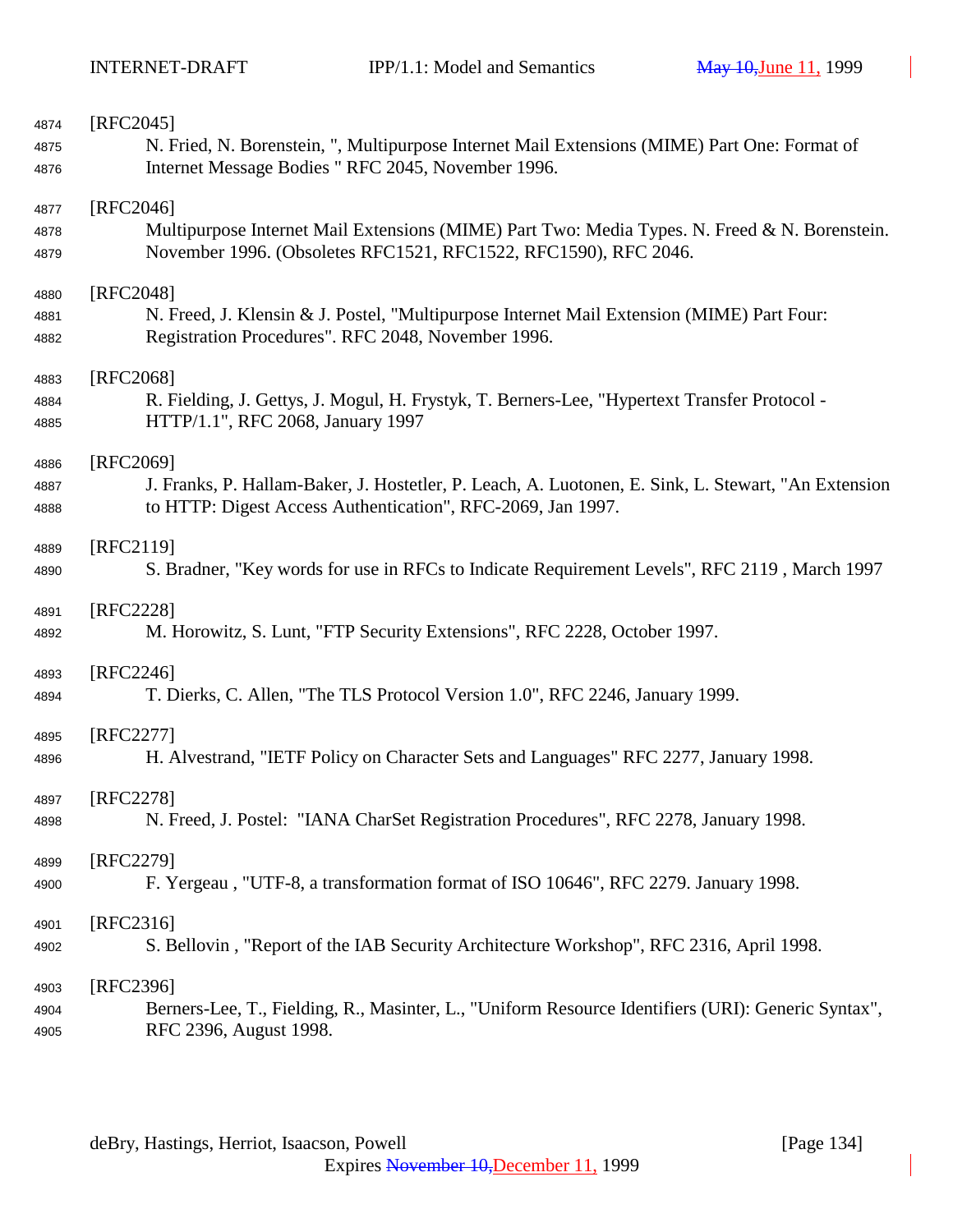| 4906 | [RFC2565]                                                                                             |  |
|------|-------------------------------------------------------------------------------------------------------|--|
| 4907 | Herriot, R., Butler, S., Moore, P., Tuner, R., "Internet Printing Protocol/1.0: Encoding and          |  |
| 4908 | <b>Transport", RFC 2565, April 1999.</b>                                                              |  |
| 4909 | [RFC2566]                                                                                             |  |
| 4910 | R. deBry, T. Hastings, R. Herriot, S. Isaacson, P. Powell, "Internet Printing Protocol/1.0: Model and |  |
| 4911 | Semantics", RFC 2566, April 1999.                                                                     |  |
| 4912 | [RFC2567]                                                                                             |  |
| 4913 | Wright, D., "Design Goals for an Internet Printing Protocol", draft-ietf-ipp-req-03.txt, November,    |  |
| 4914 | <u>1998.</u>                                                                                          |  |
| 4915 | [RFC2568]                                                                                             |  |
| 4916 | Zilles, S., "Rationale for the Structure and Model and Protocol for the Internet Printing Protocol",  |  |
| 4917 | draft-ietf-ipp-rat-04.txt, November, 1998.                                                            |  |
| 4918 | [RFC2569]                                                                                             |  |
| 4919 | Herriot, R., Hastings, T., Jacobs, N., Martin, J., "Mapping between LPD and IPP Protocols", draft-    |  |
| 4920 | ietf-ipp-lpd-ipp-map-05.txt, November 1998.                                                           |  |
| 4921 | [RFC2579]                                                                                             |  |
| 4922 | K. McCloghrie, D. Perkins, J. Schoenwaelder, "Textual Conventions for SMIv2" RFC 2579 (Also           |  |
| 4923 | STD0058), April 1999, .                                                                               |  |
| 4924 | [SSL]                                                                                                 |  |
| 4925 | Netscape, The SSL Protocol, Version 3, (Text version 3.02), November 1996.                            |  |
| 4926 | [SWP]                                                                                                 |  |
| 4927 | P. Moore, B. Jahromi, S. Butler, "Simple Web Printing SWP/1.0", May 7, 1997,                          |  |
| 4928 | ftp://ftp.pwg.org/pub/pwg/ipp/new_PRO/swp9705.pdf                                                     |  |
| 4929 | 10. Author's Address                                                                                  |  |
| 4930 | Scott A. Isaacson (Editor)                                                                            |  |
| 4931 | Novell, Inc.                                                                                          |  |
| 4932 | 122 E 1700 S                                                                                          |  |
| 4933 | Provo, UT 84606                                                                                       |  |
| 4934 |                                                                                                       |  |
| 4935 | Phone: 801-861-7366                                                                                   |  |
| 4936 | Fax: 801-861-2517                                                                                     |  |
| 4937 | e-mail: sisaacson@novell.com                                                                          |  |
| 4938 |                                                                                                       |  |
| 4939 | <b>Tom Hastings</b>                                                                                   |  |
| 4940 | <b>Xerox Corporation</b>                                                                              |  |
| 4941 | 737 Hawaii St. ESAE 231                                                                               |  |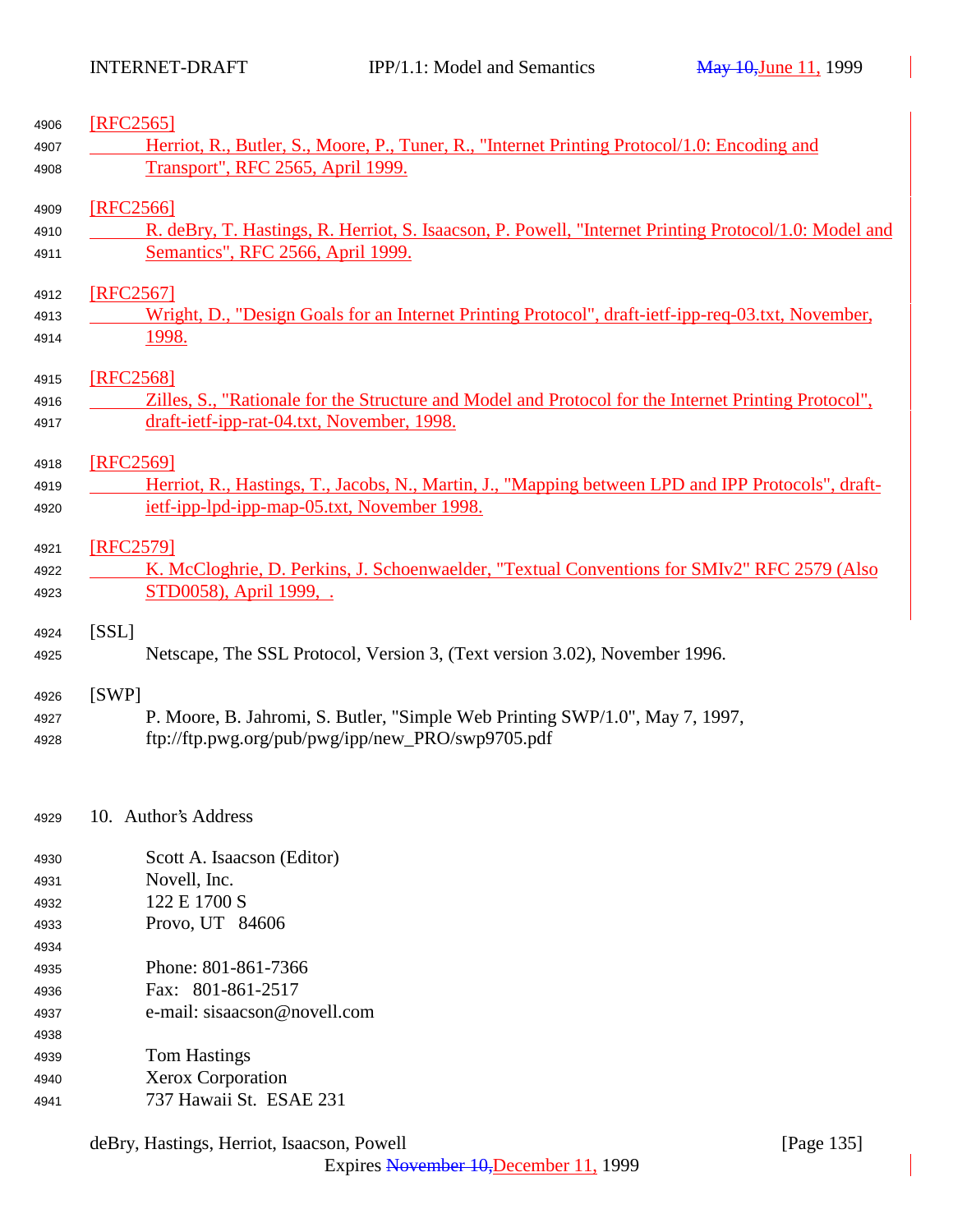| 4942 | El Segundo, CA 90245                                                                                               |
|------|--------------------------------------------------------------------------------------------------------------------|
| 4943 |                                                                                                                    |
| 4944 | Phone: 310-333-6413                                                                                                |
| 4945 | Fax: 310-333-5514                                                                                                  |
| 4946 | e-mail: hastings@cp10.es.xerox.com                                                                                 |
| 4947 |                                                                                                                    |
| 4948 | <b>Robert Herriot</b>                                                                                              |
| 4949 | Xerox Corp.                                                                                                        |
| 4950 | 3400 Hill View Ave, Building 1                                                                                     |
| 4951 | Palo Alto, CA 94304                                                                                                |
| 4952 |                                                                                                                    |
| 4953 | Phone: 650-813-7696                                                                                                |
| 4954 | 650-813-6860<br>Fax:                                                                                               |
| 4955 | e-mail: robert.herriot@pahv.xerox.com                                                                              |
| 4956 |                                                                                                                    |
| 4957 | Roger deBry                                                                                                        |
| 4958 | <b>Utah Valley State College</b>                                                                                   |
| 4959 | Orem, UT 84058                                                                                                     |
| 4960 |                                                                                                                    |
| 4961 | Phone: (801) 222-8000                                                                                              |
| 4962 | EMail: debryro@uvsc.edu                                                                                            |
| 4963 |                                                                                                                    |
| 4964 | <b>Patrick Powell</b>                                                                                              |
| 4965 | <b>Astart Technologies</b>                                                                                         |
| 4966 | 9475 Chesapeake Dr., Suite D                                                                                       |
| 4967 | San Diego, CA 95123                                                                                                |
| 4968 |                                                                                                                    |
| 4969 | Phone: (619) 874-6543                                                                                              |
| 4970 | Fax: (619) 279-8424                                                                                                |
| 4971 | e-mail: papowell@astart.com                                                                                        |
| 4972 |                                                                                                                    |
| 4973 | IPP Mailing List: ipp@pwg.org                                                                                      |
| 4974 | IPP Mailing List Subscription: ipp-request@pwg.org                                                                 |
| 4975 | IPP Web Page: http://www.pwg.org/ipp/                                                                              |
| 4976 |                                                                                                                    |
| 4977 | Implementers of this specification <b>document</b> are encouraged to join IPP Mailing List in order to participate |
| 4978 | in any discussions of clarification issues and review of registration proposals for additional attributes and      |
| 4979 | values.                                                                                                            |
| 4980 |                                                                                                                    |
| 4981 | Other Participants:                                                                                                |
| 4982 | Chuck Adams - Tektronix                                                                                            |
| 4983 | Jeff Barnett - IBM                                                                                                 |
| 4984 | Ron Bergman - Dataproducts Corp.                                                                                   |
| 4985 | Sylvan Butler - HP                                                                                                 |
| 4986 | Keith Carter - IBM Corporation                                                                                     |
|      |                                                                                                                    |

deBry, Hastings, Herriot, Isaacson, Powell [Page 136]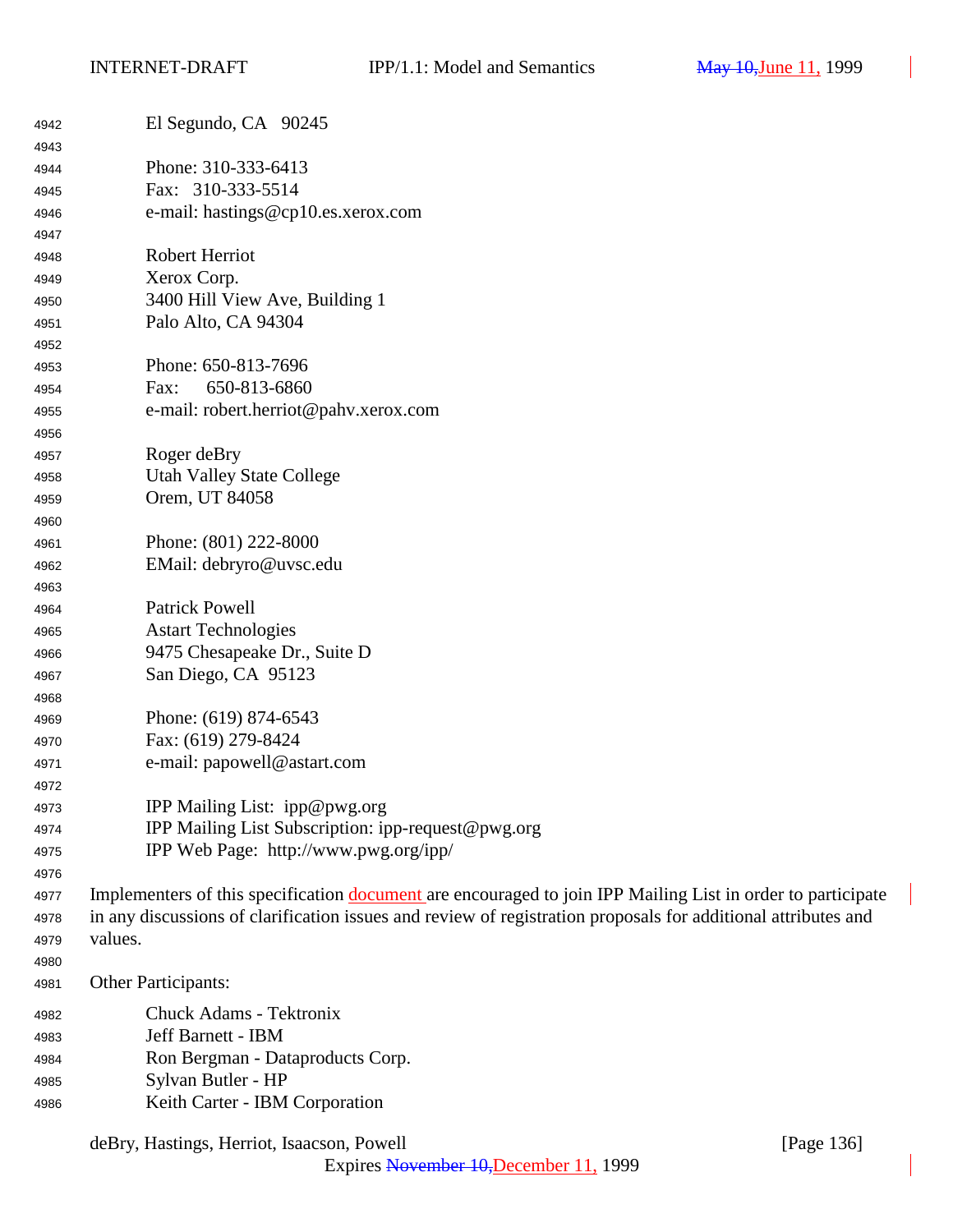| 4987 | Jeff Copeland - QMS                     |
|------|-----------------------------------------|
| 4988 | Andy Davidson - Tektronix               |
| 4989 | Mabry Dozier - QMS                      |
| 4990 | Lee Farrell - Canon Information Systems |
| 4991 | <b>Steve Gebert - IBM</b>               |
| 4992 | Babek Jahromi - Microsoft               |
| 4993 | David Kellerman - Northlake Software    |
| 4994 | Rick Landau - Digital                   |
| 4995 | Greg LeClair - Epson                    |
| 4996 | Harry Lewis - IBM                       |
| 4997 | Pete Loya - HP                          |
| 4998 | Ray Lutz - Cognisys                     |
| 4999 | Mike MacKay - Novell, Inc.              |
| 5000 | Daniel Manchala - Xerox                 |
| 5001 | Carl-Uno Manros - Xerox                 |
| 5002 | Jay Martin - Underscore                 |
| 5003 | Larry Masinter - Xerox                  |
| 5004 | <b>Stan McConnell - Xerox</b>           |
| 5005 | Ira McDonald - High North Inc.          |
| 5006 | Paul Moore - Microsoft                  |
| 5007 | Tetsuya Morita - Ricoh                  |
| 5008 | Yuichi Niwa - Ricoh                     |
| 5009 | Pat Nogay - IBM                         |
| 5010 | <b>Ron Norton - Printronics</b>         |
| 5011 | <b>Bob Pentecost - HP</b>               |
| 5012 | Rob Rhoads - Intel                      |
| 5013 | Xavier Riley - Xerox                    |
| 5014 | David Roach - Unisys                    |
| 5015 | Stuart Rowley - Kyocera                 |
| 5016 | Hiroyuki Sato - Canon                   |
| 5017 | Bob Setterbo - Adobe                    |
| 5018 | Devon Taylor - Novell, Inc.             |
| 5019 | Mike Timperman - Lexmark                |
| 5020 | Randy Turner - Sharp                    |
| 5021 | Atsushi Yuki - Kyocera                  |
| 5022 | Rick Yardumian - Xerox                  |
| 5023 | Lloyd Young - Lexmark                   |
| 5024 | Bill Wagner - DPI                       |
| 5025 | Jim Walker - DAZEL                      |
| 5026 | Chris Wellens - Interworking Labs       |
| 5027 | Rob Whittle - Novell, Inc.              |
| 5028 | Don Wright - Lexmark                    |
| 5029 | Peter Zehler - Xerox                    |
| 5030 | Steve Zilles - Adobe                    |
|      |                                         |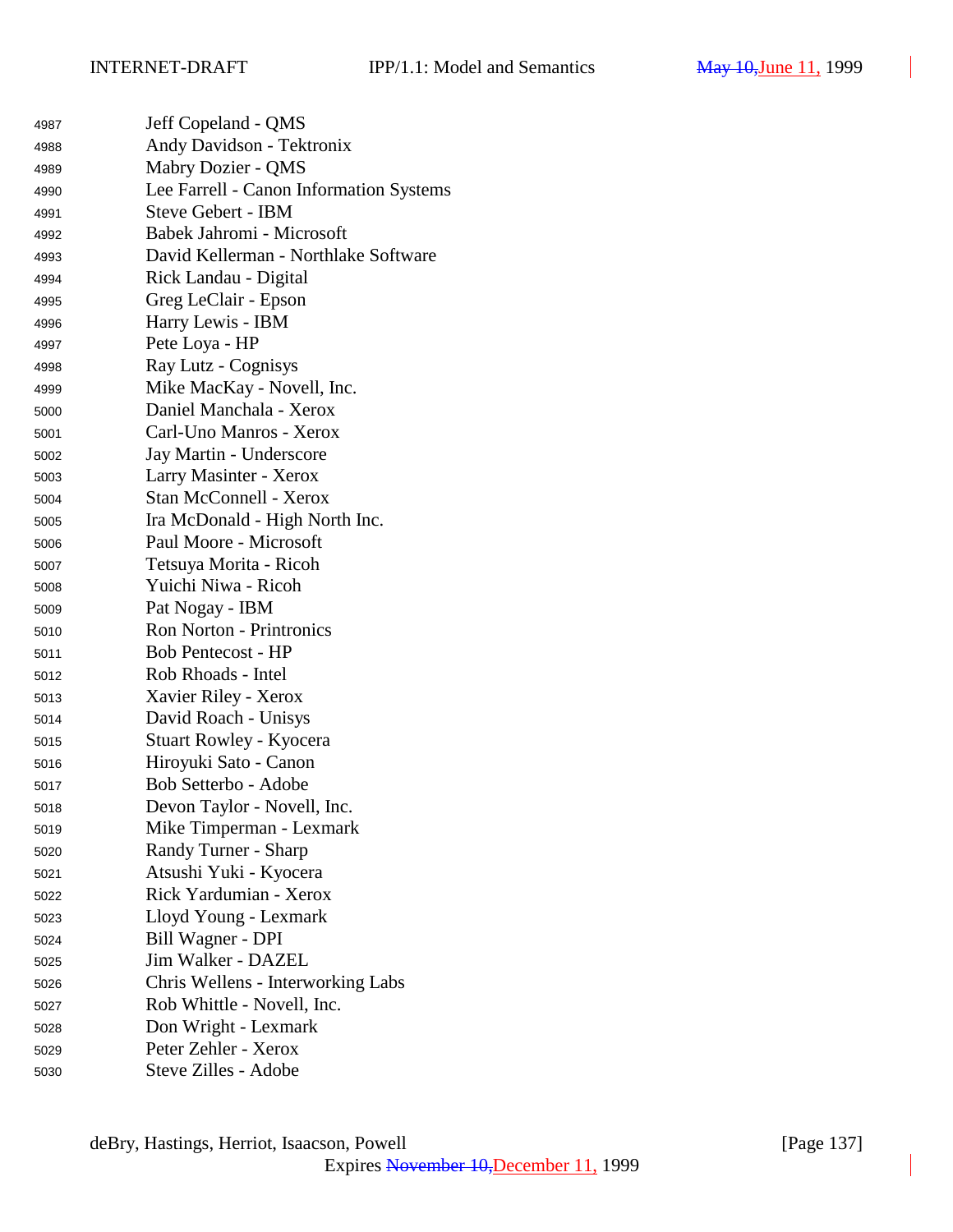- 11. Formats for IPP Registration Proposals
- In order to propose an IPP extension for registration, the proposer must submit an application to IANA by
- email to "iana@iana.org" or by filling out the appropriate form on the IANA web pages (http://www.iana.org). This section specifies the required information and the formats for proposing

registrations of extensions to IPP as provided in Section 6 for:

- 1. type2 'keyword' attribute values
- 2. type3 'keyword' attribute values
- 3. type2 'enum' attribute values
- 4. type3 'enum' attribute values
- 5. attributes
- 6. attribute syntaxes
- 7. operations
- 8. status codes
- 11.1 Type2 keyword attribute values registration
- Type of registration: type2 keyword attribute value
- Name of attribute to which this keyword specification is to be added:
- Proposed keyword name of this keyword value:
- Specification of this keyword value (follow the style of IPP Model Section 4.1.2.3):
- Name of proposer:
- Address of proposer:
- Email address of proposer:
- 

 Note: For type2 keywords, the Designated Expert will be the point of contact for the approved registration specification, if any maintenance of the registration specification is needed.

- 11.2 Type3 keyword attribute values registration
- Type of registration: type3 keyword attribute value
- Name of attribute to which this keyword specification is to be added:
- Proposed keyword name of this keyword value:
- Specification of this keyword value (follow the style of IPP Model Section 4.1.2.3):
- Name of proposer:
- Address of proposer:
- Email address of proposer:
- 
- Note: For type3 keywords, the proposer will be the point of contact for the approved registration specification, if any maintenance of the registration specification is needed.
- 11.3 Type2 enum attribute values registration
- Type of registration: type2 enum attribute value
- Name of attribute to which this enum specification is to be added: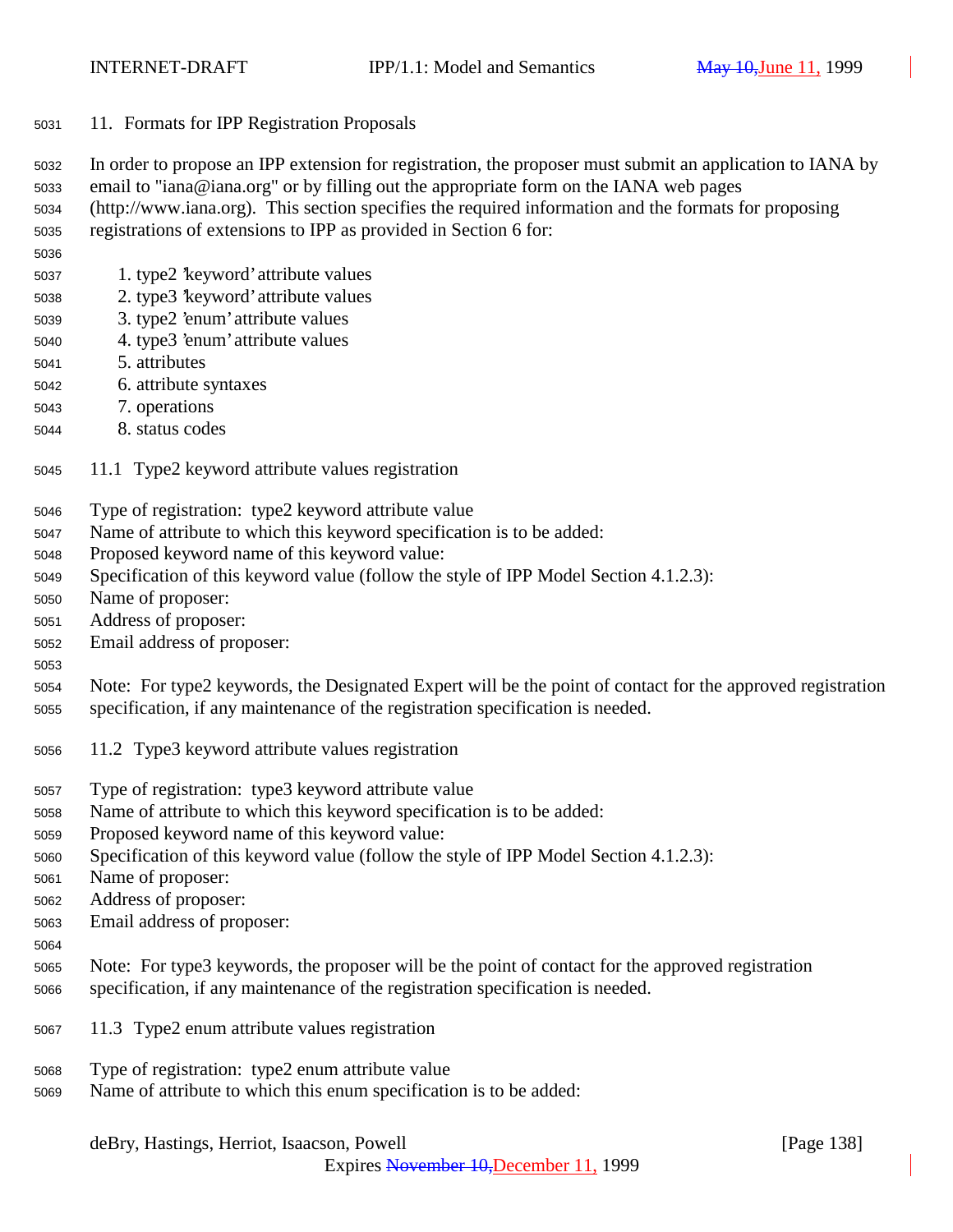- Keyword symbolic name of this enum value:
- Numeric value (to be assigned by the IPP Designated Expert in consultation with IANA):
- Specification of this enum value (follow the style of IPP Model Section 4.1.4):
- Name of proposer:
- Address of proposer:
- Email address of proposer:

### 

- Note: For type2 enums, the Designated Expert will be the point of contact for the approved registration specification, if any maintenance of the registration specification is needed.
- 11.4 Type3 enum attribute values registration
- Type of registration: type3 enum attribute value
- Name of attribute to which this enum specification is to be added:
- Keyword symbolic name of this enum value:
- Numeric value (to be assigned by the IPP Designated Expert in consultation with IANA):
- Specification of this enum value (follow the style of IPP Model Section 4.1.4):
- Name of proposer:
- Address of proposer:
- Email address of proposer:

## 

- Note: For type3 enums, the proposer will be the point of contact for the approved registration specification,
- if any maintenance of the registration specification is needed.
- 11.5 Attribute registration
- Type of registration: attribute
- Proposed keyword name of this attribute:
- Types of attribute (Operation, Job Template, Job Description, Printer Description):
- Operations to be used with if the attribute is an operation attribute:
- Object (Job, Printer, etc. if bound to an object):
- Attribute syntax(es) (include 1setOf and range as in Section 4.2):
- If attribute syntax is 'keyword' or 'enum', is it type2 or type3:
- If this is a Printer attribute, MAY the value returned depend on "document-format" (See Section 6.2):
- If this is a Job Template attribute, how does its specification depend on the value of the "multiple-
- document-handling" attribute:
- Specification of this attribute (follow the style of IPP Model Section 4.2):
- Name of proposer:
- Address of proposer:
- Email address of proposer:
- 
- Note: For attributes, the IPP Designated Expert will be the point of contact for the approved registration
- specification, if any maintenance of the registration specification is needed.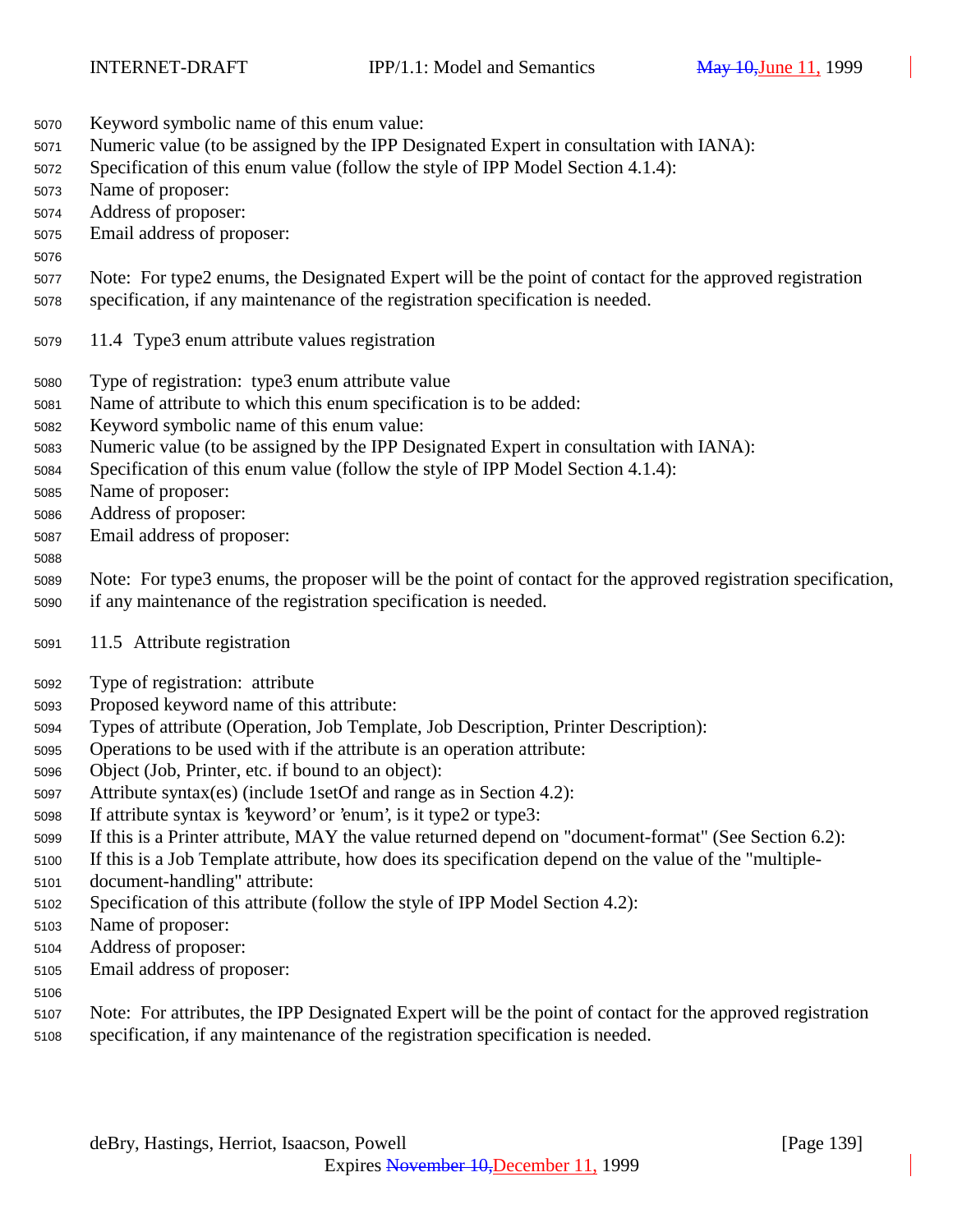- 11.6 Attribute Syntax registration
- Type of registration: attribute syntax
- Proposed name of this attribute syntax:
- Type of attribute syntax (integer, octetString, character-string, see [IPP-PRO]):
- Numeric value (to be assigned by the IPP Designated Expert in consultation with IANA):
- Specification of this attribute (follow the style of IPP Model Section 4.1):
- Name of proposer:
- Address of proposer:
- Email address of proposer:
- 
- Note: For attribute syntaxes, the IPP Designated Expert will be the point of contact for the approved registration specification, if any maintenance of the registration specification is needed.
- 11.7 Operation registration
- Type of registration: operation
- Proposed name of this operation:
- Numeric operation-id value (to be assigned by the IPP Designated Expert in consultation with IANA):
- Object Target (Job, Printer, etc. that operation is upon):
- Specification of this attribute (follow the style of IPP Model Section 3):
- Name of proposer:
- Address of proposer:
- Email address of proposer:
- 

 Note: For operations, the IPP Designated Expert will be the point of contact for the approved registration specification, if any maintenance of the registration specification is needed.

- 11.8 Attribute Group registration
- Type of registration: attribute group
- Proposed name of this attribute group:
- Numeric tag according to [IPP-PRO] (to be assigned by the IPP Designated Expert in consultation with
- IANA):
- Operation requests and group number for each operation in which the attribute group occurs:
- Operation responses and group number for each operation in which the attribute group occurs:
- Specification of this attribute group (follow the style of IPP Model Section 3):
- Name of proposer:
- Address of proposer:
- Email address of proposer:
- 
- Note: For attribute groups, the IPP Designated Expert will be the point of contact for the approved
- registration specification, if any maintenance of the registration specification is needed.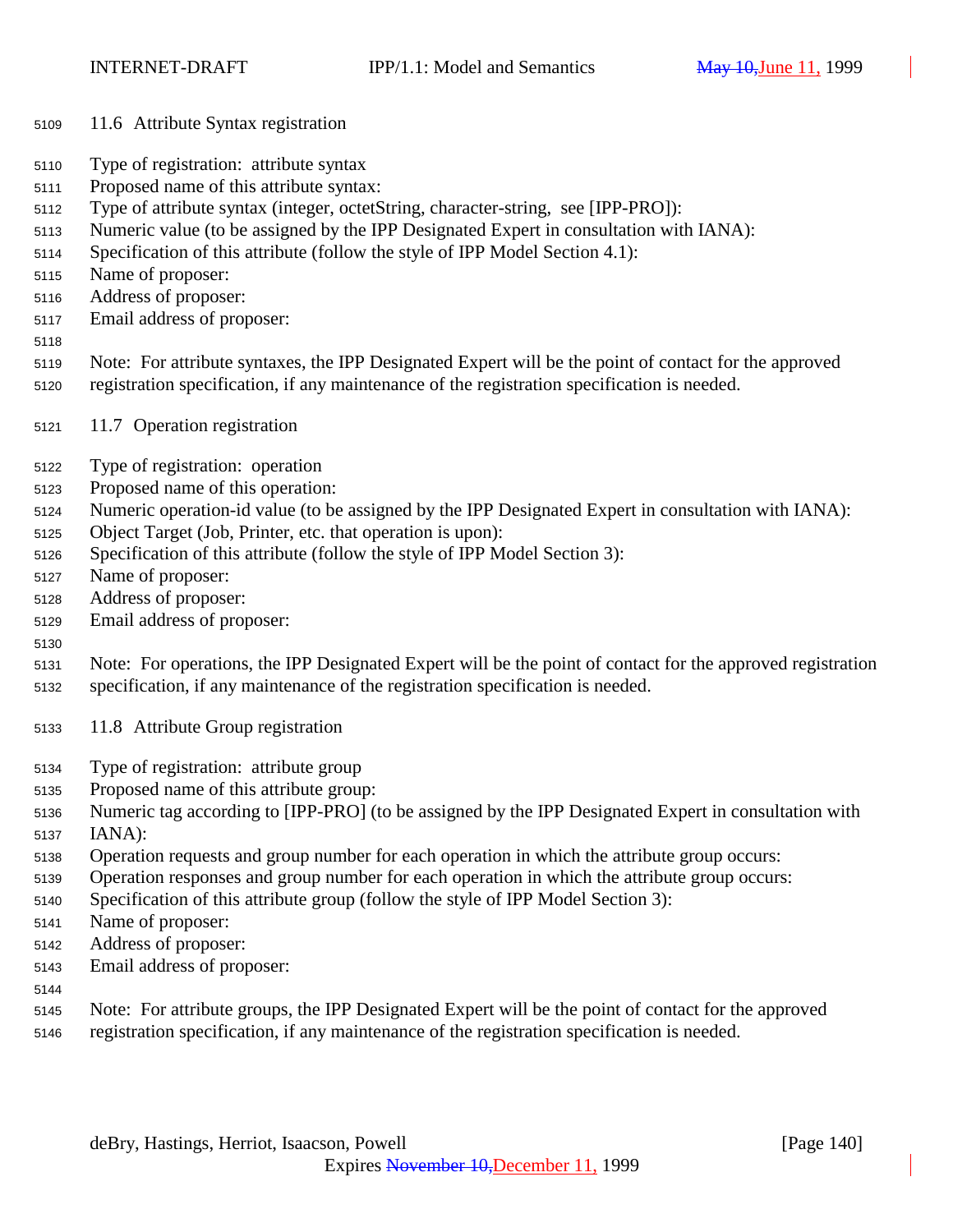- 11.9 Status code registration
- Type of registration: status code
- Keyword symbolic name of this status code value:
- Numeric value (to be assigned by the IPP Designated Expert in consultation with IANA):
- Operations that this status code may be used with:
- Specification of this status code (follow the style of IPP Model Section 13 APPENDIX B: Status Codes
- and Suggested Status Code Messages):
- Name of proposer:
- Address of proposer:
- Email address of proposer:
- 
- Note: For status codes, the Designated Expert will be the point of contact for the approved registration specification, if any maintenance of the registration specification is needed.
- 
- 12. APPENDIX A: Terminology
- This specification document uses the terminology defined in this section.
- 12.1 Conformance Terminology
- The key words "MUST", "MUST NOT", "REQUIRED", "SHOULD", "SHOULD NOT",
- "RECOMMENDED", "MAY", and "OPTIONAL" in this document are to be interpreted as described in RFC 2119 [RFC2119].
- 12.1.1 NEED NOT

 This term is not included in RFC 2119. The verb "NEED NOT" indicates an action that the subject of the sentence does not have to implement in order to claim conformance to the standard. The verb "NEED NOT" is used instead of "MAY NOT" since "MAY NOT" sounds like a prohibition.

- 12.2 Model Terminology
- 12.2.1 Keyword

 Keywords are used within this document as identifiers of semantic entities within the abstract model (see section 4.1.2.3). Attribute names, some attribute values, attribute syntaxes, and attribute group names are represented as keywords.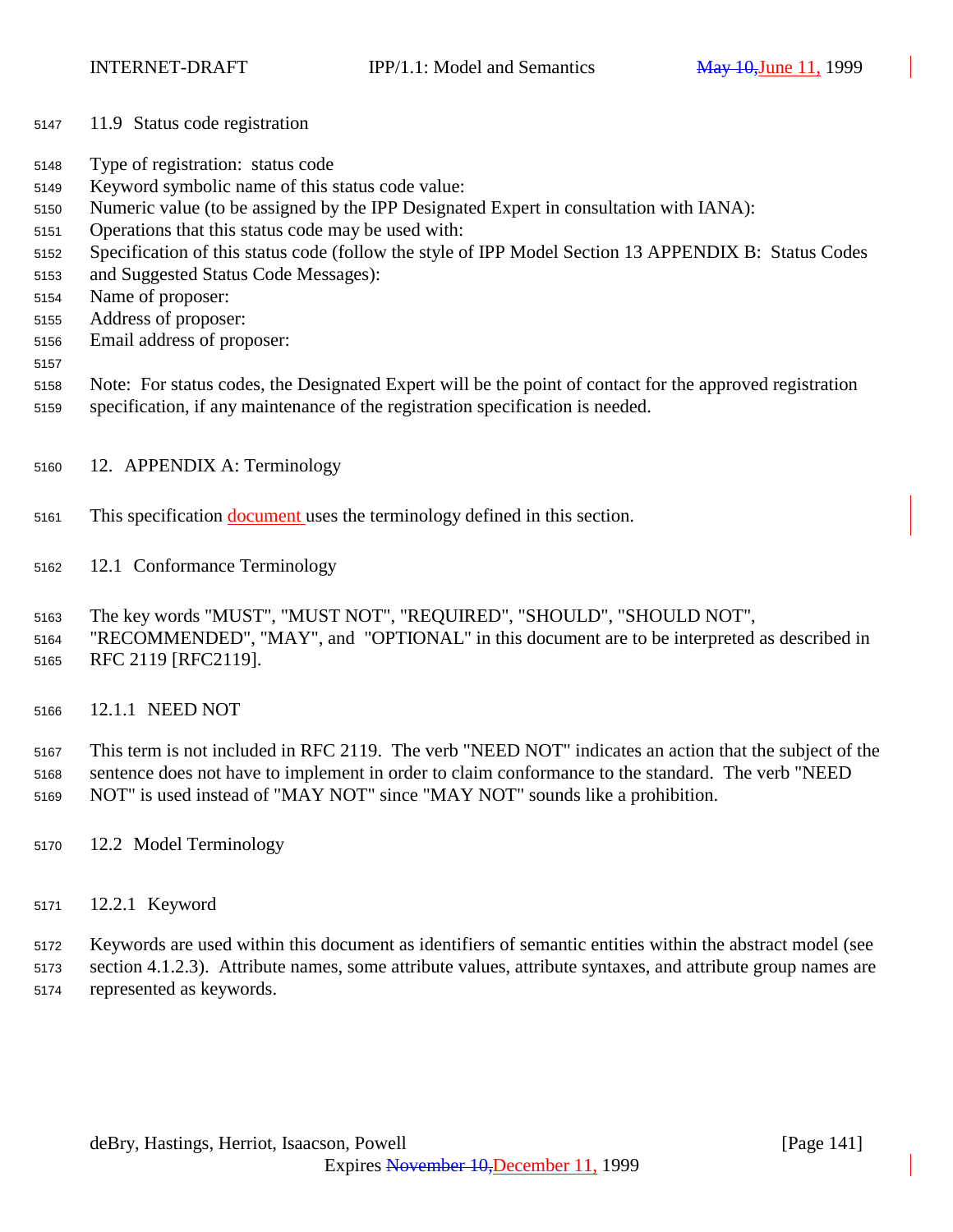12.2.2 Attributes

 An attribute is an item of information that is associated with an instance of an IPP object. An attribute consists of an attribute name and one or more attribute values. Each attribute has a specific attribute syntax. All object attributes are defined in section 4 and all operation attributes are defined in section 3.

 Job Template Attributes are described in section 4.2. The client optionally supplies Job Template attributes in a create request (operation requests that create Job objects). The Printer object has associated attributes which define supported and default values for the Printer.

12.2.2.1 Attribute Name

 Each attribute is uniquely identified in this document by its attribute name. An attribute name is a keyword. The keyword attribute name is given in the section header describing that attribute. In running text in this document, attribute names are indicated inside double quotation marks (") where the quotation marks are not part of the keyword itself.

12.2.2.2 Attribute Group Name

 Related attributes are grouped into named groups. The name of the group is a keyword. The group name may be used in place of naming all the attributes in the group explicitly. Attribute groups are defined in section 3.

12.2.2.3 Attribute Value

 Each attribute has one or more values. Attribute values are represented in the syntax type specified for that attribute. In running text in this document, attribute values are indicated inside single quotation marks ('), whether their attribute syntax is keyword, integer, text, etc. where the quotation marks are not part of the value itself.

12.2.2.4 Attribute Syntax

 Each attribute is defined using an explicit syntax type. In this document, each syntax type is defined as a keyword with specific meaning. The "Encoding and Transport" document [IPP-PRO] indicates the actual "on-the-wire" encoding rules for each syntax type. Attribute syntax types are defined in section 4.1.

12.2.3 Supports

 By definition, a Printer object supports an attribute only if that Printer object responds with the corresponding attribute populated with some value(s) in a response to a query for that attribute. A Printer object supports an attribute value if the value is one of the Printer object's "supported values" attributes. The device behind a Printer object may exhibit a behavior that corresponds to some IPP attribute, but if the Printer object, when queried for that attribute, doesn't respond with the attribute, then as far as IPP is concerned, that implementation does not support that feature. If the Printer object's "xxx-supported"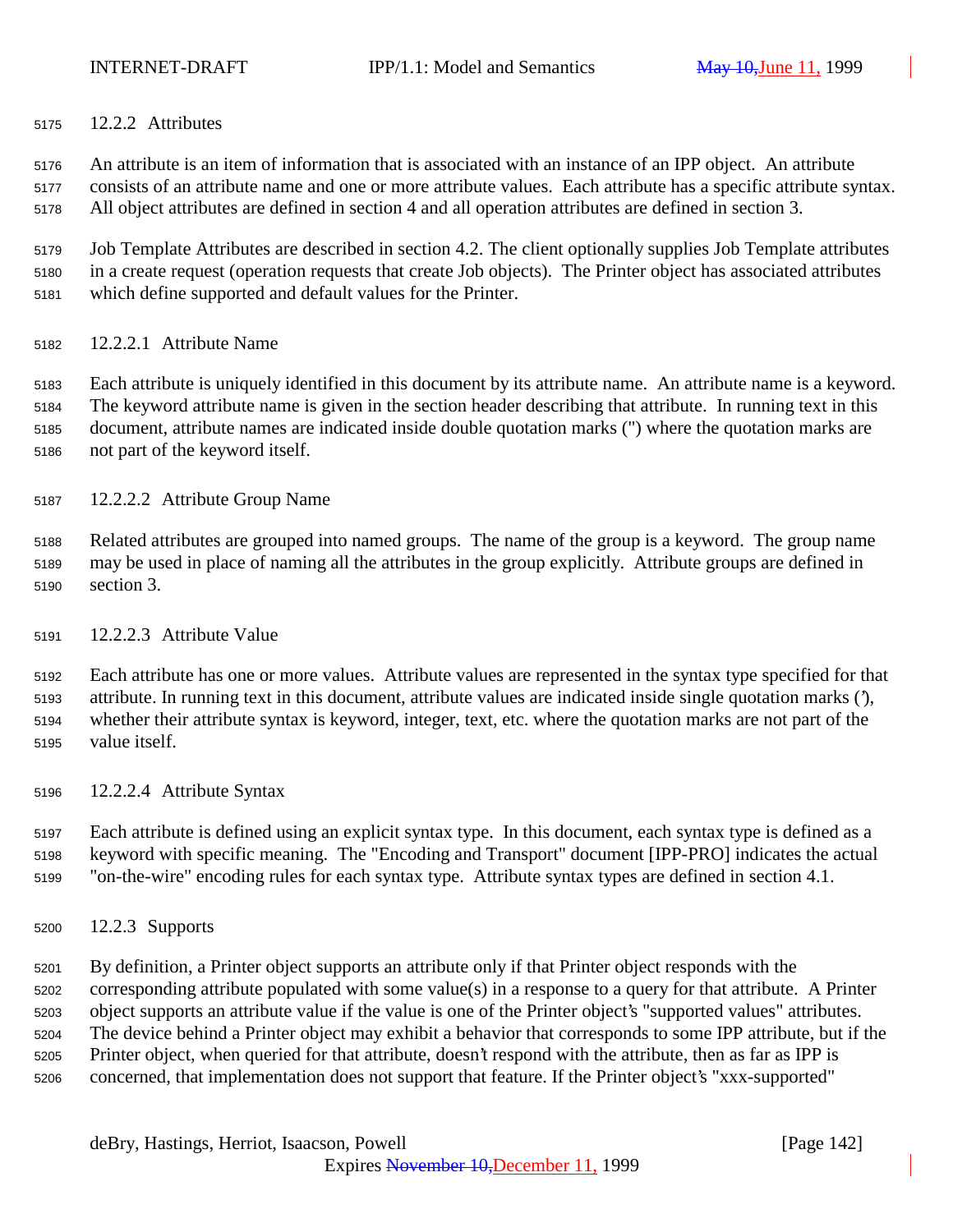attribute is not populated with a particular value (even if that value is a legal value for that attribute), then that Printer object does not support that particular value.

 A conforming implementation MUST support all REQUIRED attributes. However, even for REQUIRED attributes, conformance to IPP does not mandate that all implementations support all possible values representing all possible job processing behaviors and features. For example, if a given instance of a Printer supports only certain document formats, then that Printer responds with the "document-format- supported" attribute populated with a set of values, possibly only one, taken from the entire set of possible values defined for that attribute. This limited set of values represents the Printer's set of supported document formats. Supporting an attribute and some set of values for that attribute enables IPP end users to be aware of and make use of those features associated with that attribute and those values. If an implementation chooses to not support an attribute or some specific value, then IPP end users would have no ability to make use of that feature within the context of IPP itself. However, due to existing practice and legacy systems which are not IPP aware, there might be some other mechanism outside the scope of IPP to control or request the "unsupported" feature (such as embedded instructions within the document data itself).

For example, consider the "finishings-supported" attribute.

- 1) If a Printer object is not physically capable of stapling, the "finishings-supported" attribute MUST NOT be populated with the value of 'staple'.
- 2) A Printer object is physically capable of stapling, however an implementation chooses not to support stapling in the IPP "finishings" attribute. In this case, 'staple' MUST NOT be a value in the "finishings-supported" Printer object attribute. Without support for the value 'staple', an IPP end user would have no means within the protocol itself to request that a Job be stapled. However, an existing document data formatter might be able to request that the document be stapled directly with an embedded instruction within the document data. In this case, the IPP implementation does not "support" stapling, however the end user is still able to have some control over the stapling of the completed job.
- 3) A Printer object is physically capable of stapling, and an implementation chooses to support stapling in the IPP "finishings" attribute. In this case, 'staple' MUST be a value in the "finishings-supported" Printer object attribute. Doing so, would enable end users to be aware of and make use of the stapling feature using IPP attributes.
- Even though support for Job Template attributes by a Printer object is OPTIONAL, it is RECOMMENDED that if the device behind a Printer object is capable of realizing any feature or function that corresponds to an IPP attribute and some associated value, then that implementation SHOULD support that IPP attribute and value.
- The set of values in any of the supported value attributes is set (populated) by some administrative process or automatic sensing mechanism that is outside the scope of this IPP/1.1 document. For administrative policy and control reasons, an administrator may choose to make only a subset of possible values visible to the end user. In this case, the real output device behind the IPP Printer abstraction may be capable of a certain feature, however an administrator is specifying that access to that feature not be exposed to the end user through the IPP protocol. Also, since a Printer object may represent a logical print device (not just a physical device) the actual process for supporting a value is undefined and left up to the implementation.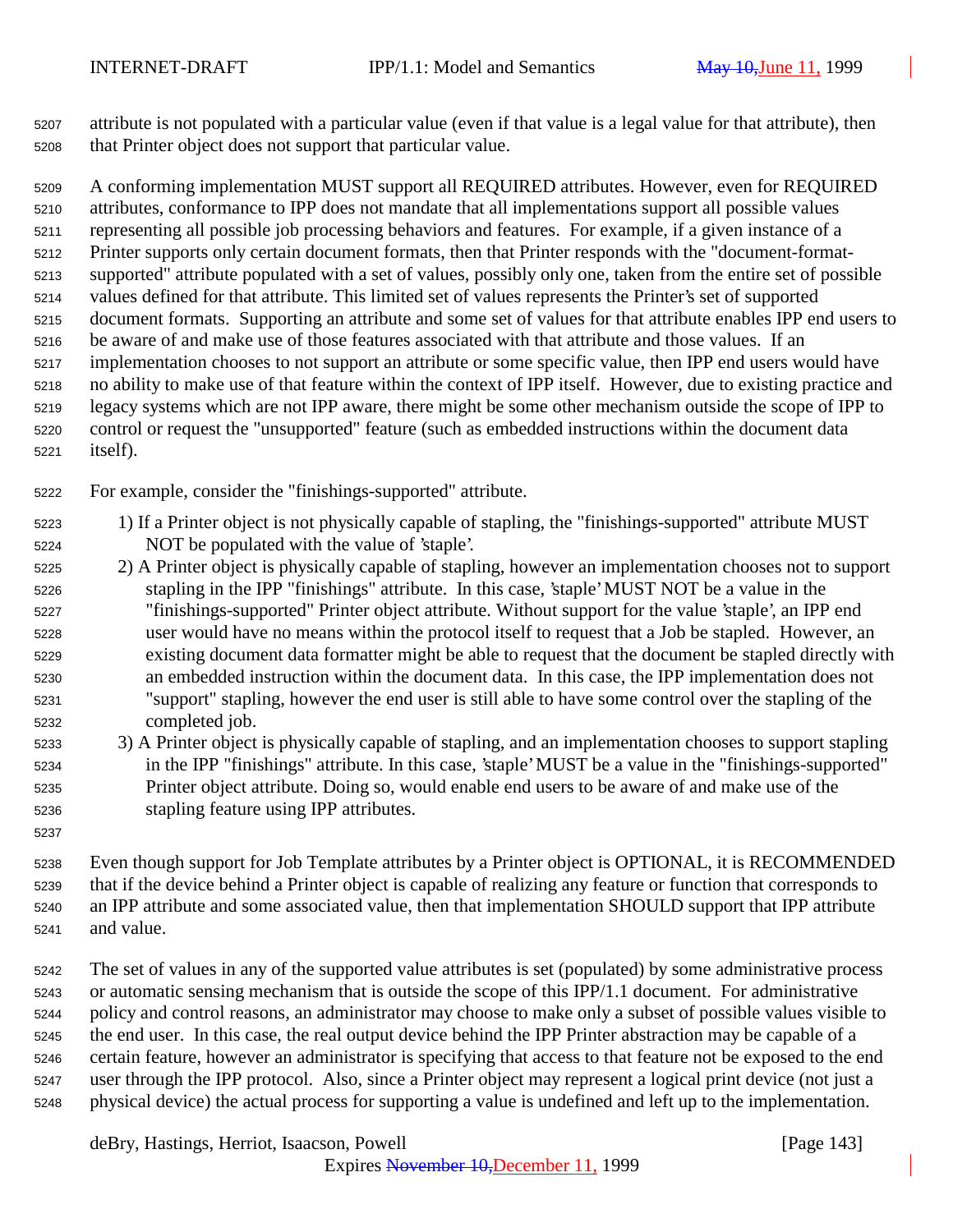However, if a Printer object supports a value, some manual human action may be needed to realize the semantic action associated with the value, but no end user action is required.

 For example, if one of the values in the "finishings-supported" attribute is 'staple', the actual process might be an automatic staple action by a physical device controlled by some command sent to the device. Or, the actual process of stapling might be a manual action by an operator at an operator attended Printer object.

 For another example of how supported attributes function, consider a system administrator who desires to control all print jobs so that no job sheets are printed in order to conserve paper. To force no job sheets, the system administrator sets the only supported value for the "job-sheets-supported" attribute to 'none'. In this case, if a client requests anything except 'none', the create request is rejected or the "job-sheets" value is ignored (depending on the value of "ipp-attribute-fidelity"). To force the use of job start/end sheets on all jobs, the administrator does not include the value 'none' in the "job-sheets-supported" attribute. In this case, if a client requests 'none', the create request is rejected or the "job-sheets" value is ignored (again depending on the value of "ipp-attribute-fidelity").

12.2.4 print-stream page

- A "print-stream page" is a page according to the definition of pages in the language used to express the document data.
- 12.2.5 impression

 An "impression" is the image (possibly many print-stream pages in different configurations) imposed onto a single media page.

13. APPENDIX B: Status Codes and Suggested Status Code Messages

 This section defines status code enum keywords and values that are used to provide semantic information on the results of an operation request. Each operation response MUST include a status code. The response MAY also contain a status message that provides a short textual description of the status. The status code is intended for use by automata, and the status message is intended for the human end user. Since the status message is an OPTIONAL component of the operation response, an IPP application (i.e., a browser, GUI, print driver or gateway) is NOT REQUIRED to examine or display the status message, since it MAY not be returned to the application.

- The prefix of the status keyword defines the class of response as follows:
- "informational" Request received, continuing process
- "successful" The action was successfully received, understood, and accepted
- "redirection" Further action must be taken in order to complete the request
- "client-error" The request contains bad syntax or cannot be fulfilled
- "server-error" The IPP object failed to fulfill an apparently valid request
-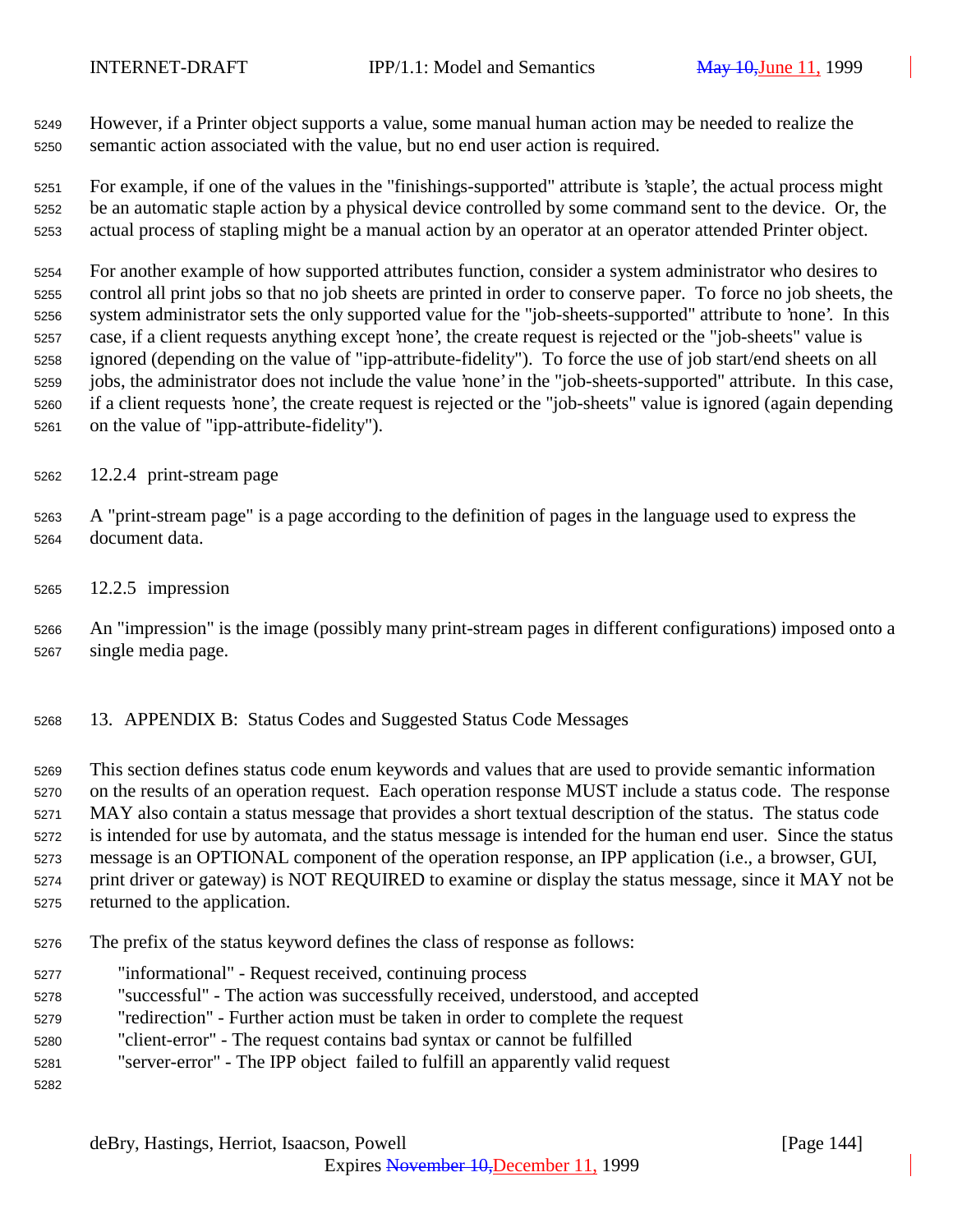As with type2 enums, IPP status codes are extensible. IPP clients are NOT REQUIRED to understand the meaning of all registered status codes, though such understanding is obviously desirable. However, IPP clients MUST understand the class of any status code, as indicated by the prefix, and treat any unrecognized response as being equivalent to the first status code of that class, with the exception that an unrecognized response MUST NOT be cached. For example, if an unrecognized status code of "client-error-xxx-yyy" is received by the client, it can safely assume that there was something wrong with its request and treat the response as if it had received a "client-error-bad-request" status code. In such cases, IPP applications SHOULD present the OPTIONAL message (if present) to the end user since the message is likely to contain human readable information which will help to explain the unusual status. The name of the enum is the suggested status message for US English.

 The status code values range from 0x0000 to 0x7FFF. The value ranges for each status code class are as follows:

- "successful" 0x0000 to 0x00FF "informational" - 0x0100 to 0x01FF
- "redirection" 0x0200 to 0x02FF
- "client-error" 0x0400 to 0x04FF
- "server-error" 0x0500 to 0x05FF
- 

5301 The top half (128 values) of each range (0x0n40 to 0x0nFF, for  $n = 0$  to 5) is reserved for private use within each status code class. Values 0x0600 to 0x7FFF are reserved for future assignment and MUST NOT be used.

13.1 Status Codes

 Each status code is described below. Section 13.1.5.9 contains a table that indicates which status codes apply to which operations. The Implementer's Guide [IPP-IIG] describe the suggested steps for processing IPP attributes for all operations, including returning status codes.

13.1.1 Informational

This class of status code indicates a provisional response and is to be used for informational purposes only.

- There are no status codes defined in IPP/1.1 for this class of status code.
- 13.1.2 Successful Status Codes
- This class of status code indicates that the client's request was successfully received, understood, and accepted.
- 13.1.2.1 successful-ok (0x0000)

 The request has succeeded and no request attributes were substituted or ignored. In the case of a response to a create request, the 'successful-ok' status code indicates that the request was successfully received and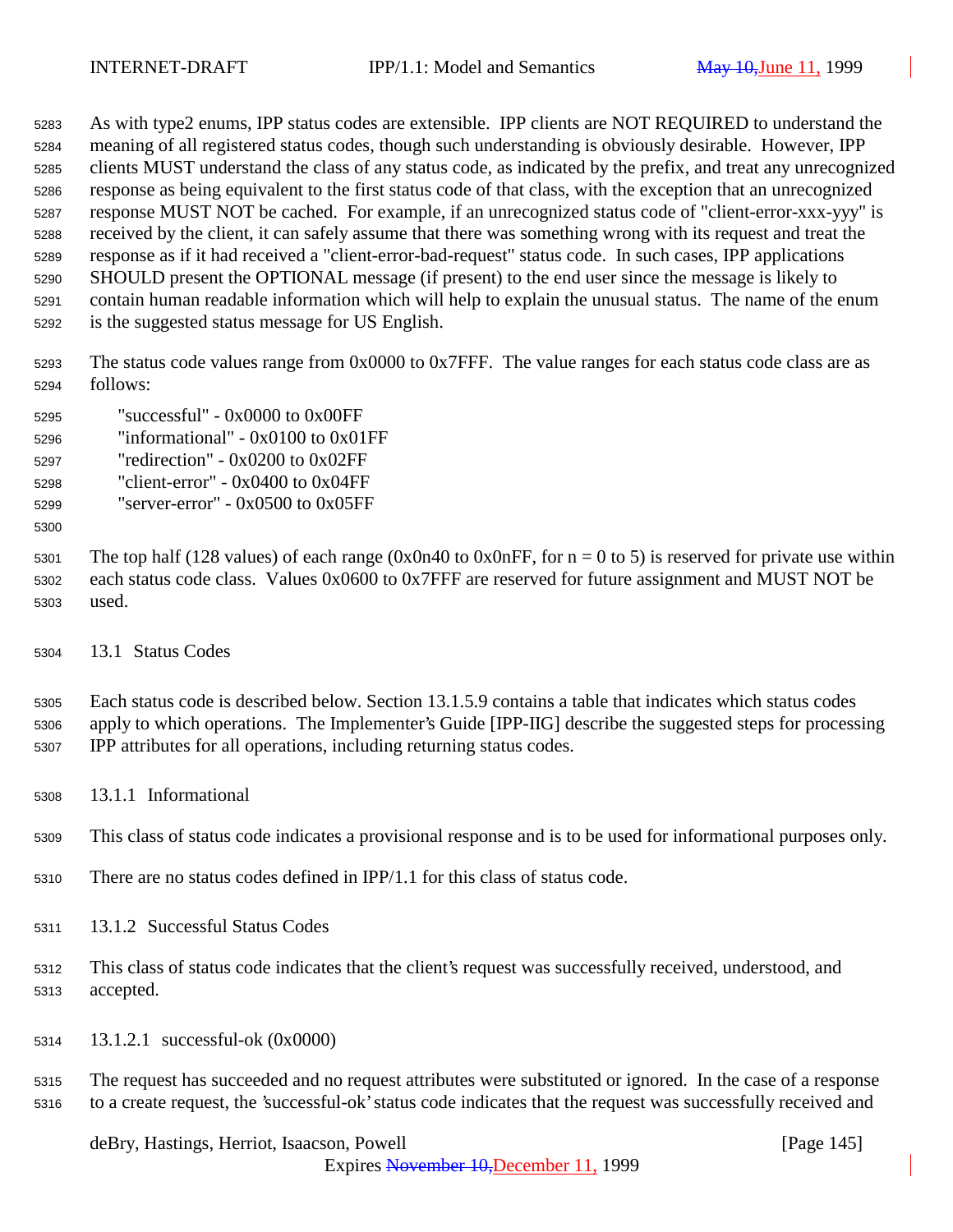validated, and that the Job object has been created; it does not indicate that the job has been processed. The transition of the Job object into the 'completed' state is the only indicator that the job has been printed.

13.1.2.2 successful-ok-ignored-or-substituted-attributes (0x0001)

 The request has succeeded, but some supplied (1) attributes were ignored or (2) unsupported values were substituted with supported values or were ignored in order to perform the operation without rejecting it. Unsupported attributes, attribute syntaxes, or values MUST be returned in the Unsupported Attributes group of the response for all operations. There is an exception to this rule for the query operations: Get- Printer-Attributes, Get-Jobs, and Get-Job-Attributes for the "requested-attributes" operation attribute only. When the supplied values of the "requested-attributes" operation attribute are requesting attributes that are not supported, the IPP object MAY, but is NOT REQUIRED to, return the "requested-attributes" attribute in the Unsupported Attribute response group (with the unsupported values only). See sections 3.1.7 and 3.2.1.2.

13.1.2.3 successful-ok-conflicting-attributes (0x0002)

 The request has succeeded, but some supplied attribute values conflicted with the values of other supplied attributes. These conflicting values were either (1) substituted with (supported) values or (2) the attributes were removed in order to process the job without rejecting it. Attributes or values which conflict with other attributes and have been substituted or ignored MUST be returned in the Unsupported Attributes group of the response for all operations as supplied by the client. See sections 3.1.7 and 3.2.1.2.

13.1.3 Redirection Status Codes

This class of status code indicates that further action needs to be taken to fulfill the request.

There are no status codes defined in IPP/1.1 for this class of status code.

13.1.4 Client Error Status Codes

This class of status code is intended for cases in which the client seems to have erred. The IPP object

 SHOULD return a message containing an explanation of the error situation and whether it is a temporary or permanent condition.

13.1.4.1 client-error-bad-request (0x0400)

 The request could not be understood by the IPP object due to malformed syntax (such as the value of a fixed length attribute whose length does not match the prescribed length for that attribute - see the Implementer's Guide [IPP-IIG] ). The IPP application SHOULD NOT repeat the request without modifications.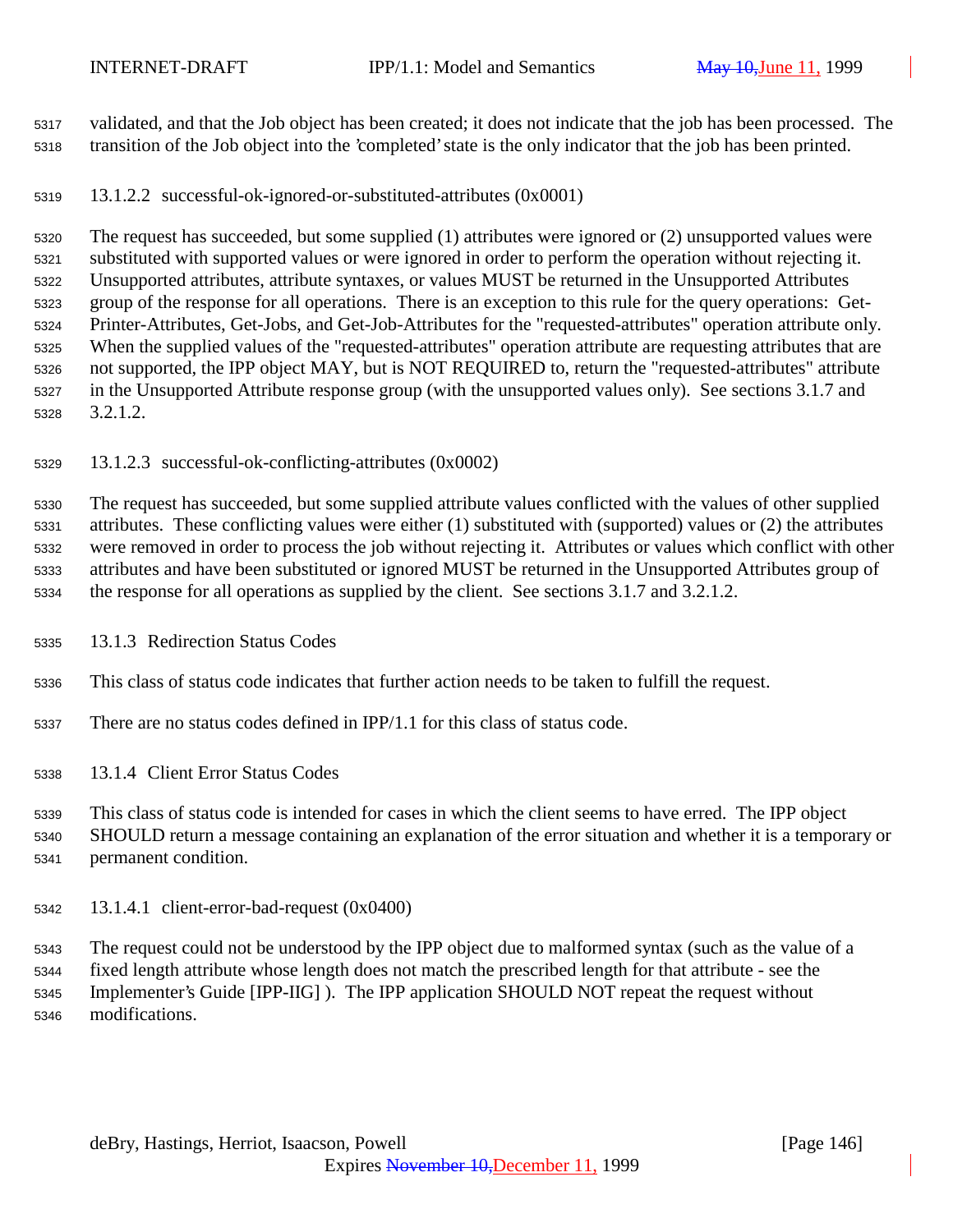13.1.4.2 client-error-forbidden (0x0401)

 The IPP object understood the request, but is refusing to fulfill it. Additional authentication information or authorization credentials will not help and the request SHOULD NOT be repeated. This status code is commonly used when the IPP object does not wish to reveal exactly why the request has been refused or when no other response is applicable.

13.1.4.3 client-error-not-authenticated (0x0402)

 The request requires user authentication. The IPP client may repeat the request with suitable authentication information. If the request already included authentication information, then this status code indicates that authorization has been refused for those credentials. If this response contains the same challenge as the prior response, and the user agent has already attempted authentication at least once, then the response message may contain relevant diagnostic information. This status codes reveals more information than "client-error-forbidden".

13.1.4.4 client-error-not-authorized (0x0403)

 The requester is not authorized to perform the request. Additional authentication information or authorization credentials will not help and the request SHOULD NOT be repeated. This status code is used when the IPP object wishes to reveal that the authentication information is understandable, however, the requester is explicitly not authorized to perform the request. This status codes reveals more information than "client-error-forbidden" and "client-error-not-authenticated".

13.1.4.5 client-error-not-possible (0x0404)

 This status code is used when the request is for something that can not happen. For example, there might be a request to cancel a job that has already been canceled or aborted by the system. The IPP client SHOULD NOT repeat the request.

13.1.4.6 client-error-timeout (0x0405)

 The client did not produce a request within the time that the IPP object was prepared to wait. For example, a client issued a Create-Job operation and then, after a long period of time, issued a Send-Document operation and this error status code was returned in response to the Send-Document request (see section 3.3.1). The IPP object might have been forced to clean up resources that had been held for the waiting additional Documents. The IPP object was forced to close the Job since the client took too long. The client SHOULD NOT repeat the request without modifications.

13.1.4.7 client-error-not-found (0x0406)

 The IPP object has not found anything matching the request URI. No indication is given of whether the condition is temporary or permanent. For example, a client with an old reference to a Job (a URI) tries to cancel the Job, however in the mean time the Job might have been completed and all record of it at the Printer has been deleted. This status code, 'client-error-not-found' is returned indicating that the referenced

deBry, Hastings, Herriot, Isaacson, Powell [Page 147]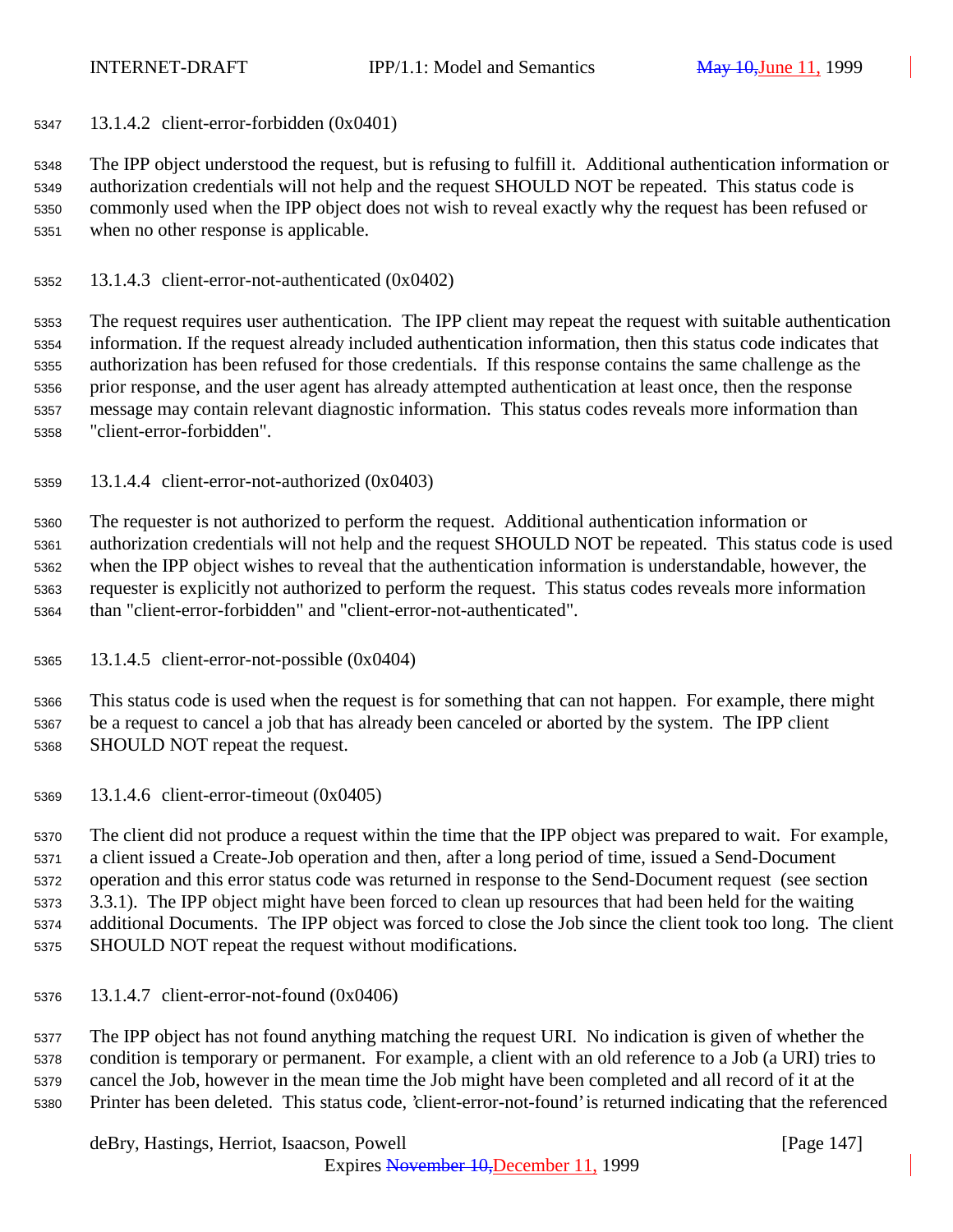Job can not be found. This error status code is also used when a client supplies a URI as a reference to the document data in either a Print-URI or Send-URI operation, but the document can not be found.

 In practice, an IPP application should avoid a not found situation by first querying and presenting a list of valid Printer URIs and Job URIs to the end-user.

13.1.4.8 client-error-gone (0x0407)

 The requested object is no longer available and no forwarding address is known. This condition should be considered permanent. Clients with link editing capabilities should delete references to the request URI after user approval. If the IPP object does not know or has no facility to determine, whether or not the condition is permanent, the status code "client-error-not-found" should be used instead.

 This response is primarily intended to assist the task of maintenance by notifying the recipient that the resource is intentionally unavailable and that the IPP object administrator desires that remote links to that resource be removed. It is not necessary to mark all permanently unavailable resources as "gone" or to keep the mark for any length of time -- that is left to the discretion of the IPP object administrator.

13.1.4.9 client-error-request-entity-too-large (0x0408)

 The IPP object is refusing to process a request because the request entity is larger than the IPP object is willing or able to process. An IPP Printer returns this status code when it limits the size of print jobs and it receives a print job that exceeds that limit or when the attributes are so many that their encoding causes the request entity to exceed IPP object capacity.

13.1.4.10 client-error-request-value-too-long (0x0409)

 The IPP object is refusing to service the request because one or more of the client-supplied attributes has a variable length value that is longer than the maximum length specified for that attribute. The IPP object might not have sufficient resources (memory, buffers, etc.) to process (even temporarily), interpret, and/or ignore a value larger than the maximum length. Another use of this error code is when the IPP object supports the processing of a large value that is less than the maximum length, but during the processing of the request as a whole, the object may pass the value onto some other system component which is not able to accept the large value. For more details, see the Implementer's Guide [IPP-IIG] .

 Note: For attribute values that are URIs, this rare condition is only likely to occur when a client has improperly submitted a request with long query information (e.g. an IPP application allows an end-user to enter an invalid URI), when the client has descended into a URI "black hole" of redirection (e.g., a redirected URI prefix that points to a suffix of itself), or when the IPP object is under attack by a client attempting to exploit security holes present in some IPP objects using fixed-length buffers for reading or manipulating the Request-URI.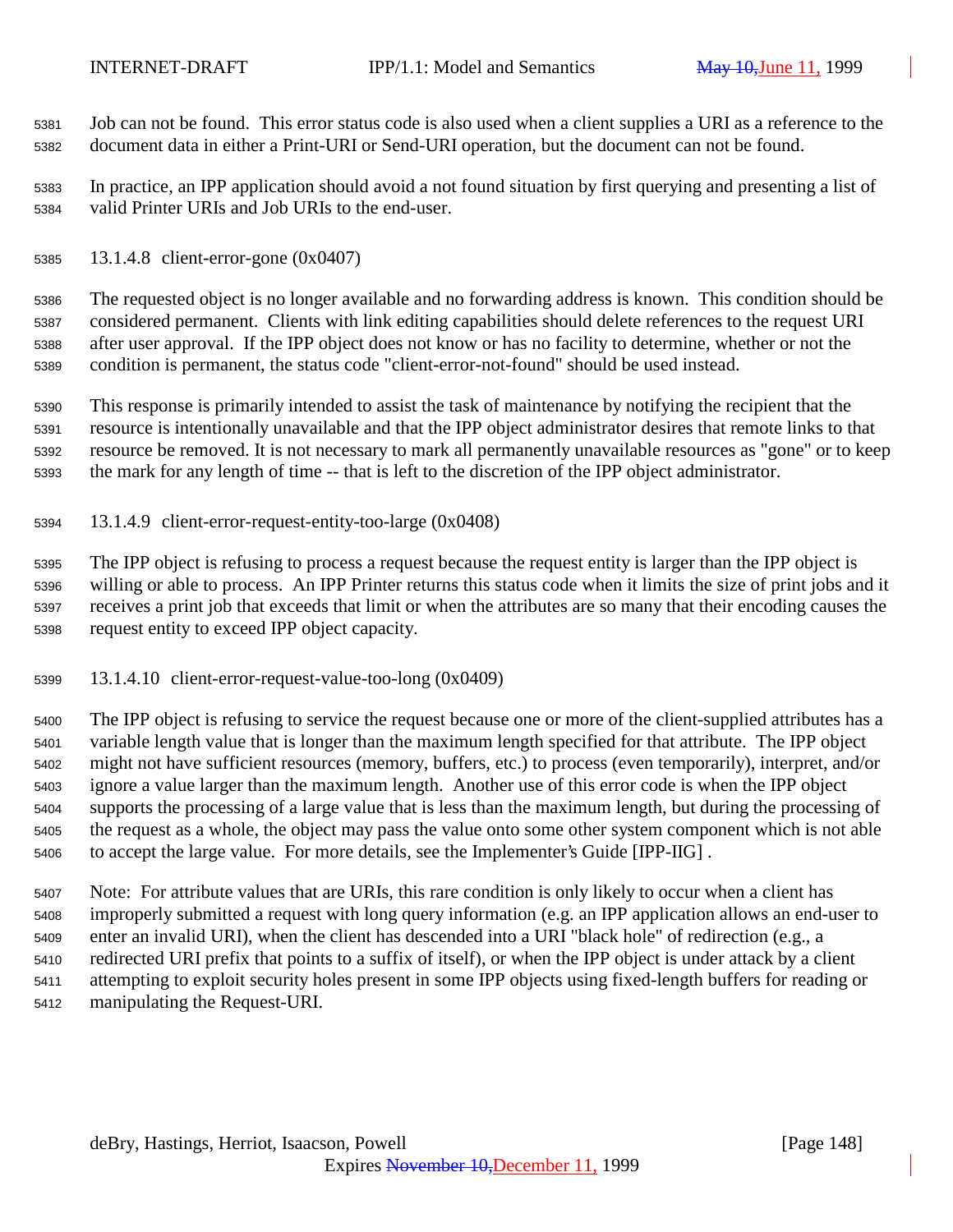13.1.4.11 client-error-document-format-not-supported (0x040A)

 The IPP object is refusing to service the request because the document data is in a format, as specified in the "document-format" operation attribute, that is not supported by the Printer object. This error is returned independent of the client-supplied "ipp-attribute-fidelity". The Printer object MUST return this status code, even if there are other Job Template attributes that are not supported as well, since this error is a bigger 5418 problem than with Job Template attributes. See sections 3.1.7 and 3.2.1.1. **Issue 11** 

13.1.4.12 client-error-attributes-or-values-not-supported (0x040B)

 In a create request, if the Printer object does not support one or more attributes, attribute syntaxes, or attribute values supplied in the request and the client supplied the "ipp-attributes-fidelity" operation attribute with the 'true' value, the Printer object MUST return this status code. The Printer object MUST also return in the Unsupported Attributes Group all the attributes and/or values supplied by the client that 5424 are not supported. See section 3.1.7. **Issue 11** For example, if the request indicates 'iso-a4' media, but that media type is not supported by the Printer object. Or, if the client supplies a Job Template attribute and the attribute itself is not even supported by the Printer. If the "ipp-attribute-fidelity" attribute is 'false', the Printer MUST ignore or substitute values for unsupported Job Template attributes and values rather than reject the request and return this status code.

 For any operation where a client requests attributes (such as a Get-Jobs, Get-Printer-Attributes, or Get-Job- Attributes operation), if the IPP object does not support one or more of the requested attributes, the IPP object simply ignores the unsupported requested attributes and processes the request as if they had not been supplied, rather than returning this status code. In this case, the IPP object MUST return the 'successful-ok- ignored-or-substituted-attributes' status code and MAY return the unsupported attributes as values of the "requested-attributes" in the Unsupported Attributes Group (see section 13.1.2.2).

- 13.1.4.13 client-error-uri-scheme-not-supported (0x040C)
- The scheme of the client-supplied URI in a Print-URI or a Send-URI operation is not supported. See 5437 section 3.1.7. **Issue 11**
- 13.1.4.14 client-error-charset-not-supported (0x040D)

 For any operation, if the IPP Printer does not support the charset supplied by the client in the "attributes- charset" operation attribute, the Printer MUST reject the operation and return this status and any 'text' or 5441 hame' attributes using the 'utf-8' charset (see Section 3.1.4.1). See section 3.1.7. **Issue 11** 

13.1.4.15 client-error-conflicting-attributes (0x040E)

The request is rejected because some attribute values conflicted with the values of other attributes which

5444 this specification document does not permit to be substituted or ignored. The Printer object MUST also

return in the Unsupported Attributes Group the conflicting attributes supplied by the client. See sections

5446 3.1.7 and 3.2.1.2. **Issue 27**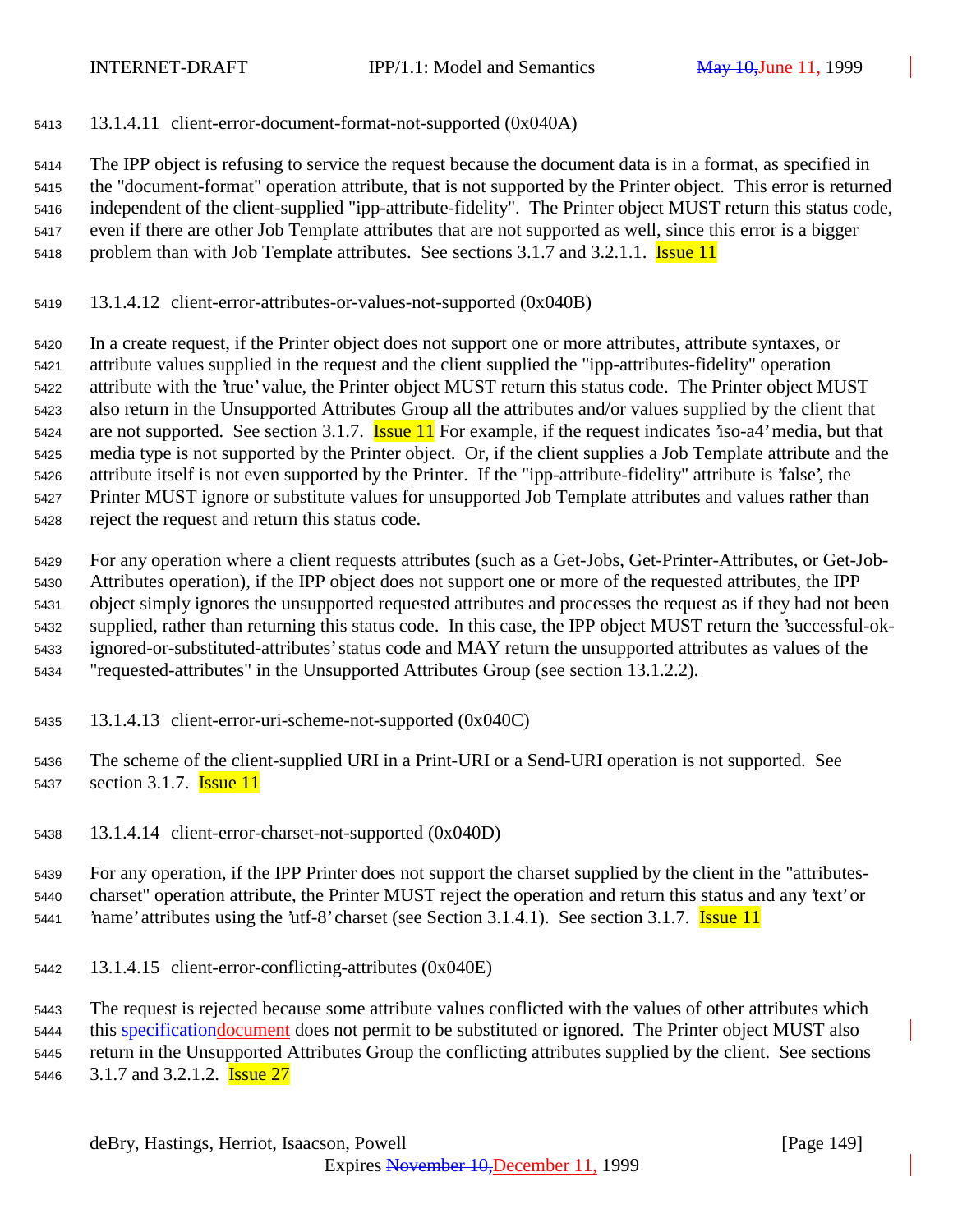5447 13.1.4.16 client-error-compression-not-supported  $(0x040F)$  Issue 6

 The IPP object is refusing to service the request because the document data, as specified in the "compression" operation attribute, is compressed in a way that is not supported by the Printer object. This error is returned independent of the client-supplied "ipp-attribute-fidelity". The Printer object MUST return this status code, even if there are other Job Template attributes that are not supported as well, since this 5452 error is a bigger problem than with Job Template attributes. **Issue 6** See sections 3.1.7 and 3.2.1.1. **Issue 11** 

5453 13.1.4.17 client-error-compression-error  $(0x0410)$  Issue 6

 The IPP object is refusing to service the request because the document data cannot be decompressed when using the algorithm specified by the "compression" operation attribute. This error is returned independent of the client-supplied "ipp-attribute-fidelity". The Printer object MUST return this status code, even if there are Job Template attributes that are not supported as well, since this error is a bigger problem than with Job Template attributes. See sections 3.1.7 and 3.2.1.1.

13.1.4.18 client-error-document-format-error  $(0x0411)$  Issue 28

 The IPP object is refusing to service the request because Printer encountered an error in the document data while interpreting it. This error is returned independent of the client-supplied "ipp-attribute-fidelity". The Printer object MUST return this status code, even if there are Job Template attributes that are not supported as well, since this error is a bigger problem than with Job Template attributes. See sections 3.1.7 and 3.2.1.1.

5465 13.1.4.19 client-error-document-access-error  $(0x0412)$  Issue 35

 The IPP object is refusing to service the Print-URI or Send-URI request because Printer encountered an access error while attempting to validate the accessibility or access the document data specified in the "document-uri" operation attribute. The Printer MAY also return a specific document access error code using the "document-access-error" operation attribute (see section 3.1.6.4). This error is returned independent of the client-supplied "ipp-attribute-fidelity". The Printer object MUST return this status code, even if there are Job Template attributes that are not supported as well, since this error is a bigger problem than with Job Template attributes. See section 3.1.7.

13.1.5 Server Error Status Codes

 This class of status codes indicates cases in which the IPP object is aware that it has erred or is incapable of performing the request. The IPP object SHOULD include a message containing an explanation of the error situation, and whether it is a temporary or permanent condition.

13.1.5.1 server-error-internal-error (0x0500)

 The IPP object encountered an unexpected condition that prevented it from fulfilling the request. This error status code differs from "server-error-temporary-error" in that it implies a more permanent type of internal error. It also differs from "server-error-device-error" in that it implies an unexpected condition (unlike a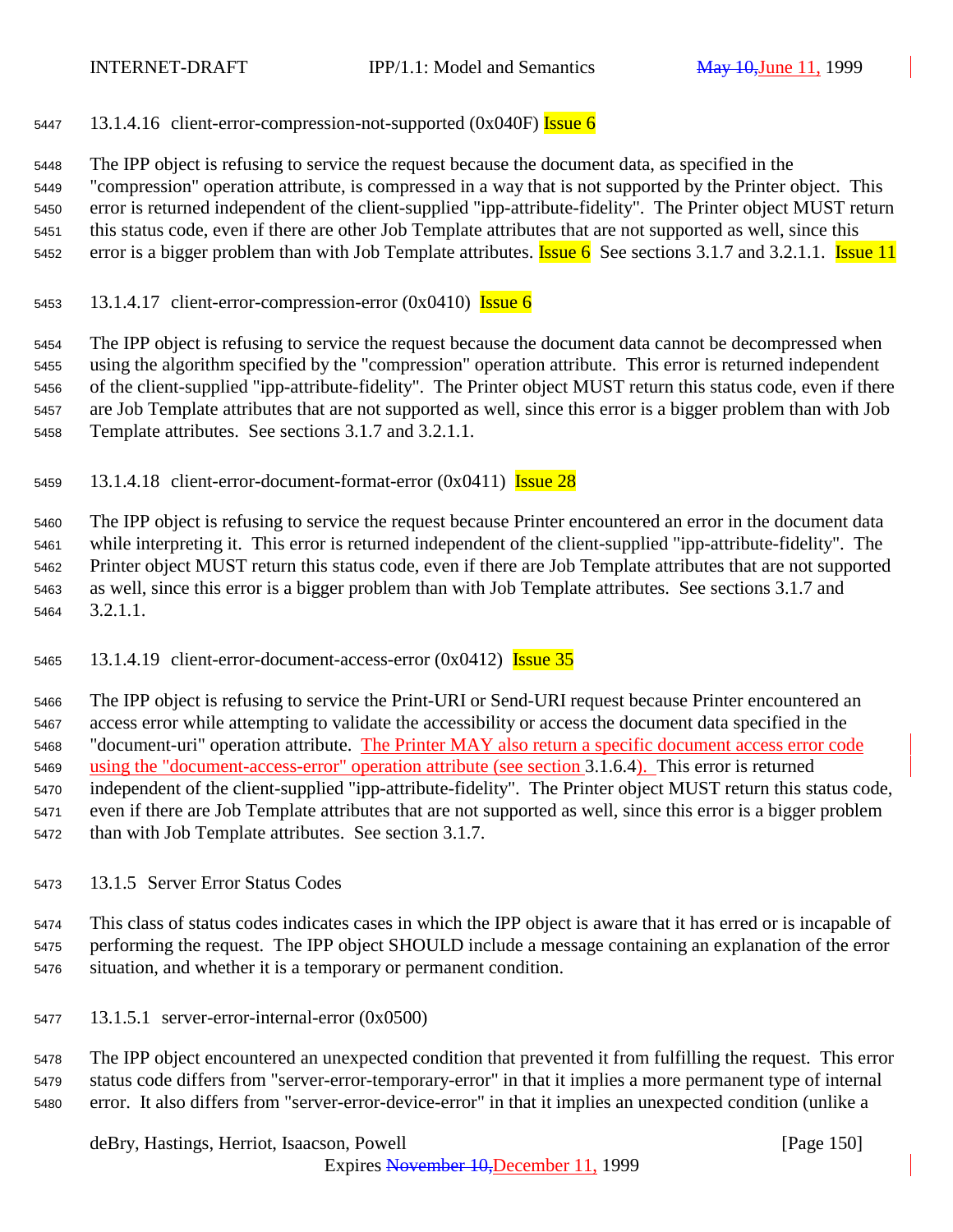paper-jam or out-of-toner problem which is undesirable but expected). This error status code indicates that probably some knowledgeable human intervention is required.

13.1.5.2 server-error-operation-not-supported (0x0501)

 The IPP object does not support the functionality required to fulfill the request. This is the appropriate response when the IPP object does not recognize an operation or is not capable of supporting it. See section 5486 3.1.7. **Issue 18** 

13.1.5.3 server-error-service-unavailable (0x0502)

 The IPP object is currently unable to handle the request due to a temporary overloading or maintenance of the IPP object. The implication is that this is a temporary condition which will be alleviated after some delay. If known, the length of the delay may be indicated in the message. If no delay is given, the IPP application should handle the response as it would for a "server-error-temporary-error" response. If the condition is more permanent, the error status codes "client-error-gone" or "client-error-not-found" could be used.

13.1.5.4 server-error-version-not-supported (0x0503)

 The IPP object does not support, or refuses to support, the IPP protocol version that was supplied as the value of the "version-number" operation parameter in the request. The IPP object is indicating that it is unable or unwilling to complete the request using the same major and minor version number as supplied in 5498 the request other than with this error message. The error response SHOULD contain a "status-message" attribute (see section 3.1.6.2) describing why that version is not supported and what other versions are 5500 supported by that IPP object. See section 3.1.8. **Issue 11** 

 The error response MUST identify in the "version-number" operation parameter the closest version number that the IPP object does support. For example, if a client supplies version '1.0' and an IPP/1.1 object supports version '1.0', then it MUST respond with version '1.0' in all responses to such a request. If the 5504 IPP/1.1 object does not support version '1.0', then it MUSTSHOULD accept the request and respond with version '1.1' or MAY reject the request and respond with this error code and version '1.1'. If a client supplies a version '1.2' the IPP/1.1 object SHOULD accept the request and return version '1.1' or MAY 5507 reject the request and respond with this e<del>ode.e</del>rror code and version '1.1'. See sections 3.1.8 and 4.4.14. **Issue 36** 

13.1.5.5 server-error-device-error (0x0504)

 A printer error, such as a paper jam, occurs while the IPP object processes a Print or Send operation. The response contains the true Job Status (the values of the "job-state" and "job-state-reasons" attributes). Additional information can be returned in the OPTIONAL "job-state-message" attribute value or in the OPTIONAL status message that describes the error in more detail. This error status code is only returned in situations where the Printer is unable to accept the create request because of such a device error. For example, if the Printer is unable to spool, and can only accept one job at a time, the reason it might reject a create request is that the printer currently has a paper jam. In many cases however, where the Printer object

deBry, Hastings, Herriot, Isaacson, Powell [Page 151]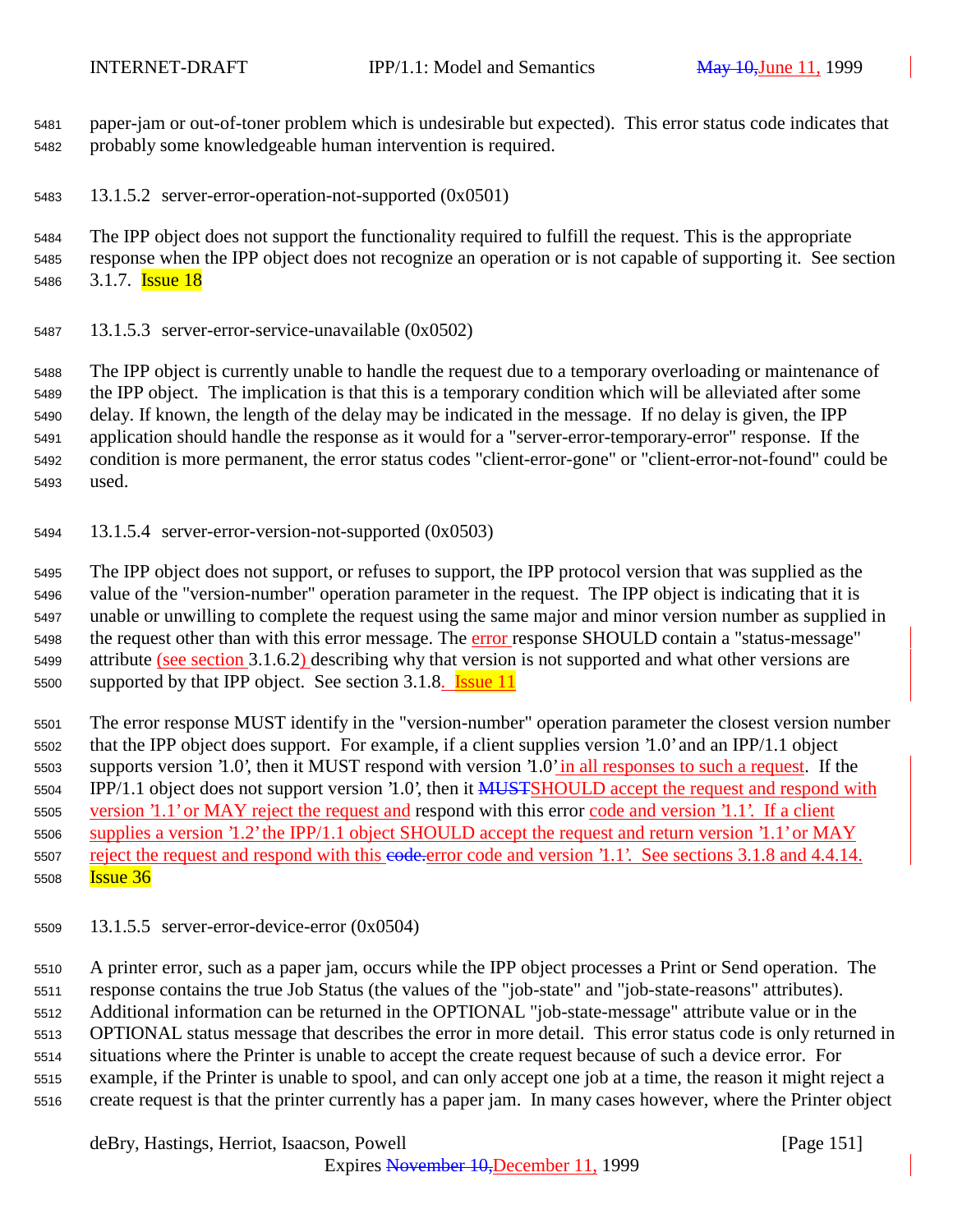can accept the request even though the Printer has some error condition, the 'successful-ok' status code will be returned. In such a case, the client would look at the returned Job Object Attributes or later query the Printer to determine its state and state reasons.

13.1.5.6 server-error-temporary-error (0x0505)

 A temporary error such as a buffer full write error, a memory overflow (i.e. the document data exceeds the memory of the Printer), or a disk full condition, occurs while the IPP Printer processes an operation. The client MAY try the unmodified request again at some later point in time with an expectation that the temporary internal error condition may have been cleared. Alternatively, as an implementation option, a Printer object MAY delay the response until the temporary condition is cleared so that no error is returned.

13.1.5.7 server-error-not-accepting-jobs (0x0506)

 A temporary error indicating that the Printer is not currently accepting jobs, because the administrator has set the value of the Printer's "printer-is-not-accepting-jobs" attribute to 'false' (by means outside the scope of this IPP/1.1 document).

13.1.5.8 server-error-busy (0x0507)

 A temporary error indicating that the Printer is too busy processing jobs and/or other requests. The client SHOULD try the unmodified request again at some later point in time with an expectation that the temporary busy condition will have been cleared.

13.1.5.9 server-error-job-canceled (0x0508)

 An error indicating that the job has been canceled by an operator or the system while the client was transmitting the data to the IPP Printer. If a job-id and job-uri had been created, then they are returned in the Print-Job, Send-Document, or Send-URI response as usual; otherwise, no job-id and job-uri are returned in the response.

5539 13.1.5.10 server-error-multiple-document-jobs-not-supported (0x0509) Issue 34

 The IPP object does not support multiple documents per job and a client attempted to supply document data with a second Send-Document or Send-URI operation.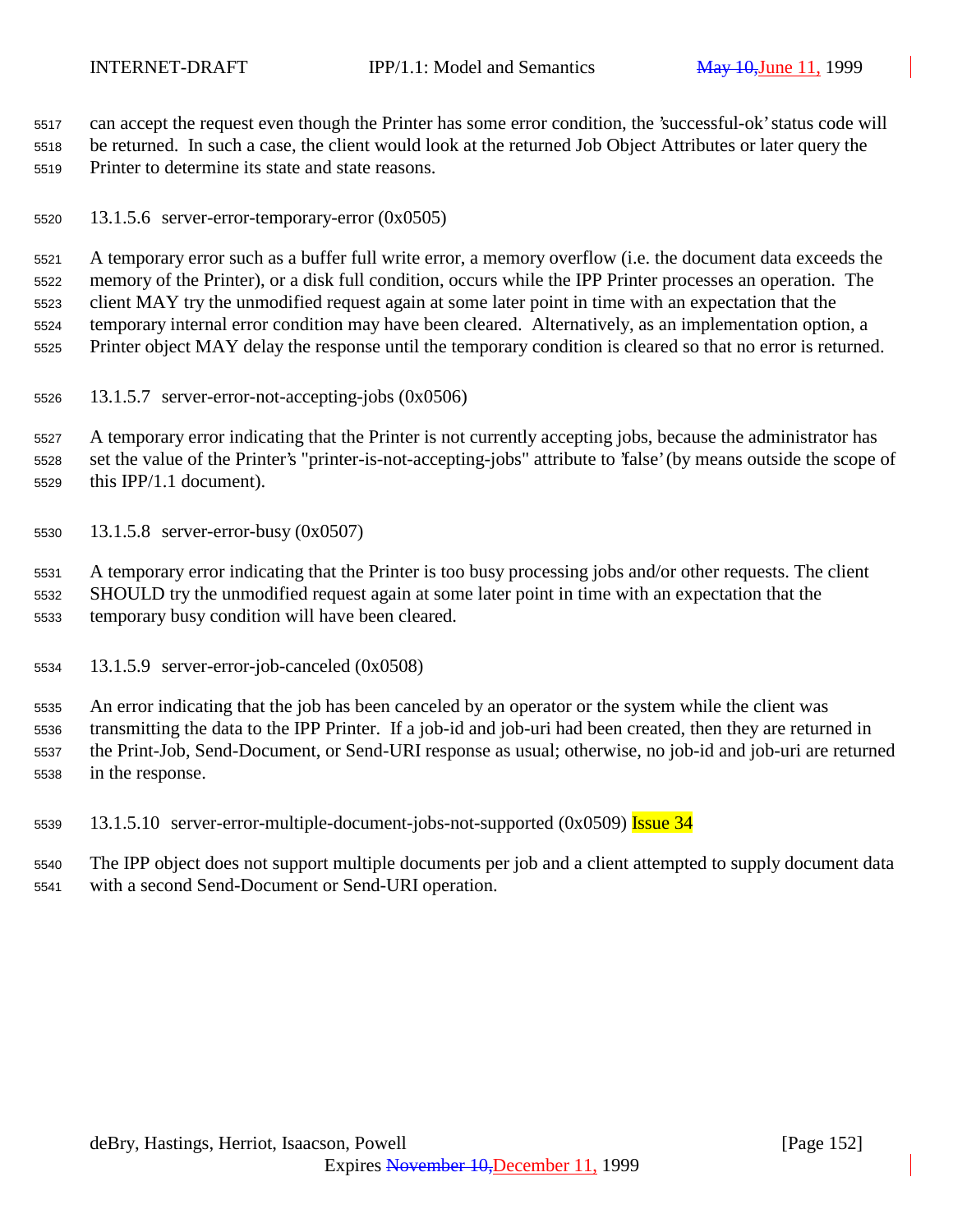13.2 Status Codes for IPP Operations

```
5543 PJ = Print-Job, PU = Print-URI, CJ = Create-Job, SD = Send-Document
5544 SU = Send-URI, V = Validate-Job, GA = Get-Job-Attributes and
5545 Get-Printer-Attributes, GJ = Get-Jobs, C = Cancel-Job
5546
5547 IPP Operations
5548 IPP Status Keyword PJ PU CJ SD SU V GA GJ C
5549 ------------------ -- -- -- -- -- - -- -- -
5550 successful-ok x x x x x x x x x
5551 successful-ok-ignored-or-substituted- x x x x x x x x x
5552 attributes
5553 successful-ok-conflicting-attributes x x x x x x x x x
5554 client-error-bad-request x x x x x x x x x
5555 client-error-forbidden x x x x x x x x x
5556 client-error-not-authenticated x x x x x x x x x
5557 client-error-not-authorized x x x x x x x x x
5558 client-error-not-possible x x x x x x x x x
5559 client-error-timeout x x
5560 client-error-not-found x x x x x x x x x
5561 client-error-gone x x x x x x x x x
5562 client-error-request-entity-too-large x x x x x x x x x
5563 client-error-request-value-too-long x x x x x x x x x
5564 client-error-document-format-not- x x x x x x
5565 supported
5566 client-error-attributes-or-values-not- x x x x x x x x x
5567 supported
5568 client-error-uri-scheme-not-supported x x
5569 client-error-charset-not-supported x x x x x x x x x
5570 client-error-conflicting-attributes x x x x x x x x x
5571 client-error-compression-not-supported x x x x x
5572 client-error-compression-error x x x x
5573 client-error-document-format-error x x x x
5574 client-error-document-access-error x x
5575 server-error-internal-error x x x x x x x x x
5576 server-error-operation-not-supported x x x x
5577 server-error-service-unavailable x x x x x x x x x
5578 server-error-version-not-supported x x x x x x x x x
5579 server-error-device-error x x x x x
5580 server-error-temporary-error x x x x x
5581 server-error-not-accepting-jobs x x x x
5582 server-error-busy x x x x x x x x x
5583 server-error-job-canceled x x x
5584 server-error-multiple-document-jobs- x x
5585 not-supported
```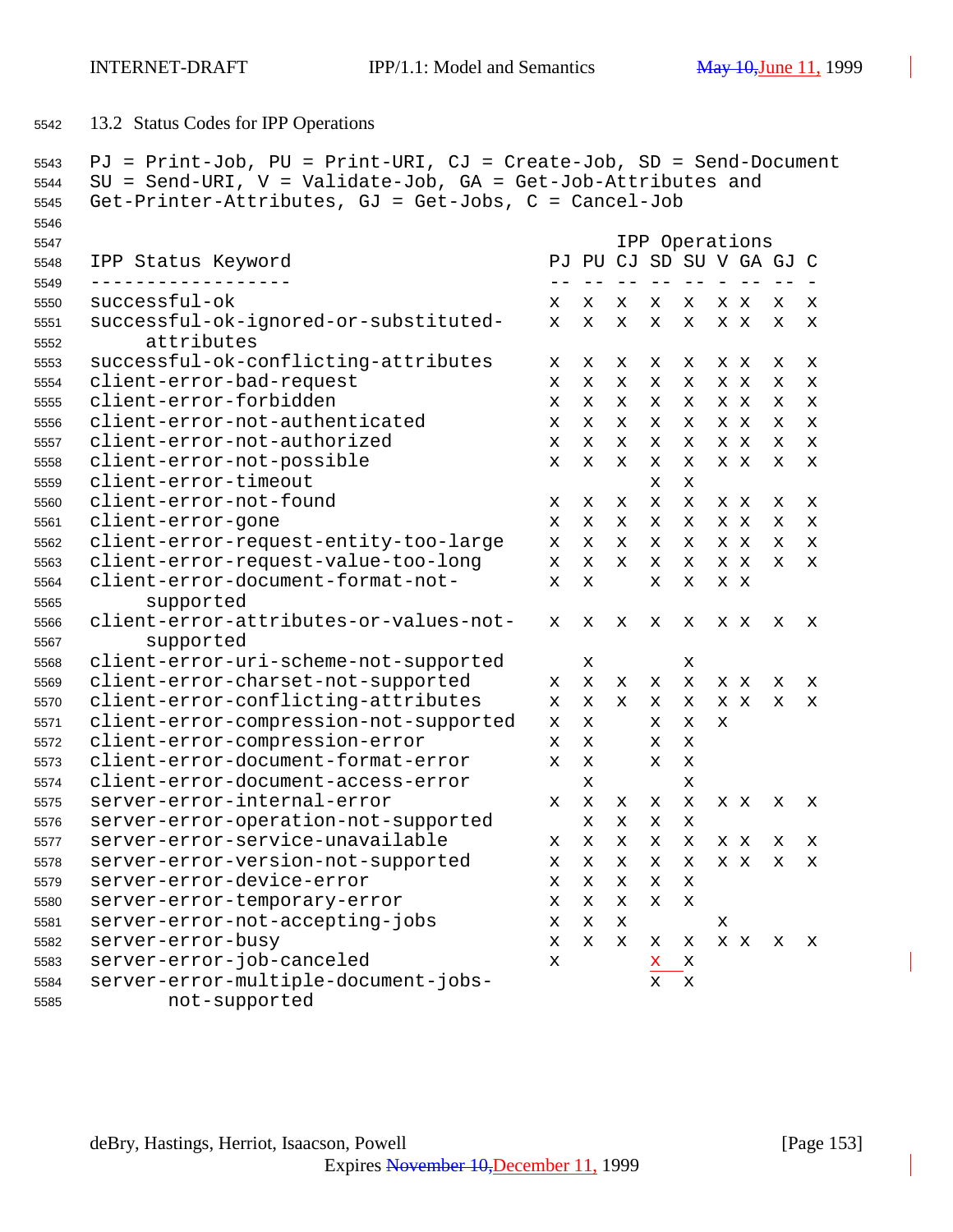INTERNET-DRAFT IPP/1.1: Model and Semantics May 10, June 11, 1999

| 5586<br>5587 | $HJ = Hold-Job$ , $RJ = Release-Job$ , $RS = Restart-Job$<br>$PP = Pause-Printer, RP = Resume-Printer, PJ = Purge-Jobs$ |    |                            |             |                 |    |                        |
|--------------|-------------------------------------------------------------------------------------------------------------------------|----|----------------------------|-------------|-----------------|----|------------------------|
| 5588         |                                                                                                                         |    |                            |             |                 |    |                        |
| 5589         |                                                                                                                         |    |                            |             |                 |    | IPP Operations (cont.) |
| 5590         | IPP Status Keyword                                                                                                      |    | HJ RJ RS PP RP PJ<br>$- -$ |             |                 |    |                        |
| 5591<br>5592 | successful-ok                                                                                                           | x  | x                          | $- -$<br>х  | $\qquad -$<br>x | x  | x                      |
| 5593<br>5594 | successful-ok-ignored-or-substituted-<br>attributes                                                                     | x  | X.                         | х           | x               | x  | x                      |
| 5595         | successful-ok-conflicting-attributes                                                                                    | х  | х                          | х           | х               | х  | х                      |
| 5596         | client-error-bad-request                                                                                                | х  | x                          | x           | x               | x  | X                      |
| 5597         | client-error-forbidden                                                                                                  | x  | X.                         | x           | x               | x  | x                      |
| 5598         | client-error-not-authenticated                                                                                          | x  | X.                         | x           | x               | x  | x                      |
| 5599         | client-error-not-authorized                                                                                             | x  | X.                         | $\mathbf x$ | x               | x  | x                      |
| 5600         | client-error-not-possible                                                                                               | x  | X                          | x           | x               | X. | x                      |
| 5601         | client-error-timeout                                                                                                    |    |                            |             |                 |    |                        |
| 5602         | client-error-not-found                                                                                                  | х  | х                          | x           | x               | х  | х                      |
| 5603         | client-error-gone                                                                                                       | x  | x                          | x           | x               | x  | х                      |
| 5604         | client-error-request-entity-too-large                                                                                   | x  | x                          | x           | x               | x  | х                      |
| 5605         | client-error-request-value-too-long                                                                                     | x  | x                          | х           | x               | х  | х                      |
| 5606         | client-error-document-format-not-                                                                                       |    |                            |             |                 |    |                        |
| 5607         | supported                                                                                                               |    |                            |             |                 |    |                        |
| 5608         | client-error-attributes-or-values-not-                                                                                  | x  | x                          | X           | x               | х  | X                      |
| 5609         | supported                                                                                                               |    |                            |             |                 |    |                        |
| 5610         | client-error-uri-scheme-not-supported                                                                                   |    |                            |             |                 |    |                        |
| 5611         | client-error-charset-not-supported                                                                                      | x  | x                          | x           | x               | х  | х                      |
| 5612         | client-error-conflicting-attributes                                                                                     | X. | x                          | X           | x               | х  | х                      |
| 5613         | client-error-compression-not-supported                                                                                  |    |                            |             |                 |    |                        |
| 5614         | client-error-compression-error                                                                                          |    |                            |             |                 |    |                        |
| 5615         | client-error-document-format-error                                                                                      |    |                            |             |                 |    |                        |
| 5616         | client-error-document-access-error                                                                                      |    |                            |             |                 |    |                        |
| 5617         | server-error-internal-error                                                                                             | x  | x                          | x           | x               | x  | х                      |
| 5618         | server-error-operation-not-supported                                                                                    | x  | x                          | x           | x               | x  | x                      |
| 5619         | server-error-service-unavailable                                                                                        | X  | X                          | X           | X               | x  | X                      |
| 5620         | server-error-version-not-supported                                                                                      | x  | x                          | x           | x               | х  | х                      |
| 5621         | server-error-device-error                                                                                               |    |                            |             |                 |    |                        |
| 5622         | server-error-temporary-error                                                                                            | X. | X,                         | X,          | X,              | X, | x                      |
| 5623         | server-error-not-accepting-jobs                                                                                         |    |                            |             |                 |    |                        |
| 5624         | server-error-busy                                                                                                       | х  | x                          | x           | х               | х  | х                      |
| 5625         | server-error-job-canceled                                                                                               |    |                            |             |                 |    |                        |
| 5626         | server-error-multiple-document-jobs-                                                                                    |    |                            |             |                 |    |                        |
| 5627         | not-supported                                                                                                           |    |                            |             |                 |    |                        |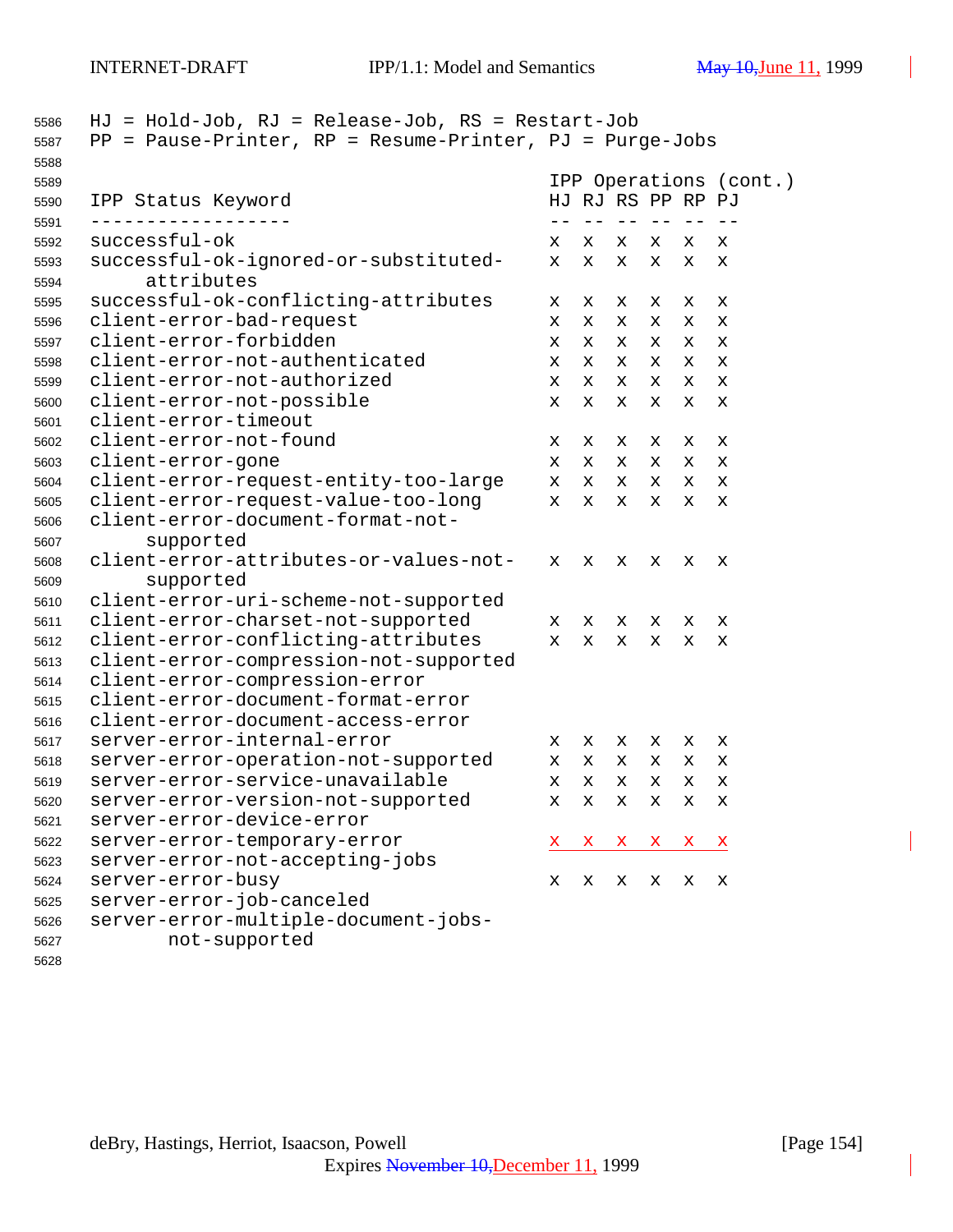14. APPENDIX C: "media" keyword values Standard keyword values are taken from several sources. Standard values are defined (taken from DPA[ISO10175] and the Printer MIB[RFC1759]): 'default': The default medium for the output device 'iso-a4-white': Specifies the ISO A4 white medium 'iso-a4-colored': Specifies the ISO A4 colored medium 'iso-a4-transparent' Specifies the ISO A4 transparent medium 'iso-a3-white': Specifies the ISO A3 white medium 'iso-a3-colored': Specifies the ISO A3 colored medium 'iso-a5-white': Specifies the ISO A5 white medium 'iso-a5-colored': Specifies the ISO A5 colored medium 'iso-b4-white': Specifies the ISO B4 white medium 'iso-b4-colored': Specifies the ISO B4 colored medium 'iso-b5-white': Specifies the ISO B5 white medium 'iso-b5-colored': Specifies the ISO B5 colored medium 'jis-b4-white': Specifies the JIS B4 white medium 'jis-b4-colored': Specifies the JIS B4 colored medium 'jis-b5-white': Specifies the JIS B5 white medium 'jis-b5-colored': Specifies the JIS B5 colored medium The following standard values are defined for North American media: 'na-letter-white': Specifies the North American letter white medium 'na-letter-colored': Specifies the North American letter colored medium 'na-letter-transparent': Specifies the North American letter transparent medium 'na-legal-white': Specifies the North American legal white medium 'na-legal-colored': Specifies the North American legal colored medium The following standard values are defined for envelopes: 'iso-b4-envelope': Specifies the ISO B4 envelope medium 'iso-b5-envelope': Specifies the ISO B5 envelope medium 'iso-c3-envelope': Specifies the ISO C3 envelope medium 'iso-c4-envelope': Specifies the ISO C4 envelope medium 'iso-c5-envelope': Specifies the ISO C5 envelope medium 'iso-c6-envelope': Specifies the ISO C6 envelope medium 'iso-designated-long-envelope': Specifies the ISO Designated Long envelope medium 'na-10x13-envelope': Specifies the North American 10x13 envelope medium 'na-9x12-envelope': Specifies the North American 9x12 envelope medium

deBry, Hastings, Herriot, Isaacson, Powell [Page 155]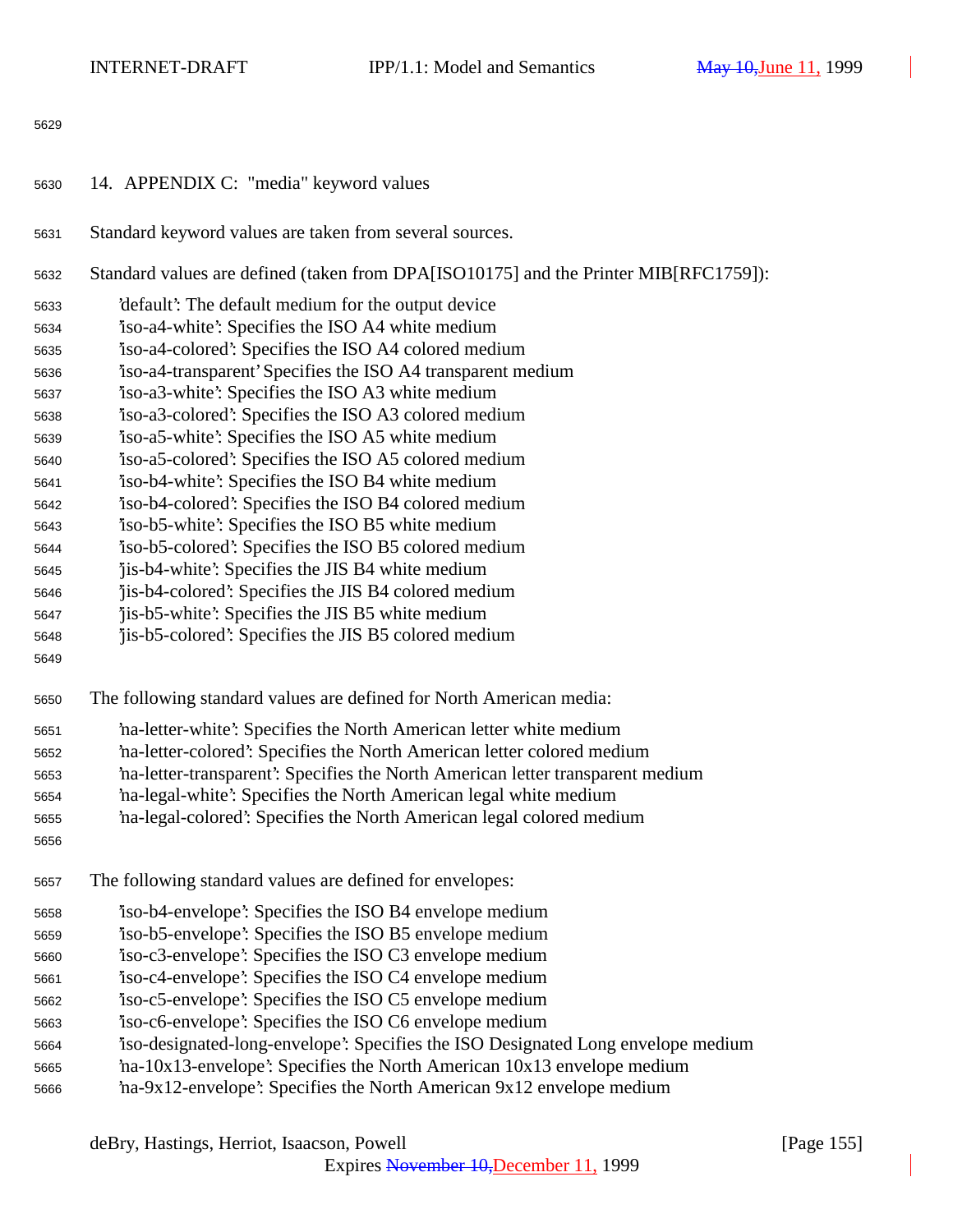INTERNET-DRAFT IPP/1.1: Model and Semantics May 10, June 11, 1999

'monarch-envelope': Specifies the Monarch envelope

- 'na-number-10-envelope': Specifies the North American number 10 business envelope medium
- 'na-7x9-envelope': Specifies the North American 7x9 inch envelope
- 'na-9x11-envelope': Specifies the North American 9x11 inch envelope
- 'na-10x14-envelope': Specifies the North American 10x14 inch envelope
- 'na-number-9-envelope': Specifies the North American number 9 business envelope
- 'na-6x9-envelope': Specifies the North American 6x9 inch envelope
- 'na-10x15-envelope': Specifies the North American 10x15 inch envelope
- 

The following standard values are defined for the less commonly used media (white-only):

- 'executive-white': Specifies the white executive medium
- 'folio-white': Specifies the folio white medium
- 'invoice-white': Specifies the white invoice medium
- 'ledger-white': Specifies the white ledger medium
- 'quarto-white': Specified the white quarto medium
- 'iso-a0-white': Specifies the ISO A0 white medium
- 'iso-a1-white': Specifies the ISO A1 white medium 'iso-a2-white': Specifies the ISO A2 white medium
- 'iso-a6-white': Specifies the ISO A6 white medium
- 'iso-a7-white': Specifies the ISO A7 white medium
- 'iso-a8-white': Specifies the ISO A8 white medium
- 'iso-a9-white': Specifies the ISO A9 white medium
- 'iso-10-white': Specifies the ISO A10 white medium
- 'iso-b0-white': Specifies the ISO B0 white medium
- 'iso-b1-white': Specifies the ISO B1 white medium
- 'iso-b2-white': Specifies the ISO B2 white medium 'iso-b3-white': Specifies the ISO B3 white medium
- 'iso-b6-white': Specifies the ISO B6 white medium
- 'iso-b7-white': Specifies the ISO B7 white medium
- 'iso-b8-white': Specifies the ISO B8 white medium
- 'iso-b9-white': Specifies the ISO B9 white medium
- 'iso-b10-white': Specifies the ISO B10 white medium
- 'jis-b0-white': Specifies the JIS B0 white medium 'jis-b1-white': Specifies the JIS B1 white medium
- 'jis-b2-white': Specifies the JIS B2 white medium
- 'jis-b3-white': Specifies the JIS B3 white medium
- 'jis-b6-white': Specifies the JIS B6 white medium
- 'jis-b7-white': Specifies the JIS B7 white medium
- 'jis-b8-white': Specifies the JIS B8 white medium
- 'jis-b9-white': Specifies the JIS B9 white medium
- 'jis-b10-white': Specifies the JIS B10 white medium
- 

The following standard values are defined for engineering media (white only):

deBry, Hastings, Herriot, Isaacson, Powell [Page 156]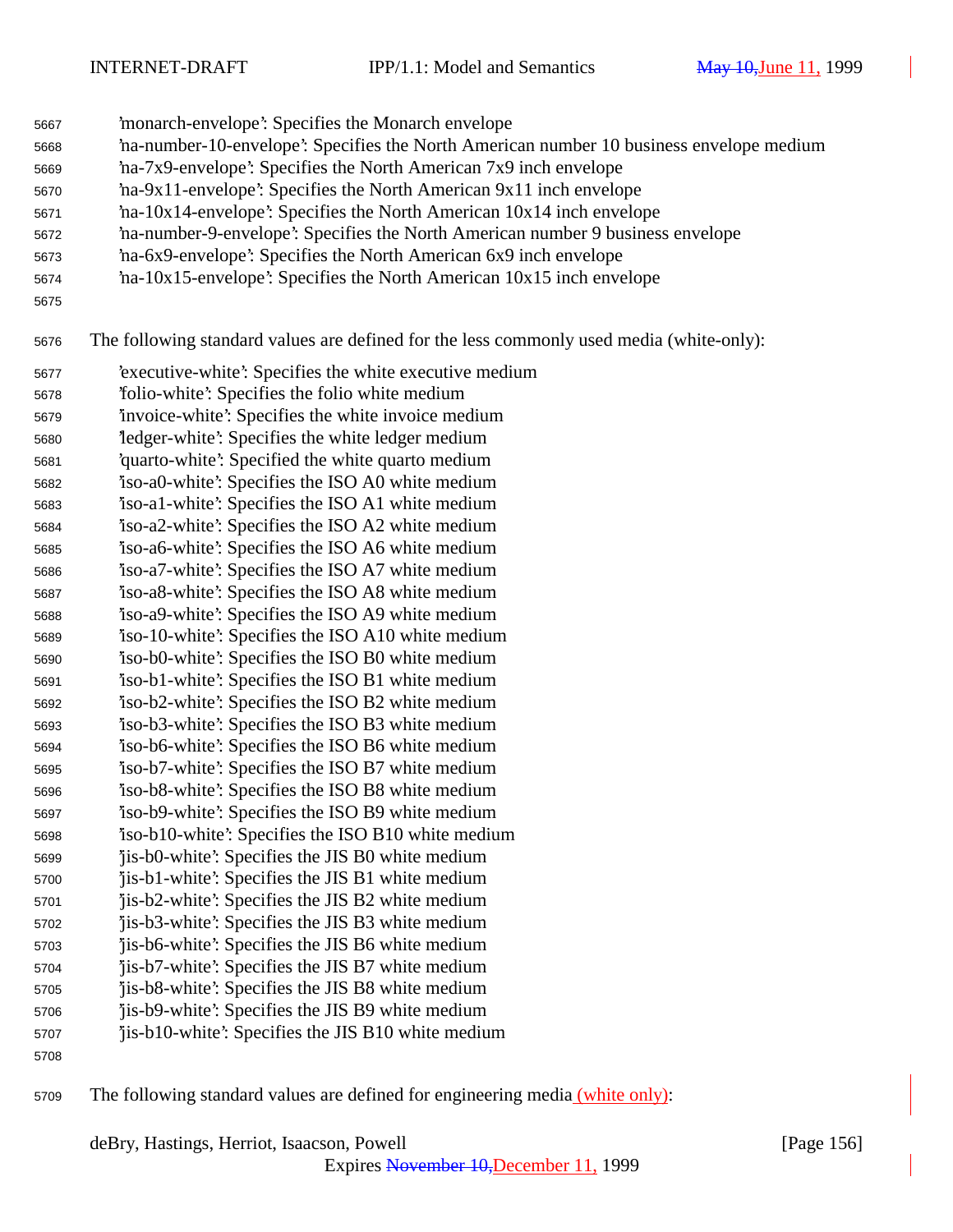- 'a-white': Specifies the engineering A size medium
- 'b-white': Specifies the engineering B size medium
- 'c-white': Specifies the engineering C size medium
- 'd-white': Specifies the engineering D size medium
- 5714 <sup>2</sup>e-white': Specifies the engineering E size medium

The following standard values are defined for input-trays (from ISO DPA and the Printer MIB):

- 'top': The top input tray in the printer.
- 'middle': The middle input tray in the printer.
- 'bottom': The bottom input tray in the printer.
- 'envelope': The envelope input tray in the printer.
- 'manual': The manual feed input tray in the printer.
- 'large-capacity': The large capacity input tray in the printer.
- 'main': The main input tray
- 'side': The side input tray
- 

The following standard values are defined for media sizes (from ISO DPA):

 'iso-a0': Specifies the ISO A0 size: 841 mm by 1189 mm as defined in ISO 216 'iso-a1': Specifies the ISO A1 size: 594 mm by 841 mm as defined in ISO 216 'iso-a2': Specifies the ISO A2 size: 420 mm by 594 mm as defined in ISO 216 'iso-a3': Specifies the ISO A3 size: 297 mm by 420 mm as defined in ISO 216 'iso-a4': Specifies the ISO A4 size: 210 mm by 297 mm as defined in ISO 216 'iso-a5': Specifies the ISO A5 size: 148 mm by 210 mm as defined in ISO 216 'iso-a6': Specifies the ISO A6 size: 105 mm by 148 mm as defined in ISO 216 'iso-a7': Specifies the ISO A7 size: 74 mm by 105 mm as defined in ISO 216 'iso-a8': Specifies the ISO A8 size: 52 mm by 74 mm as defined in ISO 216 'iso-a9': Specifies the ISO A9 size: 37 mm by 52 mm as defined in ISO 216 'iso-a10': Specifies the ISO A10 size: 26 mm by 37 mm as defined in ISO 216 'iso-b0': Specifies the ISO B0 size: 1000 mm by 1414 mm as defined in ISO 216 'iso-b1': Specifies the ISO B1 size: 707 mm by 1000 mm as defined in ISO 216 'iso-b2': Specifies the ISO B2 size: 500 mm by 707 mm as defined in ISO 216 'iso-b3': Specifies the ISO B3 size: 353 mm by 500 mm as defined in ISO 216 'iso-b4': Specifies the ISO B4 size: 250 mm by 353 mm as defined in ISO 216 'iso-b5': Specifies the ISO B5 size: 176 mm by 250 mm as defined in ISO 216 'iso-b6': Specifies the ISO B6 size: 125 mm by 176 mm as defined in ISO 216 'iso-b7': Specifies the ISO B7 size: 88 mm by 125 mm as defined in ISO 216 'iso-b8': Specifies the ISO B8 size: 62 mm by 88 mm as defined in ISO 216 'iso-b9': Specifies the ISO B9 size: 44 mm by 62 mm as defined in ISO 216 'iso-b10': Specifies the ISO B10 size: 31 mm by 44 mm as defined in ISO 216 'na-letter': Specifies the North American letter size: 8.5 inches by 11 inches 'na-legal': Specifies the North American legal size: 8.5 inches by 14 inches 'executive': Specifies the executive size (7.25 X 10.5 in) 'folio': Specifies the folio size (8.5 X 13 in)

Expires November 10,December 11, 1999

deBry, Hastings, Herriot, Isaacson, Powell [Page 157]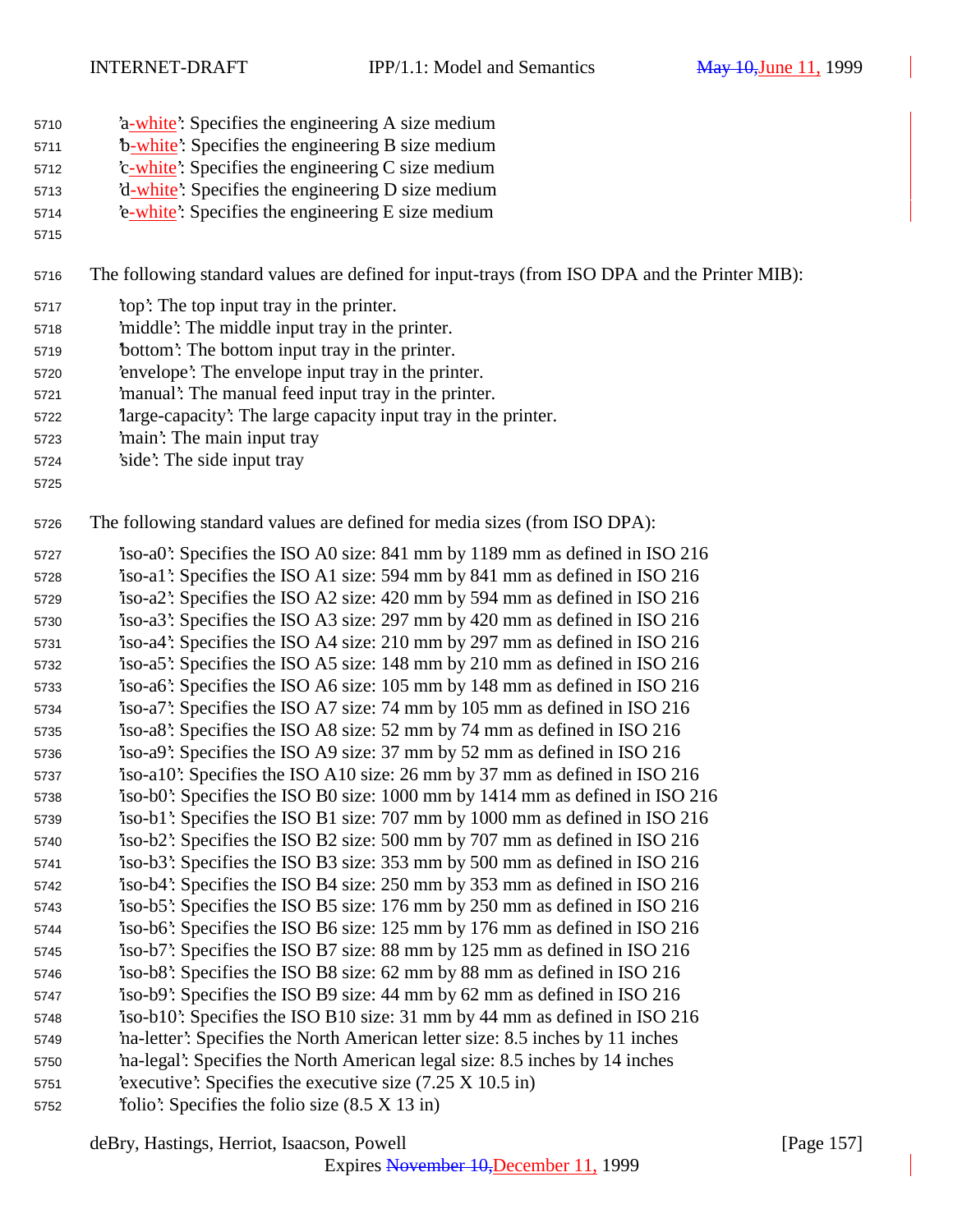| 5753 | 'invoice': Specifies the invoice size $(5.5 \times 8.5 \text{ in})$                             |
|------|-------------------------------------------------------------------------------------------------|
| 5754 | $\text{`ledge'}$ : Specifies the ledger size (11 X 17 in)                                       |
| 5755 | quarto: Specifies the quarto size $(8.5 \times 10.83 \text{ in})$                               |
| 5756 | iso-c3: Specifies the ISO C3 size: 324 mm by 458 mm as defined in ISO 269                       |
| 5757 | iso-c4: Specifies the ISO C4 size: 229 mm by 324 mm as defined in ISO 269                       |
| 5758 | iso-c5: Specifies the ISO C5 size: 162 mm by 229 mm as defined in ISO 269                       |
| 5759 | iso-c6: Specifies the ISO C6 size: 114 mm by 162 mm as defined in ISO 269                       |
| 5760 | iso-designated-long: Specifies the ISO Designated Long size: 110 mm by 220 mm as defined in ISO |
| 5761 | 269                                                                                             |
| 5762 | ha-10x13-envelope': Specifies the North American 10x13 size: 10 inches by 13 inches             |
| 5763 | 'na-9x12-envelope': Specifies the North American 9x12 size: 9 inches by 12 inches               |
| 5764 | ha-number-10-envelope': Specifies the North American number 10 business envelope size: 4.125    |
| 5765 | inches by 9.5 inches                                                                            |
| 5766 | na-7x9-envelope: Specifies the North American 7x9 inch envelope size                            |
| 5767 | 'na-9x11-envelope': Specifies the North American 9x11 inch envelope size                        |
| 5768 | $'$ na-10x14-envelope': Specifies the North American $10x14$ inch envelope size                 |
| 5769 | na-number-9-envelope': Specifies the North American number 9 business envelope size             |
| 5770 | na-6x9-envelope: Specifies the North American 6x9 envelope size                                 |
| 5771 | 'na-10x15-envelope': Specifies the North American 10x15 envelope size                           |
| 5772 | 'monarch-envelope': Specifies the Monarch envelope size (3.87 x 7.5 in)                         |
| 5773 | jis-b0: Specifies the JIS B0 size: 1030mm x 1456mm                                              |
| 5774 | 'jis-b1': Specifies the JIS B1 size: 728mm x 1030mm                                             |
| 5775 | 'jis-b2': Specifies the JIS B2 size: 515mm x 728mm                                              |
| 5776 | 'jis-b3': Specifies the JIS B3 size: 364mm x 515mm                                              |
| 5777 | 'jis-b4': Specifies the JIS B4 size: 257mm x 364mm                                              |
| 5778 | jis-b5: Specifies the JIS B5 size: 182mm x 257mm                                                |
| 5779 | 'jis-b6': Specifies the JIS B6 size: 128mm x 182mm                                              |
| 5780 | jis-b7: Specifies the JIS B7 size: 91mm x 128mm                                                 |
| 5781 | 'jis-b8': Specifies the JIS B8 size: 64mm x 91mm                                                |
| 5782 | jis-b9: Specifies the JIS B9 size: 45mm x 64mm                                                  |
| 5783 | jis-b10: Specifies the JIS B10 size: 32mm x 45mm                                                |
| 5784 | The following standard values are defined for engineering media sizes:                          |
| 5785 | a: Specifies the engineering A size: 8.5 inches x 11 inches                                     |
| 5786 | $\mathbf{\ddot{b}}$ : Specifies the engineering B size: 11 inches x 17 inches                   |
| 5787 | $\text{c}'$ : Specifies the engineering C size: 17 inches x 22 inches                           |
| 5788 | $d'$ : Specifies the engineering D size: 22 inches x 34 inches                                  |
| 5789 | e: Specifies the engineering E size: 34 inches x 44 inches                                      |
| 5790 |                                                                                                 |
|      |                                                                                                 |

## 15. APPENDIX D: Processing IPP Attributes

 When submitting a print job to a Printer object, the IPP model allows a client to supply operation and Job Template attributes along with the document data. These Job Template attributes in the create request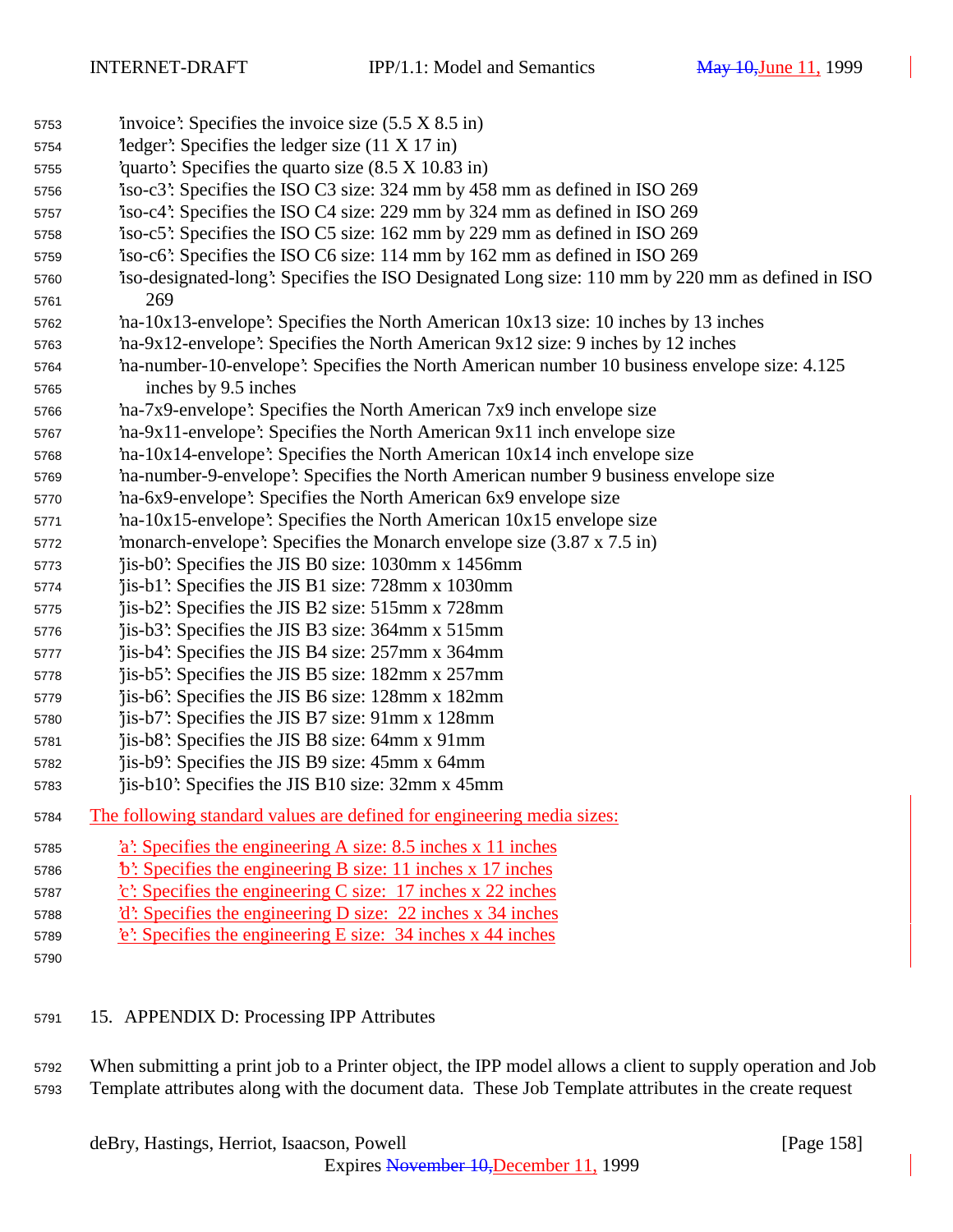affect the rendering, production and finishing of the documents in the job. Similar types of instructions may also be contained in the document to be printed, that is, embedded within the print data itself. In addition, the Printer has a set of attributes that describe what rendering and finishing options which are supported by that Printer. This model, which allows for flexibility and power, also introduces the potential that at job submission time, these client-supplied attributes may conflict with either: - what the implementation is capable of realizing (i.e., what the Printer supports), as well as - the instructions embedded within the print data itself. The following sections describe how these two types of conflicts are handled in the IPP model. 15.1 Fidelity If there is a conflict between what the client requests and what a Printer object supports, the client may request one of two possible conflict handling mechanisms: 1) either reject the job since the job can not be processed exactly as specified, or 2) allow the Printer to make any changes necessary to proceed with processing the Job the best it can. In the first case the client is indicating to the Printer object: "Print the job exactly as specified with no exceptions, and if that can't be done, don't even bother printing the job at all." In the second case, the client is indicating to the Printer object: "It is more important to make sure the job is printed rather than be processed exactly as specified; just make sure the job is printed even if client supplied attributes need to be changed or ignored." The IPP model accounts for this situation by introducing an "ipp-attribute-fidelity" attribute. In a create request, "ipp-attribute-fidelity" is a boolean operation attribute that is OPTIONALLY supplied by the client. The value 'true' indicates that total fidelity to client supplied Job Template attributes and values is required. The client is requesting that the Job be printed exactly as specified, and if that is not possible then the job MUST be rejected rather than processed incorrectly. The value 'false' indicates that a reasonable attempt to print the Job is acceptable. If a Printer does not support some of the client supplied Job Template attributes or values, the Printer MUST ignore them or substitute any supported value for unsupported values, respectively. The Printer may choose to substitute the default value associated with that attribute, or use some other supported value that is similar to the unsupported requested value. For example, if a client supplies a "media" value of 'na-letter', the Printer may choose to substitute 'iso-a4' rather than a default value of 'envelope'. If the client does not supply the "ipp-attribute-fidelity" attribute, the Printer assumes a value of 'false'.

- Each Printer implementation MUST support both types of "fidelity" printing (that is whether the client supplies a value of 'true' or 'false'):
- If the client supplies 'false' or does not supply the attribute, the Printer object MUST always accept the request by ignoring unsupported Job Template attributes and by substituting unsupported values of supported Job Template attributes with supported values.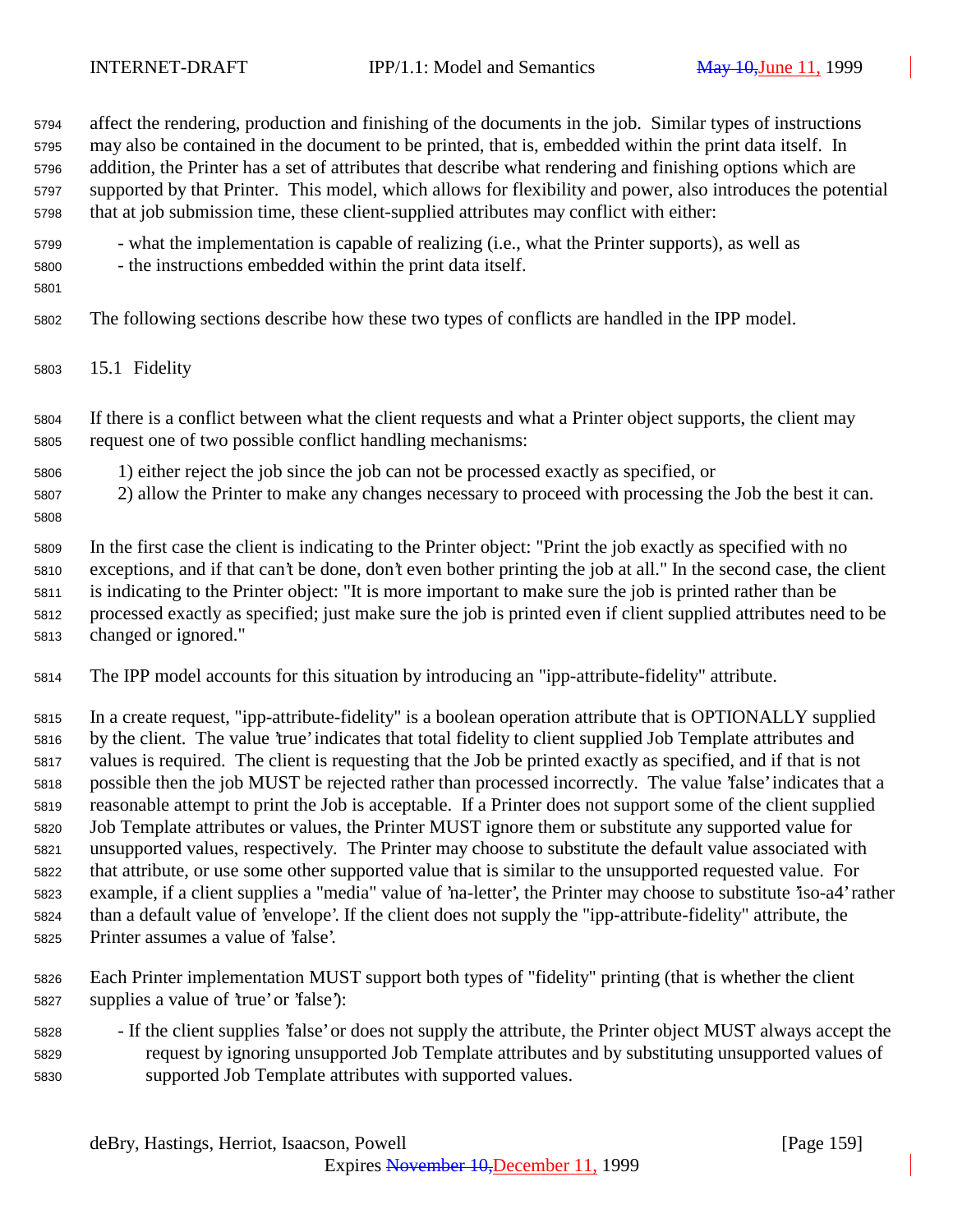- If the client supplies 'true', the Printer object MUST reject the request if the client supplies unsupported Job Template attributes.
- Since a client can always query a Printer to find out exactly what is and is not supported, "ipp-attribute-fidelity" set to 'false' is useful when:
- 1) The End-User uses a command line interface to request attributes that might not be supported.
- 2) In a GUI context, if the End User expects the job might be moved to another printer and prefers a sub-optimal result to nothing at all.
- 3) The End User just wants something reasonable in lieu of nothing at all.
- 

15.2 Page Description Language (PDL) Override

 If there is a conflict between the value of an IPP Job Template attribute and a corresponding instruction in the document data, the value of the IPP attribute SHOULD take precedence over the document instruction. Consider the case where a previously formatted file of document data is sent to an IPP Printer. In this case, if the client supplies any attributes at job submission time, the client desires that those attributes override the embedded instructions. Consider the case were a previously formatted document has embedded in it commands to load 'iso-a4' media. However, the document is passed to an end user that only has access to a printer with 'na-letter' media loaded. That end user most likely wants to submit that document to an IPP Printer with the "media" Job Template attribute set to 'na-letter'. The job submission attribute should take precedence over the embedded PDL instruction. However, until companies that supply document data interpreters allow a way for external IPP attributes to take precedence over embedded job production instructions, a Printer might not be able to support the semantics that IPP attributes override the embedded instructions.

- The IPP model accounts for this situation by introducing a "pdl-override-supported" attribute that describes the Printer objects capabilities to override instructions embedded in the PDL data stream. The value of the "pdl-override-supported" attribute is configured by means outside the scope of this IPP/1.1 document.
- This REQUIRED Printer attribute takes on the following values:
- 'attempted': This value indicates that the Printer object attempts to make the IPP attribute values take precedence over embedded instructions in the document data, however there is no guarantee.
- 'not-attempted': This value indicates that the Printer object makes no attempt to make the IPP attribute values take precedence over embedded instructions in the document data.
- At job processing time, an implementation that supports the value of 'attempted' might do one of several different actions:
	- 1) Generate an output device specific command sequence to realize the feature represented by the IPP attribute value.
	- 2) Parse the document data itself and replace the conflicting embedded instruction with a new embedded instruction that matches the intent of the IPP attribute value.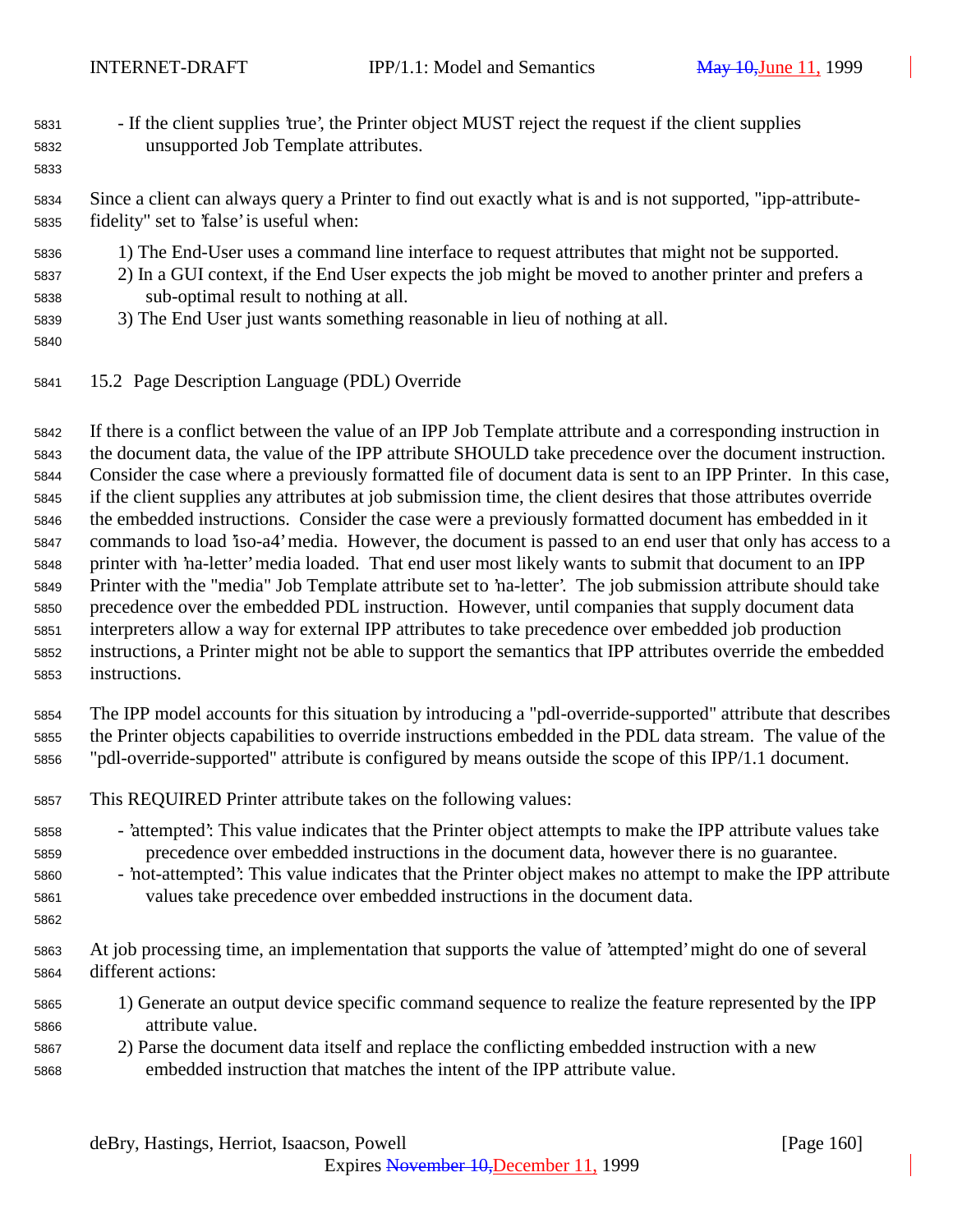- 3) Indicate to the Printer that external supplied attributes take precedence over embedded instructions and then pass the external IPP attribute values to the document data interpreter.
- 4) Anything else that allows for the semantics that IPP attributes override embedded document data instructions.
- Since 'attempted' does not offer any type of guarantee, even though a given Printer object might not do a very "good" job of attempting to ensure that IPP attributes take a higher precedence over instructions embedded in the document data, it would still be a conforming implementation.
- At job processing time, an implementation that supports the value of 'not-attempted' might do one of the following actions:
- 1) Simply pre-pend the document data with the PDL instruction that corresponds to the client-supplied PDL attribute, such that if the document data also has the same PDL instruction, it will override what the Printer object pre-pended. In other words, this implementation is using the same implementation semantics for the client-supplied IPP attributes as for the Printer object defaults.
- 2) Parse the document data and replace the conflicting embedded instruction with a new embedded instruction that approximates, but does not match, the semantic intent of the IPP attribute value.

 Note: The "ipp-attribute-fidelity" attribute applies to the Printer's ability to either accept or reject other unsupported Job Template attributes. In other words, if "ipp-attribute-fidelity" is set to 'true', a Job is accepted if and only if the client supplied Job Template attributes and values are supported by the Printer. Whether these attributes actually affect the processing of the Job when the document data contains embedded instructions depends on the ability of the Printer to override the instructions embedded in the document data with the semantics of the IPP attributes. If the document data attributes can be overridden ("pdl-override-supported" set to 'attempted'), the Printer makes an attempt to use the IPP attributes when processing the Job. If the document data attributes can not be overridden ("pdl-override-supported" set to 'not-attempted'), the Printer makes no attempt to override the embedded document data instructions with the IPP attributes when processing the Job, and hence, the IPP attributes may fail to affect the Job processing and output when the corresponding instruction is embedded in the document data.

15.3 Using Job Template Attributes During Document Processing.

 The Printer object uses some of the Job object's Job Template attributes during the processing of the document data associated with that job. These include, but are not limited to, "orientation-requested", "number-up", "sides", "media", and "copies". The processing of each document in a Job Object MUST follow the steps below. These steps are intended only to identify when and how attributes are to be used in processing document data and any alternative steps that accomplishes the same effect can be used to 5903 implement this specification document.

 1. Using the client supplied "document-format" attribute or some form of document format detection algorithm (if the value of "document-format" is not specific enough), determine whether or not the document data has already been formatted for printing. If the document data has been formatted, then go to step 2. Otherwise, the document data MUST be formatted. The formatting detection 5908 algorithm is implementation defined and is not specified by this specification. document. The

deBry, Hastings, Herriot, Isaacson, Powell [Page 161]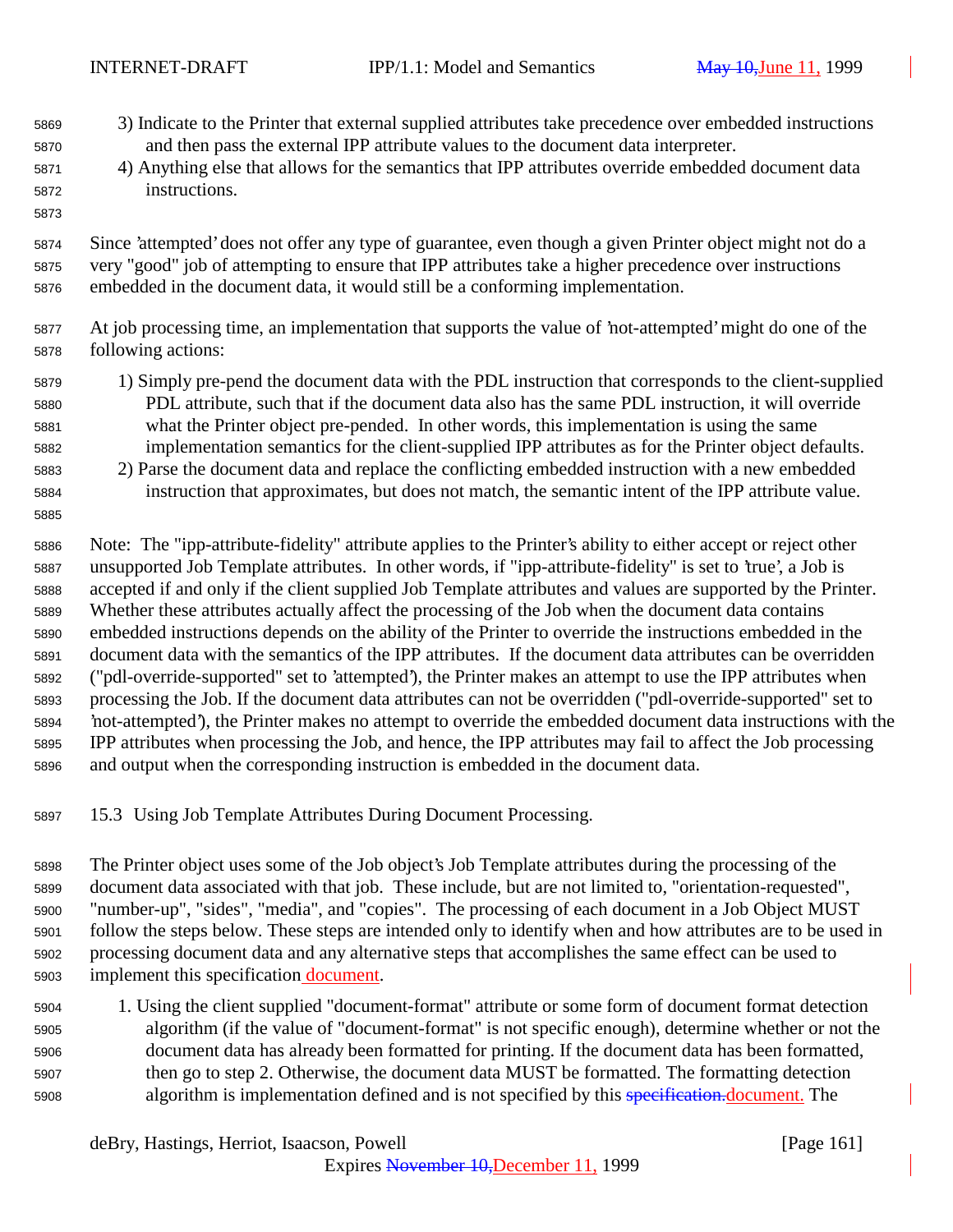formatting of the document data uses the "orientation-requested" attribute to determine how the formatted print data should be placed on a print-stream page, see section 4.2.10 for the details.

- 2. The document data is in the form of a print-stream in a known media type. The "page-ranges" attribute is used to select, as specified in section 4.2.7, a sub-sequence of the pages in the print-stream that are to be processed and images.
- 3. The input to this step is a sequence of print-stream pages. This step is controlled by the "number-up" attribute. If the value of "number-up" is N, then during the processing of the print-stream pages, each N print-stream pages are positioned, as specified in section 4.2.9, to create a single impression. If a given document does not have N more print-stream pages, then the completion of the impression is controlled by the "multiple-document-handling" attribute as described in section 4.2.4; when the value of this attribute is 'single-document' or 'single-document-new-sheet', the print-stream pages of document data from subsequent documents is used to complete the impression.
- The size(scaling), position(translation) and rotation of the print-stream pages on the impression is implementation defined. Note that during this process the print-stream pages may be rendered to a form suitable for placing on the impression; this rendering is controlled by the values of the "printer- resolution" and "print-quality" attributes as described in sections 4.2.12 and 4.2.13. In the case N=1, the impression is nearly the same as the print-stream page; the differences would only be in the size, position and rotation of the print-stream page and/or any decoration, such as a frame to the page, that is added by the implementation.
- 4. The collection of impressions is placed, in sequence, onto sides of the media sheets. This placement is controlled by the "sides" attribute and the orientation of the print-stream page, as described in section 4.2.8. The orientation of the print-stream pages affects the orientation of the impression; for example, if "number-up" equals 2, then, typically, two portrait print-stream pages become one landscape impression. Note that the placement of impressions onto media sheets is also controlled by the "multiple-document-handling" attribute as described in section 4.2.4.
- 5. The "copies" and "multiple-document-handling" attributes are used to determine how many copies of each media instance are created and in what order. See sections 4.2.5 and 4.2.4 for the details.
- 6. When the correct number of copies are created, the media instances are finished according to the values of the "finishings" attribute as described in 4.2.6. Note that sometimes finishing operations may require manual intervention to perform the finishing operations on the copies, especially 5945 uncollated copies. This document specification allows any or all of the processing steps to be performed automatically or manually at the discretion of the Printer object.
- 16. APPENDIX E: Generic Directory Schema

 This section defines a generic schema for an entry in a directory service. A directory service is a means by which service users can locate service providers. In IPP environments, this means that IPP Printers can be registered (either automatically or with the help of an administrator) as entries of type printer in the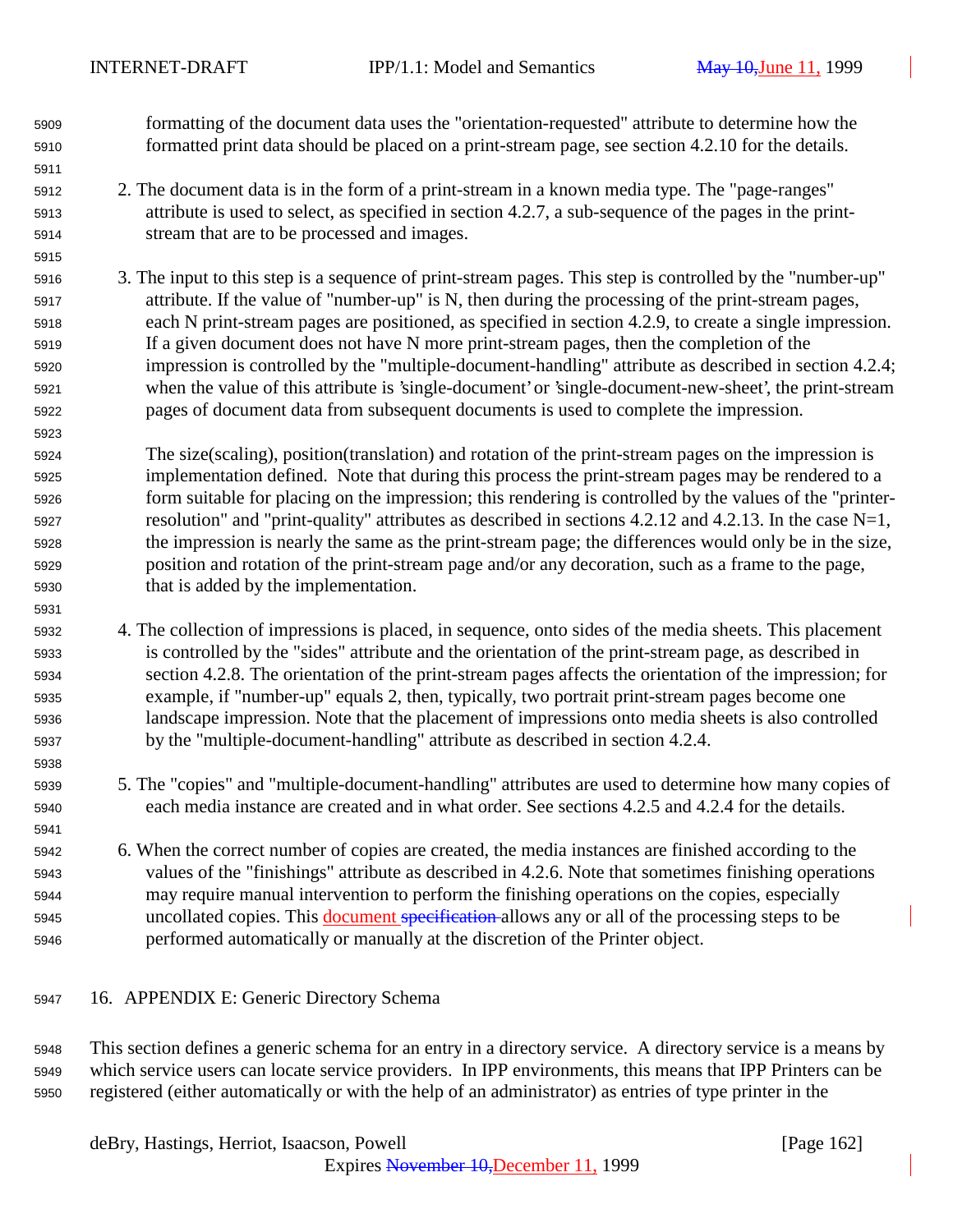directory using an implementation specific mechanism such as entry attributes, entry type fields, specific branches, etc. IPP clients can search or browse for entries of type printer. Clients use the directory service to find entries based on naming, organizational contexts, or filtered searches on attribute values of entries. For example, a client can find all printers in the "Local Department" context. Authentication and authorization are also often part of a directory service so that an administrator can place limits on end users so that they are only allowed to find entries to which they have certain access rights. IPP itself does not require any specific directory service protocol or provider.

 Note: Some directory implementations allow for the notion of "aliasing". That is, one directory entry object can appear as multiple directory entry object with different names for each object. In each case, each alias refers to the same directory entry object which refers to a single IPP Printer object.

 The generic schema is a subset of IPP Printer Job Template and Printer Description attributes (sections 4.2 and 4.4). These attributes are identified as either RECOMMENDED or OPTIONAL for the directory entry itself. This conformance labeling is NOT the same conformance labeling applied to the attributes of IPP Printers objects. The conformance labeling in this Appendix is intended to apply to directory templates and to IPP Printer implementations that subscribe by adding one or more entries to a directory. RECOMMENDED attributes SHOULD be associated with each directory entry. OPTIONAL attributes MAY be associated with the directory entry (if known or supported). In addition, all directory entry

attributes SHOULD reflect the current attribute values for the corresponding Printer object.

 The names of attributes in directory schema and entries SHOULD be the same as the IPP Printer attribute names as shown.

 In order to bridge between the directory service and the IPP Printer object, one of the RECOMMENDED directory entry attributes is the Printer object's "printer-uri-supported" attribute. The IPP client queries the "printer-uri-supported" attribute in the directory entry and then addresses the IPP Printer object using one of its URIs. The "uri-security-supported" attribute identifies the protocol (if any) used to secure a channel.

The following attributes define the generic schema for directory entries of type PRINTER:

| 5976 | printer-uri-supported            | <b>RECOMMENDED</b> | Section 4.4.1         |
|------|----------------------------------|--------------------|-----------------------|
| 5977 | uri-authentication-supported     | <b>RECOMMENDED</b> | Section 4.4.2         |
| 5978 | uri-security-supported           | <b>RECOMMENDED</b> | Section 4.4.3         |
| 5979 | printer-name                     | <b>RECOMMENDED</b> | Section 4.4.4         |
| 5980 | printer-location                 | <b>RECOMMENDED</b> | Section 4.4.5         |
| 5981 | printer-info                     | <b>OPTIONAL</b>    | Section 4.4.6         |
| 5982 | printer-more-info                | <b>OPTIONAL</b>    | Section 4.4.7         |
| 5983 | printer-make-and-model           | <b>RECOMMENDED</b> | Section 4.4.9         |
| 5984 | ipp-versions-supported           | <b>RECOMMENDED</b> | Section 4.4.14        |
| 5985 | multiple-document-jobs-supported | <b>OPTIONAL</b>    | Section 4.4.16        |
| 5986 | charset-supported                | <b>OPTIONAL</b>    | Section $4.4.18$      |
| 5987 | generated-natural-language-      |                    |                       |
| 5988 | supported                        | <b>OPTIONAL</b>    | Section 4.4.20        |
| 5989 | document-format-supported        | <b>RECOMMENDED</b> | Section 4.4.22        |
| 5990 | color-supported                  | <b>RECOMMENDED</b> | <b>Section 4.4.26</b> |
| 5991 | compression-supported            | <b>RECOMMENDED</b> | Section 4.4.32        |
|      |                                  |                    |                       |

deBry, Hastings, Herriot, Isaacson, Powell [Page 163]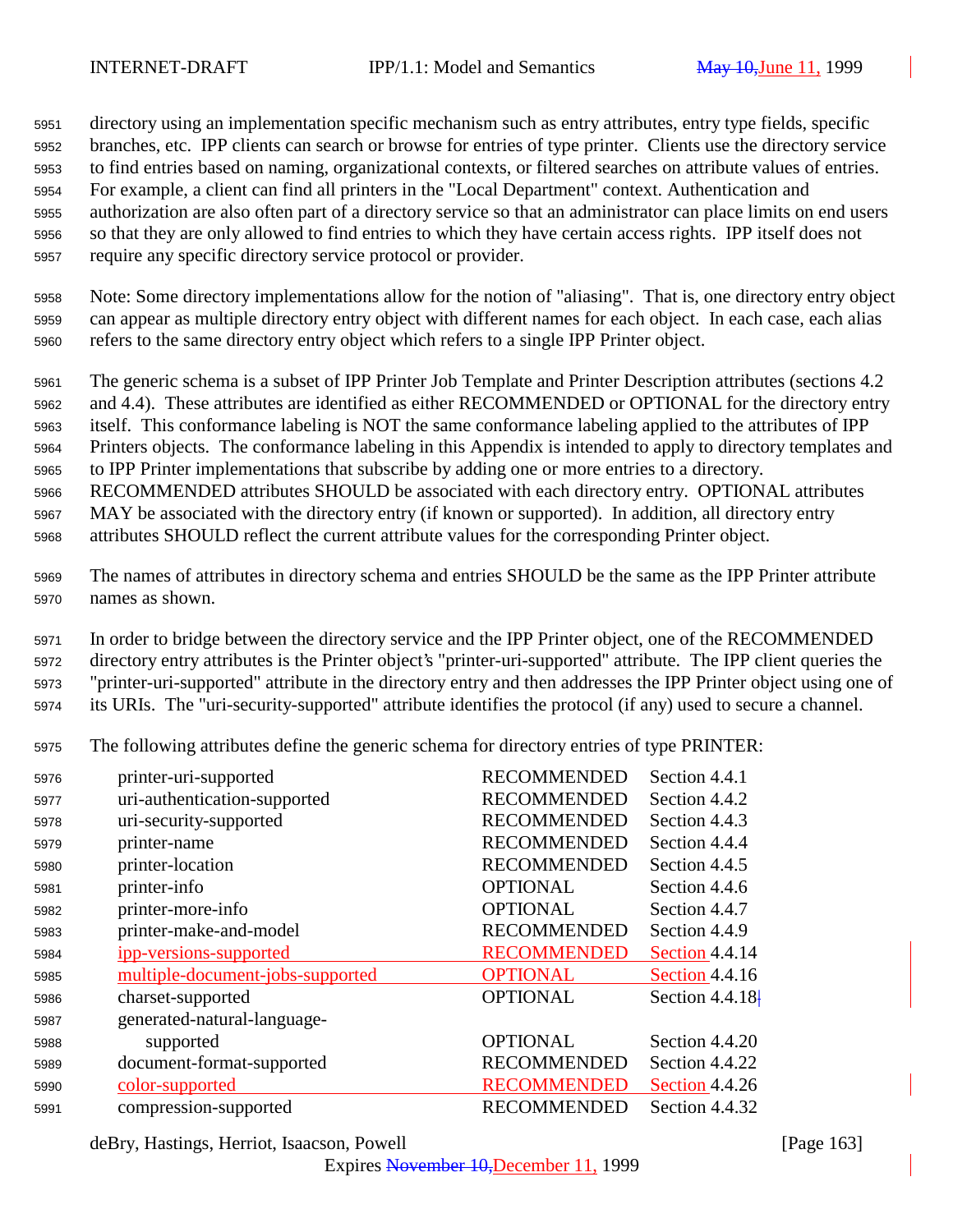| 5992 | color-supported                  | <b>DECOMMENDED</b>                    | Section 4.4.26 pages-per-minute |
|------|----------------------------------|---------------------------------------|---------------------------------|
| 5993 |                                  | <b>OPTIONAL</b>                       | Section 4.4.36                  |
| 5994 | pages-per-minute-color           | <b>OPTIONAL</b>                       | Section 4.4.37                  |
| 5995 |                                  |                                       |                                 |
| 5996 | finishings-supported             | <b>OPTIONAL</b>                       | Section 4.2.6                   |
| 5997 | number-up-supported              | <b>OPTIONAL</b>                       | Section 4.2.7                   |
| 5998 | sides-supported                  | <b>RECOMMENDED</b>                    | Section 4.2.8                   |
| 5999 | media-supported                  | <b>RECOMMENDED</b>                    | Section 4.2.11                  |
| 6000 | printer-resolution-supported     | <b>OPTIONAL</b>                       | Section $4.2.12$                |
| 6001 | print-quality-supported          | <b>OPTIONAL</b>                       | Section $4.2.13$                |
| 6002 | ipp-versions-supported           | <b>RECOMMENDED</b>                    | <b>Section 4.4.14</b>           |
| 6003 | multiple-document-jobs-supported | <b>ΩΡΤΙΩΝ ΑΙ</b><br><b>ILUNITE</b>    | <b>Section 4.4.16</b>           |
| 6004 | pages per minute                 | ΔΡΤΙΔΝΑΙ<br><b>UNIVERSITY</b>         | <b>Section 4.4.36</b>           |
| 6005 | pages-per-minute-color           | <u>ΛDΤΙΔΝΑΙ</u><br><b>UI BUURTSTE</b> | <b>Section 4.4.37</b>           |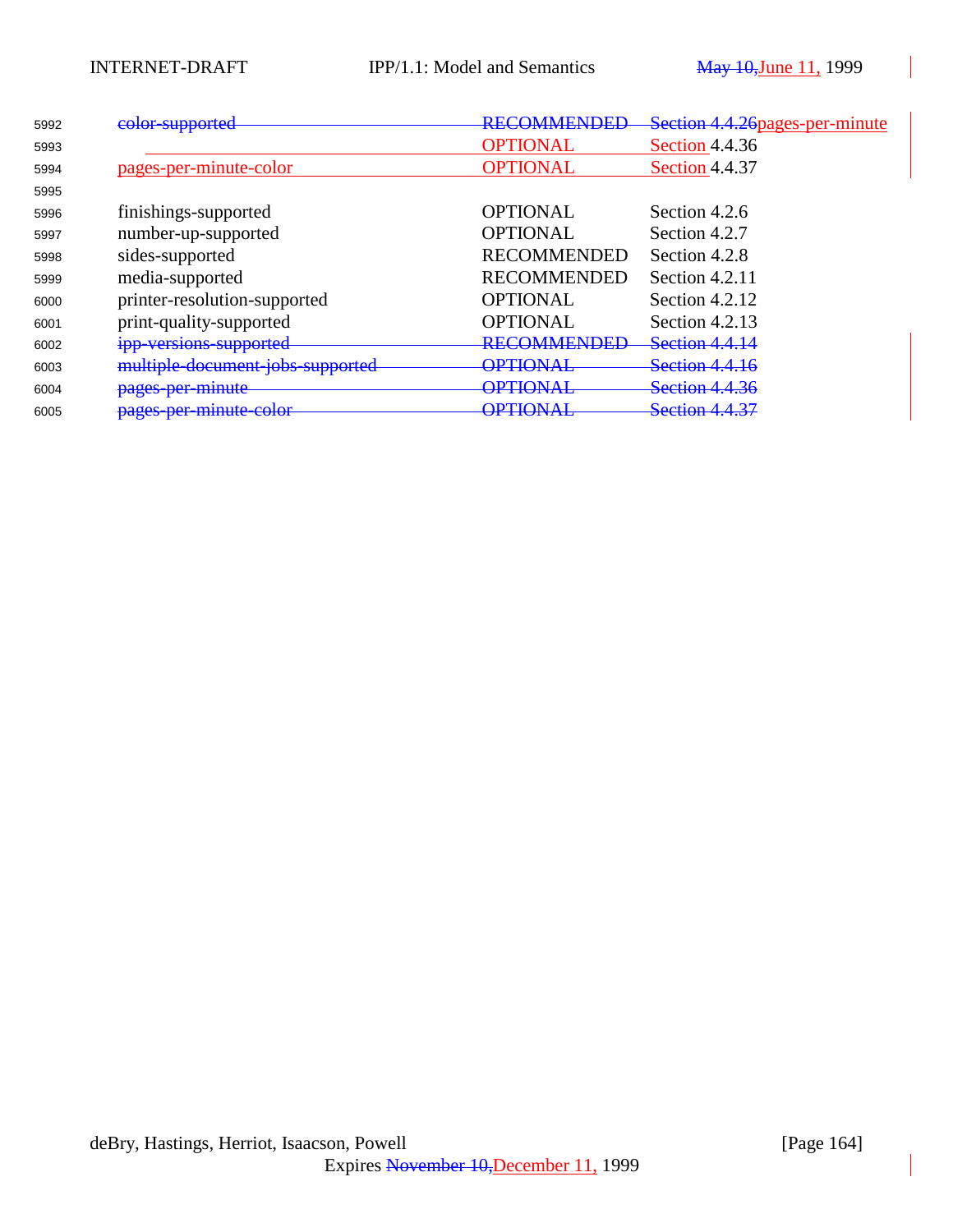<sup>6008</sup> SpecificationsDocuments

<sup>6007</sup> 17. APPENDIX F: Differences between the IPP/1.0 and IPP/1.1 "Model and Semantics"

6006

| 6009 | This Appendix is divided into two lists that summarize the differences between IPP/1.1 (this document) and         |
|------|--------------------------------------------------------------------------------------------------------------------|
| 6010 | IPP/1.0 [RFC2566]. The section numbers refer to the numbers in this document which in some cases have              |
| 6011 | changed from RFC 2566. When a change affects multiple sections, the item is listed once in the order of            |
| 6012 | the first section affected and the remaining affected section numbers are indicated.                               |
| 6013 | The first list contains extensions and clarifications and the second list contains changes in semantics or         |
| 6014 | conformance. However, note that client and IPP object implementations of IPP/1.0 MAY implement any of              |
| 6015 | the extensions and clarifications in this document.                                                                |
| 6016 | The following extensions and clarifications have been incorporated into this document:                             |
| 6017 | 1. Section 2.1 - clarified that the term "client" can be either contained in software controlled by an end         |
| 6018 | user or a part of a print server that controls devices. <b>Issue 4</b>                                             |
| 6019 | 2. 4 Section 2 - clarified that the term "IPP object" and "Printer object" can either be embedded in a             |
| 6020 | <u>device object or part of a print server that accepts IPP requests. Issue 54</u>                                 |
| 6021 | Section 2.4 - added the description of the new "uri-authentication-supported" Printer Description<br>3.            |
| 6022 | attribute. <b>Issue 2</b>                                                                                          |
| 6023 | 4. Section 3.1.3, 3.1.6, 3.2.5.2, and 3.2.6.2 - clarified the error handling for operation attributes that         |
| 6024 | have their own status code. <b>Issues 18, 23, and 27</b>                                                           |
| 6025 | 5. Section 3.1.6 - reorganized this section into sub-sections to separately describe "status-code",                |
| 6026 | "status-message", "detailed-status-message", and "document-access-error" attributes. Issue 18                      |
| 6027 | <u>6. Section 3.1.6.1 - clarified the error status codes and their relationship to operation attributes. Issue</u> |
| 6028 |                                                                                                                    |
| 6029 | 7. Section 3.1.6.3 - Added the OPTIONAL "detailed-status-message (text(MAX))" operation attribute                  |
| 6030 | to provide additional more detailed information about a response. Issue 35                                         |
| 6031 | 8. Section 3.1.6.4 and 3.2.2 - Added the OPTIONAL "document-access-error (text(MAX))" operation                    |
| 6032 | attribute for use with Print-URI and Send-URI responses. Issue 35                                                  |
| 6033 | Sections 3.1.7 - Added this new section to clarify returning Unsupported Attributes for all<br>9.                  |
| 6034 | operations, including only returning attributes that were in the request. Moved the text from section              |
| 6035 | 3.2.1.2 Unsupported Attributes to this section. <b>Issues 18, 23, and 27</b>                                       |
| 6036 | 10. Sections 3.1.7 and 4.1 - clarified the encoding of the "out-of-band" 'unsupported' and 'unknown'               |
| 6037 | values. <b>Issues 12 and 15</b>                                                                                    |
| 6038 | 7.11. Section 3.1.8 - clarified that only the version number parameter will be carried forward into future         |
| 6039 | major or minor versions of the protocol.                                                                           |
| 6040 | Section 3.1.8 -indicated that IPP/1.1 Printers SHOULD support version '1.0' and that not all previous              |
| 6041 | minor versions need be supported. Issue 33                                                                         |
| 6042 | 8.12. Section 3.1.8 - relaxed the requirements to increment the major version number in future versions            |
| 6043 | of the Model and Semantics document. <b>Issue 33</b>                                                               |
| 6044 | 13. Section 3.1.9, and 3.2.5 - added the 'processing' state to the list of job states that a job can be in after   |
| 6045 | a Create-Job operation. <b>Issue 13</b>                                                                            |
|      | [Page 165]<br>deBry, Hastings, Herriot, Isaacson, Powell                                                           |
|      | Expires November 10, December 11, 1999                                                                             |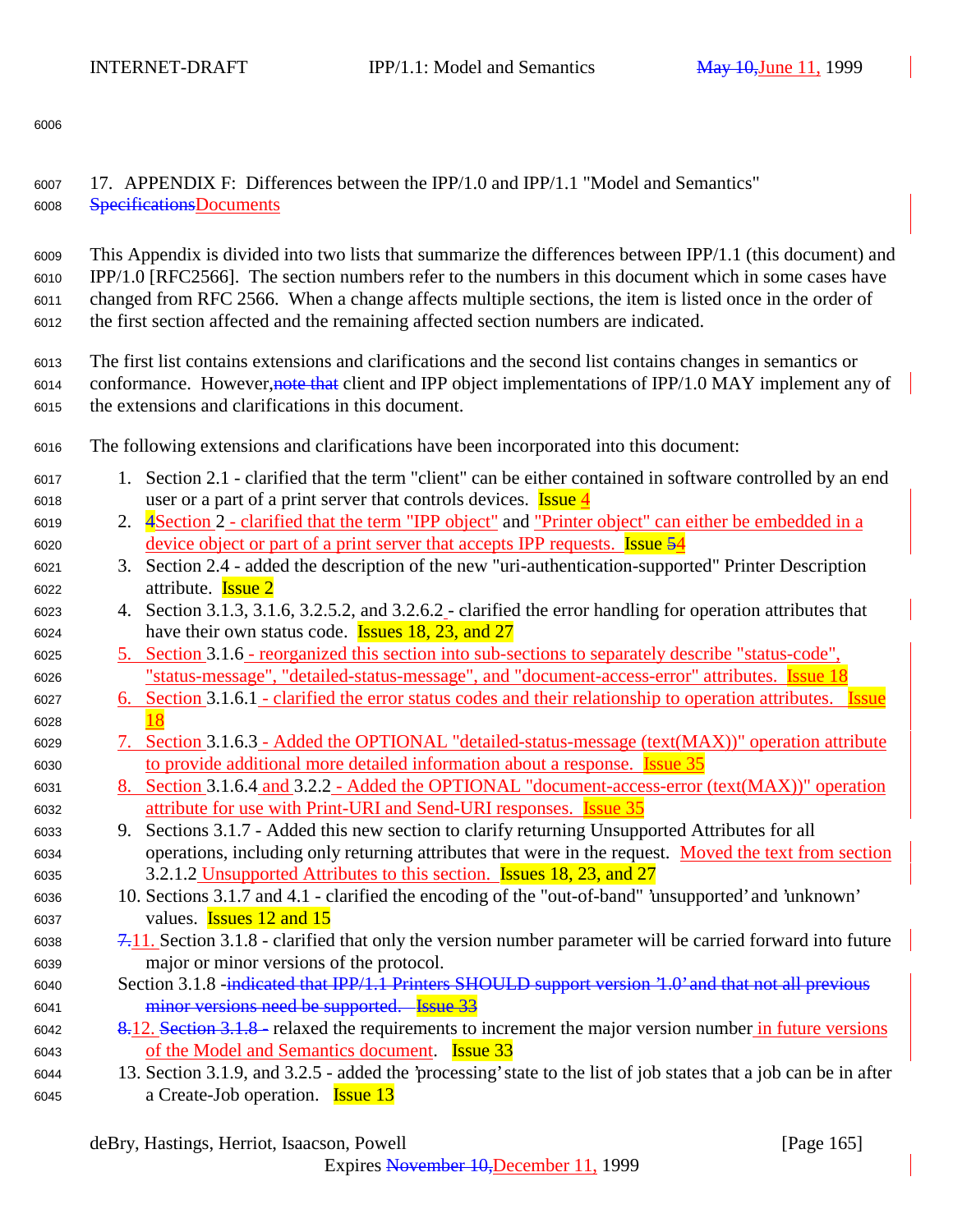- 14. Section 3.1.9 clarified that a non-spooling Printer MAY accept zero or more subsequent jobs while processing a job and flow control them down. Subsequent create requests are rejected with the 'server-error-busy' error status. Issue 20
- 15. Section 3.2.1.1 clarified the validation of the "compression" operation attribute and its relationship 6050 to the validation of the "document-format" attribute and returning Unsupported Attributes. **Issues 6, Issue 11, and Issue 28**
- 16. Sections 3.2.1.1, 4.3.8, 13.1.4.16, and 13.1.4.17 added the 'client-error-compression-not- supported', 'client-error-compression-error' status codes and the 'unsupported-compression' and 'compression-error' job-state-reasons. Issue 28
- 17. Sections 3.2.1.1 and 4.3.8 added 'unsupported-document-format' and 'document-format-error' job-state-reasons. Issue 3
- 18. Sections 3.2.2, 4.3.8 and 13.1.4.19 added 'client-error-document-access-error' status code and 'document-access-error' job state reason. Issue 35
- 19. Section 3.2.5.2 and 3.2.6.2 clarified that the Unsupported Attributes group MUST NOT include attributes not requested in the Get-Printer-Attributes request. Issue 23
- 6061 20. Section 3.2.6 clarified that "limit" takes precedence over "which-jobs" and "my-jobs'. **Issue 8**
- 6062 21. Section 3.2.6.2 clarified that Get-Jobs returns 'successful-ok' when no jobs to return. Issue 24
- 22. Sections 0, 3.2.8, and 3.2.9 added the OPTIONAL Pause-Printer, Resume-Printer, and Purge-Jobs operations
- 23. Section 3.3.1 clarified that the authorization required for a Send-Document request MUST be the same user as the Create-Job or an operator. Issue 19
- 24. Sections 3.3.5, 3.3.6, and 3.3.7 added the OPTIONAL Hold-Job, Release-Job, and Restart-Job operations.
- 25. Section 4.1 clarified that the encoding of the out-of-band values are specified in the Encoding and Transport" document. Issue 12 and Issue 15
- 26. Section 4.1.9.1 clarified that 'application/octet-stream' auto-sensing can happen at create request time and/or job/document processing time. Issue 9 and Issue 10
- 27. Section 4.1.14 clarified that the localization of dateTime by the client includes the time zone. **Issue 17**
- 28. Section 4.2 clarified that xxx-supported have multiple keywords and/or names by adding parentheses to the table to give: (1setOf (type3 keyword | name))
- 29. Section 4.2.2 added the 'indefinite' keyword value to the "job-hold-until" attribute for use with the create operations and Hold-Job and Restart-Job operations.
- 22.Section 4.2.4 clarified that "multiple-document-handling" MUST be supported if the Printer supports multiple documents per job Issue 34
- 30. Section 4.2.6 added more enum values to the "finishings" Job Template attribute.
- 31. Section 4.3.7 added that a forwarding server that cannot get any job state MAY return the job's 6083 state as 'completed', provided that it also return the new 'queued-in-device' job state reason. **Issue 14**
- 25.32. Section 4.3.7.2 added the Partitioning of Job States section to clarify the concepts of Job Retention, Job History, and Job Removal.
- 33. Section 4.3.8 added 'job-data-insufficient' job state reason to indicate whether sufficient data has 6087 arrived for the document to start to be processed. **Issue 13**
- 34. Section 4.3.8 added 'document-access-error' job state reason to indicate an access error of any kind. **Issue 35**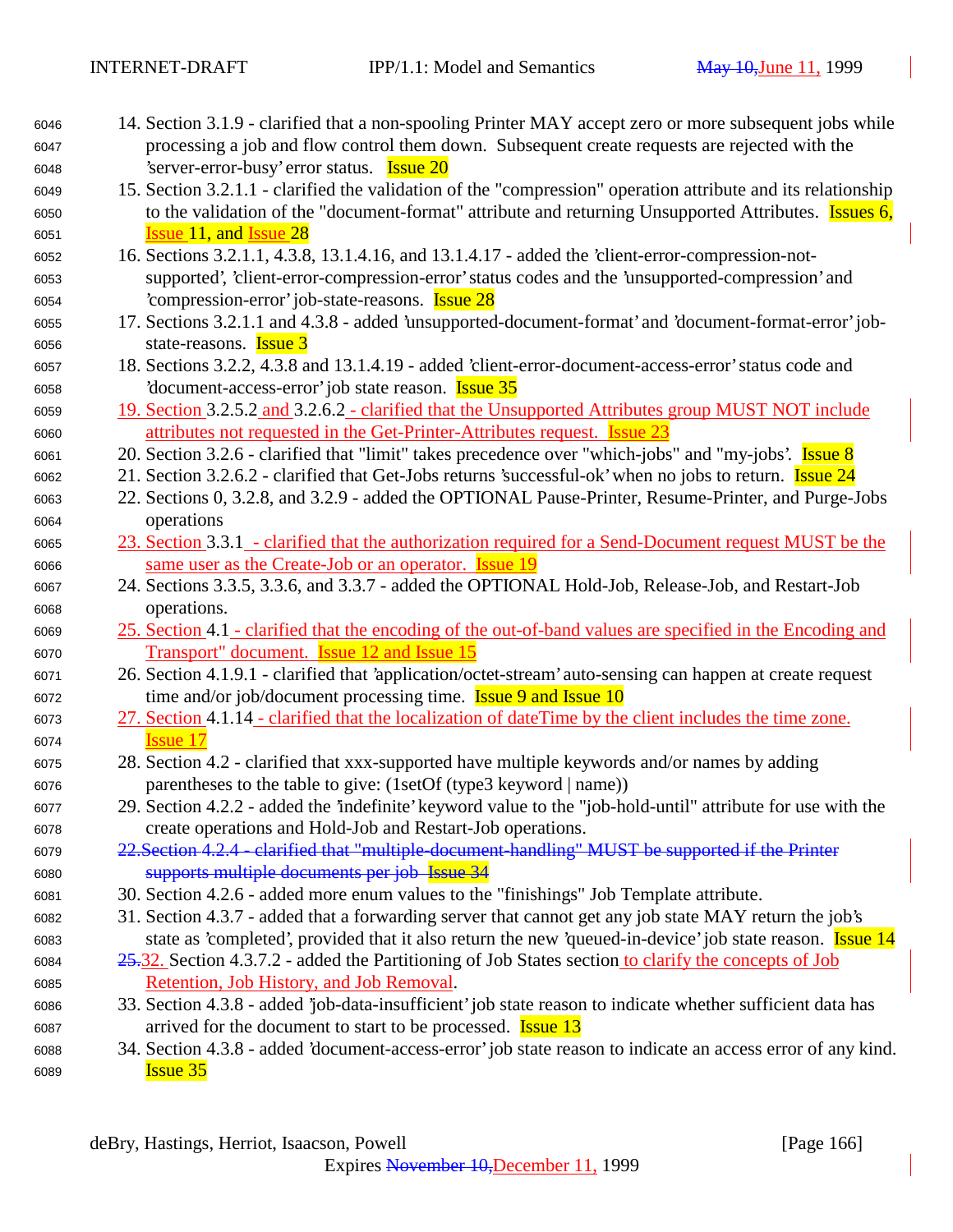- 35. Section 4.3.8 added 'job-queued-for-marker' job state reason to indicate whether the job has completed some processing and is waiting for the marker. **Issue 31**
- 36. Section 4.3.8 added 'unsupported-compression' and 'compression-error' job state reasons to indicate compression not supported or compression processing error after the create has been accepted. Issue 6
- 37. Section 4.3.8 added 'unsupported-document-format' and 'document-format-error' job state reasons to indicate document not supported or document format processing error after the create has been accepted. Issue 3
- 38. Section 4.3.8 added 'queued-in-device' job state reason to indicate that a job as been forwarded to a 6099 print system or device that does not provide any job status. **Issue 14**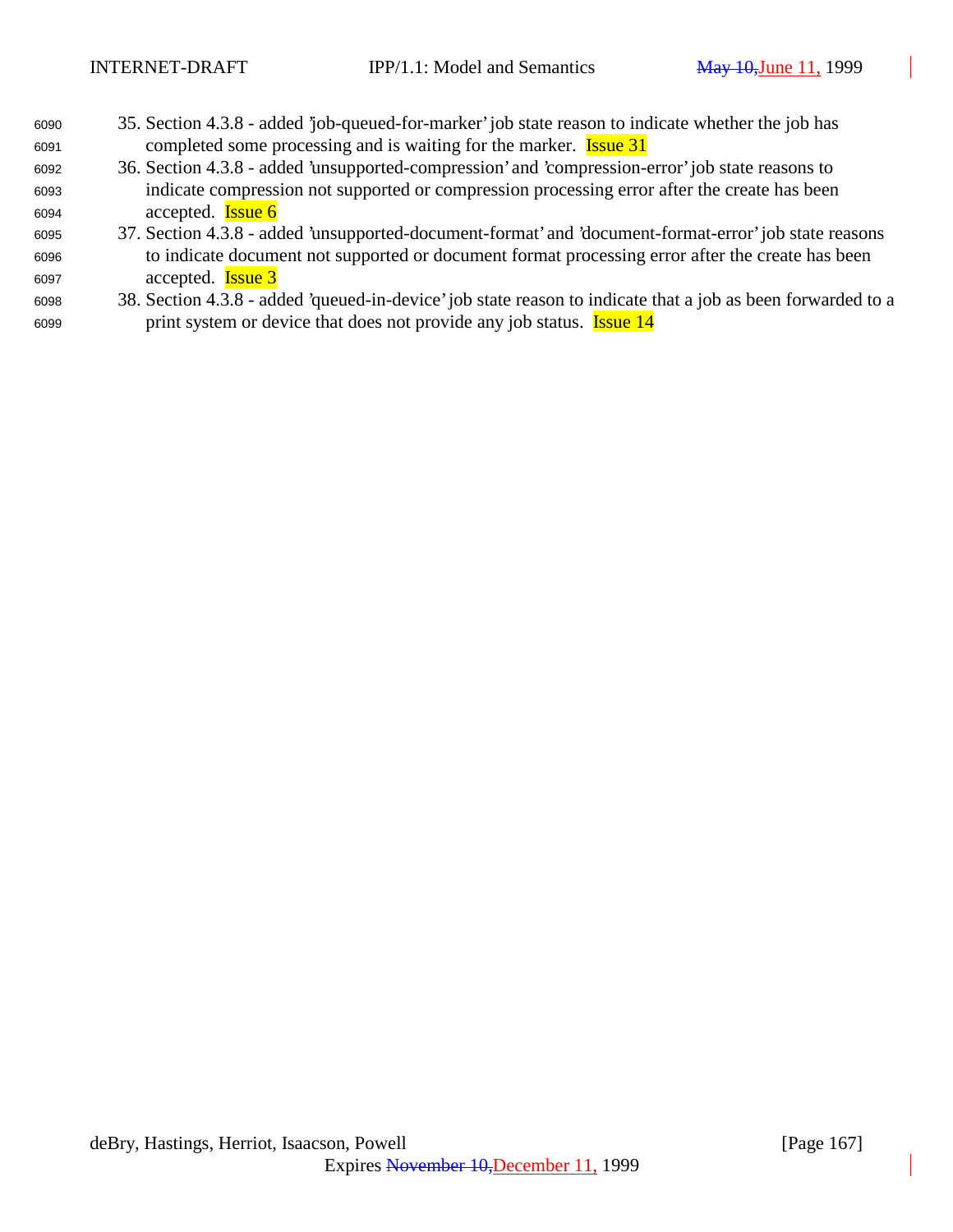| 6100 | 32.39. Section 4.3.10 - added "job-detailed-status-messages (1setOf text(MAX)) for returning detailed            |
|------|------------------------------------------------------------------------------------------------------------------|
| 6101 | error messages. <b>Issue 35</b>                                                                                  |
| 6102 | <u>40. Section 4.3.11 - added the "job-document-access-errors (1setOf text(MAX)) Issue 35</u>                    |
| 6103 | 41. Section 4.3.14.2 - clarified that the time recorded is the first time processing since the create            |
| 6104 | operation or the Restart-Job operation. <b>Issue 17</b>                                                          |
| 6105 | 42. Section 4.3.14.2 and 4.3.14.3 - clarified that the out-of-band value 'no-value' is returned if the job       |
| 6106 | has not started processing or has not completed, respectively. <b>Issue 17</b>                                   |
| 6107 | 43. Section 4.3.14 - Added the OPTIONAL "date-time-at-creation", "date-time-at-processing", and                  |
| 6108 | "date-time-at-completed" Event Time Job Description attributes Issue 17                                          |
| 6109 | 44. Section 4.4.3 - added the 'tls' value to "uri-security-supported" attribute.                                 |
| 6110 | 45. Section 4.4.3 - clarified "uri-security-supported" is orthogonal to Client Authentication so that 'none'     |
| 6111 | does not exclude Client Authentication. <b>Issue 2</b>                                                           |
| 6112 | 46. Section 4.4.11 - simplified the "printer-state" descriptions while generalizing to allow high end            |
| 6113 | devices that interpret one or more jobs while marking another. Indicated that 'spool-area-full' and              |
| 6114 | stopped-partly' "printer-state-reasons" may be used to provide further state information. Issue 31               |
| 6115 | 47. Section 4.4.12 - added the 'moving-to-paused' keyword value to the "printer-state-reasons" attribute         |
| 6116 | for use with the Pause-Job operation.                                                                            |
| 6117 | 34.48. Section 4.4.12 - replaced the duplicate 'marker-supply-low' keyword with the missing 'toner-              |
| 6118 | empty' keyword for the "printer-state-reasons" attribute. (This correction was also made before RFC              |
| 6119 | 2566 was published).                                                                                             |
| 6120 | 35.49. Section 4.4.12 - clarified 'spool-area-full' "printer-state-reasons" to include non-spooling printers     |
| 6121 | to indicate when it can and cannot accept another job. Issue 20                                                  |
| 6122 | 50. Ref407199189Section 4.4.15 - added the enum values to the "operations-supported" attribute for               |
| 6123 | the new operations. Clarified that the values of this attribute are encoded as any enum, namely 32-              |
| 6124 | bit values.                                                                                                      |
| 6125 | 36. Sections 4.4.36 and 4.4.37 - added the OPTIONAL "pages-per-minute" and "pages-per-minute-                    |
| 6126 | color" Printer Description attributes.                                                                           |
| 6127 | 51. Section 4.4.30 - clarified that the date Time value of "printer-current-time" is on a "best efforts"         |
| 6128 | basis". If a proper date-time cannot be obtained, the implementation returns the 'no-value' out-of-              |
| 6129 | band value. Also clarified that the time zone NEED NOT be the time zone that the people near the                 |
| 6130 | device use and that the client SHOULD display the dateTime attributes in the user's local time.                  |
| 6131 | <b>Issue 17</b>                                                                                                  |
| 6132 | 52. Sections 4.4.36 and 4.4.37 - added the OPTIONAL "pages-per-minute" and "pages-per-minute-                    |
| 6133 | color" Printer Description attributes.                                                                           |
| 6134 | 53. Section 5.1 - clarified that the client conformance requirements apply to clients controlled by an end       |
| 6135 | user and clients in servers. <b>Issue 4</b>                                                                      |
| 6136 | 38.54. Section 5.1 - clarified that any response MAY contain additional attribute groups, attributes,            |
| 6137 | attribute syntaxes, or attribute values. <b>Issues 25 and Issue 26</b>                                           |
| 6138 | 39.55. Section 5.1 - clarified that a client SHOULD do its best to prevent a channel from being closed           |
| 6139 | by a lower layer when the channel is flow controlled off by the IPP Printer. <b>Issue 4 and Issue 5</b>          |
| 6140 | 56. Section 5.2 - clarified that the IPP object requirements apply to objects embedded in devices or that        |
| 6141 | are parts of servers. <b>Issue 4</b>                                                                             |
| 6142 | 57. <b>Issues 4 and 5</b> Section 5.2.2 - clarified that IPP objects MAY return operation responses that contain |
| 6143 | attribute groups, attribute names, attribute syntaxes, attribute values, and status codes that are               |
| 6144 | extensions to this standard. Issue 26                                                                            |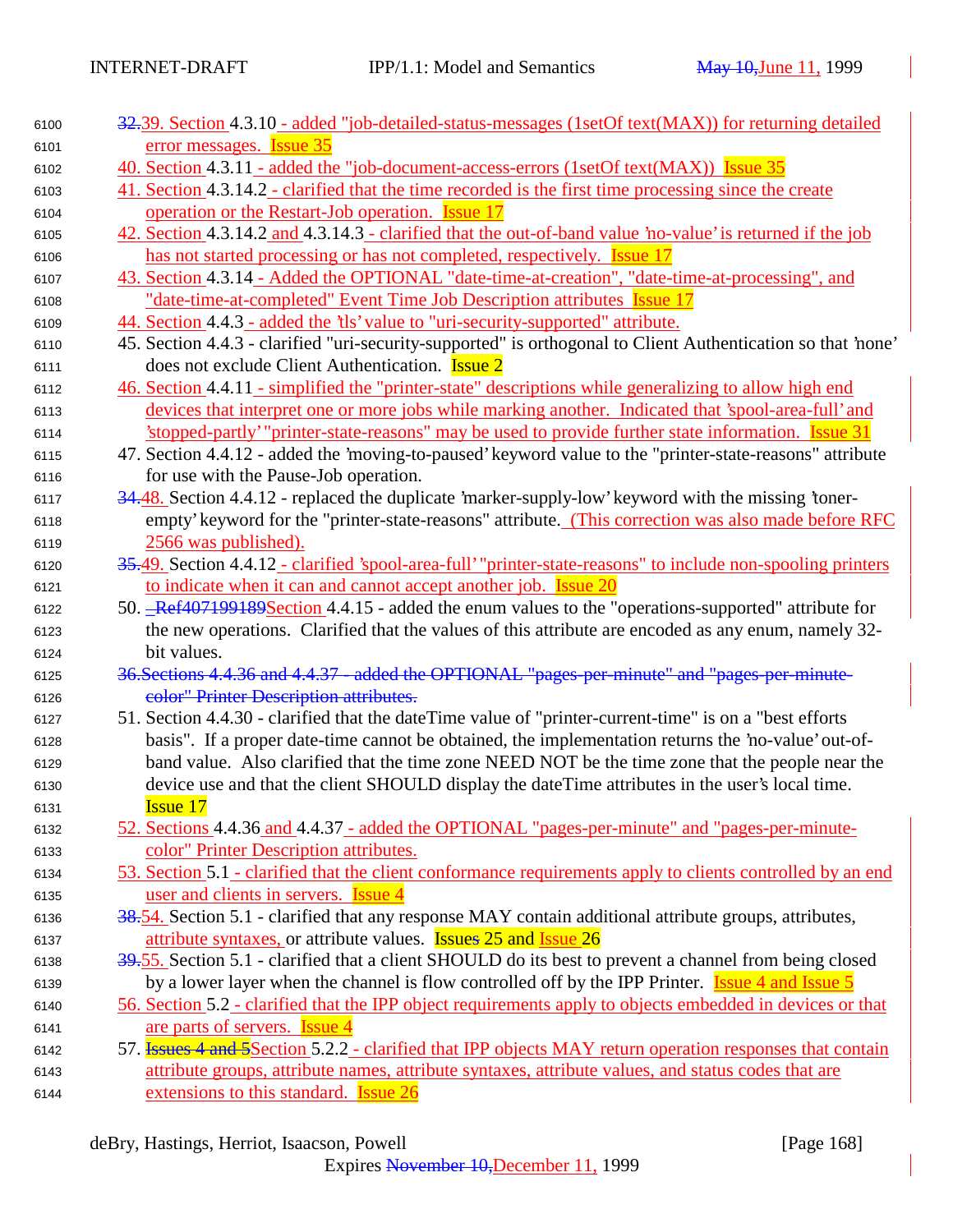| 6145 |    | 58. Section 8.3 - clarified the use of URIs for each Client Authentication mechanism.                            |
|------|----|------------------------------------------------------------------------------------------------------------------|
| 6146 |    | 41.59. Section 8.5 - added the security discussion around the new operator/administrator operations.             |
| 6147 |    | 60. Section 13.1.4.16 - added client-error-compression-not-supported $(0x040F)$ Issue 6                          |
| 6148 |    | 61. Section 13.1.4.17 - added client-error-compression-error $(0x0410)$ Issue 6                                  |
| 6149 |    | 62. Section 13.1.4.18 - added client-error-document-format-error $(0x0411)$ Issue 28                             |
| 6150 |    | 63. Section 13.1.4.19 - added client-error-document-access-error $(0x0412)$ Issue 35                             |
| 6151 |    | 64. Section 13.1.5.10 - added server-error-multiple-document-jobs-not-supported (0x0509) Issue 34                |
| 6152 |    | 65. Section 14 - added 'a-white', 'b-white', 'c-white', 'd-white', and 'e-white' and clarified that the existing |
| 6153 |    | $a, b, c, d,$ and $e$ values are size values.                                                                    |
| 6154 |    | 66. Section 16 - added the OPTIONAL "pages-per-minute" and "pages-per-minute-color" Printer                      |
| 6155 |    | attributes to the Directory schema.                                                                              |
| 6156 |    | 67. Section 16 - added OPTIONAL "multiple-document-jobs-supported" to the Directory schema. Issue                |
| 6157 |    |                                                                                                                  |
| 6158 |    | 49.68. Section 16 - added RECOMMENDED "uri-security-supported", "compression-supported", and                     |
| 6159 |    | "ipp-versions-supported""uri-authentication-supported", "ipp-versions-supported", and                            |
| 6160 |    | <u>"compression-supported"</u> to the Directory schema. Issues 2, Issue 2, Issue 36, and Issue 28                |
| 6161 |    | The following changes in semantics and/or conformance have been incorporated into this document:                 |
| 6162 |    | 1. Section 3.1.8, 5.2.4, and 13.1.5.4 - Clients and IPP objects MUST support version 1.1 conformance             |
| 6163 |    | requirements and SHOULD support version 4.0. 1.0 conformance requirements. Also clarified                        |
| 6164 |    | that IPP Printers MUST accept '1.1' requests and SHOULD accept '1.x' requests. Issue 33 and Issue                |
| 6165 |    | 36                                                                                                               |
| 6166 |    | 2. Section 3.2.1.1 and section 4.4.32 - changed the "compression" operation and the "compression-                |
| 6167 |    | supported" attributesPrinter Description attribute from OPTIONAL to REQUIRED. Issue 28                           |
| 6168 |    | 3. Sections 3.2.1.2 and 4.3.8 - changed "job-state-reasons" from RECOMMENDED to REQUIRED,                        |
| 6169 |    | so that "job-state-reasons" MUST be returned in create operation responses. <b>Issue 30</b>                      |
| 6170 |    | 4. Sections 3.2.4, 3.3.1, 4.4.16, and 16 - changed Create-Job/Send-Document so that they MAY be                  |
| 6171 |    | implemented while only supporting one document jobs. Added the "multiple-document-jobs-                          |
| 6172 |    | supported" boolean Printer Description attribute to indicate whether Create-Job/Send-Document                    |
| 6173 |    | support multiple document jobs or not. Added to the Directory schema. <b>Issue 34</b>                            |
| 6174 |    | 5. Section 4.1.9 - deleted 'text/plain; charset=iso-10646-ucs-2', since binary is not legal with the 'text'      |
| 6175 |    | type.                                                                                                            |
| 6176 |    | 6. Section 4.2.4 - indicated that the "multiple-document-handling" Job Template attribute MUST be                |
| 6177 |    | supported with at least one value if the Printer supports multiple documents per job Issue 34                    |
| 6178 |    | 7. Section 4.3.7.2 - indicated that the 'job-restartable' job state reason SHOULD be supported if the            |
| 6179 |    | Restart-Job operation is supported. <b>Issue 30</b>                                                              |
| 6180 | 8. | Section 4.3.8 - changed "job-state-reasons" from RECOMMENDED to REQUIRED. Issue 30                               |
| 6181 |    | 7.9. Section 4.3.8 - clarified the conformance of the values of the "job-state-reasons" attribute by             |
| 6182 |    | copying conformance requirements from other sections of the document so that it is clear from                    |
| 6183 |    | reading the definition of "job-state-reasons" which values MUST or SHOULD be supported. The                      |
| 6184 |    | hone', 'unsupported-compression', and 'unsupported-document-format' values MUST be supported.                    |
| 6185 |    | The "job-hold-until-specified' SHOULD be specified if the "job-hold-until" Job Template is                       |
| 6186 |    | supported. The following values SHOULD be supported: 'job-canceled-by-user', 'aborted-by-                        |
| 6187 |    | system', and 'job-completed-successfully'. The 'job-canceled-by-operator' SHOULD be supported if                 |
| 6188 |    | the implementation permits canceling by other than the job owner. The 'job-canceled-at-device'                   |
|      |    |                                                                                                                  |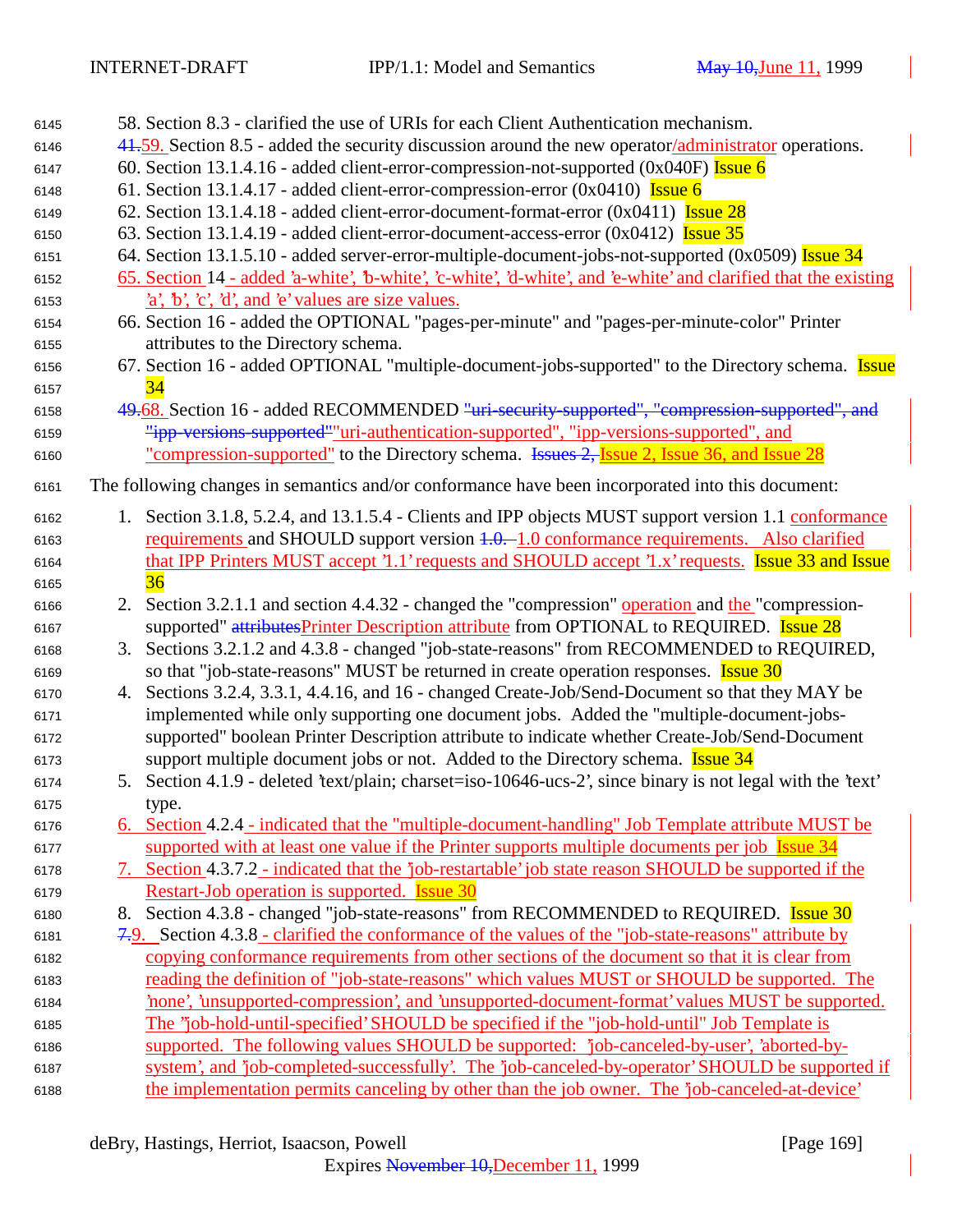| 6189 | <u>SHOULD be supported if the device supports canceling jobs at the console. The 'job-completed-</u>            |
|------|-----------------------------------------------------------------------------------------------------------------|
| 6190 | with-warnings' SHOULD be supported, if the implementation detects warnings. The 'job-4.3.12 -                   |
| 6191 | added OPTIONAL 'dateTime' attribute syntax to "time-at-creation", "time-at-processing", and                     |
| 6192 | "time at completed" Job Description attributes for use in version '1.1' responses. Issue                        |
| 6193 | 47 completed-with-errors' SHOULD be supported if the implementation detects errors. The job-                    |
|      | restartable' SHOULD be supported if the Restart-Job operation is supported. Issue 30                            |
| 6194 | 8.10. Section 4.3.14 - changed the "time-at-creation", "time-at-processing", and "time-at-completed"            |
| 6195 |                                                                                                                 |
| 6196 | Event Time Job Description attributes from OPTIONAL to REQUIRED. <b>Issue 17</b>                                |
| 6197 | 9.11. Section 4.3.14.4 - added the REQUIRED "job-printer-up-time (integer(1:MAX))" Job Description              |
| 6198 | attribute as an alias for "printer-up-time" to reduce number of operations to get job times. <b>Issue 17</b>    |
| 6199 | 12. Section 4.4.2 - added the REQUIRED "uri-authentication-supported (1setOf type2 keyword)"                    |
| 6200 | Printer Description attribute to describe the Client Authentication used by each Printer URI. <b>Issue 2</b>    |
| 6201 | 11. Section 4.4.11 - clarified the "printer state" to allow a Printer that can interpret one or more jobs (rip) |
| 6202 | while marking one job to have those jobs all in the 'processing' state. Issue 31                                |
| 6203 | 13. Section 4.4.12 - changed "printer-state-reasons" Printer Description attribute from OPTIONAL to             |
| 6204 | REQUIRED. <b>Issue 30</b>                                                                                       |
| 6205 | 14. Section 4.4.12 - changed 'paused' value of "printer-state-reasons" to MUST if Pause-Printer                 |
| 6206 | operation is supported. <b>Issue 30</b>                                                                         |
| 6207 | <b>14.15.</b> Section 4.4.14 - added the REQUIRED "ipp-versions-supported (1setOf keyword)" Printer             |
| 6208 | Description attribute, since IPP/1.1 Printers do not have to support version $4.0$ ; 1.0' conformance           |
| 6209 | requirements. Issue 36                                                                                          |
| 6210 | 16. Section 4.4.16 - added theREQUIRED "multiple-document-jobs-supported (boolean)" Printer                     |
| 6211 | Description attribute so that a client can tell whether a Printer that supports Create-Job/Send-                |
| 6212 | Document supports multiple document jobs or not. This attribute is REQUIRED if the Create-Job                   |
| 6213 | operation is supported. <b>Issue 34</b>                                                                         |
| 6214 | 17. Section 4.4.24 - changed the "queued-job-count" Printer Description attribute from                          |
| 6215 | RECOMMENDED to REQUIRED. <b>Issue 29</b>                                                                        |
| 6216 | 18. Section 4.4.32 - changed "compression-supported (1setOf type3 keyword)" Printer Description                 |
| 6217 | attribute from OPTIONAL to REQUIRED. Issue 28                                                                   |
| 6218 | 17.19. Section 5.1 - changed the client security requirements from RECOMMENDED non-standards                    |
| 6219 | track SSL3 to MUST/SHOULD [which is to be determined in consultation with the Area Director]                    |
| 6220 | support Client Authentication as defined in the IPP/1.1 Encoding and Transport document [IPP-                   |
| 6221 | PRO]. A client SHOULD support Operation Privacy and Server Authentication as defined in the                     |
| 6222 | IPP/1.1 Encoding and Transport document [IPP-PRO]. <b>Issue 32</b>                                              |
| 6223 | 18.20. Section 5.2.7 - changed the IPP object security requirements from OPTIONAL non-standards                 |
| 6224 | track SSL3 to MUST/SHOULD [which is to be determined in consultation with the Area                              |
| 6225 | <b>Director SHOULD</b> contain support for Client Authentication as defined in the IPP/1.1 Encoding             |
| 6226 | and Transport document [IPP-PRO]. A Printer implementation MAY allow an administrator to                        |
| 6227 | configure the Printer so that all, some, or none of the users are authenticated. An IPP Printer                 |
|      | implementation SHOULD contain support for Operation Privacy and Server Authentication as                        |
| 6228 | defined in the IPP/1.1 Encoding and Transport document [IPP-PRO]. A Printer implementation                      |
| 6229 | MAY allow an administrator to configure the degree of support for Operation Privacy and Server                  |
| 6230 |                                                                                                                 |
| 6231 | Authentication. Security MUST NOT be compromised when the client supplies a lower version-                      |
| 6232 | number in a request. <b>Issue 32</b>                                                                            |